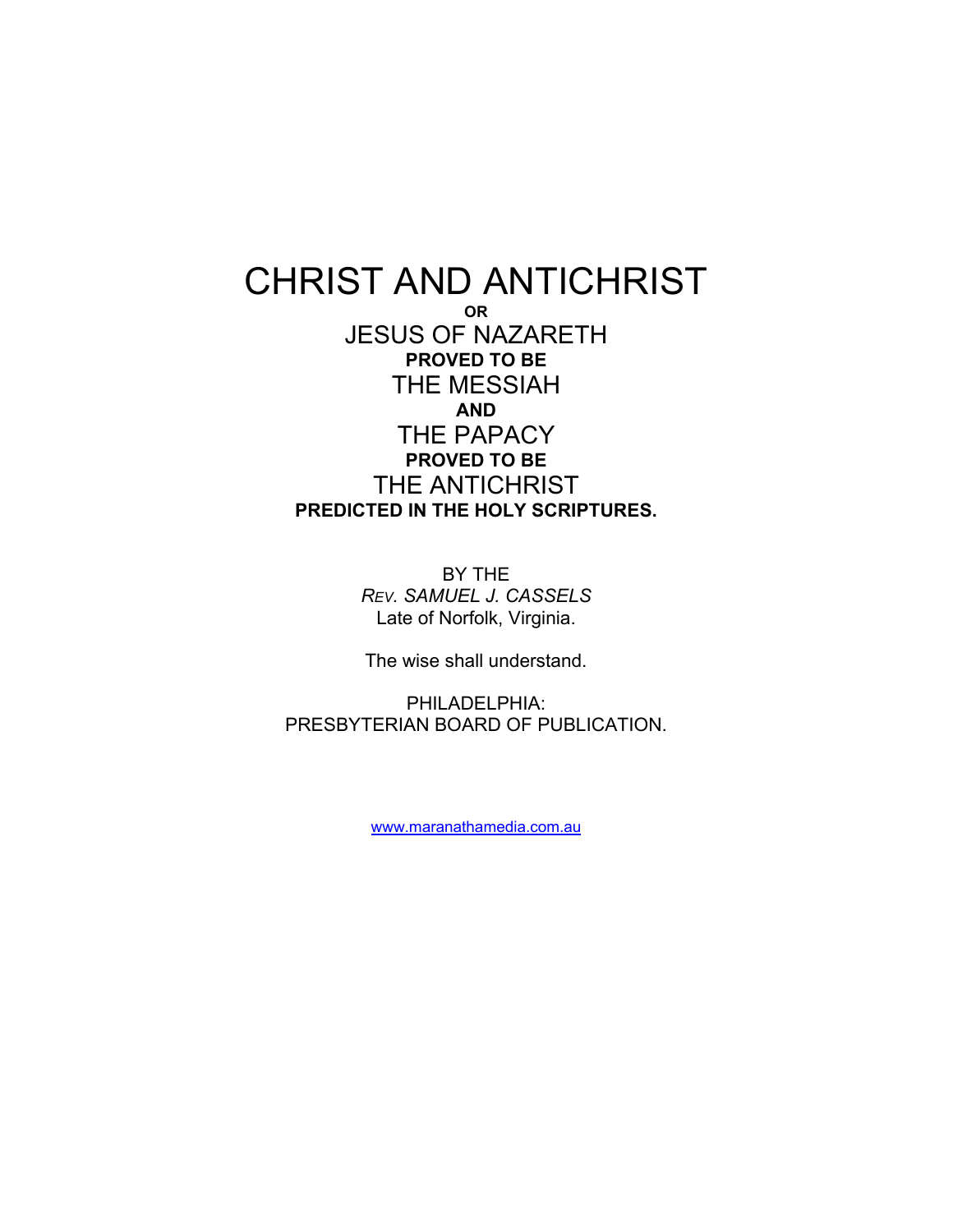## **CONTENTS**

PART 1 **JESUS PROVED TO BE THE MESSIAH**  INTRODUCTORY REMARKS

**PREFACE** 

CHAPTER 1 *The Genealogy of Jesus*  CHAPTER 2 *The Birth of Jesus*  CHAPTER 3 *The Birth-place of Jesus*  CHAPTER 4 *The Time when Jesus made his Appearance*  CHAPTER 5 *The Testimony of Inspired Witnesses*  CHAPTER 6 *Direct Testimony from Heaven*  CHAPTER 7 *The Personal Testimony of Jesus*  CHAPTER 8 *The Miracles of Jesus*  CHAPTER 9 *The Character of Jesus.*  CHAPTER 10 *Jesus a Teacher*  CHAPTER 11 *Jesus a Sacrifice and Priest.*  CHAPTER 12 *Jesus a King.*  CHAPTER 13 *The Resurrection of Jesus*  CHAPTER 14 *The Blessings conferred on the Gentiles by Jesus* 

## PART 2

**THE PAPACY PROVED TO BE ANTICHRIST**  *INTRODUCTORY REMARKS*  **CHAPTER 1** *The Seat of Antichrist*  **CHAPTER 2** *The Time of Antichrist* 

5

**CHAPTER 3** *Antichrist a peculiar Power*  **CHAPTER 4** *Antichrist an Apostate from the Christian Faith*  **CHAPTER 5** *Antichrist an Idolater*  **CHAPTER 6** *Antichrist a Blasphemer*  **CHAPTER 7** *Antichrist an Innovator*  **CHAPTER 8** *Antichrist a Persecutor*  **CHAPTER 9** *Antichrist the Possessor of great Riches*  **CHAPTER 10** *Antichrist the Possessor of great Power*  **CHAPTER 11** *Antichrist distinguished for Craft and pretended Miracles*  **CHAPTER 12** *Antichrist a Reprobate*  **CHAPTER 13** *The Downfall of Antichrist*  **NOTES** 

6

# **RECCOMENDATIONS**

THE undersigned having examined the general plan and some of the parts of a new work, termed *Christ and Antichrist,* believe that the publication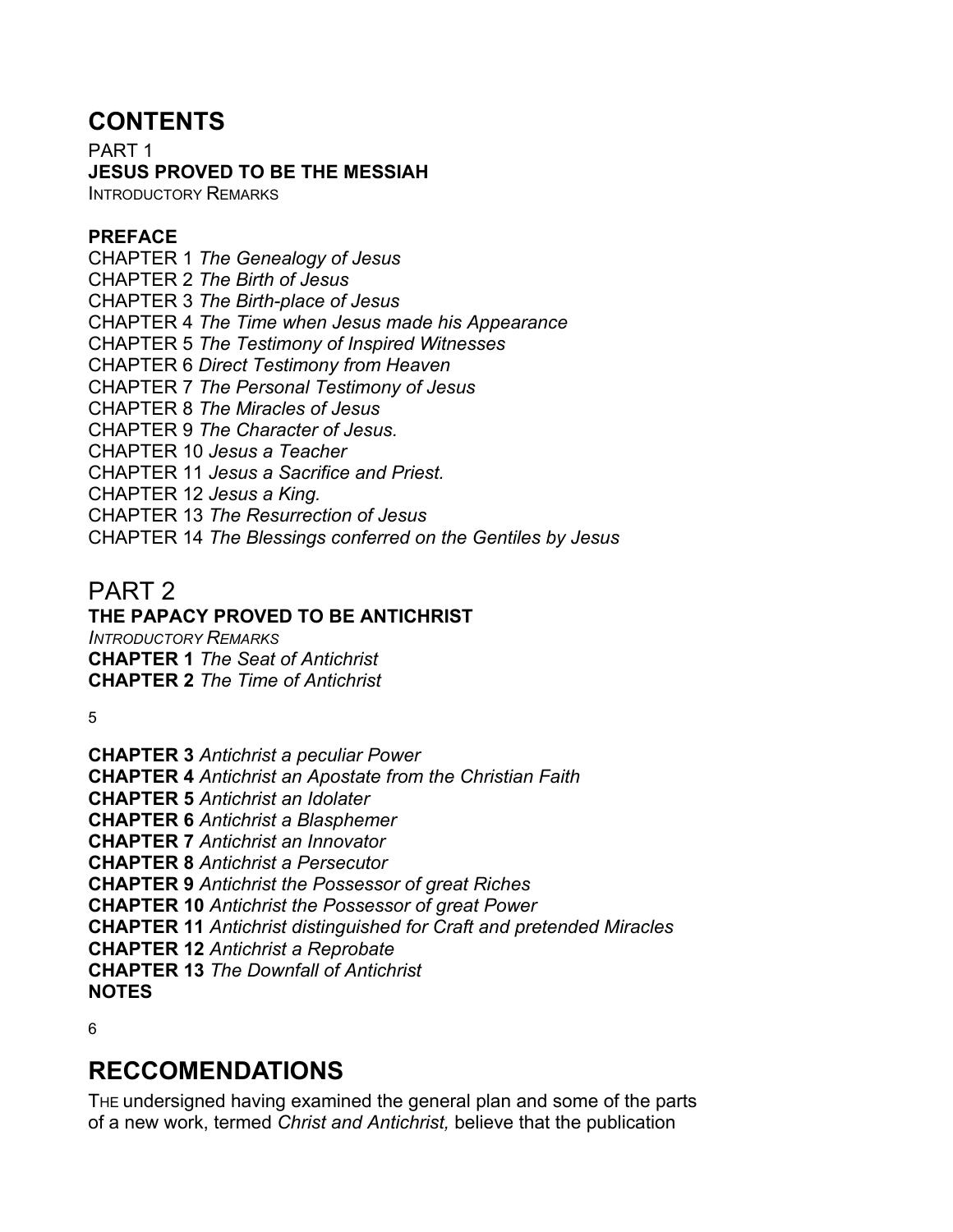of said work would much tend to promote the cause of our common Christianity.

The arguments both for the Messiahship of Jesus, and the Antichristian character of the Papacy, are strong and convincing. Much advantage, too, is derived from the fact, that these arguments are placed in a sort of *parallelism* with each other. No real Christian will be prepared to deny the Messiahship of Jesus. But the author shows, that the very same mode of proof will also establish the Antichristian character of the Papacy. In this way the argument against Popery is presented with great advantage. The individual and peculiar views of the author we do not pretend to endorse; nor can we express an opinion as to those parts of the volume which we have not examined. So far, however, as our examination has gone, we take great pleasure in giving our approval to the publication of this new and apparently interesting work.

**MOSES D. HOGE**, Pastor of the Second Presbyterian Church, Richmond, Va.

**S.J.P. ANDERSON,** Pastor of the Presbyterian Church, Danville, Va.

**ROBERT BOYTE C. HOWELL**, Pastor of the First Baptist Church, Nashville, Tenn.

**EDWARD WADSWORTH**, Pastor of the Methodist Episcopal Church, Norfolk, Va.

**JAMES R. GILLAND**, Pastor of Fishing Creek Presbyterian Church, Chester District, South Carolina.

**DAVID CALDWELL**, Rector of St. Paul's Church, Norfolk, Virginia.

**UPTON BEALL**, Rector of Christ Church, Norfolk, Virginia.

7

**JAMES B. TAYLOR**, Corresponding Secretary of Foreign Mission Board, Southern Baptist Convention, Richmond, Va.

**STEPHEN TAYLOR**, Pastor of the High Street Presbyterian Church, Petersburg, Virginia.

**E. D. SANDERS**, Pastor of the Lebanon Presbyterian Church, Prince George county, Virginia.

**JOHN LEYBURN**, Pastor of the Presbyterian Church, Petersburg, Va.

**JOSEPH C. STILES**, Pastor of the United Presbyterian Church, Richmond, Va.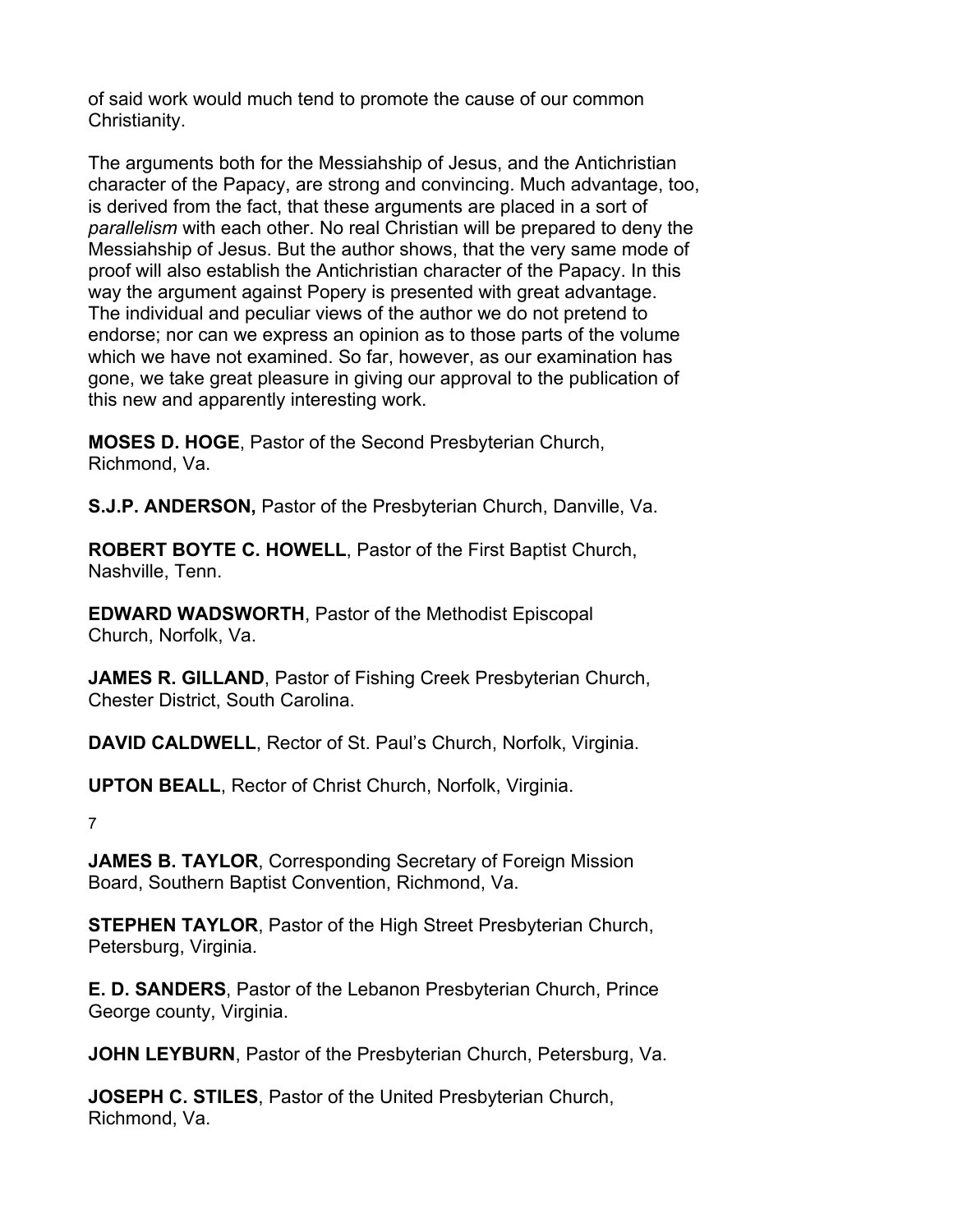**SAMUEL L. GRAHAM**, D.D. Professor of Oriental Literature, Union Theological Seminary, Virginia.

From an exhibit made to me of the outline of this work by the author, I am exceedingly interested in his plan, as novel and advantageous; and hope he will be able speedily to put it to press, and that it will have wide circulation.

**JAMES G. HAMNER**, Pastor of the Fifth Presbyterian Church,

Baltimore.

It will give me great pleasure to see this work in print, and judging from the brief hearing I have had of its plan, as given me by its estimable author, I am prepared to hear that it will be well received by the Christian public, and extensively useful.

**HENRY V.D. JOHNS**, Rector of Christ Church, Baltimore.

**G. W. MUSGRAVE**, Pastor of the Third Presbyterian Church,

Baltimore.

Circumstances have not permitted me to examine the work Mr. C. proposes to publish, but the plan, as explained by himself, strikes me very favorably; and his general reputation affords a sufficient guarantee that it is executed with ability. I hope the work will be published and widely circulated.

8

**H.A. BOARDMAN**, Pastor of the Tenth Presbyterian Church,

Philadelphia. *July* 1, 1846.

I take much pleasure in saying, that I have great respect for the person and understanding of the author of the fore-mentioned work. I know that he has read and thought much on the subject of which he has written, and I regret very much that I cannot have an hour's leisure to examine the work. I can only say I shall look for the work with much interest, and hope the author may find a liberal publisher.

**WILLIAM S. PLUMER**. Richmond, Virginia, *June* 24, 1846.

I regret that the stay of the author of the above work in Richmond is so brief, that I cannot have time to examine more fully than I have done his manuscript. But from my impression of the plan and execution, I am inclined to think that the chief excellency of the work consists in the distinctness with which it exhibits the evidence that Jesus is the Christ, and that the Papal Church is Antichrist — in its adaptedness to the capacities of ordinary readers, in its *simplicity,* and in its freedom from language and expressions calculated to give offense. The author has gone "to the Law and the Testimony," more fully than is common with writers on the Papacy; and this, after all, is the greatest recommendation of the work — for the word of God is that sword of the Spirit which must effect the conquest.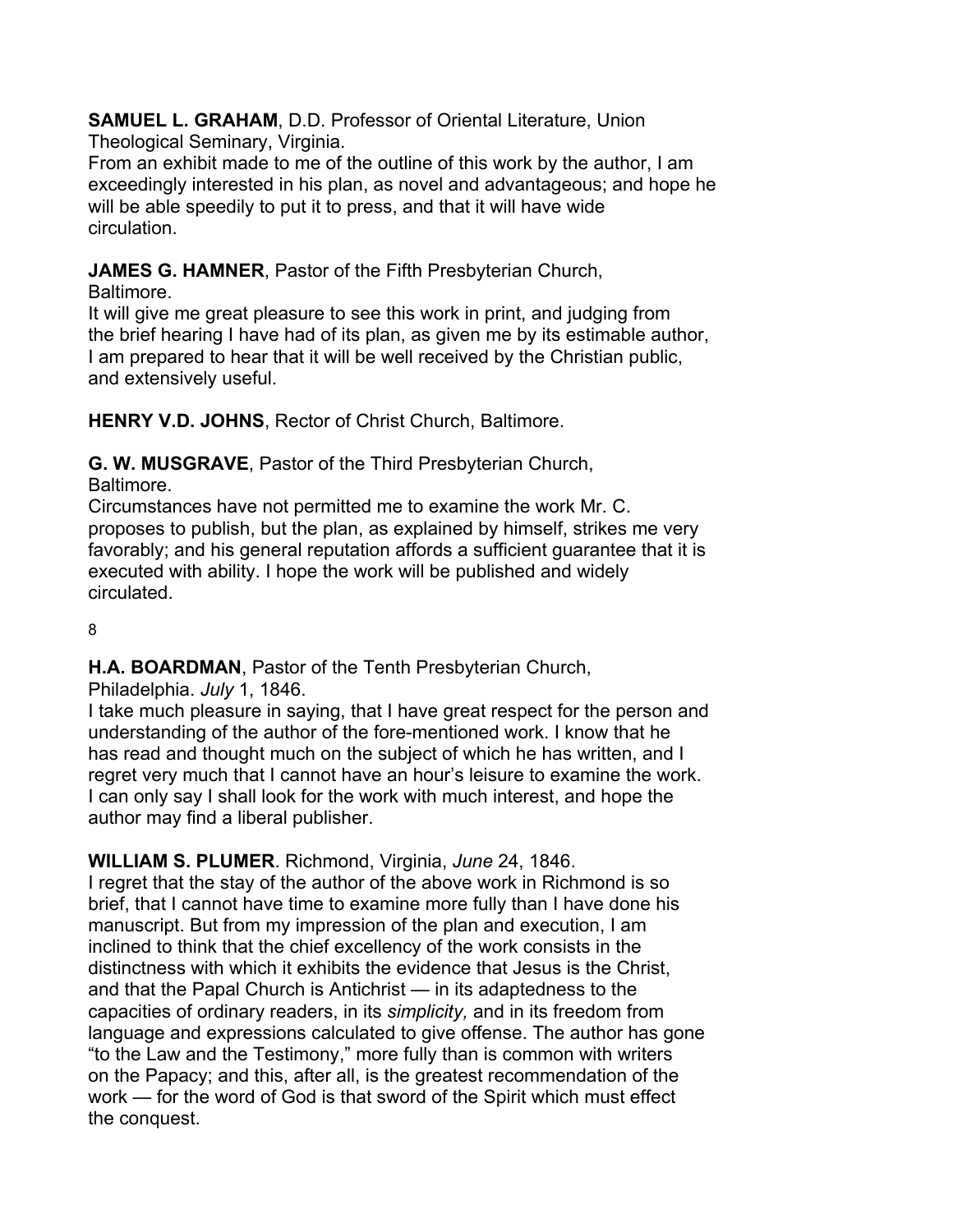I could wish to see it not only published, but very extensively circulated, and such I am inclined to think will be the fact, when its merits become known.

**B. GILDERSLEEVE**, Editor of the Watchman and Observer, Richmond, Va.

9

# **PREFACE**

AS many judicious and excellent ministers of various Christian denominations have recommended the publication of the following work, the author sincerely hopes, that the mere circumstance that it is issued by a particular Board, will not hinder its general circulation. It is not a sectarian, but a Christian and Protestant work. Both the subjects, too, of which it treats are not only of general interest to all Christians, but of special interest to the whole church at the present time. More, probably, than at any past period, is the Church seeking the universal establishment of the kingdom of Christ on earth. Two special obstacles in the accomplishment of that result are Judaism and Antichristianity. Remove these, and how rapid and glorious would be the spread of the gospel over the whole earth! This fact is beginning to be well appreciated by Christians both in Europe and America. Hence, the recent missions to the Jews, and also, to several Papal countries. The author hopes, therefore, that he has taken his stand, not simply in the great controversy, but also in the great spirit of the age. Let then the following pages be perused, not with the belligerent feeling of religious controversy, but with the prayer of our Lord — "Thy kingdom come, thy will be done on earth, as it is in heaven.

10

# **INTRODUCTION**

THE history of the human race has wonderfully exhibited the craft and malignity of Satan, as contrasted with the power and grace of God. When the destiny of that race was suspended upon the observance of a particular precept, the great enemy, through his subtlety, effected the violation of that precept, and the consequent condemnation of the human species. But good arose out of evil. Divine grace had provided a Deliverer, and the assurance was given, that "the seed of the woman should bruise the serpent's head."

Soon after this, the malignity of Satan is seen, in promoting bloodshed and slaughter among mankind. Cain kills his brother, and "the earth is filled with violence." Here again Jehovah interposes. Noah is commanded to build an ark, in which, not only himself and family were for a time to be deposited; but, in which, through this one family, all future generations were to be preserved. A flood of waters then desolates the earth, the ungodly are destroyed; but the chosen family outride the storm and are safely landed on the sunny top of Ararat.

A few centuries after this awful warning, the great deceiver introduces idolatry into the world. Those created things, which God had ordained to minister to the wants of men, are themselves converted into deities. The settlers of new colonies, the inventors of useful arts, venerated ancestors, are all considered as so many gods. Nor did the evil stop here. These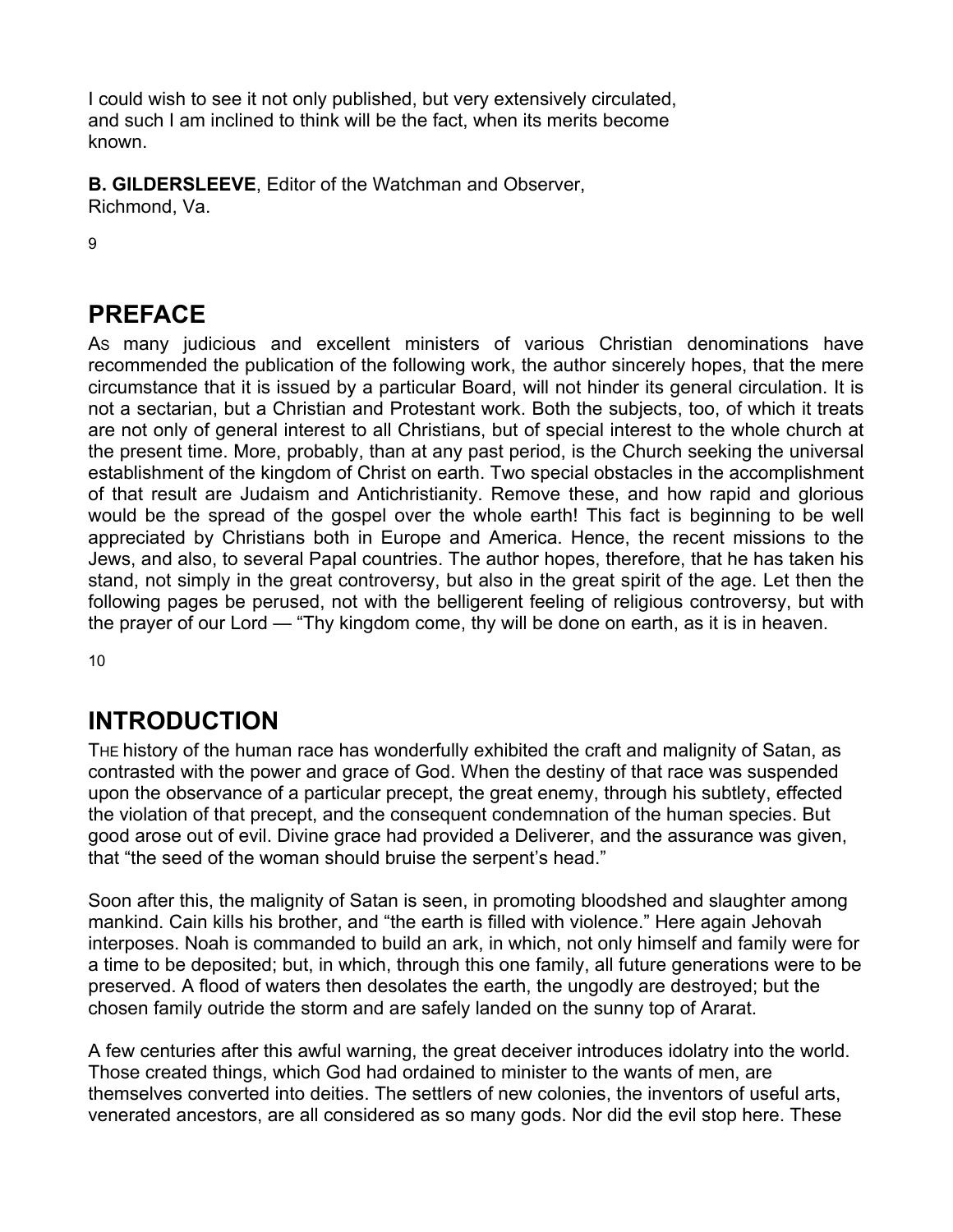distant objects and revered names, must be brought nigh to the worshipper; they must approach his senses. To effect this; pictures, images, and statues were introduced; and even these received divine worship! God interposes again. Abraham is called from Ur of Chaldea, and he and his posterity are made the depositaries of the truth and promises of Jehovah.

The enemy, however, pursues this chosen race. He raises up among them false prophets; he leads even Israel into idolatry! For these breaches of his covenant, God punished his people in various ways; and ultimately caused them to endure a long and afflictive captivity in a foreign land.

#### 11

Rescued from their visible idolatry, the next device of the great apostate was to obscure and corrupt those living oracles of God, by which Israel was to be governed. The synagogue has now taken the place of the grove, and the Rabbi that of the prophet of Baal. The word of God is now the professed object of study. Learned men are raised up, and schools of biblical literature are established. But inquiries are pursued beyond the testimony of God, and tradition is made the interpreter of Scripture. Soon this tradition is exalted into an authority equal, or even superior to that of the written word; while the strange spectacle is exhibited, of a people, with the law of God in their hands, yet following "the doctrines and commandments of men." It was at this period, the great Deliverer appeared.

The doctrines of Jesus were designed to bring men back from human testimony to that which is divine. Tradition, philosophy, human teaching, all he subjected to revelation. By his death too, and priestly intercession in heaven, he abolished the pre-existing priesthood and ritual, and introduced a simple and spiritual mode of worship, adapted to all nations, and designed for universal prevalence. He abolished, in short the slavery of men and introduced the freedom of God.

This new system met with special opposition from Satan. He stimulated first the Jews, and afterwards the Romans, to persecute and destroy it. Favored however by God it ultimately triumphs. Embraced at first by the people, it afterwards enters the palaces of the great, and even ascends the throne of the Caesars.

This new aspect of affairs, led Satan to a different mode of attack. Unable to crush the new system, he undertakes its corruption. This was effected chiefly by the Papacy, a scheme more subtle in its conception, more extensive in its operations, and more destructive in its effects, than any ever devised for the overthrow of the truth and church of God. Already have God's people been, in a great measure, delivered from this tyrannical power. The yoke of iron has been broken, the walls of brass have fallen down. The light of the Reformation now happily shines upon a large portion of Christendom: and millions there are, who rejoice in the truths which Popery for centuries had eclipsed, and hidden from the world. Nor is this all; we have the promise of Jehovah himself, that the

#### 12

very last fragment of this oppressive system, shall ere long be banished from the earth. "Whom," says an Apostle, "the Lord shall consume with the spirit of his mouth, and shall destroy with the brightness of his coming."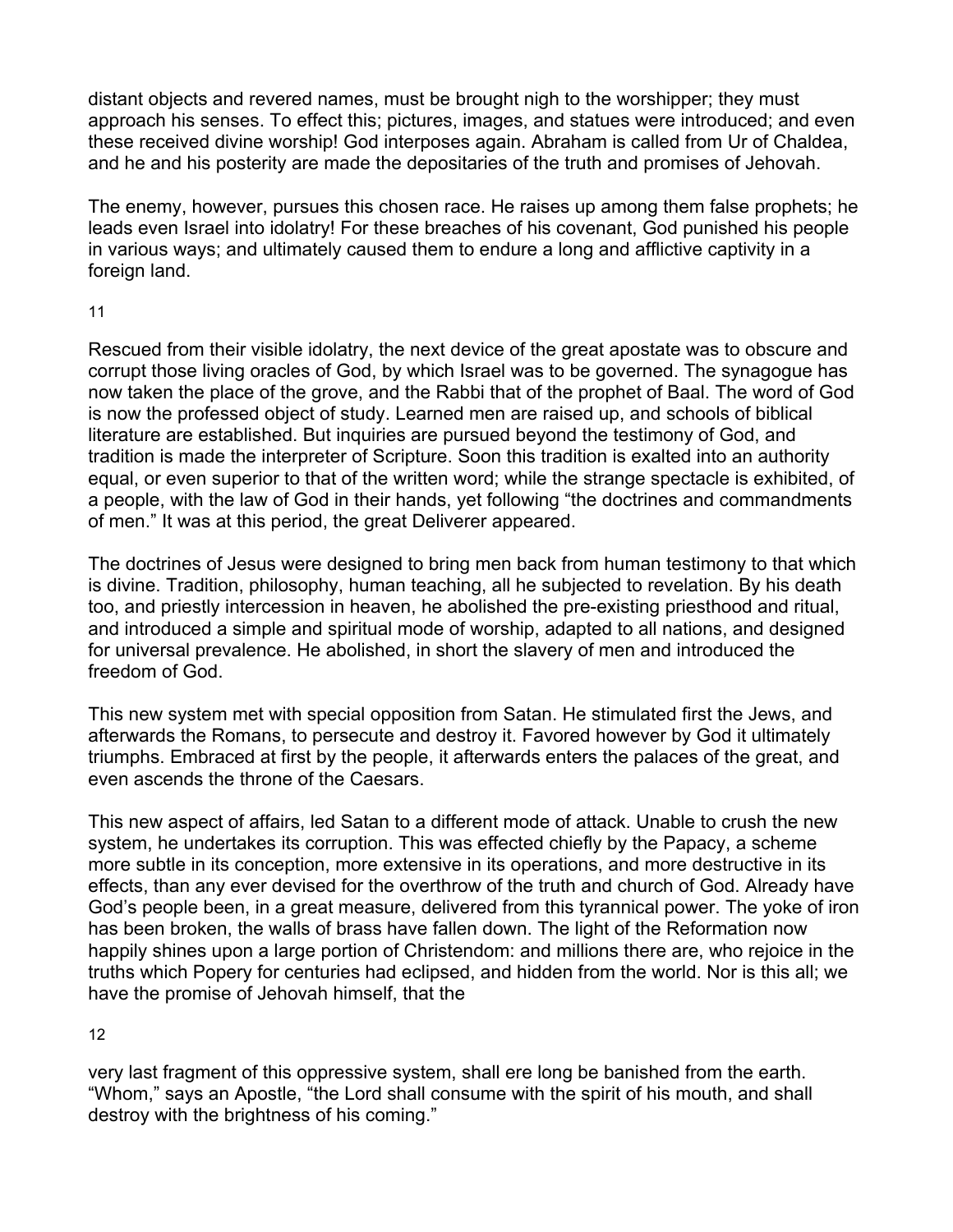In applying the term Antichrist (Anticrivtov) to the usurping power here alluded to, the writer has not only followed great and ancient names, but the true etymology and meaning of the word. Macknight defines its meaning thus — "One who puts himself in the place of Christ, or who opposeth Christ." Schleusner says — "In Novi Testamenti libris, semper adversarium Christi ejusque religionis, significat" $1 -$  "in the books of the New Testament it always signifies an enemy of Christ and of his religion." How appropriately the history and character of the Papacy have fulfilled these descriptions, need not here be affirmed.

This term, too, has been applied both by the ancient fathers, and by modern writers, by Protestants and Romanists, to some great enemy to the church, not existing so early as the days of the Apostles. Speaking of the Roman empire, Tertullian says — "Cujus abscessio in decem reges dispersa Antichristum superducet"2 — "Whose separation into ten kingdoms will bring on Antichrist?" Cyril, of Jerusalem, expresses himself thus on the same subject — "Decem simul reges Romanorum excitabuntur in diversis quidera locis, eodem tamen tempore regnantes. Post istos autem undecimus Antichristus, per magicum maleficium Romanorum potestatem rapiens."3"There will arise at the same time ten kings of the Romans in different places indeed, but reigning all of them at the same time. But after them the eleventh will be Antichrist, who, through magical wickedness, will seize the power of the Romans." Commenting on the passage in 2 Thessalonians, Jerome says — "Nisi, inquit, fuerit Romanum Imperium ante desolatum, et Antichristus praecessit, Christus non veniet."4 "Says the apostle, unless the Roman empire shall first be desolated, and Antichrist precede, Christ will not come." Augustine also employs the word in the same sense. "Nulli dubium est, eum de Antichristo ista dixisse; diemque judicii non esse venturum nisi ille prior venerit."5 "It can be doubted by none, but that he (Paul) speaks these things concerning Antichrist, and that the day of judgment will not come, unless he first appear." Gregory the Great, bishop of Rome, also employs the word in the same way. Reprimanding John, bishop of Constantinople, who was

#### 13

seeking to be made head of the whole church, he says — "Ergo fidenter dico, quod quisquis se universalem sacerdotem vocat, vel vocari desiderabit in elatione sua, Antichristum praecurrit."6 "I say confidently, therefore, that whosoever calls himself universal bishop, or even desires in his pride to be called such, is the forerunner of Antichrist."

The Reformers generally, and since them, the great body of Protestants, have uniformly employed this term to designate "the man of sin" of the apostle Paul, the "little horn of Daniel and the "beast" predicted by John. The very same use is made of this term by Romanists themselves. "But Antichrist," says Calmet, "the real Antichrist, who is to come before the universal judgment, will, in himself include all the marks of wickedness, which have been separately extant in different persons, who were his types or forerunners.", The commentator on the Doway Bible, in his remarks upon the "man of sin," says, "It agrees with the wicked and great Antichrist, who will come before the end of the world."

There is also exegetical evidence, that the term *Antichrist,* in the epistles of John, is legitimately used in its application to the head of some great apostasy from the Christian faith. There is strong probability, that these epistles were written after the destruction of Jerusalem. If so, "the last time" of John, cannot refer to a period just preceding the subversion of that city.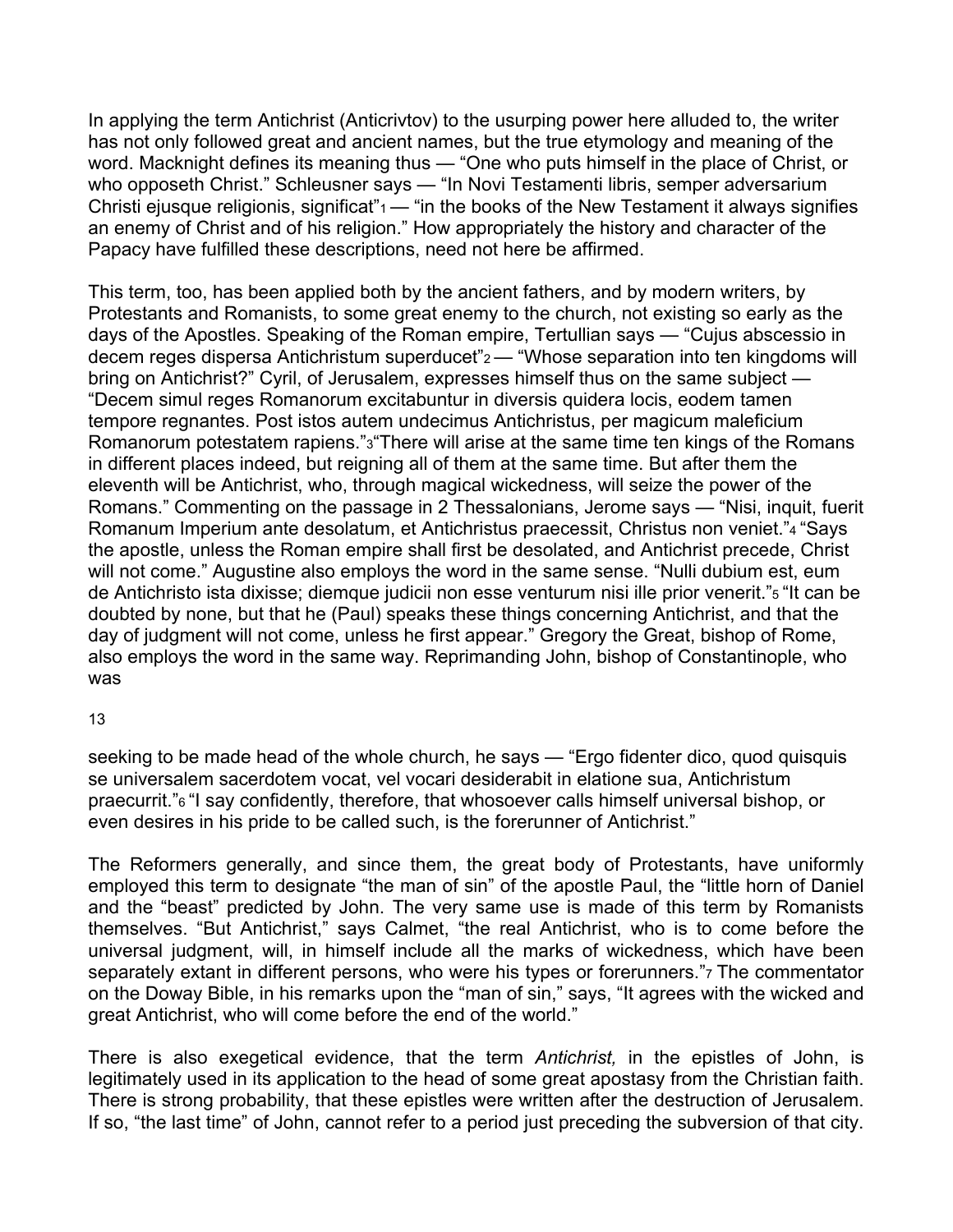It seems rather to be synonymous with "the latter times," spoken of by Paul. Nor is there any objection to this in the fact, that John says, "Even now are there many Antichrists." The apostle Paul makes the same statement concerning "the man of sin" — "The mystery of iniquity doth already work." Each of these apostles too, represents the person, or persons of whom they speak, as those who had departed from the Christian faith. "Now the Spirit speaketh expressly, says Paul, that in the latter times, some shall depart from the faith." John also describes his Antichrist, or Antichrists, as those who "deny the Father and the Son," and as persons who "went out" from the church.

The true interpretation of these passages seems to be the following: The Spirit of God had revealed to the apostles, that at some future period there would be a great corruption of the Christian faith. Even in their own day there were some, who had begun already to depart from that faith and to corrupt it. These the apostles considered as the forerunners of those later 14 apostates, who would more generally and dreadfully pervert the gospel of Christ. In a more general way therefore, they classify them all together, but give a more particular description of the later and more notable apostates.

The preceding observations and authorities will justify, it is hoped, the use of the term *Antichrist* as employed in this volume. As the writer firmly believes that the "little horn" of Daniel, the "man of sin" of Paul, and "the beast" of John, all symbolize the papal power, he has felt no hesitation, in applying the word *Antichrist* directly to that power.

The author has also to state, that the motive which has led him to unite the two subjects, Christ and Antichrist, into one volume, is that the two sets of testimonies may: act with reciprocal force upon each other. The first argument is with the Jew, "beloved for the fathers' sake;" the second is with the Romanist, pitied for the Savior's sake. The same mode of proof is employed in both cases. And it is sincerely hoped, that if the Jew shall see any reason from these pages, why the Romanist should be convinced, he may also find something to lead him to his own Messiah; and that if the Romanist shall here find any thing which he supposes ought to satisfy the Israelite, he may also discover reasons to renounce his own system of error.

It is not, however, for either Jews or Romanists that these pages are chiefly written. The specific object is, to convince men in general, that the Papacy is the Antichrist predicted in the word of God. Most who will read these pages, are Christians, at least in name. They have no doubt, but that Jesus is the Christ. The author, therefore, proceeds, upon the same ground on which the Messiahship of Jesus is established, to prove the Antichristian character of the Papal power. To his own mind, the one set of arguments is as strong as the other; so, that if it be admitted, that Jesus is the Christ, he sees not how it can well be denied, that the Papacy is the Antichrist.

There is a strange similarity on this subject, between the infatuations of the child of Abraham and the disciple of the Pope. Both are looking for the proper subjects of these prophecies as yet future. To the Jew, Messiah is yet to come. Jesus to him is an impostor, a malefactor; his death was merited, his name is to be execrated. To the Romanist, Antichrist is yet to

15

come; he is to arise but a little this side the last day. To him the Papal is the only true church,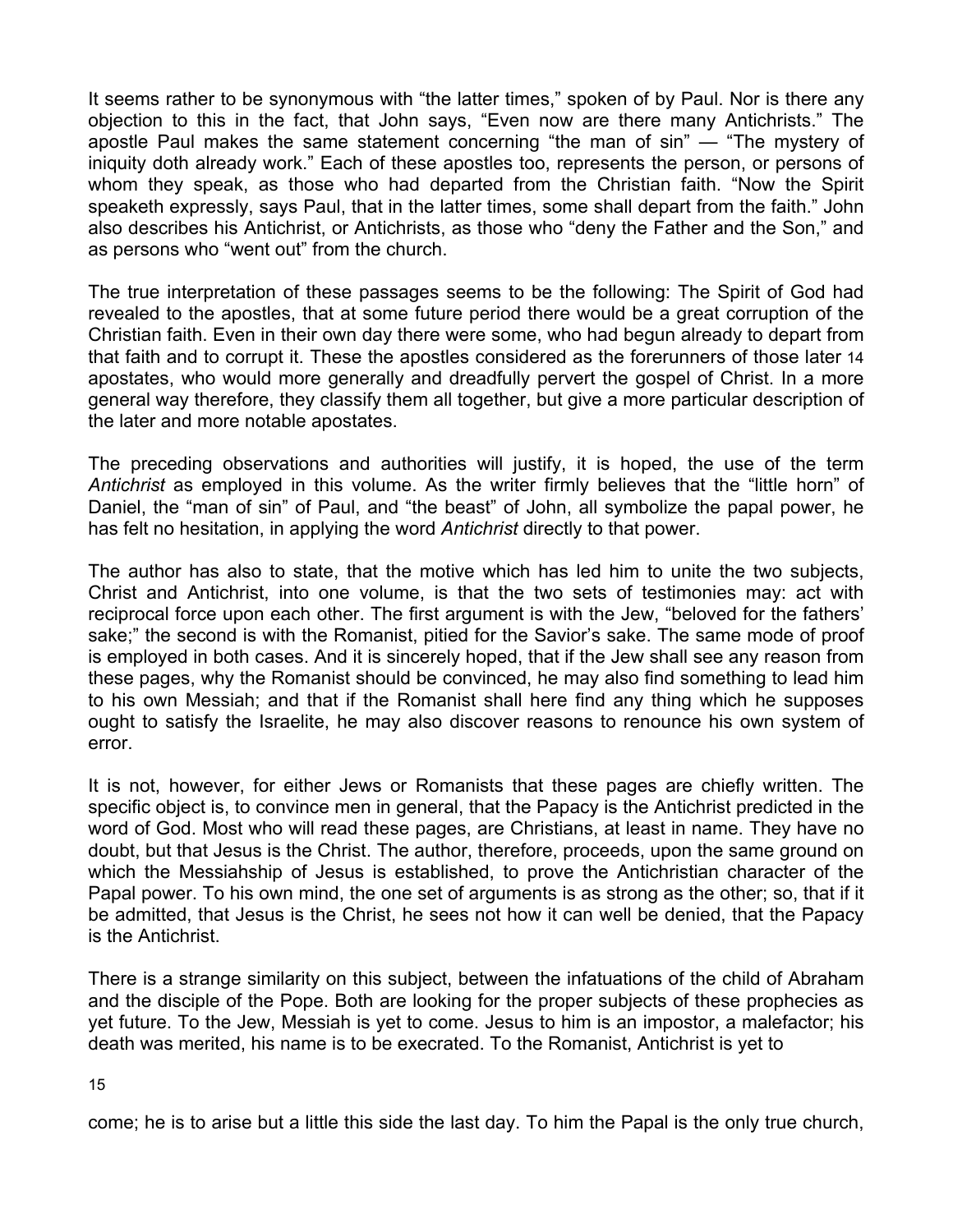nor is there salvation in any other. Here is agreement, a strange agreement in infatuation and delusion! Surely God hath "blinded their eyes" and given them up to their own understandings.

Possibly some may think, that in a few of the chapters, sufficient regard has not been had to the unity of the argument. These apparent digressions have been indulged in, to exhibit more fully by contrast, the Christians and Antichristian systems. Popery never looks more deformed than when brought into comparison with true Christianity.

That God may bless this volume for the promotion of the truth, and the advancement of his own glory, is the sincere desire of the author.

16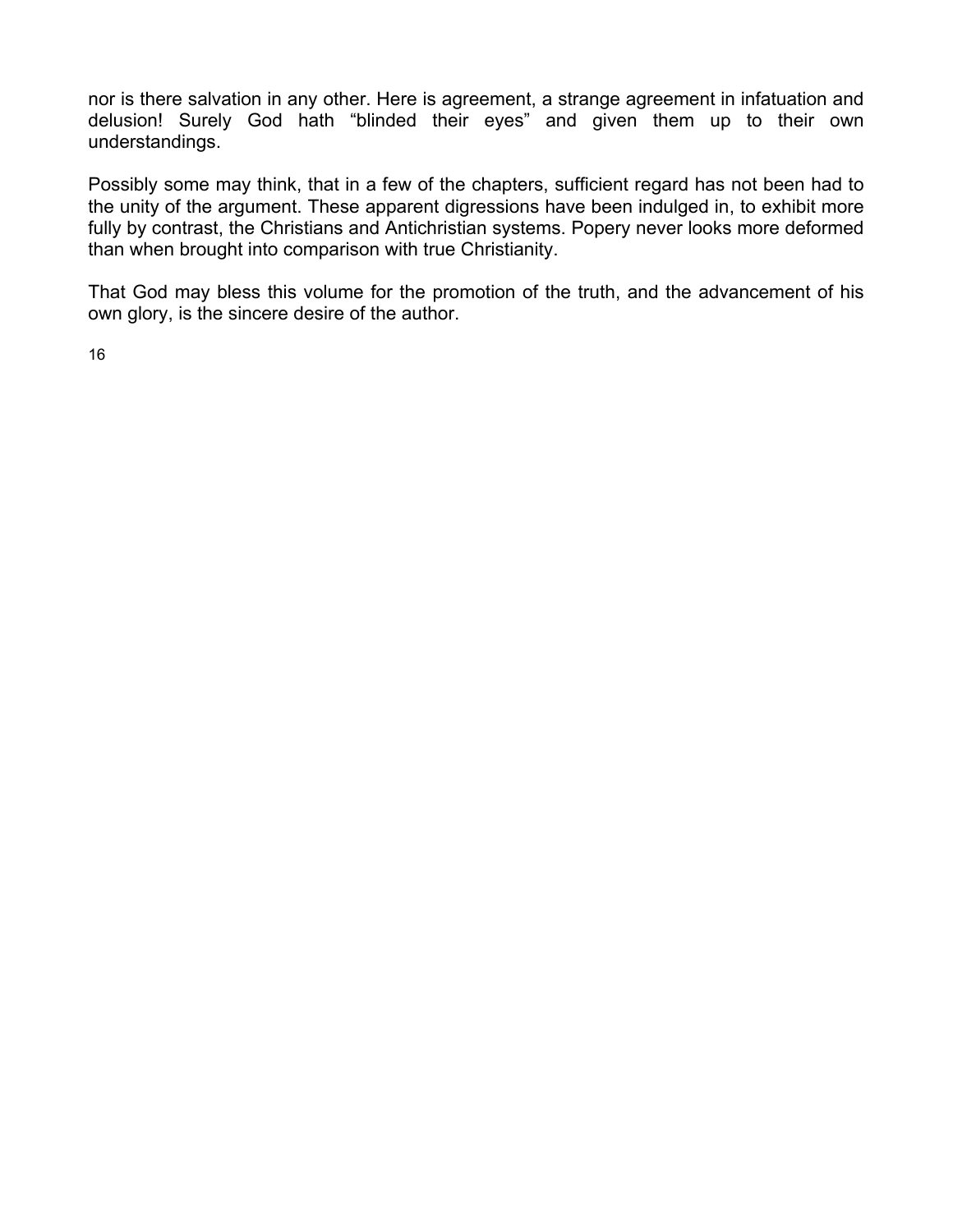## **PART 1 CHRIST; OR JESUS OF NAZARETH PROVED TO BE THE MESSIAH**

## *INTRODUCTORY REMARKS*

IF it be admitted, that, as a transgressor, man needs a Savior, and that one has been provided for him; then, all the *evidence* which establishes the personal identity of such a Savior, must be considered as invested with fearful interest. Who is he? When did he appear? What is his character? What has he done? How is an interest in him to be secured? These, and similar questions, a serious and reflecting mind will not only propose, but desire to them all satisfactory answers. The more knowledge of the fact, that we need a Savior, however deeply felt, cannot save us: nor can any reliance, however strong, we repose in a pretended deliverer, secure our everlasting peace. In the former state of mind, we only perceive the ruin in which sin has involved us, without being rescued from such ruin. In the latter, our reliance being placed upon a false foundation, must, of course, disappoint us when the time of trial comes. Besides, one who undertakes to rescue us from sin and death, must demand our confidence, and ought to receive both our homage and our obedience. But how can that confidence be demanded by one unknown? And how can such homage and obedience be rendered to one, whose merits and character are concealed? The very existence therefore, of spiritual character, and of a well founded hope for eternity, must depend upon a proper knowledge of Him, whom God hath sent "to destroy the works of the devil," and "to bring in everlasting righteousness." What then is the nature and strength of the evidence, upon which Christians have so uniformly regarded Jesus of Nazareth, and none other,

17

as their great Deliverer and Hope? It is known, that the Jews as a race, do not agree with Christians in this faith. It is known, that the larger portion of the world are altogether ignorant of such a person as Jesus. It is also lamentably true, that many, who are familiar with his name and history, yet reject him as a Savior. Why is it, that in distinction from all these, Christians repose their trust in Jesus, and make him, and him only, the foundation of their hope for eternity? The ground upon which such confidence is reposed in Jesus can of course be none other, than the firm conviction, that he is in truth the great Deliverer, promised to mankind from even the earliest ages. If deceived on this point, all Christians are in a dreadful delusion; and, notwithstanding their most sanguine hopes, must still be under the power of sin and the displeasure of God. On the contrary, if Christians be not deceived in their faith, and if indeed, Jesus of Nazareth be the promised Messiah, and "the only name given under heaven whereby men must be saved;" then are the rest of mankind in a most perilous and dreadful condition. Whether therefore the one or the other be in error, the evidence, which substantiates the claims of Jesus of Nazareth to Messiahship, can be considered only with the deepest interest. It is that evidence which we now proceed to exhibit.

18

## *CHAPTER 1 THE GENEALOGY OF JESUS*

ONE sign, which was to designate the person of the promised Messiah, was, his regular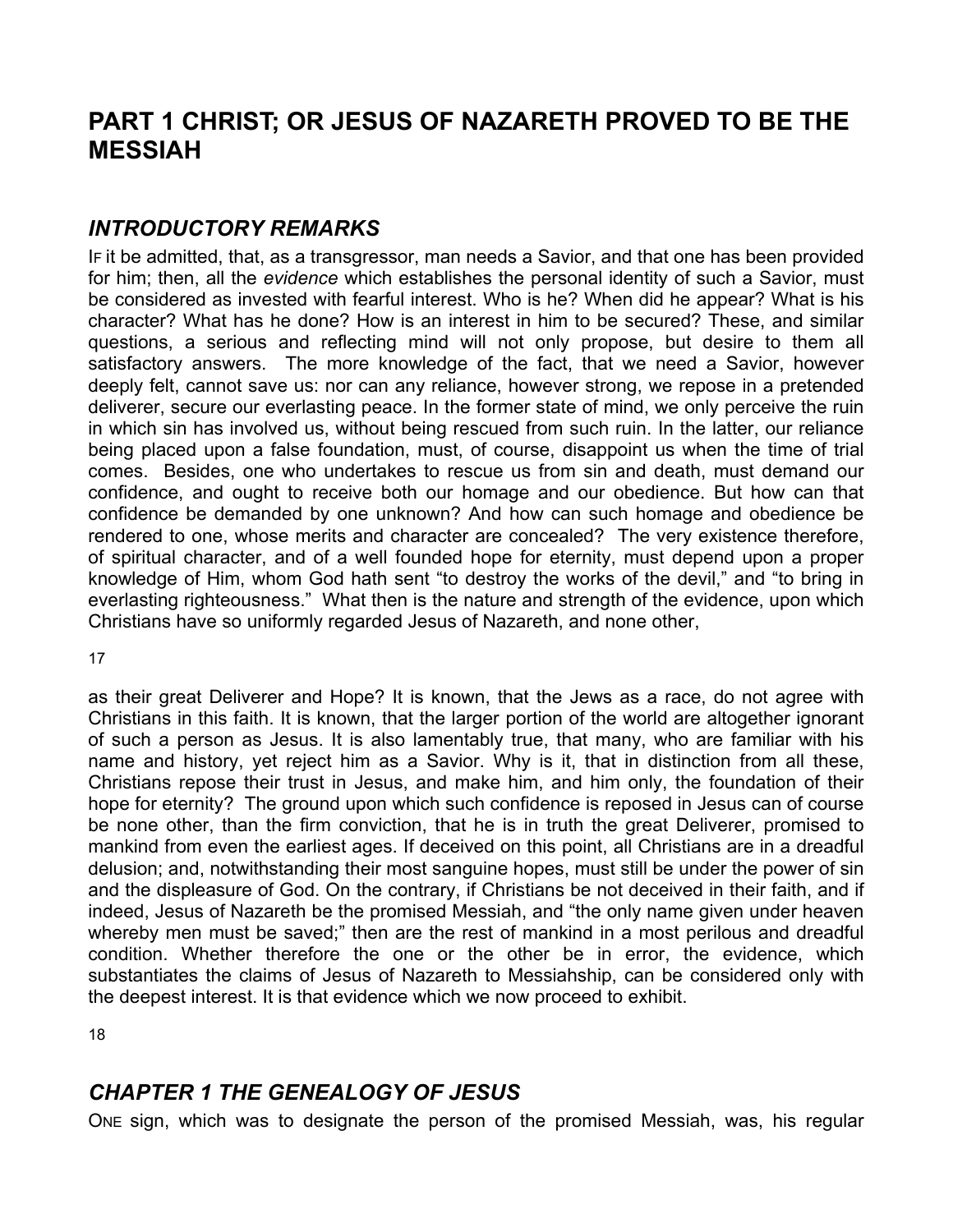descent from Abraham, through the tribe of Judah, and family of David. If the will of God had so determined, the Messiah might have descended from any other nation than the Israelites, or from any other tribe than Judah, or from any other family than that of David. But since the purpose of God has marked out successively, Abraham, Judah, and David, as the lineal ancestors of the promised Savior, it is in that line, and that only, that we must expect his birth. And should every other part of the evidence be complete, and yet this be wanting, it could not be proved, that Jesus of Nazareth is really the Christ. He might have been an illustrious prophet; he might have been a great "teacher sent from God;" his life might have been the most blameless and pure, and his doctrine the most exalted and heavenly; he might too, have effected a great moral change among the Jews, and also in the state of the world generally; still his claims to Messiahship could not be established, unless he were born in the predicted line of ancestry. When God called Abraham from Ur of Chaldea, among other promises, he gave him the following, "And in thee shall all families of the earth be blessed." Genesis 12. This promise was afterwards repeated when Abraham was called to offer up his son Isaac. Genesis 22. Now, whatever blessings mankind may in general have derived from the Israelites, it is evident, that this promise refers to the Messiah. The Apostle Paul has given us its true exegesis — "He saith not, and to seeds, as of many, but as of one and to thy seed, which is Christ." Galatians 3. The Messiah then was to be a lineal descendant of Abraham. He was also to descend from the tribe of Judah. When the patriarch Jacob was blessing his sons, he pronounced, by divine inspiration, the following remarkable prediction concerning Judah:

#### 19

"The scepter shall not depart from Judah, nor a lawgiver from between his feet, until Shiloh come, and unto him shall the gathering of the people be." Genesis 44. Whatever criticisms the learned may have made upon this passage, the opinion has almost universally obtained, both among Jews and Christians, that its reference is to the Messiah as descended from the tribe of Judah. "The Jews," says Hengstenberg, "regard verse 10th, as predicting the Messiah. Thus it was interpreted by the Chaldaic paraphrases; the Targum of Onkelos, of Jerusalem, and of Jonathan; the Talmud, the Zohar, and the old book Bereshith Rabba; and even by several of the more modern commentators, as Jarchi. The Samaritans also explain this passage of the Messiah. In the Christian church, the Messianic interpretation has, from the earliest times been generally approved."1 Gesenius renders the passage thus — "Judah shall not lay aside the scepter of a leader, until he shall have subdued his enemies and obtained dominion over many nations; referring to the expected Kingdom of the Messiah, who was to spring from the tribe of Judah." The same reference to the Messiah, as descended from the tribe of Judah, is to be found in Psalm 108, where it is said of that tribe, "Judah is my lawgiver." This passage may have primary reference to the establishment of the throne in that tribe; but its allusion evidently extends farther, and designates that future and illustrious Lawgiver, whom not only the Jews, but all the nations of the earth were to obey. "Perfectissime hoe completum in Christo,"3 — says Poole — *This is most perfectly fulfilled in Christ.* The prophet Isaiah is even more explicit. "And I will bring forth a seed out of Jacob, and out of Judah an inheritor of my mountains, and mine elect shalt inherit it, and my servants shall dwell there." The allusion here is so obvious as to need no explanation. The Messiah, therefore, was also to be a descendant from the tribe of Judah. He was also to be of the house or family of David. "And thy house and thy kingdom," said God to David, "shall be established forever before thee: thy throne shall be established forever." 2 Samuel 7. The Psalmist in alluding to this promise, represents Jehovah as saying —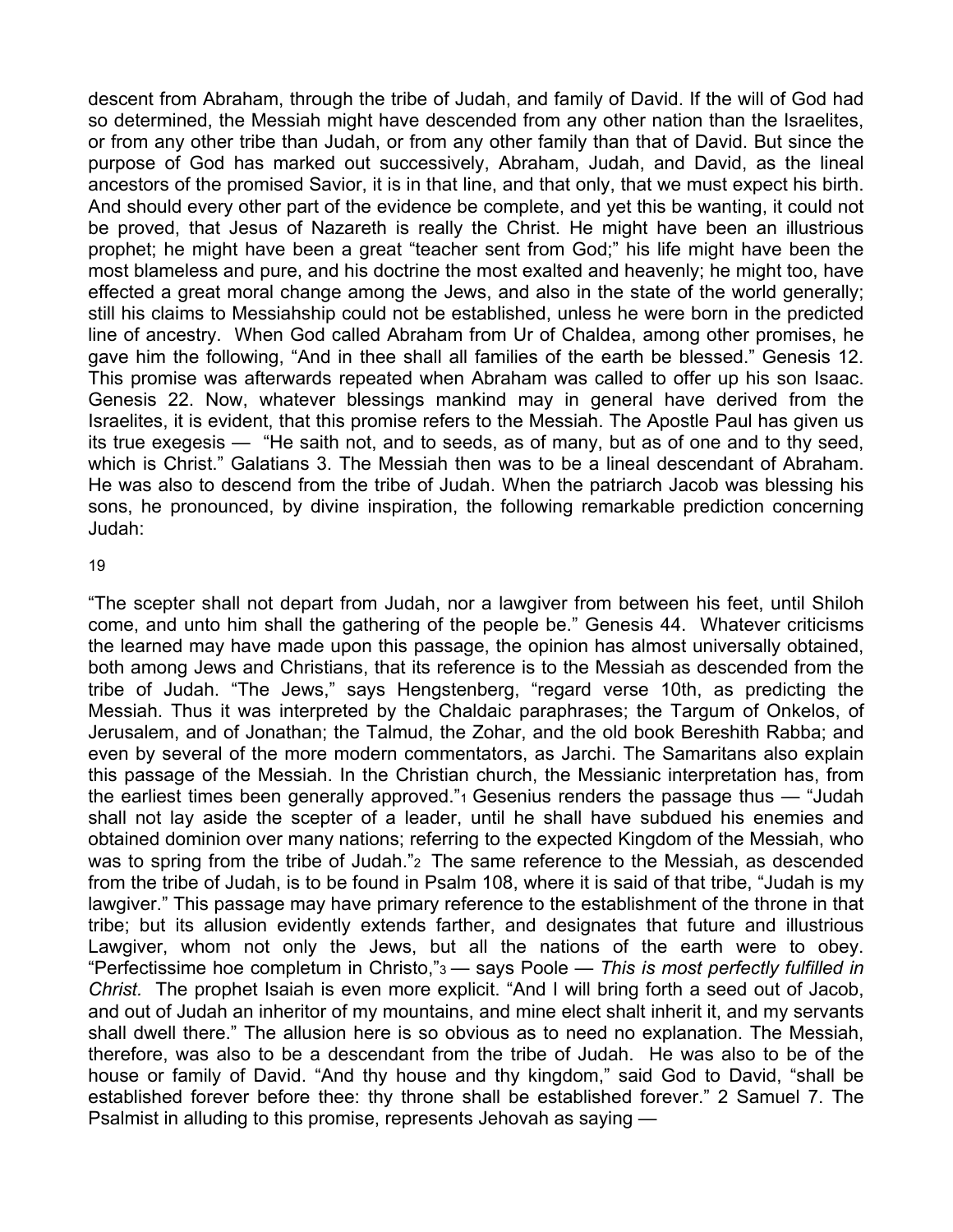"Once have I sworn by my holiness, that I will not lie unto David. His seed shall endure; and his throne as the sun before me. It shall be established forever as the moon, and as a faithful witness in heaven." Psalm 89. These promises include specifically and with great emphasis, the perpetuity of the throne in the house of David. Now, from Solomon to Zedekiah, there was included but a period of about four hundred and thirty years. And from Zedekiah to the dispersion of the Jews by the Romans, only a period of about six hundred more: unless, therefore, the throne of David be set up in the person of Messiah, these promises can have no real fulfillment. But the prophets are more specific — "And there shall come forth a rod out of the stem of Jesse, and a branch shall grow out of his roots. And the Spirit of the Lord shall rest upon him. And he shall not judge after the sight of his eyes; neither reprove after the hearing of his ears: but with righteousness shall he judge the poor, and reprove with equity for the meek of the earth. And righteousness shall be the girdle of his loins, and faithfulness the girdle of his reins." Isaiah 11 . The reference of this passage to the Messiah is not only proved by the context, but also by a similar one in Jeremiah. "Behold the days come, saith the Lord, that I will raise unto David a righteous Branch; and a King shall reign and prosper, and shall execute judgment and justice in the earth; and this is his name whereby he shall be called — The Lord our Righteousness." Jeremiah 23. But, even if there were any obscurity in these passages, there can be none in the following. Speaking of the Messiah, Isaiah says — "Of the increase of his government and peace, there shall be no end, upon the throne of David, and upon his kingdom, to order it, and to establish it with judgment and with justice from henceforth even forever." Isaiah 9.

#### 21

These prophetic passages sufficiently explain the promise originally given to David, and so delightfully dwelt upon by the ancient Israelites in their inspired songs. The *perpetuity* of David's throne and kingdom, was to exist in the person of the Messiah; who according to the flesh was to be made of the seed of David. David himself died soon after the promise was given. The line of earthly kings descending from him, terminated in the period of a few centuries. Even the dependent and afflicted dominion of the family of David and of the tribe of Judah which succeeded, was terminated under Titus and the Roman legions. All these were to pass away. But the kingdom of *Messiah* was to be strictly *"everlasting,"* and his dominion without end. In him, the throne of David was to be re-established, and was destined to continue *"forever."* The descent then of the Messiah was to be through Abraham, Judah, David. Any other descent therefore must destroy the title and defeat the claims of him, who pretends to be the subject of these remarkable predictions. *Was Jesus of Nazareth of such descent?* This question is both fully and satisfactorily answered in the New Testament. The evangelists, Matthew and Luke, have each given genealogies of Jesus, the express object of which was to exhibit these facts. These tables are in many respects different; but in that which is essential, they perfectly agree. Luke traces the genealogy of Jesus to Adam; Matthew only to Abraham. Luke follows either the line of Mary's ancestry, or of Joseph's *legal* ancestry; Matthew that of Joseph's *natural* ancestry. From Jesus to David, Luke mentions forty-two names; Matthew but twenty-seven. Matthew has also omitted three names found in First Chronicles, chapter 3. Now, notwithstanding these discrepancies, and the various methods adopted by the learned to reconcile them, *the facts,* about which we are inquiring, are obvious in both tables. Each evangelist traces the genealogy of Jesus to David. They take different routes, but arrive here at the same point. Nor is there the least variation between them from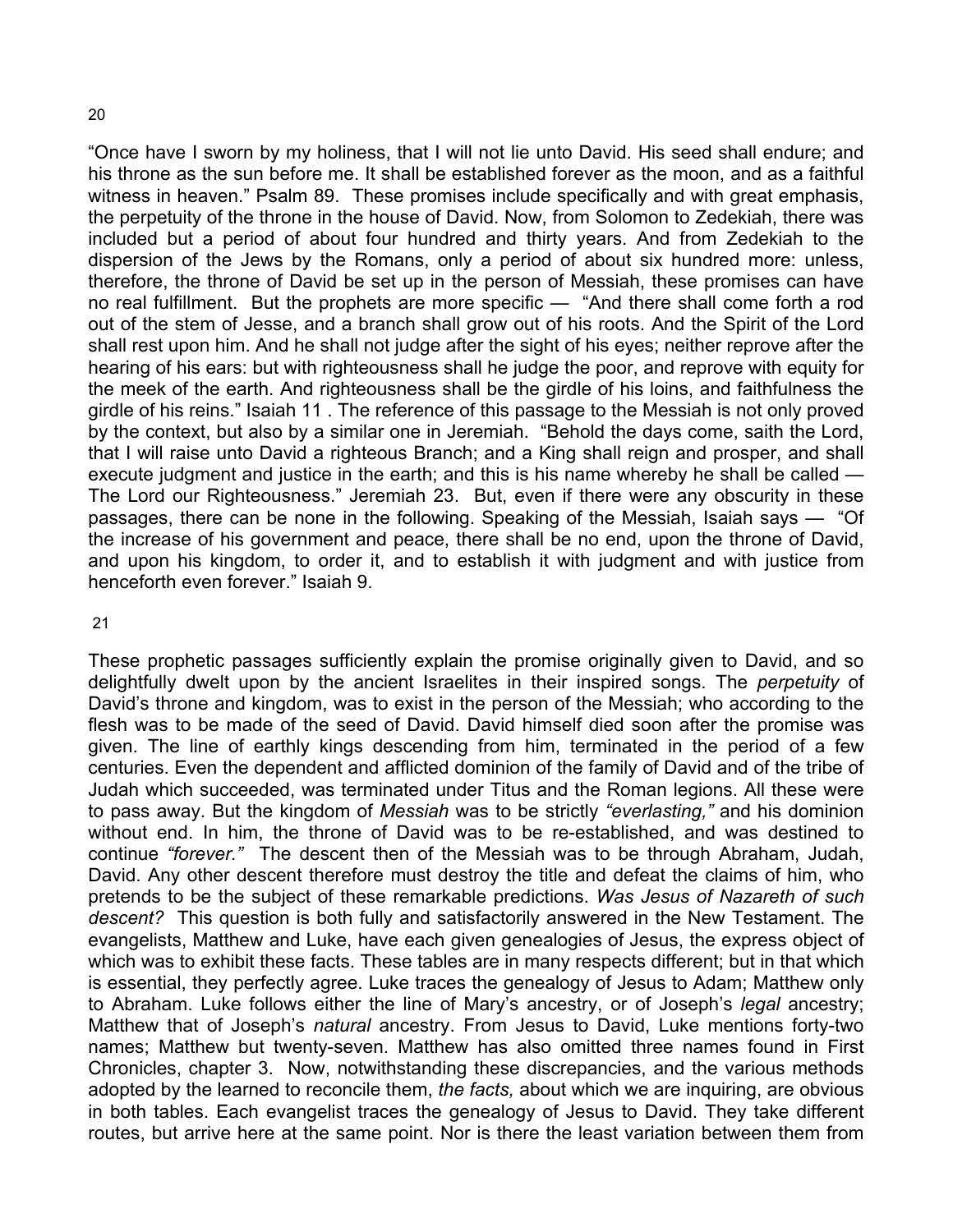David, through Judah to Abraham. Here the tables perfectly agree, and the testimony of each is, that Jesus of Nazareth was linearly descended from David, Judah, Abraham.

22

In explanation of the differences between these tables, the following observations of Bloomfield will be found appropriate. "As to the reconciling this (Matthew's) genealogy with that of Saint Luke, it is best done, by supposing that St. Matthew gives the genealogy of Joseph, and St. Luke that of Mary. And therefore the former, who wrote principally for the Jews, traces the pedigree from Abraham to David, and so through Solomon's line to Joseph the *legal* father of Jesus. And it must be remembered, that among the Jews, *legal* descent was always reckoned in the *male* line. St. Luke, on the contrary, who wrote for the Gentiles, traces the pedigree upwards from Heli, the father of Mary, to David and Abraham, and thence to Adam, the common father of all mankind. Finally, whatever difficulties, even after all the diligence of learned inquirers, shall exist on certain matters connected with these genealogies, we may rest assured, that if these genealogies of Christ, which must be understood to have been derived from *the public records in the Temple,* had not been agreeable thereto, the deception would have been instantly detected. And thus, whether Christ's pedigree be traced through the line of Joseph or of Mary, it is undeniable, that Jesus was descended from David and Abraham, agreeably to the ancient promises and prophesies that the Messiah should be of their seed."4 The following statements from the learned Dr. Clarke are also valuable. "Mary therefore appears to have been the daughter of Heli. Joseph and Mary were of the same family; both came from Zerubbabel; Joseph from Abiud, his eldest son; Mary by Rhesa his youngest. Thus it appears, that Jesus, son of Mary, reunited in himself all the blood, privileges, and rights, of the whole family of David; in consequence of which he is emphatically called, *the son of David."*5 There is another remarkable fact recorded in the New Testament, which casts light upon the ancestral descent of Jesus. Luke records it in the following manner — "And it came to pass in those days, that there went out a decree from Caesar Augustus, that all the world should be taxed. And all went to be taxed every one to his own city. And Joseph also went up from Galilee, out of the city of Nazareth, into Judea, unto the city of David, which is called Bethlehem (because he was of the

#### 23

house and lineage of David) to be taxed, with Mary his espoused wife." Luke 2. Here is an event in which we see most clearly the hand of Divine Providence. The emperor Augustus makes a decree, which in its operation, requires every Jew to be enrolled in his own family and tribe. The names of Joseph and Mary are entered at Bethlehem, as belonging to the house of David. What a remarkable occurrence! What a public and authentic attestation of the real ancestry of Jesus! The humble circumstances of Joseph and Mary; their remoteness especially from the ordinary dwellingplace of the illustrious family of David, might have obscured the ancestry of their extraordinary Son. But a circumstance occurs forever to dispel all doubt on that subject. By an imperial mandate, they are enrolled at Bethlehem, as the descendants of the royal house of the son of Jesse! But there are a great many different passages in the New Testament, which distinctly state, that the genealogy of Jesus was such as the Old Testament Scriptures had assigned to the Messiah. Thus the Apostle Paul declares, that Christ "took not on him the nature of angels, but the seed of Abraham." Hebrews 2. Again he affirms, that "it is evident, that our Lord (that is Jesus) sprang out of Juda." Hebrews 7. Zachariah also speaks of Jesus as "a horn of salvation raised up in the house of David." Luke 1. Peter affirms, that Jesus was "the fruit of the loins" of David, Acts 2;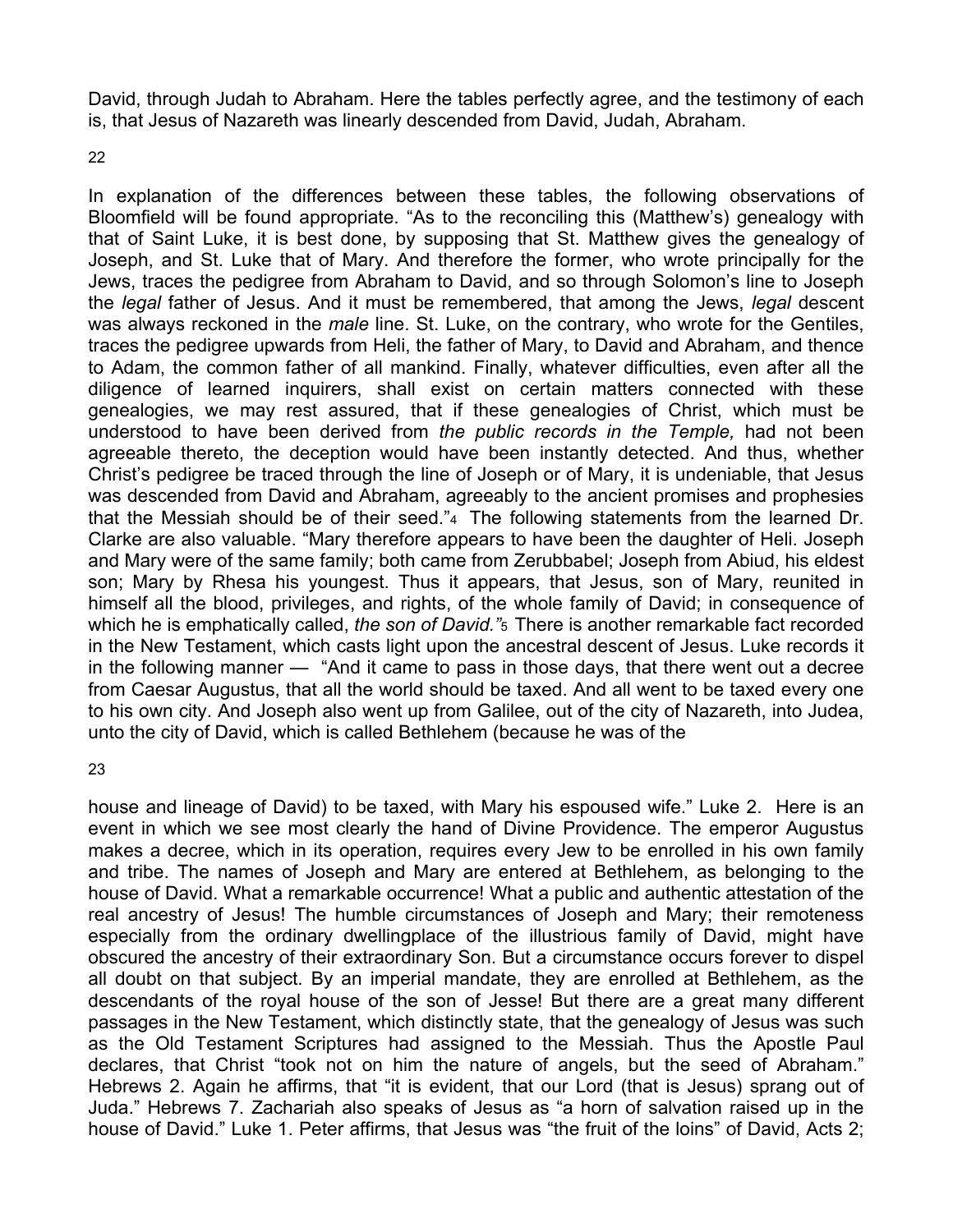and Paul, that Christ, "was made of the seed of David according to the flesh." In truth, so numerous are the statements of this sort to be found in the writings of the Apostles, that it is impossible to deny, that their plain, uniform, and invariable testimony is, that Jesus was descended from David, Judah, Abraham. The evidence then, in behalf of the Messiahship of Jesus of Nazareth, so far as *ancestral descent* is concerned, is perfect. The purpose of God and prophecy require, that the Messiah should be descended through certain persons, specially designated, in the Old Testament Scriptures. The Evangelists and Apostles furnish indisputable testimony, that Jesus of Nazareth was thus descended. His genealogy, both legal and *natural*, passes through these very persons. The most authentic records are employed to show that these were his ancestors. And those who knew him best, never considered him as belonging to any *other family, tribe* or *nation.* 

24

## *CHAPTER 2 THE BIRTH OF JESUS*

BESIDES the evidence arising from the previously defined ancestors of the Messiah, there was to be one circumstance connected with his birth, so peculiar and extraordinary, as to point him out in distinction from all others — *He was to be born, of a virgin.* True, a fact of this kind might be of more difficult proof than many others, in the life of the promised Savior. Delicacy too, would naturally cast a veil over it for a time. Still however, it might be proved; and when proved, it would powerfully tend, not only to identify the person of the Messiah, but to demonstrate also, the extraordinary character of his mission. In Genesis 3:15, are these words, "And I will put enmity between thee and the woman, and between thy seed and her seed; it shall bruise thy head, and thou shalt bruise his heel." The reference in this passage is evidently to the Messiah. We have already seen that the term *seed,* employed in the promise given to Abraham, refers to the predicted Savior. The same allusion is intended by the word in the present instance. The Messiah was to be, not only a son of Abraham by natural descent, but a soil of *the woman,* by miraculous conception and birth. That which is here affirmed of this seed is applicable only to the Messiah. He was to bruise the head, that is, to overthrow the kingdom of the serpent, or Satan. But who is competent to a work of this kind, save the chosen of God, the Savior of men? Nor was Eve the *specific* woman alluded to in this promise. The Messiah was not born of *her;* for, he was afterwards promised to Abraham and David. Eve, therefore, could not be the woman here meant. The prophecy must therefore refer to some other woman, who should exist in after ages. "He, (Christ) says Scott, is called *the seed of the woman,* and not the seed *of Adam,* though descended from both; not *only* because Satan had prevailed first against the woman, but likewise with an evident prophetic intimation of his miraculous conception

25

and birth of a pure virgin."<sup>1</sup> "Christ is called the seed of the woman, says Lowth, by way of distinction, as not to be born in the ordinary way of generation."2 Bloomfield also speaks of *Mary,* as "that particular virgin who was prophesied of from the beginning, and whose seed was to bruise the serpent's head."<sup>3</sup> The prophet Isaiah, is still more explicit, in predicting the miraculous birth of the promised Deliverer. "And he said, Hear ye now, O house of David! Is it a small thing for you to weary men; but will ye weary my God also? Therefore, the Lord himself shall give you a sign. Behold, a virgin shall conceive and bear a son, and shall call his name Immanuel." Isaiah 7:13,14. Attempts have been made to explain away the meaning of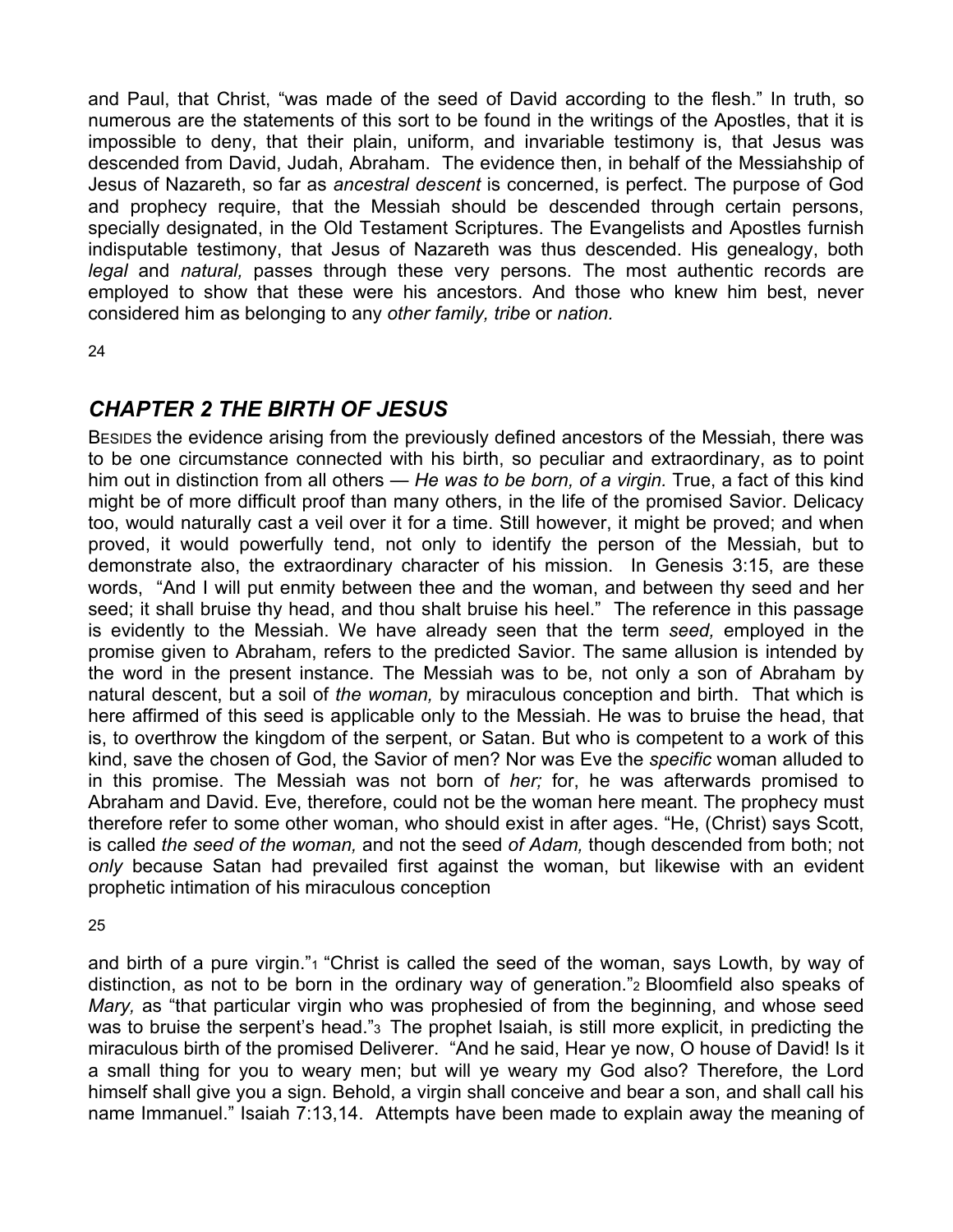this passage, by asserting that the Hebrew word hml[ here translated *a virgin,* denotes also *a young married woman,* and by applying the language either to the son of the prophet himself, or to some other child, born about that time. This mode of interpretation seems almost inexcusable in *Christian* commentators, from the fact that the Evangelist Matthew applies the passage directly to Mary and to Jesus. A *safer* expositor, no plain and honest believer could desire. Gesenius, although he asserts the meaning of the word in this place to be, "a youthful spouse," yet defines it as generally meaning, *"a girl, maiden, or virgin, of marriageable* age."4 "The primary meaning of the word, says Lowth, is *hid,* or *concealed;* from whence it is taken to signify *a virgin,* because of the custom in eastern countries, to keep their virgins *concealed*  from the view of men."5 The Hebrew word, says Scott, most properly signifies *a virgin;* and so it is translated here, by all the ancient interpreters, and it is never once used in the Scriptures in any other sense."6 There is, however, another and very obvious objection to the application of this language in the manner above alluded to. The birth of the predicted child was to be a *sign, a miracle.* Now, what sign or miracle could it be, that a young *married* woman should bear a son? Evidently, the force and propriety of the language, are entirely destroyed by such an interpretation. Nor is it any objection to the Messianic character of the passage, that in

#### 26

the context, the prophet alludes so much to the existing state of things among the Jews. It is the usual practice of the ancient prophets, not only to make rapid transitions in their subjects, but also to mingle their predictions of the Messiah, and his kingdom, with the state of the Jewish commonwealth around them. The latter was a sort of *prophetic observatory,* from which these holy men contemplated and described the more distant objects under the Messiah's reign, a sort of *national prism,* casting its various hues upon the glories of the latter day. The *name* also of the predicted child, forbids the application of this passage to any ordinary Jewish family — "And shall call his name *Immanuel."* This name which is made up of three Hebrew words combined, means literally, *God-with-us.* Now, it is certain, that such a name was really given to no child born at the time, of which we have any account. It is also certain, that such a name could be *appropriately* given to no ordinary Jewish child whatever. Of whom, but of the. promised Son of David, the *Messiah,* could such a name be descriptive? He and he only, could be, *"God-with-us. "* If then we associate these passages together, we have two distinct and positive declarations, the one made immediately by God himself, the other by a prophet in his name, that the promised Savior was to be *virgin-born;* that he was to be peculiarly and independently *the woman's son.* How do these prophecies apply to *Jesus of Nazareth?* The circumstances and manner of his birth are thus given by Luke: "And in the sixth month, the angel Gabriel was sent from God unto a city of Galilee, named Nazareth, to a virgin espoused to a man whose name was Joseph, of the house of David; and the virgin's name was Mary. And the angel came in unto her and said, Hail, thou that art highly favored; the Lord is with thee. Blessed art thou among women. And when she saw him, she was troubled at his saying, and cast in her mind, what manner of salutation this should be. And the angel said unto her. Fear not Mary, for thou hast found favor with God. And behold thou shalt conceive in thy womb, and bring forth a son, and shalt call his name Jesus. He shall be great, and shall be called the Son of the Highest: and the Lord God shall give unto him the throne of his father David; and he shall

#### 27

reign over the house of Jacob forever; and of his kingdom there shall be no end. Then said Mary unto the angel, How shall this be, seeing I know not a man? And the angel answered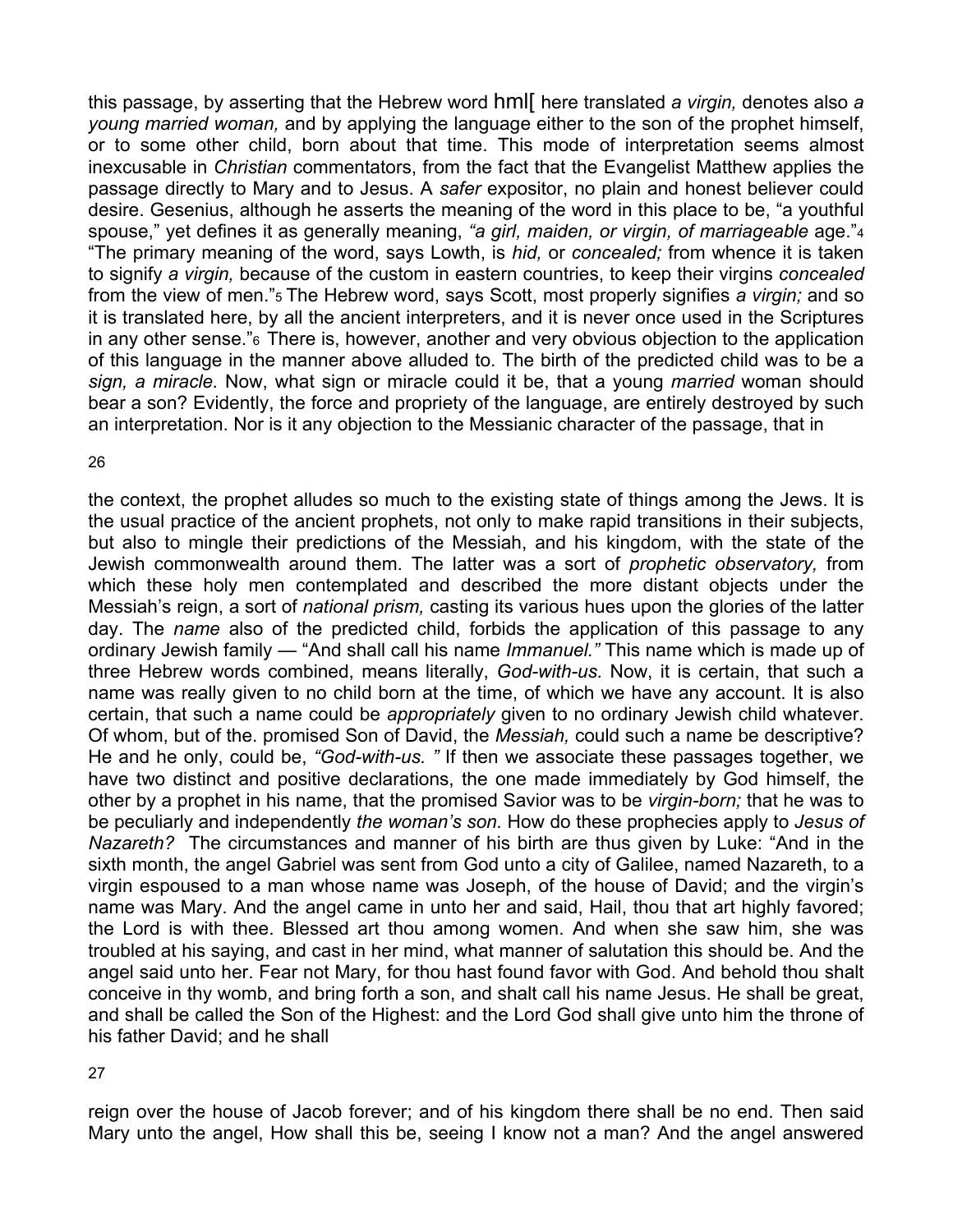and said unto her; The Holy Ghost shall come upon thee, and the power of the Highest shall overshadow thee; therefore also, that holy thing which shall be born of thee, shall be called the Son of God." Luke 1:26-35. The narrative as furnished by Matthew is the following: "Now the birth of Jesus Christ was on this wise: when as his mother Mary was espoused to Joseph, before they came together, she was found with child of the Holy Ghost. Then Joseph her husband, being a just man, and not willing to make her a public example, was minded to put her away privily. But while he thought on these things, behold, the angel of the Lord appeared unto him in a dream, saying, Joseph, thou son of David, fear not to take unto thee Mary thy wife; for that which is conceived in her is of the Holy Ghost. And she shall bring forth a son, and thou shalt call his name Jesus; *for* he shall save his people from their sins. Then Joseph being raised from sleep, did as the angel of the Lord had bidden him, and took unto him his wife; and knew her not till she had brought forth her first-born son. and he called his name Jesus. Matthew 1:18-25. Jehovah, to execute his purposes of grace to man, and to fulfill the prophecies previously delivered, sends an angel to Nazareth in Galilee, to make known to a virgin there, that *she* had been selected as the mother of the long expected Savior. With conscious innocence, but deep interest in the tidings brought, the virgin states, what seemed to her an insuperable barrier to the accomplishment of the event announced. Her doubts however, are removed by the angel, who informs her, that the birth of her son was to be *miraculous,* and not ordinary. Mary was at the time espoused to a man, also living at Nazareth, whose name was Joseph. Joseph, in the course of time discovers the condition of his intended wife. He loves, he esteems her; but being "a just man," and not willing by a public act of marriage, to cover a crime he considered so heinous and offensive, he resolved to give her a bill of divorce, and thus, according to

#### 28

the Jewish usage, to destroy the contract of marriage existing between them. He determined, however, from the regard he felt for his intended bride, to do this privately. While meditating upon these things, an angel appears to him also, and informs him, not only that Mary had not offended, but that the child she was about to bring forth, was the promised Deliverer of men. So satisfied was this just and good man with the information given him by the angel, that all his fears were dissipated, and he hesitated not *publicly* to receive Mary as his wife, and thus to become not only her guardian and protector, but the guardian and protector also, during his infancy and childhood, of her illustrious Son. There is in these simple and undisguised narratives, every possible appearance of *truth.* There is nothing improbable that the birth of *a Savior* should be attended with miracle. And if such a birth be miraculous, there is nothing improbable in the visitation of angels on the occasion, and especially, of their visitation to the parties most deeply concerned. The reserve too and modesty of the virgin, the fears and. anxieties of Joseph, the native simplicity which pervades the narratives, all tend to give great probability to the facts here stated. Besides the testimony of Mary and Joseph to the miraculous conception and birth of Jesus, another witness is introduced by the Evangelists. This witness is Elizabeth. Being informed by the angel that Elizabeth was also about to become the mother of an extraordinary personage, Mary pays her a visit. Upon her entrance into the presence of Elizabeth, the latter is filled with divine and extraordinary influences. Under these supernatural impulses, she announces to her visitor the very facts communicated by the angel to Mary, and with which she supposed none acquainted but herself. Luke 1:39-45. Elizabeth, herself a woman of great piety, was the wife of a very reputable priest, by the name of Zacharias. Her testimony, therefore, was well calculated to confirm the extraordinary statements made by Mary and Joseph, concerning the supernatural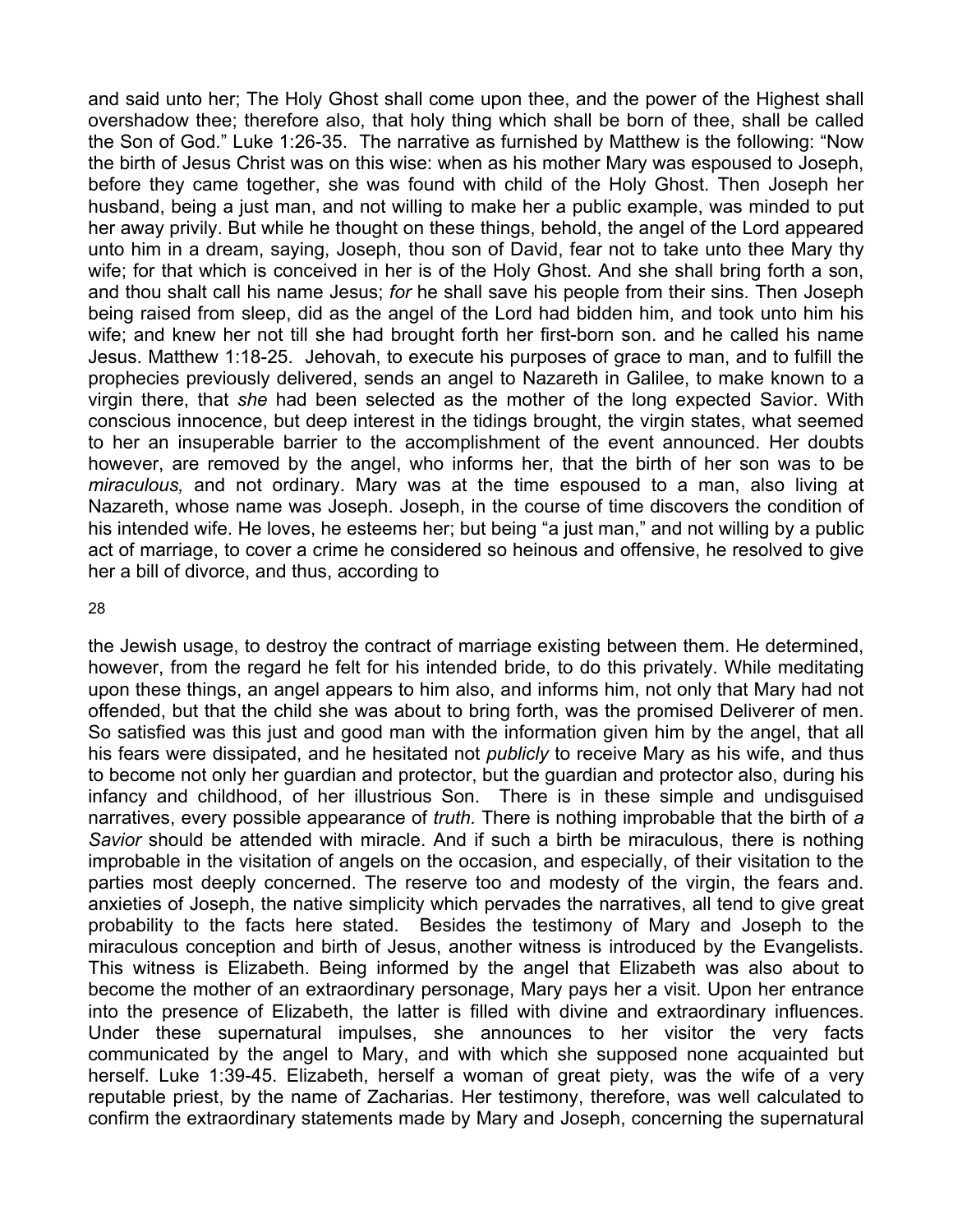conception and birth of Jesus. Nor would facts like these be apt to be withheld from Zacharias, or from the other relatives of both families, indeed, of the *three* families. Mary would be likely to narrate them to some at least of her immediate and most trust-worthy friends. Joseph would no doubt, make them known to some

29

of his; and Elizabeth and Zacharias, to some of theirs. By this means, a number of persons would soon be informed of these wonderful events. The near approach too of the long expected and earnestly desired Messiah, would be too good news to be kept altogether a secret. Modesty, it is true, together with the extreme sacredness of the matter, might prevent clamor or commotion. There might be no *general* fame, no *widespread report.* Still, however, there would be found a sufficient number of faithful hearts, to which, like Mary's, these wonders might be confided. And that this was *really* the case, there can be no doubt. Matthew and Luke both speak of them as of events *well* known. Nor can we suppose, that the statements of the Evangelists are themselves but *inventions,* to embellish their history and to exalt their hero. All the evidence which proves the truthfulness in general of the Gospels written by these two Evangelists, will also go to establish the accuracy of these particular parts of those Gospels. The facts here stated, therefore, must stand or fall with the New Testament itself. Besides, had these statements of the Evangelists been false, that fact might easily have been detected. So that instead of adding to the interest of their composition, or to the dignity of Jesus, the imposture would have produced just the contrary effect. The Evangelists, however, speak of these things, as *of facts* worthy of the utmost credit; of facts too, which the subsequent and illustrious life of Jesus, served but to confirm and establish in the minds of men. We cannot, therefore, without minds capable of resisting the strongest evidence, capable of denying the positive statements of the most authentic history, disbelieve the miraculous conception and birth of Jesus of Nazareth. His mother, Joseph, Elizabeth, two of his disciples, and many of his most intimate acquaintances, all agree in their testimony on this point. But if the birth of Jesus was *miraculous,* then have we another, and a most powerful proof of his being the Messiah. According to two express prophecies concerning the Messiah in the Old Testament, he was to be "the woman's seed," "a virgin's son." He was to be born, not in the ordinary method of human generation, but by the exercise of Divine and supernatural power. A body was to be prepared, for the manifestation of the Godhead in human flesh. *These prophecies have been fulfilled in the birth of Jesus.* Nor have they been fulfilled in the birth of any other person whatever. Abel, Noah, Abraham, David, John and Peter, were all born in

30

the ordinary way. Even the mythological stories about the birth of Alexander, Romulus, Aeneas, and others, were not believed by the very historians, among the Greeks and Romans, who narrated them. Nor can the history of the world, save the New Testament, produce *one probable case,* of a miraculous conception and birth. This has been peculiar to *one* only, of all the multitudes that have lived upon our globe. That one is *Jesus.* He, and he only, was *miraculously* conceived; he, and he only, was born of a *pure virgin.* So far then as *these prophecies* are concerned, Jesus must be the Christ, must be the promised Savior of men.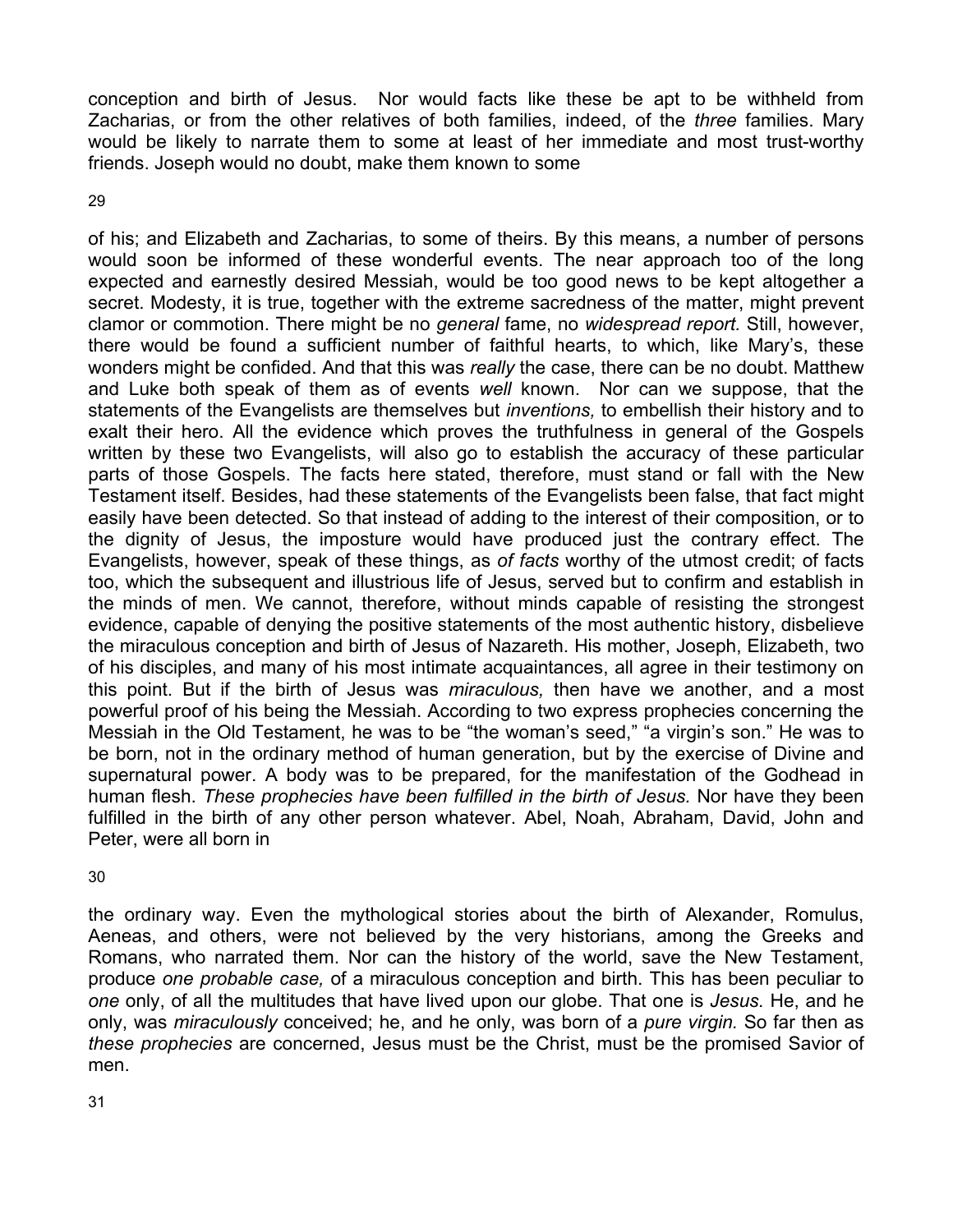## *CHAPTER 3 THE BIRTH-PLACE OF JESUS.*

ANOTHER indication of the person of the Messiah, as presented in prophecy, is to be found in the place of his nativity. He must not only be descended from certain specified ancestors, and born of a virgin, but his birth must occur *in a particular town.* A birth, therefore, any where else, even should it be miraculous, would destroy the claims of him who might pretend to be the Messiah. The designation of the birth-place of the Messiah is thus given by the prophet Micah: "But thou, Bethlehem Ephratah, though thou be little among the thousands of Judah, yet out of thee shall he come forth unto me that is to be Ruler in Israel; whose goings forth have been from of old, from everlasting." Micah 5:2. As in most of the ancient prophecies, the Messiah is not named in this passage; he is, however, so significantly referred to, as to render the name altogether unnecessary. Long before the days of Micah, this remarkable personage had been revealed to the Israelites as some great king, whom God would set over them. He was to be more righteous and wise than other sovereigns, and in his day there was to be great peace and prosperity. Such prophecies fixed, of course, the eyes of all Israel on this predicted and pre-eminent Prince. They turned to him as a bright star in a cheerless night, and even when oppressed and enslaved, looked forward to his day, as to one of deliverance and triumph. When, therefore, one of Israel's own prophets, as he looks far down the future, speaks of Him, "who *is to be Ruler in Israel,"* certainly he can be understood to refer to none else, but to that distinguished Sovereign, the *Messiah,* whom the Lord God was to raise up in the latter day. The reference in this passage evidently cannot be to *David.* Micah, as both the title and the contents of the book prove, prophesied in the days of Jotham, Ahaz, and Hezekiah; that is, about two hundred and sixty years *after* the reign of David. Nor can the reference in this passage be to any of

#### 32

the royal descendants and successors of David. Josiah was the only one of any note among them, who filled the throne after the days of Micah. It is evident, however, that he is not meant; the description does not suit him, nor was he born in Bethlehem, but in Jerusalem. There is no one then to whom this prophecy can be legitimately applied, but to that Great King, the *Messiah,* whom God, in later times, was to set upon the throne of Israel. The description here given of the *character* of this extraordinary Sovereign, also limits the application of the passage to the Messiah: "His goings forth have been from of old, from everlasting." Such language, which can in no case be applied to mere mortals, is precisely such as is applied in many other passages of Scripture to the Messiah. There is a sublimity, a greatness, a sort of prophetic obscurity in language of this kind, which at once indicates the person to whom it is to be referred, and marks out, as with the light of sunbeams, the extraordinary character both of his nature and office. The ancient Jews also uniformly applied this passage to the Messiah. When a number of them were almost persuaded that Jesus was the Christ, others said, "Shall Christ come out of Galilee? Hath not the Scripture said, that Christ cometh of the seed of David, and out of the town of *Bethlehem,* where David was?" John 7:47. The objection here raised, was to the supposed fact that Jesus was born at Nazareth in Galilee. The very objection however proves that Bethlehem was to be the birthplace of the Messiah. We have, however, not simply the opinion of the multitude on this subject. The Sanhedrim, the highest court formerly of the Jewish nation, expressed the same sentiment. Herod, alarmed at the visit of certain Eastern Magi, who had come to Jerusalem to inquire after him "who was born king of the Jews," instituted the inquiry before this celebrated council, "where Christ was to be born?" The answer given was, "In *Bethlehem* of Judea; for thus it is written by the prophet: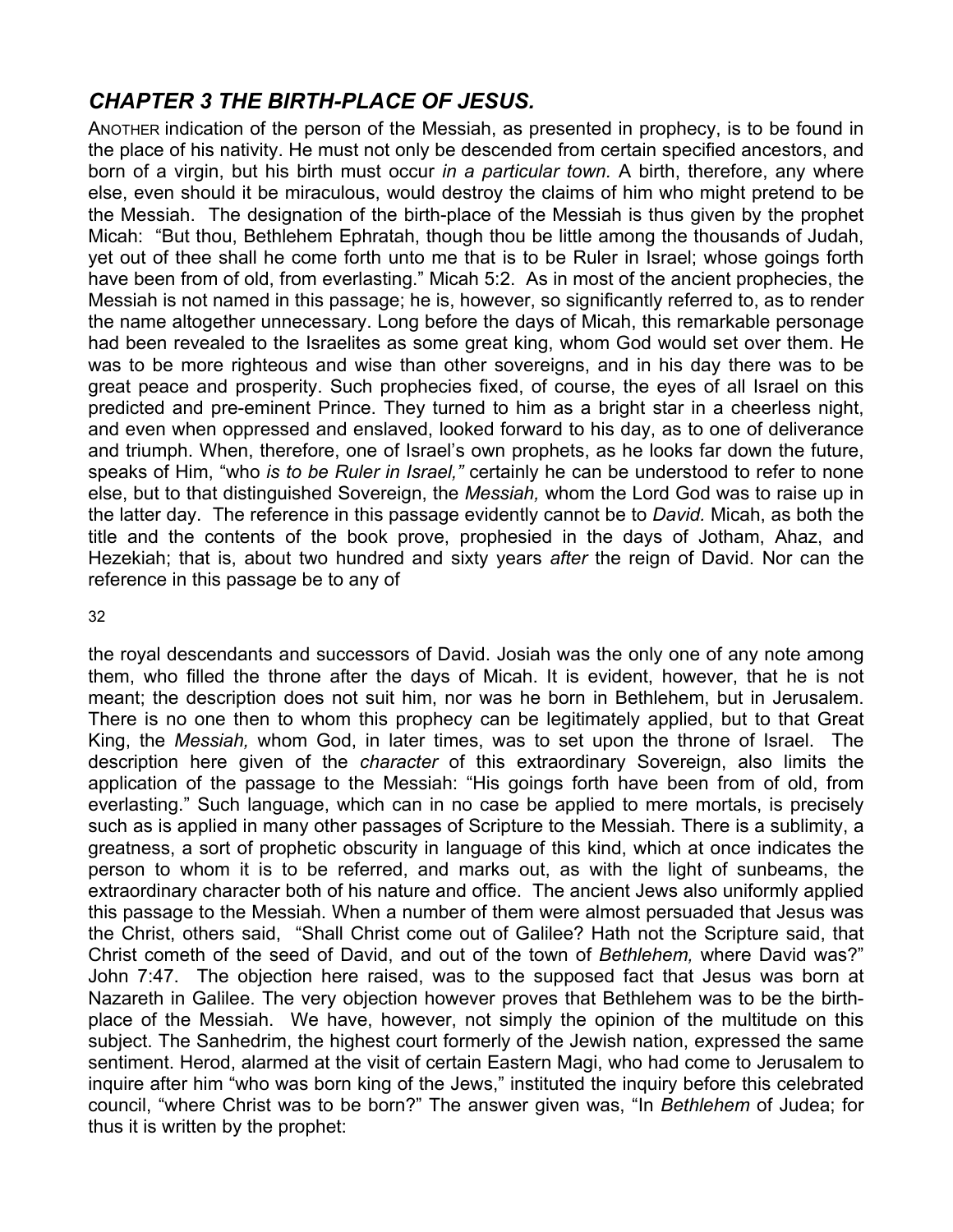"And thou, Bethlehem in the land of Judah, art not the least among the princes of Judah; for out of thee shall come a Governor, that shall rule my' people Israel." Matthew 2:5,6 This is decisive. The very text itself is used by the Jewish Rulers and Rabbins, to prove the birthplace of the Messiah. If then this passage have reference to the Messiah, it is perfectly clear, where that Messiah must be born; not at Jerusalem — not at Nazareth — not at Hebron or Capernaum — but in *Bethlehem.* Nor would any place by the name of Bethlehem answer the purpose. It must be Bethlehem *Ephratah;* that is, Bethlehem in the land of *Judah,* as distinguished from another Bethlehem in the tribe of Zebulun. Any other birthplace, therefore, than that of *Bethlehem of Judah,* would destroy all other evidence of one's being the Messiah. *Where then was Jesus of Nazareth born?* And here, we cannot but admire that overruling providence of God, which employs, not only various, but often apparently contradictory means, to effect its purposes. Joseph and Mary had been living at Nazareth, a town in Galilee. It was in this town they had seen their extraordinary visions. It was in this town they had loved, had wedded. Nor had the visiting angel informed them, that *Bethlehem* must be the birth-place of the predicted child. Nor did Joseph and Mary seem at all to suppose that the birth of their son, occurring at Nazareth, would vitiate his claims to Messiahship. Probably the passage in Micah had escaped their notice, or they had forgotten it. Of themselves, there is not the least probability, that they would have visited Bethlehem. The distance was considerable, and the condition of Mary unsuited to the fatigues of travel. But He who has ordained the *end,* has also ordained the *means.* God never forgets a promise, or overlooks a word he has spoken. Caesar Augustus, ignorant alike of prophecy and of the Messiah, having no knowledge of the Divine decrees, nor any intention to fulfill them — holding, it may be, the whole nation of the Jews in contempt, and believing not a word of all their sacred writings this distant, and proud Emperor is made to fulfill a prophecy, of whose very existence he was entirely ignorant. Either to gratify his vanity, or to fix a regular rate of taxation, the Emperor issues a decree, *"that* all the world should be taxed;" that is, *enrolled.* To accomplish this,

#### 34

it was necessary for each Jew to report himself in his own tribe and town. This edict, so unexpectedly issued, brings Joseph and Mary from Nazareth to Bethlehem, just at the time when Mary was about to be delivered of her extraordinary son! Thus the birth of Jesus, which, under ordinary circumstances would have occurred at Nazareth, was made to happen at *Bethlehem,* according to the prediction of the prophet Micah, many centuries previously. But what evidence have we that Jesus was really born at Bethlehem? To satisfy ourselves on this point, we must consult the testimony given us by the two evangelists, Matthew and Luke. The statement of the latter is the following: "And it came to pass in those days, that there went out a decree from Caesar Augustus that all the world should be taxed. And all went to be taxed, every one to his own city. And Joseph also went up from Galilee, out of the city of Nazareth, into Judea, unto the city of David, which is called Bethlehem; (because he was of the house and lineage of David) to be taxed, with Mary his espoused wife, being great with child. And so it was, that while they were there, the days were accomplished that she should be delivered. And she brought forth her first-born son, and wrapped him in swaddling clothes, and laid him in a manger; because there was no room for them in the inn. And there were in the same country, shepherds abiding in the field, keeping watch over their flock by night. And lo, the angel of the Lord came upon them, and the glory of the Lord shone about them; and they were sore afraid. And the angel said unto them, Fear not; for behold, I bring you good tidings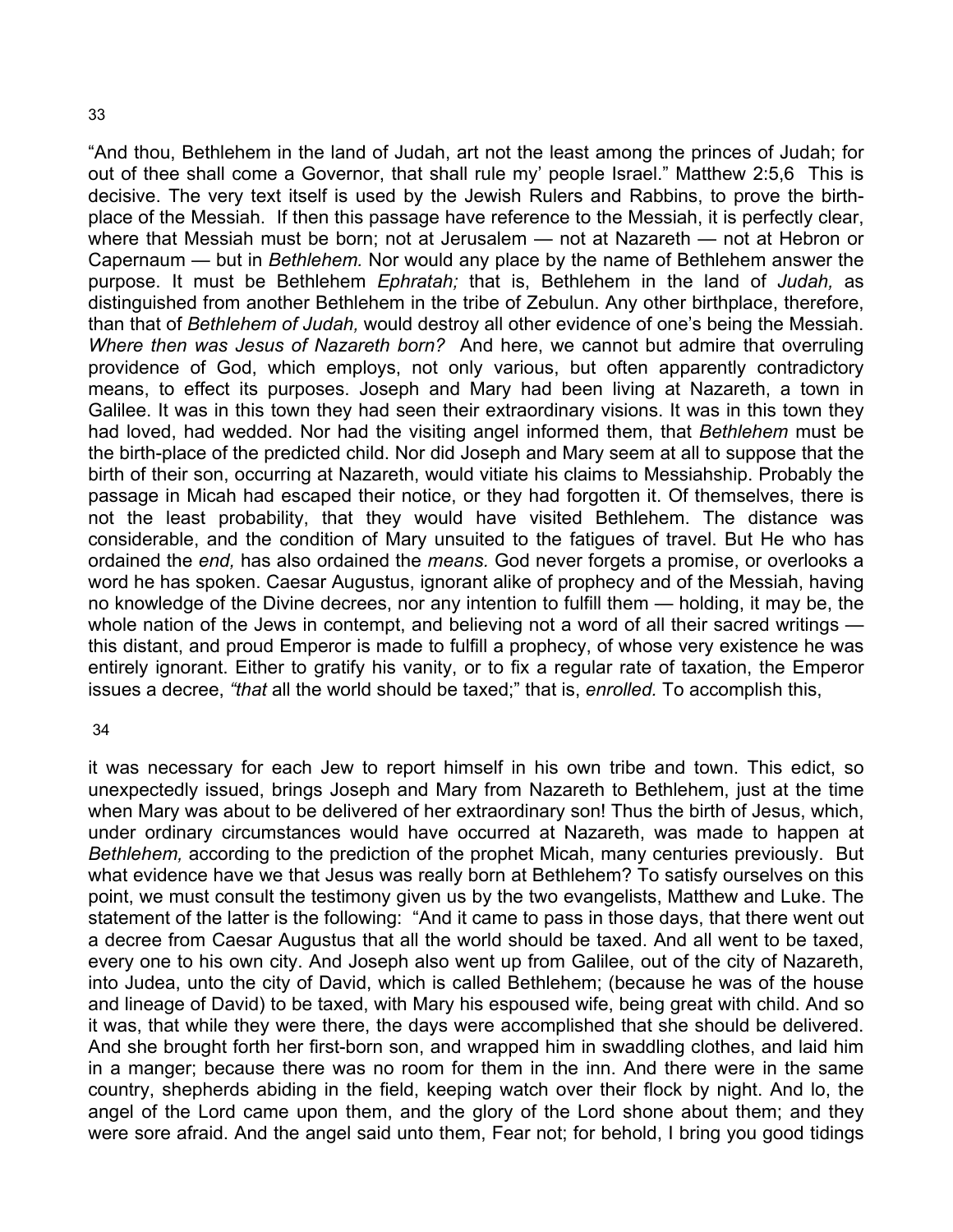of great joy, which shall be to all people. For unto you is born this day, in the city of David, a Savior, which is Christ the Lord. And this shall be a sign unto you; ye shall find the babe wrapped in swaddling clothes, lying in a manger. And suddenly there was with the angel a multitude of the heavenly host, praising God and saying, Glory to God in the highest, and on earth peace, good-will toward men. And it came to pass as the angels were gone away from them into heaven, the shepherds said one to another, Let us now go even unto Bethlehem, and see this thing which is come to pass, which the Lord has made known unto us. And they came

#### 35

with haste, and found Mary and Joseph, and the babe lying in a manger. And when they had seen it, they made known abroad the saying which was told them concerning this child. And all they that heard it, wondered at those things which were told them by the shepherds." Luke 2:1-18. The narrative of Matthew is the following: "Now when Jesus was born in Bethlehem of Judea, in the days of Herod the king, behold, there came wise men from the East to Jerusalem, saying, Where is he that is born King of the Jews? For we have seen his star in the East and are come to worship him. When Herod the King had heard these things, he was troubled, and all Jerusalem with him. And when he had gathered all the chief priests and scribes of the people together, he demanded of them, where Christ should be born. And they said unto him, In Bethlehem of Judea. Then Herod, when he had privily called the wise men, inquired of them diligently what time the star appeared. And he sent them to Bethlehem, and said, Go and search diligently for the young child, and when ye have found him, bring me word again, that I may come and worship him also. When they had heard the king they departed; and lo, the star which they saw in the east, went before them, till it came and stood over where the young child was. When they saw the star, they rejoiced with exceeding great joy. And when they were come into the house, they saw the young child with Mary his mother, and. fell down and worshipped him. And when they had opened their treasures, they presented unto him gifts; gold and frankincense and myrrh. And being warned of God in a dream, that they should not return to Herod, they departed unto their own country another way." Matthew 2:1-12. From these narratives, we infer the following facts concerning the birth of Jesus at Bethlehem. The decree of the Emperor Augustus, was the palpable reason of the visit of Joseph and Mary to that town. Owing probably to the situation of Mary, their arrival was late. The best accommodations, as is usual where great crowds collect, had already been engaged and occupied. Joseph and Mary are, therefore, compelled to take

36

that part of the caravansary, or inn, which, according to Eastern custom, is occupied jointly by men and cattle. The birth occurs probably, the very night of their arrival; at any rate but a short time afterwards. It was the very night of the birth, and while Joseph and Mary were still occupying their humble lodgings, that the shepherds paid to the infant stranger their remarkable visit. Not long after this, Joseph and Mary are removed to a comfortable house. Either the dispersion of this crowd gave them more room, or the visit of the shepherds brought them into higher notice. Shortly after this removal, the visit of the eastern Magi occurred, who, "when they were come unto *the house,* saw the young child with Mary his mother, and fell down, and worshipped him." This again was soon followed by the descent into Egypt, and the bloody work of Herod, in slaughtering all the babes in Bethlehem and its coasts, in order to destroy in the mass, the infant King of the Jews. In reference to the *evidence* which these narratives afford, that Jesus of Nazareth was born at *Bethlehem,* I offer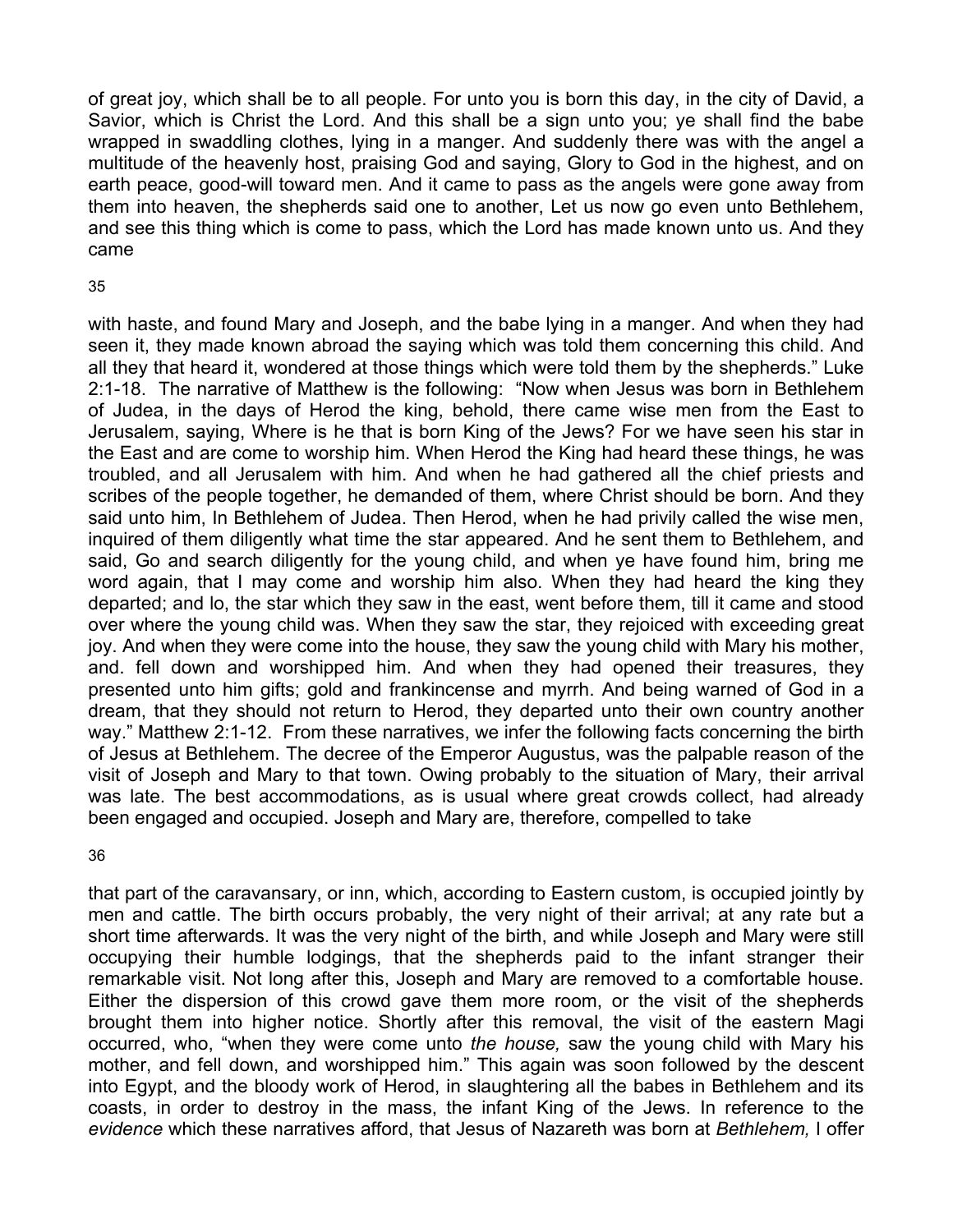the two following remarks. It is in the first place, not at all probable, that the birth of Jesus at Bethlehem is a mere invention of the Evangelists. True, these Evangelists must have known, that had Jesus been born at Nazareth, and not at Bethlehem, this one fact must have invalidated greatly, all their testimony to his Messiahship. Still, however, it was impossible for them to have transferred his birth from Nazareth to Bethlehem, had he not really been born in the latter town. It may be difficult in the earliest ages of society, to determine the birth-place of distinguished men. Thus, seven towns of ancient Greece, contended for the honor of having given birth to Homer. No such difficulty, however, exists in a more polished and literary age. How impossible would it be, for instance, for any historian of the present age, to establish the birth of Napoleon at Paris, or that of Washington at New York! The undertaking would be ridiculed; and the author who should attempt such an imposition upon the credulity of an enlightened age, would destroy the reputation of both himself and his work in the attempt. Similarly situated were the two biographers of Jesus. They lived in the Augustan age of Roman literature. Jesus too was a man so famed for his doctrines and mighty works, as to attract general attention. How absurd, then, must have been the attempt of these men, to prove that he was born at Bethlehem, had he really been born at Nazareth, or elsewhere!

#### 37

The undertaking would have been hazardous to themselves, and ruinous to their work. Nor can we, in the second place, suppose the Evangelists to have been deceived, as to the true birth-place of Jesus. So did Providence order events, as to give great publicity to his birth at Bethlehem. The decree of Augustus, the visit of Joseph and Mary to Bethlehem to be taxed, the testimony of the shepherds, the unusual appearance at that time of the eastern Magi in the town, the subsequent slaughter of the infants — these were all facts of so very public a nature, as to leave no doubt whatever, concerning the true birth-place of this remarkable personage. Indeed, if it be not proved by these things that Jesus was born in Bethlehem-Judah, then can we establish the birth-place of no one whatever. We have the testimony of his own biographers, the testimony of his parents, the testimony of the shepherds, of the Magi, indeed the testimony of *the age* in which he lived; for no one in all that age has even started the doubt, that Jesus was *not* born in Bethlehem- Judah. The testimony, therefore, given by the Evangelists to the true birth-place of Jesus is both reasonable and credible. It is such as if given by any other historians, in reference to the birth-place of any other distinguished individual, would not be questioned. We are, therefore, bound to receive it. In receiving it, however, we admit another proof, that Jesus of Nazareth is the Messiah. Micah had predicted, ages before, that "the Ruler of Israel" the Messiah, was to come forth of Bethlehem-Judah. The Evangelists *show* to a demonstration, that Jesus of Nazareth was actually born in that very town. In this particular, therefore, does the history of Jesus, accord with the ancient predictions concerning the Messiah. And if all other parts of his history shall agree as well with those predictions, then may Jew and Gentile, yea, angels and men, unite in the song, "Glory to God in the highest; on earth peace, good will towards men;" for "unto us *has been born* in the city of David, a Savior, which is Christ, the Lord."

38

### *CHAPTER 4 THE TIME WHEN JESUS MADE HIS APPEARANCE*

ANOTHER criterion for determining the person of the Messiah was, *the time of his appearance.*  The prophecy, which most accurately fixes that time, is one delivered by Daniel. "Seventy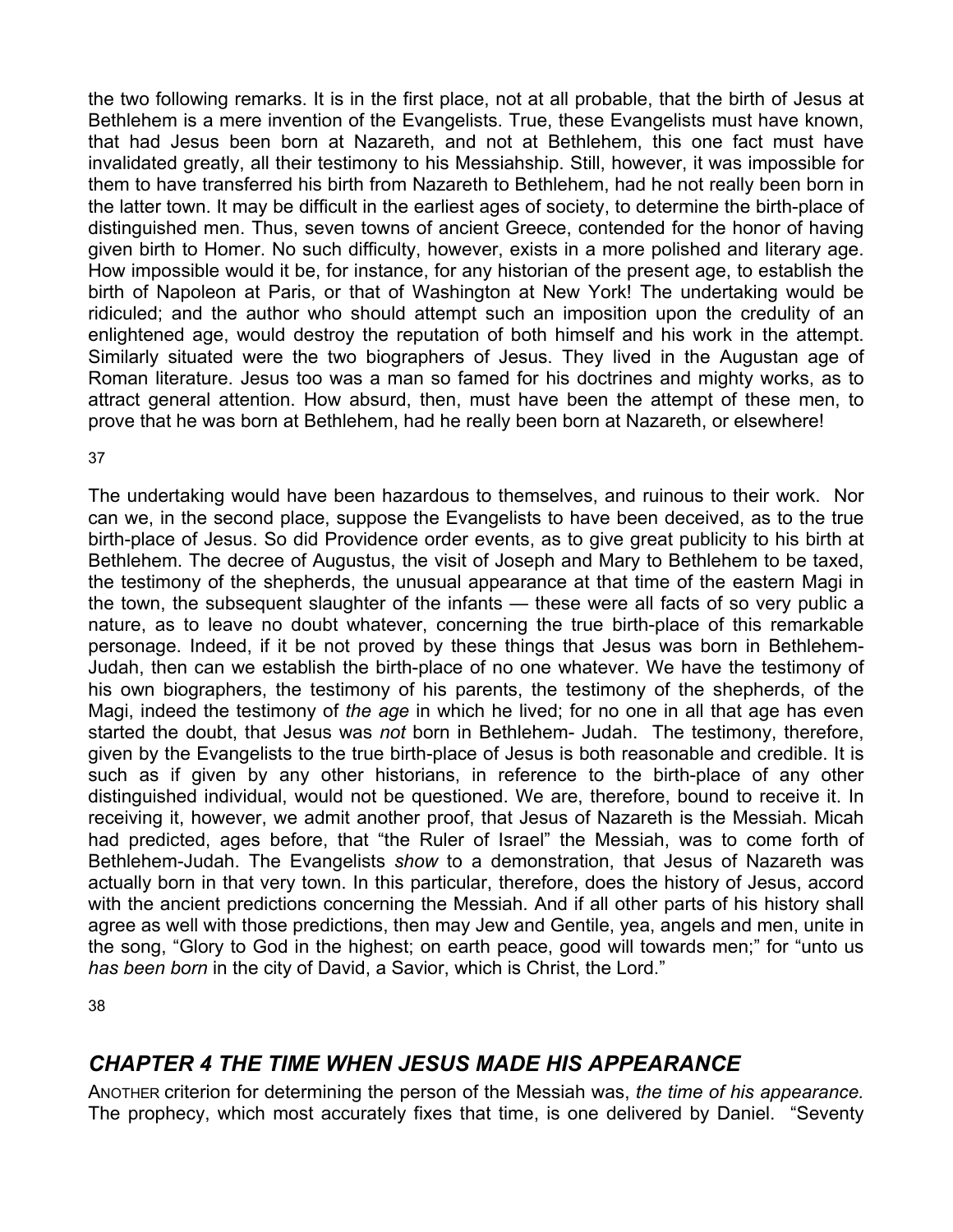weeks," says Gabriel, "are determined upon thy people, and upon thy holy city, to finish the transgression, and to make an end of sins, and to make reconciliation for iniquity, and to bring in everlasting righteousness, and to seal up the vision and prophecy, and to anoint the Most Holy. Know therefore and understand, that from the going forth of the commandment to build and to restore Jerusalem, unto the Messiah, the Prince, shall be seven weeks, and threescore and two weeks; the street shall be built again, and the wall even in troublous times. And after threescore and two weeks, shall Messiah be cut off, but not for himself. And the people of the prince that shall come, shall destroy the city and the sanctuary; and the end thereof shall be with a flood; and unto the end of the war desolations are determined. And he shall confirm the covenant with many for one week, and in the midst of the week, he shall cause the sacrifice and the oblation to cease, and for the overspreading of the abominations, he shall make it desolate, even until the consummation and that determined shall be poured upon the desolate." Daniel 9:24-27. This is one of the most remarkable prophecies in the Old Testament. In many parts of it there is obscurity, and critics have exhausted much time and patience in its elucidation. Still, however, the leading facts are remarkably clear. It evidently refers to the Messiah. It both names and describes him. It also assigns a definite time for his appearance. This time was *sixty-nine weeks,* or *four-hundred and eighty-three years,* after the issuing of the decree "to restore and to build Jerusalem;" or, it was *sixtytwo weeks,* that is, *four hundred and thirty-four years,* after the complete re-establishment of Jerusalem and. the Jewish polity.

#### 39

To understand this better, it will be necessary to observe, that the Jews had two kinds of weeks, one of *days* including seven days; and another of *years,* including *seven years.*  Leviticus 25:8. It is evident, that the former kind of weeks cannot be meant; for seventy weeks of *days,* which would be less than a year and a half, would be entirely too short a time, even to build Jerusalem, much less to complete what the prophet mentions, as occurring long after that event. The prophet must therefore speak of *weeks of years.* Seventy of such weeks would make *four hundred and ninety years;* which is the whole space of time specified in the prophecy. This four hundred and ninety years was to begin, "from the going forth of the commandment to restore and to build Jerusalem." The chief difficulty in the application of the prophecy is, that there were no less than *four* decrees, overspreading a space of at least *eighty-four* years, which were issued by the Persian kings, in reference to the restoration of the Jews. The first of these was published by Cyrus, (Ezra 1.) in the first year of his reign, and one year after Daniel was favored with this revelation. Daniel 9:1. The second was published by Darius Hystaspis. (Ezra 6.) about sixteen years later. A third was issued by Artaxerxes, son of Xerxes, in the seventh year of his reign, (Ezra 7:1,) which was fifty-five years after the one issued by Darius, and seventy-one after that issued by Cyrus. Artaxerxes also delivered the fourth decree to Nehemiah, in the twentieth year of his reign. Nehemiah 2:1. Cyrus founded the Persian empire about the year 536 before Christ. Now, if this prophecy be applied to the edict published by him in the first year of his reign, it will fall short of the vulgar Christian era by *forty-six years.* So also, if it be applied to the edict of Darius, it will anticipate the period of the birth of Jesus, about *thirty years.* Prideaux, therefore, and many others have selected the *third edict,* or the one published in the seventh year of Artaxerxes as the commencement of this prophetic period. According to the data above, this would bring the reckoning down to the year of our Lord 26, which was about the time that John the Baptist began his public ministry. There are some variations however, in the modes of computing dates. Prideaux, therefore, makes the termination of this prophecy, *precisely* coincident with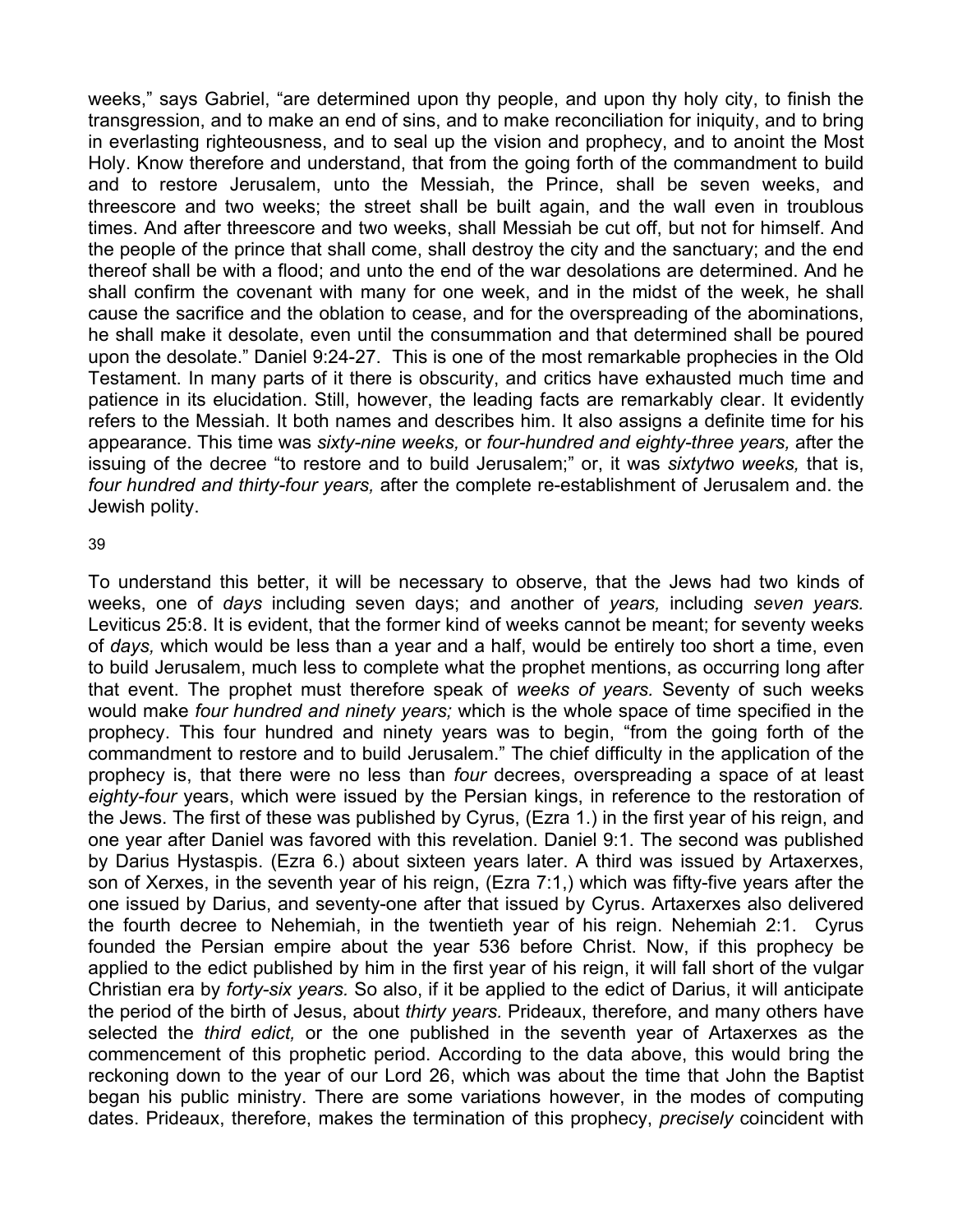the death of Jesus. "The beginning, therefore, says he, of the seventy Weeks, or four hundred and ninety years of this prophecy, was in the month Nisan of the Jewish year, in the

40

seventh year of Artaxerxes king of Persia, and in the 4256th of the Julian period, when Ezra had his commission; and the end of them fell in the very same month Nisan, in the 4746th of the Julian period, in which *very year* and *very month,* Christ our Lord suffered for us, and thereby completed the whole work of our salvation, there being just seventy weeks of years; or four hundred and ninety years from throne to the other."<sup>1</sup> Usher, and many others, are best satisfied with the *last* edict, as the one with which to begin this prophecy. According to this mode of reckoning, the seventy weeks would end Anno Domini 38. Usher however, and they who think with him, employ *lunar* instead of *solar* months in computing these dates. They also make allowance for some few years during which Artaxerxes was associated with his father in the throne of Persia. Cruden remarks on this calculation as follows: "This hypothesis or system seems to be the most rational of any proposed by the ancients, and is adhered to, some small particulars excepted, by the greatest part of interpreters and chronologers." 2 It will be seen however that all of these interpretations terminate the prophecy within a period of 84 years of each other; that which takes its beginning from Cyrus, falling 46 years *before* Jesus was born, and that which places it in the 20th of Artaxerxes, terminating 38 years *after* that event. *Now,* if we make some allowances for the different methods of computing dates, and for some other inaccuracies in the calculations of critics and commentators, and especially if we keep it in mind, that some of these calculations, very nearly, if not precisely concur, with the epoch of Jesus; if, I say, we consider these facts, there certainly is a most remarkable coincidence between the *prophecy* and the *history* of the Evangelists. Indeed, we may affirm positively, that if this prophecy relate to the Messiah, of which there can be no doubt, then *must* the Messiah have *appeared somewhere* between the 46th year before the Christian era, and the 38th after that era. Here is certainly a narrow, and considering the nature of the subject, a *very narrow* compass in which to look for the Savior of the world. The date is no doubt, accurately given; and if we err, it is through our ignorance of some of the facts in the case. The error however, is so trifling, that no one need mistake the *person* to whom the prophet alludes.

41

But this prophecy was rendered more perspicuous, especially to the Jews, by being divided into three parts. During the first forty-nine years, the city of Jerusalem in particular and the Jewish commonwealth generally, were to be established. At the termination of the next four hundred and forty-one years, the Messiah was to appear. And sometime during the remaining *seven,* he was to die as a sacrifice for sin, and thus bring in "everlasting righteousness." Here are allusions to events so palpable, that one would think, the people among whom they occurred, could not possibly have misapplied the prophecy. But in addition to the dates here given, there are other things mentioned, which unquestionably had their fulfillment in connection with the personal history of Jesus. At or near the end of these seventy weeks, the Jewish nation was to be overwhelmed in a terrible war; their temple was to be profaned and burnt; their city and country laid in ruins, and the Jews themselves dispersed and scattered, until some remote period alluded to in the prophecy. Now, when did these events occur? Josephus, himself a Jew, fixes their date about forty years after the crucifixion of Jesus. His description of the events too, most wonderfully agrees with the prophecy. The Romans, after capturing every other important place in the land, laid siege to Jerusalem. The Jews held out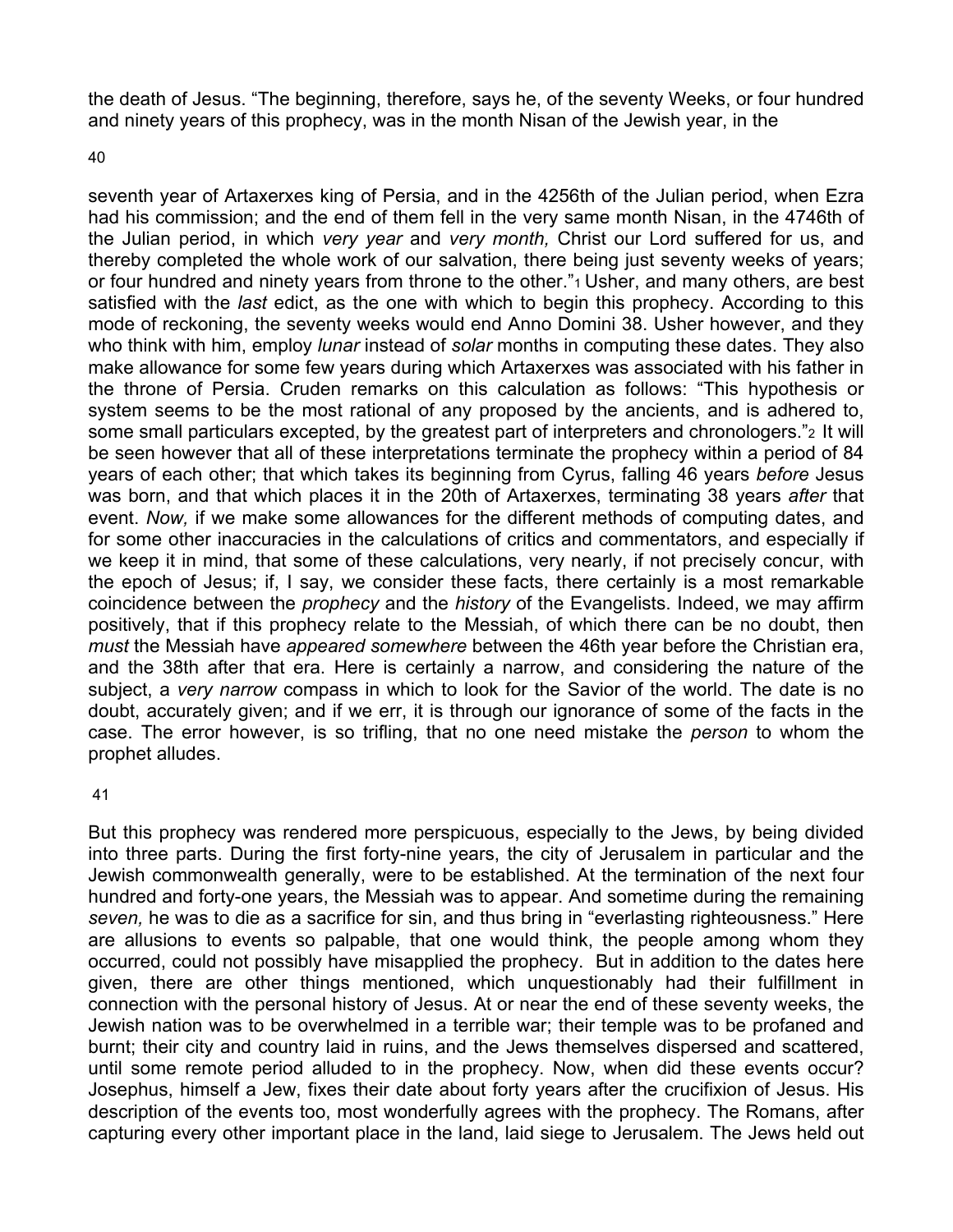an obstinate resistance. Subdued at length, however, by faction, by pestilence and by famine, they surrendered to the conquerors. Their temple was destroyed, their city burnt and ploughed, and the nation, after suffering incalculable evils, was carried into a captivity, from which they have not even yet recovered! If then, there be any thing in the dates of this prophecy to deceive us, the notorious facts which it contains would still strike conviction upon the mind. About the end of these seventy weeks, there did live an extraordinary personage, claiming to be the Messiah. He taught the most heavenly doctrines, he wrought the most illustrious miracles, he set the most perfect example, and he was eventually put to death by a public execution. The Jewish nation was soon afterwards conquered and scattered. Who was this extraordinary person? Who, if he was not the *Messiah,* the Savior of the world? The time then, according to prophecy, at which the Messiah was to appear, coinciding so accurately with that of Jesus of Nazareth,

42

demonstrates, with almost positive certainty, that *he was the person* referred to by Daniel. Certain it is, that if this prophecy be not fulfilled in Jesus, it is difficult, if not impossible, to imagine another, in whom it either is to be or has been fulfilled. Jerusalem has been already captured. The Jews have long ago been dispersed. The *seventy* weeks of Daniel therefore, have certainly *ended* many centuries ago. We are not then to look to *the future* for the fulfillment of these predictions. We must look to *the past.* And if to the past; where is there one, who can have any adequate claims to being the subject of these prophecies, but *Jesus?*  He, and he *only* can claim them; and to him they most certainly refer.

43

## *CHAPTER 5 THE TESTIMONY OF INSPIRED WITNESSES*

THAT God may communicate supernatural knowledge to men, has been the uniform belief of all nations. Hence, the ancient Egyptians, Syrians, Chaldeans, Greeks, Romans, etc., had, not only temples, but *oracles.* They believed that certain consecrated persons had intercourse with the Deity, and could make known his will to others. Hence, even kings, often consulted such oracles about future events, especially in reference to the issues of battles, in which they were about to engage. Among the Jews, belief in such divine inspiration, may be said to have been *universal.* It is true, many false prophets existed even among this people; their fabrications however, never destroyed the faith of the nation in the testimony of *well authenticated* prophecy. Hence, notwithstanding the number of the prophets of Baal who lived in the days of Elijah, or of the impostors who lived in the days of Isaiah and Jeremiah, still, the national confidence was unshaken in the predictions of these faithful messengers of Jehovah. This confidence, too, in the truth of real prophecy, did not diminish among the Jews by the lapse of time; it rather increased. "We know," say they, in the clays of Jesus "that God spake unto Moses." John 9:29. "For prophecy," says Peter, "came not in old time by the will of man, but holy men of God spake as they were moved by the Holy Ghost." 2 Peter 1:21. Now, it happened, that when Jesus of Nazareth was on earth, no less than *five inspired persons,* of the very best reputation; bore witness to him as the Messiah. These were, Zacharias and Elizabeth, Simeon and Anna, and John the Baptist. Of the first two it is said, "they were both righteous before God, walking in all the commandments and ordinances of the Lord blameless." Luke 1:6. The testimony of Elizabeth is the following: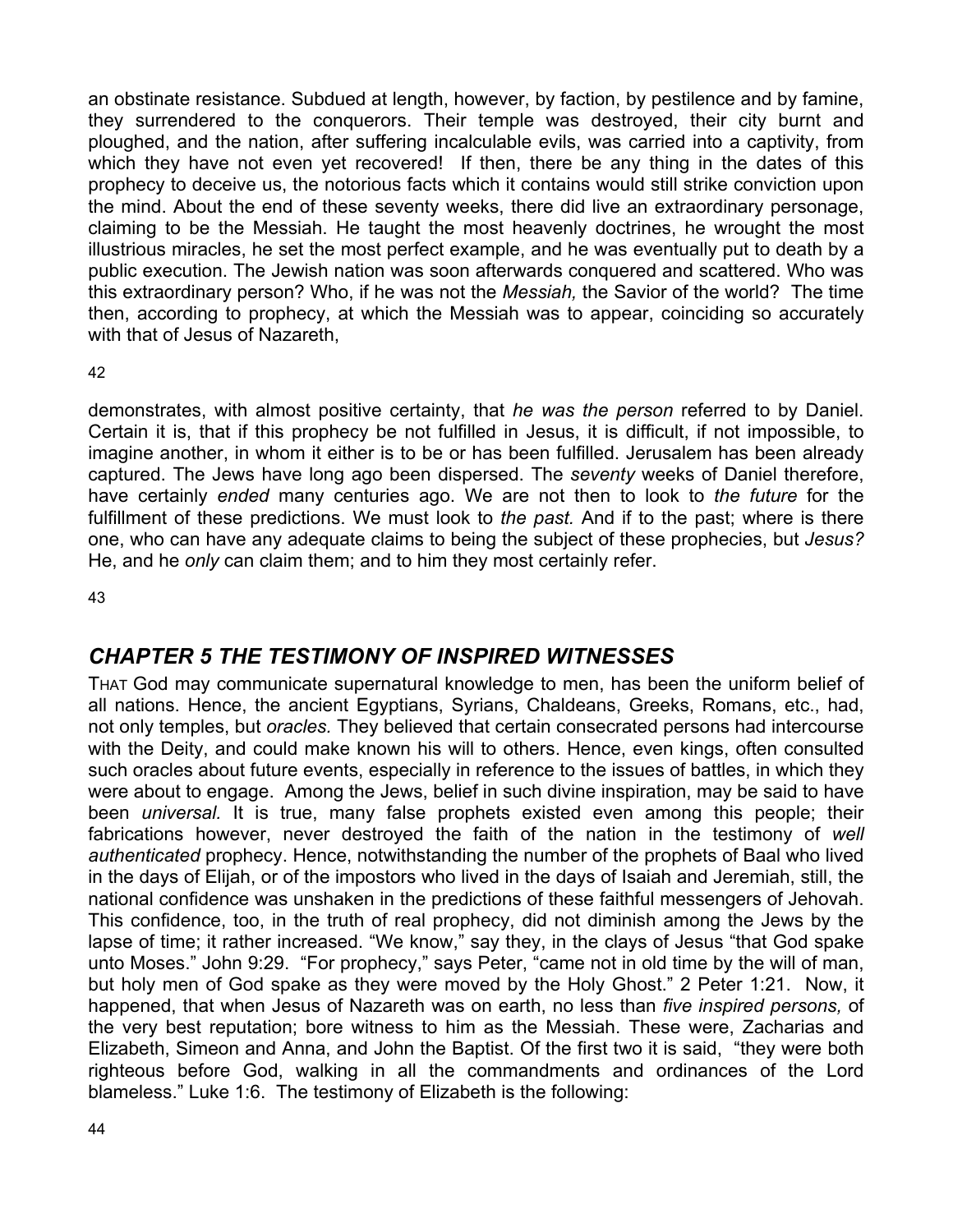"And she spake out with a loud voice, and said, Blessed art thou among women; and blessed is the fruit of thy womb. And whence is this to me, that the mother of *my Lord* should come to me?" Luke 1:42,43. This testimony is not *only* explicit, but was spoken when Elizabeth *"was filled with the Holy Ghost."* The testimony of Zacharias is even more remarkable. For his unbelief, he had been made dumb for nearly a year. But upon writing the name of his son, *John,* his mouth was opened, he was filled with the Holy Ghost, and uttered the following prophetic language: "Blessed be the Lord God of Israel; for he hath visited and redeemed his people, and hath raised up for us *an horn of salvation* in the house of his servant David." "And thou, child, shalt be called the prophet of the highest; for thou shalt go before the face of the *Lord* to prepare his ways." Luke 1:68,69,76. In this prediction, Zacharias distinctly recognizes the son of Mary, as the Christ, that had been long promised. Forty days after the birth of the infant Jesus, his parents, according to the law of Moses, presented him in the temple to the Lord. There was living at Jerusalem at the time, a very remarkable and pious Jew by the name of Simeon. To him it had been revealed, that he should not depart hence, until he had seen the Messiah. No doubt, this good man was filled with much anxiety, about the fulfillment of this revelation. He, probably too, expected to behold in the person of the Messiah something remarkable, something unearthly. But while entering the temple along with Joseph and Mary, the Holy Ghost indicated to him, that the *babe* then brought in, was the Messiah he was to see. Taking the child at once in his arms, he exclaimed, "Lord, now lettest thou thy servant depart in peace, according to thy word; for mine eyes have seen thy salvation, which thou hast prepared before the face of all people; a light to lighten the Gentiles and the glory of thy people Israel." Luke 2:29-32.

#### 45

Scarcely had Simeon uttered these remarkable words, when a certain prophetess, by the name of Anna, drew nigh. She was a widow of more than fourscore years, and "departed not from the temple, but served God with fastings and prayers night and day." This woman also gave thanks to God at the sight of the babe; "and spake of him to all them that looked for redemption in Israel." Luke 2:36-38. The fullest and most remarkable inspired and contemporaneous testimony, however, is that of John, commonly called the Baptist. The mission of John, as the immediate precursor of the Messiah, had been predicted, both by Isaiah, (40.) and Malachi, (4.) His birth, like that of Isaac, occurred when his parents were in extreme age. During the early part of his life, he seems to have lived in very great seclusion from society. And notwithstanding the remarkable occurrences attending his birth and that of Jesus, and the relationship between them, he seems to have had no personal knowledge of the latter, until the time of his baptism. John 1:33. In the fifteenth year of Tiberius Caesar, Pontius Pilate being governor of Judea, and Herod Antipas, Tetrarch of Galilee, John began his public ministry. His dress was remarkably simple, resembling that of the ancient prophets, and his mode of living very abstemious. The object of his ministry was, to reform the Jewish nation, and to designate to them the *person of the Messiah.* He enjoined the strictest morality, and condemned with an unsparing zeal, the vices of the times. He addressed all classes of men; and was equally faithful to scribes and pharisees, as to the humblest Jew; to the haughty Herod, as to the mercenary soldier. The influence of his ministry was powerful; and what made it more remarkable was, that it was accompanied with the solemn rite of baptism. Great multitudes flocked to hear him; and not only to hear him, but to receive his baptism. "Then went there out to him," says Matthew, "Jerusalem and all Judea, and all the region round about Jordan, and were baptized of him in Jordan, confessing their sins." Matthew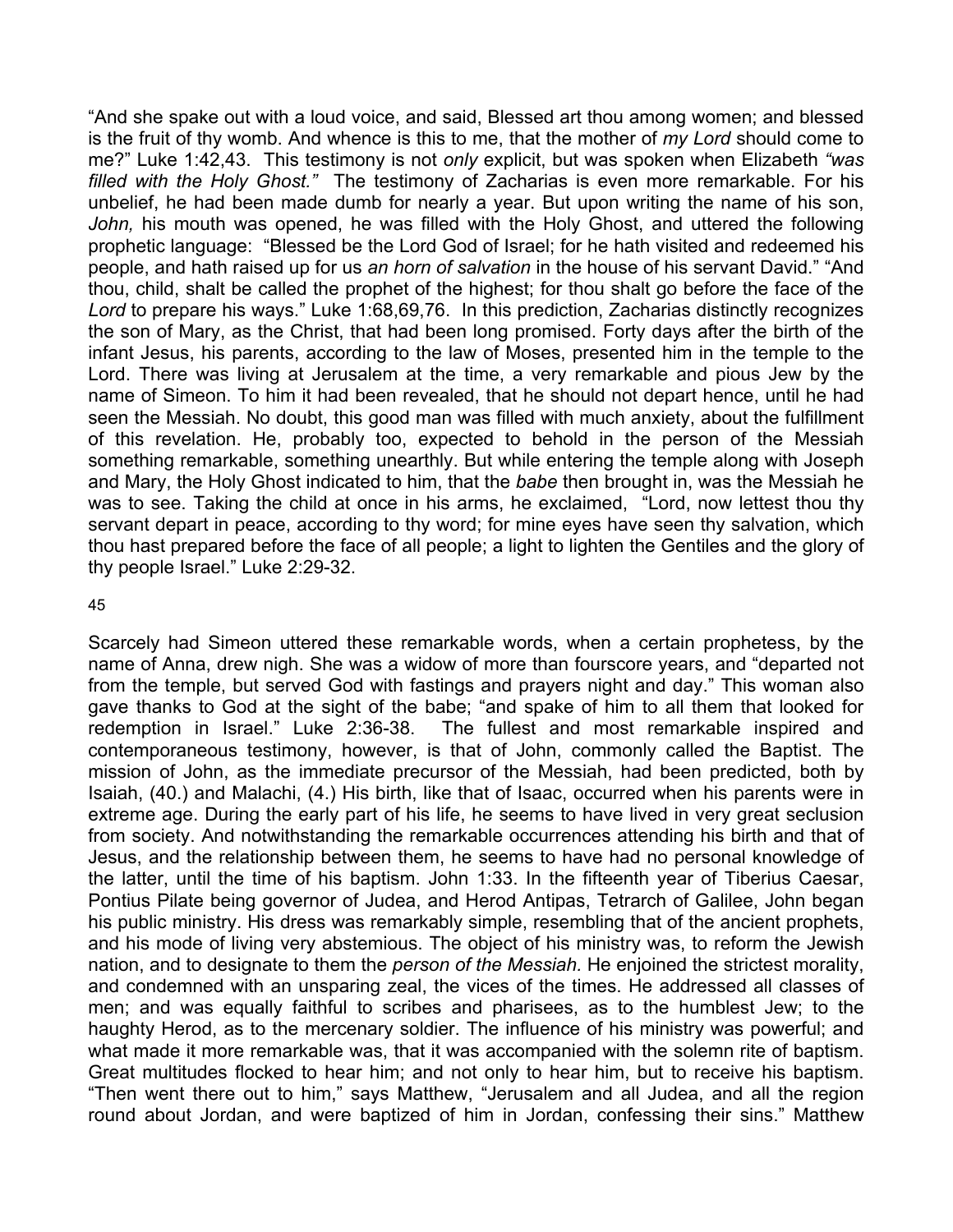3:5,6. Even king Herod "feared him, knowing that he was a just man, and an holy, and observed him, and when he heard him, he did many things, and heard him gladly." Matthew 6:20.

46

He was for a time "a burning and shining light" among the Jews, being esteemed by all who knew him, not only a good man, but *"a prophet."* Matthew 21:26. And, if it were proper here to employ the testimony of Jesus to his character, we would put upon him the climax of praise, by saying, "Among them that are born of women, there hath not arisen a greater, than John the Baptist." Matthew 11:11. Such is the character of the witness; such the high estimation in which he was held at the time. What then is his testimony? When the Jewish nation, from the peculiar life and preaching of John, began to agitate the question, whether he were not the Christ, his reply was, "I indeed baptize you with water' but one mightier than I cometh, the latchet of whose shoes I am not worthy to unloose: he shall baptize you with the Holy Ghost and with fire." Luke 3:16. But a short time after this, John, while contemplating Jesus as he approached him said, "Behold the Lamb of God which taketh away the sin of the world. This is he, of whom I said, after me cometh a man which is preferred before me: for he was before me. And I knew him not, but He that sent me to baptize with water, the same said unto me, upon whom thou shalt see the Spirit descending and remaining on him, the same is he which baptizeth with the Holy Ghost. And I saw, and bare record that this is *the Son of God."* Surely no testimony could be more explicit, as none at the time was more weighty, than this of John. Jesus is publicly designated *as the Messiah,* and the attention of the people, as it always ought to be, is turned away from the mere servant, to the contemplation of the great Master and Lord of all. Now, if the express and well authenticated testimony of *one inspired witness,*  is enough to establish any matter of fact whatever, the carefully recorded testimony *of five*  such witnesses, all concurring in the same fact, ought much more to establish any point in which they thus agree. Here then are five such witnesses, all attesting, that Jesus of Nazareth is the Christ, the Son of the living God. Surely then, that incredulity must approximate even to madness, which deliberately rejects evidence of this sacred and weighty character.

47

## *CHAPTER 6 DIRECT TESTIMONY FROM HEAVEN*

THERE are several instances recorded in the Old Testament Scriptures, in which Jehovah, by a *public acknowledgment,* recognized certain persons as his servants. Thus, when the Israelites were at mount Sinai, God made, in their view, a public and awful manifestation of his presence and glory on the top of that mountain, and thus recognized, in the strongest possible manner, the mission of Moses. Exodus 19. Thus also at mount Carmel, there was a visible and public recognition on the part of Jehovah, that Elijah was a true prophet, and that his ministry was directed by the will of heaven. 1 Kings 18. There are also many other cases, in which God was pleased directly to interpose in the attestation of his truth. It is not wonderful then, that testimony of this kind should be vouchsafed to Jesus, if he were indeed the Messiah. There are *three* instances of this sort recorded by the Evangelists. The first occurred at his baptism: "And Jesus, when he was baptized, went up straightway out of the water: and, lo, the heavens were opened unto him; and he saw the Spirit of God descending like a dove, and lighting upon him. And, lo, a voice from heaven, saying; *This is my beloved Son, in whom I am well pleased."* Matthew 3:16,17. This recognition of Jesus as the Messiah,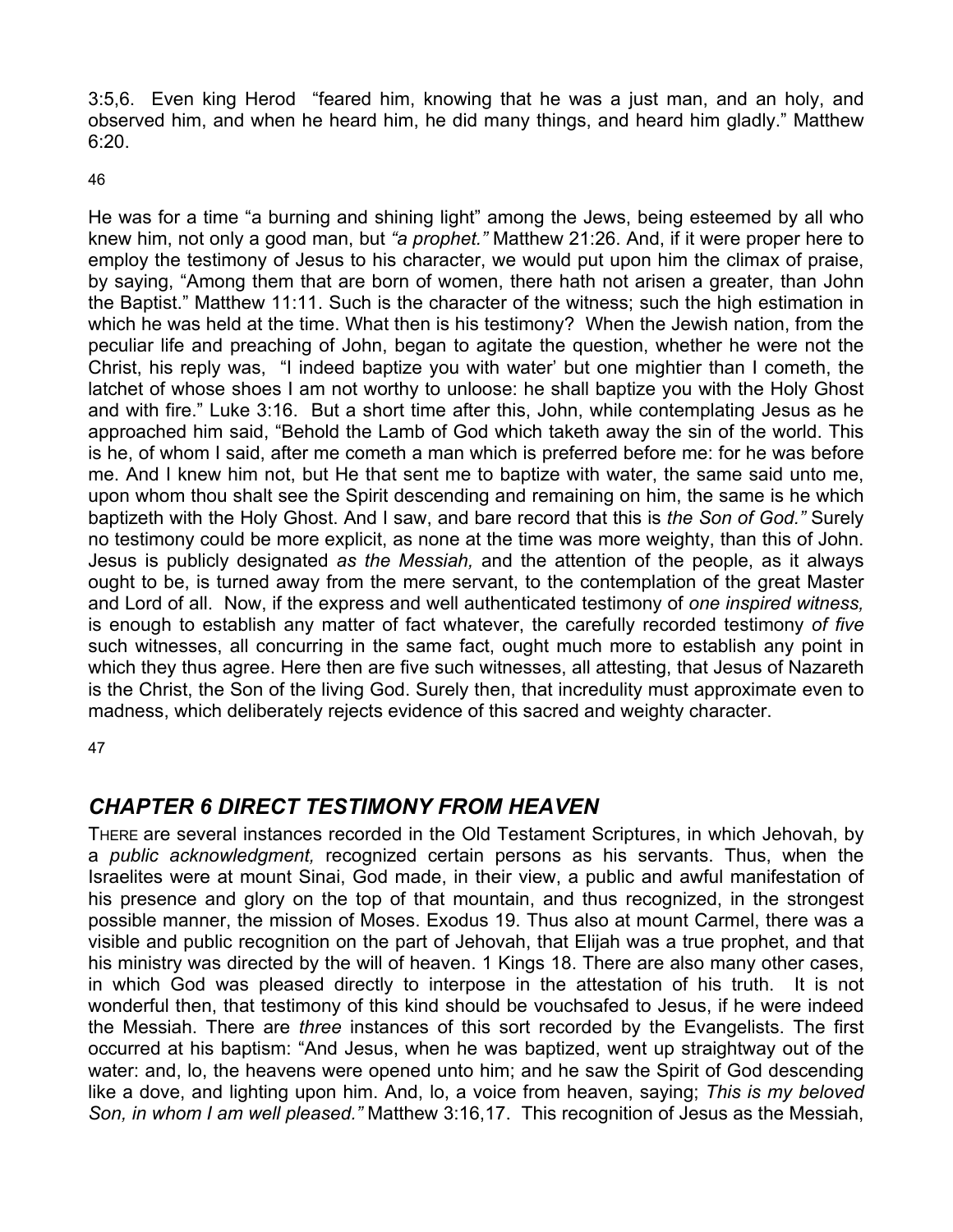was of the most public nature. Thousands of Jews were spectators of the baptism of Jesus; and this extraordinary manifestation was made in their presence. Bloomfield supposes that the opening of the heavens here spoken of, was "a preternatural light" which accompanied the descent of the Spirit upon Jesus; and that the allusion to the *dove,* does not suppose a *natural* dove, or the Spirit in *shape* of a dove; but refers to "the *gentle* and *hovering* manner," in which this extraordinary light rested upon Jesus.1 The person spoken of as hearing the voice, is no doubt John. It was to assure his mind in the clearest manner possible, of the person of the Messiah, that this extraordinary manifestation was given: But, whether we suppose the voice to have been intelligible only to John, or to have been understood at once

#### 48

by the spectators, still the miracle remains unimpaired, and the actual and heavenly attestation to Jesus, as the Son of God, continues an authenticated and well established fact. The second instance of this kind occurred when Jesus was spending a night in devotion, with three of his disciples, on one of the mountains of Galilee, by many supposed to be Tabor, by others, one of the peaks of Hermon. Sometime during the night, probably near morning, when the disciples were sleeping, a cloud of extraordinary glory covered the top of the mountain. Such was its brightness, that the disciples seem to have been awaked by it. Luke 9:32. When thus aroused, they beheld not only the glorious cloud, but three glorious forms before them. Their Master had in the meantime, entirely changed his appearance, becoming so luminous and bright, that they could scarcely gaze upon him. Besides him, there were Moses and Elias, whose countenances were also overcast with the brightest glory. The disciples, amazed at the extraordinary scene, and experiencing a peculiar delight at the unusual glory before them, desired to dwell upon the top of the mountain. But while they were thus ravished and captivated with the heavenly glory they were permitted to behold, a voice issued from the cloud, saying, *"This is my beloved Son in whom I am well pleased; hear ye him."* Matthew 17. Such was the extraordinary splendor of this scene, and such its testimony to the Messiahship of Jesus, that we find the apostle Peter, who was one of the spectators, alluding to it long afterwards, as proof of this very fact. "For, says he, we have not followed cunningly devised fables, when we made known to you the power and coming of our Lord Jesus Christ, but were eye-witnesses of his Majesty. For he received from God the Father honor and glory, when there came such a voice to him from the excellent glory, 'This is my beloved Son in whom I am well pleased.' And this voice which came from heaven, *we heard,* when we were with him in the holy mount." 2 Peter 1:16-18. Here then are *three* credible witnesses, Peter, James, and John, who were *eye-witnesses* of this glorious display, and who actually *heard* the voice from heaven, recognizing Jesus as the Christ. And so universally was the

#### 49

truth of this vision believed among the early Christians, that Matthew, Mark, and Luke, have each of them inserted it in his history of Jesus. The last instance of such divine and heavenly attestation to the Messiahship of Jesus is recorded by John. Jesus had just uttered the prayer, "Father, glorify thy name. Then came there a voice from heaven, saying, *I have both glorified it; and will glorify it again.* The people therefore that stood by, said it thundered. Others said, an angel spake unto him." John 7:28,29. Doddridge paraphrases the passage thus, "Then at that very instant, while he was speaking, there came a voice from heaven which said, I have both already glorified it by the whole of thy ministry thus far; and I will glorify it again in a more signal manner, by what yet remains before thee. The multitude, therefore, who stood by and heard it, though not all in a manner equally distinct, were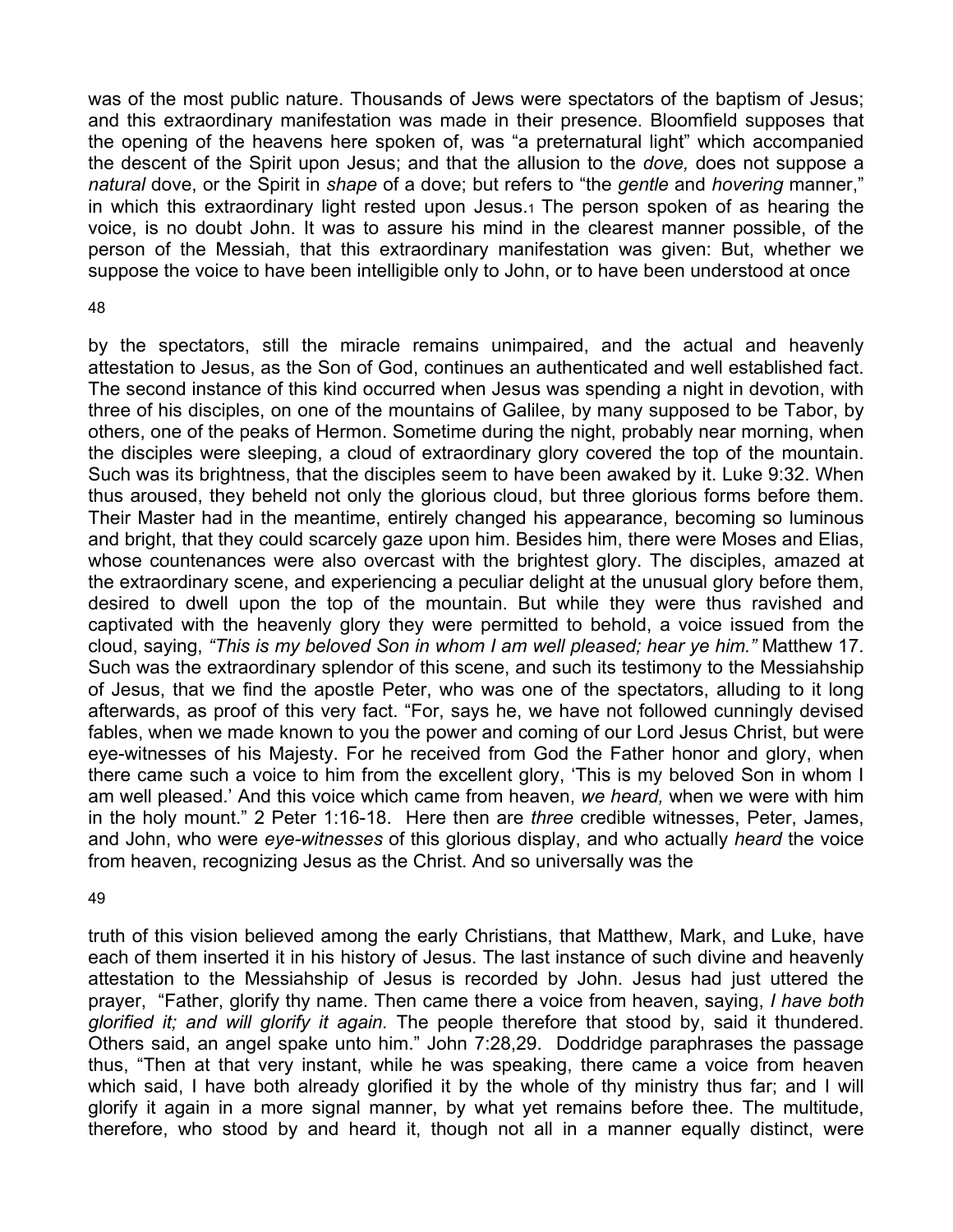perfectly astonished at the awful sound; and some among them said it thundered, while others, who were nearer, said that an angel spake to him from heaven. But Jesus answered and said to his disciples, who stood near and distinctly heard it, This voice from heaven came not chiefly for my sake but for yours, that you may not be offended at the treatment I shall meet with, and quit your hope in me, on account of any of the sufferings that are coming upon me."2 Here, then, are three distinct and important instances in which the Lord Jehovah, by an audible voice from heaven, bore witness to the peculiar character of Jesus. He acknowledged him on the banks of the Jordan before assembled multitudes; he acknowledged him in a yet more glorious manner on the top of Tabor, or of Hermon; and he acknowledged him, near the close of his ministry, in the neighborhood of Jerusalem, and in the presence of many spectators and witnesses. If then the ancient Jew, who witnessed the Divine recognition of Moses and of Elijah, entertained no doubt that God spake by them, with what just pretense can the modern Jew, or the unbeliever, deny the testimony which proves even from heaven itself, that Jesus is the Christ, the Son of the living God? Nor can the evidence above alluded to, be evaded, by supposing that either these voices from heaven were the inventions of the Evangelists, or the

50

auricular illusions of the original witnesses. The Evangelists, if not inspired, were at least *honest* historians. No one can read their statements, especially in connection with each other, and not perceive every possible mark of historical fidelity. But if honest, they have stated these facts only upon what they considered adequate testimony. That they were competent judges of such testimony, no one can doubt, who considers, either their relation to the original parties, or the general accuracy in their various narrations. They evidently state, therefore, what was generally *believed* in their day to have taken place. Nor can we suppose the original witnesses to have been deceived. The words uttered were entirely intelligible; *they*  were heard by several, if not by many persons; and these persons were men of the highest character, men who taught the purest doctrines, who lived the most exemplary lives, and some of whom sealed their testimony with their blood. How is it possible for so many men, of such irreproachable character, on so many occasions, to have been deceived? Surely the hypothesis which admits such deception, must not only disprove all similar communications mentioned in the Old Testament, but must also deny that the ear is a safe guide in all matters of hearing and sound. The evidence then cannot be set aside by either supposition. It must, therefore, be true. But if true, then has Jehovah announced from heaven, by an audible voice, and at three different times, that *Jesus is the Christ, the Son of the living God.* 

51

## *CHAPTER 7 THE PERSONAL TESTIMONY OF JESUS*

THERE is a general disposition among mankind, to receive as true, that is delivered upon personal testimony, especially if the person testifying is known to be honest, and the fact he relates be in itself credible. Hence, the degree of credit with which we receive the promises and statements of friends. Hence, the confidence reposed in the testimony given by the eyewitnesses of any fact whatever. It is too, upon this principle, that witnesses are allowed to give testimony upon the most important matters in law; and that men are often permitted, in their own behalf to affirm upon oath, certain matters of fact, which it is important for them to establish. Ignorance, fraud, the habit of prevarication, and the absurdity of the thing stated,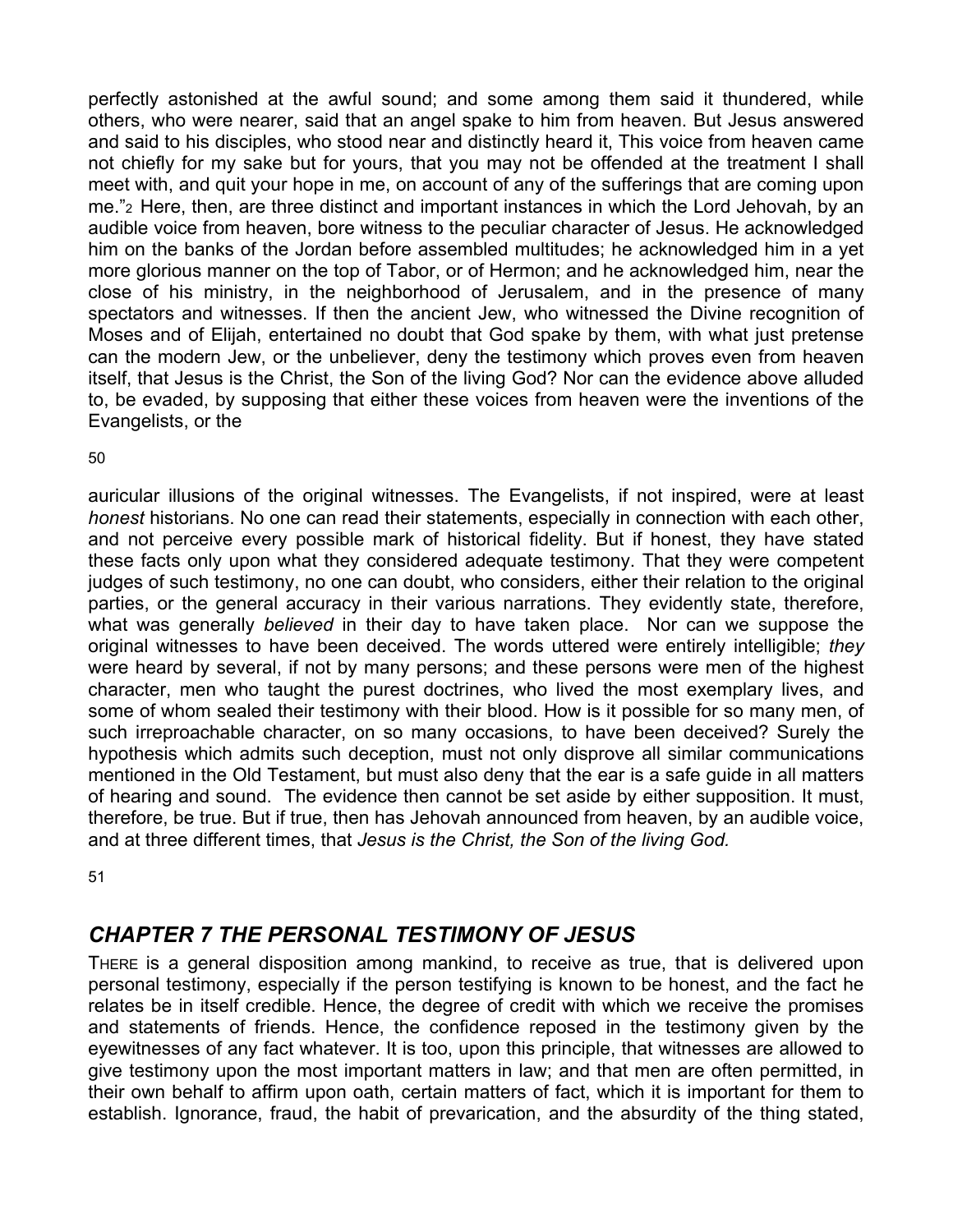are the most common causes of disbelief. Now none of these causes operate to invalidate the testimony of Jesus concerning himself. He certainly was not ignorant; for even his enemies were astonished at his wisdom and knowledge. Nor was he influenced by any selfish or base motives. Such was the benevolent and holy character of his life, that a motive like this cannot, with the least degree of probability, be imputed to him. Nor was he in the habit of prevarication; nor was the thing itself incredible. The Jews had long been expecting a Messiah. It was a part of their national faith, to look forward to his appearance. Certainly then, the actual manifestation of the Messiah among them, was not a thing in itself incredible. There is no reason, then, why the testimony of Jesus concerning himself should be rejected.

This testimony to his own Messiahship was given by Jesus during the whole of his life; and it was for bearing this testimony that he was condemned to suffer death.

In the first place, he never *denied* that he was the Messiah. There were numerous occasions when he might have done so. He was often placed in circumstances, when it would seem to be his interest, to have done so. But on no occasion whatever, does he at all intimate, that he is *not* the Messiah. Under the circumstances too, in which he was placed, this very *silence* of Jesus is testimony to the fact. Men regarded him as the

52

Messiah. They worshipped him as the Son of God. They hailed him as the King of the Jews. All this he received as *his due,* never once intimating, as John the Baptist had done, that the people were mistaken in his character, and that they were heaping upon him honors which he did not deserve. Jesus too, as we shall see more fully hereafter, *acted* the character of the Messiah. In his manners, in his doctrine, in his works, in the tone of authority with which he spake, in every thing, there is such an exercise of the Messianic prerogatives, such an exhibition of more than human pretensions, as to leave no doubt about his own impressions and convictions on this subject.

But there is, as recorded in the gospels, an abundance of *express personal testimony* given by Jesus, to his Messiahship. When the woman of Samaria had said, "I know that Messiah cometh, and that When he is come, he will teach us all things;" the reply of Jesus was, "I that speak unto thee *am he."* John 4:26. When John the Baptist sent two of his disciples to inquire of Jesus, whether he was the one about to come, or whether they should look for another; the answer given was,

"Go, and show John again those things which ye do hear and see. The blind receive their sight, and the lame walk, the lepers are cleansed and the deaf hear; the dead are raised up, and the poor have the gospel preached unto them." Matthew 6:5.

The answer of Jesus is here given in the *affirmative;* and he appeals to his *works* as proofs of the fact.

When Peter, on another occasion, had expressed it as his belief, and as the belief of his fellow disciples, that his Master was the Christ, the Son of the living God, the reply of Jesus was,

"Blessed art thou, Simon Barjona, for flesh and blood hath not revealed it unto thee, but my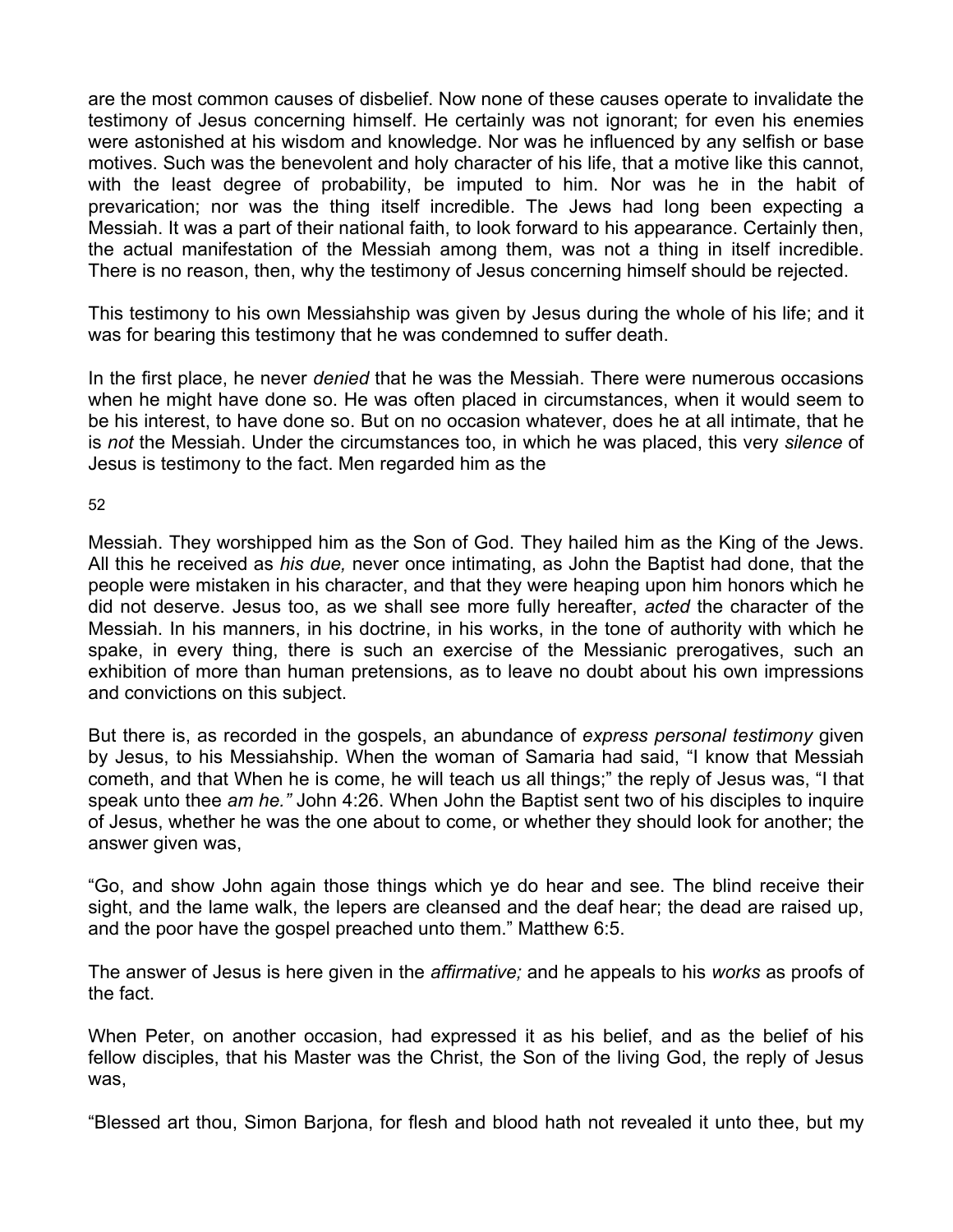Father which is in heaven." Matthew 16:17.

When too, Nathanael had said to Jesus, "Rabbi, thou art the Son of God, thou art the King of Israel;" the answer returned was, "Because I said I saw thee under the fig tree, believest thou? Thou shalt see greater things than these." John 1:50.

53

Such testimony to his Messiahship, Jesus uniformly gave to the Jews, and to the multitudes who thronged his ministry. He delivered it also to Pilate, at his examination, and it was his *solemn asseveration upon oath* before the Sanhedrim. "And the High Priest answered and said unto him, I adjure thee by the living God, that thou tell us, whether thou be the Christ, the Son of God. Jesus saith unto him, "Thou *hast said;"* Matthew 27:64; that is, *I am the Christ.* 

If, then, there be any case, in which a man may be allowed to speak for himself, and if there be any thing in moral virtue to create confidence in human testimony, in short, if there be any thing in the life and character of Jesus, upon which to base his high claims to Messiahship, then is *his own testimony* to those claims of the very highest character, and worthy of universal belief.

54

## *CHAPTER 8 THE MIRACLES OF JESUS*

A miracle is defined to be, "a supernatural operation performed alone by God."1 The power, therefore, to perform miracles, is evidence, that a man is at least sent from God.

How far miracles may be *imitated by* the art and cunning of man, it is difficult to say: no *real*  miracle however, can be performed in this way. The magicians of Egypt were enabled for a time to counterfeit the wonders wrought by Moses. But, they soon came to the end of their art, and were compelled to exclaim, "This is the finger of God." Exodus 8:19.

The proof by which the reality of a miracle is established, is the *senses of the human body.* It is by these senses, that the regular operation of the laws of nature is known. It must therefore be, by the same means, that a *reversal* or *suspension* of those laws is ascertained. This however applies to the immediate or first witnesses of a miracle. Those who live at a distance, or who live in later ages, must depend upon *human testimony* for their belief in miracles. It is in this way that the whole nation of the Israelites credit the miracles of Moses; and it is in this way, that we must yield our assent to the miracles of Jesus. The Apostles and multitudes who witnessed these miracles, certainly had every possible opportunity for judging of their reality. These original witnesses, therefore, could not have been themselves deceived. Nor can we suppose, that they have *designed* to deceive us. The doctrines they taught, the lives they lived, and above all, the influence of Christianity upon the world, all convince us, that they were honest and credible witnesses. We receive therefore, as true, the miracles recorded in the Holy Scriptures, upon the same sort of evidence that we receive other similar truths.

The miracles performed by Jesus differed in several respects, from those wrought either by the Prophets or Apostles. They were in the first place *universally benevolent* in their design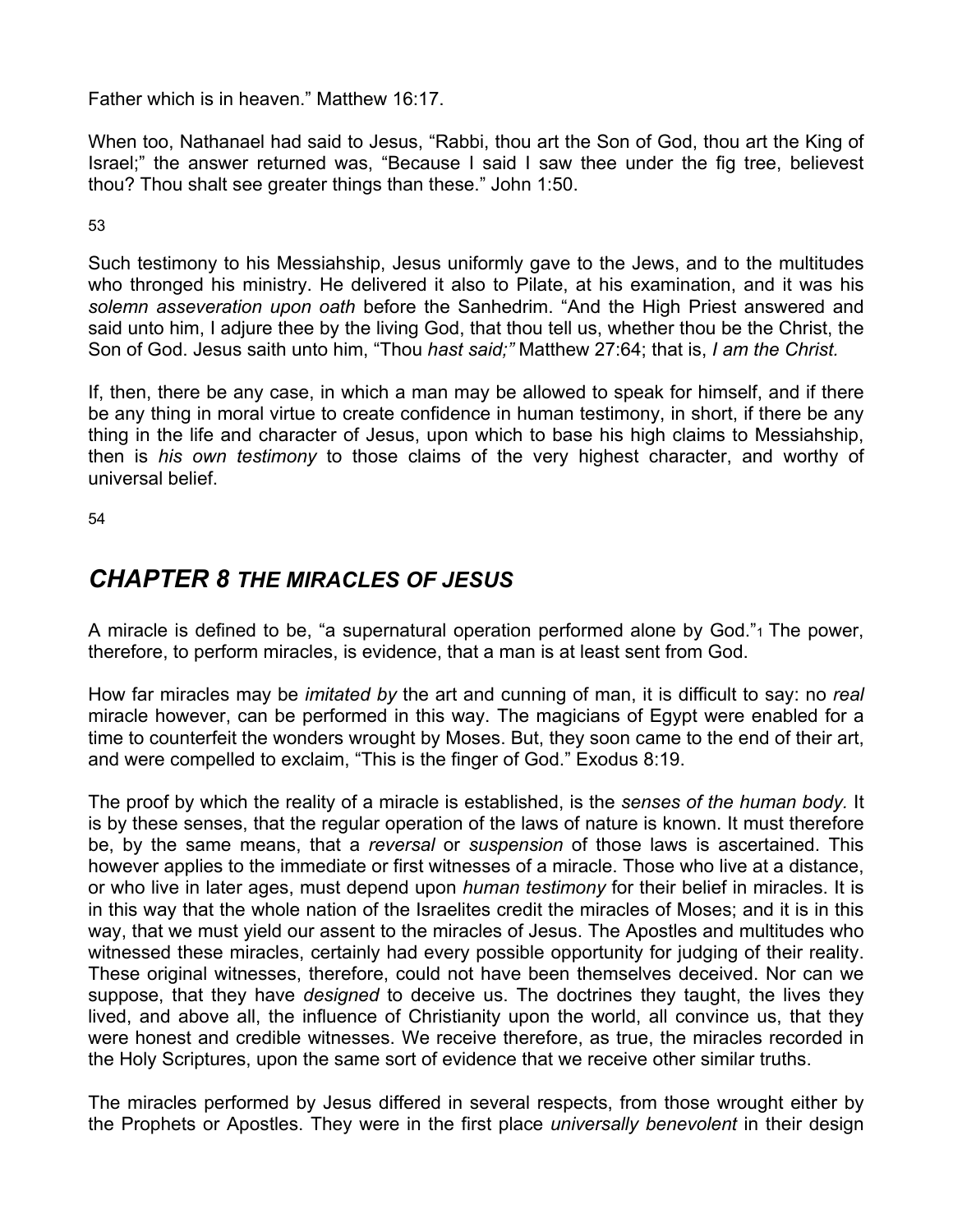and character. This was not *always* the case with miracles wrought by others. Many of the miracles of Moses were of a *judicial* and *punitory* nature. His principal ones were wrought, in

55

executing the *judgments* of God upon Pharaoh, and upon Egypt. Elijah also, called down fire from heaven, upon the companies sent by the King of Israel to arrest him. 2 Kings 1. And even the miracle at Carmel resulted in the *slaughter* of all the prophets of Baal.

Several of the miracles too of the Apostles, were of a similar character. One performed by Peter was the smiting to death of two persons, Ananias and Sapphira. Acts 5. Another wrought by Paul, was the infliction of *blindness* upon a certain false prophet. Acts 13. On the contrary, the miracles of Jesus were universally *benevolent* in their character. He heals the sick; gives hearing to the deaf; sight to the blind; and causes the lame to leap for joy. The only instance, in which the least imputation of the want of benevolence can be alleged, is the miracle which resulted in the destruction of the swine at Gadara. Nor is this an exception. It was the transfer of demons from *a man* to swine. It was also, simply *allowed,* and that upon the earnest request of the evil spirits themselves. The swineherds are also supposed to have been employed in an *illicit* trade at the time. The main object, however, of this permission, was to arouse the attention of the people of Gadara to his Gospel, and to himself, as the Messiah. He certainly exhibited nothing malignant in feeling toward the Gadarenes, when upon a simple *request* he left their borders. Matthew 8:4. No, there is no malignity in all the wonderful works wrought by Jesus. Do the Nazarenes attempt to cast him down headlong from the brow of the hill on which their city was built? He escapes from them *miraculously,* but injures none of them. Luke 4:29. Do John and James petition that fire should be called down from heaven upon a city of the Samaritans, because they would not receive him? His reply is, "The son of man is not come to destroy men's lives, but to save them." Luke 9:56. Does Judas come with a band of men to arrest him, while engaged at midnight in his devotions? Although the simple announcement, *"I am he,"* causes his enemies to fall to the ground, still he works no miracle either to extricate himself, or to punish them.

The miracles of Jesus were also more *numerous* than those wrought by others. His three years' ministry was but a constant succession of miracles. He performs them in Galilee in Judea, in the temple, in the synagogue, in private houses, in the street, on the highway, in the

56

wilderness, on the sea. He often performed great numbers of them in a few hours on the same day. What a catalogue, for instance, is the following: "And they brought unto him all sick people that were taken with divers diseases and torments, and those which were possessed with devils, and those which were lunatic, and those that had the palsy; and *he healed them."*  Matthew 4:24

Or the following:

"And when the men of that place had knowledge of him, they sent out into all that country round about, and brought unto him all that were diseased, and besought him that they might only touch the hem of his garment, and *as many as touched were made perfectly whole."*  Matthew 14:35,36.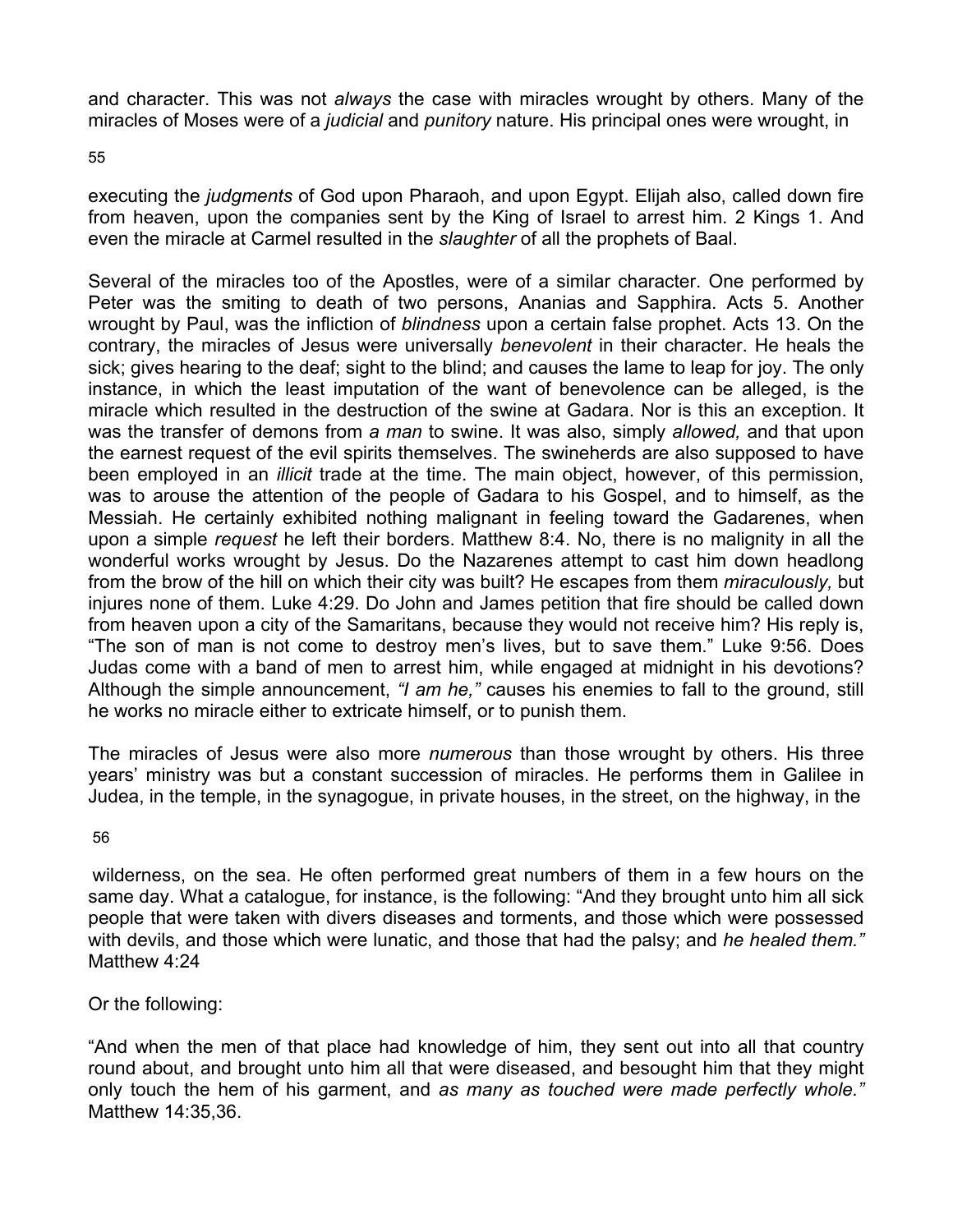#### Or the following:

"And great multitudes came unto him, having with them those that were lame, blind, dumb, maimed, and many others; and cast them down at Jesus' feet, and he *healed them!"* Matthew 15:30. Or, still the following: "And the blind and the lame came to him in the temple, and *he healed them!"* Matthew 21:14. What mighty works are here crowded together! What illustrious miracles here follow each other in rapid succession! No other ever performed so many, or so many together. The miracles of Jesus were generally *superior to* those performed by others. He removed not only the ordinary bodily infirmities of men, but their most permanent and deep-rooted diseases and sufferings. Leprosies, palsies, lunacies, deafness, blindness, lameness, and similar afflictions, were among his ordinary cures. He delivered the bodies of men from satanic power, a power which seems to have been exerted at that time, with peculiar malignity. He raised the *dead;* and thus, not only arrested the power of corporeal corruption, but called back the spirit, from its invisible abode to its bodily home. He exercised also an absolute power over the *elements.* He walked upon the waters, and by a word he calmed their wildest commotions. He multiplied a few loaves and fishes, so that several thousands were fed by them! Such were some of the mighty works of Jesus of Nazareth. He stood upon the bosom of nature as its God and

#### 57

Author, controlling and directing all things simply by the energy of *his will.* "He spake and it was done, he commanded and it stood fast." The miracles of Jesus differed also from those of the ancient prophets in what may be termed their *universality.* Most of the miracles of the Old Testament, were confined to the Israelites. Jesus seemed to take peculiar pleasure in overstepping this boundary of nationality, that he might exercise his miraculous power among Gentiles as well as Jews. He goes at the bidding of a *heathen* centurion, he yields at the call of a *Syrian* woman, and cures with delight a *Samaritan* leper. None are sent empty away; and to all, bond or free, Greek or Jew, his answer is, "Be it to thee, according to thy faith."

But that which distinguishes the miracles of Jesus more than any thing else is, the *God-like manner* in which they were performed. When Moses brings darkness upon Egypt; when he divides the sea, and when he furnishes water from the rock of Horeb, he is evidently but an *instrument,* a mere *servant,* in the whole matter. He is told what to do, and informed what will take place. *His own will* had nothing to do with the effect produced, save only so far as he obeyed the Being commanding him. Any other person or creature, would have answered just as well as Moses, in the history of the miracle. It was not his work but God's; it was not his will, but God's. He was a mere *mouth,* or a mere *hand* for another. The same is true of all the miracles performed, by both the prophets and Apostles. Does Elijah raise the son of the widow of Zarephath! He stretches himself three times upon the child, and calls upon the Lord to restore him to life. 1 Kings 17. Does Isaiah bring the shadow ten degrees backward upon the dial of Ahaz! It is done only after he "had cried unto the Lord." 2 Kings 20. Does Peter heal the cripple at the beautiful gate of the temple? Acts 3. He acknowledges himself, that it was the name *of another by* which the miracle was wrought. And so of all the rest. The miracles of Jesus, however, were differently performed. Does a leper petition for a cure? The reply is, *"Be clean;"* and immediately the leprosy departs. Does a centurion desire his servant to be healed? *"Be it unto thee according to thy faith,"* is the brief reply. Does a blind man seek for sight? The command is given to the sightless balls, *"Be opened;"* and vision is restored. Are devils to be cast out? *"Come out of him,"* is the command,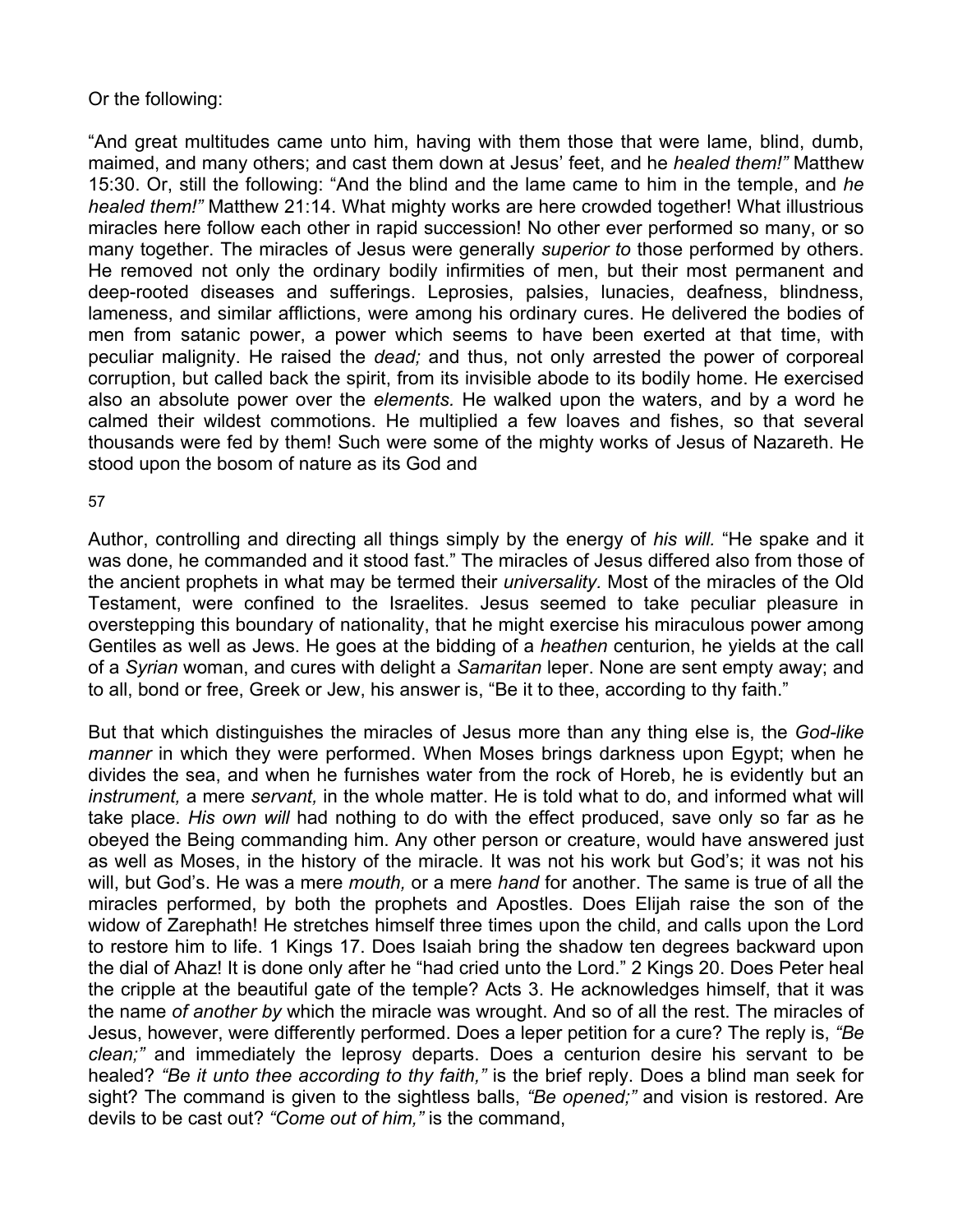and the evil spirits obey. Are the waves of the sea to be quieted? There is no prayer, no instrumentality used; but simply the command issued, *"Peace, be still."* Is Lazarus to be raised from the dead? *"Lazarus, come forth"* is the fiat, and the dead is raised. And so of all the miracles of Jesus. There is a directness in them, an energy, a *power,* such as we behold no where else. Indeed, to find the like, we must go back to the history of the creation, and place the first and second chapters of Genesis, beside the gospels of the Evangelists, as affording the only *actual resemblance* in all the book of God. In the former, it is said, "Let there be light" — "Let there be a *firmament"* — "Let the dryland appear" — and the results follow immediately upon the issuing of the command. There is no delay, no hesitation. The simple *will* of the Creator produces the effect intended. Just so in the history of Jesus. The bare exercise of *his will,* without the intervention of any means whatever, effects the end contemplated. His word is power, his volition accomplishment. There is no resistance, no hinderance, no delay. Diseases, death, the elements, men, and devils, all yield to his *absolute authority.* 

What should be remarked *too,* in this matter is, that Jesus was regarded by those around him, as the *independent dispenser* of such miraculous powers, He is so addressed by the sick who come to him, or by their friends who petition for them. *"Lord,* if *thou wilt* thou canst make me clean," is the manner in which the leper addresses him. *"Speak the word only,* and my servant shall be whole," is the language of the Centurion. *"Have mercy on us,"* is the cry of the blind men. And, if at any time, there be a reserve, or the least hesitancy of faith, it is considered as derogatory to the character of Jesus. Such doubt must be abandoned, such reserve must be dissipated, before the miracle is wrought. The *absolute power* of Jesus, and the *entire independence of his will,* must first be recognized and trusted in, or else the intimation is given that the cure will not be effected. Matthew 9:28; 13:58. Mark 9: 22,23.

Nor is this all; not only did Jesus work miracles in this absolute manner, and not *only* was he considered by those around him, as the sole and independent *dispenser* of such influences, he also *communicated* miraculous powers to others. To the twelve, it is said,

59

"he gave power against unclean spirits, to cast them out, and to heal all manner of sickness and all manner of diseases." Matthew 10:1. The same powers were also given to the seventy, for, upon their return, they reported, "Lord, even the devils are subject to us *through thy word."* Luke 10:17. It is true, that the Apostles and the seventy did not pretend to work any miracles, but in *subserviency to Jesus.* They spake in *the name* of their Master; they commanded through *his power.* They were but instruments; and in this respect, the miracles wrought by them, resembled all others performed by mere human instrumentality. The point to be observed here however, is, that Jesus, with the same *absolute independence* with which he himself wrought miracles, communicated also these supernatural endowments to others. Not that he could give, or men receive, either the *offices* or the *absolute powers* which he himself possessed. But in the same manner, in which Jehovah endued Moses, or Elijah, or any of the ancients, with power to work miracles in the same manner, did Jesus empower his disciples. He not only wielded an absolute control himself over natural causes and effects, but he permitted others in his name, and by his authority, to do the same thing. He not only exercised in his own person a *governing will* over all things around him, but he exercised such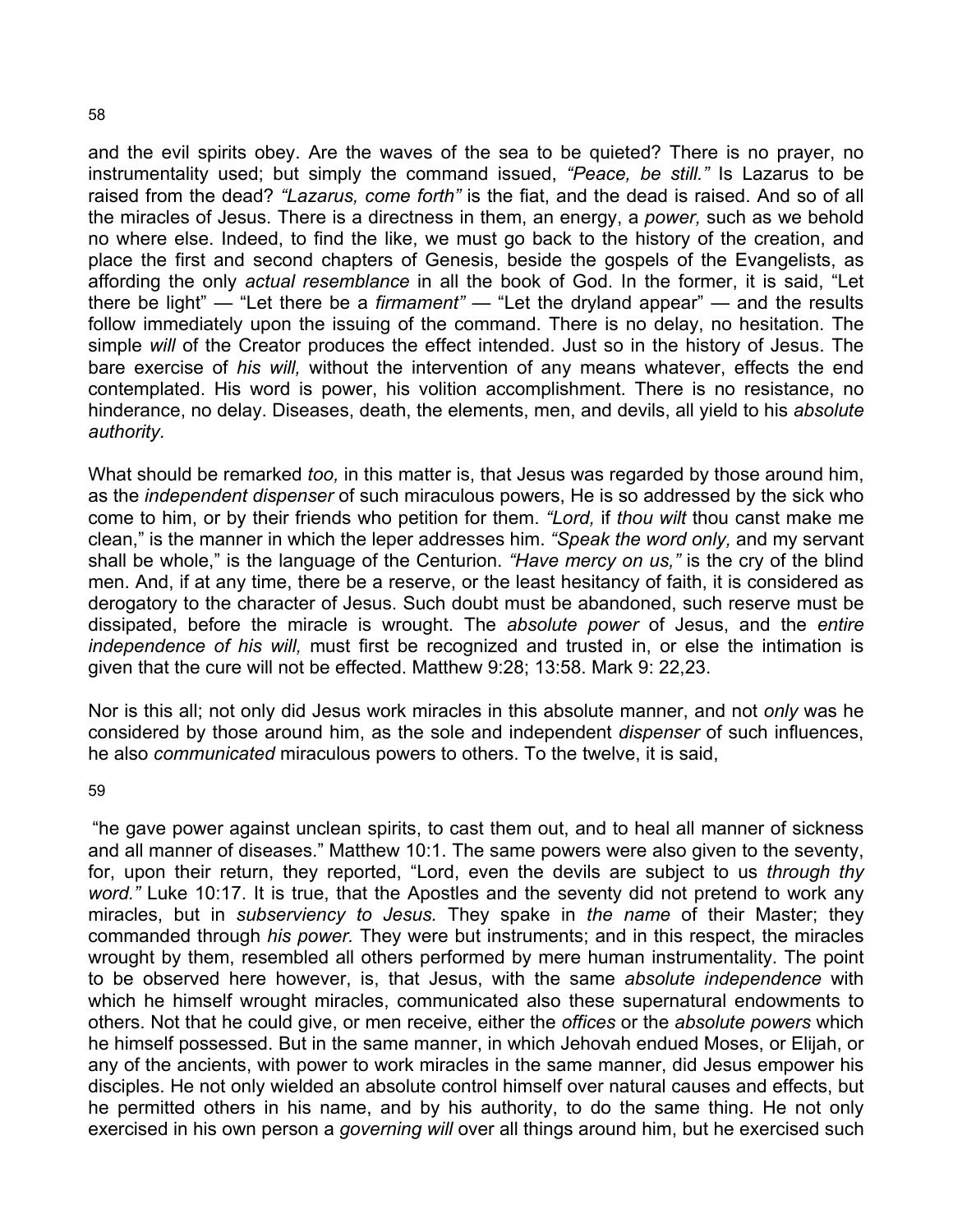will also by means of others.

Such were the miracles of Jesus of Nazareth. More benevolent than all others, they were also greater; more numerous, they were also performed in a more God-like manner. The only conclusion to which reason can come concerning them is, either that Divinity dwelt in humanity, in the person of Jesus, or that the Godhead gave to human nature *discretionary powers* in the use of its sole and absolute prerogatives. Whether the mystery be greater in the one case than in the other, or whether the one be more credible than the other, is left for each to decide for himself. But of this we are certain, that if there be a Christ yet to come, he cannot do *greater* miracles, or miracles in a manner *more divine,* than Jesus of Nazareth hath already done. John 7:31. If miracles then, or the manner of performing them, can furnish evidence to the truth of Messiahship, then is the Messiahship of Jesus attested in the strongest and fullest manner possible. What greater works can any future Messiah perform? What higher prerogatives can he exert? What other laws of nature can he control? Surely the works of Jesus proclaim, as with the voice of thunder, that he is "the Son of God, the King of Israel"

60

## *CHAPTER 9 THE CHARACTER OF JESUS*

WE naturally expect that character should be adapted to office. In a parent we expect providence, in a friend fidelity, in a laborer industry, in a soldier bravery, in a judge justice, in a scholar learning, and ia a king or governor wisdom and integrity. And whenever this expectation is disappointed, the mind experiences a sense of pain, resulting from the considera. tion of the unadaptedness of the office-holder to the office, of the agent to the end designed.

With men, and in all human things, incongruities of this kind often happen. How frequent is it, that judges are unjust, professed scholars unlearned, rulers weak, and friends treacherous! But, when God himself designates an officer to an office, or creates an agent for an end, we may calculate upon a wonderful adaptedness, between the character of the person chosen, and the sphere to be filled by him. Are Bezaleel and Aholiab appointed by Jehovah to build the tabernacle? God previously "fills them with wisdom, and understanding, and knowledge, in all manner of workmanship. Exodus 31. Is the youthful David chosen from the sheepfold, at Bethlehem, to be king over Israel? The Spirit of God accompanies the oil of consecration, and the inexperienced shepherd-boy is so endowed and trained, as to be fitted to occupy the throne in Israel. 1 Samuel 16. Is Jehu designated as the instrument of executing the vengeance of God upon the impious house of Ahab? His natural vindictiveness of temper, his bold and fiery zeal, admirably qualify him for the bloody drama through which he was called to pass. 2 Kings 9. And so of all other instruments, directly chosen of God, to fulfil his pleasure in the history of human life.

These remarks must of course have a peculiar application to the personal character of the Messiah He was to rear a celestial tabernacle; to sway a divine sceptre. His office was to be the highest of all — his duties the most difficult of all. His character therefore must be proportionably exalted.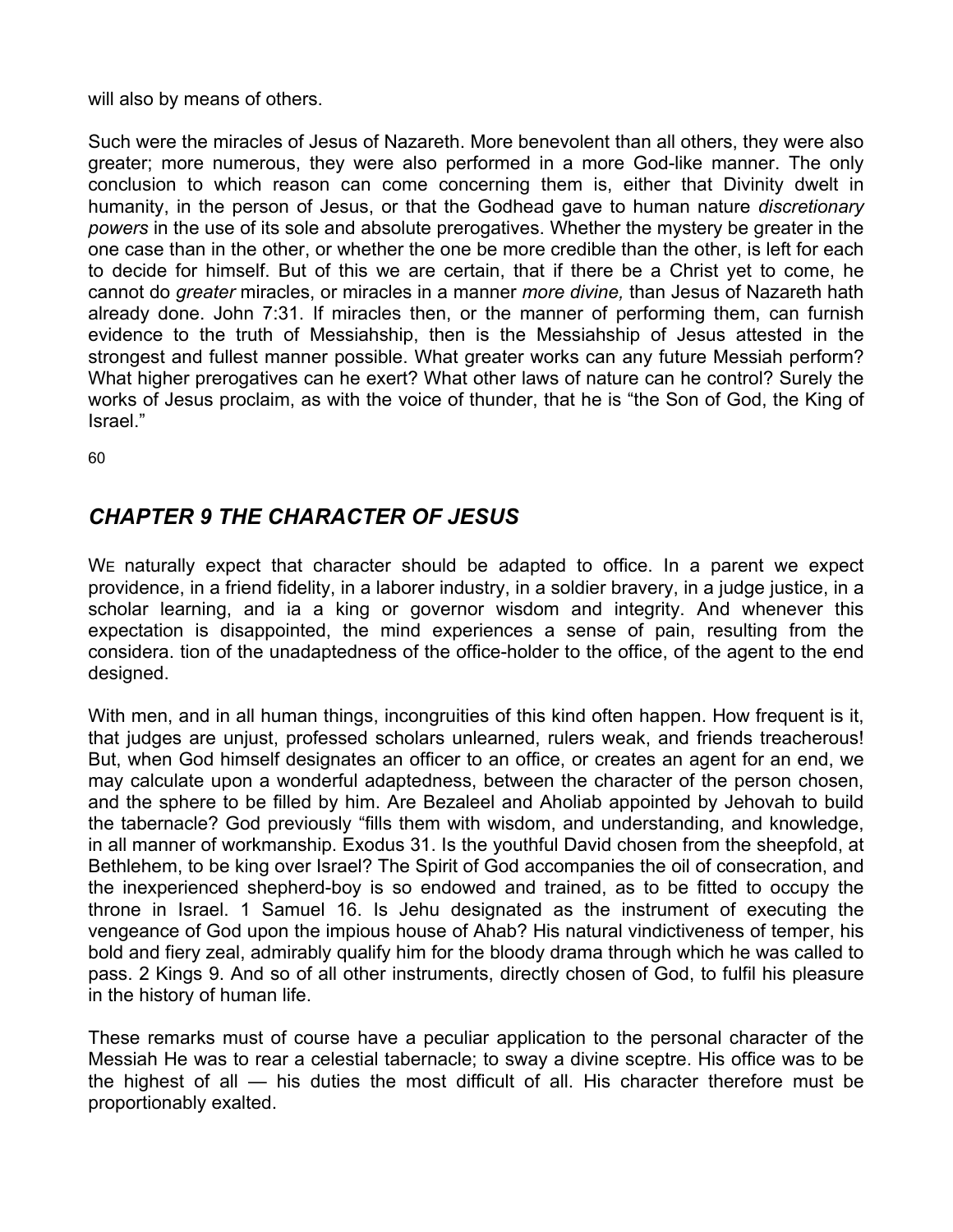And what is here a deduction of reason, is matter of positive revelation.

61

"Behold, saith the Lord, my servant whom I uphold; mine elect in whom my soul delighteth; I have put my Spirit upon him: he shall bring forth judgment to the Gentiles. He shall not cry, nor lift up, nor cause his voice to be heard in the street. A bruised reed shall he not break, and the smoking flax shall he not quench; he shall bring forth judgment unto truth. He shall not fail nor be discouraged, till he have set judgment in the earth, and the isles shall wait for his law." Isaiah 42.

Here it is expressly announced, that the character of the Messiah is to be peculiar, and wonderfully adapted to the exalted office he was appointed to fill.

It must be admitted that there is great difficulty in forming suitable conceptions of the appropriate character of a Savior. We know not altogether what such an office requires. The office of a parent, of a judge, of a teacher, or ruler, is familiar to us. But when we consider an office, whose relations are chiefly spiritual, and which exercises its influence principally in eternity, we are at a loss rightly to conceive of its nature, and justly to estimate its magnitude.

Nor is this all. Even the *earthly* developments of this office are not as yet fully made known. How ill prepared was the ancient Jew to appreciate the events and histories of the new dispensation! And how disqualified are we to enter with minuteness and certainty into the hidden purposes of God, or to delineate with historical accuracy, the final results of unfulfilled prophecy! Even if Jesus be the Messiah, the whole of his character has not as yet been given; and there may be much in the future still to corroborate prophecy, and to furnish higher evidence than we now have, that the Son of Mary is the promised Christ, the Savior of men.

But, abating these difficulties, what is the character which a Savior for men might be expected to possess? This is best learned by considering the condition of the persons to be saved. If a man's condition were one of pecuniary embarrassment and bankruptcy, he would require in a helper, funds; if it were one of disease, he would require medical skill; if of sorrow, he would need a kind and sympathizing heart. Now, men are vicious and depraved; with them passion is predominant, and reason enslaved; inclination is law, and truth and duty trampled under foot. The

62

character of a Savior, therefore, for such, must tend to counteract this state of things. It must inspire a love for duty, a desire for holiness. It must awaken conscience and arouse all the high moral faculties of the soul. If a skillful general is commanding a cowardly army, he must show in himself contempt of danger, if he would inspire them with courage. And if Jesus would awaken in the breasts of sinners a love for moral virtue, they must find it first in his own example.

And, here, we rejoice to say it, the *only perfect model of moral virtue ever described or exemplified on earth,* is presented to us by the Evangelists in the *life of Jesus.* Here it exists in absolute solitariness, without a rival or another. Here, and here alone, we find a character with every fault absent, with every virtue present.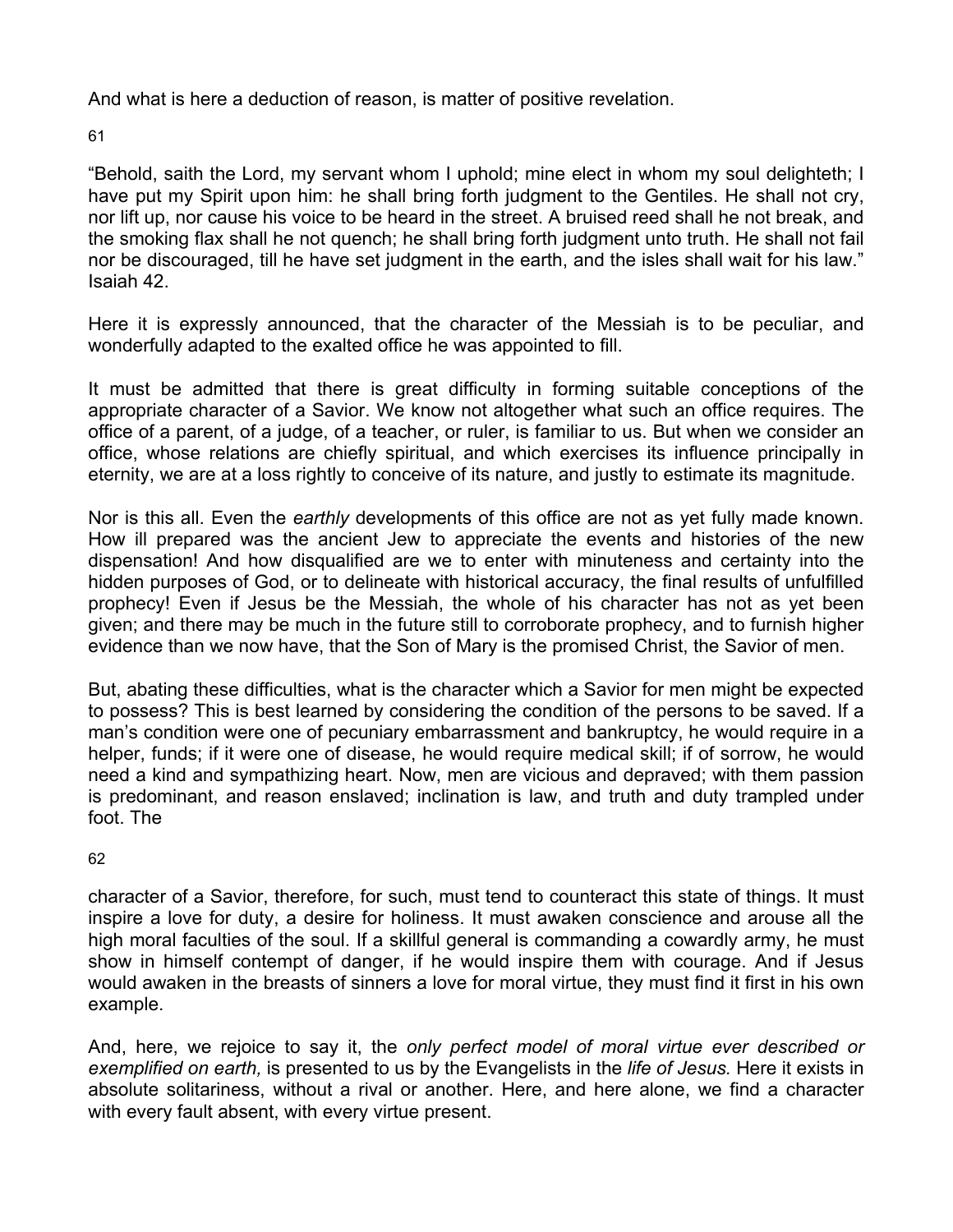Cicero enters a complaint against ancient philosophers in the following language: "How rare is it, says he, to find a philosopher with a mind and life so regulated as reason requires, who deems his own doctrine, not a parade of science, but a rule of life; who yields obedience to himself, and deference to his own decrees. Whereas, how common to see some so full of vanity and ostentation, that it had been better for them not to have been taught; some the votaries of money; some of glory; many the slaves of their passions; so that their lives are strangely at war with their language."<sup>1</sup> An elegant writer too, of our own times, bears similar testimony to the practical results of ancient philosophy: "They promised what was impracticable; they despised what was practicable; they filled the world with long words and long beards, and they left it as ignorant and as wicked as they found it."2

Nor have modern times produced a solitary instance of absolutely perfect human character. Most of the best men lack many virtues; multitudes of them exhibit real faults and vices. How often in biographies do we find remarks like the following: "The characteristic peculiarity of his intellect was the union of great powers with *low prejudices."*3 Or the following: "He had one fault, which of all human faults is most rarely found in company with true greatness — he was *extremely affected."*4 So Cicero notes the vanity of Demosthenes, who confessed that he was delighted when a female water-carrier said, as he passed — "There goes that Demosthenes."5

#### 63

Similar complaints are alleged by inspiration against the worthies among the Israelites against patriarchs, prophets, and apostles. Adam sinned when in innocence; Abraham prevaricated; Jacob was guilty of falsehood; Moses spake unadvisedly with his lips; David was guilty of even foul crimes; Peter was cowardly, and Paul and Barnabas quarrelled. There is, even on the page of revelation, but one perfect character, but one without a fault, but one possessing every virtue, and *that is the character of Jesus.* It may very much be questioned, whether, if all human characters were put in common, and one had the privilege and the power to combine from the mass *one perfect man,* it could be done. Their virtues would be so defective, and their vices so subtle, that the effort would resemble that of a sculptor attempting to produce a statue of marble from a forest of trees; or of a philosopher attempting to find one immortal in a world of mortals. Indeed, we may go a step further and say, that even if men were allowed to draw from the world of absolute ideality — if they should forsake realities and proceed to conceptions of their own — it is doubtful whether a man could be found, who could either paint, chisel, or write the *perfect model of a perfect man.* Each inventor would be himself so much under the influence of human prejudices and infirmities, that he would be likely never to exhibit a specimen, which even the rest of his species would pronounce absolutely perfect. How can the blind construct a rainbow, or the deaf originate an anthem, or erring mortals, unless divinely inspired, portray one *unerring many.* But in the gospel we have both the *original* and the *description,* the faultless character, and its faultless delineation. In all merely human biographies, we always discover, not only the faults of him whose life is given, but the faults of the writer by whom the character is drawn, either malignity, or partiality, or prejudice, or bigotry, or ignorance, is permitted to throw colorings upon the page, which the pen of independent truth. could never sanction. Now virtues are magnified, now vices are concealed. Now facts are presented in a distorted condition, and now motives are ascribed to conduct which never existed. Now one character wears all the splendors of angelic perfection, now another is clothed in the vices of Apolyon.

Not like these are the narrations of inspired men. They speak as if they saw the throne of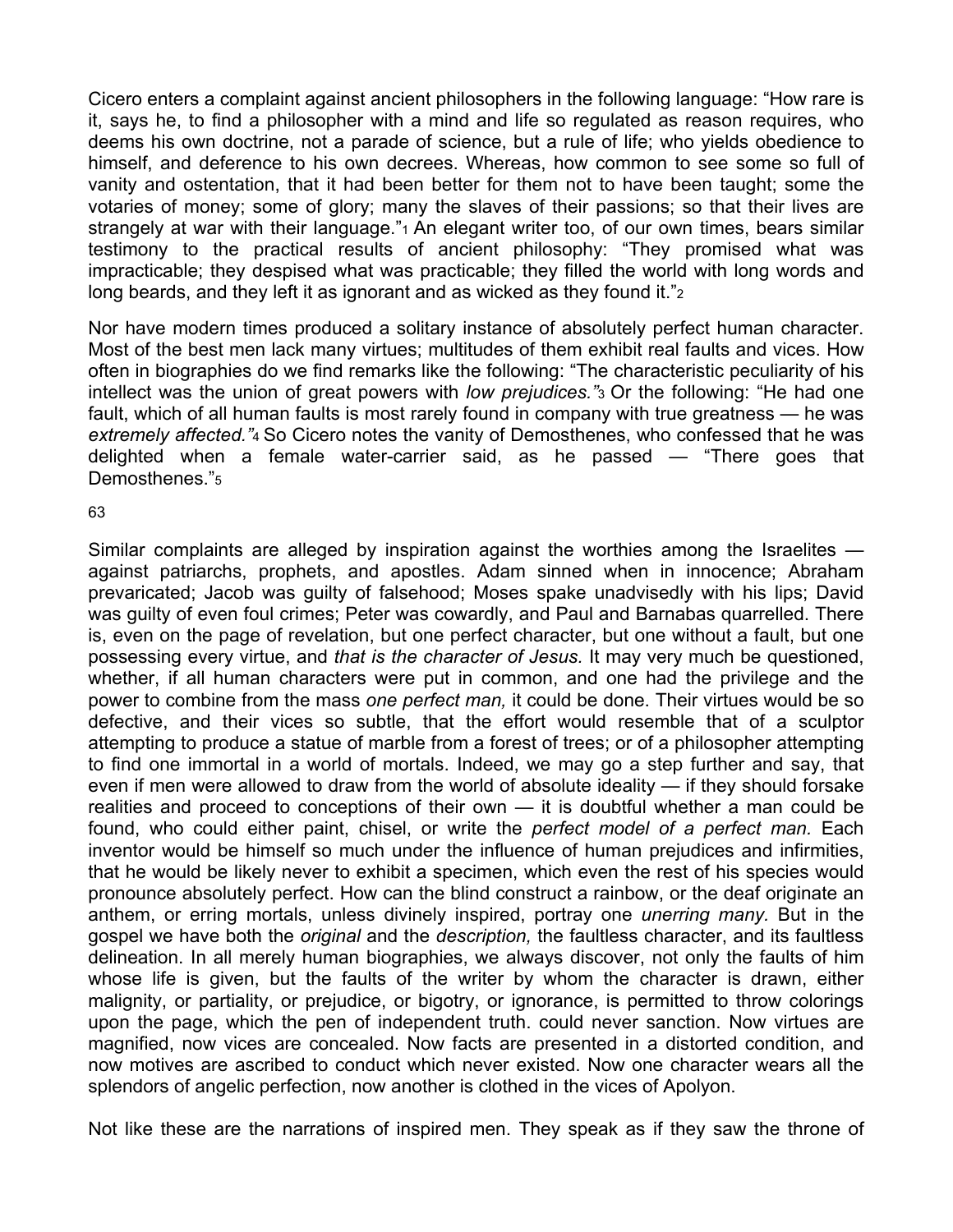judgment, or as if they had been solemnly sworn in the

64

court of Heaven. Their inspiration too, enables them to see all the facts, and to see them *as they are.* Hence they conceal nothing, invent nothing; but with the accuracy of a skillful surgeon's knife, following every muscle and nerve in the human body, they exhibit the character as it is, and not as they think it ought to be. Hence they speak as fearlessly of Lot's incest, as of his escape from Sodom; of Abraham's prevarication, as of his offering his son Isaac; of David's adultery as of his conquest over Goliah; of Peter's denial of his Master, as of his sermon on the day of Pentecost. It was into the hands of writers like these that the character of Jesus was committed for portrayal. Nor have they failed to do it justice. Yet amid the glory of the most illustrious miracles — under the breath of a fame resembling the roarings of the whirlwind — in constant view of a character to which there had never been even an approximation, and while describing too the actions of their own Master, whom they devotedly loved, there are no exaggerations, no swellings of vanity, no attempt at ingenuity, no parade, no show! With the simplicity with which the sunbeam falls upon the flower in spring, or the drop of rain rests upon the unfolded leaf, do they tell and narrate all just as it happened. Their pens seem to have been steel, their arms iron, and their hearts stone. One never thinks of the writer, perhaps does not recognize his presence, but seems in his own person to be travelling in Galilee, or listening in the temple, or sitting by the sea-side, lost and amazed at the simple greatness, anti the mighty works of *the illustrious Nazarene.* Surely Heaven must have held the hands which described its own model of virtue. But what is that model? The character of Jesus exhibited, among others, the following excellences. It possessed the *most perfect and exalted piety.* Abraham was illustrious for his faith, Moses for his meekness, Daniel for his integrity, and David for being a man after God's own heart. But the piety of Jesus, not only concentrated all these, but far excelled them. Is prayer an act of piety? How often did Jesus rise before day, or spend the whole night in communion with his Father? Is obedience an act of piety? Hear him exclaim, "My meat is to do the will of Him that sent me, and to finish his work." John 4:34. Is submission to the Divine will an evidence of piety? Hear him say, when crushed by the most over-powering sorrows — "Not my will, but thine be done." So shone the piety of Jesus. It was a full-orbed sun, without a cloud and without an eclipse.

65

The character of Jesus also exhibited the greatest *benevolence toward men.* He did not, like some eastern monarch, shut himself up in a palace, and communicate with his subjects only by means of others. He did *not,* like the more modern eremite, seek the wilderness, and there in a life of seclusion and abstinence, gratify an ambition, which could not find a suitable theatre for exercise among the abodes and miseries of living and active men. Nor did he, like the philosopher, spend his time amid dusty volumes, and learned demonstrations, to the neglect of the more practical duties of life. He mingles with society, he is surrounded by the multitude, he visits the market, the synagogue, the public festivals, the highways, and the haunts of misery and suffering. "He went about doing good." The ignorant, the wretched, the outcast, the afflicted, and the poor, are all the sharers in his divine munificence. Though without a place to lay his head, he invites to him the wearied and heavy laden that they may find rest. Though destitute of store-house and barn, he satisfies the hunger of the thousands around him. Though uneducated in the schools of the Rabbins, he instructs with the greatest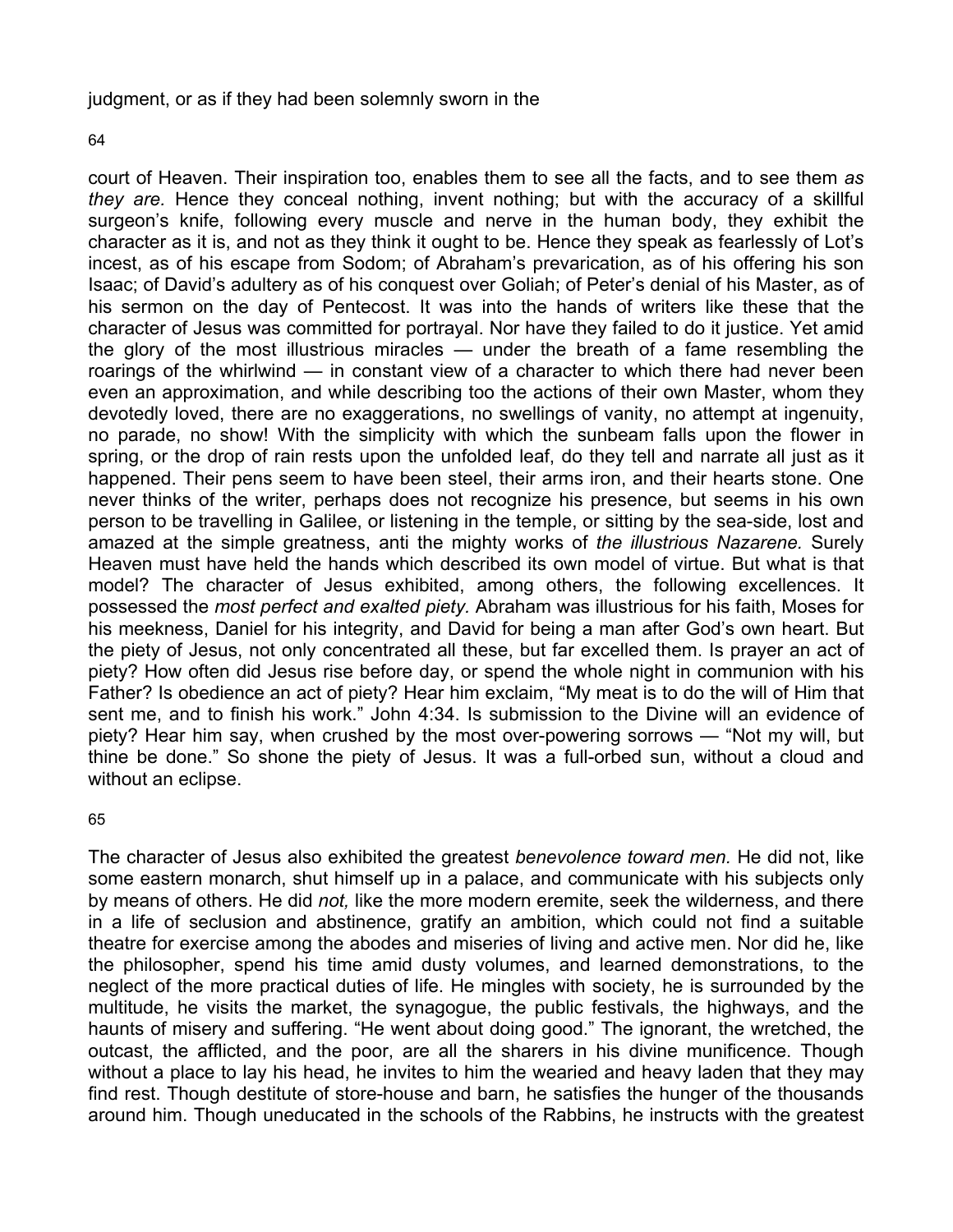kindness, the multitudes that attended his ministry, in a philosophy more elevated than that of Gamaliel, more heavenly than that of Moses. And though destitute of the protection of either Tiberius or Pilate, Herod or Caiaphas, he interposes the shield of his care around the persons of his followers to defend them from threatened danger. Indeed, his benevolence was boundless. He reasons with his enemies, comforts his friends, prays for his murderers, and dies for a world of sinners!

But see his unaffected humility! Does Nathanael affirm — "Rabbi, thou art the Son of God, thou art the King of Israel?" The simple reply of Jesus is —

"Because I said, I saw thee, under the fig-tree, believest thou? Thou shalt see greater things than these." John 1:50.

Does Nicodemus, a ruler of the Jews, and a member of their great council, approach him as "a teacher sent from God?" He is not the least flattered by the salutation, or by the approach of so illustrious a personage, but simply asserts — "Verily, verily, I say unto thee, except a man be born again, he cannot see the kingdom of God." John 3. Do the Apostles testify — "Thou art the Christ, the Son of the living God?" He does not deny but

#### 66

that they have asserted the truth; yet charges them to tell no man of that fact. Matthew 16. Do the multitudes, from their admiration of his character and extraordinary powers, desire to make him their King? He retires from them and spends his time in the solitary retirement of some mountain top, far removed from both their admiration and their efforts. John 6. Do the crowds that follow him as he makes his last entrance into Jerusalem, shout as they proceed, "Blessed be the King that cometh in the name of the Lord; peace in heaven and glory in the highest?" He stops on the top of Olivet, and there pours out his tears in broken utterance at the approaching fate of the Metropolis of Judea. Luke 19. O wonderful humility! O lowliness of heart, beyond a parallel and without a rival! But look at the *moral sublime* in the character of Jesus. This trait of character has always been admired by mankind. To be victorious over fortune, and composed when in the greatest danger, shows such selfrespect, or such confidence in an overruling Providence, that all must consider it a rare excellence of human character. Hence, the reply of the vanquished Indian to Alexander, has always been admired. When the Macedonian asked, how he wished to be treated — "*Like a king,"* responds the indomitable Porus! The reply of Caesar, also, to his pilot has been celebrated: "Why are you afraid? *you carry Caesar!"* There is also an instance recorded by Cicero, of the same kind. When the philosopher Theodorus was threatened by king Lysimachus with crucifixion, his reply was — "Reserve, may it please *you,* those threats of honor, for these thy minions, clothed in purple; for truly *it is nothing to Theodorus, whether he rots on the ground, or in the air!"* 

There are, however, no instances of such elevation of character, to be found in the history of mankind, equal to those which every where crowd the life of Jesus. Do the disciples awaken him in a sea-storm, when in dreadful apparent peril? His reply is, "Why are ye fearful, O ye of little faith!" Matthew 8. Do the Pharisees inform him that Herod, (who had already put the Baptist to death,) was about to kill him; and do they urge him to use haste in his escape?

"Go ye," says he, "and tell that fox, Behold, I cast out devils, and I do cures today and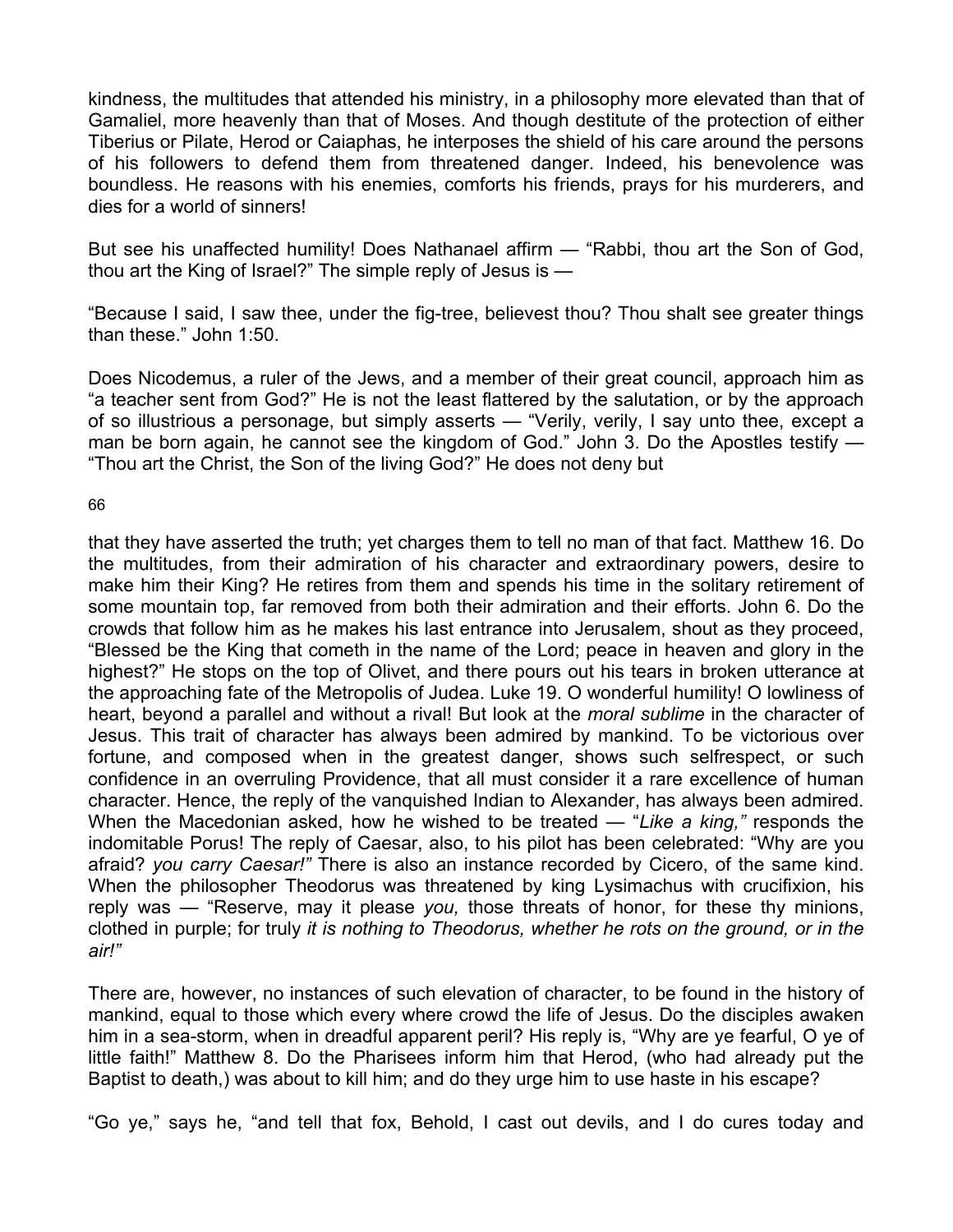tomorrow, and the third day, I shall be perfected!" Luke 13.

67

Does an armed band seek to arrest him, at midnight, and do they come to him with "officers, lanterns, torches and weapons?" He goes to meet them, and asks "Whom seek ye?" and when they replied, "Jesus of Nazareth," his answer is — "*I am he!"* John 18. Is he tried for his life before the Jewish senate? He is perfectly calm and unmoved; and when they fail in procuring testimony, he gives it himself; *"Thou sayest that I am!"* Is he brought before Pilate and accused of treason against Rome? See his selfpossession, his unexcited manner! "Art thou a king, then?" asks the Procurator. "Thou sayest that I am;" says Jesus. "To this end was I born, and for this end came I into the world." John 18. But look at him in the hour of crucifixion. Is he nailed to the cross? Is he mocked and hissed at? Is he elevated between thieves? Is he ridiculed by priests and people; by strangers and citizens? Not an angry word escapes his lips; not a frown contracts his brow; not a resentful feeling is enkindled in his heart! No — nothing of this kind, but just the contrary. His look is still benevolent; his eye still friendly; his breast still affectionate; while the only utterance of his lips is, "Father, forgive them, they know not what they do!" Well might it be said, "if Socrates died like a philosopher, Jesus of Nazareth died like a God."

Such was the unyielding greatness of the soul of Jesus. No temptations could corrupt him, no dangers could alarm him, no subtlety could ensnare him, no sufferings could intimidate him. In all circumstances he was the same, in all places the same, to all men the same; condescending, but elevated; kind, but uncompromising; famed, but not exalted; obedient, but not self-righteous; he exhibited in himself a concentration of virtues, which must not only raise him for ever above the approximation of men, but render him worthy of the title given him by an Apostle, *"the brightness of the Father's glory, and the express image of his person."*  Hebrews 1:3. The Apostles who were most intimately acquainted with the character of their Master, who were with him in private and in public, who saw him in triumph and in sufferings, who heard his frequent instructions and were often under his plain reproof; they all testify that his life was the radiance of every virtue, and that he had not a *solitary fault.* Peter calls him "The Just;" 1 Peter 3:18. And again, "The Holy One, and the Just." Acts 3:14. Again, he says of him,

## 68

"He did no sin, neither was guile found in his mouth; who, when he was reviled, reviled not again; when he suffered he threatened not; but committed himself to Him who judgeth righteously." 1 Peter 2:22,23.

Paul says of him, "He was holy, harmless, undefiled, and separate from sinners." Hebrews 7:26. John says, "We beheld his glory, the glory as of the only begotten of the Father, full of grace and truth." Hebrews 1:14. Again, he represents him as throwing out a challenge to his enemies, in the following words: "Which of you convinceth me of sin?" Hebrews 8:46. Nor is this all, but Jesus is made the pattern which Apostles were to imitate, and all believers were to follow. And when, too, human nature should arrive at its utmost perfection, that perfection was to consist in *resemblance to Jesus* 

"Beloved," says John, "now are we the sons of God, and it doth not yet appear what we shall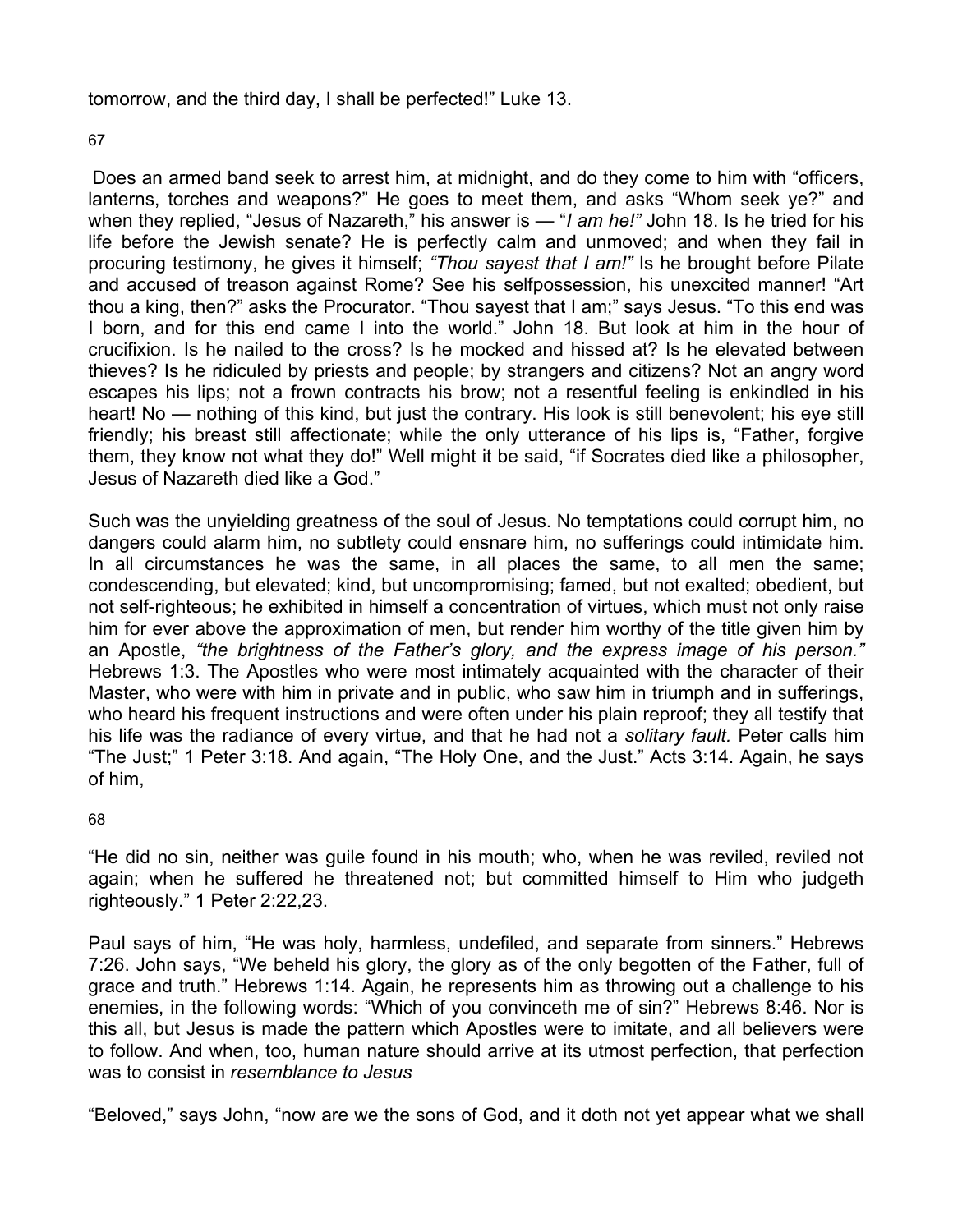be; but we know, that when he shall appear, we shall be like him, for we shall see him as he is." 1 John 3:2.

It was the consideration of the extraordinary virtues of Jesus, that extracted even from an enemy to the gospel, the following spirited eulogium. "Peruse the works of our philosophers, with all their pomp of diction, how mean, how contemptible are they compared with the Scripture. Is it possible, that a book at once so simple and sublime, should be merely the work of man? Is it possible that the *sacred personage* whose history it contains, should be himself a mere man? Do we find that he assumed the air of an enthusiast, or ambitious sectary? What sweetness, what purity in his manners! What an affecting gracefulness in his delivery! What sublimity in his maxims! What profound wisdom in his discourses! What presence of mind! What subtlety! What truth in his replies! How great the command over his passions! Where is the man, where the philosopher, who could so live and die without weakness and without ostentation? Shall we suppose the evangelical history a mere fiction? Indeed, my friend, it bears not the marks of fiction; on the contrary, the history of Socrates, which no body presumes to doubt, is not so well attested, as that of Jesus Christ. The Jewish authors were incapable of the diction, and strangers to the morality contained in the

69

gospel; the marks of whose truths are so striking and invincible, that the inventor would be a more astonishing character than the hero.6 Here then, if Jesus be not the Messiah, is one of the greatest wonders the world ever beheld. A man without depravity — a man without sin, or fault — a man, whose life exhibited every virtue, and who is the pattern to all others of absolute perfection! Why, such a character? Did Jehovah mean by such an exhibition to reproach the weaknesses and errors of mankind? Was it a mere freak in his government the mere dropping down upon earth of the inhabitant of some other sphere? What does it mean? Why spotless holiness in a world of pollution? Why immaculate benevolence in a world of universal selfishness? Why the image God, where that of Satan is chiefly familiar? Surely, this was not contempt, and it could not be accident. The moral character of Jesus proves him to have been sent to us, on some high errand of mercy — proves, that he came as our moral and spiritual liberator — proves, that he was the Messiah — the Son of God the Savior of men.

70

## *CHAPTER 10 JESUS A TEACHER*

THERE are four things to be considered in estimating the character of a teacher; his preparation for the task, the sources whence he derives his information, the nature of the truths he teaches, and the manner of their delivery. A fifth might be added, viz: the moral character of the teacher himself. But, as we have in a previous chapter dwelt on this topic, it is omitted here, save only to remark, that the doctrines of Jesus were as fully illustrated in his life, as they were lucidly expressed by his lips; for, if it be true, that "never man *spake* like this man," equally true is it that never man *lived* like this man.

The preparation necessary to become an instructor of others in great and important truths, is usually laborious and protracted. Ancient philosophers not only read much, and took long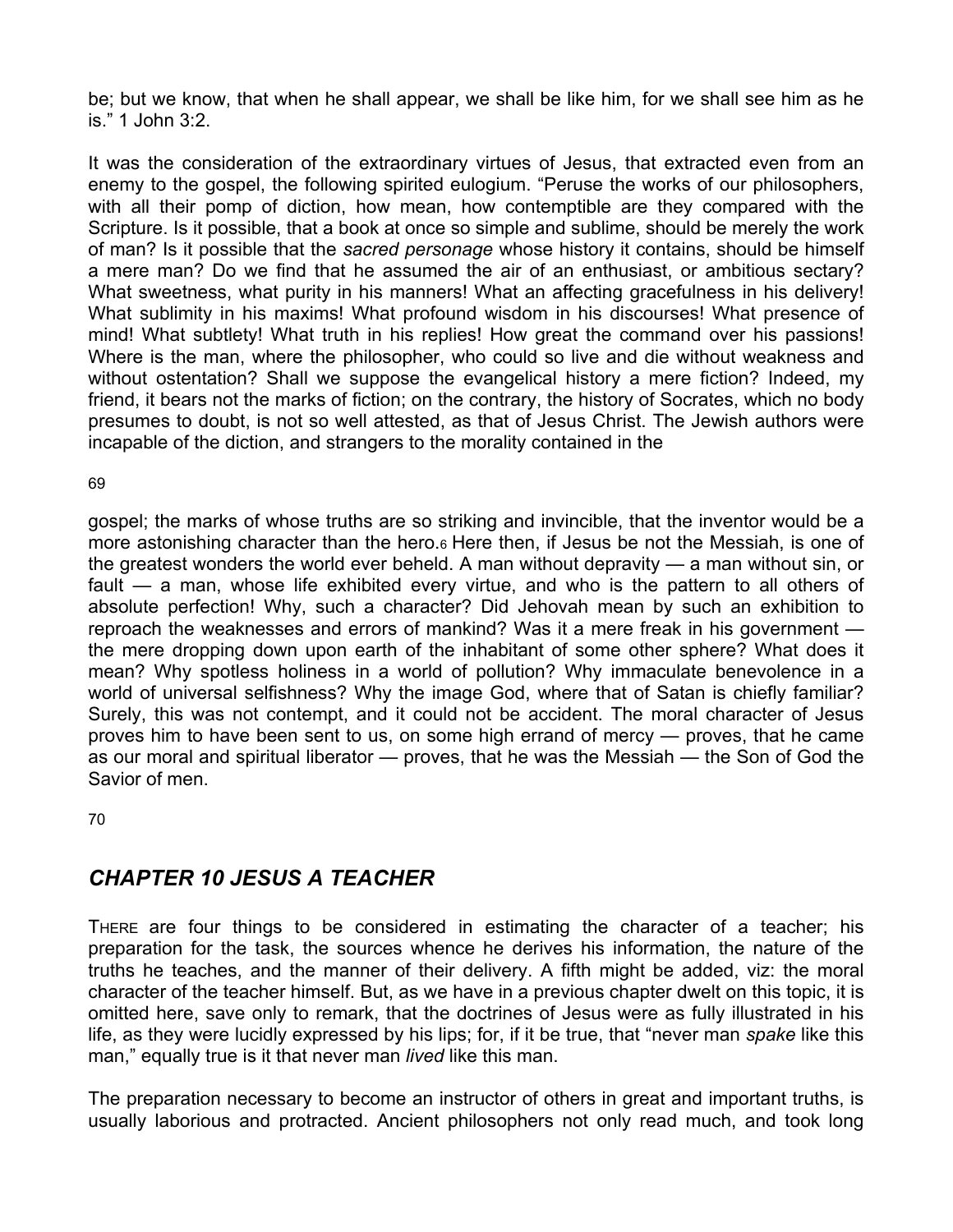journeys to distant countries for this purpose, but often subjected themselves to the most rigorous course of life for its accomplishment. They retired from the noise of politics, and the stir of business; they shut themselves up in cloisters and even in caves, that their habits of thought might acquire the greater perspicuity and elevation. Nor was this all; feeling the insufficiency of mere reason, both to discover and to sanction the truth, they even sought intercourse with the Deity, or with some invisible agent, from whom, as pretended at least, they received some of their best instructions. The prophets of Israel seem also to have had a regular, and even a long probation, before entering on their office as public instructors. Hence Jeremiah complains of his youth, as a reason why he should not fill this office; and Hosea marks his case as a special exception to the ordinary course of things, inasmuch as he had been selected from "the herdsmen of Tekoa."

In reference to Moses, whose character and station as a public teacher, bore a stronger resemblance to Jesus than those of any other, his preparations were unusually thorough and extended. Providence placed him in the court of Pharaoh, where he was well instructed in "all the

71

wisdom of the Egyptians." Nor was this all; he was allowed to spend *forty years* after this in such meditations and studies as might tend to qualify him for the important office to which he was to be called.

The training of Jesus was different from all these. Although, in obedience to the legal requirements of the Israelites, he entered not upon his public ministry until about thirty years of age, yet we have much. more evidence, during this period, that he was a mechanic, than that he was a scholar. He no doubt received an education similar to that of Peter and of John; but that he was educated *in the schools,* is expressly denied by one of his *own* historians. John 7:15. Jesus, then, may be said to have had *no adequate preparation,* in the ordinary acceptation of the term, for the great work of a moral and religious teacher. He had not been drilled in the metaphysics of Aristotle; he acquired no mental acumen from the disputations of the Stoics; he had not cultivated his taste with Plato or Homer; nor had he even been a regular pupil of the Scribes and Pharisees. In a high and peculiar sense he was both a selfmade scholar and teacher.

But what were the sources from which Jesus drew his doctrines? He evidently did not derive them from his *education.* This was no better, nor even as good, as that of many of his hearers. Equally certain is it, that he did not borrow them from the Jewish doctors. His doctrine and theirs were generally diametrically opposite. Nor could he have gathered them from the learned men of other countries. He had no intercourse with such men; nor did either his theology or morality agree with them. Whence, then, did he deduce those truths of divinity, and those lessons of morality, which have been so lauded by all candid minds for the last eighteen centuries? To this we reply, from two sources — from revelations already given, and from Heaven.

No one can read the instructions of Jesus, and not be struck with his familiar and intimate acquaintance with the Scriptures of the Old Testament. He illustrates, enforces, and quotes them on all occasions, And although he often leveled to the dust the traditions of the elders, and the doctrines of men, yet he every where shows the greatest regard for the oracles of the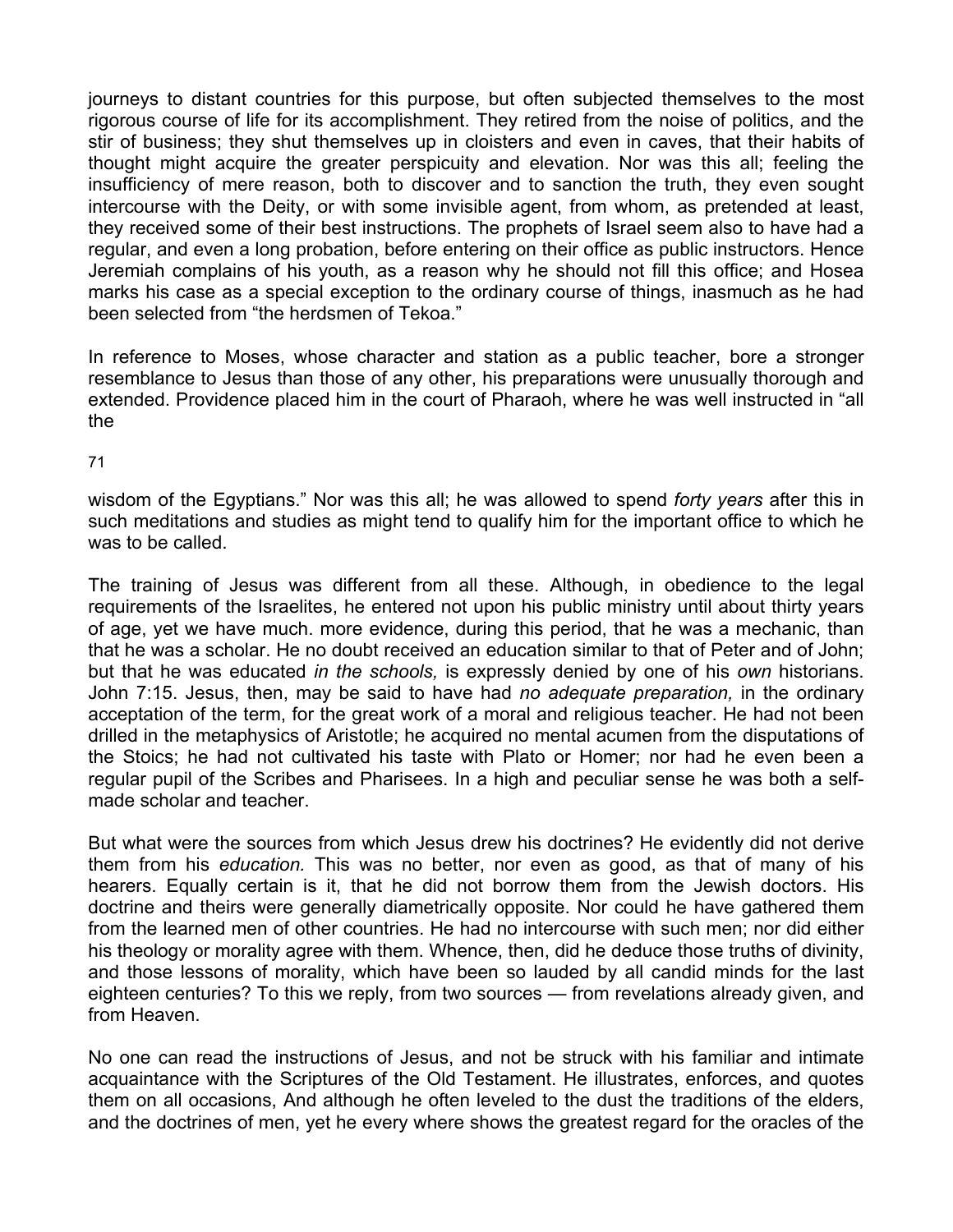living God. He put an infinite difference between tradition and Scripture; the writings of men, and the inspirations of Jehovah. The one he reverenced as the ancient Israelite did the temple, the altar, or the

72

ark; the other, he regarded as the same Israelite did a common farm-house, a stable, or a barn. The one he reaffirms and inculcates, the other he often denies and subverts.

One source, then, of the doctrines of Jesus, was the Old Testament Scriptures. "He came not to destroy the law or the prophets, but to fulfill." In the language of another: "Although he proposed to erect a second temple of truth, the glory of which should eclipse the splendor of the first, yet he deigned to appropriate whatever of the ancient materials remained available."<sup>1</sup> As to the *moral truths,* however, he altered none. The other source whence Jesus derived his doctrines was from *Heaven.* "My doctrine, says he, is not mine, but His that sent me." John 7:16. One of the most remarkable passages in the Old Testament is the following:

"The Lord thy God, says Moses, will raise up unto thee a Prophet, from the midst of thee, of thy brethren, like unto me, unto him ye shall hearken." Deuteronomy 18:15.

The allusion here is evidently to the Messiah. Joshua was not a prophet, but a general; and of the other prophets, none of them exercised such authority over the Israelites as Moses had done. This remarkable prophet or Messiah was to resemble Moses in many things; he was to be like him, yet he was to be *superior* to him; for the Israelites are directed to submit themselves entirely to his instructions and teachings, as announcing in *all things* the will of Heaven.

The manner, however, in which Jesus received the will of Heaven, was totally different from that in which Moses received it. For this purpose Moses was called to the bush, called to the mount, or conversed with from the Shechinah — at most, he communed with the Holy One only "face to face." This, it is true, is great honor for a mere mortal; and it is distinctly stated, that Moses was the only one ever allowed to approach so near to Jehovah. But the manner in which Jesus held intercourse with the Deity, was wholly different. He had no dream or vision; he was called to no particular place; there was no visible oracle to which he resorted. He was *himself* the bush, the mount, the Shechinah, the image of God. True, he prays to his Father; and on several occasions, that Father called to him out

73

of heaven. This, however, was done mainly to establish the faith of men in his mission. There is no instance recorded, where either by prayer he sought to know the Divine will, or where by a voice from heaven, that will was made known to him. No; the knowledge of that will was *internal* and *personal;* it was not from another, but from *himself.* In the language of an Apostle, "In him *dwelt* all the fullness of the Godhead bodily." Colossians 2:9.

It is owing to this mysterious and remarkable manner in which Jesus held communion with the Deity, that we often hear from him such language as the following:

"No man knoweth the Son but the Father; neither knoweth any man the Father, save the Son,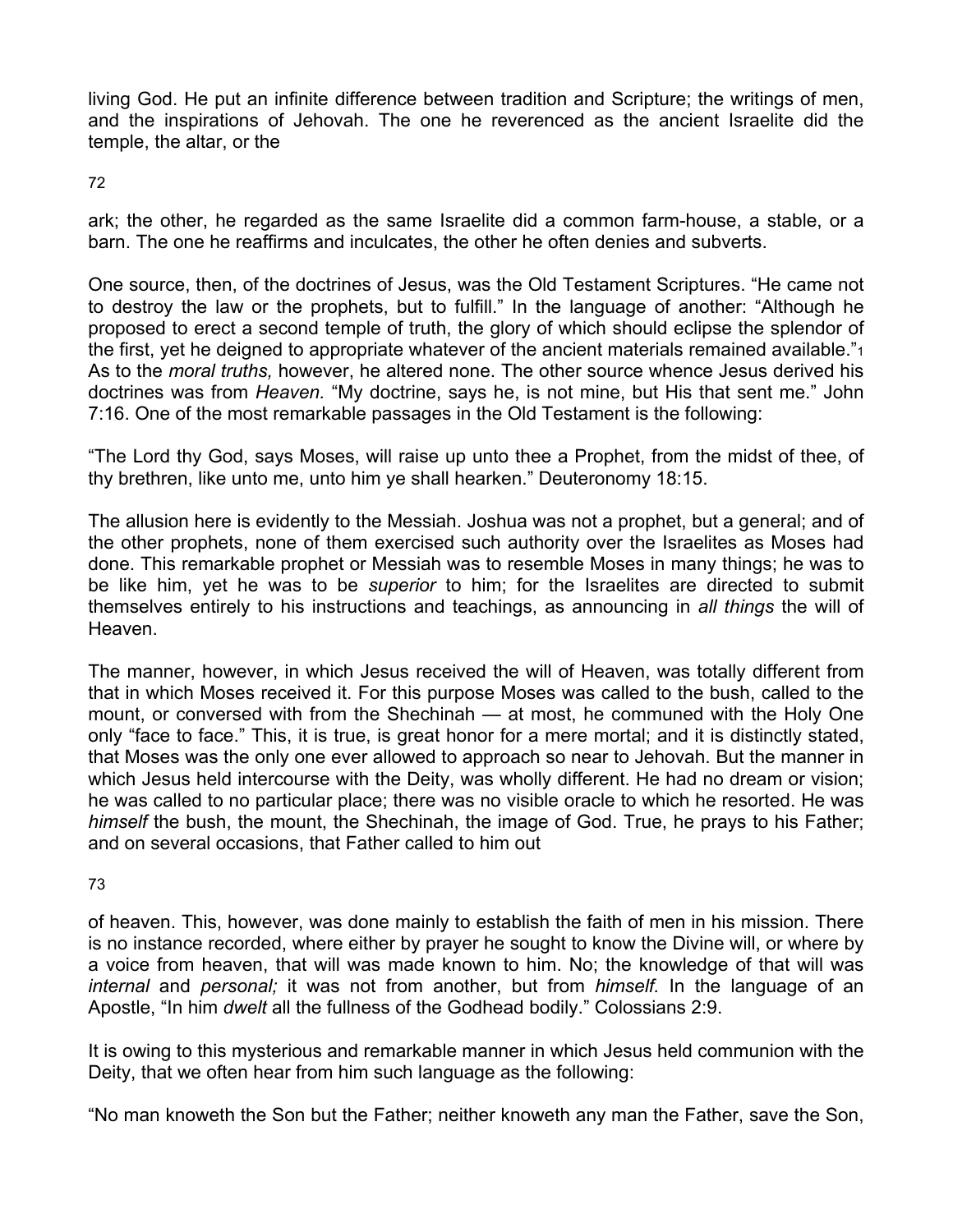and he to whomsoever the Son will reveal him." Matthew 6,7.

"He that hath seen me, hath seen the Father; and how sayest thou, then, Show us the Father? Believest thou not, that I am in the Father, and the Father in me? The words that I speak unto you, I speak not of myself: but the Father that dwelleth in me, he doeth the works. Believe me, that I am in the Father, and the Father in me; or else believe me for the very works' sake." John 14:9-11. And the following, more remarkable still:

"And no man hath ascended up to heaven, but he that came down from heaven, even the Son of man which is in heaven." John 3:13. Such was the intimacy which Jesus had with the counsels of Jehovah. He is not caught up into heaven to learn them. No messenger is sent from heaven to communicate them. There is no trance or apparition. The holy oracle dwelt *in him.* The Divine mind emanated *from him.* His words were truth; they were attended with awful power; and his uttered will was unalterable and eternal. Surely such an one could not have been less than "God manifest in the flesh."

In reference to the truths, which this great Teacher delivered, they may be considered as the carrying out, or completion of a previously existing and partially developed system. He came not to "destroy the law or the prophets, but to fulfill."

74

The Old Testament Scriptures had left things in a half-finished state. A peculiar providence is there exhibited as cleaving to a certain people, amid all their infirmities and rebellions, without an adequate reason. A host of types are there displayed, all significant, all instructive, all useful, yet all referring to a future *something,* as yet undisclosed, and which was to constitute upon its manifestation, a key to all these religious symbols. Numerous prophecies are there recorded, all referring to *one* who had not as yet appeared; and all speaking of a kingdom not as yet commenced. Revelation is there presented as half-made — religion as half-taught the Church of God as half-built. It was left, therefore, for the Messiah, upon his appearance, to illustrate and complete a system, thus left in an unfinished state. This great work, *Jesus of Nazareth accomplished.* His history vindicated the providence of God towards the Jewish nation for preceding thousands of years. His teachings completed whatever was left obscure or unintelligible in previous revelations, and his death as an atonement for sin, unlocked the symbols of the past, and gave to ancient sacrifices and offerings their true and intended meaning.

Even then, if Jesus had never opened his mouth as a teacher, even if one unbroken silence had sealed his lips from the manger to the grave; still, his very life would have been instruction, and his every act an elucidation of some great doctrinal truth. But he did speak. Of him it is expressly said, that "He opened his mouth, and taught." And what teachings! In what is called his Sermon on the Mount, what a powerful elucidation and application of the moral law! In his parables, what beautiful and striking paintings of the new system he was about to set up! Who can read the one, without feeling the sword of the Spirit pierce the inmost recesses of his soul? Who can contemplate the other, without being inwardly drawn towards truths so inimitably depicted, and without being captivated by a teacher so simple yet so sublime, so faithful, yet so tender in all his instructions!

The doctrines of Jesus, so far as they may be considered as peculiar to a new system, or as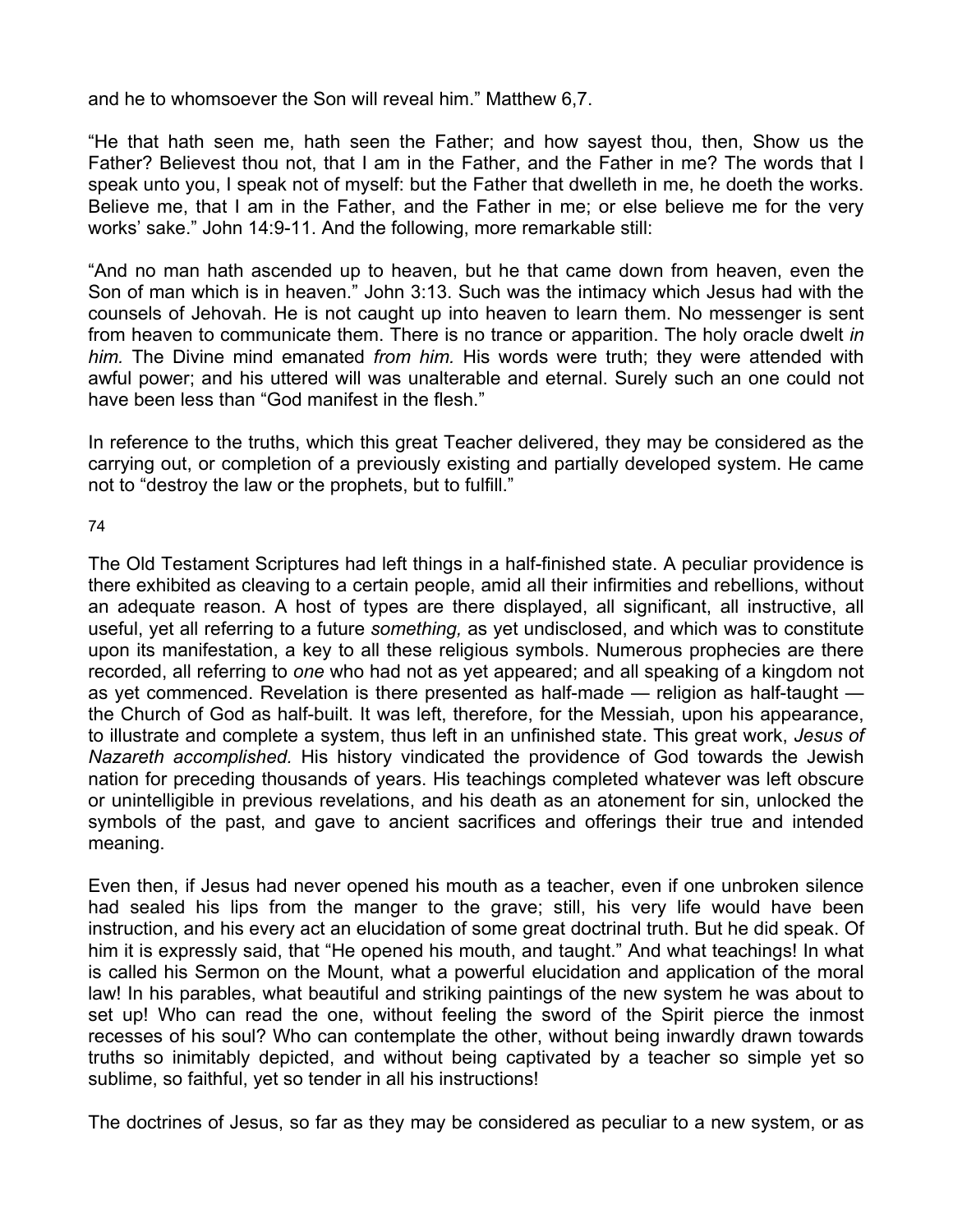constituting the *second part* of an old one, may be divided into three classes. They refer to the manifestation of the Godhead in man's redemption, to the duties obligatory upon those to whom the knowledge of such redemption should be communicated, and to the final results of his mission in the world to come.

## 75

The teachings of Jesus reveal God in the work of man's redemption. In the works of nature, God has always been revealed to the eye of reason; "for the invisible things of him from the creation of the world are clearly seen, being understood by the things that are made." Jehovah had also been revealed to Israel as a lawgiver. Amid the darkness and smoke of Sinai, the lightnings of his inflexible justice were made fearfully to play; and the thunders of his indignation awfully to roll. In the incipiency too, of redemption, God was exhibited to the ancients, as a God of mercy. Every angelic visitant, every sweet promise, every burning lamb manifested the graciousness of the divine nature. It was left, however, for the Messiah, the Son of God, fully to make known the character of Jehovah, as a God of mercy. Hence it is said of Jesus, "no man hath seen God at any time the Only Begotten which is in the bosom of the Father, he hath declared him." — And again, "the law was given by Moses, but grace and truth came by Jesus Christ." John 1:17,18.

The paternal relation of the Deity to mankind, is clearly and strongly stated by Jesus. Does he teach his disciples to pray? he begins in the endearing manner — "Our *Father,* which art in heaven." Matthew 6. Does he teach them confidence in divine providence? It is by telling them, "your heavenly Father knoweth that ye have need of all these things." Matthew 6. Does he leave them in a world of trial and affliction? It is with the assurance —

"I ascend to my Father and your Father, to my God and your God." John 20:17.

The eternal Sonship of the Mediator is also clearly exhibited by Jesus. "I," says he, "and my Father are one." The Jews being about to stone him for this declaration, the reply of Jesus is, "Many good works have I shown you of my Father; for which of those good works do ye stone me?" The reply is, "For a good work we stone thee not, but for blasphemy; and because thou, being a man, makest thyself God." Jesus proceeds to vindicate himself from such a charge.

"Is it not written in your law, I said ye are gods? If he called them gods, unto whom the word of God came — say ye of him whom

76

the Father hath sanctified and sent into the world, Thou blasphemest, because I said, I am the Son of God? If I do not the works of my Father, believe me not; but, if I do, though ye believe not me, believe the works, that ye may know, that the Father is in me, and I in him." John 10.

The personality and work of the Spirit are also clearly taught by Jesus. "It is expedient for you that I go away; for if I go not away, the Comforter will not come; but if I depart, I will send him unto you. And when he is come, he will reprove the world of sin, of righteousness and of judgment." John 16.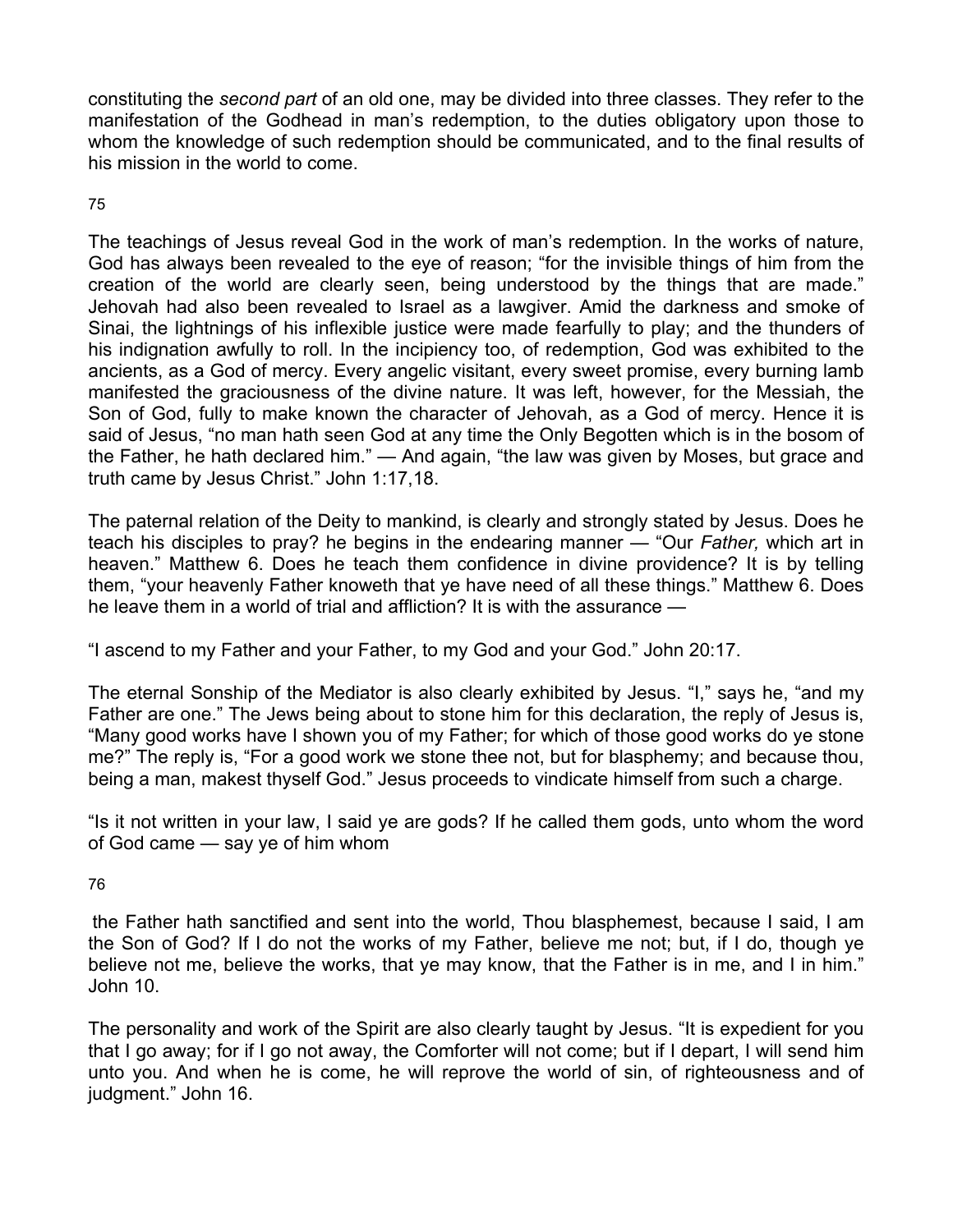Thus did Jesus remove the thick darkness which surrounded the throne of the Eternal, and make known to a world of sinners, the character of God as a God of compassion and of grace. The Father pities the miseries and ruin of our world; the Son becomes incarnate and dies for its redemption; and the Spirit, by illuminating the hearts of men, and eradicating their moral pollutions, applies the grace of salvation, and constitutes them for ever the sons of the living God.

The duties inculcated upon those to whom the knowledge of redemption should come, are repentance, faith and holy obedience. The doctrine of the atonement effectually "condemned sin in the flesh," and not only rendered repentance obligatory, but acceptable. The price Of the sinner's pardon also exhibited the evil of sin, and was well calculated to break and subdue any heart, not made of marble and stone. Nor was this all; the great Teacher demands an implicit faith, not only in his doctrines as divinely true, but also in his sacrifice as amply sufficient for the sins of men. Not a word he uttered is to be discredited, for he is himself "the truth" of God. Nor is another sacrifice to be mentioned, for he, and he only, is "the Lamb of God which taketh away the sin of the world."

These are the foundation duties, but others are also enjoined. Pride, anger, covetousness, worldly mindedness, every evil passion and act, are all condemned. Humility, meekness, purity, zeal, devotion, and brotherly love, are all enjoined. His disciples are to consider themselves as the citizens of heaven, as the sons and heirs of God, as the brethren of a common family; and they are exhorted to make Jehovah himself their

77

pattern and example. "Be ye therefore perfect, even as your Father which is in heaven is perfect." Matthew 5:48. If persecuted, they were not to resist, and if put to death, they were not to desert the faith taught them. External commotions were not to separate them from their Master; nor were internal agitations to alienate them from each other. United to Jesus by a common faith, they were to be united to each other by a common affection; and having renounced the world at the beginning of their discipleship, they were never more to allow it an ascendency over their hearts. They were to be "the light of the world;" and "the salt of the earth;" and upon their full and patient exemplification of the doctrines of their Master, was to depend, not only the honor of their Christian character, but the esteem among men of Christianity itself. But the teachings of Jesus were also prospective; they embraced another world. And here, one cannot but remark the vast superiority of his instructions above those of the ancient prophets. These prophets saw futurity at a great distance; and although they describe it, they describe it as one would a foreign country, and not as he would speak of his own. There is a veil thrown over it, and their images are east indistinctly upon that veil. The actual geography of the future is not laid before us, nor do we seem to know and commune with its inhabitants. On the contrary, the doctrines of Jesus bring "life and immortality to light." Heaven and hell with him are places not far from Judea, and eternity presses upon the sun of tomorrow. There is no faintness or imperfection of description, but one has only to lift the eye, and he sees at once, as living realities at hand, all the glories or horrors of the invisible state. Here the soul of the rich man quails and cries in all the miseries and woes of the second death; there Lazarus reclines in the bosom of Abraham, with not an affliction felt, with not a want ungratified. Here the sudden cry, "the Bridegroom cometh," arouses the drowsy expectants of future glory; there the great white throne collects before it all the assembled sons of Adam. Here, on the one hand, we see the wicked, associated with devils, their former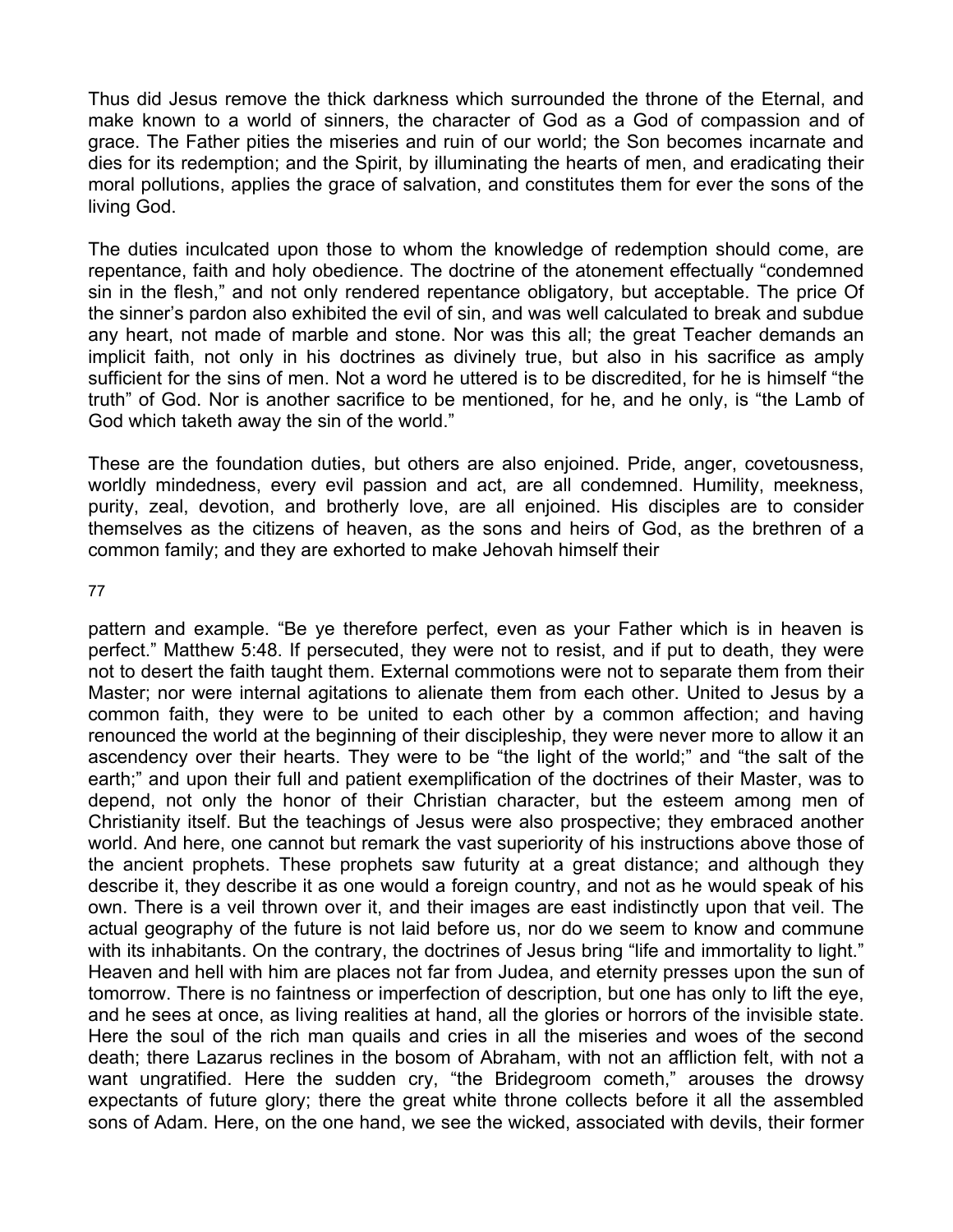tempters and accomplices in crime, hastening to their final allotments in the world beneath; there, on the other, we contemplate the righteous, justified and vindicated, ascending to the realms of glory, to dwell for ever in the paradise of God. Here hell exhibits its lurid flames, its deathless worm, its ceaseless wailings and gnashings of teeth; there the loud song of heaven

#### 78

falls upon the ear, and the glorified worshippers are seen occupying their everlasting mansions. The veil is torn away, and the hearer of the great Teacher seems to see before him, in all the distinctness of actual vision, the realities of the future state.

The manner in which Jesus taught was adapted not only to the nature of his subjects, but also to the character of his hearers. What sublimity, and yet what simplicity, in his style! His thoughts are majestic enough for the contemplation of angels; and yet his language is plain enough for the comprehension of children. There is no pomp, no parade. The speaker never attempts to exalt himself or to astonish his hearers. All the ordinary accompaniments of scholastic oratory are unknown; yea, despised. There is no exact position of the feet, no regular and studied extension of the hand, no foretaught intonations of the voice, no contortions of the countenance. On most occasions, he does not even stand to speak. He either sits upon the side of a mountain, or occupies a seat in a fisherman's boat. There is, too, no scaffold or pulpit built for him; no particular place assigned him, where the people are to expect an oration, or to anticipate a sermon — circumstances seem to have arranged all these. He is as ready on the road-side as in the temple; at the dinner-table as in the synagogue. He speaks to a few as readily as to a multitude; and to one class of persons as promptly as to another. His subjects were also selected in the same manner. There is no previous notice given to the people that he is to deliver a discourse on the law, or on the general judgment, against the errors of the Pharisees, or concerning the nature of his kingdom. His teachings seem generally to have resulted from some question asked him, or from some object brought incidentally before him. Do the birds of heaven fly over his head, or the lilies of the field bloom beneath his eye? He employs them in his discourse to inculcate confidence in the providence of God. Are the fishermen casting their net into the sea? He illustrates thereby the effects of his gospel in saving men. Does he attend a marriage-supper? He makes the customs of society, the midnight procession, the burning torches, and the cry of the porter, all to illustrate and enforce the great truths of futurity. Does he sit at the dinnertable among self-seeking guests? He inculcates humility in the selection of places in this world. Is the exclamation heard — "Blessed is he that shall eat bread in the kingdom of God?" He seizes at once upon the remark, and

#### 79

exhibits by it the exceeding reluctance of men, and especially of the Jews, to embrace the glad tidings of salvation. Do the disciples point to the magnificence of the temple? He takes occasion to predict its downfall, and even extends his remarks to the fading away of all earthly glory, and the final introduction of his eternal kingdom. With him, wells of water, dinnertables, vines, the shepherd watching his flock, the sower casting his seed, the reaper cutting down his harvest, the eyes of the blind, the weakness of childhood, the rigor of creditors, the questions of enemies, and the mistakes of friends, all, all are texts from which he discourses; and with which he associates an elevation of imagery and a grandeur of thought, unsurpassed in the history of human instruction.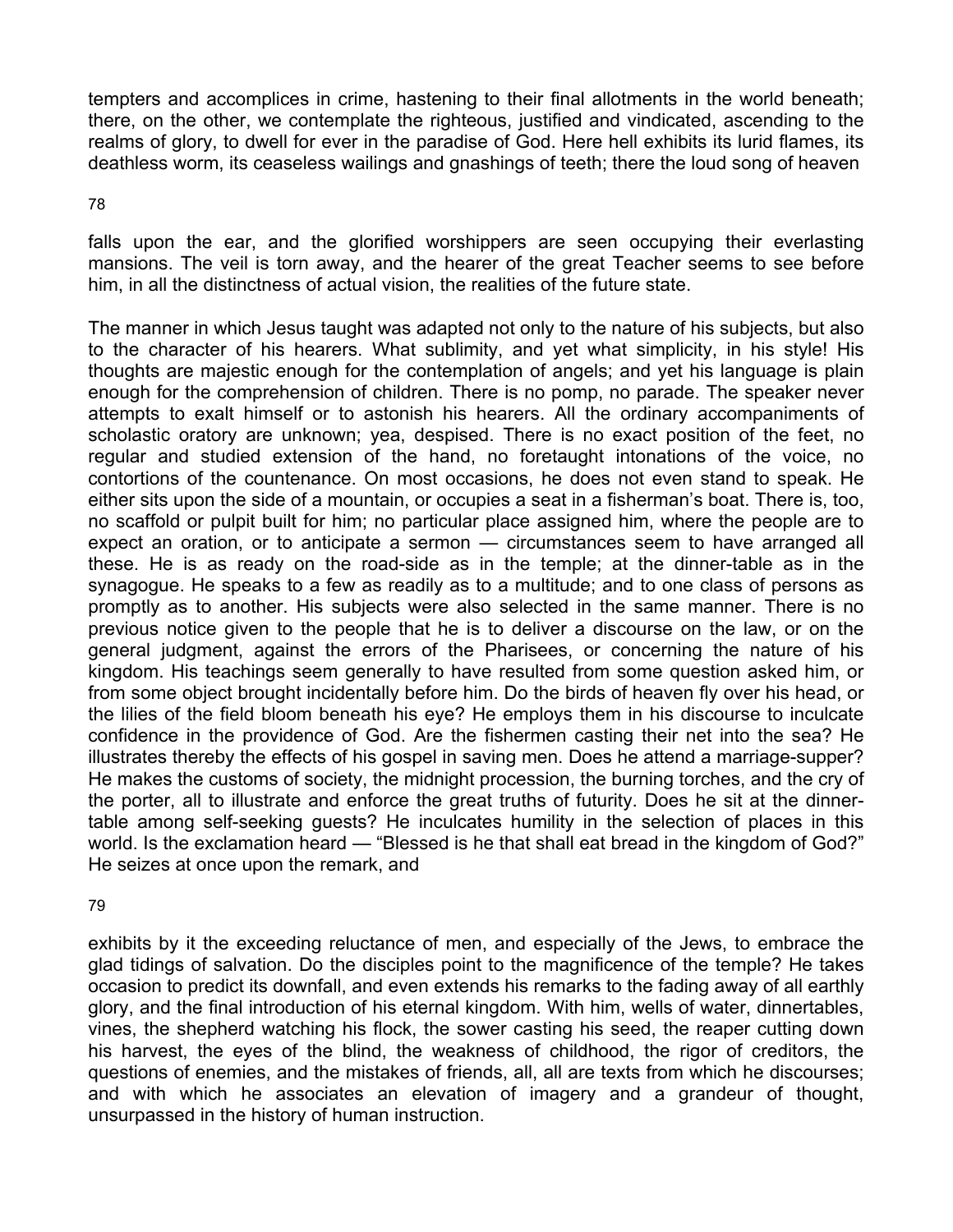Nor are we left simply to the reported discourses of Jesus to ascertain the excellences of his mode of communicating truth. The effects of these discourses on the multitudes at the time, show their wonderful power. What vast audiences heard his sermon on the mount! What crowding companies pressed upon the sea-shore to listen to him as he sat in the fisherman's boat! What numbers crowd around the private houses where he teaches! What anxiety to hear him! What fixed attention! What bursting applause! Now the officers affirm, "Never man spake like this man." Now the people are said to be "astonished at his doctrine, for he taught them as one having authority, and not as the Scribes." And now the inmates of the synagogue are all "amazed at the gracious words which proceeded out of his mouth." And yet, this great philosopher, this popular preacher, this more than a prophet, is but an un *educated Galilean!*  Well may we ask, as did his acquaintances of Nazareth.

"From whence hath this man these things, and what wisdom is this which is given unto him?" Mark 6:2.

Why so superior to all other Galileans? Why so much exalted above philosophers and sages, above patriarchs and prophets? It cannot be ascribed to birth, or education. It cannot be ascribed to cunning and management. It cannot be attributed to either faction, or fanaticism, for the one was too weak even if it existed; and the other does not appear either in the life or doctrines of Jesus. Surely, if we had only the teachings of this remarkable personage as evidence before us, we should be compelled to admit, that if ever a Messiah was to come, *he*  must be the person, and that if ever God dwelt in man, it was in Jesus of Nazareth.

80

# *CHAPTER 11 JESUS A SACRIFICE AND PRIEST*

PROBABLY no part of the gospel is more offensive to carnal reason, than what may be termed its *glory-spot* — the vicarious death of its author. Too proud to acknowledge the need of atonement, too ungrateful to honor him who has made such atonement, haughty man passes scornfully by, nor turns a look to the cross, on which expires the Redeemer of the world. Thus has "Christ crucified" always been "to the Jews a stumbling-block, and to the Greeks foolishness." The hero who, at the expense of tails, and sufferings, and blood, has liberated his country, is loudly praised; the man who risks his own life to rescue from death his friend, is never forgotten. But Jesus, the author of salvation — Jesus, who has reconciled us to God by his own blood, is, alas! too often despised; and despised too, because of his wounds because of his sufferings — because of his cross! All know, that nothing in the history of Jesus was more obnoxious to the prejudices of the ancient Jew, than his death on Calvary. His birth in a stable was offensive; his origin at Nazareth was an objection; his humble and mean appearance caused many to reject him: but it was over his *crucifixion* that the whole nation stumbled. This offended them more than every thing else. "What!" they were ready proudly to ask, "What! can a *malefactor* save us? Can the *condemned* deliver us? Can one, who has been *crucified* be the Christ, the chosen of *God?"* The same objection exists at present in the mind of the modern Israelite. Notwithstanding all the typical sacrifices which his forefathers offered, and the constant use they made of blood to cleanse the unclean, still he sees in the death of Jesus an insuperable objection to his being the Messiah. With such an objection it is our province to reason.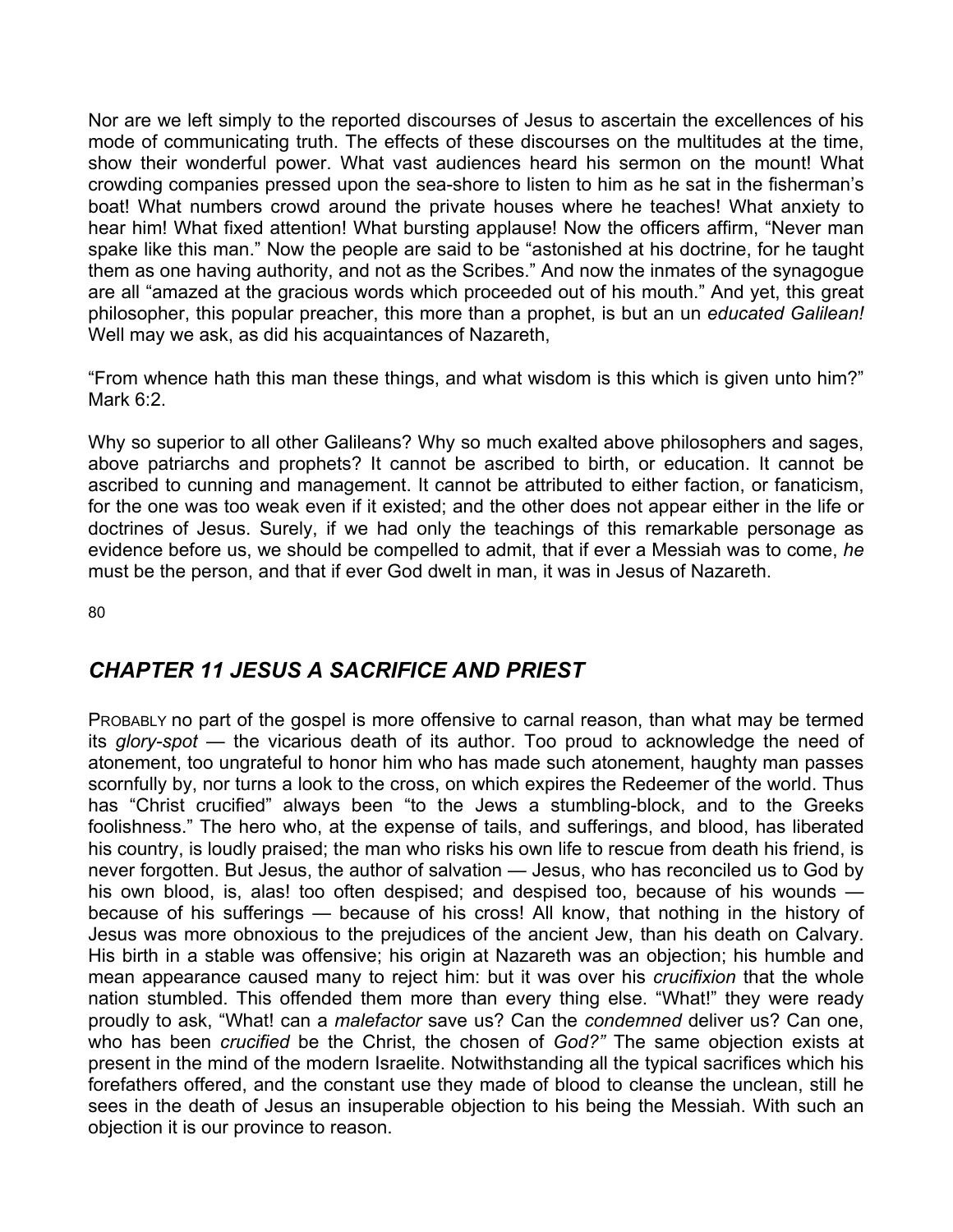The first remark I here make is, that the doctrine *of sacrifice for sin* is neither contrary to reason, nor repugnant to the sentiments of mankind. Wherever wrong has been done, justice requires that satisfaction should be rendered. Hence, in all civil laws, such satisfaction is usually demanded by the civil code itself. When, too, the offender is made justly sensible of his crime, and is brought to a proper repentance for it, his own heart prompts

### 81

him to some mode of restitution. He becomes willing either to apologize, to make payment, to serve, or to suffer, as the case may demand. The very same feeling is awakened in the human bosom, where God is the party offended. Not only is it admitted and felt in this case, that the offender should be punished, but so strong is this conviction, that wherever the hope of forgiveness is entertained, there is always a resort to some mode of penal satisfaction. Either the body is lacerated, or a fine is imposed for religious purposes, or a child is slain, or an animal is sacrificed. No one at all acquainted with the history of mankind, can doubt the truth of these statements. This inward sense of the *need of sacrifice to take away sin,* is so much a component part of human nature, that it has not only existed in all nations, but may be said to have pervaded the principal institutions of every country. In proof of this, I offer the two following authorities. In the days of Tullus Hosttitus, king of Rome, a celebrated rencontre took place between the Curiatit and Horatii — -one of the Horatii alone survived. Provoked at the lamentations of his sister for the lover he had killed, he stabbed her to the heart. He was tried and condemned as a murderer. Through an appeal, however, made to the people by his father, his punishment was remitted. A sense of justice, however, produced the following mode of its remission. "Itaque ut caedes manifesta aliquo tamen piaculo lueretur, imperatum patri, ut filium expiaret pecunia publica. Is, quibusdam piacularibus sacrificiis factis, transmisso per viam tigillo, capire adoperto, velut sub jugum misit juvenem."1 "Wherefore, that so plain a case of murder might be expiated by some sort of atonement, it was required of the father, that he should expiate his son's crime at the expense of the state. He, certain *propitiatory* sacrifices having been offered, caused his son to pass under a beam suspended across a road, with his head covered, as if under a gallows." As murder was a crime against the state, the father of Horatius made the murderer pass under a beam, as a public recognition of his desert of death; but since it was also a crime against the gods, certain expiatory sacrifices were offered.

The next authority is that of a learned Jewish Rabbin Abarbanel gives the following explanation of the import of ancient sacrifices. "They burned the fat and kidneys of the victims upon the altar, for their own inwards, being the seat of their intentions and purposes, and the legs of the victims for

82

their own hands and feet; and they sprinkled their blood, instead of their own blood and life, confessing that in the sight of God, the Just Judge of things, the blood of the offerers should be shed, and their bodies burnt for their sins: but, that through the mercy of God, expiation was made for them by the victim being put in their place, by whose blood and life, the blood and life of the offerers were redeemed."2

I remark, again, that if the object of the mission of the Messiah be moral and not political; if it refer to deliverance from sin and misery, and not from national oppression, then was it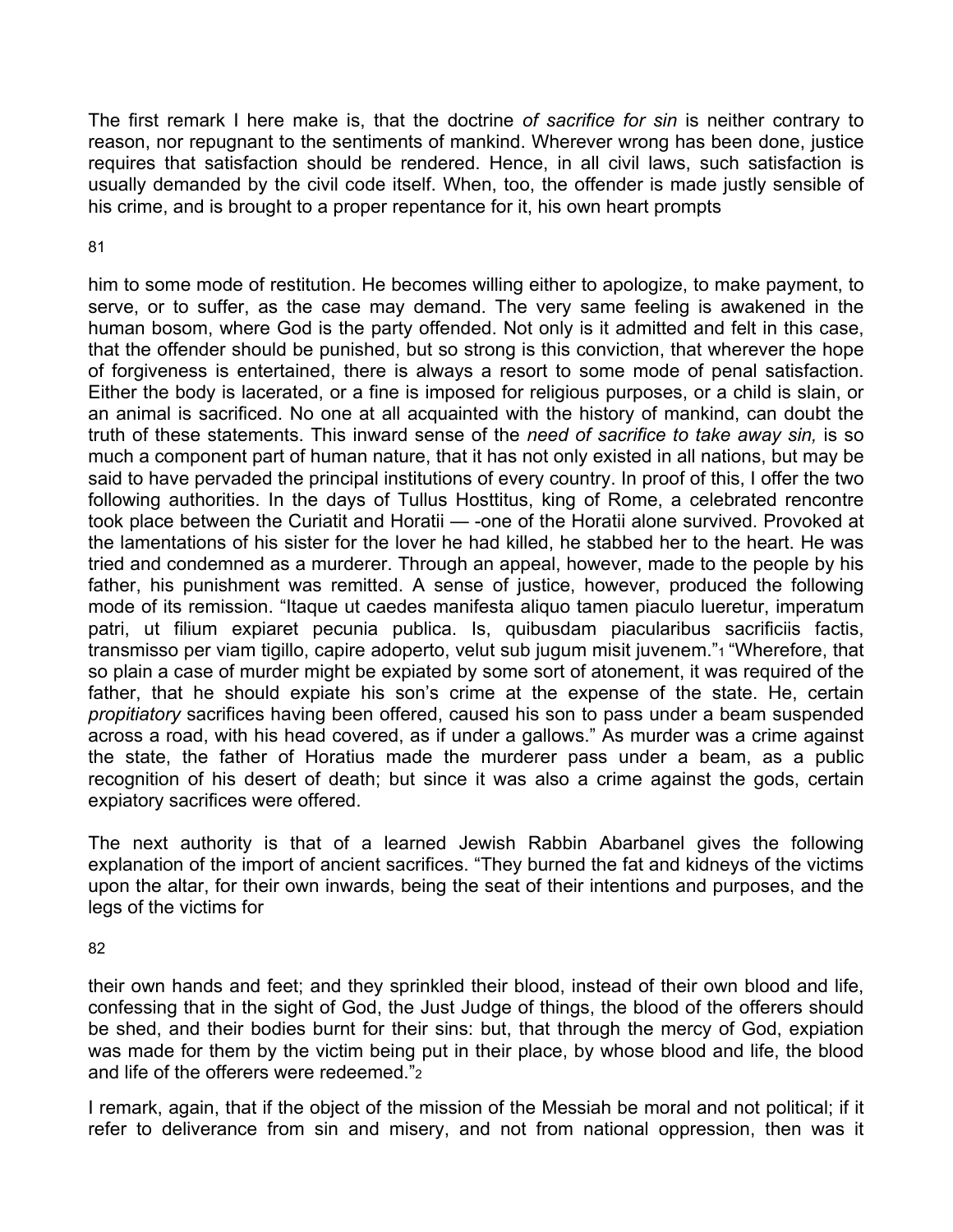necessary that he should bring with him some adequate sacrifice or satisfaction, in order to redeem men from the condemnation under which they were lying. The law of God had been violated; it must therefore be honored. Divine wrath had been justly provoked; it must therefore be appeased. But how can this be done without a price — without a sacrifice? Had the Messiah, therefore, appeared as our great Deliverer, and yet brought with him no means of deliverance, no ransom for our souls, his mission would have been altogether abortive. Divine justice would still have held its captives, and Divine wrath would still have continued upon the offenders of a holy God. Precisely what this sacrificial offering should be, on the part of the Messiah, human reason is not prepared to say. It might consist in the sacrifice of himself, or it might consist in some other mode of ransom. Mere human reason could never decide this question. But that a price should be brought, that satisfaction should be made, is the obvious dictate of the sentiments and consciousness of mankind on this subject. I remark, thirdly, that the Jewish scriptures universally teach, that *the Messiah was to be a sacrifice for sin.* This is taught in the very first promise of a future Savior. "He shall bruise thy head, and *thou shalt bruise his heel."* The following exposition of this passage is given in Poole's Synopsis: "Christi caput est Divinitas; calcaneum Humanitas, quam dum offendit et occidit Daemon, occisus est." "The *head* of Christ is his divinity, his *heel* his humanity; which while Satan persecuted and killed, he was himself destroyed."3 The same interpretation is given to this passage by Dr. Adam Clarke: "And Satan bruises *his heel.* God so ordered it, that the salvation of man could only be brought about *by the death of Christ."*4 Henry also says, "Christ's sufferings and death were pointed at

83

in Satan's bruising his *heel,* which is his *human nature."*5 Thus is the very first ray of gospel light, tinged with a streak of sacrificial blood; thus does the first promise of deliverance for man, indicate a suffering Deliverer. The same truth is also exhibited in all the human types of a coming Messiah. Is Adam a type of that Messiah? It was upon him that the sentence of death was pronounced. Was Abel a type of the Messiah? He was wickedly and unjustly slain by his brother. Was Noah a type of Messiah? He was for more than a year enclosed within an ark, and buried, as it were, in the bosom of a flood. Was Isaac a type of Messiah? His father's hand and knife were lifted up against him, and just ready to make him a burnt-offering, had not Jehovah prevented. Was Joseph such a type? He was hated of his brethren, cast into a deep pit, sold into Egypt, thrown into prison, and only by sufferings made his way to the throne. Was Moses such a type? He lay in infancy exposed to the crocodiles on the banks of the Nile, and was afterwards threatened with death by Pharaoh. Was David a type of Messiah? He was for years persecuted by Saul, and hid in the caves and dens of the earth. So of all the human symbols of the great Redeemer. Their lives were all characterized by suffering; and in this respect they prefigured Him who was "a man of sorrows," and "who gave his life a ransom for many."

It is, however, in the animal types of the ancients, that we more clearly learn the sufferings of a promised Messiah. The sacrifice of animals as a religious rite, had its origin at a very early period of the world. The first allusion to such a practice, was in the days of Adam. Genesis 3:21. That Abel offered such sacrifices, is distinctly stated. Genesis 4:4. The practice was also common in the days of Noah. Genesis 7:20,21. From these early patriarchs this custom extended itself among almost all the nations of the earth.

Now, whence the origin of this religious ceremony? It certainly was not a device of man. It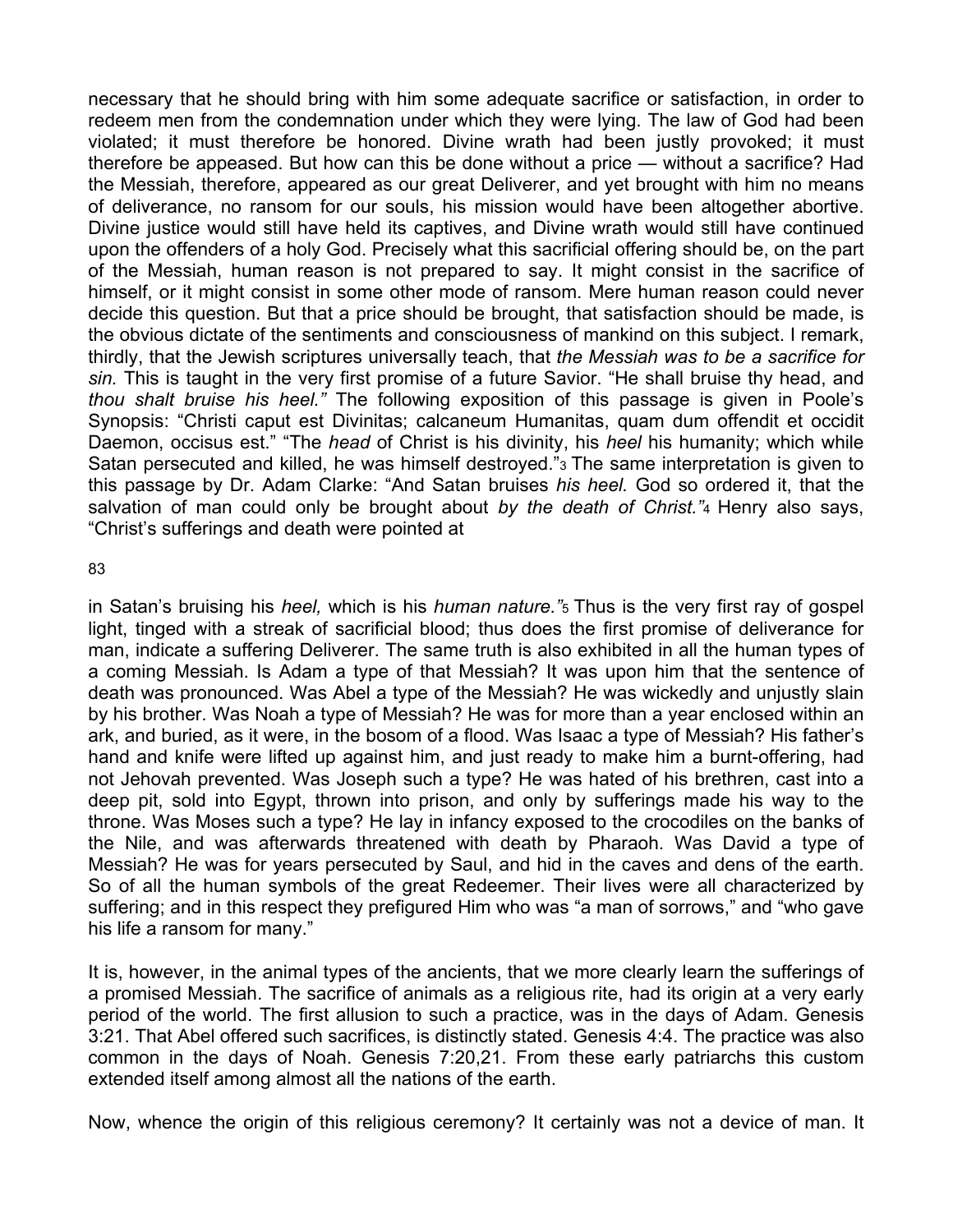must, therefore, have been from God. But if from God, what was its design? It certainly was not a vain ceremony; much less could it have been a mere act of cruelty. This practice was evidently introduced, as indicating *some method of removing sin.* Either the death of the animal excited compunction on the part of the offerer; or, the animal itself was considered as his substitute; or, such sacrifice was typical of a nobler

84

offering for sin. In the first of these methods alone, sin could not be removed. However deep one's sorrow for a crime, such sorrow can never make amends for the crime itself. The thief is not liberated because of his tears; nor is the murderer released when he repents. Nor can sin be removed by the second method. A mere animal can never be a legal satisfaction for sins committed against Jehovah. Even for crimes against a neighbor, the Jewish law required, not only sacrifice, but also restitution. Leviticus 6. There were many crimes too, where sacrifice was inadmissible but the criminal suffered *death* as the only adequate punishment. If, too, animal sacrifices were *real atonements* for sin, then ought they never to be abolished; for men would need them now as much as in past ages. It is evident, however, that such sacrifices were not considered by God as real atonements, nor were they so regarded, by the better informed of the Jewish nation.

What then was their design? They were evidently intended to prefigure the *vicarious death* of the Messiah, as the only adequate substitute for the guilt of man. They originated with the promise, "the seed of the woman shall bruise the serpent's head;" and they were abolished when Jesus exclaimed upon the cross, *"It is finished,"* and yielded up his spirit. It was then that "sacrifice and oblation were caused to cease, and that *real* "reconciliation was made for iniquity." Daniel 9:24,27.

Every sacrifice, therefore, that was offered under the Jewish economy — the dove, the lamb, the goat, the bullock — were all expressive of a suffering and dying Messiah. The sacrifices of Adam and of Noah, of Greeks and Romans, indeed of the whole world, were expressive of this truth.

But there are also many plain and express texts of Scripture, which assert, that the Messiah was to be a *sacrifice for sin.* In the 22d Psalm, the following language is put in the mouth of the Messiah by the pen of inspiration —

"I am poured out like water, and all my bones are out of joint' my heart is like wax: it is melted in the midst of my bowels. My strength is dried up like a potsherd; and my tongue cleaveth to my jaws; and thou hast brought me to *the dust of death.* For dogs have compassed me: the assembly of the wicked have enclosed me: they

85

pierced my hands and my feet. They part my garments among them, and cast lots upon my vesture." 14-18.

That this Psalm refers to the Messiah is almost absolutely certain. "By far the greatest number of interpreters," says Hengstenberg, "acknowledges the Messiah as the *exclusive* subject of this Psalm. This interpretation was followed by a portion of the older Jews. It has also been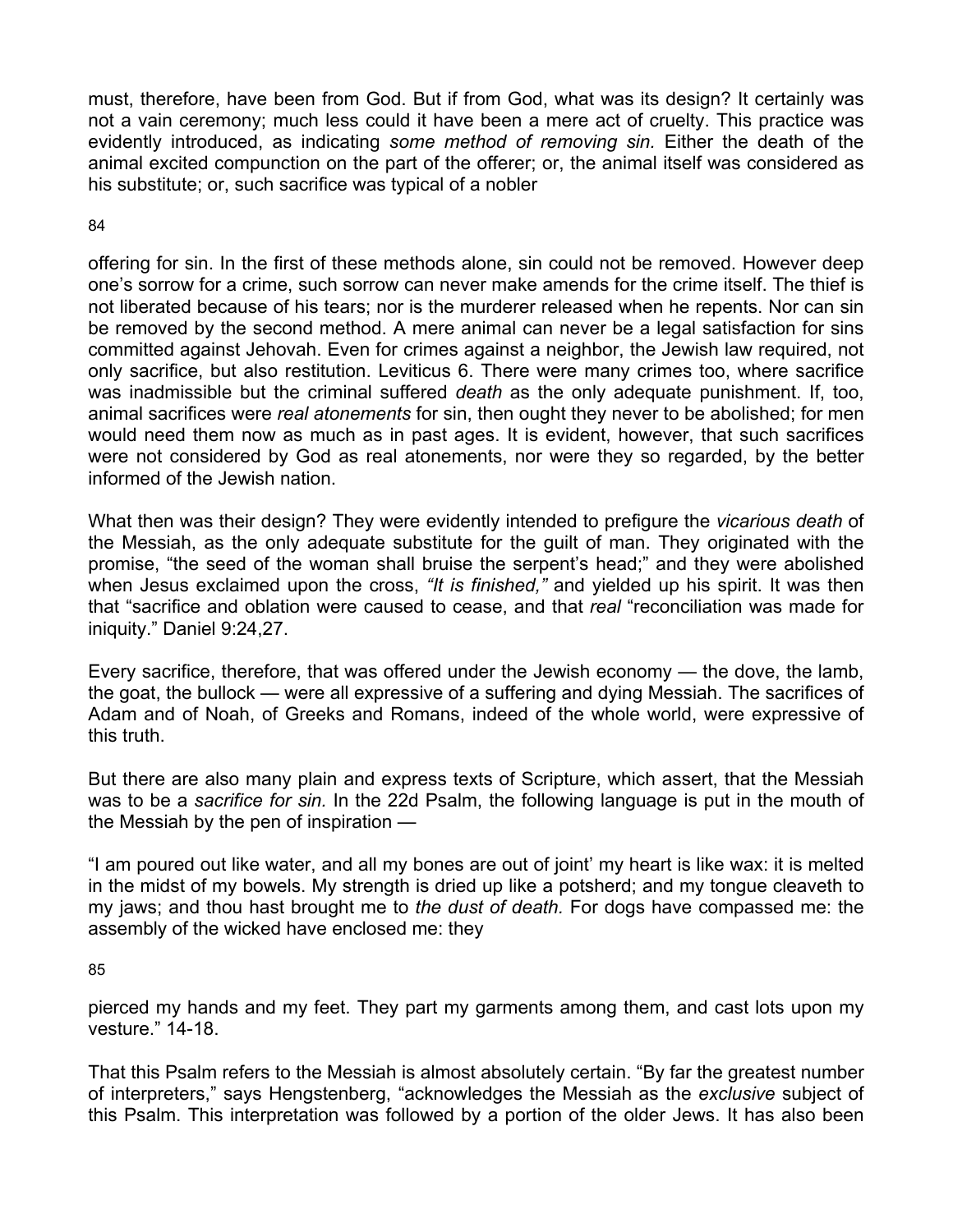the prevailing one in the Christian church."6 If, however, this Psalm refer to the Messiah, then was that Messiah to be *a suffering and dying Messiah.* Indeed, the very manner of his death is predicted — that of *crucifixion,* "they pierced my hands and my feet."

Another passage even more explicit is found in the 53d chapter of Isaiah — "He is despised and rejected of men. He was wounded for our transgressions; he was bruised for our iniquities. The Lord hath laid on him the iniquity of us all. It pleased the Lord to bruise him; he hath put him to grief. When thou shalt make his soul *an offering for sin,* he shall see his seed, he shall prolong his days, and the pleasure of the Lord shall prosper in his hand." "The Jews," says Hengstenberg," in more ancient times, unanimously referred this prophecy to the Messiah.", In this interpretation he also asserts "the best interpreters" to be agreed. "What impostor," asks Barnes, "ever would have attempted to fulfil a prophecy, by subjecting himself to a shameful death? What impostor could have brought it about in this manner, if he had attempted it? No. It was only the *true Messiah* that could or would have fulfilled this prophecy."8 But, if these passages refer to the Messiah, then was that Messiah to die as *a sacrifice for sin.* 

The prophet Zechariah employs on this subject the following language — "Awake, O sword, against my Shepherd, and against the man that is my fellow, saith the Lord of hosts. Smite the Shepherd, and the sheep shall be scattered." 13:7.

Daniel is even more explicit. "And after threescore and two weeks shall Messiah be cut off, but not for himself." 9:26.

86

All these, together with a great number of similar passages, plainly foretell that the Messiah was *to suffer death,* and that that death was to be a *sacrifice for sin.* Was the death then of *Jesus,* truly and properly such a sacrifice? That he died, neither Jews nor Christians will deny. It is the nature of that death about which we are concerned. On this subject I offer the following remarks.

The death of Jesus was evidently not for *crime.* We have already noticed that in all the relations and duties of life, "he was harmless and undefiled." Nor was he guilty of the specific crime alleged against him before the Governor. That crime was treason. His judge himself; however, declared, "I find in him no fault at all." John 18:38. Nor was the death of Jesus a matter of coercion. True, he was bound by the soldiers, and afterwards violently condemned and crucified. Still he had all the power necessary for his deliverance. Even at this period of apparent weakness and desertion, "twelve legions of angels" stood ready at his call. He must then have suffered death voluntarily. But if he suffered death voluntarily, and was yet free from all crime, there is, to say the least, a strong probability that his death was of a *sacrificial*  and not of an ordinary character.

But I remark thirdly, that Jesus uniformly taught, that *reconciliation* or *atonement* was to be effected by his death.

"And he took the cup, and gave thanks, and gave it to them saying, Drink ye all of it; for this is my blood of the New Testament which is shed for many, for the remission of sins." Matthew 26:27,28.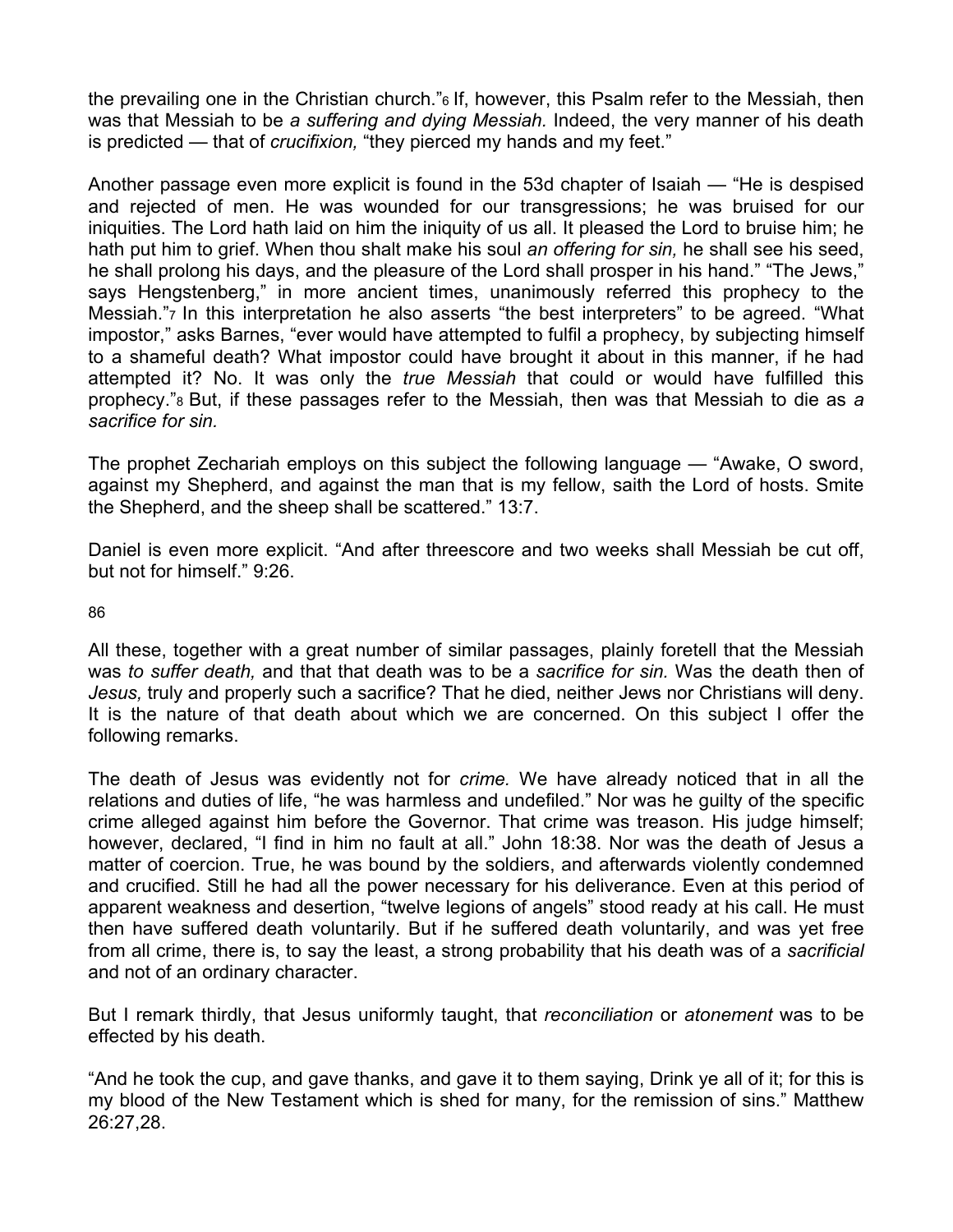The following testimony given after his resurrection is still more explicit: "And he said unto them, Thus it is written, and thus it behooved Christ to suffer and to rise from the dead the third day; and that repentance and remission of sins should be preached in his name, among all nations, beginning at Jerusalem." Luke 24:46,47. The Apostles also put the same construction upon the death of their Master. They never for once considered him to have died as a martyr, much less as a criminal. They uniformly declare, that his death was

### 87

*vicarious,* that by it forgiveness of sins was obtained, and that it was that alone which reconciled us to God.

"For he hath made him to be sin for us who knew no sin, that we might be made the righteousness of God in him." 2 Corinthians 5:21.

In his Epistle to the Hebrews, the Apostle also declares, "Christ was once offered to bear the sins of many." Hebrews 9:28. And again, "Christ hath redeemed us from the curse of the law, being made a curse for us." Galatians 3:13. This is their uniform testimony; and it was this fact — the *redemption that is in Christ Jesus* — which animated their hearts, and inspired them with a zeal, which no persecutions could allay, which no sufferings could extinguish. They gloried in the cross, as an expiatory offering for sin, and were willing to rest, not only their lives, but their souls, upon its sufficiency and validity.

Why then should the Jew, or the infidel stumble at the cross of Jesus? Have they no sin to be removed? or, do they imagine that sin can be pardoned without a sacrifice — without an atonement? Or if a sacrifice is necessary, why is it, that this one provided with so much cost, with so much preparation, should be despised? The death of Jesus as a sacrifice for sin, was predicted in the garden to Adam; it was even "foreordained before the foundation of the world." All the types and symbols of the preexisting systems refer to it; and it was the burden of much of that Scripture which holy men of God dictated, "as they were moved by the Holy Ghost."

Whatever use, however, Jew or Gentile shall make of the death of Jesus, still will it stand to the end of the world, as an irrefragable proof of his Messiahship. It was predicted of the Messiah, that he should be "bruised," that he should be "set at naught," that he should be "pierced," that "his soul should be made an offering for sin." All these things, even in the most minute manner, have been fulfilled in Jesus; and they have been fulfilled in *no other.* The very cross, then, its wood, its nails, its spear, its blood and death, all proclaim that Jesus is the Christ, the Savior of men.

#### 88

But the Messiah was also to be *a priest.* "The term *Messiah,"* says a Jewish writer," is applicable to a king, to a prophet, and also to *a high priest."*9 In proof of the last, he quotes from Exodus 29:7;

"Thou shalt also take the anointing oil and pour it upon his (Aaron's) head and anoint him."

The passage of Scripture which more clearly exhibits the priestly character of the Messiah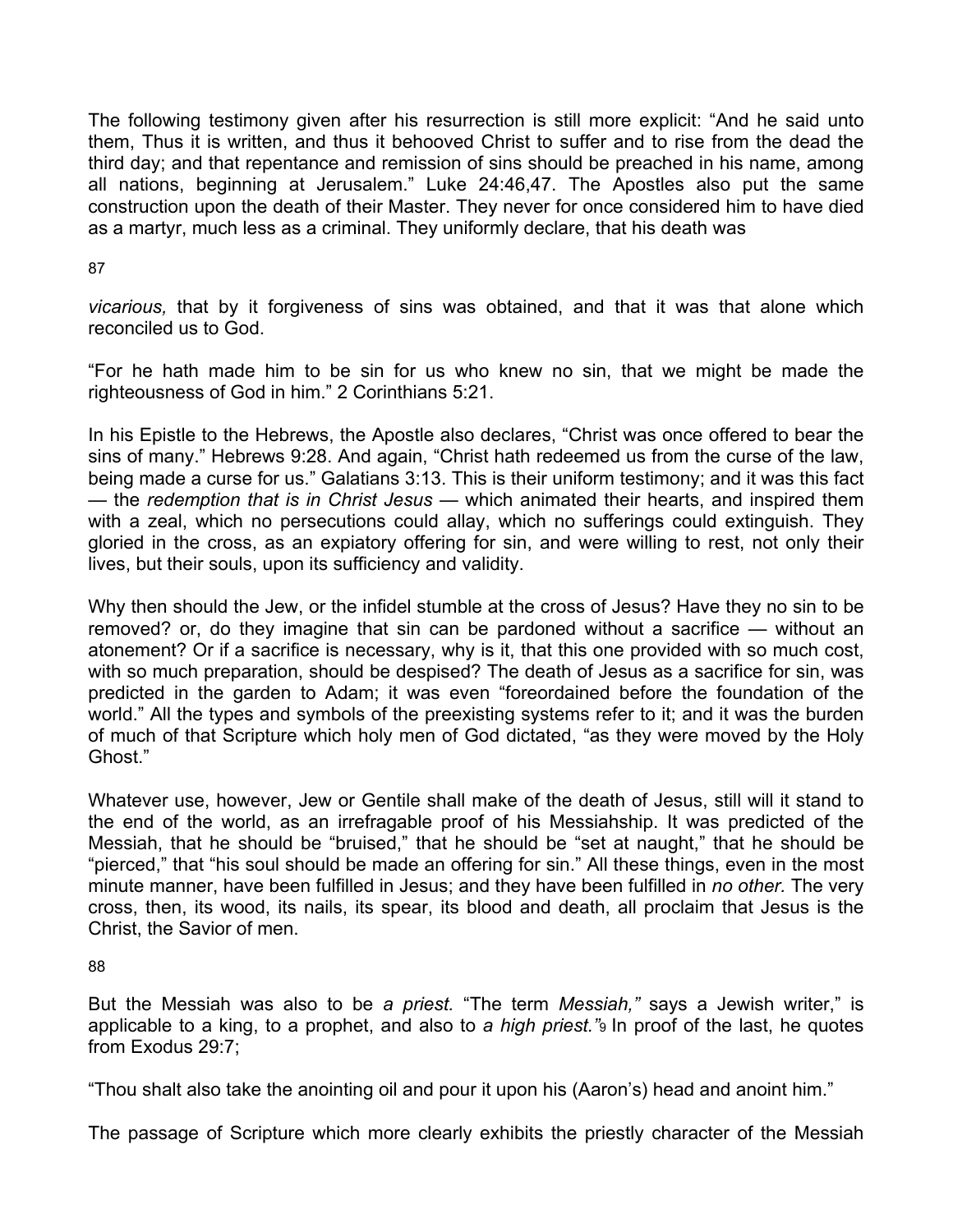than any other, is Psalm 110:4. "The Lord hath sworn and will not repent, Thou art a priest for ever after the order of Melchizedek." That the Messiah is the subject of this Psalm, has been almost universally believed. The Jews themselves in the days of Jesus, did not pretend to deny it. Matthew 22:41-46. And although their opposition to Christianity has induced many of them to consider Hezekiah, Zerubbabel, the Jewish nation itself, or even Abraham, as its subject, yet says Hengstenberg, "the weight of the internal evidence, and the authority of tradition induced many of the older Jews to adhere to the Messianic interpretation."10 The Christian Church generally, and the early fathers in particular, considered this as the only true sense of the Psalm. Says Theodoret, "if David, who stood on the highest eminence of human greatness, called another his Lord, that person must of necessity possess more than human dignity" — (ouk ara monon anqrwpov, alla kai qeov). If, however, the Messiah was the subject of this Psalm, he was to be not only a *king,* (°lm) but also a *priest* (ˆøhk).

In the part of this Psalm, in which the priesthood of the Messiah is asserted, the following particulars are to be observed. His priesthood is introduced with an *oath* — "the Lord hath *sworn* and will not repent." This intimates not only the certainty of the event, but the vast importance of the priesthood itself. It is also asserted in this passage, that this peculiar priest was to arise, not after the order of Aaron, but after that of Melchizedek. He was to be a priest, not by human, but by express divine appointment. His priesthood, too, was to be perpetual; it was never to cease; "thou art a priest for ever." Nor was this perpetuity of the priesthood to result from a succession of different priests; it was to be confined to *one person,* THE MESSIAH.

89

Do the New Testament Scriptures then teach, that Jesus possessed any such priesthood? On this subject, we must refer particularly to the Epistle to the Hebrews. This Epistle was written by a Jew, was addressed to the Jews, and it discusses this very subject. In chapter 3, the Apostle says, "Wherefore, holy brethren, consider the Apostle and High Priest of our profession, Christ Jesus." Again, in chapter 4, he says, "We have a great High Priest, that is passed into the heavens, Jesus, the Son of God." Again, in chapter 9, he declares that, "Christ being come an High Priest of good things to come, by a greater and more perfect tabernacle, not made with hands, that is to say, not of this building; neither by the blood of goats and calves, but by his own blood he entered in once into the holy place, having obtained eternal redemption for us."

There is, then, a Christian as well as a Jewish priesthood. This Christian priesthood has been set up in the person of Jesus, our Lord and Savior. It is not an earthly, but a heavenly office; nor is it temporal; it is to last to the end of the world. Being set up in one who rose from the dead, who is really immortal, it cannot be abrogated or changed by death.

Now there is no similar priesthood to this among the Jews; nor has there ever been. *"a priest for ever,"* they have never known; nor have they had one set up "after the order of Melehizedek." But such a priesthood the New Testament makes known to us. It represents Jesus as the *very priest* predicted in the 110th Psalm. And what makes this more striking is, that this Christian priesthood is exercised at a time, when the Jews have neither temple nor altar, High Priest nor Holy of Holies; yea, when their capital is in the hands of strangers, and they themselves are scattered to the ends of the earth! What means all this? Surely, either Jesus must be both High Priest and King, or else royalty and priesthood have perished in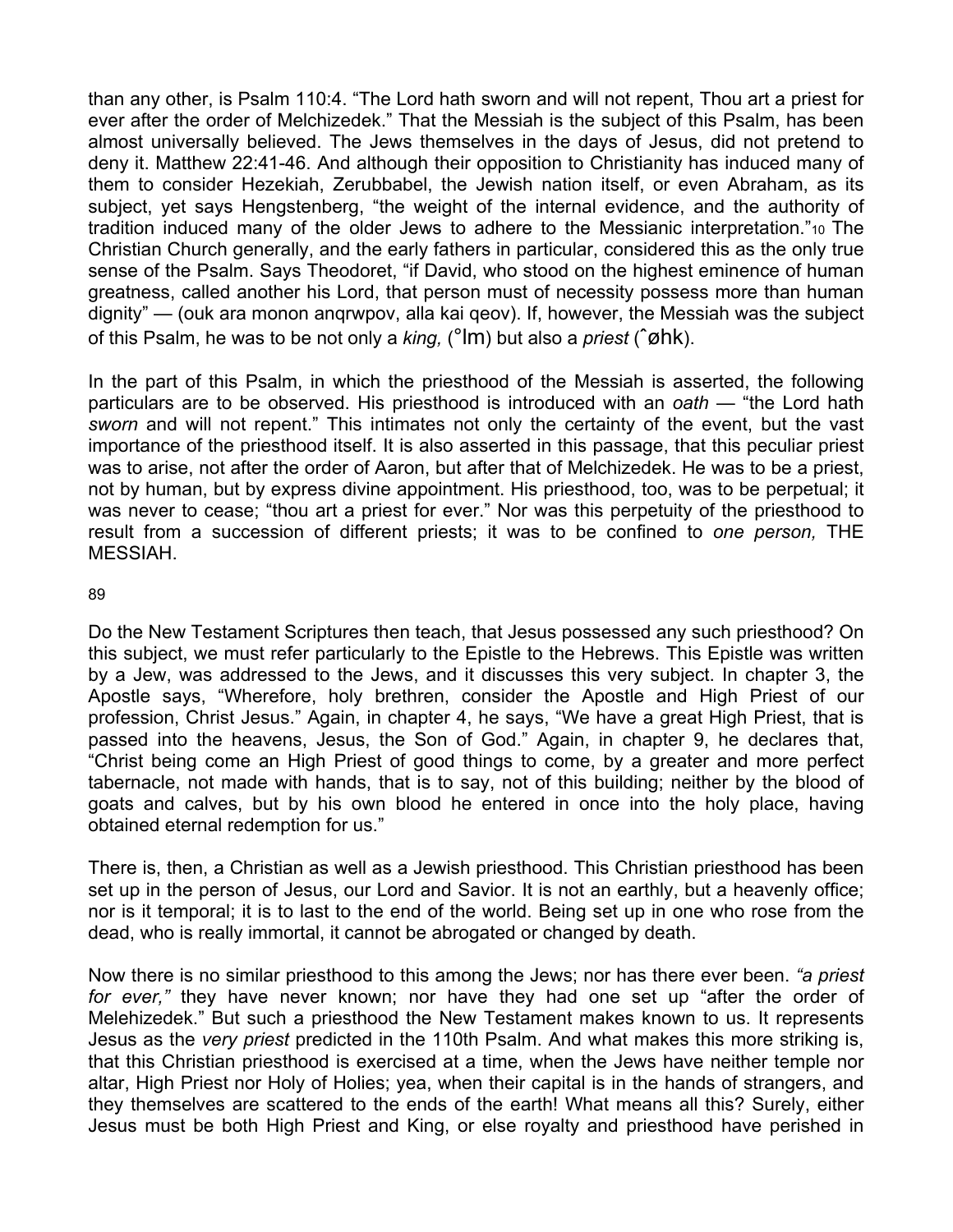Israel. We consider, therefore, the present priestly character of Jesus, both as fulfilment of prophecy, and as proof of his Messiahship. The prediction of such a priesthood has been fulfilled in no *other;* it has, however, been fulfilled *in him.* He it is, who is now sitting "at the right hand of the Father," as a King and Sovereign; and who is also exercising a priestly office in heaven, not after the order of Aaron, but after that of Melchizedek.

90

## *CHAPTER 12 JESUS A KING*

IT is evident from the Old Testament Scriptures, that the Messiah was to be a sovereign.

"The scepter," says Jacob, "shall not depart from Judah, nor a lawgiver from between his feet until Shiloh come: and unto him shall the gathering of the people be." Genesis 49:10.

In the second Psalm, Jehovah is represented as saying of the Messiah, "Yet have I set my King upon my holy hill of Zion." Verse 6. Jeremiah also employs the following language:

"Behold, the days come, saith the Lord, that I will raise unto David a righteous Branch, and a *King* shall reign and prosper, and shall execute judgment and justice in the earth. In his days Judah shall be saved, and Israel shall dwell safely; and this is the name whereby he shall be called, The Lord our Righteousness." Jeremiah 23:5,6.

These are but a few of the many passages which predict the royalty of the great Deliverer. Indeed, the Jews themselves have never doubted but that their Messiah was to be a Prince. It was, too, chiefly for the unprincely appearance of Jesus, that they were led to reject and crucify him.

If, then, it be affirmed that Jesus of Nazareth was the promised Messiah, his pretensions to royalty must be defended. It is not enough that he be a great teacher; it is not enough that he possess the most worthy character; it is not enough that he have power to work miracles; or that he be lineally descended from David; that he appear at the right epoch, and be born in the predicted place. It must also be demonstrated that Jesus of Nazareth is *a King.* 

It is evident that if we understand the word "king," in its ordinary acceptation, the past history of Jesus cannot maintain his claims to that office. His appearance was more that of a beggar than of a king, and his

91

end was more that of a criminal, than of one possessed of supreme authority.

Yet, Jesus of Nazareth was a *King.* 

He was so recognized by many during his earthly life. Say the wise men from the east, "Where is he that is born *King* of the Jews?" Matthew 2:2. Says Zacharias,

"Blessed be the Lord God of Israel, for he hath raised up an horn (that is, *king)* of salvation for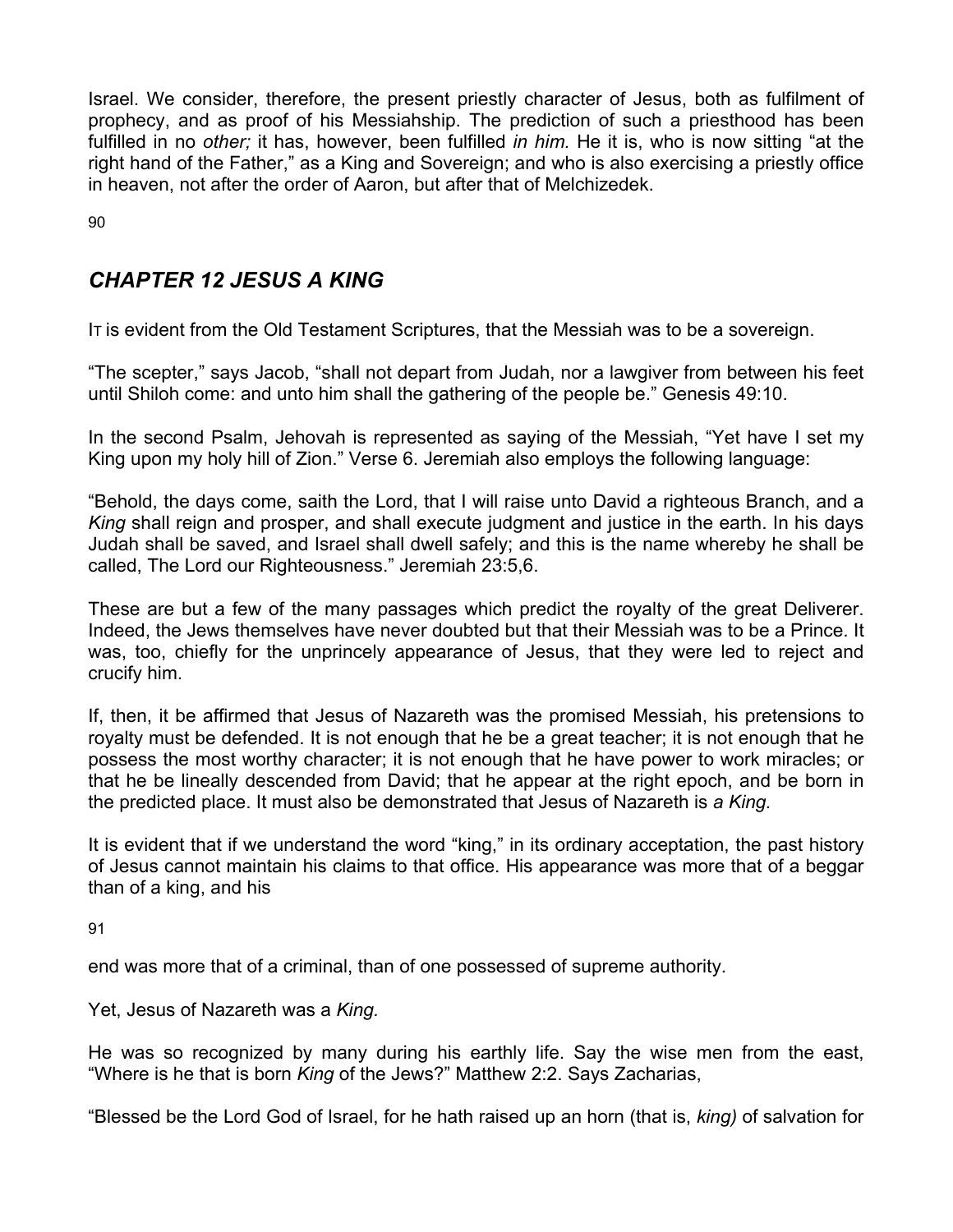us in the house of David." Luke 1:69. Nathanael also said to him, *"Rabbi,* thou art the Son of God; thou art the *King* of Israel." John 1:49. The multitude, too, who attended Jesus to Jerusalem, just before his crucifixion, sang as he entered the city, *"Blessed* be the *King* that cometh in the name of the Lord, peace in heaven and glory in the highest." Luke 19:38.

The thief on the cross speaks of his *kingdom;* and when Jesus himself was interrogated by the Roman governor. "Art thou a king then;" his reply was, "Thou sayest, *that I am a king."*  John 18:37. The superscription, too, written on his very cross was, "Jesus of Nazareth, *the king* of the Jews." John 19:19.

From the manger, then, to his cross, Jesus of Nazareth was considered by many as a *King.*  They respected him as such; they sang his praises as such. This truth, too, was his dying confession; and was even written over his head when suffering the agonies of crucifixion.

The kingly character of Jesus may also be defended upon another principle, often asserted and invariably recognized in the New Testament. This principle is, that in Jesus of Nazareth there was the actual *indwell-ing* of the great *Theocrat* of the previous dispensation.

This truth is taught in such passages as the following:

"In the beginning was the Word, and the Word was with God, and the Word was God. And the *Word was made flesh and dwelt among us."* John 1.

92

"And without controversy great is the mystery of godliness. *God was manifest in the flesh,*  justified in the Spirit, seen of angels, preached unto the Gentiles, believed on in the world, received up into glory." 1 Timothy 3:16.

"God, who, at sundry times, and in divers manners, spake in times past unto the fathers by the prophets, hath in these last days spoken unto us by his Son, whom he hath appointed heir of all things, by whom also he made the worlds, who being the brightness of his glory, and the express image of his person, and upholding all things by the word of his power, when he had by himself purged our sins, sat down on the right hand of the Majesty on high." Hebrews 1.

The sublime vision, too, which Isaiah had of the glory of Jehovah, is in the New Testament ascribed to Jesus.

"These things said Esaias, when he saw his glory and spake of him." John 12:41.

Now, if it be admitted, that in Jesus of Nazareth there was an indwelling Divinity — yea, that the very same illustrious Being, who appeared to Abraham, who spake to Moses, who delivered the law from Sinai, who dwelt in the Shechinah, was actually manifested in the person of Jesus; if, we say this be admitted, then is the royalty of Jesus established beyond all doubt. For if the Jehovah of the Old Testament was in reality the King of Israel, the Jehovah of the New, must also be in like manner Israel's King. The difference in the form under which he appeared at these two different periods, cannot change either his character or his rights, Hence the complaint alleged by John against the Jews for not receiving Jesus — "He came unto his own, but his own received him not." John 1:11. The New Testament,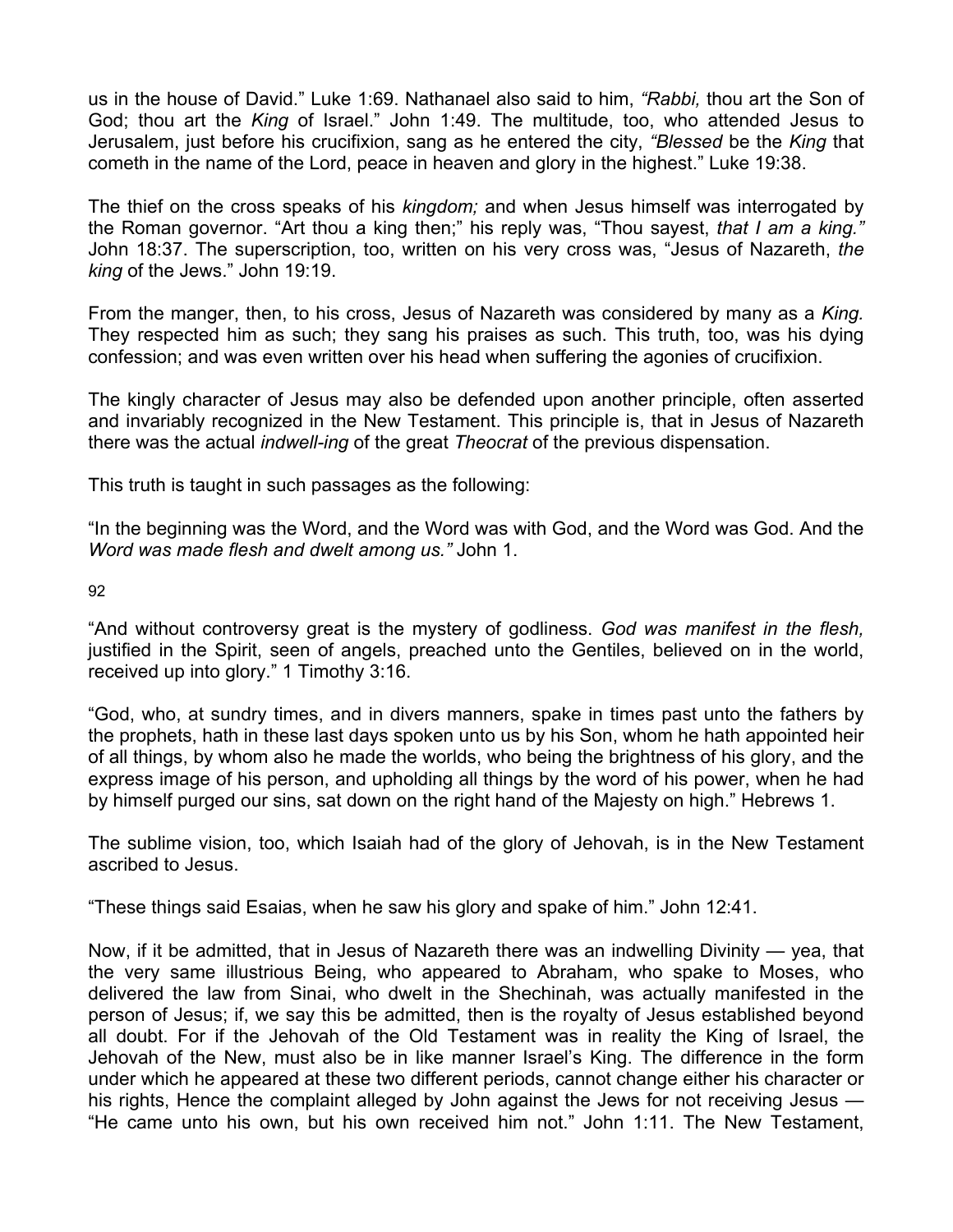however, expressly declares that Jesus is not only a King, but the greatest of all Kings. He is said to be — "Head over all things." (Ephesians 1:22) "Lord of all; (Acts 10:36) "the Head of the corner;"(Acts 4:11) "both Lord and Christ;"(Acts 2:36) a prince and a Savior;" (Acts 5:31) "King of kings and Lord of Lords." (Revelation 19:16) The kingly character and office of Jesus, however, not only differ from those of all earthly monarchs, but far excel them. His character as

### 93

sovereign is far superior. Most earthly kings have been not only of inferior, but even of base character. Many of them have been ambitious, many tyrannical, many weak, and many addicted to the foulest vices. On the contrary, the royalty of Jesus is tarnished by no misdeed, but adorned with every virtue. He is possessed of infinite wisdom, absolute purity, unerring justice, and boundless benevolence and sympathy towards his subjects. What renders his kingly character, too, infinitely attractive, is, that it is blended with that of *Savior.* He has *redeemed* with his own blood the subjects he rules, and with a mighty arm is leading them from under the bondage of the great oppressor, to a place of absolute security and peace. His right to rule is also differently established from that of mere earthly sovereigns. Many earthly kings are usurpers; or are the exponents of faction; or at most, hold their thrones by established usage or the popular will. Not so with Jesus. He is the *anointed of God.* Jehovah has placed him upon his holy hill; has "constituted him the heir of all things;" and "given him a name that is above every name."

The throne, too, which Jesus occupies is far more glorious, than that of the kings of the earth. He is seated "on the right hand of the Majesty on high;" "he has sat down with his Father in his throne." Earthly monarchs dwell in earthly palaces, they occupy thrones of ivory, of cedar, or of some costly materials. Jesus, however, has passed into heaven itself, and occupies the throne of the Eternal.

The extent, too, of his dominion is far greater than theirs. They rule earthly kingdoms, composed sometimes of one country, and sometimes of several countries put together. The greatest of them have not ruled even one entire continent. On the contrary, the dominion of Jesus is literally over "all things." "God," says an Apostle, "has set Jesus at his own right hand in the heavenly places, far above all principality, and power, and might, and dominion, and every name that is named not only in this world, but also in that which is to come, and hath put all things under his feet." Ephesians 1.

The kingdom of Jesus, too, is far more permanent than that of earthly kings. Earthly kings are mortal, and even though they build great pyramids, as the receptacles of their royal persons after death, still those very pyramids but proclaim with a louder tongue the truth of their

#### 94

unabiding mortality. The pyramid remains, the rock of which it is composed withstands the ravages of time, but the body of the king, where is it? The traveller looks, and finds where once it was; but where it is, he cannot augur.

How different is the reign of Jesus!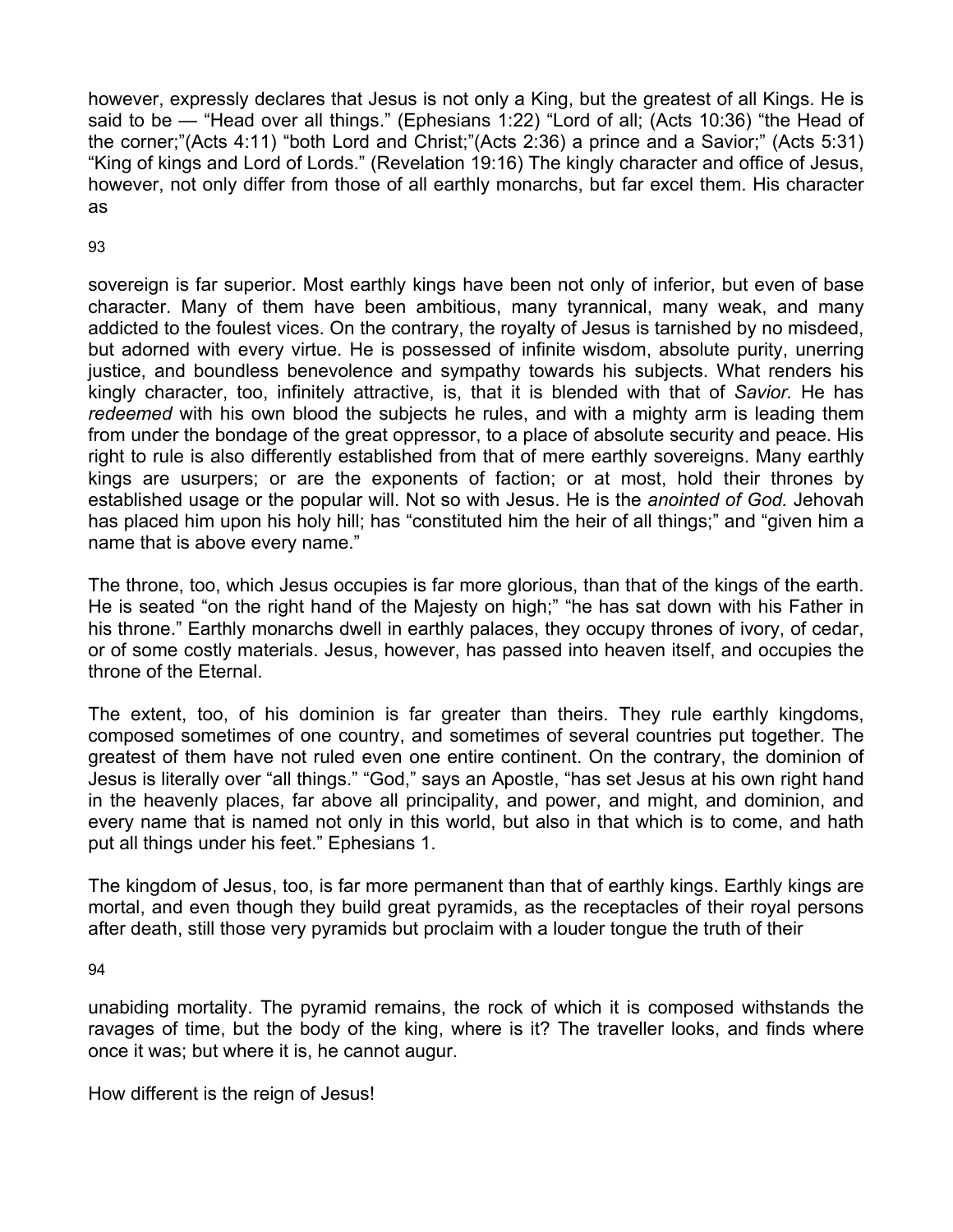"Christ," says an Apostle," being raised from the dead, dieth no more; death hath no more dominion over him." Romans 6:9. He is emphatically, "The King Immortal." Earthly thrones may crumble, earthly kings may die, human generations may waste away; yea, the solid earth, and the firm heavens may depart; still, however, will it be true of Jesus, that "his throne is for ever and ever." Hebrews 1:8. But we must speak more particularly of the *nature* of the kingdom of Jesus.

This kingdom is a *spiritual* one. This feature of it is very much insisted on both by Jesus and his Apostles. "My kingdom," said Jesus to Pilate," is not of this world." John 18:36. Again, he affirms, "The kingdom of God is within you." Luke 17:21. The Apostle Paul also asserts, that, "The kingdom of God is not meat and drink, but righteousness and peace and joy in the Holy Ghost." Romans 14:17.

The Apostle Peter, too, calls Jesus a "living stone," and represents all believers as

"lively stones, built up into a spiritual house, to offer up spiritual sacrifices, acceptable to God." 1 Peter 2:8.

By the spirituality, however, of the kingdom of Jesus, is not meant a sort of mystical kingdom, which consists principally in contemplation, which sets aside the ordinary duties of life, and which seeks a sort of mysterious absorption into the divine nature. The doctrines of Jesus are eminently practical, and they are designed to penetrate and control every part of human life. They regulate business, they direct friendship, they diffuse themselves through society, pervading all its springs, and doings, and history.

95

Nor is the spirituality of the kingdom of Jesus inconsistent with the external organization of his church. "God," says an Apostle, "is not the allthor of confusion, but of peace." When we look into the kingdom of nature, we see universal arrangement. Place, office, destiny, is assigned to every thing. When we contemplate the polity set up under Moses, there is an exact system almost universally observed. So, in the Christian church; its spiritual character does not exclude its visible organization.

By the spirituality of the kingdom of Jesus, we mean that it is created by a spiritual agency, that it consists of spiritual subjects, that it is governed by spiritual laws, and that it awaits a spiritual destiny.

This kingdom is created by a spiritual agency. "Verily, verily," says Jesus, "except a man be born of water and of the Spirit, he cannot enter into the kingdom of God." John 3:5.

John also describes the subjects of this kingdom as "born, not of blood, nor of the will of the flesh, nor of the will' of man, but of God." John 1:13.

And the Apostle Paul says of all true saints, that they are God's *"workmanship,* created in Christ Jesus unto good works." Ephesians 2:10. Men then are, or are not, the subjects of the kingdom of Jesus, as they are, or are not created anew by the power of the Holy Ghost upon their hearts. Neither birth nor baptism, priest nor church, self-exertion nor dependence upon others, can produce the spiritual character. It comes of God, if it comes at all; it is heaven-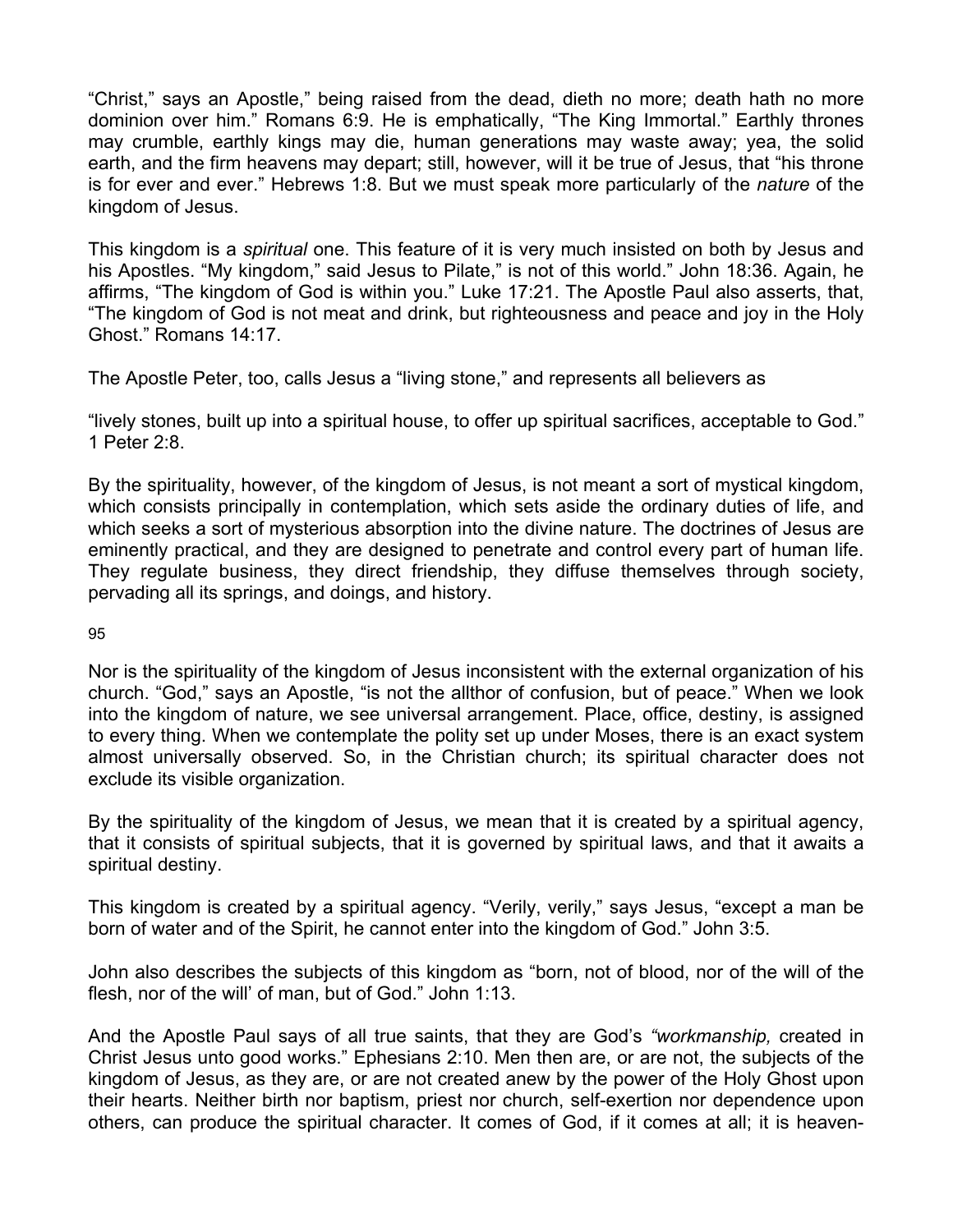### sent, if ever enjoyed on earth.

The subjects of the kingdom of Jesus are also spiritual. Like begets like. And as all the subjects of the kingdom of Jesus are begotten anew by the Holy Ghost, so do they resemble in their character the Author of their regeneration. One point of such resemblance is *vitality.*  Previously to this Divine operation, the subject of it was "dead in trespasses and sins." Upon its occurrence he becomes *"quickened,"* he is made to possess spiritual life. Other points of similarity refer to traits of moral character. "The fruit of the Spirit," says the Apostle Paul, "is love, joy, peace, longsuffering, gentleness, goodness, faith, meekness, temperance." Galatians 5:22,23. Thus does the subject of "the renewing of the Holy Ghost"

96

receive upon his own nature, in the very act of his renewal, the impress and moral image of the Spirit by which he is quickened. Hence such are said to "live in the Spirit," to "walk in the Spirit," and "to be spiritual." The kingdom of Jesus is also governed by spiritual laws. Natural laws refer to physical bodies, civil laws to men in their relations to human governments. Spiritual laws are those which regulate the heart and conduct of men toward God. Owing to the natural depravity of men, such laws have but little influence over them, previously to their renovation by Divine power. But after that power has been exerted, the spiritual subject is then prepared to be put under this spiritual administration. The laws of God then have force and influence with him, and nothing delights him more than to obey them. This is what is meant by the Apostle, where he says, "For the law of the Spirit of life in Christ Jesus hath made me free (or delivered me) from the law of sin and death. For what the law could not do, in that it was weak through the flesh, God, sending his own Son, in the likeness of sinful flesh, and for sin, condemned sin in the flesh, that the righteousness of the law might be fulfilled in us, who walk not after the flesh, but after the Spirit." Romans 8. There is also an allusion to this spiritual subjection to the Divine law in the following passage,

"For this is the covenant that I will make with the house of Israel after those days, saith the Lord: I will put my laws into their mind, and write them in their hearts, and I will be to them a God, and they shall be to me a people." Hebrews 8:10.

The kingdom of Jesus also awaits a spiritual destiny. "But we are come," says the Apostle Paul, "unto Mount Zion, and unto the city of the living God, the heavenly Jerusalem, and to an innumerable company of angels, to the general assembly and church of the first-born, which are written in heaven, and to God the Judge of all, and to the spirits of just men made perfect, and to Jesus the Mediator of the New Covenant, and to the blood of sprinkling, that speaketh better things than that of Abel."

Hebrews 12.

97

Again, the same Apostle says, in allusion to the resurrection of the bodies of the saints, "It is sown a natural body, it is raised a spiritual body." 1 Corinthians 15.

It is true, there may be much of materiality in the heaven that awaits the saints. This, however, will not prevent their ultimate and glorious spiritual destination. "The spirits of just men will then be made perfect." Every citizen of the New Jerusalem will resemble Jesus in his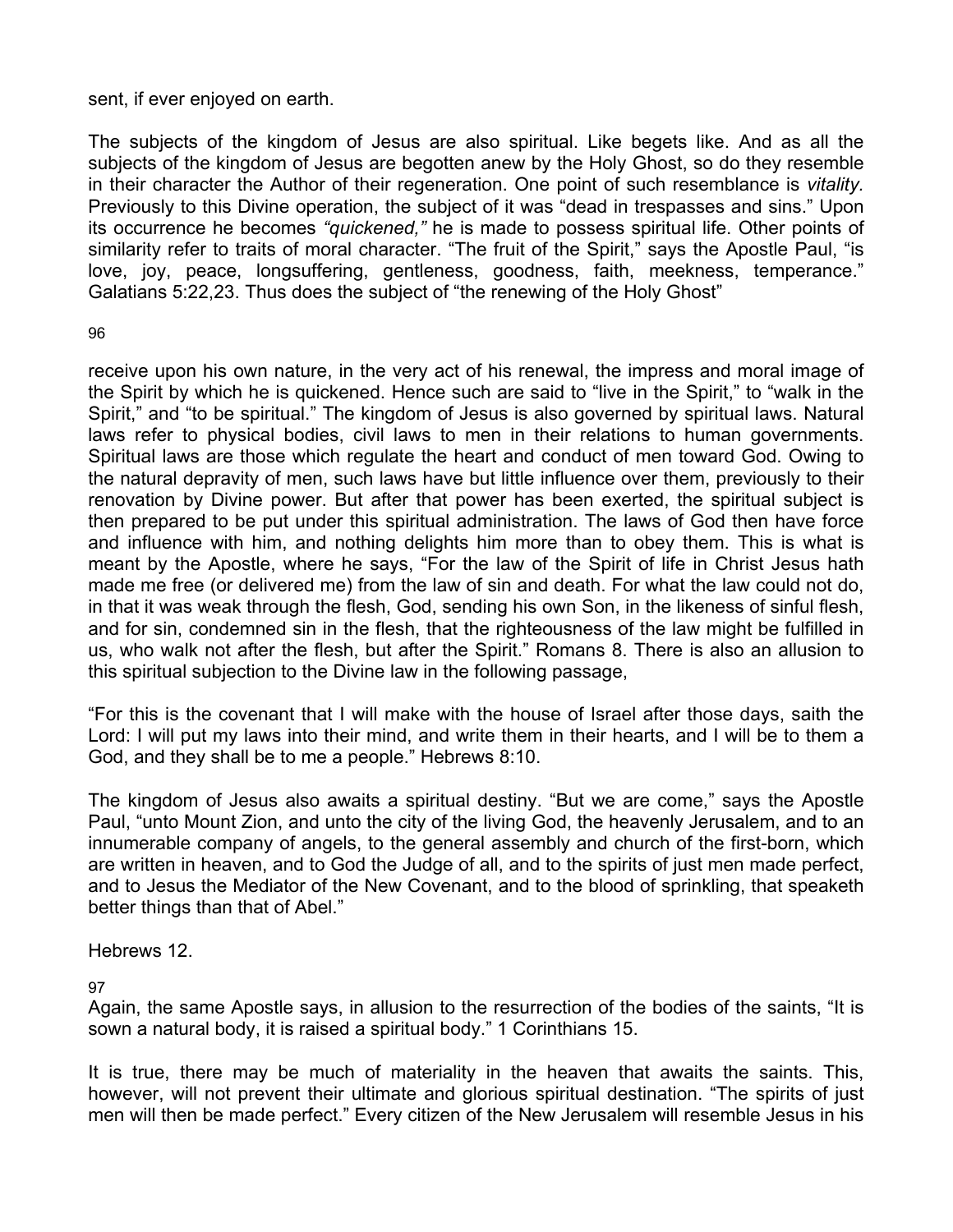glorified state. None will possess "spot or wrinkle or any such thing;" but all will be perfectly holy, and eternally blessed.

Such is the nature of the kingdom of Jesus, as to its internal and essential part. It is preeminently a spiritual kingdom. Hence it is entirely diverse from all the kingdoms and organizations of men. It is truly "a stone cut out of the mountain without hands." Hence, too, its real character and excellencies have never been perceived, and cannot be perceived by the men of the world. The Jews did not perceive it when first set up among them. Nor have the nations of the earth yet perceived it, though it has been set up in their midst for eighteen centuries past. It is this character of the kingdom of Jesus, too, which makes it so odious to those who can conceive of Christianity only in its external organization and forms. Hence, "he that is born after the flesh," now as formerly, persecutes, and will ever persecute "him that is born after the Spirit." It is upon this principle we are to account for the antipathy of the Jews against the Apostles; of the ancient Romans against the early Ghristians; and in later times, of Romanists against the Reformers. It all results from the general truth, that the carnal mind perceiveth not the things of the Spirit.

We have already said, that the spiritual character of the kingdom of Jesus is not incompatible with a visible and external organization. What is this organization, and how far did it displace the one previously existing? We proceed to answer the latter question first.

The Christian organization, then, did not destroy the original covenant between God and Israel. This covenant was not Mosaic, but Abrahamic. It is also uniformly mentioned in Scripture as an "everlasting covenant." The present dispersion of the Jews, too, does not prove the non-existence of this covenant; for under the circumstances, the covenant itself requires

98

such dispersion in fulfilment of one of its conditions. Besides, the Jews are to be gathered in; they are to be brought again into their own land. "The wastes of Canaan are again to be builded, and that desolate land to be filled." Exodus 36.

How can such a restoration take place, unless the provisions of "the everlasting covenant" secure it? Hence, the apostle Paul says: "Blindness in part (or for a limited time) is happened to Israel, until the fulness of the Gentiles be come in; and so (or afterwards) all Israel shall be saved. As it is written, There shall come out of Zion the Deliverer, and shall turn away ungodliness from Jacob; for this is my covenant unto them, when I shall take away their sins." Romans 11.

Nor did the new organization abolish the rite of circumcision. This rite was the *seal* of the covenant made with Abraham. If then the covenant continue, so must also its seal. It is true, that the Apostles would not impose this rite upon believing Gentiles. Acts 15. The reason of this, however, is obvious. The covenant and circumcision were national; they referred to the Israelites as a people. Inasmuch, then, as Christianity was not destined to *Judaize* the nations, not designed to make Jews of them, it was proper that peculiarities belonging to the Jews as a people should not be imposed upon those who were not by nature the descendants of Abraham.1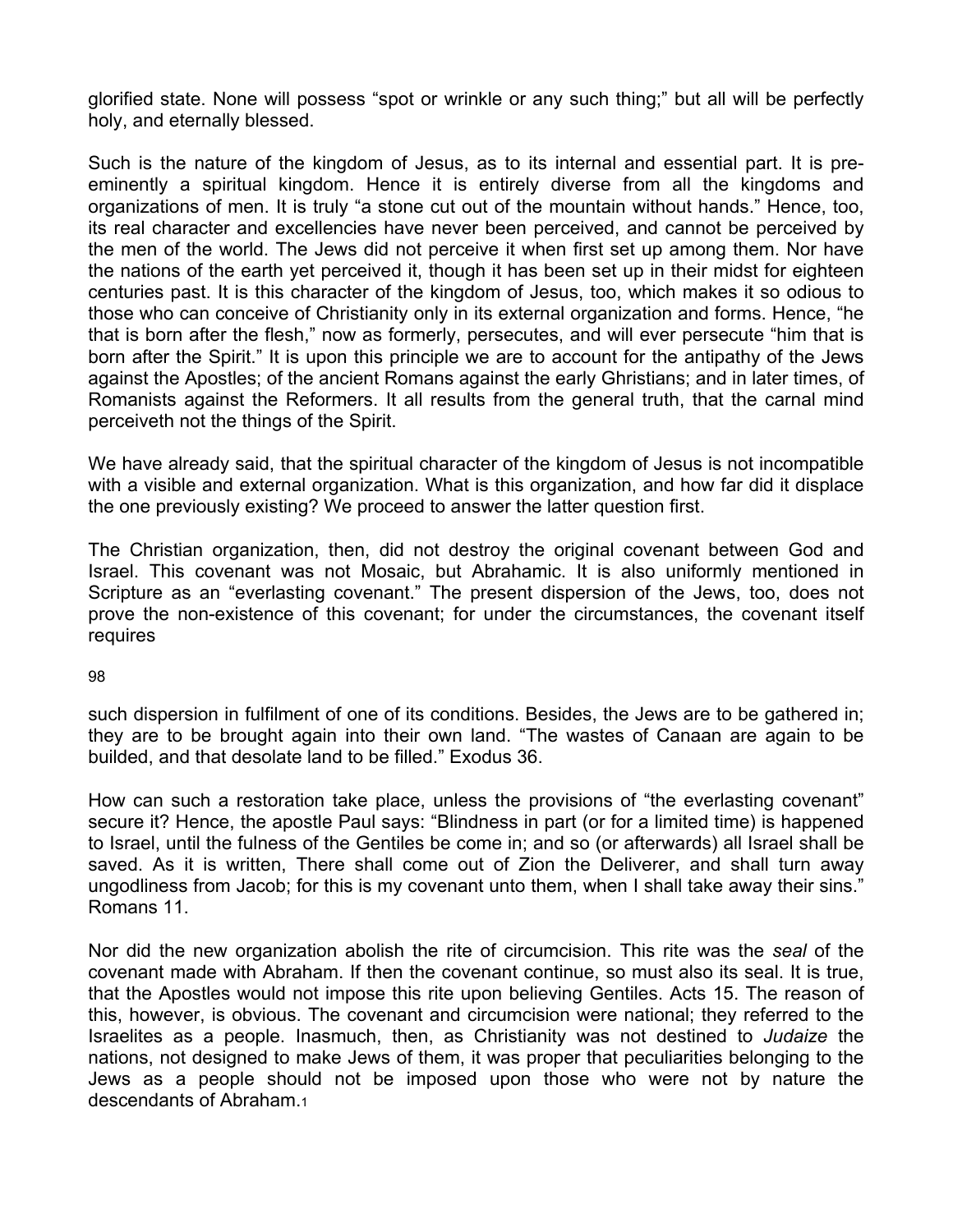Nor was the new system designed to interfere with the civil or national laws of the Jews. Being a spiritual system, Christianity did not directly oppose any existing forms of political government. It might modify all, but it could exist under any.

Much less did Christianity subvert the moral part of the previous dispensation. Its position on this point is, "Till heaven and earth pass, one jot or tithe shall not fail from the law." All the morality then of the Old Testament still abides, and receives additional sanctions from the New. What changes then, were effected by the Messianic kingdom? These four — the temple, the priesthood, and the ceremonial law were abolished, and the blessings of salvation were extended to the rest of the world.

99

Said Jesus to the woman of Sychar —

"The hour cometh when ye shall neither in this mountain, nor yet at Jerusalem, worship the Father." John 4:21. He also said of the temple itself,

"There shall not be left here one stone upon another, that shall not be thrown down." Matthew 24:2.

When the body of Jesus, of which the temple was a type, was "destroyed," the purposes of the temple were answered, and a new one was to be raised without hands.

But not only was the temple abolished, the Jewish priesthood shared the same fate. This priesthood was typical of that of the Messiah. When, therefore, the latter began, the former ended. Hence, at the death of Jesus, the veil of the temple was rent in twain from the top to the bottom. This was significant, not only of the abolition of the types and shadows, but of the appointment of a new High Priest. Hence the Apostle Paul says, "But Christ being come, a High Priest of good things to come, by a greater and more perfect tabernacle, not made with hands, neither by the blood of goats and calves, but by his own blood, he entered in once into the holy place, having obtained eternal redemption for us." Hebrews 9:11,12.

Again, the Apostle says expressly, that the Aaronic "priesthood was changed," (12:12.,) from the sons of Levi to Christ.

If then, the temple be abolished and the priesthood, of course, the ceremonial law departs with them. This is the reasoning of the Apostle. "For the priesthood being changed, there is made of necessity a change of the law;" that is, of the ceremonial law. Indeed, the entire Epistle to the Hebrews exhibits in the clearest manner, that the temple, priesthood and sacrifices of the ancient dispensation were all abolished by the new system. We there learn, that the Christian Jerusalem is a heavenly one; that his temple is above, that his High Priest is Christ, that the shedding of *his* blood is the only sacrifice for sin; and that the ancient Jewish ceremonies are now a mere nullity, except as they may be used to illustrate the "good things" of the new dispensation.

100

The other change effected by Christianity, and which the Apostle Paul considers a "great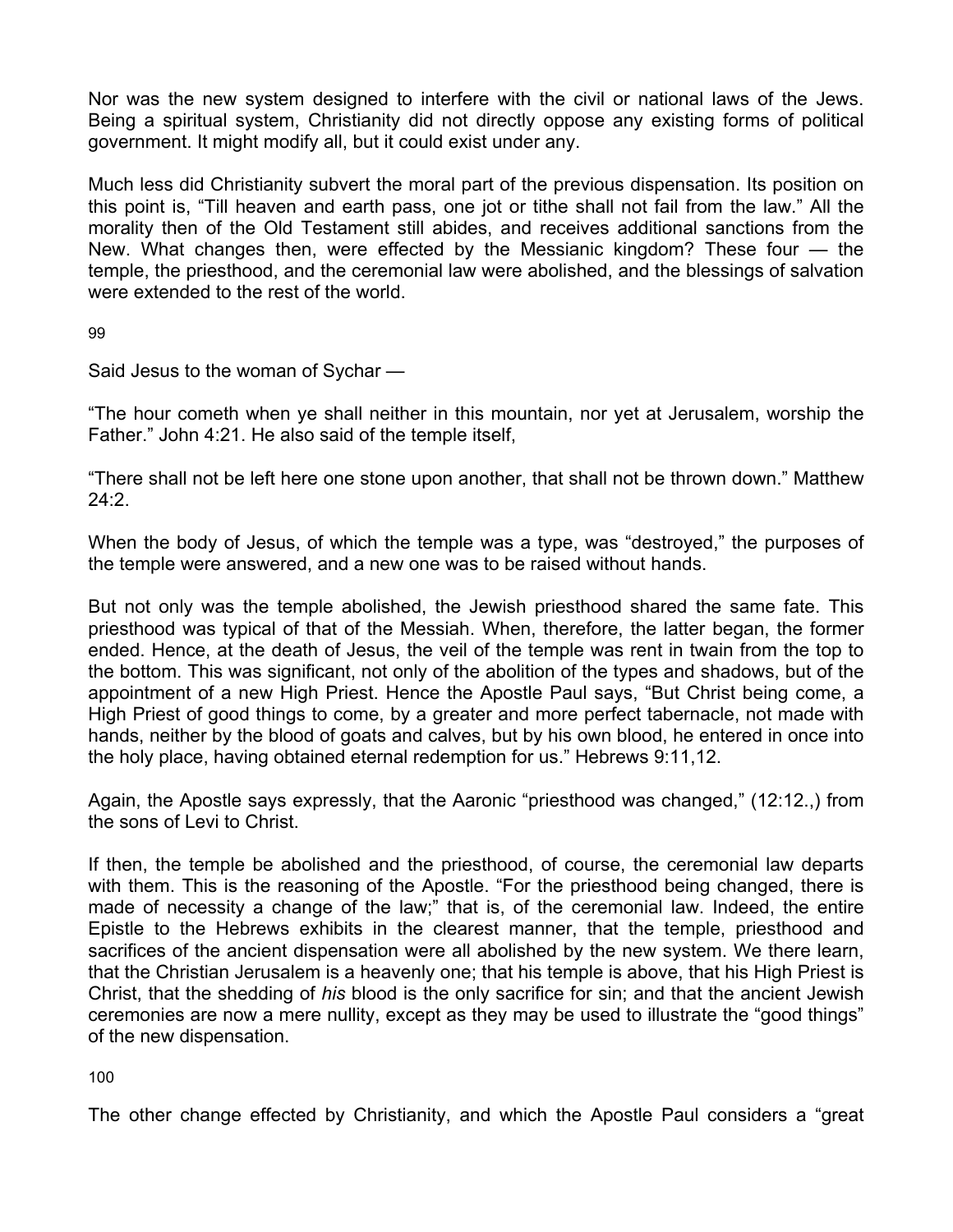mystery," was, the extension of the blessings of salvation to the world at large. No language can better describe this than that of the Apostle himself —

"For he is our peace, who hath made both one; and hath broken down the middle wall of partition between us; having abolished in his flesh the enmity, even the law of commandments, contained in ordinances, for to make in himself, of twain, one new man, so making peace; and that he might reconcile both unto God, in one body by the cross, having slain the enmity thereby; and came and preached peace to you which were afar off, and to them that were nigh. For through him we both have an access by one Spirit unto the Father." Ephesians 2:14-18.

Such were the effects of the new system upon that which pre-existed. It abolished its temple, priesthood, and ritual, as of no longer use; it also so extended the blessings of salvation, as to embrace the world in general, according to the promise given to Abraham, that "in his seed all the nations of the earth should be blessed."

We now proceed to the other inquiry, What is the organization of the new system, as a distinct establishment from that which preceded it? This question, we are aware, is thickly set with difficulties, and is also associated in the minds of most men, with more or less of prejudice. It is not intended, however, to go into details, or to advocate any particular system.

The organization of the Christian Church may be divided into three periods — that of Jesus himself, that of the Apostles, and that which has taken place since. The part accomplished by Jesus in person, consists of the four following particulars — the communication of its moral truths, the delineation of its moral character, the appointment of its teachers, and the institution of its ordinances.

The doctrines, or moral truths of the new system, were placed by the Founder of Christianity, as the basis of the new establishment. These were the rock on which the Church was to be built, secure from all the devices of the gates of hell.

101

These truths were to be employed by the agency of the Spirit, both in the production and sustentation of the Church; eternal life was placed in the proper knowledge of God and of his Son, and the truth was ordained as the means of sanctification.

The truth, being thus essential both to the existence and development of the new system being its heart, or vital part, was made by Jesus the *great idea* in Christianity. His disciples were to illustrate this truth in their lives; it was the message which his ambassadors were to publish; the ordinances appointed by him were to cherish it; and, in its rejection, there collid be neither discipleship nor salvation.

Hence, Jesus spent his life, not in organizing a system, but in publishing the truth. "To this end," says he, "was I born, and for this cause came I into the world, that I should bear witness unto the truth." John 18:37. Again he exclaims,

"I am come a light into the world, that whosoever believeth on me should not abide in darkness." John 12:46.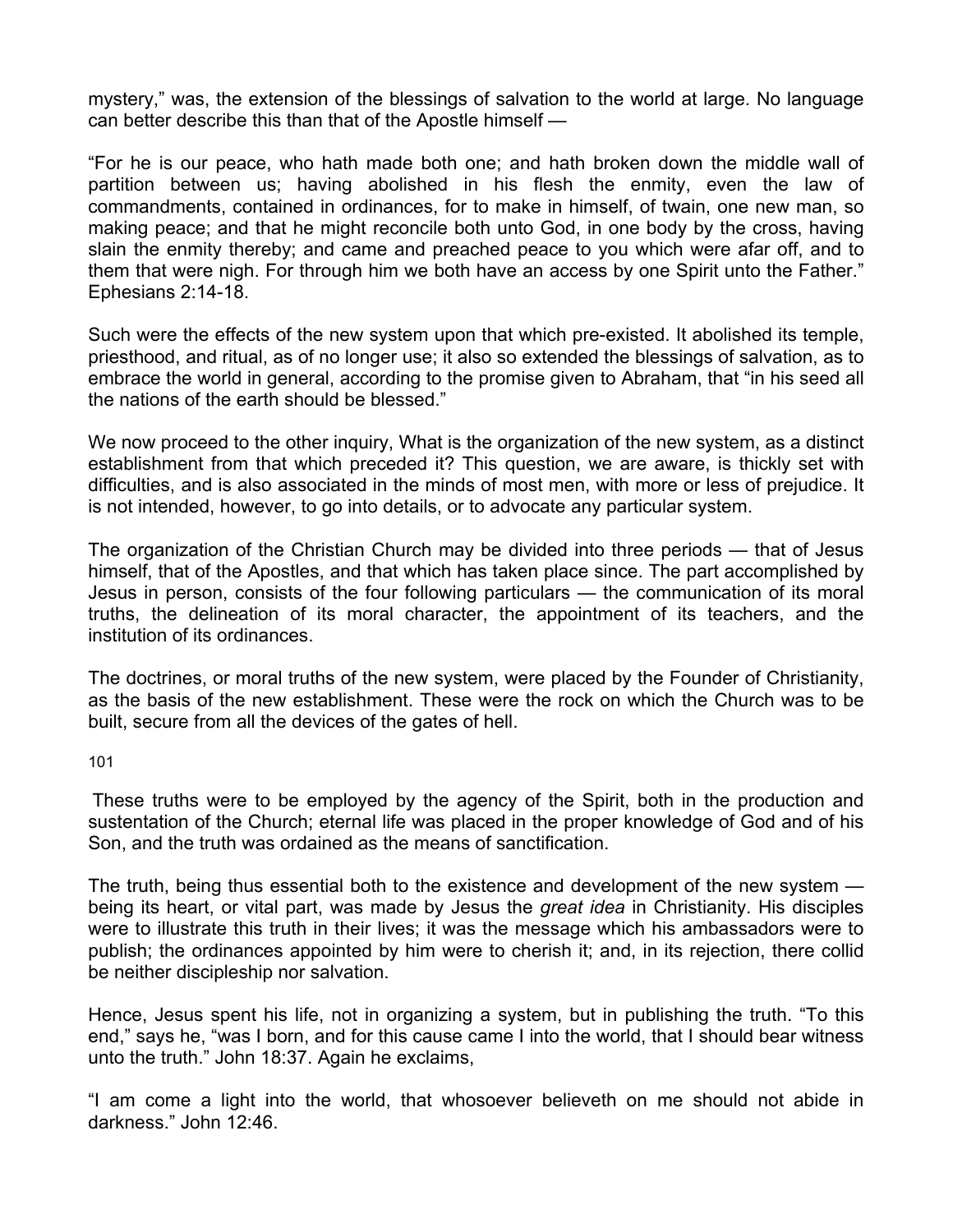Upon the reception, or rejection of this truth, too, has he suspended the eternal destiny of al! to whom his gospel should be made known — "Go ye into all the world and preach the gospel to every creature; he that believeth and is baptized shall be saved, but he that believeth not shall be damned." Mark 16.

The fundamental idea then, in the organization of the Christian Church is, the moral truths of the gospel. The Church is where these are; it is not, where these are excluded.

The second step in the organization of the Church was, the distinct delineation of the character of its members.

Jews were made by birth, or by circumcision; not so Christians. Men could become real subjects of the kingdom of Jesus, only by the cordial reception of its moral truths in their spiritual renovation. The preparation of the soil, and the implantation of the seed, were alike a divine work. Hence the importance of describing those in who in this change was wrought, and by whom this truth had been received. These were not simply Israelites, or hearers, or professors, or preachers, or apostles; they

102

were "the poor in spirit," "the meek." "those that hunger and thirst after righteousness." "the merciful," "the pure in heart," "the peacemakers," "the persecuted for righteousness' sake." Matthew 5. The cordial reception of the moral truths taught by Jesus, produced traits of character like these; the renewing of the Holy Ghost and his holy guidance, led to a life like this. Hence they and they only are the subjects of the new kingdom, who thus exemplify the gospel, and thus exhibit before men its great cardinal virtues.

This is the second step of Jesus in organizing his Church. He first delivers its doctrines — he next describes its members.

The third step was, the consecration and mission of men who should publish these great moral truths, and thus disciple others, to whom the teachings of Jesus himself did not extend.

Men were to be made converts after Jesus left the world, just as they had been previously. It was his preaching, accompanied by the Holy Ghost which had converted them during his life. It was by preaching, accompanied by the same power, that they were to be converted after his departure from the world. Hence the necessity for preachers, and for the continuance of preachers, as long as men were to be converted to God. This necessity led to the great commission given to the eleven, "Go ye into all the world and preach the gospel to every creature."

The last part of the work of Jesus in the organization of his Church, was the appointment of the ordinances of Baptism and the Supper. The former was designed to indicate publicly his disciples — the latter, to keep ever before the minds of these disciples, the one great truth of the new system, the *vicarious sufferings of Jesus for his people.* The one was to express, that the moral truths of the system had been embraced; the other was to strengthen and invigorate the faith of disciples in those truths. The one was to separate Christians from the world; the other was to bind all Christians together, by uniting them more closely to their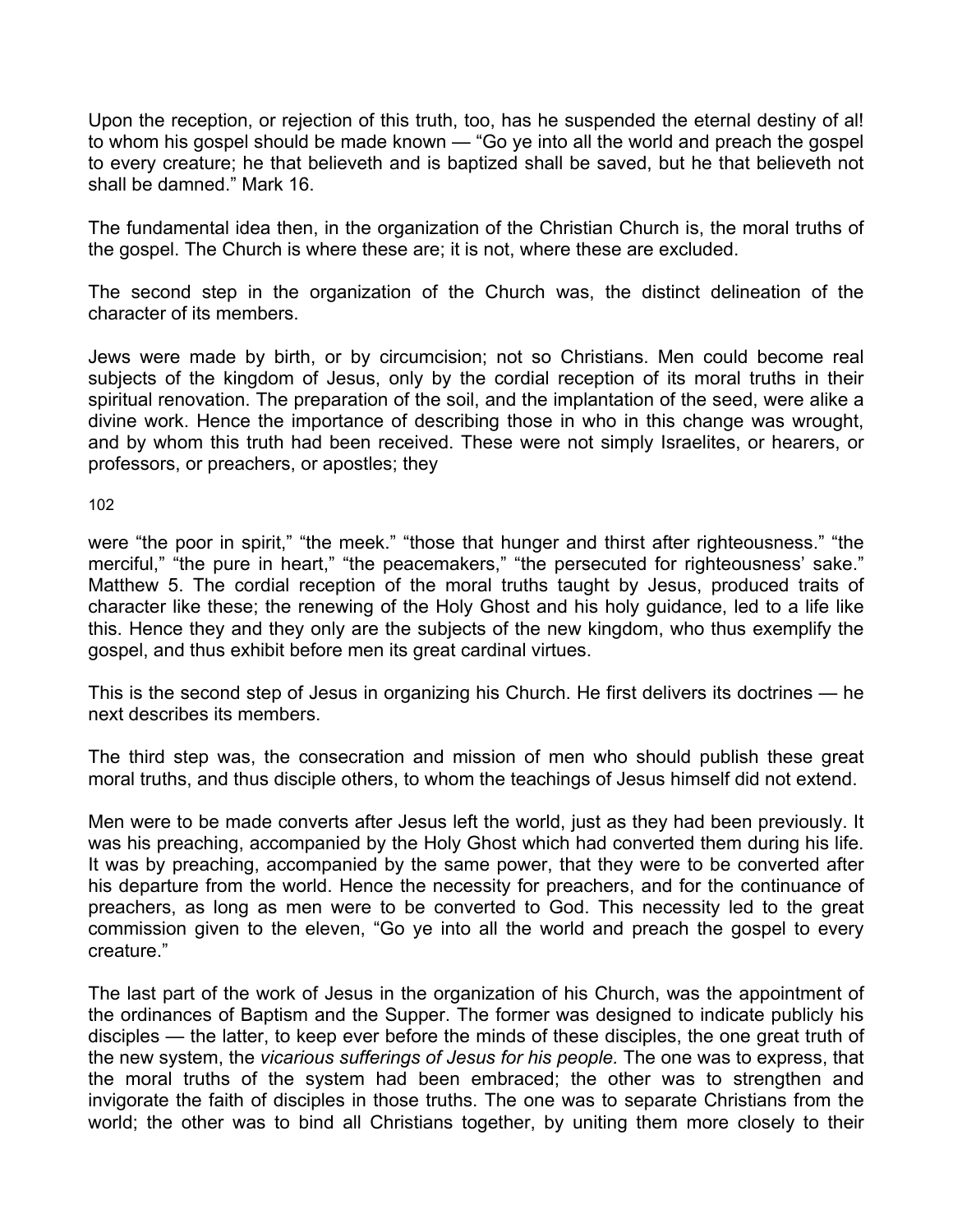common Head. Such was the organization of the Christian Church, as left by Jesus himself. There was no general and systematic organization of the Church as a whole; nor was there the regular constitution of one individual congregation. Its great foundations were laid; the sort of materials to be

103

placed on these foundations were described; the master-builders were appointed, and its simple, but significant ceremonies, were instituted. Jesus left, then, but two classes of persons in his Church — teachers and disciples; baptizers and the baptized — administrators and communicants — or, in other words, the preachers and the receivers of the word. The preachers were all on a perfect official equality; the disciples were so likewise. The former had been called and commissioned by the same Master, and they were to accomplish the same work; the latter had been converted by the same grace, and baptized with the same baptism. The one class were ministerial, the other Christian brethren. Nor was the officer to exalt himself above the member; but he was to be greatest in the estimation of his Master, who had a spirit to be accounted least, and servant of all.

How far the Apostles modified these great essential principles of the Christian Church, it now remains to inquire.

The Apostolic Church was first organized in the city of Jerusalem. It was not, however, done at once. For a considerable time, no officers but the Apostles were known. These and the membership composed the Church. Hence, when a new Apostle was to be chosen, the election was made by the disciples,2 under the management of the eleven Apostles. Acts 1. Nor was there any ordination, but a simple enrollment, after the lot was cast: of the name of Matthias with the other Apostles. Even the temporalities of the new society were under the care of the Apostles. Acts 4:15; 5:2; 6:2. When, however, these temporalities became too burdensome, they were committed to a set of men chosen by the disciples for that purpose, and who, through prayer and imposition of hands, were ordained to the new office by the Apostles. Acts 6. The church now consisted of three classes of persons — apostles, deacons, and the membership. This membership, though very large, was still not as yet divided into separate societies; but constituted one united body now called the Church. Acts 2:47; 5:11; 8:1. About this time a great persecution arose. Stephen, one of the deacons, was stoned, and the members, with the exception of the Apostles, were driven into other countries and, cities. This persecution, however, served greatly to enlarge the Church — for "they that were scattered abroad, went every where preaching the word." Not that they

104

were all regular preachers; but they published the gospel in every practicable and prudent method.

About this time a new set of officers was introduced into the Christian society. These were Elders. The name implies *ruling;* especially among the Jews, where it was applied both to the general rulers of the nation, and to the particular rulers of each synagogue or religious assembly. We must suppose, therefore, that either the office in the synagogue was transferred to the new church; or, that an analogous office was instituted in the new society. The first mention of these new officers is made in Acts 11:30, where the Christians of Antioch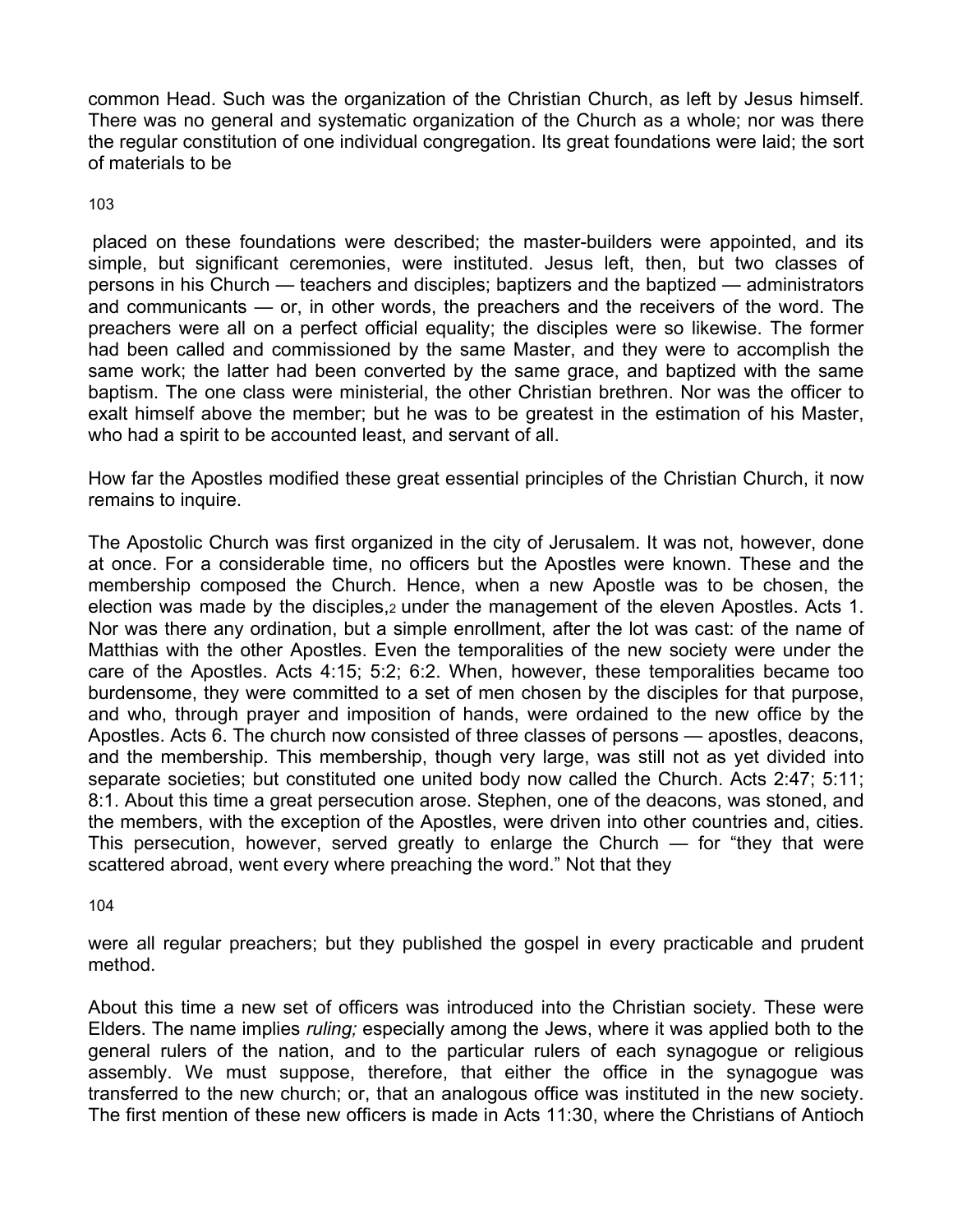are said to have transmitted to "the elders" in Jerusalem, certain funds to supply the necessities of the poor saints there, and who seem not to have left the city with their wealthier brethren during the persecution. The next allusion to this office, not only refers to it as an office well understood, but also casts light upon the manner of its creation —

"And when they had ordained them elders in every church, and had prayed with fasting, they commended them to the Lord on whom they believed." Acts 19:23.

The word (ceirotonhsantev) which is here translated *"ordained,"* is used but in one other instance in the New Testament. In 2 Corinthians 8:19, it is applied to Luke's being "chosen of the churches" to travel with Paul and others. It means literally to lift up, or extend the hand; which was an ordinary mode of taking a vote. Hence the Genevan version, Tyndal and Cranmer, all render the passage thus: "And when they had ordained them elders by election."3 As, too, the deacons had been chosen by the members; and as these elders were put into this office from among the brethren over whom they presided, there can be no doubt, that they were elected by the popular vote. The conclusion then to which we come is, that these primitive elders were grave and judicious men, elected by each Christian congregation from among their own number, to superintend their spiritual interests, and to preside in their religious assemblies; and that they were solemnly consecrated to that office by prayer and fasting. Whether these elders were really preachers, or simply rulers in particular congregations, has been much debated. The objections to their being strictly preachers are such as these. They were elected by their brethren,

105

and from among themselves, as their spiritual guides. Now, it seelns incredible, that an election of the brethren should make a preacher. Nor can we conceive, how the new churches planted by the Apostles could have had men, fitted at so early a date, to be preachers of the word. The locality too of these officers is an objection. Regular preachers were to "go into all the world and preach the gospel to every creature." Their commission was general, their mission was to the world at large. These primitive elders, however, seem to have been entirely local. We find no instance of their exercising their gifts or office, beyond the churches over which they presided. The name too, is an objection. Why are they called *elders?* The term *evangelist* means a *gospelizer,* or one who preaches the gospel. The term *prophet* refers to *speaking.* The term *elder,* then, can awaken no other idea, than that of ruling, or of one, who manages the affairs of a Christian congregation.

On the contrary, there are some things to favor the position, that these elders were preachers. Who were to instruct these new churches, if they were not? The Apostle Paul also exhorts those of Ephesus. "To feed the church of God," Acts 20:28; which seems to refer to the preaching of the word. The same Apostle also says that Elders must be "apt to teach," 1 Timothy 3:2; and that they should be able "by sound doctrine both to exhort and to convince the gainsayers." Titus 1:9.

The conclusion then, to which we come in relation to these officers is, that their original designation was that of exercising spiritual supervision, and authority in individual congregations; that to render them competent to such supervision, they needed themselves to be well instructed in the Christian doctrine, and that when no apostle, evangelist, prophet, or regular teacher, was present, it was their duty to instruct their several congregations.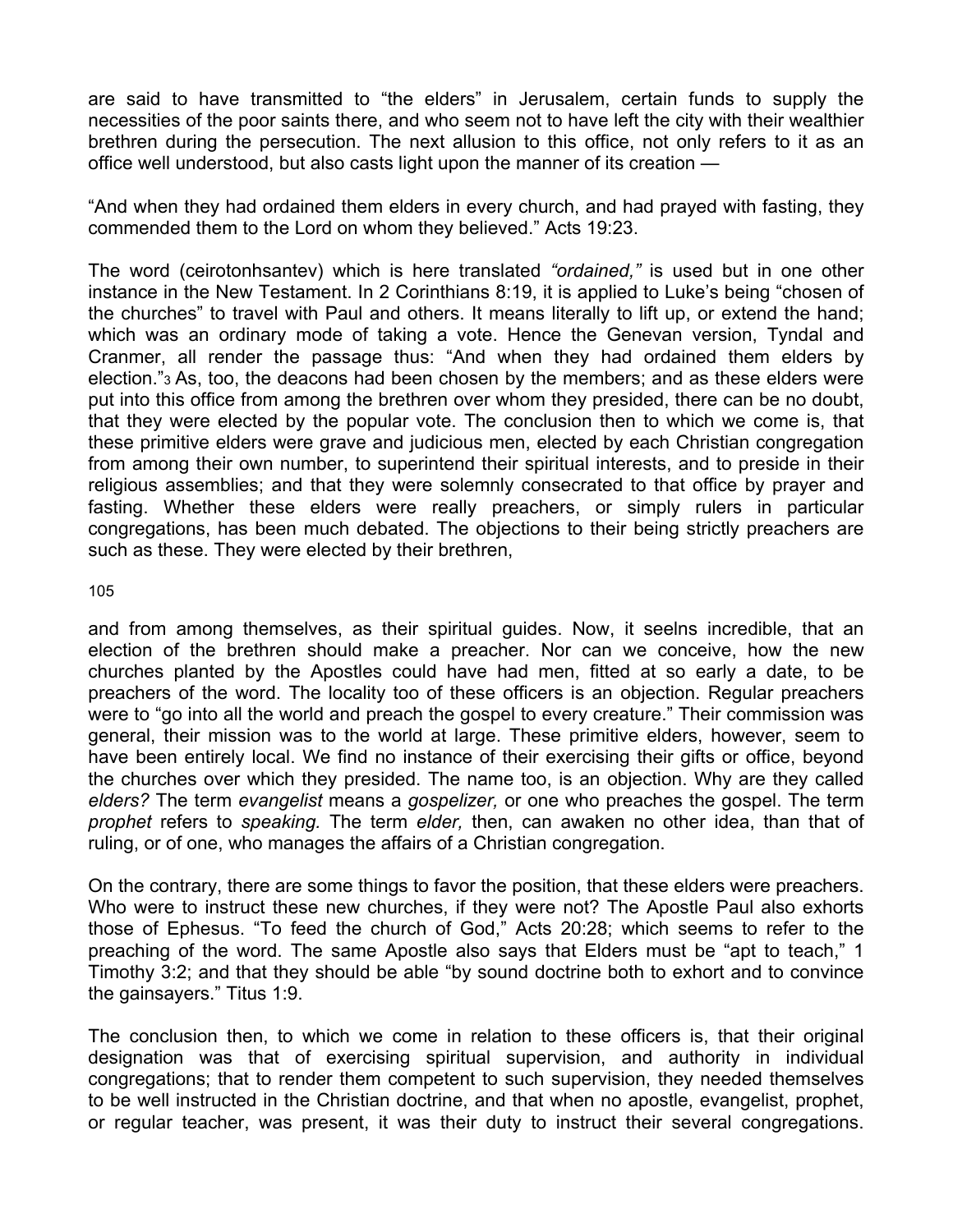"Certainly," says the learned Neander, "it is not capable of proof that the teachers always belonged to the presbyters. This much only is certain, it was a source of great satisfaction, when among the rulers of the church there were men qualified also for teachers;"4

Besides elders and deacons, whose offices confined them to individual Churches, there were many others associated with the Apostles in their labors. Barnabas, Silas, Luke, Philip, Mark, Timothy, Titus, Apollos, and many others were of this number. These all appear to have been regular

106

preachers of the word. It is true, nothing is said of the ordination of any of them except Timothy, and of Barnabas when appointed missionary to the Gentiles. How they were inducted into office, or whether any regular mode was used, we know not.

That there was no regular general government of the church instituted by the Apostles, is evident from the history of the facts left us. The only case which has the appearance of such a general government is, the reference of a particular question, by the church at Antioch, to the church at Jerusalem. Acts 15. This reference however was altogether voluntary, on the part of the church at Antioch; and it was decided at Jerusalem, not by an Apostle, or by a council of Apostles; but by the Apostles, Elders and "whole church." Acts 15:22.

Such was the Apostolic Church. The disciples, who had previously existed in common, were by them distributed into separate congregations; and two new sets of officers were appointed, *deacons* and *elders.* The bond which held all their separate churches together was not authority or system, but the truth and mutual love. Never were churches more closely united, and yet never were churches less forced into union.

If it be asked, what was the umpire in cases of doctrinal or other controversies, the answer is, the *word of God.* This word, otherwise that it was recorded in the Old Testament Scriptures, was at first delivered by inspired men. As these inspired men were mortal, their instructions were committed to writing, and in that form were always afterwards to control the churches.

If it be still asked, who was to decide in controversies which should arise as to the meaning of these apostolical writings, the answer is, every church for itself, every teacher for himself, every man for himself. To place uninspired authority over inspired, and to require one church, preacher, or disciple, to yield absolutely to the decision of some other church, preacher, or disciple, is at once to overthrow the authority of God by establishing that of man; and to subvert the decision of one man or set of men, by the decision of some other men or set of men.

Nor is there the least shadow of proof that any such human umpire was either appointed by Jesus, or sanctioned by his Apostles. It is true, that in

107

forming opinions about cantroverted points, some deference was due to those men who had the best opportunities for knowing what was true; or to those churches that had been most under apostolical teaching, or which had best preserved apostolic practices. All this, however, was but secondary and auxiliary; and in all matters of faith and practice, the apostolic writings,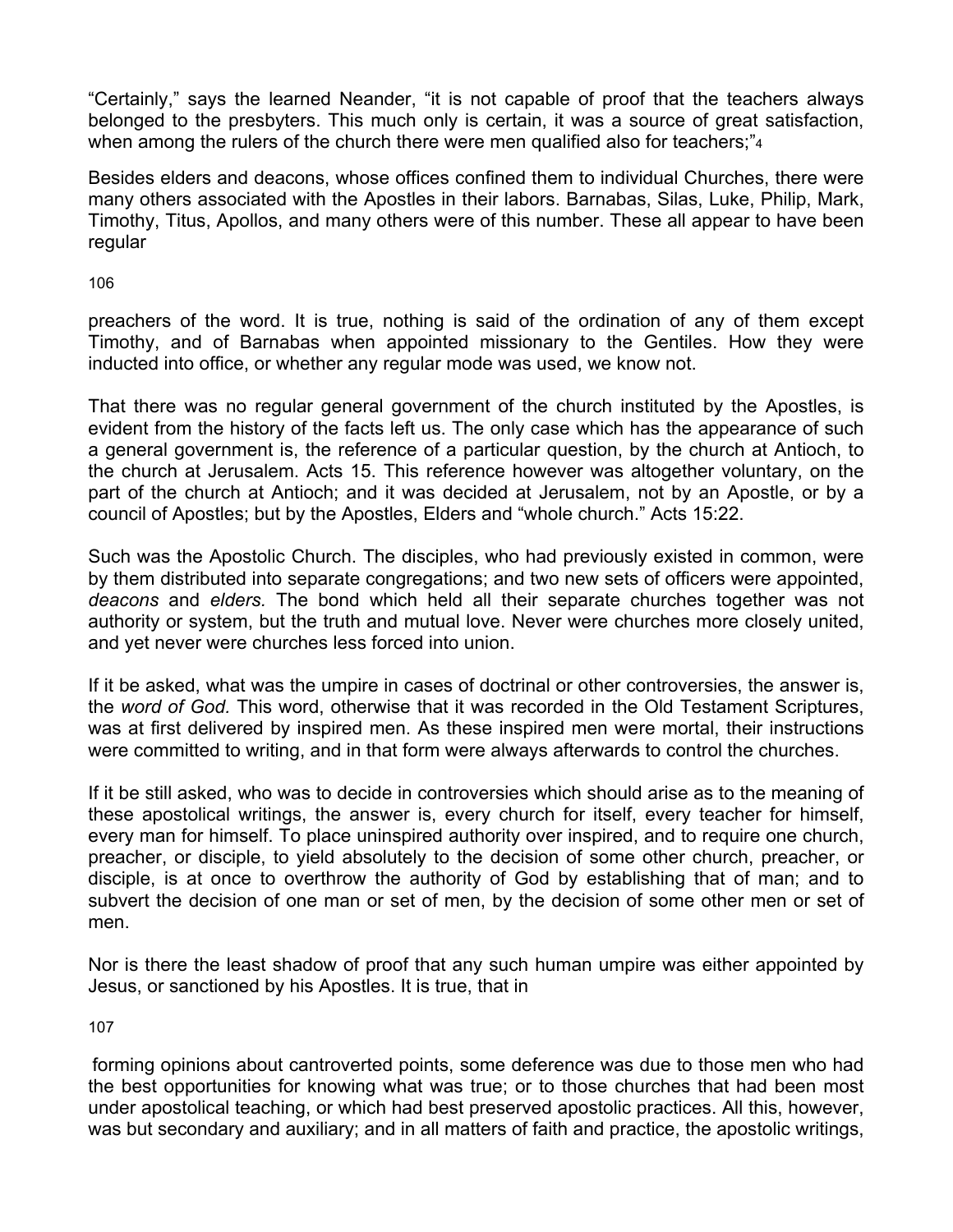and these alone, were to govern. Not man, but God, was to be the only "Lord of conscience."

We come now to the third and last part of the organization of the Church. This has occurred since the days of the apostles; is merely human, and therefore exceedingly imperfect.5

That the state of things left by the Apostles, continued for a considerable time, is evident from the Epistle of Clement to the Corinthians. In that epistle there is not the least intimation given, that Rome had any authority over Corinth. It also distinctly states, that Presbyters or Elders were chosen by the people, and that the subjection of the people to them was voluntary, not forced. "Wherefore we cannot think that those may be justly thrown out of their ministry, who were either appointed by the Apostles, or afterwards chosen by other eminent men, with the consent of the whole church." Again, says Clement, "It is a shame, my beloved, yea, a very great shame, and unworthy your Christian profession, to hear that the most firm and ancient Church of the Corinthians should, by one or two persons, be led into a sedition against its Presbyters."

The changes which were afterwards introduced into the apostolic organization of the Church are principally these three: The presbyterial feature was overshadowed by the episcopal, the episcopal by the patriarchal, and the patriarchal by the papal. The spirit of domination began with the rulers of each particular church, and ceased only, when every church, yea, the whole world, was subject to *one man.*6 Authority was thus substituted for truth, and the will of man for the will of God! These changes, it is true, were effected only gradually, and through many centuries; still, however, they were effected, and became alike destructive to the purity and the freedom of the Church. And it is remarkable in this extraordinary drama, that one man, the Pope, has been made to hold a place of power, such as no one of the Apostles, nor all of them together

108

ever held; indeed, such as Jesus himself never exercised while here on earth!

The diversities which now exist among various Protestant sects, on the subject of church government, may be traced to the prominence which they respectively give to certain parts of the original organization. It is likely that no one of them, in all particulars, agrees with the apostolic model. Some of them by giving great prominence to the independence of the churches in the days of the Apostles, have gone into pure congregationalism. Others by magnifying the prerogatives of the church rulers and teachers have approached an ecclesiastical hierarchy. Others, again, in consideration of the plurality of elders in each church, and of their being elected by their brethren, have adopted the presbyterial system. Doubtless, there are some things in which all these are right, and there are also some things in which they have all departed from apostolic practice. These churches, however, may all sufficiently adhere to the original constitution, to render them brethren in the kingdom of one common Lord and Savior. Do they attach the chief importance to the moral truths of the new system? Do they place discipleship in the cordial reception, and the proper manifestation of those truths? Do they receive and maintain a set of preachers and teachers under the sanction and upon the authority of Jesus? Do they administer the Christian sacraments? Are the writings of the Apostles their only umpire in all matters of faith and practice? Do they allow to each other the rights of conscience and of personal judgment? If so, they all rest upon the foundation laid by Jesus for his Church. If so, they are all sufficiently apostolic, to live together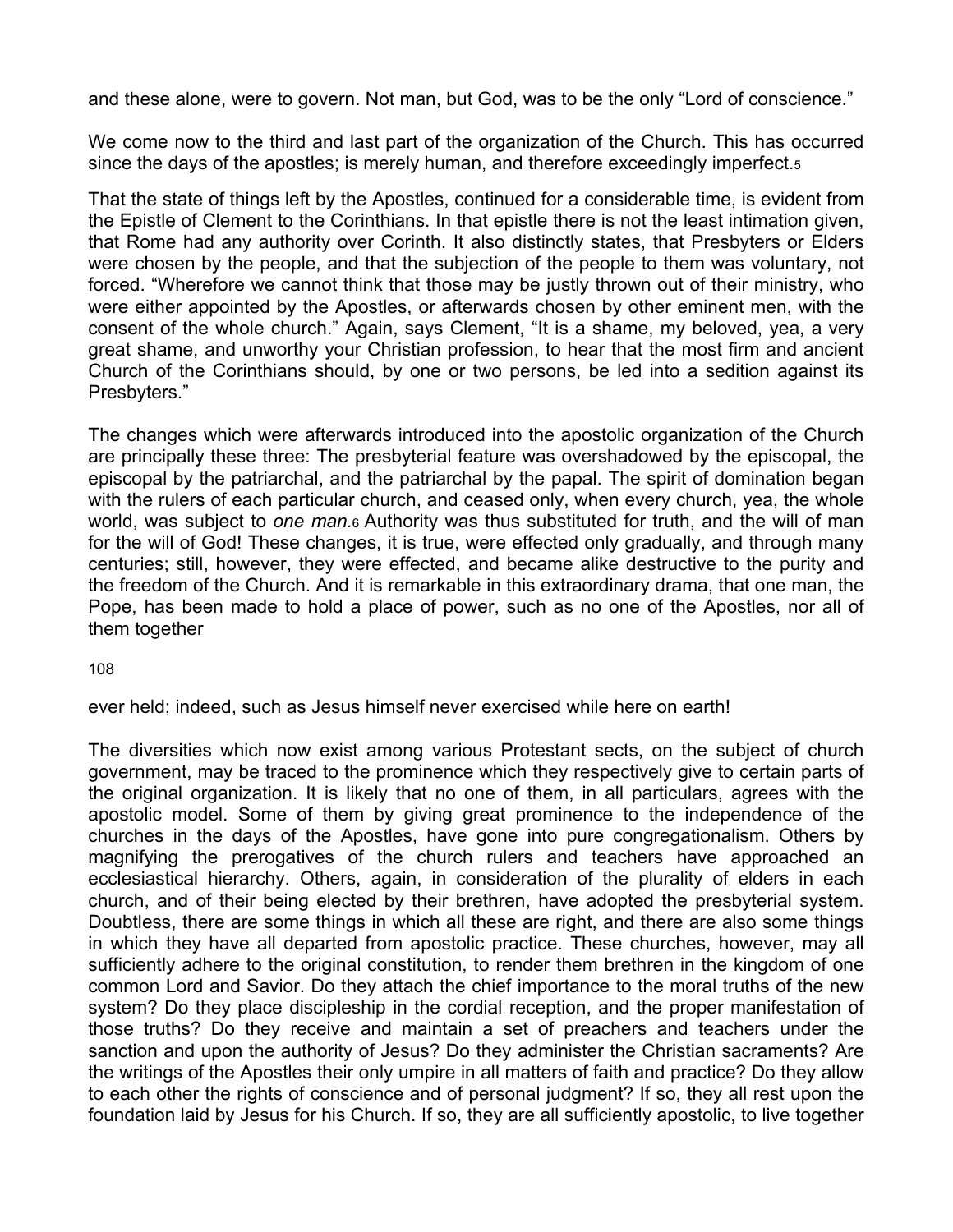in peace on earth, and to reign together in glory hereafter.

We have dwelt the longer upon the kingdom of Jesus, because it is a matter of deep interest to Christians. Let us then apply this argument to his Messiahship. According to ancient prophecy, the Messiah was to be a king, indeed he was to be the greatest of kings. But we have seen, that these predictions have all been fulfilled in Jesus. By all who receive his doctrines, he is considered as possessed of the very highest possible royalty. Though crucified, he yet lives, and though assigned to the greatest ignominy once, yet does he now sit upon a throne "high and lifted up." The crown of power is on his head, the scepter of dominion in his hand, and his name is "King of kings, and Lord of lords."

109

# *CHAPTER 13 THE RESURRECTION OF JESUS*

THERE are three sources of evidence to the Messiahship of Jesus, derived from his resurrection. It fulfils several ancient prophecies concerning the Messiah, it confirms the testimony given by Jesus to his own Messiahship, and it proves that he has power to exercise all the prerogatives of the Messiah.

In the 16th Psalm, are the following expressions concerning the future Deliverer. "My flesh shall also rest in hope. For thou wilt not leave my soul in hell, neither wilt thou suffer thy Holy One to see corruption. Thou wilt show me the path of life, in thy presence is fullness of joy; at thy right hand are pleasures for evermore." This psalm evidently refers to the Messiah. Hengstenberg says of it, "We must nevertheless assert, that every impartial critic must regard the Messianic interpretation of verses 9- 11, as the easiest and most natural, and that it would be universally adopted, were it not for the influence of doctrinal views."<sup>1</sup> If, then, these verses of the psalm be applicable to the Messiah, they embrace his resurrection from the grave, and his exaltation to the right hand of God in the heavens.

The same truth is taught in the 22d Psalm. After a most vivid description of the cruel sufferings of the Messiah, the writer represents him as being remarkably delivered, by special Divine assistance. "Thou hast heard me from the horns of the unicorns. I will declare thy name unto my brethren. My praise shall be of thee in the great congregation. All the ends of the earth shall remember and turn unto the Lord, and all the kindreds of the nations shall worship before thee. For the kingdom is the Lord's, and he is the Governor among the nations. A seed shall serve him; it shall be accounted to the Lord for a generation." Here, the same person, who, in the previous part of the sacred poem, is described as enduring the most dreadful agonies, is exhibited as rising above his sorrows; as entering the great congregation, and as exercising sovereignty over the nations. These facts never occurred, all of them, in the life of David; but were predictions concerning his *illustrious Son.* 

110

In the 53d chapter of Isaiah the resurrection of the Messiah from death is also foretold: "When thou shalt make his soul an offering for sin, he shall see his seed; he shall prolong his days, and the pleasure of the Lord shall prosper in his hand. Therefore will I divide him a portion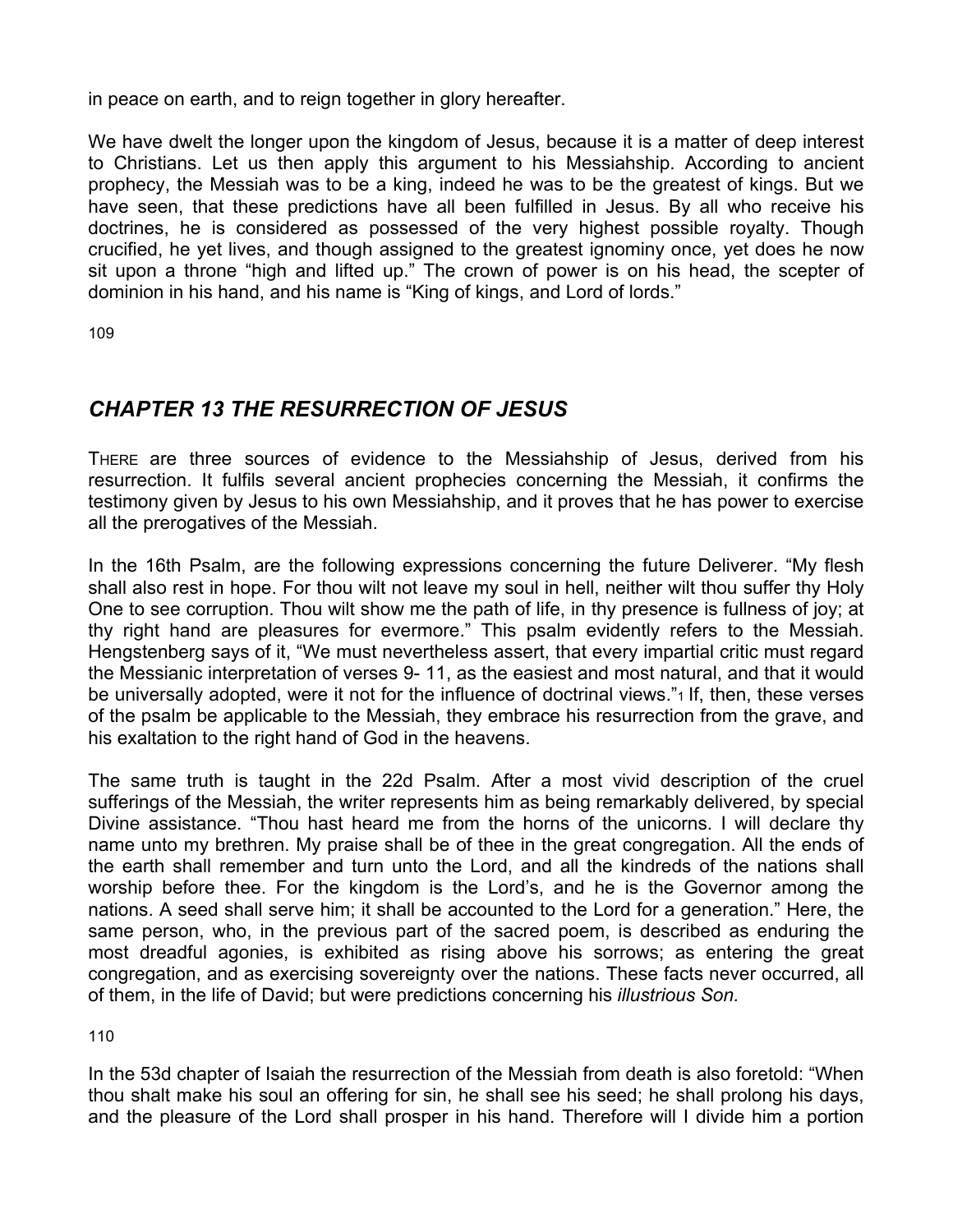with the great, and he shall divide the spoil with the strong; because he hath poured out his soul unto death." Here, the same person, whose "soul was made an offering for sin," and whose "soul was poured out unto death," is represented subsequently as living, reigning, and triumphing. If then the psalm refer to the Messiah, it of course teaches his resurrection from the grave.

The author above quoted, makes the following judicious observations in reference to the three passages of Scripture above referred to. "Whoever had learned from Isaiah 53., to know the servant of God, who after having died for us, should be exalted to the highest glory, and enjoy a never ending life; or from Psalm 22, had become familiar with the thought of a Messiah, who should pass through suffering to glory, and at the same time had perceived that the speaker in a psalm, was not always of course its subject, might easily come to the conclusion, that not David, but the Messiah, in the expectation of whose advent the whole spiritual life of the people entered, here appears as speaker, and foretells his own resurrection. And even granting that no one under the Old Testament attained to this knowledge, it is yet so obvious to us, who can institute a far more extensive comparison of the prophecies illustrated by the fulfilment, that we must regard the Messianic interpretation, as at least the most probable, even without the evidence of the New Testament."2 If then it was foretold that the Messiah was not only to die, but also to arise again from the grave; and if it be proven, that Jesus of Nazareth after his crucifixion, did thus arise by the special energy and interposition of *God,*  then is it clear, that in this particular, the history of Jesus also fulfils prophecy concerning the promised Deliverer, and shows that he was indeed the Son of God.

But Jesus himself not only asserted his Messiahship as we have already seen, but predicted his resurrection after three days. "From that time forth began Jesus to show unto his disciples, how that he must go unto Jerusalem, and suffer many things of the

111

elders and chief priests, and scribes, and be killed, and be raised again the third day." Matthew 16:21.

Now, if in accordance with this and similar statements, he actually did arise from death, not only is his testimony to his resurrection to be believed, but also his more important testimony, that he was the Messiah, is established. This truth he often asserted, this truth he always admitted. If then, by the direct concurrence of heaven, he was actually raised from the tomb, his Messiahship is confirmed by God himself, and illustrated by a miracle the most remarkable, of which we have any knowledge. Equally evident is it, that if Jesus was raised from the dead, and if he did ascend up into heaven, according to the testimony of the Evangelists; and if especially, the concurrence of his own will was employed in this resurrection and *ascension,* then must it be admitted, that Jesus has all those attributes and qualifications, which peculiarly and exclusively adapt him to the Messianic kingdom and throne.

Is the resurrection of Jesus then, a well authenticated fact? This will depend of course, upon the number, the competency, and the credibility of the witnesses, who have testified to the rest of the world on the subject. The number of witnesses is sufficient. The Jewish law, and the laws of other nations, require even in capital offences, the testimony of but two or more witnesses.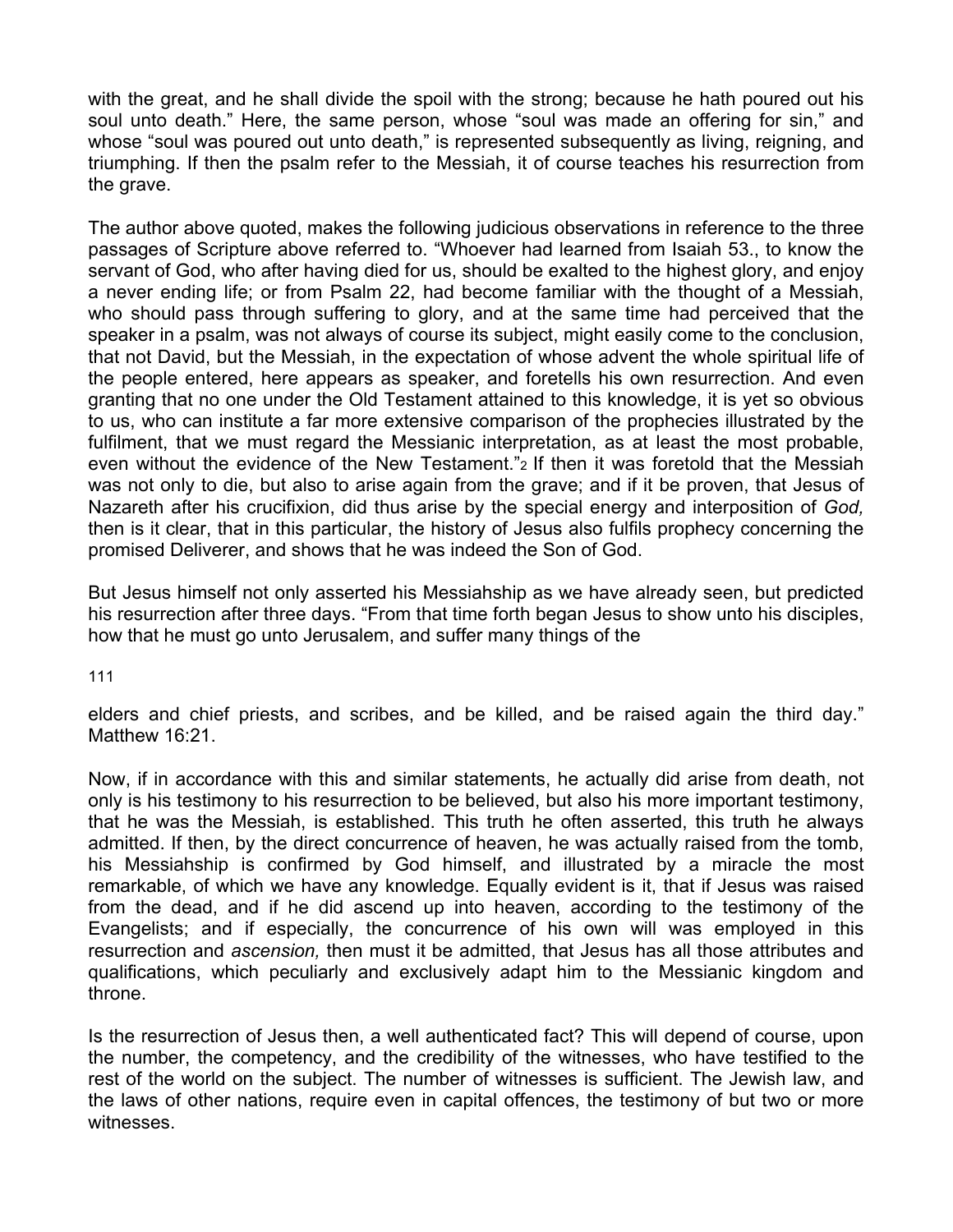"At the mouth of two witnesses, or three witnesses, shall he that is worthy of death, be put to death." Deuteronomy 17:6. The witnesses to the resurrection of Jesus are the eleven Apostles, together with a large number of others.

"He was seen of Cephas, says the Apostle Paul, then of the twelve; after that he was seen of above five hundred brethren at once; after that he was seen of James; then of all the Apostles, and last of all, he was seen of me also, as of one born out of due time." 1 Corinthians 15:5-8.

These witnesses were also competent. The competency of a witness in this case depends upon three things; — upon his knowledge of Jesus before his crucifixion; upon his personal observation of his death; and

112

upon personal interviews with him after his resurrection. The witnesses were acquainted with Jesus previously to his crucifixion. They had been intimate with him, many of them, even from his childhood. Others had been his constant companions for several years; they knew no one more certainly than they had known him.

They were also the personal spectators of his crucifixion and death. This scene took place at the feast of the Passover, when Jerusalem was crowded with Jews from every part of Judea, and almost of the world. It was exhibited in the most public manner. If, therefore, the Apostles felt any interest in the fate of their Master, they could not avoid witnessing it. It is impossible to deny that they felt the deepest interest in him. They must therefore have had the most certain knowledge, of the issue of his crucifixion. Hence, they have detailed with the greatest accuracy every event which occurred, from the bloody sweat of Gethsemane, to his expiring cry upon the cross. When the soldiers drove the nails, and lifted up the cross, they saw it; when the multitudes derided him, wagging their heads, they saw it; and when Jesus exclaimed, "Father, into thy hands I commit my spirit," and immediately expired, they witnessed it. And when, after his death, "a soldier with a spear pierced his side, and forthwith came thereout blood and water," they saw it. In recording his personal testimony to this fact, John says,

"and he that saw it, bare record; and his record is true, and he knoweth that he sayeth true, that ye might believe." John 19:35.

The certainty of his death was also conveyed officially to Pilate. Nor could Joseph and Nicodemus, who were rulers, and who buried him, be deceived. And even if it were possible for all those to be imposed upon, call we imagine, that "the chief Priests and Pharisees," who had his sepulchre sealed, could have been mistaken? Indeed, the reality of his death was never questioned by the Jews, or by any one in that day; it was in reference to his resurrection only, that they disbelieved.

The Apostles also had, not one, but many personal and protracted interviews with Jesus, after his resurrection. He not only appeared to Mary Magdalene, but conversed with her. He was not only seen by the two on the way to Emmaus, but entered into a long conversation with them. The very same evening, too, he entered the room where ten of the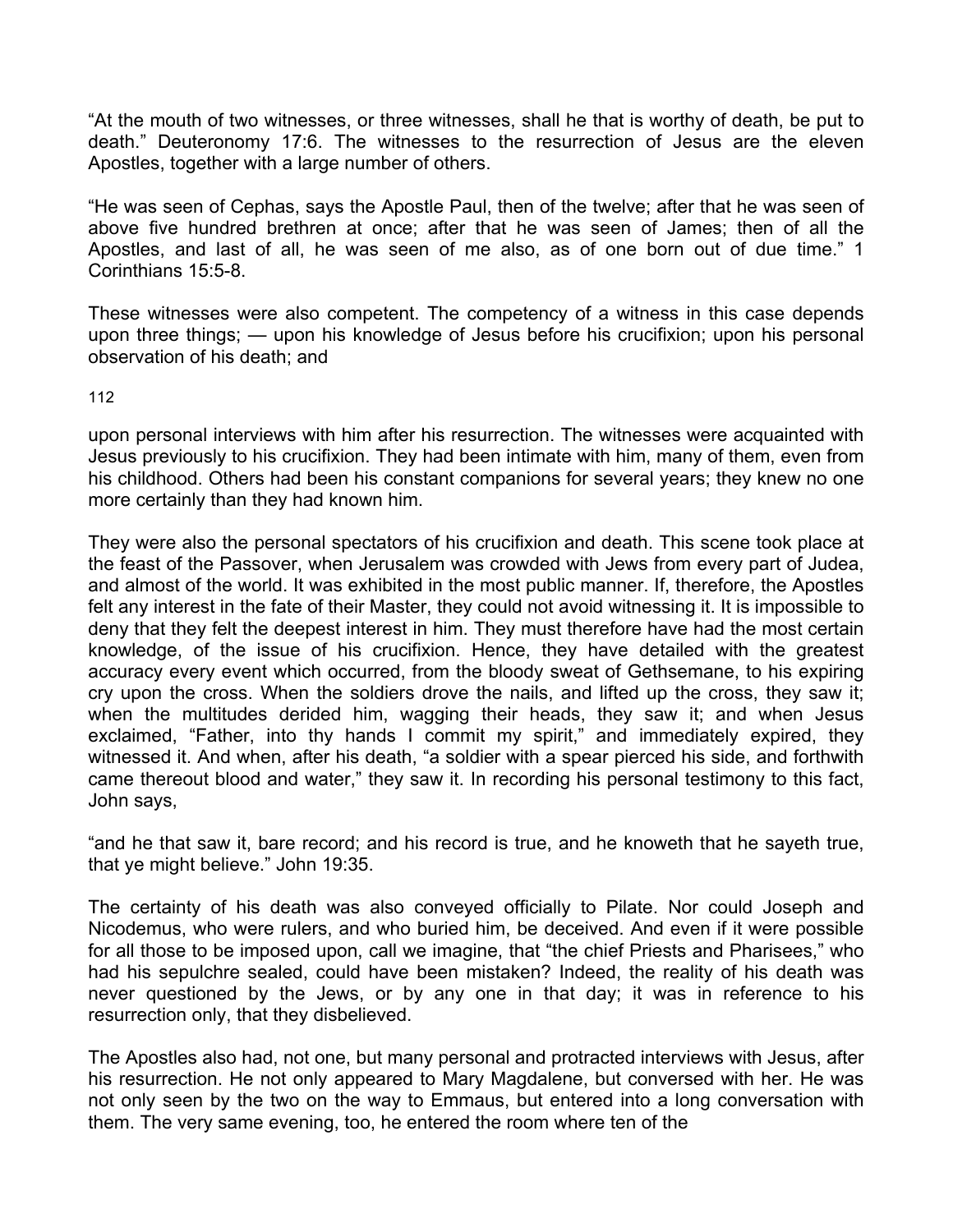## Apostles had assembled, and furnished them with the most indubitable proof of the reality of his resurrection.

"And he said unto them, why are ye troubled? and why do thoughts arise in your mind? Behold my hands and my feet, that it is I myself: handle me and see, for a spirit hath not flesh and bones, as ye see me have. And when he had thus spoken, he showed them his hands and his feet, (that is, the marks of the nails.) And while they yet believed not for joy, and wondered, he said unto them, Have ye here any meat? and they gave him a piece of broiled fish, and of an honeycomb, and he took it, and did eat before them." Luke 24.

He next enters into a protracted discourse with them. In this case, the personal identity of Jesus, is submitted to the most minute and varied examination of ten men, for the space at least of several hours. How was it possible for them to be deceived?

One of their number, however, being absent, the interview was repeated a week afterwards. "And after eight days, again his disciples were within, and Thomas with them. Then came Jesus, the doors being shut, and stood in the midst and said, Peace be unto you. Then saith he to Thomas, reach hither thy finger, and behold my hands; and reach hither thy hand, and thrust it into my side, and be not faithless, but believing. And Thomas answered, and said, "My Lord and my God!" John 20. Another discourse of considerable length also follows, during which the Apostles had every possible opportunity for ascertaining the truth of his resurrection. The interview, at the sea of Galilee, was also of the same convincing and irresistible character. Jesus not only appears to seven of the Apostles, but works a miracle for them, eats before them, and converses with them for a considerable time. John 21.

It is impossible therefore, for the witnesses to this fact, to have been deceived. They had every opportunity that men could have, to know the truth in the ease. They knew Jesus before his crucifixion most intimately; they were spectators of his crucifixion, and they had several protracted, interviews, with him after his resurrection, during which he not only exhibited the very marks of his execution, but both ate in their presence, and conversed freely with them.

114

Are these witnesses then credible? This question is to be decided by a reference to their moral character. It is impossible for a good man, and especially for a number of good men, to impose a deliberate falsehood upon others. Were the Apostles then good men?

The first evidence to this fact is to be adduced from the doctrines and precepts which they promulged, and which it is certain they believed. Now, character is the result of certain truths upon the heart. If then the Apostles published to the world, and really embraced themselves, a set of doctrines, and a code of morals, the most pure and heavenly, that the world has ever known, how is it possible for them to have been wicked or deceitful men?

The publication of these truths, too, and especially their public testimony to the resurrection of their Master, subjected them to every sort of indignity and persecution. It was at the peril of their lives, that they bore such testimony. And yet they bore it, not only in the temple, but in

#### 113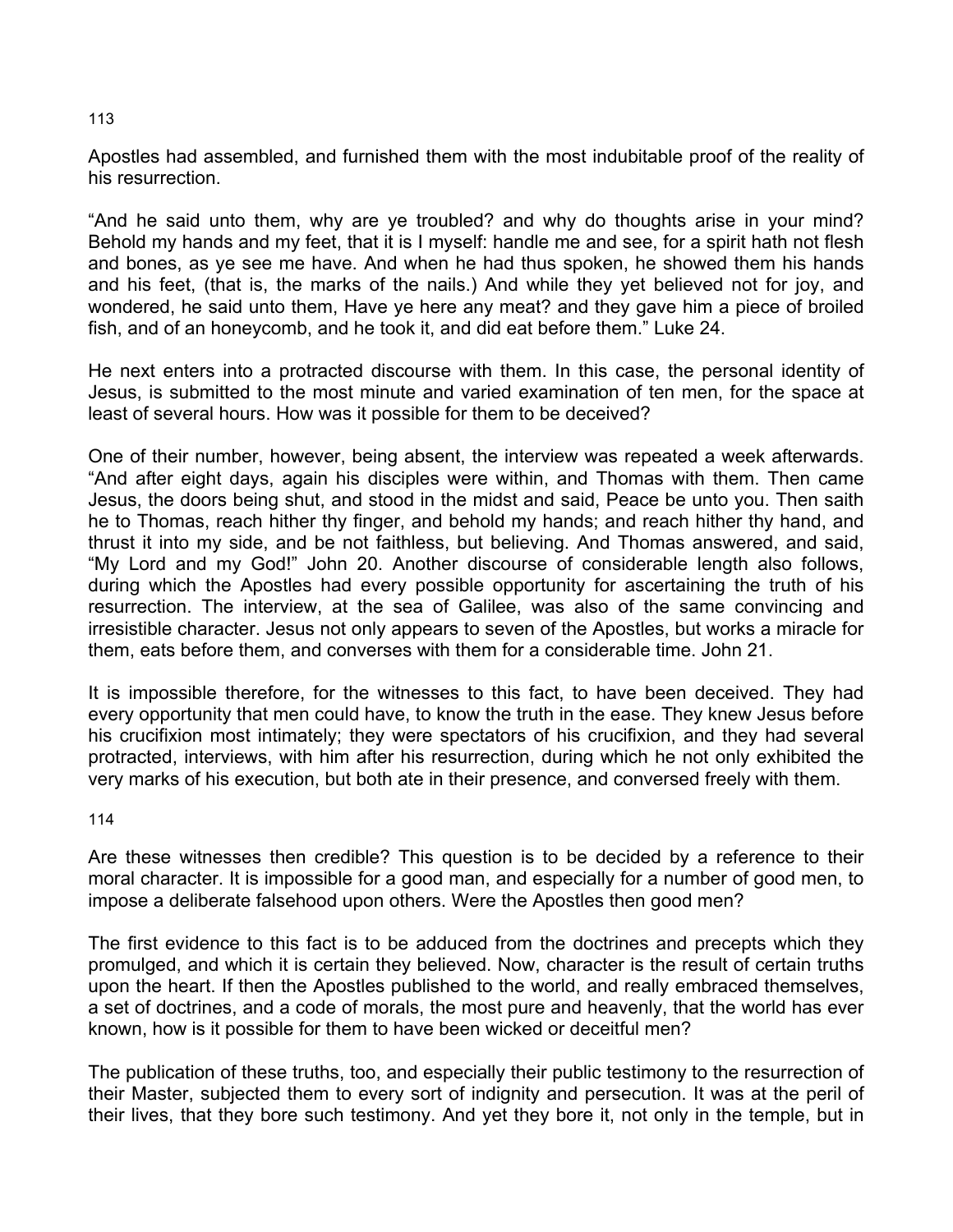the presence of the very murderers of Jesus.

The spirit, too, which these witnesses exhibit, demonstrates their sincerity. What brotherly *love* reigned among them, what benevolence toward mankind! What an absence of resentment, what a calm submission to injuries! What adherence to truth! What love of principle! There is, indeed, not the least evidence against the moral character of even one of them. Their reputation was above suspicion. Look at the charges, brought occasionally against them by their enemies! What are they? They all lie against the very truth they were publishing, and in the publication of which they jeoparded their lives. The only crime is, that they teach the people, that Jesus was alive, and that he was indeed the Messiah! If then, these witnesses were of sufficient number, if they were competent to judge as to what they testified, and if they were credible witnesses, being all of them men of the greatest integrity of character, then, does the resurrection of Jesus, as a matter of fact, rest upon a foundation the most solid of which we can conceive. No other truth in history is more clearly attested — no other truth in history possesses higher claims upon our belief.

115

Now, whether we consider Jesus as raised by the Father, according to several Old Testament prophecies, or by the Spirit, according to the testimony of Paul, or by himself, according to his own testimony, it alters not the case. There doubtless are senses in which the Three Persons of the Trinity were all concerned in his resurrection to life. The reality of his resurrection is the main point in the argument. This we have fully proven. If then, he really arose from the dead, there are several prophecies referring to the resurrection of the Messiah fulfilled in him. Then is his own testimony to Messiahship confirmed; and then, may we readily believe, that, in as much as he triumphed over all the powers of death, so he possesses all those powers and prerogatives that are appropriate tothe Messiah, and that he is able to save and deliver all who put their trust in him.

There is one other source of evidence to the reality of the resurrection of Jesus, which must not be altogether omitted. Jesus had promised to his disciples "the Comforter." He had assured them, that after a few days, they would be endued with extraordinary power from on high. This promise was fulfilled in the most public and extraordinary manner. About ten days after the ascension of their Master, and in the midst of the feast of Pentecost, the Holy Ghost was poured out upon the Apostles. They were at once endued with the knowledge of foreign languages. They received power to work miracles. They had also such spirit and energy imparted to them, as rendered them willing to face either danger or death, in their extraordinary mission.

Now, it is impossible for such an event as this to have taken place, without Divine approval. And it is equally impossible for that approval to have been given, and yet the Apostles to have been bad men, and engaged at the time in fabricating a pernicious delusion for the rest of mankind. This extraordinary effusion, then, of the Spirit upon the witnesses, so publicly given, must be considered as the sanction of Jehovah to the truth of their testimony, as a Divine attestation to the resurrection of Jesus.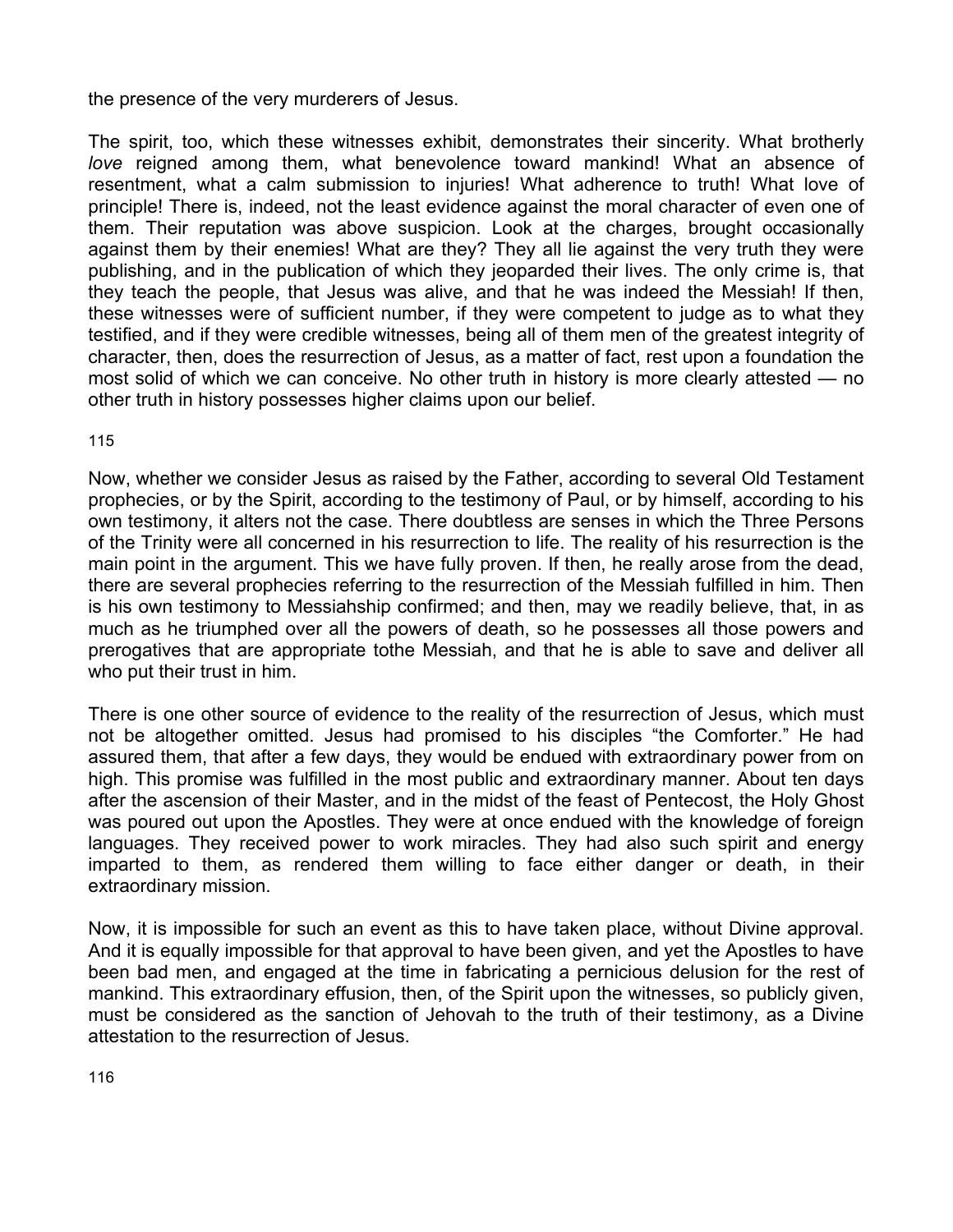## *CHAPTER 14 THE BLESSINGS CONFERRED ON THE GENTILES BY JESUS*

IN the ancient predictions concerning the Messiah, it was foretold, that the Gentiles should derive great benefits from his advent. To punish the nations for their idolatry, God had been pleased to confine his revelations and covenants, for many centuries, to the descendants of Abraham. But when the Great Deliverer should appear, and should give to the world new and fuller exhibitions of the Divine character and government, then, the nations of the earth were to be recalled from their idolatries, and restored to the worship of the true God.

This fact is intimated in the primary call given to Abraham; "In thee shall all families of the earth be blessed." Genesis 12:3. Besides other and similar announcements of this truth to Isaac and Jacob, the latter patriarch makes a very striking allusion to it in the benediction pronounced upon Judah —

"The scepter shall not depart from Judah, nor a lawgiver from between his feet until Shiloh come; and unto him shall the gathering of the people be." Genesis 49:10.

Hengstenberg paraphrases this passage thus — "Judah shall not cease to exist as a tribe, nor lose its superiority, until it shall be exalted to higher honor and glory, through the great Redeemer, who shall spring from it, and whom not only the Jews, but all the nations of the earth shall obey."<sup>1</sup> Similar predictions are also to be found among the inspired songs of ancient Israel. In the 2d Psalm, Jehovah addressing his Son, or the Messiah, says "Ask of me, and I shall give thee the heathen for thine inheritance, and the uttermost parts of the earth for thy possession." In the 22d Psalm it is also said, that in the days of the Messiah, "All the ends of the world shall remember and turn unto the Lord: and all the kindreds of the nations shall worship before thee." In the 72d Psalm, it is predicted of the Messiah, "He shall have dominion also from sea to sea, and froth the river, unto the ends of the earth."

117

The Prophets too, of ancient Israel, predict the conversion of the Gentiles under the Messiah.

"And in that day," says Isaiah, "there shall be a root of Jesse, which shall stand for an ensign of the people; to it shall the Gentiles seek and his rest shall be glorious." Isaiah 11. Again, the same Prophet says,

"I the Lord have called thee in righteousness, and will hold thine hand, and will keep thee, and give thee as a covenant for the people, for a light of the Gentiles." Isaiah 42:6.

Jeremiah also predicts,

"The Gentiles shall come unto thee from the ends of the earth, and shall say, Surely our fathers have inherited lies, vanity, and things in which there is no profit." Jeremiah 16.

And Malachi also declares,

"For, from the rising of the sun, even to the going down of the same, my name shall be great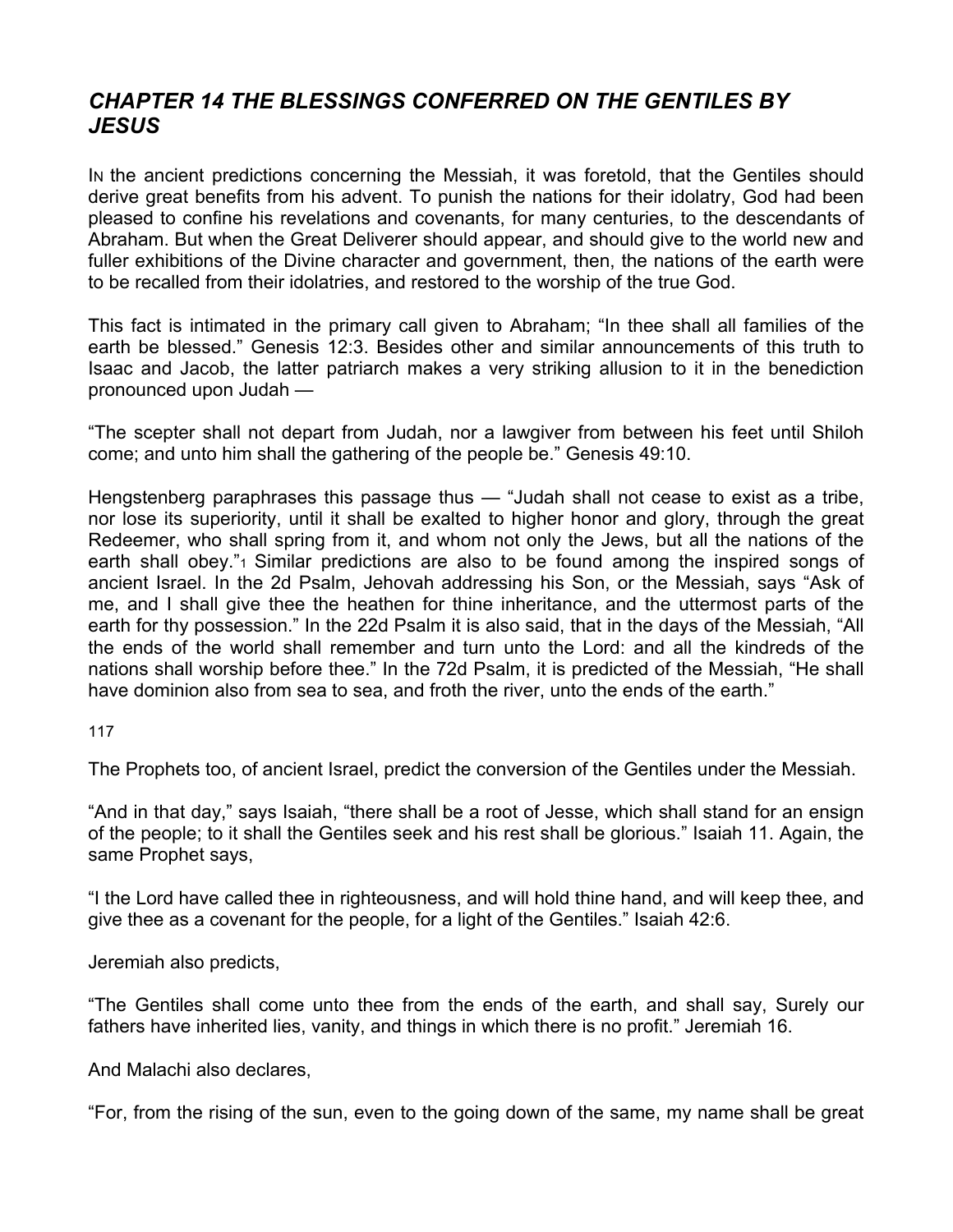among the Gentiles." Malachi 1. It is evident, that these predictions do not refer to those incidental blessings, which the Israelites, from age to age, may have conferred upon some Gentiles. These blessings were to be general — they refer to a particular period — they center in a special person. It was in the Messiah. and from the Messiah, that the nations were to be blessed.

Have these predictions, then, any fulfilment in Jesus the son of Mary? It is noticeable, then, I remark first, that even the birth of Jesus was attended with circumstances which seem to point him out as the appointed means of converting the Gentiles. "Glory to God in the highest, and on earth peace, good-will toward men," Luke 2., sang the celestial multitudes at the birth of the infant Jesus. This natal song evidently points out Jesus, as the means of blessing to the world at large. The visit of the Eastern Magi was also indicative of the same thing. Matthew 2. The venerable Simeon, too, as he held this remarkable babe in his arms, predicted that he was to be, not only "the glory of Israel," but "a light to lighten the Gentiles." Luke 2.

### 118

Many things also occurred during the ministry of Jesus, which demonstrated that these prophecies were about being fulfilled in him. Thus, when he was about to heal the centurion's servant, he said to those around him,

"And I say unto you, that many shall come from the east and west, and shall sit down with Abraham, and Isaac, and Jacob in the kingdom of God." Matthew 8.

His healing also of the Samaritan leper, Luke 17.; his casting out the devil from the daughter of the Syrophenician woman, Matthew 15.; the parable of the good Samaritan, Luke 10.; that also of the prodigal soil, Luke 15.; his remarks to the woman of Sychar, John 4.; his observations at the feast when certain Greeks desired to see him, John 12.; and especially his declaration to the chief priests and elders, that

"the kingdom of God should be taken from them, and given to a nation bringing forth the fruits thereof," Matthew 21.,

all teach, that the Gentiles were to be blessed in the mission of Jesus. After his resurrection, however, this truth was made more plain. Although the Apostles were "to tarry in the city of Jerusalem until endued with power from on high," (Luke 24,) yet, he commanded them to "go into all the world and preach the gospel to every creature." Mark 16. Here, the partition wall between Jew and Gentile was cast down, and "all the families of the earth were to be blessed," in this illustrious son of Abraham.

Nor was this commission an idle ceremony. It is true, that, even after the Apostles were endued with power from on high, they lingered in the city of Jerusalem. It is true, that, even in them, the appropriating spirit which confined the blessings of the Messiah to the Jews exclusively, with great difficulty yielded to the new commission. Still, however, God's purpose prevailed. Peter is sent to Caesarea, by express revelation. Acts 10. A persecution disperses the brethren at Jerusalem, and they are sent abroad to publish the glad tidings. Acts 8. The preaching of Philip is made instrumental in the conversion of the Samaritans. Acts 8. An Ethiopian is brought in by the same means. Acts 8. But what hastened this result more than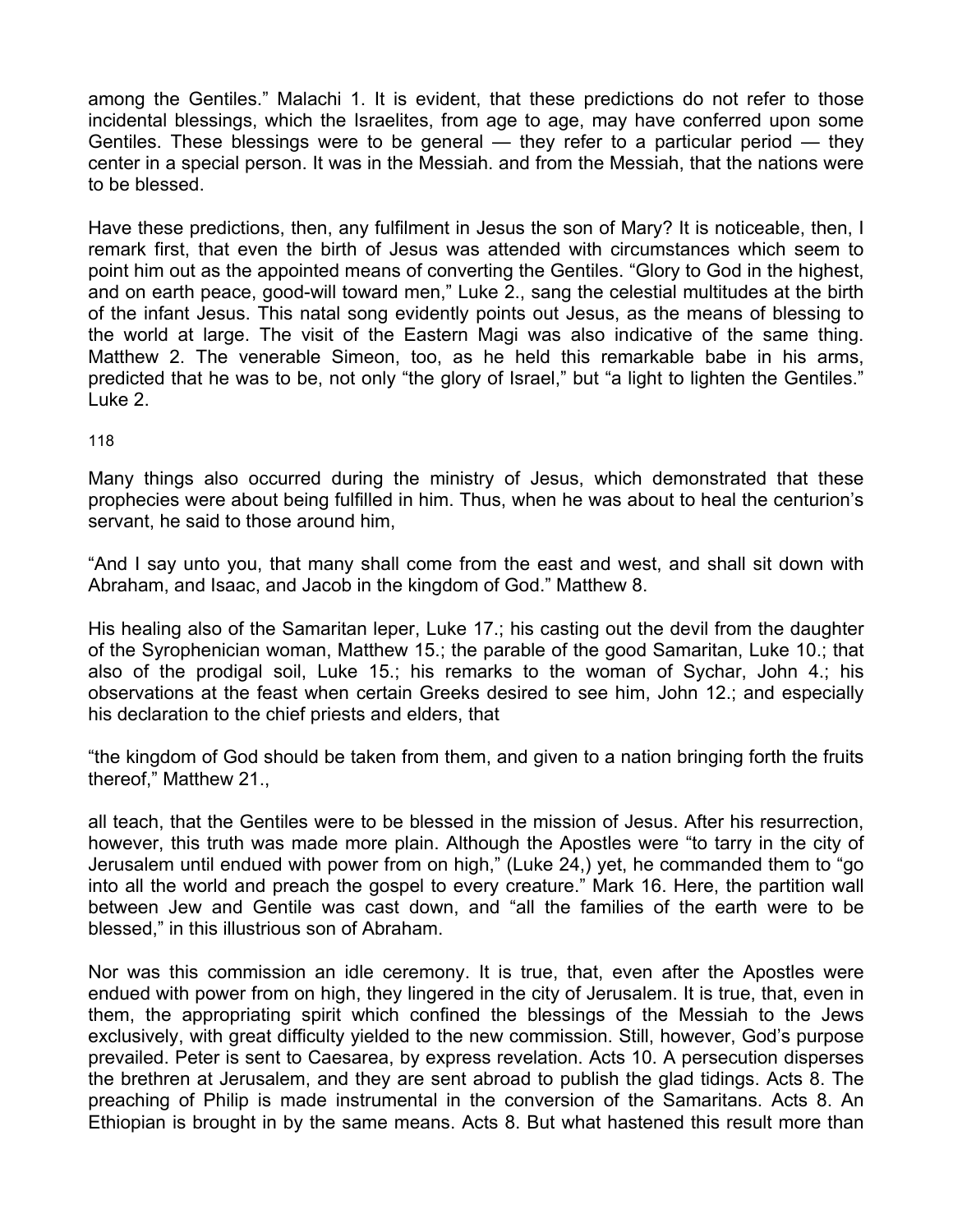any thing else, was the conversion of Saul of Tarsus. His conversion

119

was miraculous, and his character and history altogether extraordinary. More than any other, he had persecuted the Church; more than any other, he was opposed to the new sect. But God, who had assigned him a special and important field of labor, at the predetermined moment, and in the prearranged manner, arrested the bold persecutor, and makes him not only a disciple of Jesus, but a publisher of his gospel.

Not long after his conversion, Saul was specially designated by the Holy Ghost, as a missionary to the Gentiles. He and Barnabas labored first in Asia Minor, but were afterwards directed to go into Europe. In a few years, they visited the principal cities of the two continents, and established churches at Ephesus, at Philippi, at Corinth, and in most of the cities of the then known world.

In reference to the labors of the other Apostles, and also of the very large and numerous ministry which existed in those days, we have but partial accounts. The hints, however, given us in the various epistles, together with the known fact, that very shortly afterwards, Christians were scattered throughout the Roman empire, prove, that the early preachers of the word must have been exceedingly diligent in the propagation of the new faith. Even the Roman capital became the seat of a Christian church; while Spain and other remote countries are spoken of as scenes of these benevolent efforts.

Upon the conversion of the Gentiles to the doctrines of Jesus, a new question arose, which for a time much agitated the Christian Church. This question referred to the necessity of circumcising the new converts, and thus making them Jews as well as Christians. The Synod assembled at Jerusalem, decided this question in the negative, and thus freed the Gentile Church from this painful, and unnecessary yoke. Acts 15. About forty years after the resurrection of Jesus, an event took place, deeply painful in itself, yet of great advantage to the new faith. This was the overthrow of the Jews by the Romans, together with the destruction of their temple, and the practical abolition of their ritual services. These events had been most graphically and mournfully foretold by Jesus. Matthew 24. Luke 21. Considered as judgments upon the nation, they were inflicted as a punishment for his crucifixion. Luke 19:44; 23:28-31. But there was another design. It was in the temple-service chiefly, that the

120

old and new systems clashed. In order, therefore, to the full development and general triumph of Christianity, it was necessary that the templeservice should cease. Indeed, the very existence of the temple, its canonical priesthood, its altar of incense, its holy of holies, its entire rites and ceremonies might all be pleaded, while they stood, especially by the Jews, as so many evidences, that that dispensation was still inoperation, and that Jesus was rather an impostor, than the Messiah. When, however, the providence of God concurred with the mission and doctrines of Jesus, to abolish the ceremonial law and priesthood; when the spires of the temple no longer glittered over the spiritual worship of the new economy, nor the sword of the temple was seen any more to shed the blood of unoffending Christians; when the strong walls of Jerusalem were crumbled, and her turrets were in the dust; when the Jew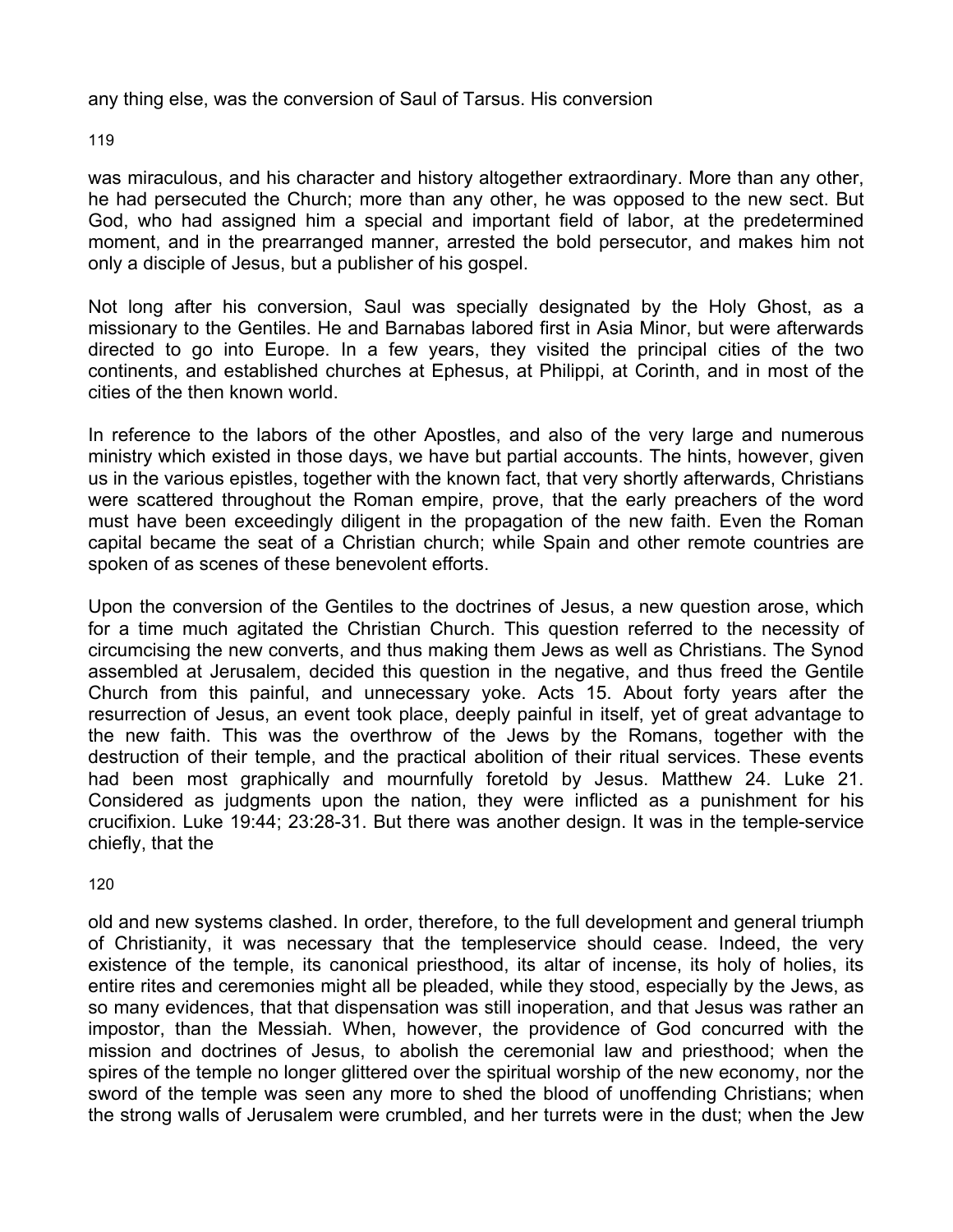was a captive, and his holy of holies defiled and destroyed, then did Christianity arise upon the world as a new sun, and the unpretending mission of Jesus receive a sanction which incredulity itself could scarcely doubt.

This captivity of the Jewish nation still continues. Eighteen centuries have passed away. Generations have been born, and generations have died. Still, however, is the Jew an exile from the land of his fathers, and the home of his fathers' sepulchres. Still too proud to acknowledge Jesus as the Messiah; still raising the cry of his crucifiers, "away with him, away with him," the child of Abraham even yet perpetuates the cause of his exile, and by rejecting Jesus, excludes himself from the richest blessings of the Abrahamic covenant! Other nations have bowed to his standard; even the most barbarous tribes have received him as their Hope. The Indian and the African, the Chinese and the Hottentot; nations the most polite, and nations the most savage, have all been rendering homage to the son of Mary, the Son of God. Still, however, the Jew disbelieves — disbelieves and wanders on in darkness and exile, the object of deep interest to the true Christian, the object of ridicule, it may be, to the infidel or scoffer, a living proof, however, of the truth, both of the Mosaic and Christian Scriptures. Still he wanders, and seems destined to wander, until the time shall come, that their Messianic captivity shall cease, and the sons of Jacob shall once more cluster around Sion, and there worship Him whom their fathers pierced, and there receive as their King, Him whom their fathers crucified as a malefactor.

### 121

This diffusion and triumph of the doctrines of Jesus in Gentile countries, besides being the fulfilment of prophecy, is proof of the Messiahship of Jesus, on two other grounds — in its cause, and in its results. Whatever importance we may attach to the zeal, or even to the alleged fanaticism of the early preachers of the gospel, whatever power we may ascribe to their principle of brotherly love; and whatever influence we may attribute to the performance of miracles by them; still, we must introduce another and a more efficient cause for the results which followed. Christianity is preeminently a spiritual system. And besides the war which it waged with kings and emperors, with priests and worshippers, with the customs and habits of men, it carried on a still fiercer conflict with the passions and prejudices of the human heart. It sought to revolutionize society by revolutionizing individual man. It called for a new heart, for a renovated character. And until this primary demand was granted, nothing was gained. It was to triumph, not over the bodies, but over the souls of men. It sought a recognition, not in the decrees of senates, but in the inward approval of the human will. Its temple was to be a temple of regenerated hearts; its dominion, the subjection of converted men to its authority. Now, to accomplish this, a divine agency was necessary. Zeal might spread the message to the ends of the earth; miracle might attract attention to the message thus diffused; eloquence and argument might convince the judgment and sway the passions in its favor; but to effect a conversion, to seat that message permanently in the soul, to make it the oracle of sound doctrine, and the umpire of pure morals, was a work which Omnipotence alone could accomplish.

To send forth, therefore, the fishermen of Galilee on the high mission of converting the world, unaccompanied with the aid of a higher power, would have been a vain and futile undertaking. This, however, was not done. "And lo says Jesus, I send the promise of my Father upon you." Luke 24. In these words the necessary divine help is both promised and pledged. The Holy Ghost was to accompany these humble instruments; he was to enlighten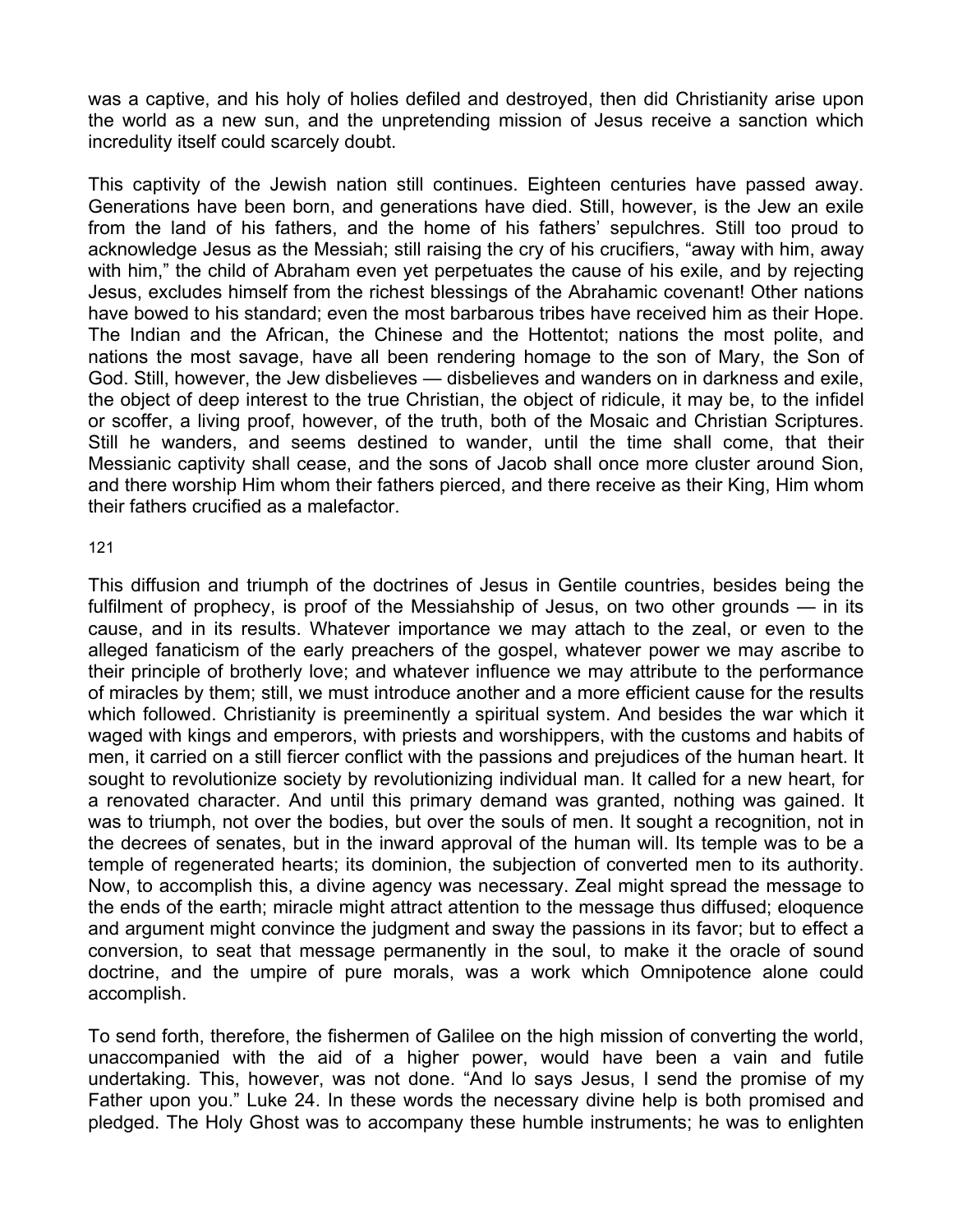their minds; he was to work in them and by them, and they were to suspend the entire success of their mission upon his accompanying power.

122

Now, if the truths delivered by the Apostles of Jesus, were thus attended by the Spirit of God; if he so far approved their work, as to render it effectual to the conversion of men, then is there in this very fact the most convincing proof, that Jesus of Nazareth was the Messiah. Can we believe, that the Holy Ghost would give his sanction to imposture? Carl we imagine, that God would cooperate with deluded enthusiasts? Certainly not.

Consider also the moral results of this new faith. The Jew is withdrawn by it from his traditionary forms and ceremonies. The Gentile relinquishes the religion of his ancestors, and the temple of his gods. The disciples of Plato, of Aristotle, and of Zeno, lay aside their metaphysical jargon. The proud and the revengeful are made humble and forgiving. All these unite in the maintenance of a pure and simple faith; in the exhibition of a holy and blameless life. No matter what had been the previous character of men, the result of the new system was always the same. It allied men to God through the mediation of a common Savior; it bound them together as a holy brotherhood; it filled them with compassion and goodwill toward the rest of mankind; and it produced in them all, a morality before unknown; a holiness to which, previously, they were utter strangers.

The same effects, too, produced by this new faith on individuals, extended to nations. National character, national laws, national feelings, national destinies, were all changed by it. It revolutionized senates, it changed the decrees of emperors and kings, it impressed a new character upon the face of society.

The history of the world, too, proves, that in proportion as nations have been under the legitimate influence of these new doctrines, have they been exalted and happy. New securities have been furnished by them to governments; new motives of obedience to subjects; new bands applied to all the domestic and social relations of life. The spread of the new system has also been favorable to mental improvement and science. It has especially been a protective to youth against innumerable dangers and evils. It has diffused a spirit of peace and forbearance among mankind. It has referred the nations to a common origin, to a common humanity, to a common Savior. Its tendency is to destroy war, to establish peace, and to make of all mankind one great and loving family.

123

Now, can it be true, that results like these are the fruits of imposture? Can a system, founded in error, promoted by fraud, and accompanied by the Divine abhorrence, thus exalt the soul of man — thus elevate the social condition of the species? Can holiness result from falsehood, or benevolence be the fruit of fanatical ambition? Has the world received its greatest blessings from the greatest of impostures, or society its highest elevation from the worst of causes? Surely, the judgment of mankind must be in the negative. So much of good could not arise from so much of evil; so much of elevation from a system of mere fraud and delusion. The doctrines of Jesus then are proved to be divine, by their fruits. Their results are such, as can only spring from a system founded in truth and approved by God. The fact, too, that they are accompanied by a Divine agency, and thus rendered effectual to salvation, also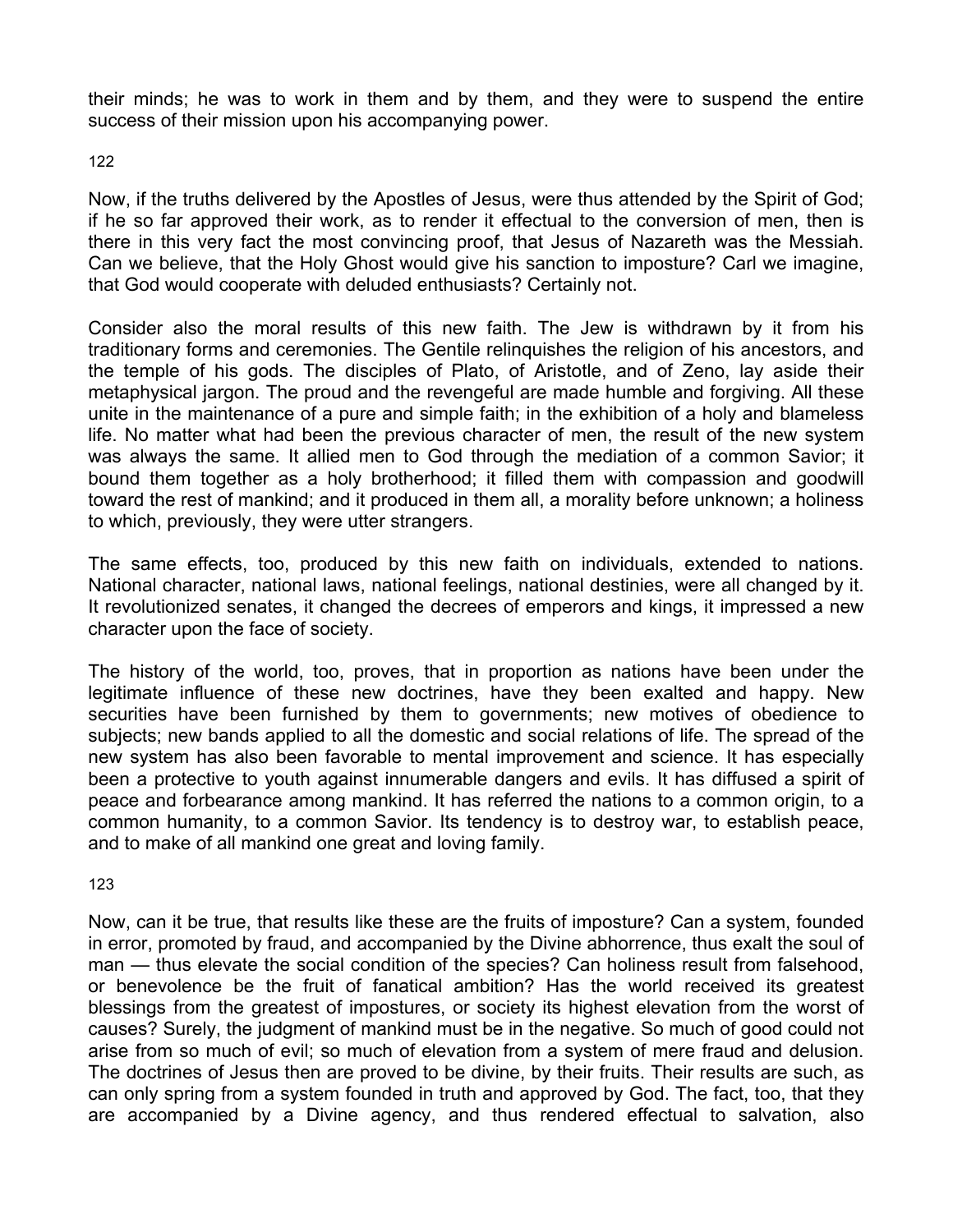demonstrates their Divine origin. God can have no copartnership with error, nor would the Holy Ghost cooperate with wicked men.

The point, however, on which we desire here chiefly to fix the attention is, that these doctrines have so completely revolutionized the face of the Gentile world. Idolatry, with its long train of superstitions, has been swept away. The dogmatism of ancient philosophers has been destroyed. The mythological harm of the poets has been broken. The customs, and rites and ceremonies of ages have been supplanted. All these things have passed away, while the gospel of the great Nazarene is now enshrined, where pagan temples, and altars, and rites once stood! What magic wand, what mysterious cause has effected all this? At the very time, too, when the Gentiles are enjoying such rich blessings, the Jews are without a king, without a scepter, without a throne! Why such a change, such a transfer of blessings? Evidently, because the seed of Israel, stumbling at the humility of a crucified Messiah, have been the occasion of extending the blessings of his kingdom to the other nations of the earth. "I say, then," says an Apostle, "have they stumbled that they should fall? God forbid; but through their fall salvation is come unto the Gentiles."

How strongly then does the existing state of things prove the Messiahship of Jesus! According to the prophecy of Jacob, the scepter was not to depart from Judah till Shiloh had come. But this scepter has long since forsaken that tribe. Must not Shiloh then, already have appeared. There is

124

also another proof of this — to this Shiloh the nations were to be gathered. They were to receive him as their King and Redeemer. Has not this been fulfilled in Jesus? Let the last eighteen centuries answer; let the existing state of the world reply.

Thus have we sought to prove, from his ancestry, from his miraculous birth, from the place of his nativity, from the epoch of his appearance, from the testimony of inspired witnesses, from his own testimony, by testimony from Heaven, by miracles, by his character, by his teachings, by his sacrifice and priesthood, by his kingly authority, by his resurrection, and by the blessings he has conferred upon the Gentiles, that Jesus is THE CHRIST. More proof is unnecessary — further demonstration useless. For if men "hear not" Moses and the Prophets, neither will they be persuaded, though one arose from the dead." 125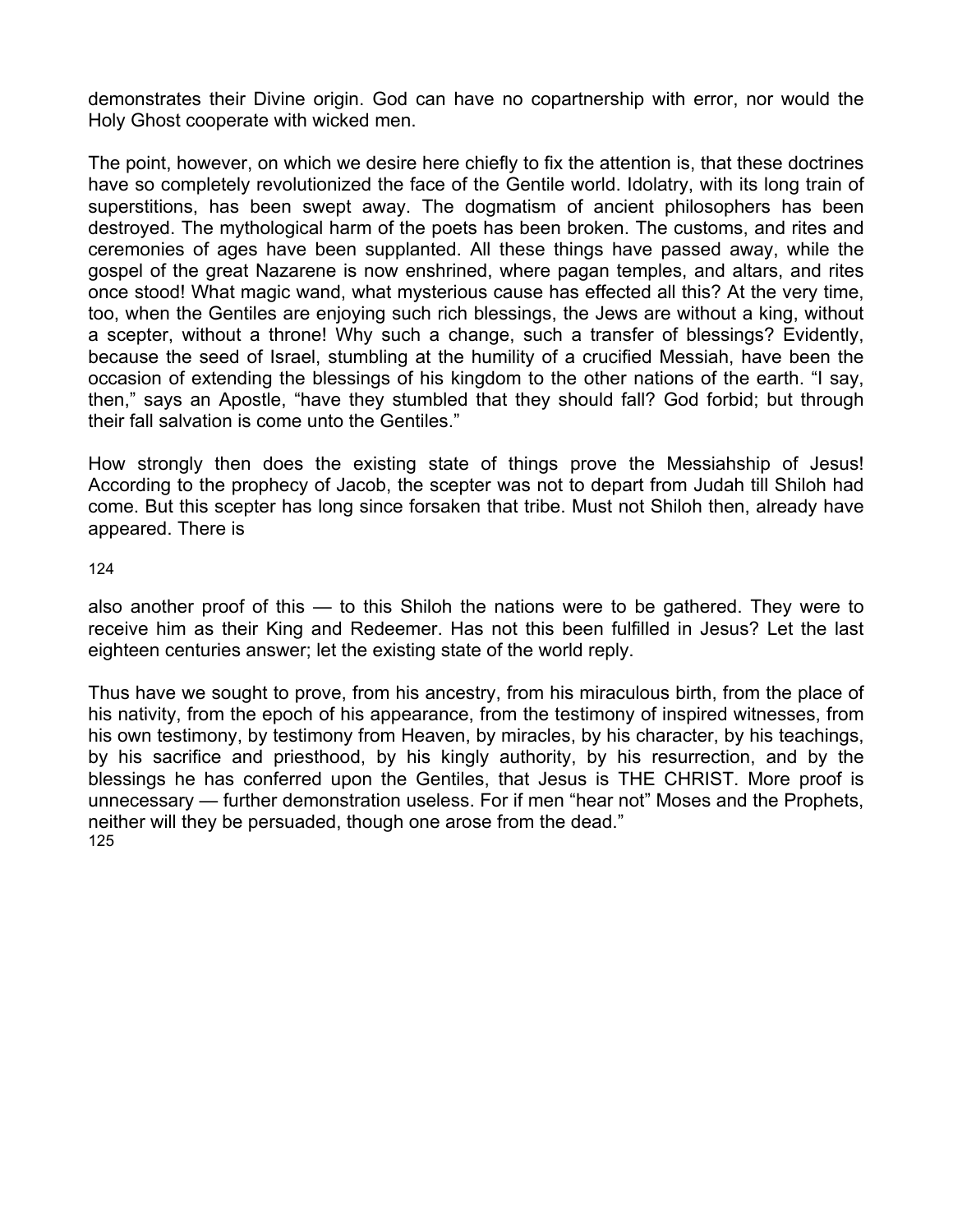# **PART 2 ANTICHRIST OR THE PAPACY PROVED TO BE THE ANTICHRIST PREDICTED IN THE HOLY SCRIPTURES**

# *INTRODUCTORY REMARKS*

We have already remarked upon the importance of ascertaining the personal identity of *Christ.* Of corresponding importance is it, to discover the personal identity of *Antichrist.*  Antichrist is the enemy of Christ. As therefore, our salvation is secured through personal union by faith with Christ, so our destruction is made certain, if at last we are found on the side of Antichrist. Here, we cannot serve two masters. If we adhere to the cause of Christ, we cannot promote that of Antichrist; and if we maintain the cause of Antichrist, we cannot promote that of Christ.

Nor is there between these two any neutral ground. "He that is not for Christ, is against him;" and he that is not against Antichrist, is for him. Christ and Antichrist are in open hostility. The struggle is great, and has been of long continuance. It is going on around us; and we cannot be idle spectators of the scene. Our views, our feelings, our conduct, must favour the one or the other of these contending parties. Let every man, therefore, select his position, and gird on his armor. Let him choose the one or the other of these two masters. Which will he serve? With which does he seek his destiny?

But how is Antichrist to be ascertained? The same way that we ascertain Christ. Search the Scriptures; examine facts. The Jews were condemned, because, with the Scriptures in their hands, they did not recognize, but rejected Christ. And so shall we be condemned and punished, if, with the same Scriptures in our hands, we do not recognize, but blindly follow Antichrist.

The times also require this investigation. Throughout Europe, throughout the world, there is a revival of the Papal system. True, this revival is not to be considered as indicative of any very great triumphs. The best days of

126

Popery have been numbered. The notions which men now entertain of popular liberty, and of the rights of conscience, the general intelligence that prevails, the recorded history of Papal oppression, the circulation of the Holy Scriptures, and above all, the word of God, all lead to the belief, that no efforts of the crafty agents of this crafty system, can ever give it the influence it has once exerted. "Tekel" is inscribed upon it; and some Cyrus will, ere long, be raised up, who shall dry up its waters, break down its gates of brass, and let oppressed humanity go free. No; it is not the ultimate triumph of this system we fear; it is the harm it may do in its death-struggle; it is the unnatural energies of its spasmodic dissolution, that we dread.

In America, particularly, is this investigation important. In all the countries over which it has triumphed, Popery, like the anaconda, has wound around its folds of art, of cunning, of superstition and of power, until, enclosing everything in its too friendly embraces, it has, with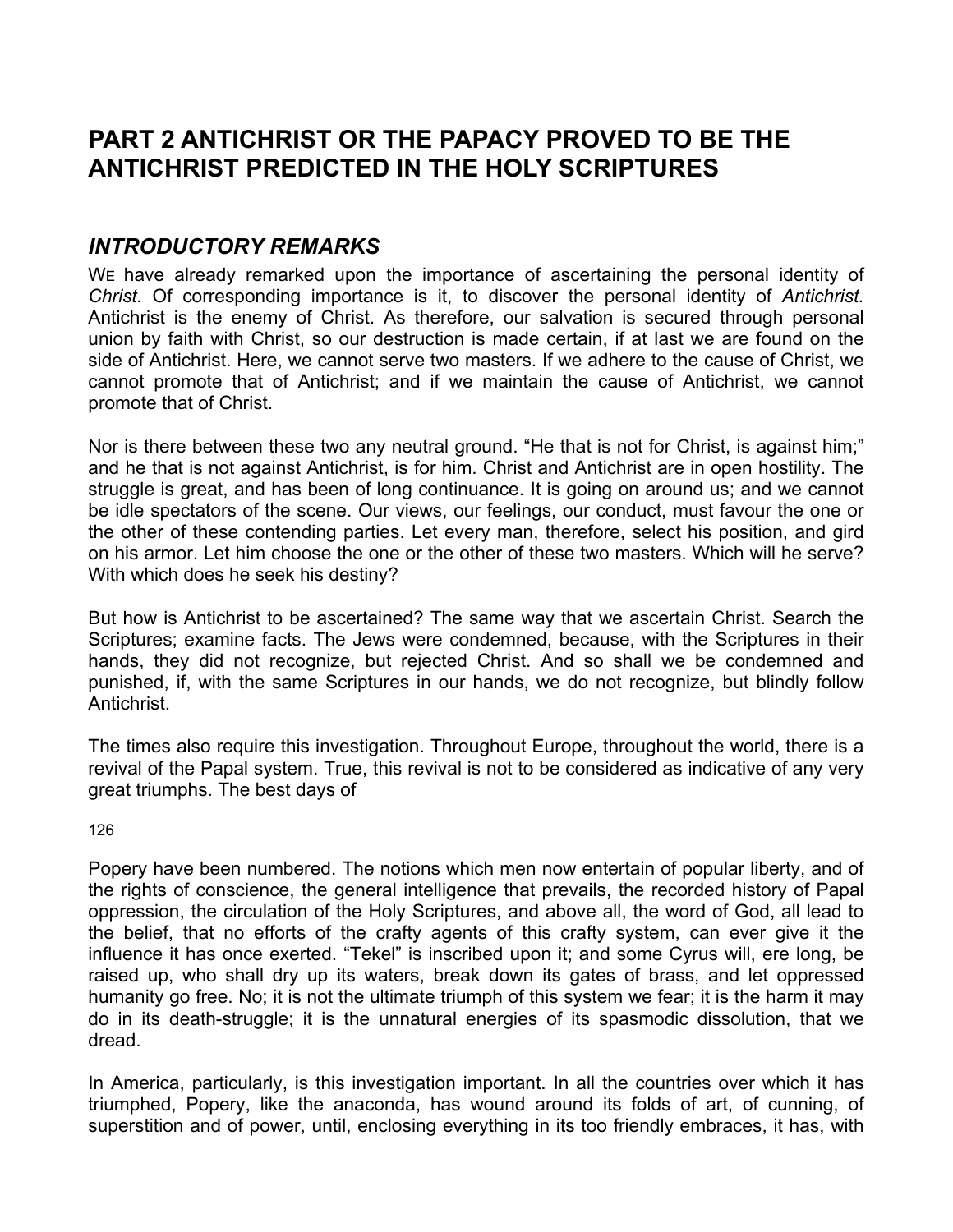one tremendous effort, crushed the nation to death. It sends forth its missionaries; it gathers its schools and colleges; it erects its cathedrals and builds its churches; it is patriotic, benevolent, charitable. Its alms and offerings attract the vulgar, its austerities and penances convince the sceptical. It is at first tolerated; then approved; next obeyed! But now come the dread realities of the system, taxation, passive submission, excommunications, interdicts, crusades, the inquisition, destruction. Yes, Popery has well nigh destroyed every country in which it has been predominant. The liberties and national prosperity of a people cannot coexist with such a system.

Let then, Americans — Americans, who have never witnessed a Court of Inquisition, or an Auto-da-fe, on their virgin soil; Americans, whose national liberties are still fragrant with the blood of revolutionary forefathers; Americans, whose proud eminence in the civilized world, gives them more to lose than other nations; let Americans especially examine this subject well. And if, in such an examination, the following pages shall contribute but a mite to the discovery of the truth, the author will feel himself more than compensated for the labor they have cost him.

127

# *CHAPTER 1 THE SEAT OF ANTICHRIST*

THE same inspired word, which has revealed to the Church an Antichrist to come, has also specified the seat of his power, that seat is the city of Rome.

In Daniel's vision of the four beasts, is the following language — "I considered the horns, and there came up among them another little horn, before whom there were three of the first horns plucked up by the roots: and behold in this horn were eyes, like the eyes of man, and a mouth speaking great things." Daniel 7:8.

The beast upon whose head Daniel saw the ten horns, is generally supposed by commentators to symbolize the Roman government; the ten horns, the ten kingdoms by which that government was succeeded; and the little horn, the Papacy. The reasons, upon which this interpretation is founded, are the following:

The scope of the vision requires it. This vision was given to Daniel, to portray before his mind, those great empires, or governments, which were to precede the everlasting kingdom of the Messiah. These governments were four. The first, under the symbol of a lion, was the Assyrian. The second, under the symbol of a bear, was the Persian. The third, under the symbol of a leopard, was the Macedonian or Grecian. The fourth, which was represented by "a beast dreadful and terrible, and strong exceedingly" must, of course, be the Roman.

To apply this last symbol as some have done, to the kingdom of the Seleucidae, is to commit two fatal errors. That kingdom is represented in tile vision, by one of the heads of the third beast, the symbol of the Grecian empire; for it is expressly said, "the beast had four heads." These four heads were, the Egyptian, Syrian, Thracian, and Macedonian divisions of the great Alexandrian empire. If, then, the kingdom of the Seleucidae, or Syria, were included under the third symbol, it certainly would not be also exhibited by the fourth.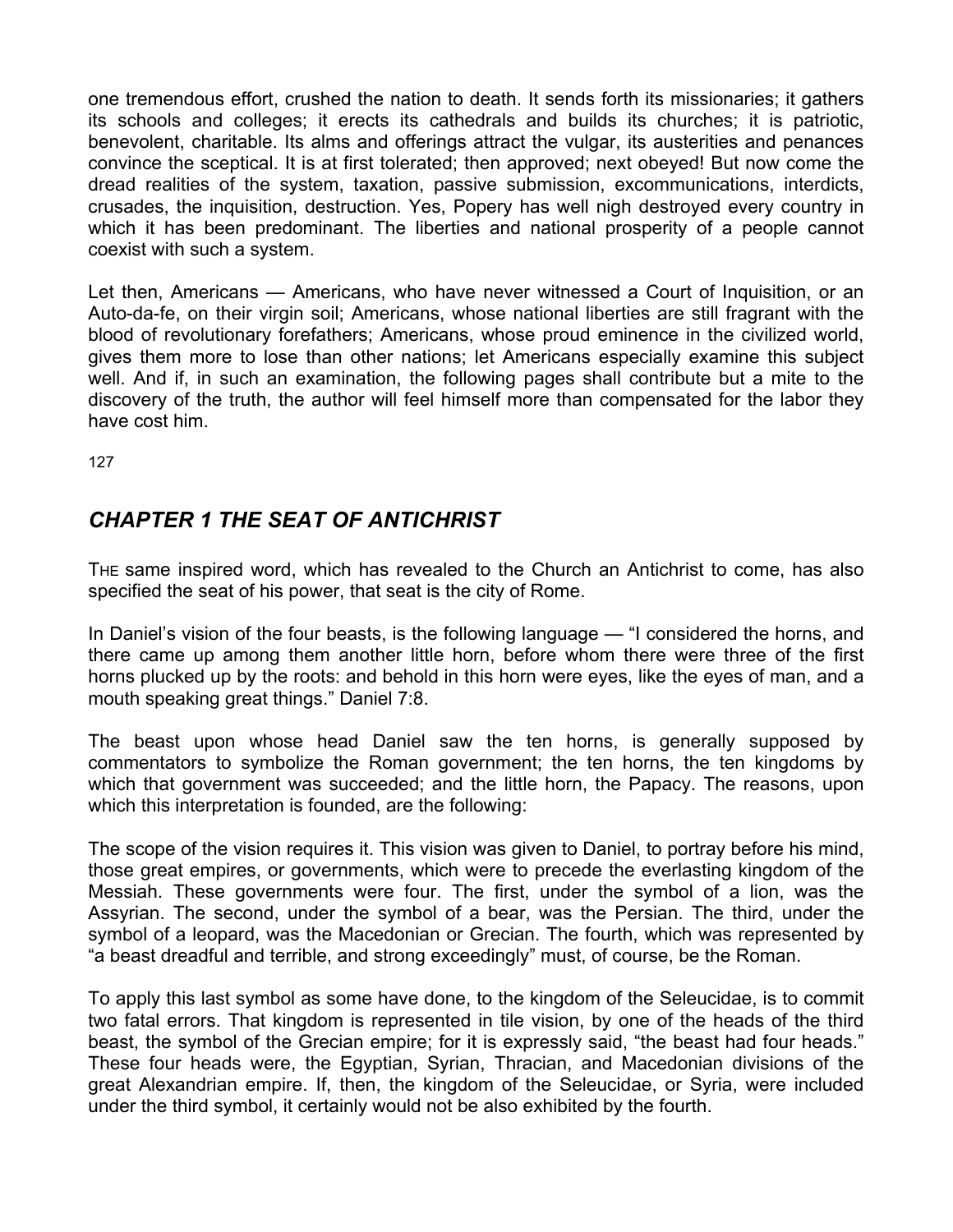The other fatal mistake is, that this hypothesis makes Syria a greater and more notable kingdom, not only than the Assyrian, the Persian, and the Grecian; but than even the Roman empire itself! It is expressly said, by the angelic interpreter of the vision, that this fourth beast "shall devour the whole earth, and shall tread it down, and break it in pieces." This was never true of Syria, nor has it been of any other kingdom since, but that established by Romulus.

The ultimate dismemberment of the Roman empire, and the formation from its fragments, of ten separate states, also agree with this interpretation.1 "The ten horns out of this *kingdom,"*  says the angel, "are ten kings (i.e. kingdoms) that shall arise." Now it is a notorious fact, that when the Roman empire was overrun and subverted by the northern nations of Europe, ten kingdoms arose out of its fragments. The following are the names of those kingdoms, as given by Machiavel, himself a Roman Catholic. "The Ostrogoths in Moesia; the Visigoths in Pannonia; the Sueves and Alans in Gaseoigne and Spain; the Vandals in Africa; the Franks in France; the Burgundians in Burgundy; the Heruli and Turingi in Italy; the Saxons and Angles in Britain; the Huns in Hungary; the Lombards, at first upon the Danube, but afterwards in Italy."2

This interpretation is also supported by the very extraordinary agreement between "the little horn" and the Papacy. This little horn "came up among" the other horns; "it was diverse from the rest;" "it plucked up three of them by the roots;" "its look was more stout than its fellows;" "it had eyes like the eyes of man;" it had also "a mouth that spake very great things;" it made war with the saints, and prevailed against them, till the Ancient of days came, and judgment was given to the saints." The length of time, too, during which this "little horn" should oppress the saints, is expressly stated to be, "a time, times, and the dividing of time;" that is, twelve hundred and sixty years.

All these marks indicate the Papacy so strongly, that it is difficult to conceive how they could ever have had a different application. The Papacy arose among the ten Gothic kingdoms of Europe: it was, however, diverse from all those kingdoms, being an ecclesiastical sovereignty; in its rise, it subverted three of those kingdoms, those of the Heruli, Ostrogoths, and Lombards; its "look" too, has always been more *"stout,"* than that of

129

any other European kingdom; it is distinguished for craft and cunning; it is more ambitious and boastful than its neighbors, pretending to exercise absolute sovereignty over them; it has ever been a persecuting power; and it is long-lived; having not even yet exhausted the twelve hundred and sixty years of its predicted existence. What a remarkable agreement between prophecies and facts! What a perfect symbol is the "little horn," of the Papal power! Probably, no one Messianic type in the Old Testament scriptures, is more perfectly fulfilled in Jesus, than is this little horn in the Papacy.

The commentator on the Doway Bible admits that "the little horn" is a symbol of Antichrist. "This," says he, "is commonly understood of Antichrist. It may also be applied to that great persecutor Antiochus Epiphanes, as a figure of Antichrist." But who is Antichrist? According to Romanists, some great enemy of Christianity, who is to arise at some future period, who will dreadfully oppress the Church, and whose duration will be very brief. Upon the expression in this vision, "a time, times, and half a time," the same commentator says, "this means three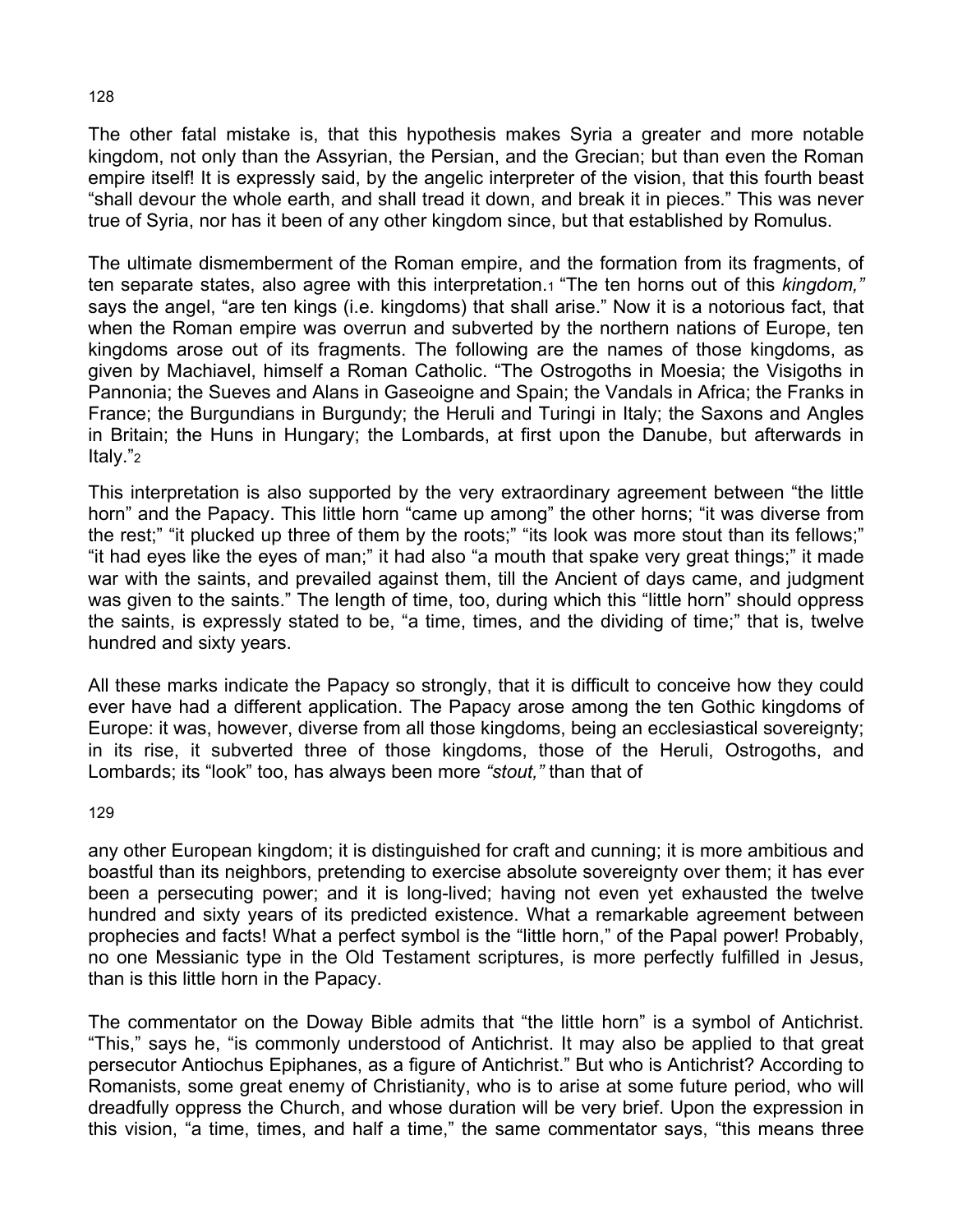years and a half, which is supposed to be the length of the duration of the persecution of Antichrist."

That this papal interpretation of the symbol is incorrect, is evident. The fourth beast is admitted, even by this same authority, to be the "empire." The ten horns are also said to represent "ten kingdoms, among which the empire of the fourth beast shall be parodied." Now, the Roman empire has ceased to exist for many centuries past. If, then, it ever could be divided into ten kingdoms, such division must already have taken place. The "little horn," then, or Antichrist, must, of course, have been in existence long since; for it was to "spring out of the midst" of the other horns, or kingdoms. And, here, I cannot but remark upon the unfairness of this papistical commentary. The beast, it states, represents the Roman empire; the ten horns, the ten kingdoms, into which that empire was divided. And yet, the "little horn," which is admitted to be a symbol of Antichrist, and which was to exist among the ten horns, or kingdoms, is said to be a figure of some malignant power not yet in existence!

We have not, however, located Antichrist at Rome. Daniel places him among the ten horns; that is, among the nations of Southern Europe. He

130

does not, however, inform us of his precise locality. This is done by the Apostle John. "And I saw a woman sit upon a scarlet-colored beast, full of names of blasphemy, having seven heads and ten horns. And the woman was arrayed in purple and scarlet color, and decked with gold and precious stones and pearls; having a golden cup in her hand full of abominations, and filthiness of her fornication. And upon her forehead was a name written — 'Mystery, Babylon the great the mother of harlots, and abominations of the earth." And I saw the woman drunken with the blood of the saints, and with the blood of the martyrs of Jesus." In explaining these remarkable symbols, the angel said to John, "The seven heads are seven mountains on which the woman sitteth." And, as if this were not sufficiently distinct, he adds: "The woman which thou sawest is that great city which reigneth over the kings of the earth." Revelation 17.

This passage may be considered both as a commentary upon, and an enlargement of, the vision of Daniel. Here, as there, is "a beast having ten horns." The beast, in the vision of John, as in that of Daniel, symbolizes Rome; the ten horns, the ten kingdoms which succeeded the Roman empire. Revelation 17:12. While, however, Daniel's beast is represented as "dreadful and terrible, and strong exceedingly" John's is said to be "scarlet-colored and full of names of blasphemy." The reason for this is, that Daniel referred principally to Rome Republican and Imperial, while John, as we shall see hereafter, describes chiefly Rome Papal. In Daniel's vision there is no mention made of "the seven heads" of the beast. This figure is employed in the latter vision to identify the beast. "The seven heads" says the angel, "are seven mountains." This refers to the seven hills on which Rome is built. The grand distinction, however, between the two visions is, that while Daniel speaks of "a little horn" rising up among the ten horns, John omits this figure, but introduces another of a different kind. He sees "a woman arrayed in purple and scarlet-color, and decked with gold and precious stones," sitting upon the beast. The reason for this difference is, that Daniel represents Antichrist as a political, while John exhibits him as an ecclesiastical power.

Nor will it appear upon examination, that "the little horn" is a more significant type of the Papal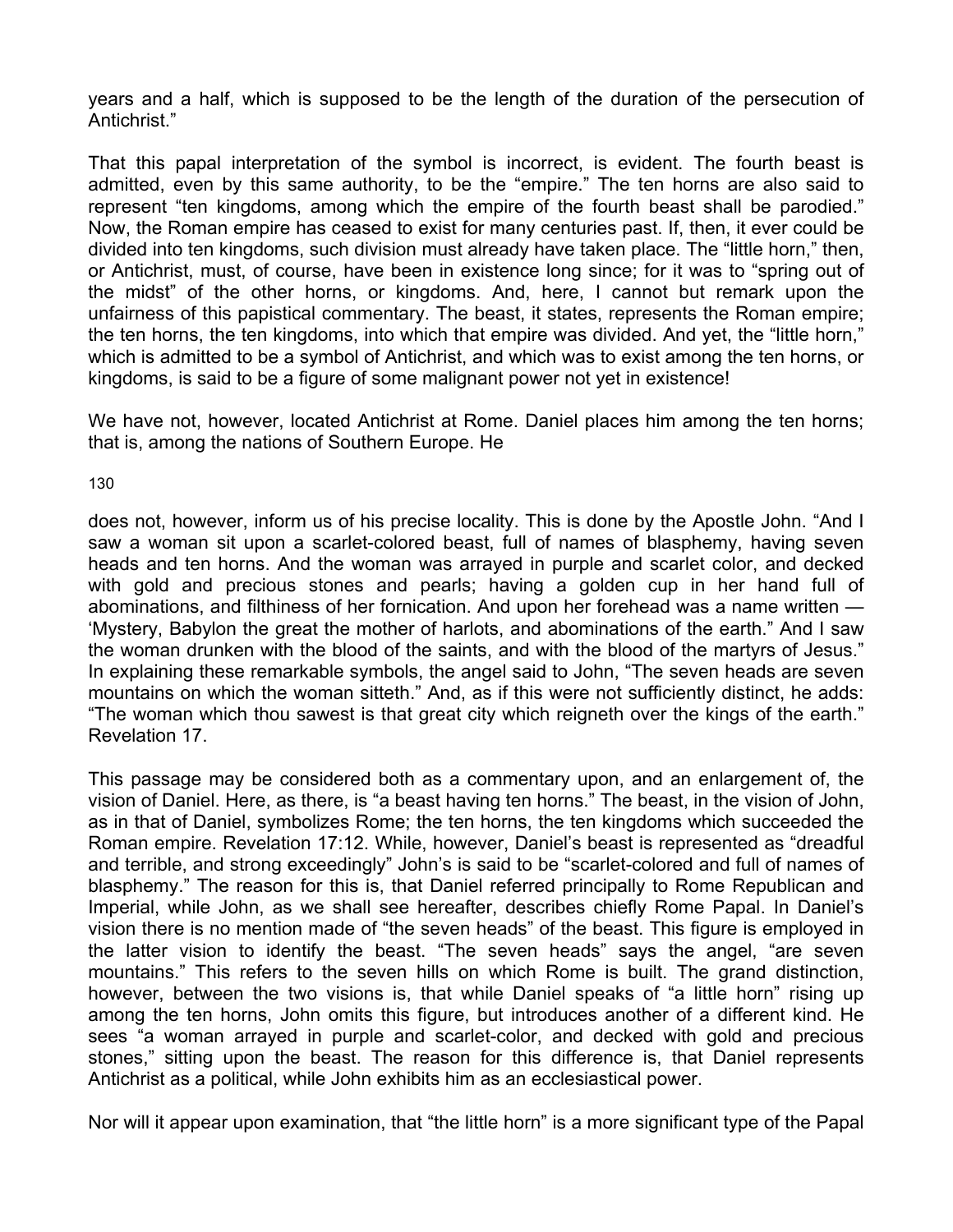state, than the "woman arrayed in purple and scarlet" is of the Papal church. This woman was seen "sitting upon the scarlet-colored beast." This denotes that union of church and state, which

131

has so long existed between the Papacy and the Civil governments of Europe. It also indicates the authority which the Roman church has so absolutely wielded over these governments. The woman was also "arrayed in purple and scarlet-color" The Pope of Rome has for ages pretended to be emperor of the whole world. As such, he not only dresses himself in purple and scarlet, but adorns with the same costly materials all around him — "Even the mules and horses," says Bishop Newton, "which carry the popes and cardinals, are covered with scarlet cloth; so that they may be said, literally, to ride upon a scarlet-colored beast."3 This woman was also "decked with gold and precious stones, and pearls." This indicates the very great wealth and splendor of papal establishments. The following is an extract from a letter written by a traveler in Mexico: "In the cathedral of Puebla hangs a chandelier of massive gold and silver, of whole tons in weight. On the right of the altar stands a carved figure of the Virgin, dressed in beautiful embossed satin, executed by the nuns of the place. Around her neck is suspended a row of pearls of precious value; a coronet of pure gold encircles her brow; and her waist is bound with a zone of pure diamonds and enormous brilliants. The candelabras in the cathedral are of silver and gold, too massive to be raised by even the strongest hand, and the Host is one mass of splendid jewels of the richest kind. In the cathedral at Mexico, there is a railing of exquisite workmanship, five feet in height, and two hundred feet in length, of gold and silver; on which stands a figure of the Virgin, with three petticoats — one of pearls, one of emeralds, and one of diamonds; the figure alone is valued at three millions of dollars." If such be papal worship in Mexico, what is it among the splendid capitals of Europe? What must it be at Rome?

This woman is also represented as a harlot; yea, as the greatest of harlots. This refers to the idolatries of papal Rome. That the fornication here alluded to is spiritual, that is, idolatry, is admitted by even Romanists themselves. "By Babylon," says the commentator on the Doway Bible, "is meant either the city of the devil in general, or pagan Rome, which was the principal seat of empire and idolatry." Here, however, a great mistake is committed, in supposing, that the prophecy alludes to pagan Rome. This harlot, or adulterous woman, is evidently the type of a false church. But when was any church whatever in alliance with pagan Rome? In the days of pagan Rome, the church, so far from riding on the beast, was

132

trampled under foot, and almost destroyed by him. Evidently the reference is to papal Rome. And are there no such idolatries practiced in this apostate church, as correspond with the figure so graphically drawn by the Apostle? Is not the Pope himself worshipped? Is not the Virgin worshipped? Do not churches and altars, relics and crucifixes, pictures and statues, saints and angels, all receive divine honors? Never did pagan Rome excel professedly Christian Rome in these particulars. The papacy is the fountainhead, the source of these abominations, which from the Roman metropolis, extend almost to the whole world.4

This woman was also "drunk with the blood of saints and of the martyrs of Jesus." It is said of the "little horn," in Daniel's vision, that "he made war upon the saints and prevailed against them." We have already mentioned, that this "little horn" was a type of the papal state, while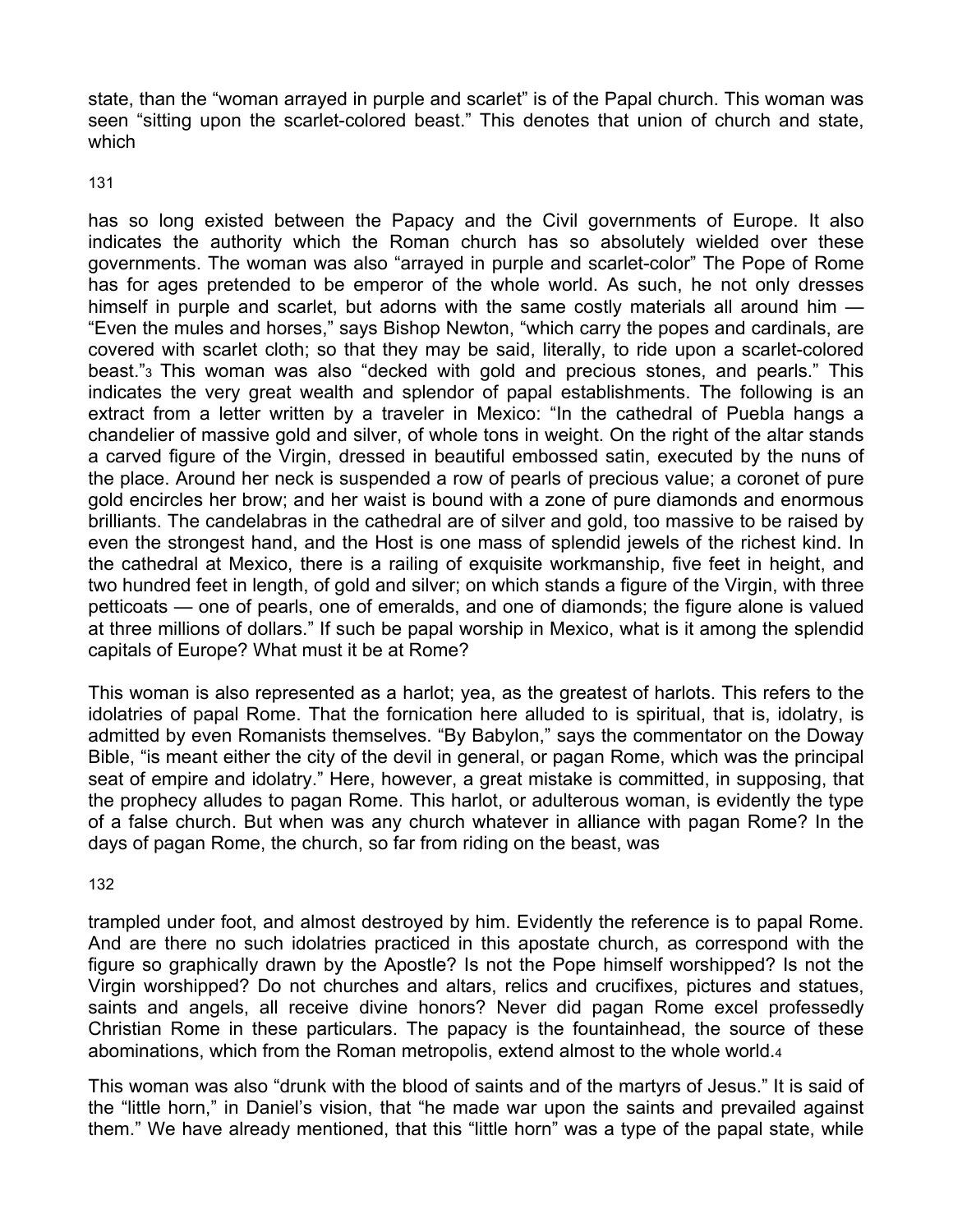this woman is a type of the papal church. In popery, however, both church and state are employed, in the work of persecution. The spiritual court first tries and condemns the criminal; he is then delivered over to the civil authority to be executed, the venerable council first determines upon a crusade; the next step is, the enlistment in the enterprise, of the kings and potentates of the earth. In this way has the papal church been "drunken with the blood of saints." And has not this prediction been fulfilled, to the very letter fulfilled? "Not to mention," says Bishop Newton, "other outrageous slaughters and barbarities, the crusades against the Waldenses and Albigenses, the murders committed by the duke of Alva in the Netherlands, the massacres in France and Ireland, will probably amount to ten times the number of all the Christians slain, in all the ten persecutions of the Roman emperors put together."5 The same sentiment is expressed by Gibbon as we shall see hereafter in his history of the Roman empire. Such are the correspondences between "the woman arrayed in purple and scarlet," and the papal church. Evidently then, the one is the type of the other. But if so, the city of Rome itself was to be the spot where that antichristian power was to be enthroned upon the nations of Europe. That Rome is the head of the papal world, and that a great autocrat has been presiding there for many centuries past, are facts of general notoriety; indeed it is fundamental in the whole papal scheme, that the seven-hilled city should be the metropolis of this strange and wonderful empire. Should

133

Rome be displaced, the whole fabric would fall. Hence the seventy years, during which, through the influence of the French kings, the popes were made to reside at Avignon, are considered by all good Catholics, as a Babylonish captivity.

The radical doctrine of this system, as expressed by the Florentine Synod is, "That the Apostolic chair and the Roman high priest doth hold a primacy over the universal church; and that the Roman high priest is the successor of St. Peter, the prince of the Apostles; the true Lieutenant of Christ, and the Head of the Church; that he is the Father and Doctor of Christians; and that unto him in St. Peter, full power is committed to feed, and direct and govern the Catholic church."6

Daunou, in his Court of Rome, represents this as "a controverted point" among Roman Catholics. — "Not one word," says he, "in the gospel, nor even in the writings of the Apostles, indicates the city of Rome as the indispensable capital of Christendom."7 This is very true; but it is neither the doctrine nor the practice of the Romish Church. "That the primacy of the Church is of divine right," says Dens, "and that this primacy should continue in the Roman bishop, or pope, are points that are considered settled in the faith."8 This doctrine may be briefly expressed thus: Christ delegated his authority to Peter; Peter established his seat at Rome; upon his decease, he transferred his office to a Roman successor: hence these Roman successors of the Apostle, are, to the end of the world, the vicegerents of Christ, and the head of his Church. In all this, locality at Rome is essential. Withdraw that idea, and the primacy falls.

It need not be mentioned here, upon how many false premises this doctrine is based. It need not be affirmed, that Peter held no office higher than the other Apostles. It need not be asserted that the very peculiar offices of Christ, could not be conferred on Peter, or on any other. It need not be maintained, that Peter's office, as Apostle, could not be transferred to Linus. It need not be stated, that the New Testament does not even allude to the fact, that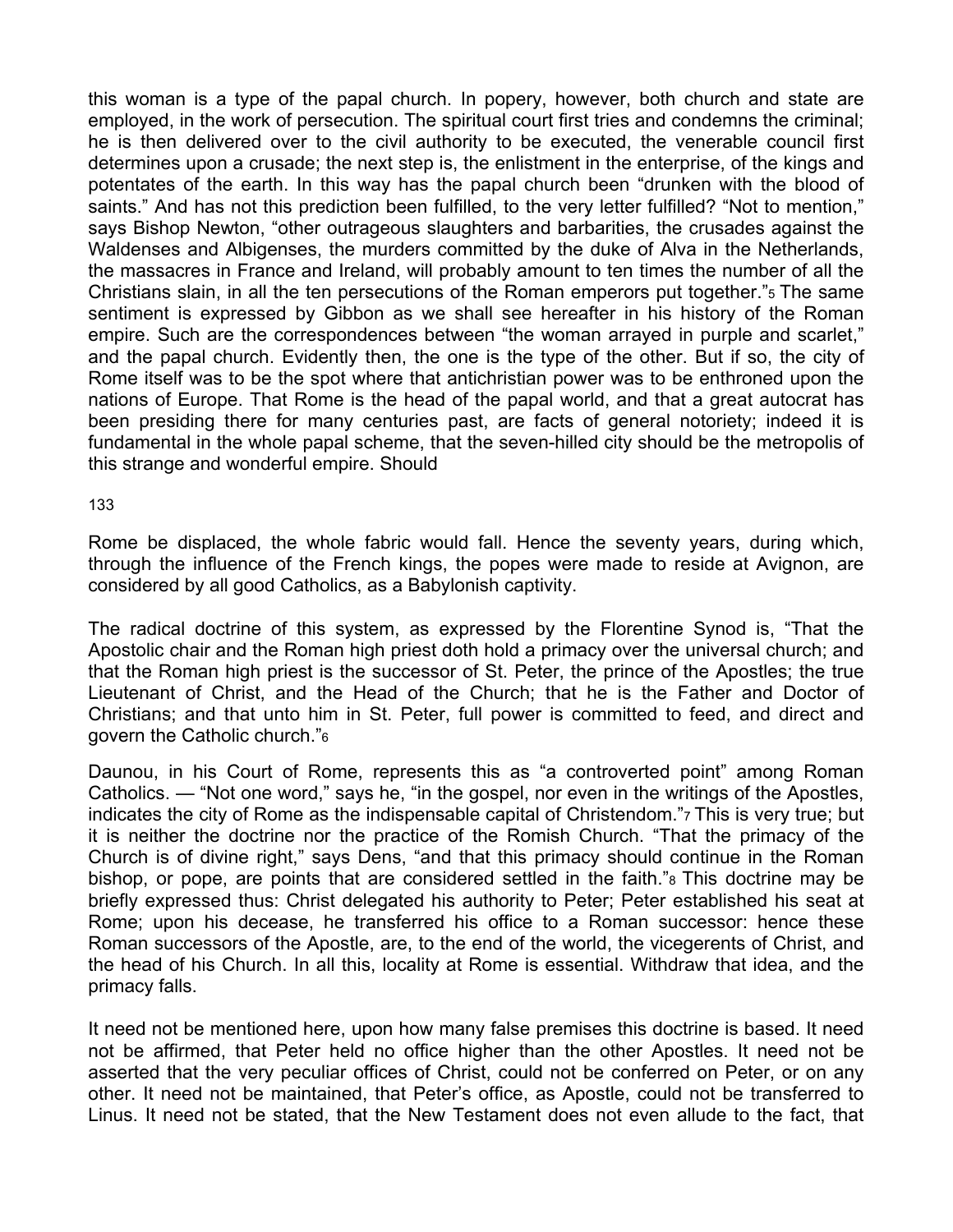Peter ever saw Rome. It need not be suggested, that Eusebius, when mentioning the visit of Peter to Rome, although he refers to his labors and martyrdom, says not a word about his primacy in that city. It is not necessary to assume the ground, that for three or four centuries after the martyrdom of Peter, the Roman See exercised no special

134

sovereignty over the general Church. These things need not here be affirmed. It is enough to fulfill the prophecy under consideration, that the reverse of all this has been maintained; and that upon these false premises, a potentate of extra-ordinary character, wearing at once miter and crown, wielding together sword and Bible, presiding alike over politics and religion; it is enough, we say, that such a potentate has for ages, and in the face of the whole world, occupied his seat upon the ashes of old Rome. Had the supreme pontiff of Christendom been located any where else; had he lived at Alexandria, Jerusalem, Paris, or London; had he been further removed from the power-spot of the old empire — there had at least, been one argument less in establishing his antichristian character. But, by an awful infatuation, and with a pertinacity bordering on madness, the great father of Christians has taken his seat, just where it was predicted beforehand that Antichrist should reign! We employ then the very seat and chair of St. Peter, the ashes of old Rome, and the superstitions of the new, the Vatican, the Roman tiara, and the Roman crown, Roman bulls and Roman interdicts, Roman bibles and Roman prayers; we urge all this Romanism as evidence conclusive, as proof irrefragable, that the Papacy is the Antichrist predicted in the Holy Scriptures. The seat of the Pope condemns him, and the very walls of the "eternal city," proclaim his anti-christian character.

135

# *CHAPTER 2 THE TIME OF ANTICHRIST*

NOT only the seat, but the time of Antichrist is foretold in the word of God. True, there are several events which strongly indicate the rise of this power, and which have therefore occasioned a variety of opinions among the learned, as to the precise epoch of its commencement. Like the various edicts, however, of the Persian kings, from which the seventy weeks of Daniel have been calculated, these events are, for the most part, so near to each other, as to leave but little, if any doubt, as to the proper application of the prophecies.

Those portions of Scripture which most clearly designate the rise of Antichrist, are the following.

"I considered the horns," says Daniel, "and behold, there came up among them another little horn, before whom there were three of the first horns plucked up by the roots." Daniel 7:8.

In explaining the vision to the prophet, the angel said: "The fourth beast shall be the fourth kingdom upon earth. And the ten horns out of this kingdom, are ten kings that shall arise; and another shall arise after them; and he shall be diverse from the first; and he shall subdue three kingdoms." Daniel 7:24.

The Apostle Paul also says concerning the same power, "And now ye know what withholdeth, that he might be revealed in his time. Only he who now letteth will let, till he be taken out of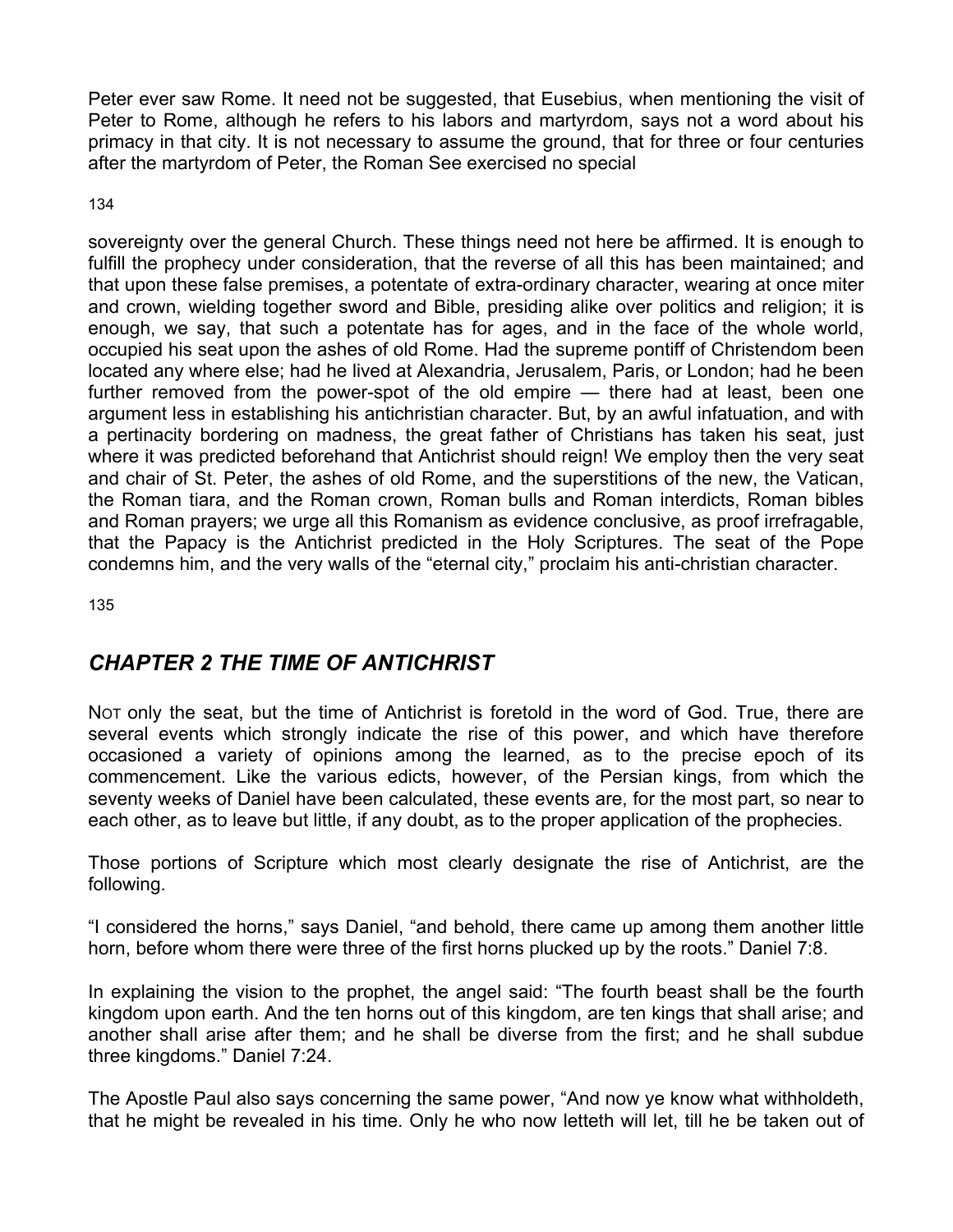the way. And then shall that wicked be revealed, whom the Lord shall, consume with the spirit of his mouth; and shall destroy with the brightness of his *coming."* 2 Thessalonians 2:6-8.

In explaining the symbol of the scarlet-colored beast on which the woman was sitting, the angel said to John:

136

"The beast that thou sawest was, and is not, and shall ascend out of the bottomless pit, and go into perdition. The seven heads are seven mountains on which the woman sitteth. And these are seven kings, five are fallen, and one is, and the other is not yet come and when he cometh, he must continue a short space. And the beast that was and is not, even he is the eighth, and is of the seven; and goeth into perdition. And the ten horns which thou sawest are ten kings, which have received no kingdom as yet; but received power as kings one hour with the beast. These have one mind and shall give their power and strength unto the beast. For God hath put in their hearts to fulfill his will, and to agree, and give their kingdom unto the beast until the words of God shall be fulfilled." Revelation 17.

The following passage is also believed by some writers on prophecy to mark more definitely than any of the preceding, the precise period of the rise of Antichrist.

"And they (the saints) shall be given unto his hand, until a time, times and the dividing of time." Daniel 7:25.

That the eleventh, or little horn of Daniel, the wicked power, or man of sin of Paul, and the eighth king or the beast of John, all refer to the same thing, is generally conceded by commentators, and must appear evident to any one who carefully considers these prophetic symbols. Daniel's little horn arose among the ten horns upon the head of the fourth beast, the symbol of the Roman empire. Paul's man of sin was to arise when that empire ceased to "let;" or, when "it was taken out of the way." And John's eighth king or beast, was that peculiar power which should succeed the seventh form of government at Rome. As, therefore, the little horn, the man of sin, and the eighth king, were all predicted to arise about the same time; as they were all to succeed imperial Rome, and as similar characteristics are ascribed to them all, they must mean the same thing.

But there is another reason for this conclusion, equally strong. Each of these symbols denoted a power, which was to continue the same length of time. The little horn of Daniel was to continue until "the judgment was set, and his dominion was taken away to be consumed and destroyed to the end." Daniel 7:26.

137

The man of sin was to exist until he should become the son of perdition, that is, until he should be

"consumed by the Lord, and destroyed by the brightness of his coming." 2 Thessalonians 2:8.

And the eighth king, or the beast of John, was that which was to tyrannize "until the words of God should be fulfilled;" that is, until the twelve hundred and sixty years, so often alluded to,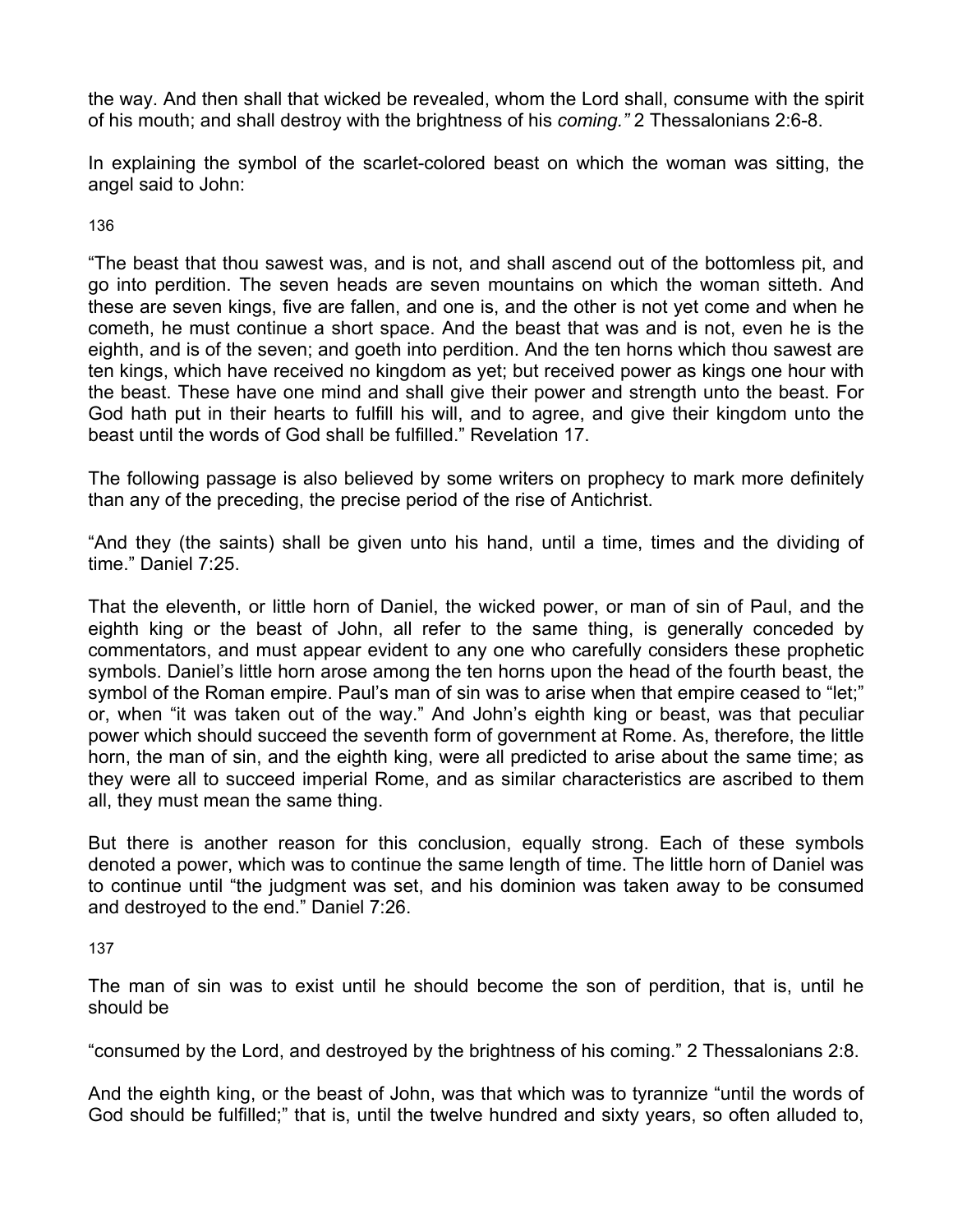should end; and then it was to "go into perdition." Revelation 17. The "little horn," therefore, "the man of sin," and "the beast," were not only to begin, but they were to end at the same time; viz. at some future coming of Christ. This also proves that they are the same.

As this is a point of some importance in our future calculations, it will not be amiss to introduce here the testimony of two of the ancient fathers. Irenaeus says: "Daniel, respecting the end of the last kingdom, that is, the last ten kings, among whom that kingdom should be divided, upon whom the son of perdition shall come, saith, that ten horns shall grow on the beast, and another little horn shall grow up among them, and three of the first horns shall be rooted out before him." Of whom also, Paul the Apostle speaketh in his second Epistle to the Thessalonians, calling him the son of perdition, and 'the wicked one.' St. John, our Lord's disciple, hath in the Apocalypse still more plainly signified of the last time, and of these ten kings, among whom the empire that now reigneth shall be divided; explaining what the ten horns shall be which were seen by Daniel."<sup>1</sup>

The following is the statement of Cyril of Jerusalem in the fourth century: "The first kingdom that was made famous was the kingdom of the Assyrians: and the second was that of the Medes and Persians together; and after these the third was that of the Macedonians; and the fourth kingdom is now that of the Romans. Afterwards, Gabriel interpreting, saith, Its ten horns are ten kings that shall arise; and after them shall arise another king, who shall exceed in wickedness all before him: not only the ten, he saith, but all who were before him. And he shall depress three kings. But it is manifest that of the first ten he shall depress three, that he himself might reign the eighth."2 These quotations will show that the

138

interpretation above given is neither modern nor protestant, but ancient and patristic.

Admitting, then, that these various symbols designate the same power, there are several strong marks furnished in these prophecies for ascertaining the period when that power should arise.

**1.** The first of these is, the dissolution of the western Roman empire. The propriety of restricting these prophecies to the western empire will appear from the following judicious remarks of Sir Isaac Newton: "All the four beasts are still alive, though the dominion of the three first be taken away. The nations of Chaldea and Assyria are still the first beast. Those of Media and Persia are still the second beast. Those of Macedon, Greece, and Thrace, Asia Minor, Syria, and Egypt, are still the third. And those of Europe on this side Greece, are still the fourth.3 As therefore the prophecies refer to the fourth, and not to the other three beasts, our business is with the Latin and not with the Greek empire. Now it was some time after this Latin or western empire was subverted, that the man of sin, according to Paul, was to make his appearance. When he that was then *letting* (katecwn) should be taken out of the way, "then shall that wicked be revealed."

The western empire was overthrown by those northern barbarians, whose ravages are so significantly exhibited in the 8th chapter of the Apocalypse, under the sounding of the first four trumpets. Alaric and his Goths besieged and plundered Rome about the year 410. Attila and his Huns devastated a great part of the empire and invaded Italy about the year 452. In 455, Genseric, king of the Vandals, not only captured but pillaged Roam, for the space of fourteen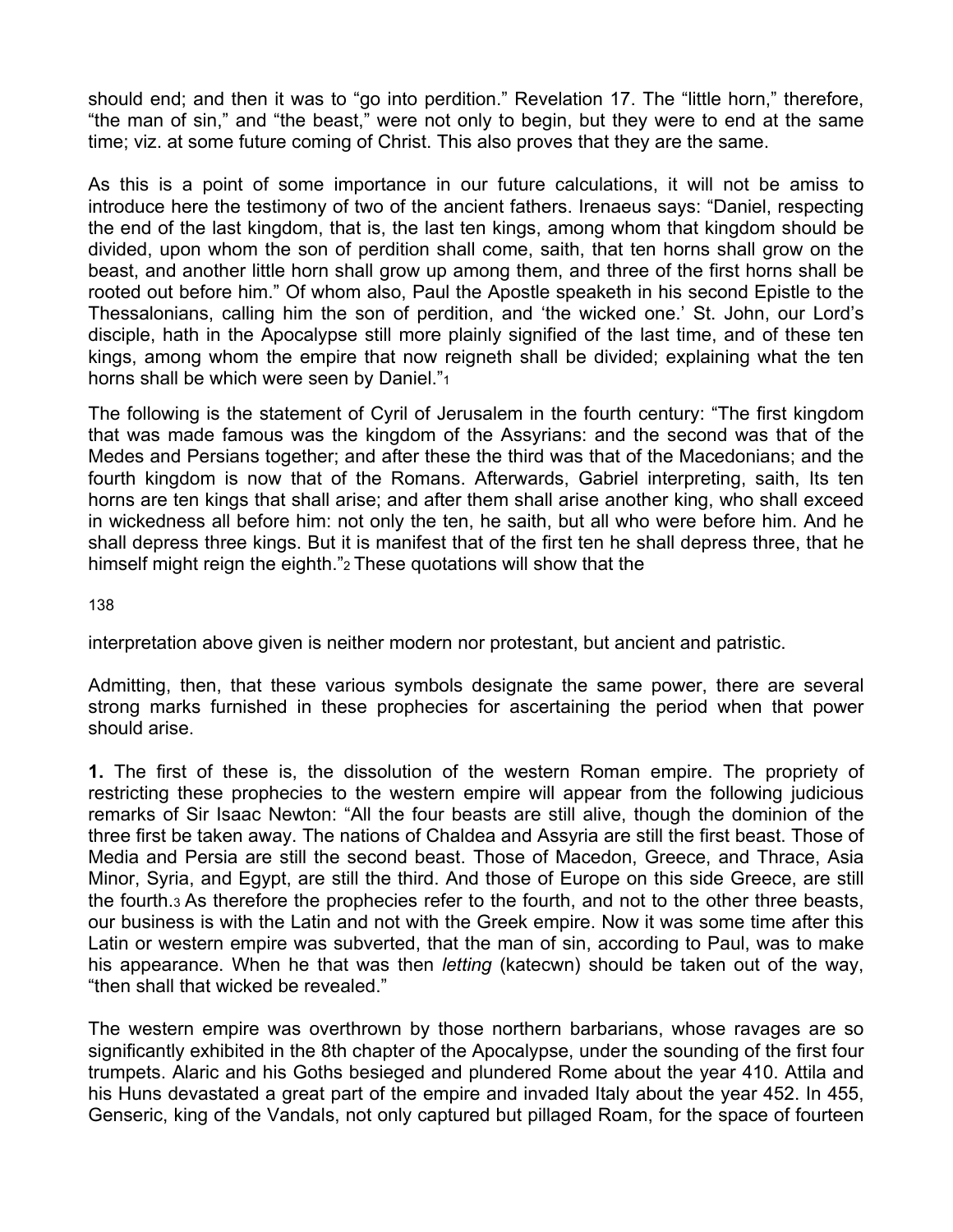days. And about the year 476, Odoacer, king of the Ostrogoths, terminated the imperial authority at Rome, by the conquest of the city, and the banishment of Augustulus to the castle of Lucullus, on an annuity of six thousand pieces of gold.4 Now it was, that "the third part of the Roman sun was smitten, and the third part of the moon, and the third part of the stars." Revelation 8:12. Antichrist then, according to Paul, was not to arise till some time after the year 476 or 479, as the event above alluded to is differently estimated.

# 139

**2.** A second epoch, furnished us in the prophecy, is the time when the western empire was succeeded by ten new kingdoms. The beast had ten horns, and these horns were the symbols of ten kingdoms. Antichrist, however, was not to arise at the same time precisely with these kingdoms, but shortly afterwards "and another shall arise after them." The following is a list of these ten European kingdoms, given by Bishop Lloyd, together with the dates of each: Huns, about 356; Ostrogoths, 377; Visigoths, 378; Franks, 407; Vandals, 407; Sueves and Alans, 407; Burgundians, 407; Herules and Rugians, 476; Saxons, 476; Lombards in Hungary, 526; in Germany, 483."5 According to these calculations, the rise of Antichrist cannot precede the year 483 or 526*.* 

**3.** Another mark by which the time of Antichrist is designated, is when Rome should be under its eighth form of government. "And there are seven kings: five are fallen, and one is, and the other is not yet come, and when he cometh, he must continue a short space. And the beast that was and is not, even he is the eighth, and is of the seven, and goeth into perdition."

The expression here used, "the beast that was and is not" is thus interpreted by Bishop Newton: "A beast in a prophetic style is a tyrannical idolatrous empire. The Roman empire was idolatrous under the heathen emperors; it then ceased to be so for some time under the Christian emperors; it then became idolatrous again under the Roman pontiffs, and so hath continued ever since."6 The beast then "that was and is not," denotes Rome imperial in its three successive conditions of Rome pagan, Rome Christian, and Rome papal. Rome papal is that which the angel terms the eighth, and which he says, "is of the seven" — ek twn eJpta asti. This last expression is rendered by Doddridge thus, "he ariseth out of the remainders of this people." The correct interpretation, however, seems to be, that he is to succeed the seven in a regular line; he is to arise from them. But where shall we find the eight successive Roman sovereignties, referred to by the Apostle? According to most commentators, in the kings, consuls, dictators, decemvirs, military tribunes, emperors,7 exarchs, and popes, by which Rome has been governed. Rome was originally governed by kings for more than two hundred years. It was then under the control of consuls, dictators, decemvirs, and military tribunes, about the space of five hundred and

140

thirty years. The reign of the emperors lasted about five hundred, and that of the exarchs about two hundred. There are some writers, who prefer to substitute the Italian Gothic kingdom, which lasted over sixty years, in the place of the exarchate; considering the latter as the instrument merely of the sixth or imperial government. It is quite certain, however, from history, that the Pope did not begin to exercise political power, until the overthrow its Italy of the exarchate.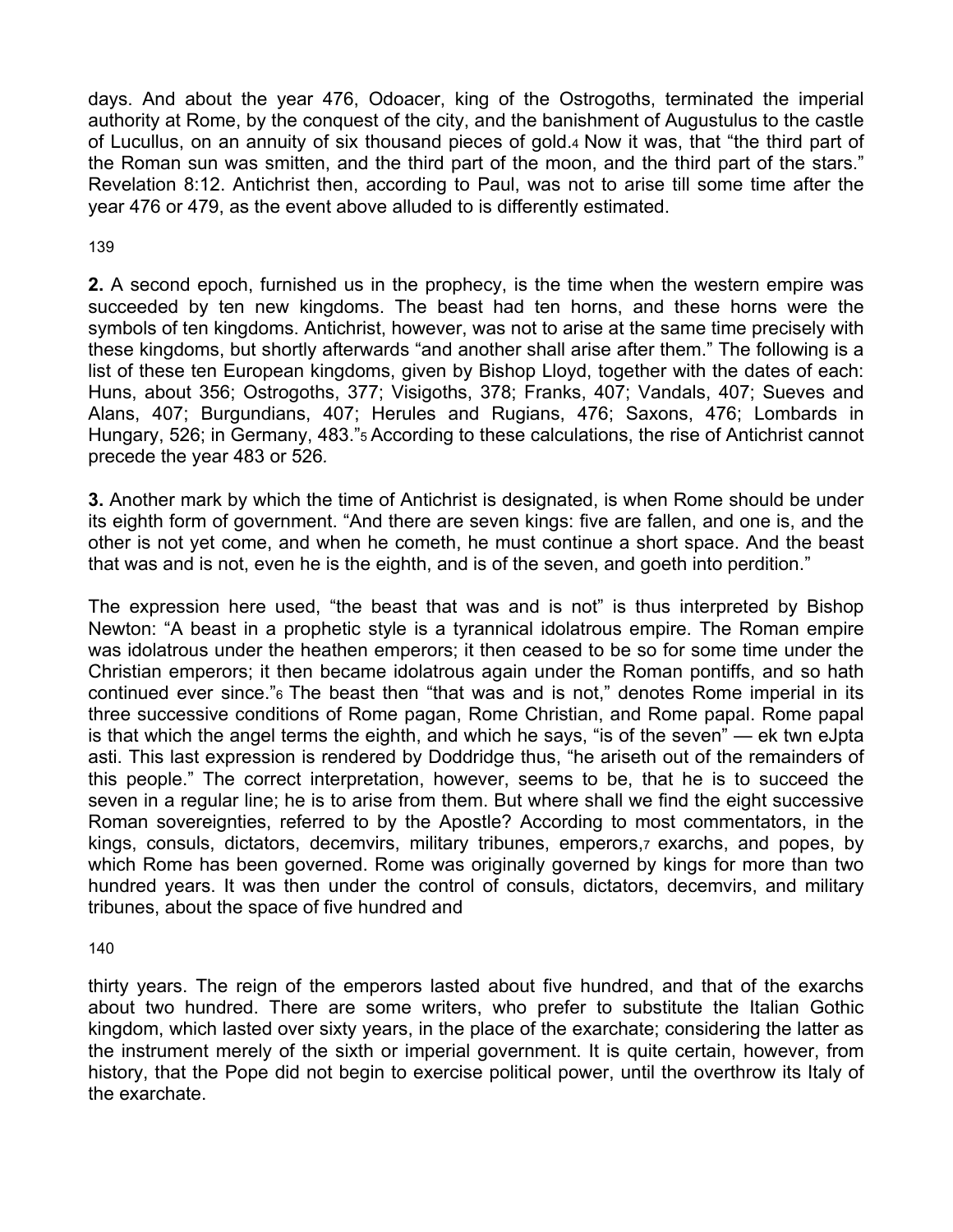This event occurred under very peculiar circumstances. The emperor Leo the Third, usually termed the iconoclast, had ordered all sacred images and figures to be removed from Christian churches. Gregory the second, who then filled the papal chair, wrote him a letter of severe remonstrance. Among other things, we find the following sentiments in this papal epistle. Advocating the use of pictures and images, he says, "The idols of antiquity were the fanciful representations of phantoms or demons, at a time, when the true God had not manifested his person, in any visible likeness. The latter are the genuine forms of Christ, his mother and his saints, who have approved, by a crowd of miracles, the innocence and merit of this relative worship." In censuring Leo for rebelling against papal authority, he says: "Are you ignorant that the popes are the bond of union, the mediators of peace between the east and the west? The eyes of the nations are fixed upon our humility, and they revere as a God upon earth the Apostle St. Peter, whose image you threaten to destroy. The remote and interior regions of the west present their homage to Christ and his vicegerent. Abandon your rash and fatal enterprise, reflect, tremble, repent. If you persist, we are innocent of the blood that will be spilt in the contest, may it fall on your own head."8

Matters soon came to a crisis. By the counsel and authority of Gregory, the Exarchate was armed against the emperor; the exarch who espoused the cause of Leo, was killed by popular fury. A battle was soon fought between the army of the emperor and that of the pope. The latter was victorious. "The strangers," says Gibbon, "retreated to their ships; but the populous sea-coast poured forth a multitude of boats; the waters of the Po were so deeply infected with blood, that during six years the public prejudice abstained from the fish of the river; and the institution of an annual feast perpetuated the worship of images, and the abhorrence of the Greek tyrant. Amidst the triumph of the catholic arms, the Roman pontiff

#### 141

Gregory III., convened a synod of ninety-three bishops against the heresy of the iconoclasts. With their consent, he pronounced a general excommunication against all, who by word or deed, should attack the traditions of the fathers, and the images of the saints."9

Surely here are events, which seem almost precisely to fulfill the predictions of John. A Roman bishop, not only reprimanding an emperor, and acknowledging, that he receives through St. Peter, coordinately with Christ, the homage of the nations; not only considering himself as the bond of union between the east and the west but actually arming his subjects for battle, fighting, conquering! And for what? To establish the worship of images! To declare as heretics, all who should renounce such worship! Does not this look like the literal revival of the sixth or idolatrous beast? Does it not occur, too, at the proper period? The seven preceding administrations had all passed away. The imperial arm was broken; the exarchate subverted. Surely then, this was the time, this the occasion for the rise of the eighth Roman power, or "the beast."

The author above quoted, gives the following account of the new organization, which succeeded the Exarchate. "By the necessity of their situation, the inhabitants of Rome were cast into the rough model of a republican government: they were compelled to elect some judges in peace and some leaders in war. The style of the Roman senate and people was revived, but the spirit was fled. The want of laws could only be supplied by the influence of religion, and their foreign and domestic counsels were moderated by the authority of the bishop. His alms, his sermons, his correspondence with the kings and prelates of the west, his recent services, their gratitude and oath, accustomed the Romans to consider him as the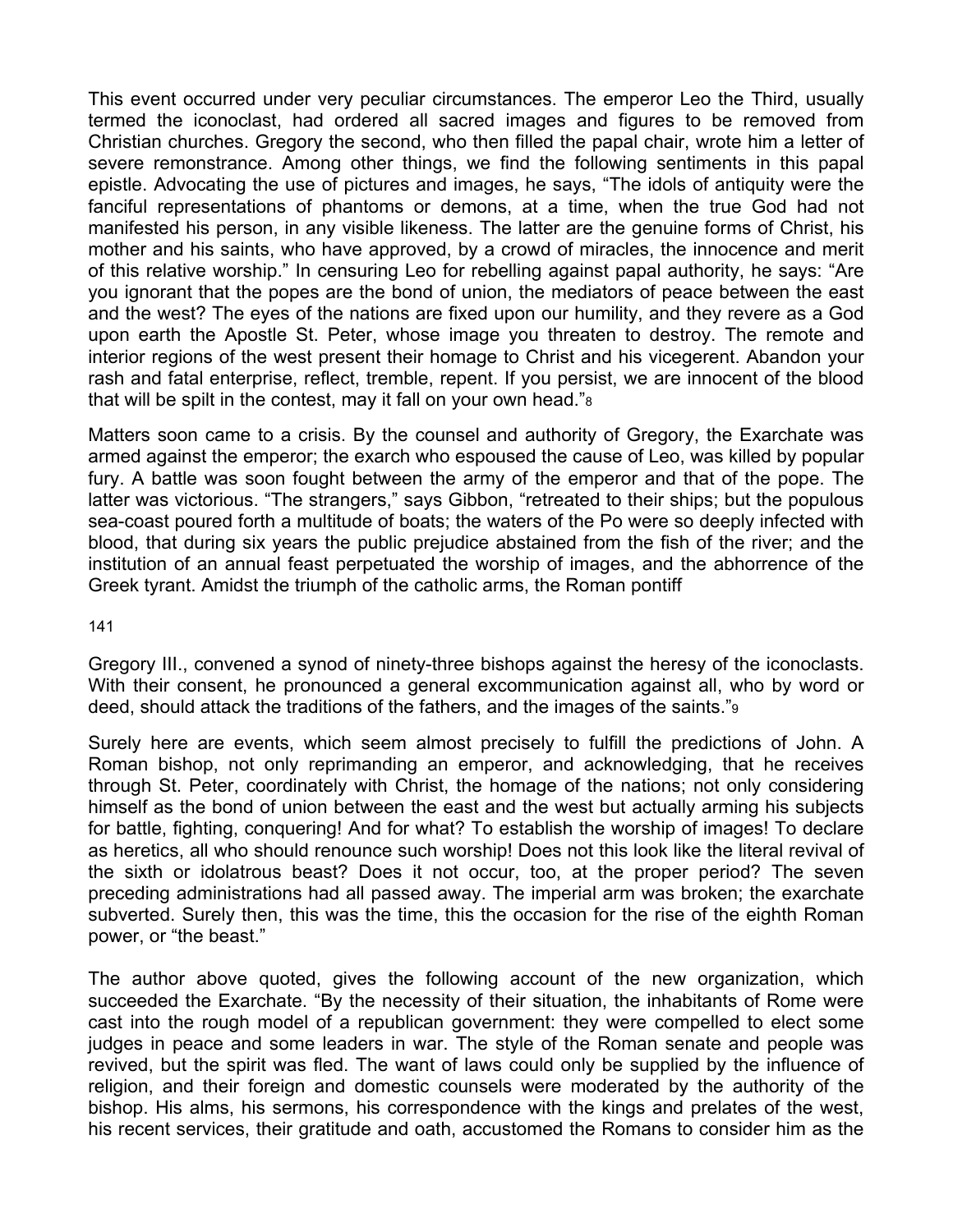first magistrate or prince of the city. The Christian humility of the popes too, was not offended by the name of Dominus, or Lord; and their face and inscription are still apparent on the most ancient coins."10

The termination of the Exarchate and the establishment of political power in the hands of the Popes, occurred about the year 730. True, the exercise of such power was disturbed by the Lombards, their former allies. The interference however, of the French kings soon subdued these troublesome neighbors, and secured the popes in the privileges, which by rebellion and war, they had obtained.11

# 142

**4.** A fourth sign of the rise of Antichrist is, the subjugation or rooting up of three of the ten kingdoms, in the midst of which he was to arise — "before whom there were three of the first horns plucked up by the roots." The following extract from Professor Gaussen, will sufficiently illustrate this point. "Take now," says he, "the map of Italy, and look for the dominions of the Pope; and see of how many of the ten first kingdoms, the pontifical territory occupies the site at this day. You will see that it has supplanted these three; the Herules, the Ostrogoths, and the Lombards. And go to Rome itself, and see the Pontiff on the banks of the Tyber in all his sovereign pomp, trampling under foot the ashes of Romulus in the Basilica of St. Peter's, or in his own palace of the Vatican. You will see on his brow that Babylonish tiara, surmounted by the three crowns of the three horns, "plucked up by the roots before him;" those of Odoacer, Theodoric, and of Alboin, he the only king in the world who wears this prophetic headdress."<sup>12</sup>

These three kingdoms virtually fell into the hands of the Pope, when the Exarchate was wrested from the eastern emperor. The northern portion of this Exarchate however, being invaded by the Lombards, a fit occasion was furnished, for the interposition of some foreign prince. This prince was Pepin, king of the French. The Pope had confirmed a doubtful sovereignty on Pepin and his descendants. To reward him for this service, as well as to atone for his personal sins, the son of Martel invaded Lombardy, and compelled Astolphus to transfer his territory to the occupant of the chair of St. Peter. This event occurred in the year 754. "The Pontiff," says Daunou, "Stephen II., enters France, and there as minister of the Greek emperor, gives in 753 to Pepin and to his sons the title of Roman Patrician, which Charles Martel had borne before him; and receives, it is said, in exchange, the gift of the provinces which Astolphus occupied and which the Emperor claimed. In 754, Pepin crossed the Alps, besieged Pavia, and forced Astolphus, to promise the restoration of the Exarchate and the Pentapolis, not to the emperor of Constantinople, but to St. Peter, to the church, and the Roman republic."13 Gibbon speaks of this grant in the following language: — "The splendid donation was granted in supreme and absolute dominion; and the world beheld for the first time a Christian bishop invested with the prerogatives of a temporal prince; the choice of

### 143

magistrates, the exercise of justice, the imposition of taxes, and the wealth of the palace of Ravenna."14

It is wonderful how ingeniously, and how gradually the successor of St. Peter became possessed of his temporal estates and influence. When the Exarchate fell, deference was still paid to the eastern emperor; the new government, too, was made to assume a sort of republican aspect, and was controlled at first only indirectly by the Pope. Even after the grant,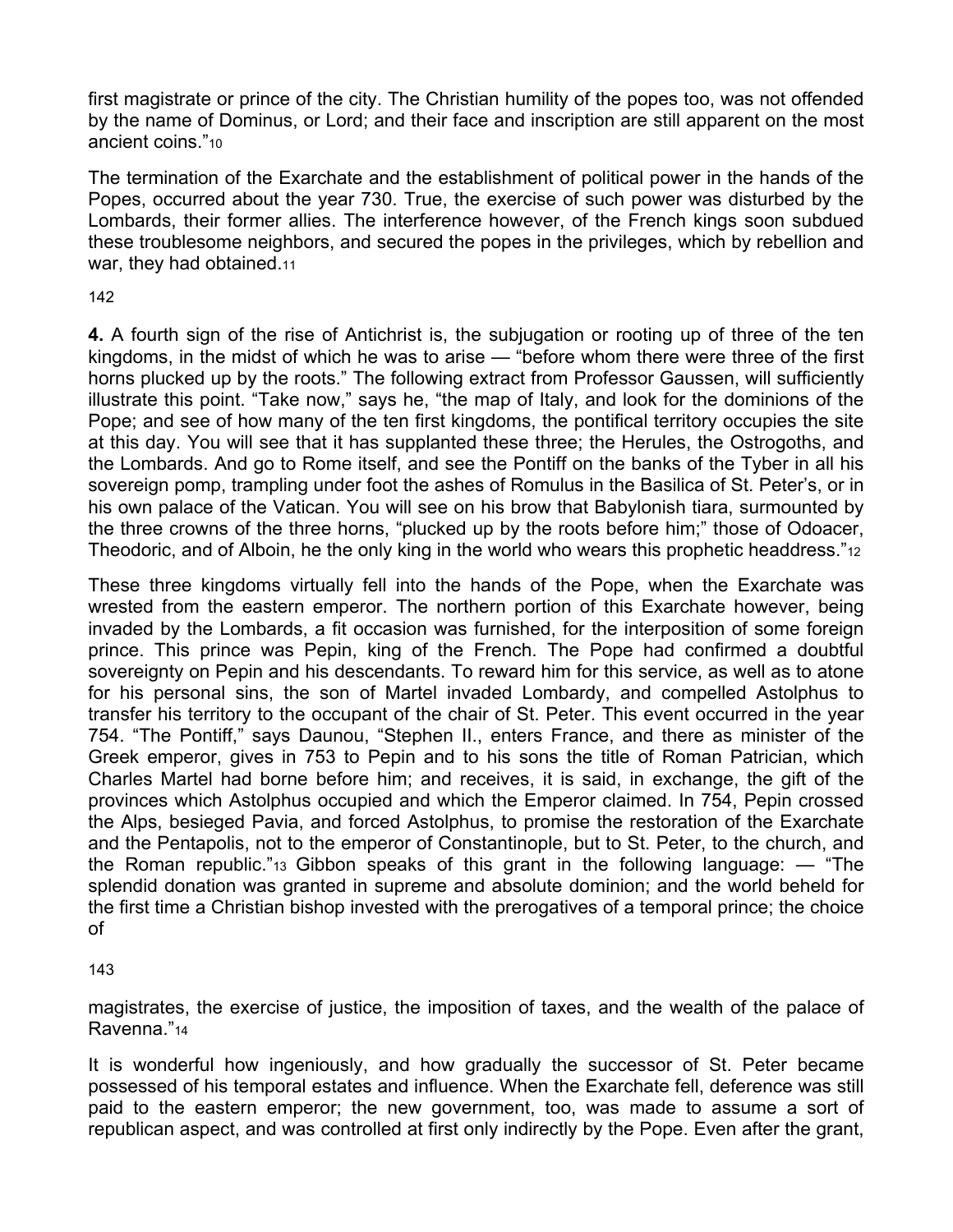too, of the French kings, those kings held the title of Patricians of Rome! "Such a course" says Daunou, "was in fact a method of entering furtively into the number of independent states, and of attenuating more and more the thread by which the Popes were connected with the Byzantine empire.

Commonly the Pope did not fill the first magistracy of this republic. He abandoned the insignia of power to a prefect, a duke, or to a patrician; and prepared himself to substantiate soon, for undecisive forms, a definite and pontifical form of government."15 This mode of obtaining political power, is what some understand by the little horn's rising "after," that is behind, or unobserved by, the other ten kingdoms.

**5.** A fifth sign of the rise of Antichrist is, the deliverance into his hand of the saints of the Most High. "And they shall be given into his hand, until a time, times and the dividing of time." "For God hath put in their hearts to fulfill his will, and to agree, and give their kingdom unto the beast, until the words of God shall be fulfilled."

There are two methods in which the saints may be delivered into the hand of Antichrist. The one is, by constituting him the sole head of the church; the other is, by subjecting political governments to his will, so that they shall execute the anathemas which he from time to time may pronounce. In both of these ways have the people of God been delivered into the hand of the Papacy.

The time when the Pope was constituted the sole head of the church, has, by many, been computed from the edict of the emperor Phocas in 606. The following is the statement of Baronius on that subject. "Hinc igitur, anne Christi 606, in Cyriacum Phocas exacerbatus in ejus odium imperiali edicto sancivito nomen universalis decere Romanam tantummodo ecclesiam, tanquam quae caput esset omnium ecclesiarum; solique convenire Pontifici."16 "Hence therefore, in the year 606, Phocas provoked

144

with Cyriacus, through hatred to him confirmed by an imperial edict, that the name universal became the Roman church only, as that which was the head of all the churches; and could only be properly ascribed to the Pontiff."

Hallam, in a note appended to his Middle Ages, for several reasons which he specifies, gives it as his opinion, that too much importance has been ascribed by many writers to this testimony of Baronius. He believes, that the edict of Valentinian III. in 455, can be better authenticated, and is more to the point than this of Phocas. It may, however, be questioned, whether either Phocas, or Valentinian, or any other emperor, had either the right or the power to deliver the saints into the hands of the Papacy. Though joined to the state, still the church had, even in those ages, much power of her own. Such, too, was the influence of bishops and of ecclesiastical institutions, that we doubt, whether the will of any one emperor could have brought the church into absolute subjection. Nor could the edict of one emperor be perpetual: it might be abrogated even in the next reign. The prophecy evidently requires, that this subjection should be the result of many and conspiring providential causes. The spirit of the age must be such, the instruction of the people such, their passive submission such, and even their apparent necessities such, as to lead to a result of this kind. The bishop of Rome was to be constituted the sole head of the church, not by any one arbitrary act, but by the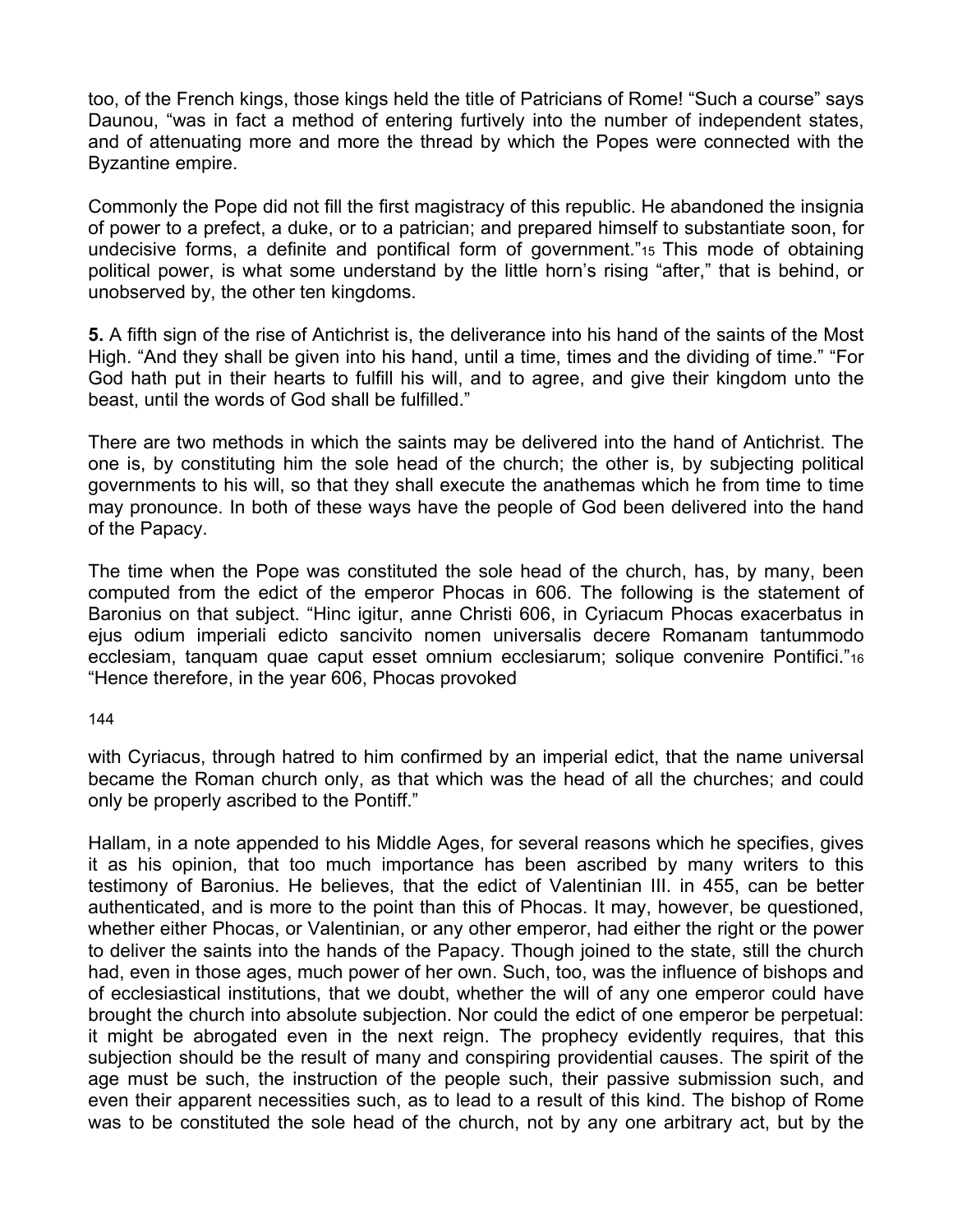general consent of Christendom, arising from the existing state of the world. The matter of inquiry then becomes, not *who* did it, but *when* have we evidence, that the Church became subject to the Roman bishop as its supreme head?

The prophecies require, that the spiritual and temporal power of Antichrist should begin at the same time. The *"beast"* was to rule the nations, during the same period that he was to oppress the church. Nor is there any distinction made in the vision of Daniel, between the duration of the temporal and spiritual power of the "little horn." They appear to be contemporaneous. If, too, the spiritual power of Antichrist should be dated from one period, and his temporal power from another, then would there be two periods of twelve hundred and sixty years, during which he was to exist! It is evident, however, that this prophetic age of the beast and little horn, is to extend over but one such period. The spiritual and

145

temporal power, therefore, of Antichrist, must begin and end at the same time.

We have already noticed, that the temporal and. political power of the popes, began at the time when these pontiffs cast off their allegiance to the eastern emperors. The cause of this rebellion was image-worship. The emperor prohibited the worship of images as idolatry; the popes maintained the propriety of such worship as sanctioned by tradition and miracles. This was the point at issue between them; and it was the means of severing for ever the tie which bound the bishops of Rome to the court of Byzantium.

The result in this case, however, was not simply political; it was also religious. If the bishop of Rome was bound as a subject to obey the court of Constantinople, much more was he bound as a Christian to keep the commandments of God. These commandments, however, forbid imageworship in every form. The law is express, and often repeated. At the same time, therefore, that the Pope set up a political supremacy for himself, did he erect also, an independent spiritual dominion. We invite particular attention to this remarkable coincidence. In the Apocalypse it is said, "And the beast is the eighth, and is of the seven, and goeth into perdition." The easiest and most natural construction of this passage is the following: "The beast will be the eighth power at Rome; he will immediately succeed the seven preceding powers; and he will continue till Rome shall have no government at all: the power-line, the Roman succession, will end in him. When, then, did the Roman pastor or bishop become the "beast"? Precisely then, when he began to wield a political and an idolatrous scepter. Now, this event took place, when the popes, by rebellion against the eastern court, set up virtually a kingdom of their own upon the basis of idolatry. Then were the foundations of the Apocalyptic Babylon laid; then did Rome become "the mother of harlots, and abominations of the earth." This event occurred near the middle of the eighth century.

But to place the saints effectually in the hands of Antichrist, it was necessary, that the political governments of Europe should also be under his control. Without this he could not enforce his will as law throughout the Christian world. As a local prince, he might rule his own Italian

146

subjects. As the accredited head of ecclesiastical polity, he might have influence in the church. But to render his authority absolute and universal, the independence of states must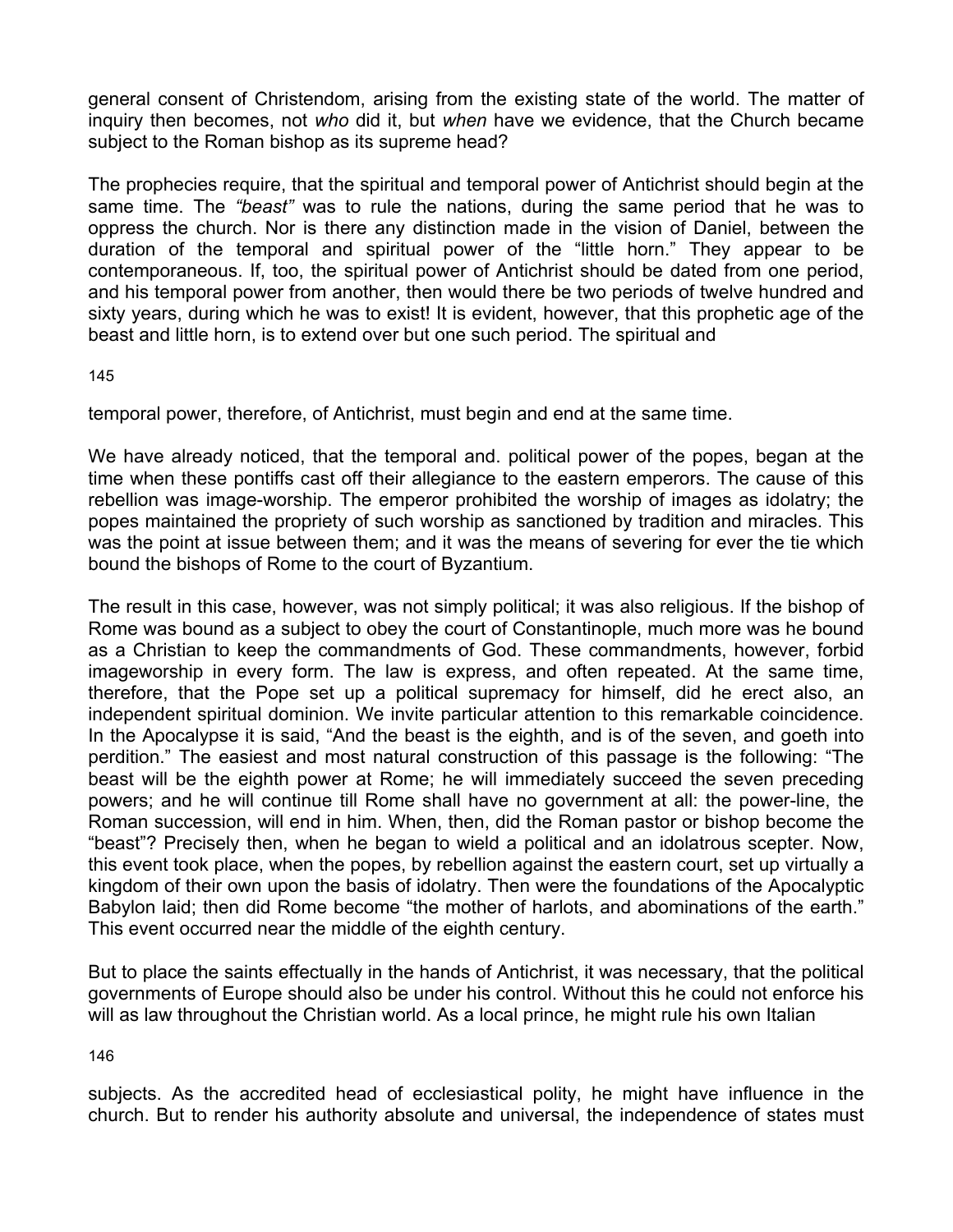bow to his will, and the kings of the earth stand ready to execute his pleasure. And here again, we are called upon to notice the extraordinary fact, that just about the time that the popes became independent princes, and began also to exercise superior spiritual control, a sort of imperial power felt into their hands. The crown was transferred from Childeric to Pepin, but a year or two before the Pope was made supreme proprietor of Lombardy! At some period then, between the rupture of the Pope with Leo III., and his decision in the case of Pepin, that is, somewhere between the year 730 and 753, we may safely locate the rise of the political, imperial, and supreme spiritual power of the popes.

As further proof of this, it may be proper here to notice the decisions of two ecclesiastical councils, which sat within or near this period. By the council of Frankfort, A.D. 742, it was decreed, "that as a token of their willing subjection to the See of Rome, all Metropolitans should request the pallium at the hands of the Pope, and obey his lawful commands."<sup>17</sup> "In the second Nicene council, says Mosheim, held in the year 786, "the imperial laws against the new idolatry were abrogated, the decrees of the council of Constantinople reversed, the worship of images and the cross restored, and severe punishments denounced against such as maintained that God was the only object of religious adoration."18 The object of this council was, to suppress in the east, as had already' been done in the west, all opposition to imageworship. Surely this looks as if the saints, all who abhorred idolatry, had now been given into the hand of the beast. The universal law was, image-worship or punishment, idolatry or death. Thus have we noticed five prophetic marks or evidences of the rise of Antichrist. This malignant power was to arise, after the dissolution of the western Roman empire. It was to arise among the ten new kingdoms, by which that empire was to be succeeded. It was immediately to succeed that brief administration, whatever it was, Exarchate or Gothic kingdom, which was to constitute the seventh form of government at Rome. In its rise, it was to root up three of the ten kingdoms around it. The saints were also to be put in its power, for a period of twelve hundred and sixty years.

#### 147

Now, these events as above shown, all fall within the compass of two hundred and seventyeight years; this being the space of time from the dethronement of Augustulus to the grant of Pepin. Within this period then, are we to find the rise of Antichrist. According to prophecy, his rise could not take place earlier, nor was it to be later. We are then limited to this period; and within it somewhere, are we to find the origin of that great enemy to the church, which so filled the minds of Daniel, of Paul, and of John.

But this period may be reduced to still narrower limits. The dissolution of the western empire was to be succeeded by another political power, which was "to continue a short space." This political power must be, either the kingdom of Odoacer, or the Exarchate. If the former, then are sixty years to be deducted from this period; if the latter, two hundred and sixty. We have already assigned reasons why we suppose the latter to be meant. This period then, will be narrowed down to the space of twenty-four years, within which we are to find the rise of Antichrist. This short period extends from the year 730 to 754.

What power, then we ask, arose within this period to which the characteristics of Antichrist may be established? Not the Mohammedan surely. Mohammed arose in Asia, not in Europe; he was too, an enemy to idolatry, not its patron; he appeared also in the seventh century, not in the eighth. Nor call Antichrist be Pepin, Charlemagne or any of the French kings. France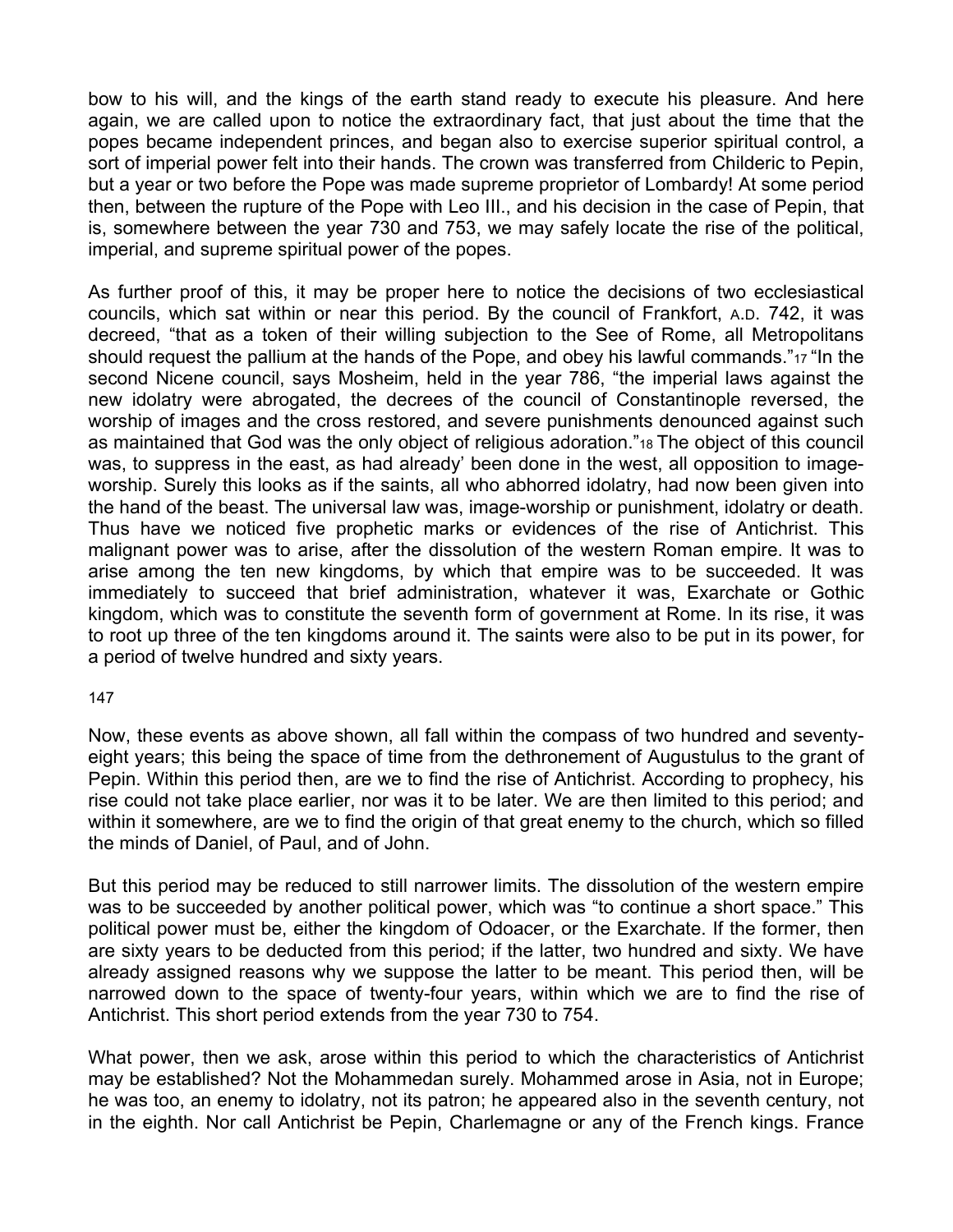was one of the ten horns of the beast; it could not therefore be another power rising among them. Nor have we any evidence, that even one of the traits of Antichrist was ever developed in the character of these kings! Who then we ask is Antichrist? Let history, let universal history reply. He is the Pope. No other answer can be given. It was at this very period, that the Papacy arose, as an independent and sovereign power in Europe. It was at this very time, that the Pontifical miter began to be seen among the crowns of European kings. It was precisely here, that idolatry was set up again, as the religion of the Roman world.

If then, Jacob's prediction concerning Shiloh, and the seventy weeks of Daniel, are evidence conclusive, that Jesus of Nazareth is the Christ, so also are the predictions, concerning the time of the "little horn," of "the man of sin" and of "the beast," proofs irrefragable, that the Papacy is

148

Antichrist. And as it may be proved, that any one hereafter pretending to be the Messiah, is not such, because he appears out of time, so may it be demonstrated, that any one hereafter who may be thought to be Antichrist is not, for the very same reason. The time, then, as well as the place, determines the antichristian character of the papal throne. The Pope is Antichrist, so says prophecy; so says history; so says his own fully developed character.

149

# *CHAPTER 3 ANTICHRIST A PECULIAR POWER*

IN designating the person of Christ, the Holy Scriptures have specified, not only the place and time of his birth, but have also furnished certain traits of character, by which he might be distinguished from all others. The same course has been pursued in this holy volume in its description of Antichrist. Not only are the place and time of this extroardinary power given, but certain peculiar and characteristic marks are furnished, by which he may be distinguished from all other powers. In the present chapter, it is our design to consider the peculiarity of the power of Antichrist; or, some of those things in which he differs from all other political governments. In explaining to Daniel the symbol of the "little horn," the angel said, "he shall be diverse from the rest." Daniel 7:24. As the word which is here rendered diverse is variously translated, it will be proper, first to settle its import. The original is  $-$  A $\hat{m}$  ancy awjw aymdq — and he shall be hated more than the first. So the word is literally translated, and so it is uniformly rendered in almost every instance in our English version. The seventy have rendered the passage thus, "oJv uJperoisei kakoiv pantav touv emprosqen" — who shall excel in wickedness all that were before him. The Apostle Paul seems to refer to this version, where he calls the same power, oJ angrwpov thy aJmartiav and oJ anomov "that man of sin" and "that wicked." The Vulgate renders the phrase in the following Latin: "Et ipse potentior erit prioribus" — "and he shall be more powerful than his predecessors." This version is followed by the Doway Bible; "and he shall be mightier than the former." Luther also adopts the same sense — "der wird maichtiger seyn denn der vorigen keiner" — "he will be more powerful than any that were before him." The French agrees with our English version — "qui sera different des premiers;" — "who shall be diverse from the first."

Probably the context will furnish us with a clue to the right meaning. The little horn is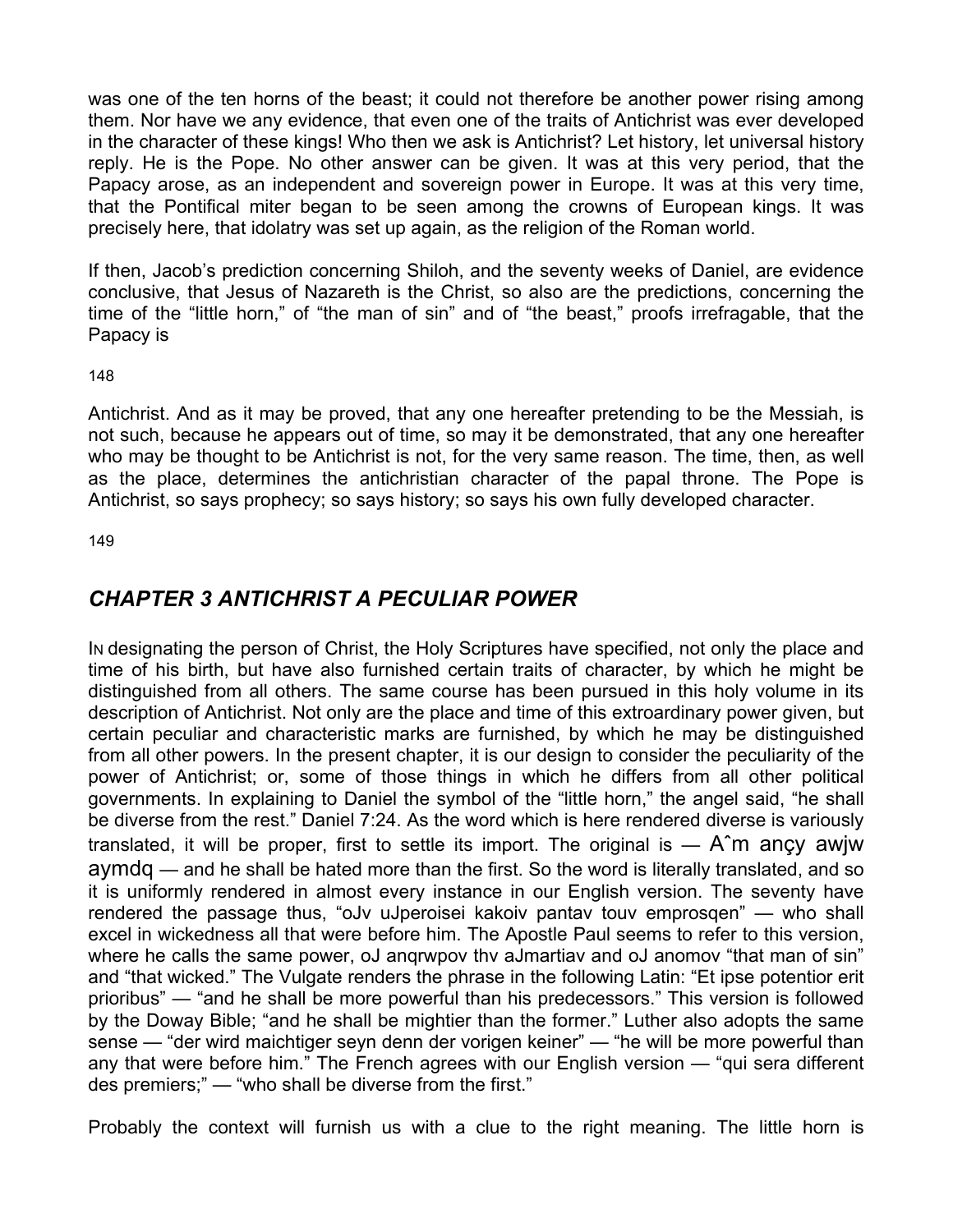represented as having "eyes like the eyes of man, and a mouth speaking great things;" as being "more stout than his fellows," and as

150

"subduing three kings." A horn is a scriptural symbol for a king or kingdom. Eyes denote cunning and craft, and a mouth speaking great things, indicates boastful pretensions and ambitious designs. Certainly a kingdom of this sort, growing up among other kingdoms, must be very dissimilar to its neighbors; it is likely to be more powerful, and in the end it must be hated. All these translations therefore substantially agree; and they all indicate certain peculiarities in which the power foretold, differs, not only from those around it, but from all preceding forms of *government.* This power we have already asserted to be the Papacy, which differs from other European governments in several respects. The Papacy is a spiritual power. Other European governments profess to be spiritual only in the sense, in which Paul asserts that "the powers that be are ordained of God;" that is, they are providentially appointed. Not so the Papacy. Its authority is professedly derived immediately from heaven. "The Pope receives power and jurisdiction," says Dens, "immediately from Christ." (Theol. iv.) "The authority given to St. Peter and his successors," says the bull of Sixtus V., "excels all the powers of earthly kings and princes."1 "One sword," says Pope Boniface VIII., "must be under another, and the temporal authority must be subject to the spiritual power."2 Again, Dens, in his Moral Theology, in answer to the question, "Has the supreme Pontiff a certain temporal and civil power?" gives the following answers: "There have been those, who ascribed to the Pontiff by divine right the most plenary and direct power over the whole world, as well in temporal as in spiritual things." Others, he says, maintain that, "when the spiritual power cannot be freely exercised, nor the Pope's object be obtained by spiritual, then he may have recourse to temporal means; and thus it has been done by Pontiffs more than once." Here, according both to popes and doctors, the papacy is supreme in one way or another, and that by divine right, over all the kingdoms of the earth. This is certainly, one point of diversity, between this power and all others. No European kingdom, no kingdom that has ever existed, has assumed so much as this.

Another peculiarity of this power is, its awfully despotic character. In other governments there are privileges, there are checks upon power. But what privileges have Papists? What checks are there to papal tyranny? None, whatever. The supreme pontiff domineers over all. Having on his

151

head Christ's crown, and in his hand his rod of iron, he sets absolute defiance to all inferior orders and ranks of men. "Go and contemplate him in the Vatican," says Gaussen, "as I have done; you will there see the painting which represents the Emperor Henry the Fourth, stripped before Gregory the Seventh, placed in the royal saloon, through which the ambassadors of all the powers of Europe pass; and in another, the heroic and powerful Emperor Frederick Barbarossa, on his knees before Pope Alexander the Third, in the public square at Venice. The Pope's foot is on his shoulder; his scepter is thrown upon the ground, and underneath are these words, *Fredericus supplex adorat, fidem et obedientiam pollicitus* — "Frederic, having promised faith and obedience, as a suppliant adores," (the Pope!) Where is the king of the west, who is carried on men's shoulders, and surrounded by peacock's feathers? Incense is burnt before him as an idol; he is knelt to on both knees; his slipper is kissed on his foot;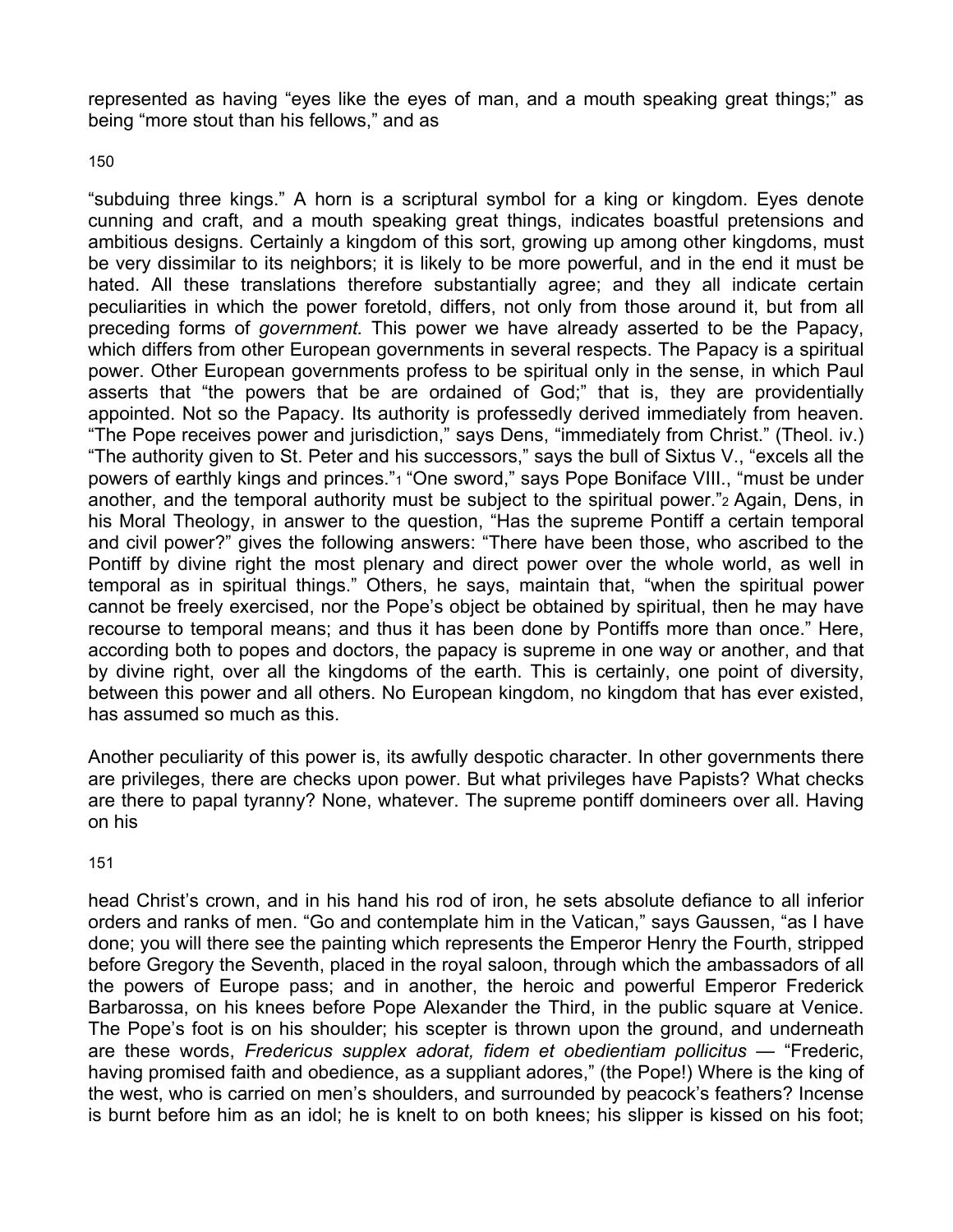and he is adored. *Venite, adoremus* — "Come, let us worship," exclaim the cardinals, when they go to him.3

The following are extracts from the bishops' and archbishops' oath. "I.N., of the church of N., from henceforth will be faithful and obedient to St. Peter the Apostle, and to the Holy Roman Church, and to our Lord, the lord N., Pope N., and to his successors, canonically coming in. Heretics, schismatics and rebels to our said lord, or his aforesaid successors, I will to my power persecute, and oppress. The possession belonging to my table, I will neither sell, nor give away, nor mortgage, nor grant anew in fee, nor any wise alienate, no not even with the consent of the chapter of my church, without consulting the Roman Pontiff."4 Surely, if kings and emperors, cardinals, archbishops and bishops, are thus miserably enslaved, the people cannot know what freedom is. A tyranny like this, has positively never existed besides it, on the earth. And the only wonder is, that men can be found so blinded by priestcraft, so passively tame in their tempers, as to submit to such an arbitrary and unnatural domination. And yet for ages on ages, not only the ignorant and the ignoble, but the proud and the great in Europe, have lain submissively under this galling yoke of bondage. The will of the Pope has been the fiat of the Almighty, and kings and emperors have trembled before him, as they would beneath the thunders of Jehovah.

#### 152

The government of the Pope is also diverse from all other governments in the extent of its domination. Most governments have been satisfied with comparatively contracted territorial limits. Even those which have been the greatest and the most ambitious, have ruled over but a part of mankind. Neither the Assyrian, the Persian, the Grecian, nor the Roman empire filled the world. The pretensions, however, of the successors of St. Peter, have uniformly extended to the entire globe. That Christ possessed "all power on earth," none can deny who receive the New Testament as of divine authority. But Christ gave his power to St. Peter. and St. Peter left it to his successors in the papal chair at Rome. Whatever of power therefore, Jesus Christ has over the nations, the same has the Pope.5 Nor has this result of the papal system been denied by the abettors of popery. On the contrary, they constantly maintain it. The following is the established doctrine on this point as derived from their own divines. *Prima sententia est, summum Pontificem jure divine habere plenissimam potestatem in universum orbem terrarum, tam in rebus ecclesiasticis quam civilibus.*6 "The primary doctrine is, that the chief pontiff possesses by divine right, plenary power throughout the whole world both in ecclesiastical and civil matters.", In one of the canon laws of popery, it is affirmed that, "The Roman Pontiff bears the authority, not of a mere man, but of the true God upon earth." *(Veri Dei vicem gerit in terris.*8*)* "Under the Pope's nose," says Barrow, "and in his ear, one bishop styled him, 'prince of the world;' another orator called him, 'king of kings and monarch of the earth;' another great prelate said of him, that 'he had all power above, all power in heaven and earth!"9

Presumption like this, we hesitate not to say, has not a parallel in the history of our race. No government has aspired to a dominion so great as this, nor has the most ambitious conqueror ever conceived, that a domain so vast, was to lie beneath his victorious sword. No; such ambition, such claims were left alone for the bishops of Rome to exhibit.

Another grand peculiarity of the papal power is to be found in the nature of the sanctions by which its laws are enforced. In all other human governments, offenses are punished by ordinary and temporal punishments. A man is fined, is deprived of certain privileges, is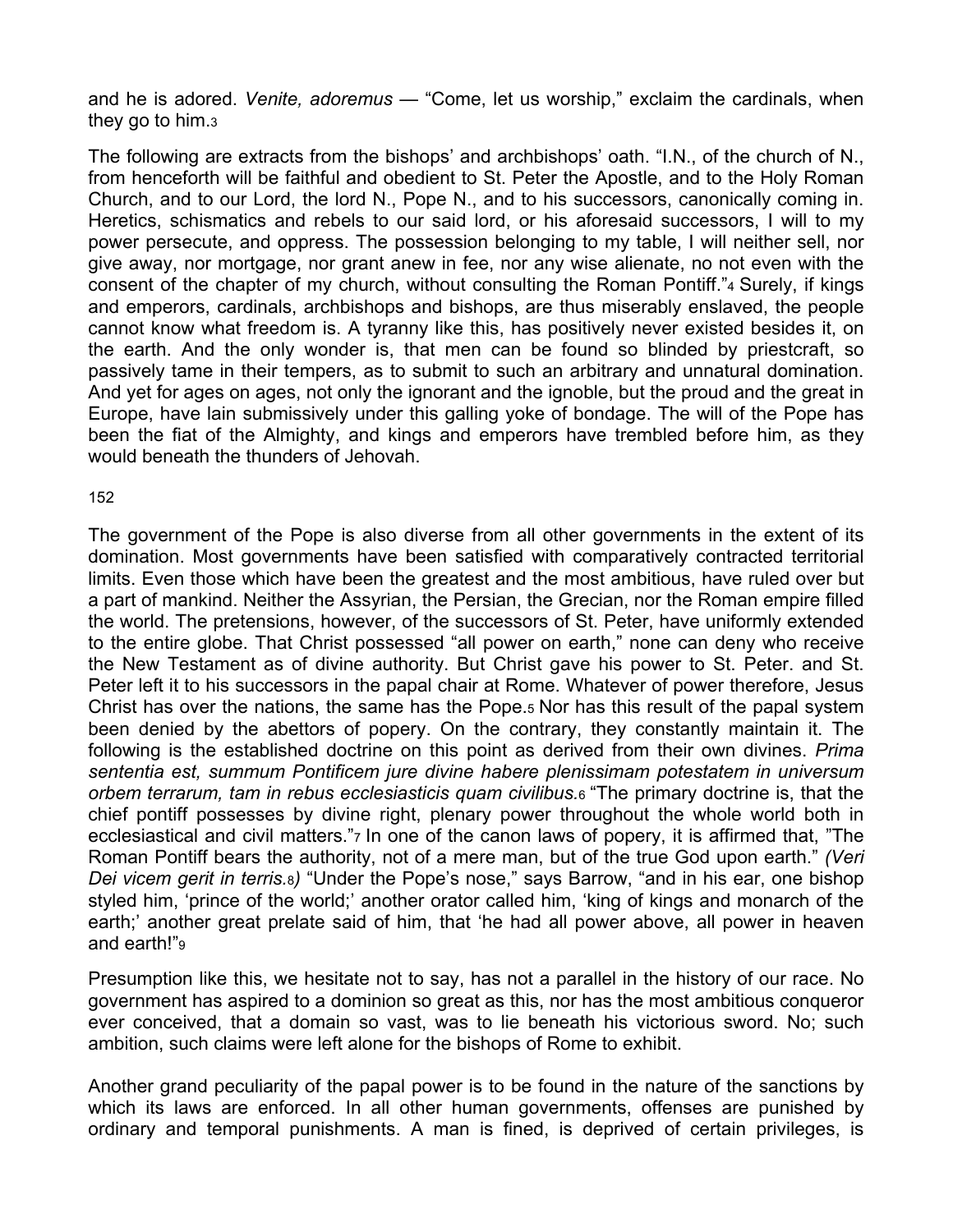imprisoned, or is executed. In this case, a civil offense is followed by a 153 civil punishment. But the Papacy is a spiritual, as well as a temporal power. It draws out offenses from the conscience and the heart. Its inquisitorial confessions and courts, employ their interrogatories and their *irons,* as a sort of priestly omniscience, to survey all the secret chambers of the soul. When, too, the crime is ascertained, it is visited not simply with confiscation and burning, but with anathema. The temporal power of the ecclesiastical monarch enkindles the fires of the *auto-da-fe,* while his spiritual power consigns him to those of hell.

As the power of Christ was supreme, not only on earth, but also "in heaven," the legal heir of his power is not satisfied with a divided patrimony; he must have all. Hence his keys, his masses, his prayers, open and shut the invisible world at pleasure. "He openeth and no man shutteth, he shutteth and no man openeth." Leo X., one of the best of the Roman pontiffs, uses this language: "The Roman pontiff, the successor of Peter, in regard to the keys, and the vicar of Jesus Christ on earth, possessing the power of the keys, may, for reasonable causes, by his apostolic authority, grant indulgences out of the superabundant merits of Christ and the saints, to the faithful, who are united to Christ by charity, as well for the living as for the dead. Wherefore, all persons, whether living or dead, who really obtain any indulgences of this kind, are delivered from so much temporal punishment, due according to divine justice for actual sins, as is equivalent to the value of the indulgence bestowed and received."<sup>10</sup> "You may buy," says Dr. Sturtevant, "as many masses as will free your souls from purgatory for twenty-nine thousand years, at the church of St. John's Lateran, on the festa of that saint. Those that have interest with the Pope may obtain an absolution in full, from his holiness, for all the sins they ever have committed or may choose to commit."11 "Because private believers," says Dens, "may apply their own satisfactions to souls in purgatory, therefore the Pope may apply to them the satisfaction of Christ and the saints from the treasury of the church."12 How long, therefore, a soul shall remain in purgatory, or whether it shall ever get out, depends upon the will of the Pope, exercised either by himself, or by some of his viceregents. And when we remember, that purgatory is one of the four divisions of hell, and that Bellarmine and others maintain, that its fires are of the same nature as those of hell, the power of the keys must surely give to the successors of St. Peter no

154

ordinary influence over the fears, the purses, and the persons of his widely extended flock.

Now, all other kings and sovereigns have left the infliction of such punishment with God only. They have punished men but as the subjects of civil law, and as amenable to civil penalties. They have not followed the departed spirit to eternity, and there also haunted it with their chains and instruments of torture. They have usually supposed that their work was ended at death. Not so the Pope and his priesthood. The iron grasp of their tyranny is not broken even by the power of the grave. They hold their subjects amenable even beyond time. They torture or bless them even in eternity itself. Surely, a government like this, cannot be found besides it, in the history of the world.

The possession of absolute infallibility is another peculiarity of the Papacy. The old Latin adage, "humanum est errare" — it is human to err — has so commended itself to the experience of mankind, that it has been converted into a sort of moral axiom, which no one doubts, and every one believes. Nor is it human for individuals simply to err; governments also err. Hence, in every wise civil constitution, there is always an article provided against the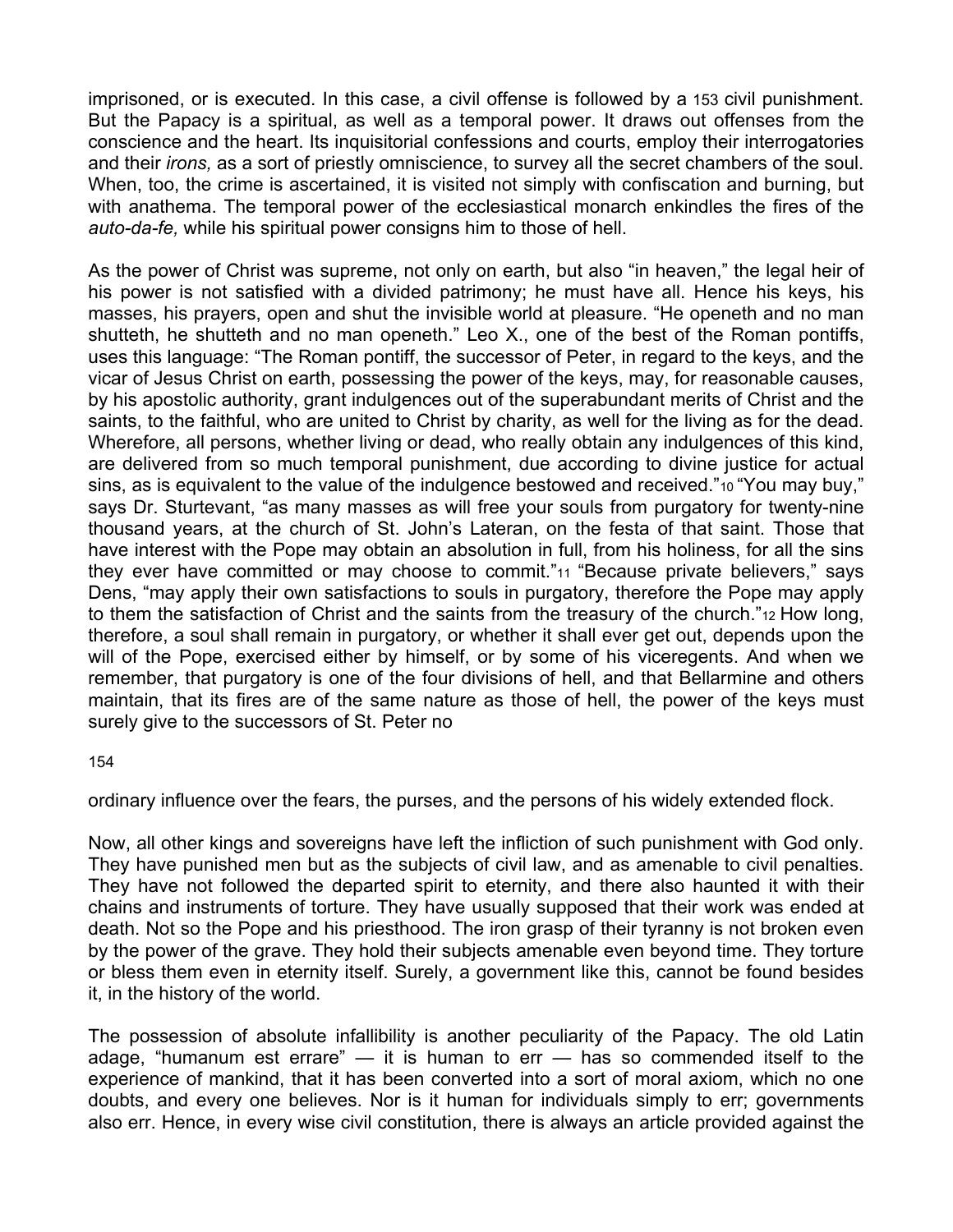mistakes which may have crept into such constitution, even despite the wisdom of its framers. And in all courts of law, even in those from which there is no appeal, it is yet believed, that there may be erroneous decisions and that the condemned must sometimes look, not to the tribunals of man, but to the judgments of God for ultimate justice. Nor can there be found in the history of the world, a solitary king, sovereign, or saint, in whom there have not been either the ebullitions of passion; or the mistakes of the understanding. One perfect or infallible man has never yet existed, save the Lord Jesus Christ, and he was more than man. Adam, Noah, Abraham, Moses, David, Paul, and Peter, plead no exemption from universal human frailty. Yet, this is the boast of the Roman Pontiff! As a man, it is allowed, even he may err; but as the vicar of Christ, like Christ himself, his judgments, are infallible. "The supreme *Pontiff,"* says Dens, "determining from the throne, matters relating to faith or customs, is infallible: which infallibility proceeds from the especial assistance of the Holy Ghost."13 Blessed Spirit of the living God! one is ready to exclaim — are all the blunders, the errors, the follies, the madness, the persecutions, the bloodshed, of the Roman Pontiffs, many of which

155

have disgraced mankind, are all these to be ascribed to thy direction and counsel! Yet, such are the pretensions of the Pope, such is the creed of Romanists! Poor pitiable sovereigns of Europe! How unfortunate is your condition! Ye are guilty of errors. Your blunders are on the page of history. But your venerable father, your endeared brother, the Pope, has none of your frailties, none of your human weaknesses! Why, then, do ye not all seek wisdom from him; take counsel from him? Why debate so long in your national legislatures? Why not send an express to Rome to gain infallible decisions?

Thus stands the Roman pontificate — a *sui generis* in fact, as well as a *sui generis* in vision. Well might Daniel gaze in astonishment, "because of the voice of the great words which the horn spake!" It is worthy of notice here, that this ancient seer expresses no astonishment whatever at the appearance of the other horns. Each one of them was the symbol of a kingdom as well as "the little horn." Yet the attention of the prophet is wholly turned to the contemplation of the little horn." This horn was to him a matter of the greatest wonder. Unlike the other horns, it had "eyes and a mouth speaking great things." Though little, "its look was more stout than its fellows." It seemed, too, to be filled with the most inveterate hatred to the saints. The prophet gazed and wondered when he contemplated this horn; because, while the other horns were the symbols of ordinary, political kingdoms, the little horn, in which so many contraries met, was the symbol of a kingdom, the like to which had never existed, either in the heaven above or on the earth beneath. It was to be diverse from all kingdoms.

Now, where is the king or kingdom, in which the peculiarities of the little horn are to be found? Not in Antiochus. Not in Julius Caesar. Not in Mohammed. None of these men were so peculiarly distinguished from their fellow men; nor did any of them, save Caesar, have any connection with the Roman beast. Where then shall we find the reality of which "the little horn" is the symbol? In Antichrist, says the Romanist; but Antichrist has not yet come. In Antichrist, we say; but Antichrist has already been in the world for more than a thousand years. Thus does the anomalous character of the Papacy prove it to be the antitype of "the little horn." This power is unlike all others; is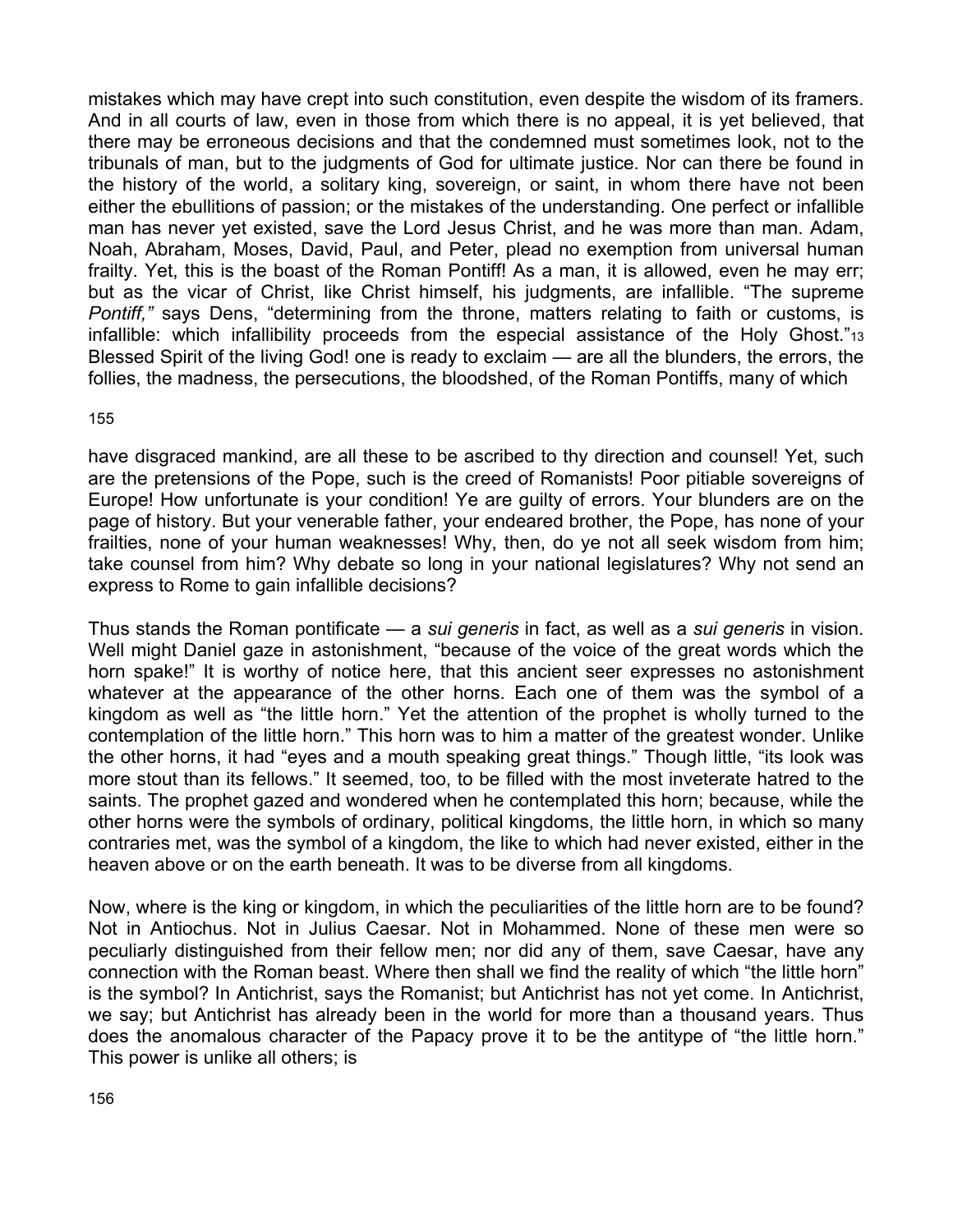uncongenial with all others. It is a usurper, a supplanter. We can readily conceive, how a spiritual power, either associated with the state, or entirely independent of the state, may exist without discord or collision. If the church be entirely distinct from the political institutions of a people, there can of course be no disturbance, as there is no contact. And if a church be established by law, as the operations of the religious and the political systems are kept in distinct spheres, there may be but occasional evils growing out of such union. But for a government that claims its existence *jure divino*, that sets up a universal empire, that arrogates to itself supremacy in all civil, as well as ecclesiastical matters — for a government that considers itself infallible, and which requires absolute submission in all its subjects — for such a government to exist in the midst of other governments; in its very principles trampling upon their rights and privileges; wielding both a temporal and a spiritual sword; punishing offenders both in this world and the next — for such a government to exist in harmony with other governments, is impossible, absolutely impossible. The papal system can harmonize with no other, whether religious or political. To the religious world, it exhibits one supreme pontiff of Christendom, and requires for him universal obedience. To the political world, it presents one great monarch, whose throne is above every throne, and whose will is law throughout the globe. No the Papacy is a unit, and presents the front of positive hostility to every thing that is not consolidated in itself. It may not be able to carry out its principles and wishes, but this is its nature. It is "diverse from all other governments; it is the adversary of all other governments.

157

# *CHAPTER 4 ANTICHRIST AN APOSTATE FROM THE CHRISTIAN FAITH*

ANOTHER mark of Antichrist as given in the Scriptures is apostasy from the Christian faith.

"For that day shall not come, except there come a falling away (hJ apostasia) first, and that man of sin be revealed, the son of perdition." 2 Thessalonians 2:3.

Several distinguished commentators, as Grotius, Whitby, Le Clerc, and Wetstein, have interpreted "the day of Christ," — (hJ hJmera tou Cristou) in this passage as applicable to the destruction of Jerusalem, and have consequently referred the term — hJ apostasia — "the apostasy," to the revolt of the Jews against the Romans, previously to the destruction of that city. This opinion, however, will appear, from even a brief reflection upon this passage, to be wholly untenable. It is evident from the whole scope of the passage, that the future coming of Christ is meant; and that the apostasy referred to, is of a religious, and not of a political character. Indeed the Apostle explains his own meaning, "Now the Spirit speaketh expressly, that in the latter times some shall depart from the faith." 2 Timothy 2:1 — aposthsontai tinev thv pistewv.

Other commentators, who understand by "the day of Christ" the future coming of the Savior, yet apply the term apostasia, "apostasy," to something which has not as yet occurred. Roman Catholic writers are generally of this opinion. Bloomfield, too, in his notes on the New Testament, has maintained the same sentiment. "Upon the whole," says he," there seems good reason to suppose, with many eminent expositors for the last half century, that what is here spoken of, has not yet taken place. "The man of sin," says the commentator on the Doway Bible, "agrees to the wicked and great Antichrist, who will come before the end of the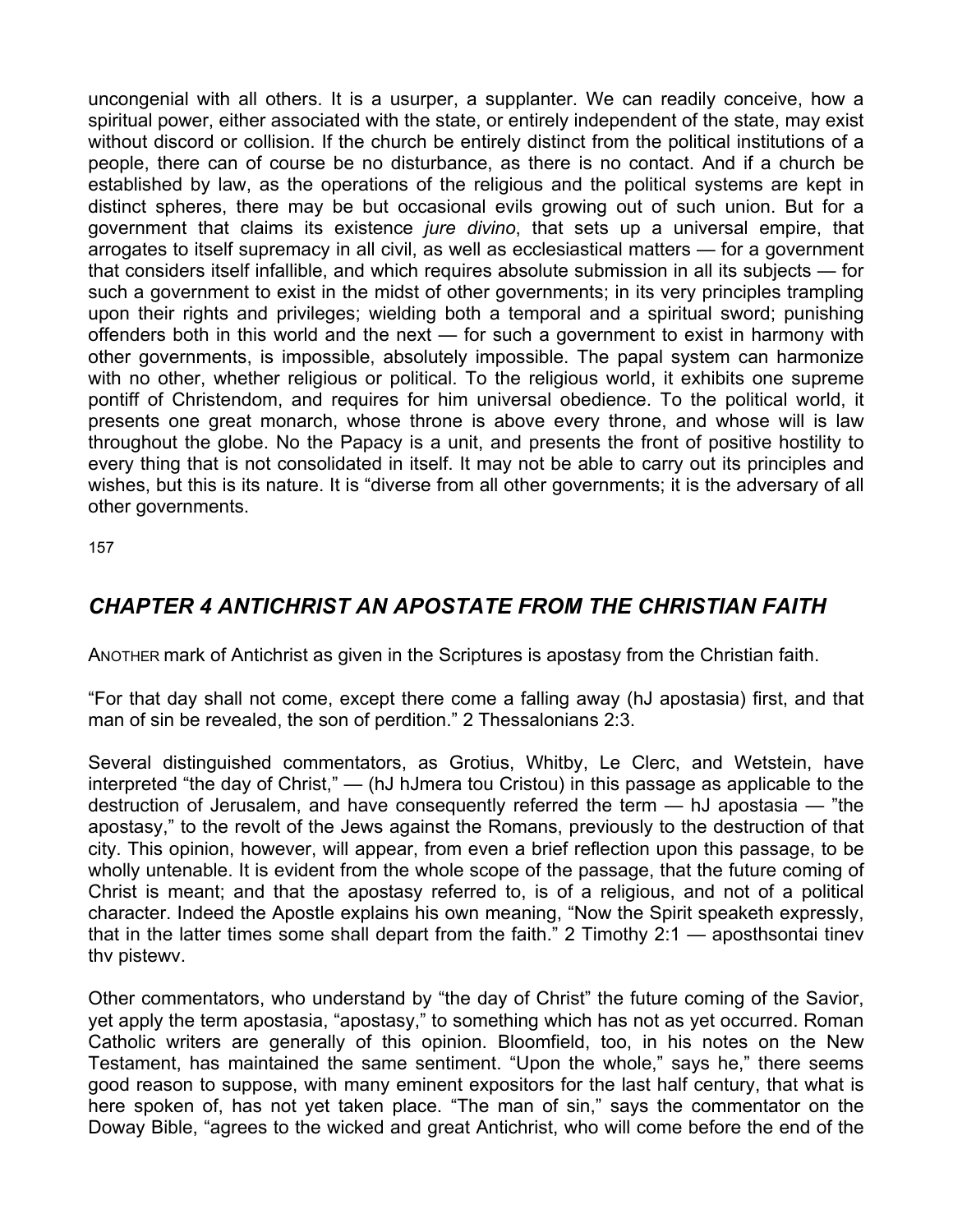# world."

If it were meant by this, that the Papacy, the real Antichrist, will assume a more malignant and desperate character anterior to the coming of Christ, we would freely yield to this interpretation. This fact appears to be

### 158

definitely and clearly revealed in the 16th chapter of the book of Revelation, verses 13,14.: But if such interpreters mean, that Antichrist is yet to arise, that he is but one person, that his dominion is to be brief, and that he is immediately to precede the coming of Christ, then do we differ from them *toto caelo.* The Roman Catholic comment on this passage is strangely inconsistent with itself. "This revolt (apostasy) is generally understood by the ancient fathers, of a revolt from the Roman empire, which was first to be destroyed before the coming of Antichrist." According to this statement, if Antichrist be not already come, the prophecy must be false; for the Roman empire was subverted in the year 476. Antichrist was to succeed that empire; and yet, although more than thirteen centuries have passed, he has not appeared! The error here consists, in making Antichrist one person. It is certain, that Antichrist is to continue to some future coming of Christ. It is equally certain, that he was to arise directly after the fall of the Roman empire. He cannot therefore be one person; but must be a succession of persons filling the same office.

Our Roman Catholic annotator has also another opinion. "This revolt (apostasy) may perhaps be understood also, of a revolt of many nations from the catholic church; which has in part happened already, by the means of Mahomet, Luther, etc., and it may be supposed, will be more general in the days of Antichrist." Mohammedanism is certainly neither an apostasy from the faith, nor a revolt from the Romish church. The Arabians were not professing Christians, nor was Mohammed a member of any Christian society whatever. It is absurd therefore, to suppose, that Mohammed, or Mohammedanism is the subject of these prophecies. Besides, where this delusion is evidently predicted under the fifth and sixth trumpets, it is not described as a departure from the faith, or a revolt from Christendom, but as an invasion of the faith, and an assault upon Christendom.

As to the reference of these predictions to the Reformers and their adherents, it is enough to answer in the language of Bishop Newton: "Who, then, is the man of sin? Luther and his followers, or Calvin and his followers? Or, who? for the Protestants are far from being united under one head. Which of the Protestant churches exalts herself above every God and magistrate? Which of them arrogates to herself divine honors and

### 159

titles? Which of them pretends to establish her doctrine and discipline by miracles? These things would be ridiculously and absurdly objected to the Protestant churches, and more ridiculously and absurdly still by the members of the church of Rome."1 If, too, Christian faith be contained in the Holy Scriptures, it certainly must be most preposterous to imagine, that those men who are doing all in their power to scatter the Holy Scriptures throughout the earth, have departed from the faith. There is a power, however, already existing, and which is destined to exist until the coming of Christ, which this prophetic description does suit, and it suits no other. "The usurpation of the Papacy in divine things is so unparalleled," says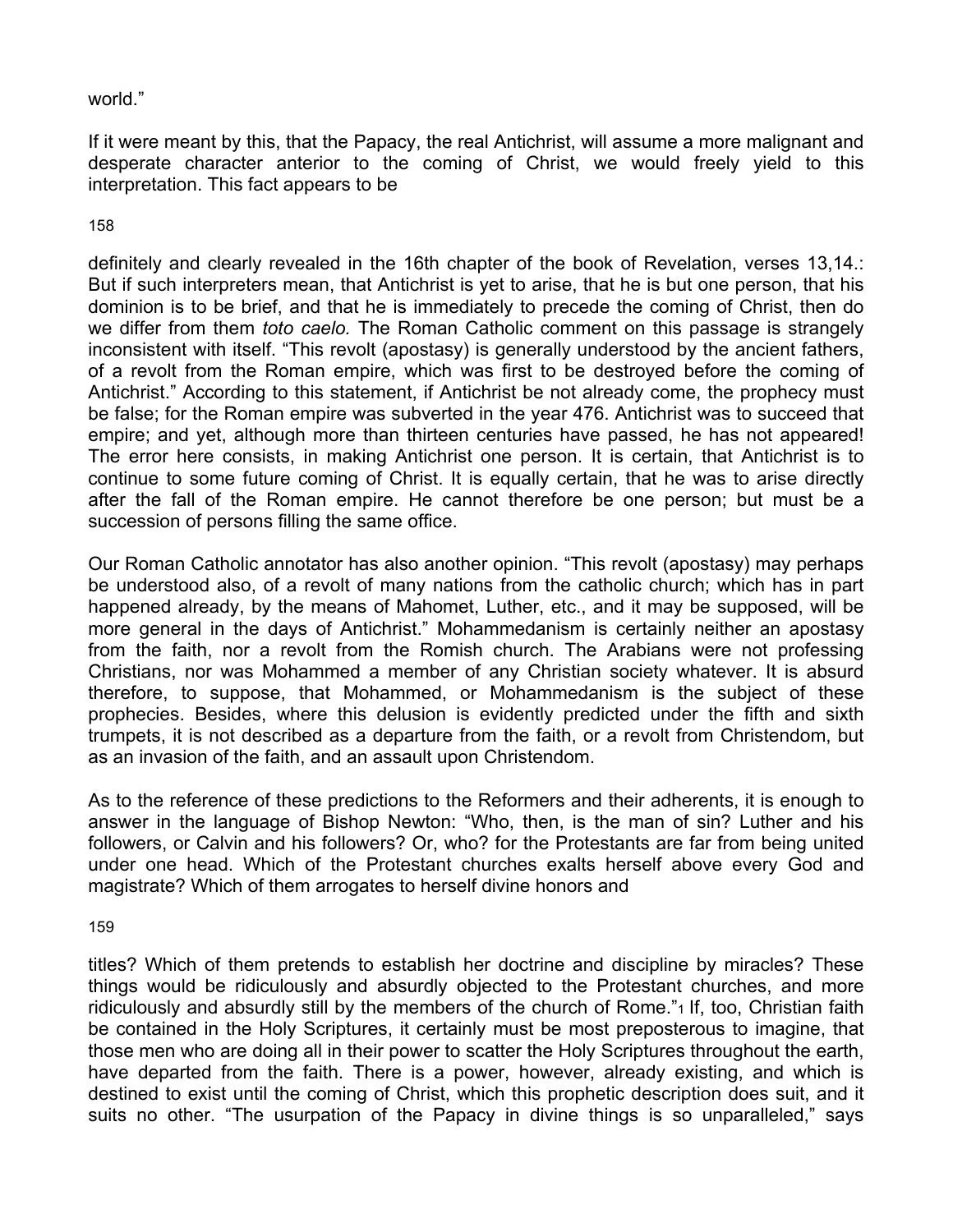Doddridge, "that if these words are not applicable to it, it is difficult to say, who there ever has been or can be to whom they should belong."

If Romanism be not the apostasy (hJ apostasia) here mentioned, and the papacy "the man of sin" (oJ anqrwpov thv aJmartiav), then may we conclude certainly, that no parade of facts whatever, can prove a prophecy to have been fulfilled. With a mode of interpretation which would lead to the denial of such an application of these predictions, it would be impossible to demonstrate the Messiahship of Jesus, or the truth of the Christian dispensation. This will appear more evident, however, when we shall have shown, that the Papacy, including the whole system of Romanism, is not only an apostasy, but *the apostasy,* from the Christian faith. And here we lay it down as self-evident, that any body of men denying that the Holy Scriptures are the only standard of faith and practice; or, that Jesus Christ is the sole Head of the Church, and of each believer; or, that there is but one Mediator between God and man; or, that sinners are justified by faith, and solely on account of the righteousness of Christ any set of men, we say, denying these things, must be, and are apostate.

Romanists deny that the Holy Scriptures are the only rule of faith and practice. The Council of Trent, in determining the proper standard of faith and practice, uses the following language: "That this truth and discipline are contained in the written word, and in the unwritten traditions, which were received by the Apostles from the mouth of Christ himself, or from the Apostles themselves as the dictate of the Holy Ghost to them, and

160

delivered as it were from hand to hand, have come down to us."2 In Dens' Moral Theology, are these statements: "Divine tradition has equal authority with Holy Scripture; for both are truly the word of God!" "The church, however, has not framed a catalogue of divine traditions, but sets forth, sometimes one, and sometimes another, as occasions demand." "Divine tradition is truly a rule of faith, as it is the word of God, not less than Holy Scripture." "There is more need of divine tradition than of Sacred Scripture, as Scripture cannot be known without tradition." Then under the question, "Are there any special rules for ascertaining traditions?" The following answers are given: "Whatever the Roman Church holds as tradition is to be regarded as rich. Whatever the Catholic Church holds or declares as such, is to be regarded as tradition."3 These extracts are sufficient to show, that the Romish church feels herself fully competent to give a rule of faith, not only equal, but superior to the word of God! Well has an Apostle said, "Beware, lest any man spoil you, after the tradition of men." Colossians 2:8. And well has the Savior declared concerning such, "Full well ye reject the commandment of God, that ye may keep your own tradition." Mark 7:9.

Romanists have also exalted over the church, and over the consciences of men, another head than Christ. The Scriptural doctrine on this subject is, that "Christ is the head over all to his church;" Ephesians 1:22; and that "the head of every man is Christ." 1 Corinthians 11:3. Jesus Christ, speaking to every individual congregation of believers, and to each individual believer, through the Holy Scriptures, is alone Lord of conscience, and Head and Umpire of faith. A congregation or individual may be instructed and reasoned with, as to what Christ in the Scriptures has made known. But every attempt to interpose another authority between the congregation of the Lord, or any individual believer, and Christ, his supreme Judge, supplants the authority of Christ, and substitutes that of man in its stead. This the Romanists do, over the general church, over each congregation, and over each individual member. Over the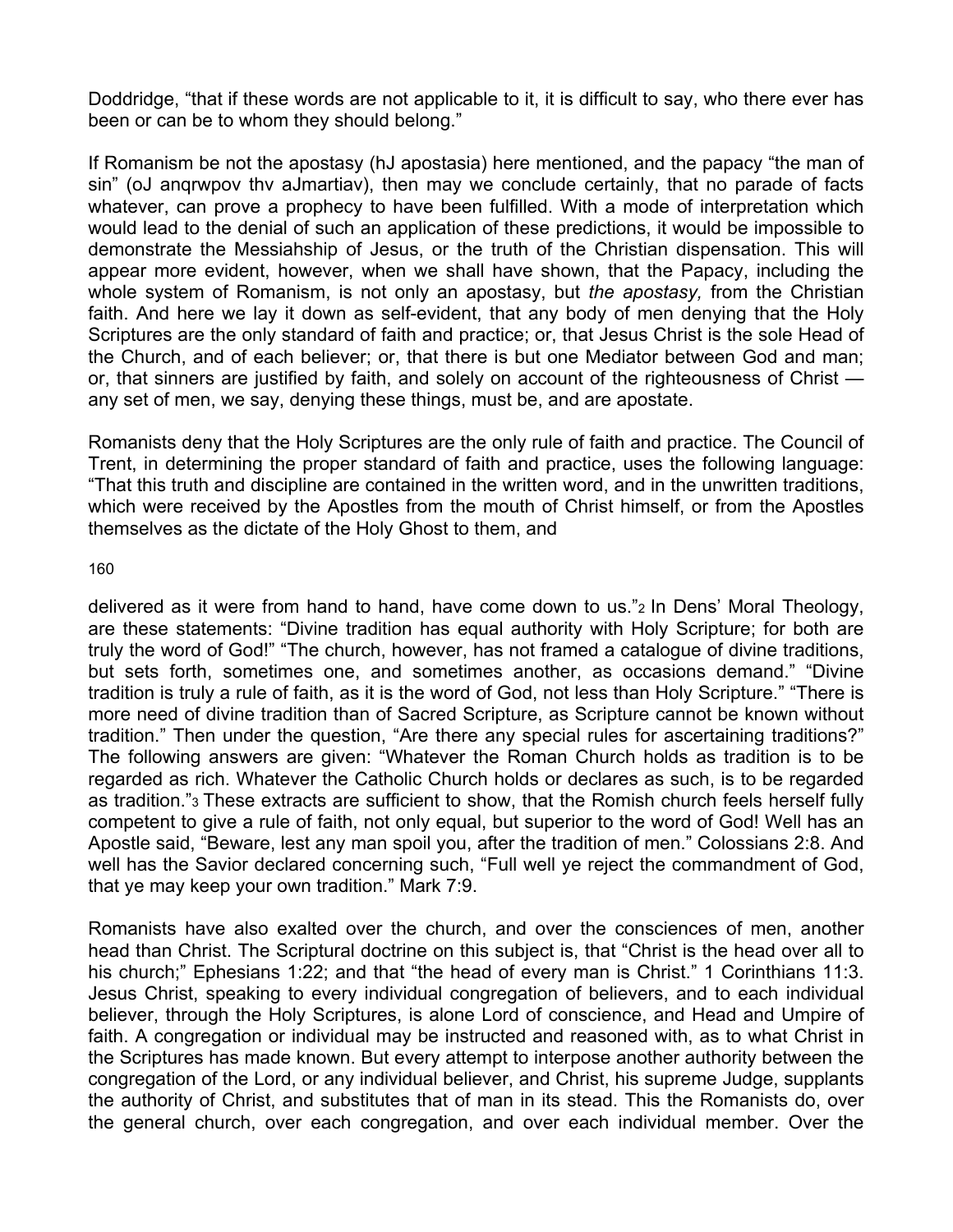general church, there is the Pope, deciding, determining, settling all things. Over the congregations, there is the Bishop, exercising a similar, but subordinate authority. And over each member, there is the Priest, controlling the consciences of men, and occupying a place between each

161

member and Christ. The authority of Christ is thus removed from the church and its members, and the authority of the priesthood substituted. No better evidence need be adduced on this point than the fact, that the Romish church is so extremely unwilling that either churches or individuals should either hear, or read the Holy Scriptures. The following is a decree of the Council of Trent, in full force at the present time — "As it is manifest by experience, if the Holy Bible in the vulgar tongue [the only way in which the people can read it] be everywhere indiscriminately permitted, more injury than advantage would accrue, on account of the temerity of the people, let it abide in this point by the judgment of the bishop or inquisitor, that with the advice of the priest or confessor, the reading of the Bible in the vulgar tongue, translated by Catholic authors, may be conceded to those, who, they apprehend, can derive no injury, but an increase of faith and piety from such reading *which permission they must have in writing.* But whosoever shall presume, without, such permission *to have,* or *to read it, cannot obtain absolution of his sins, unless the Bible be first returned to the ordinary.* But regulars may neither purchase nor read it, except by permission obtained from their prelates."4 Commenting on this decree, Dens says: "This law has been received and hitherto kept, in the whole purely Catholic world: more indulgence has been granted *only* when it was necessary to live among heretics." Again he says: "Observe, the power of granting permission to read the Sacred Scripture in the vernacular tongue, belongs to the *bishop,* or *inquisitor,* not to the *priest,* or *confessor,* unless this power has been conceded to them." Again, he says: "It must be said, that in this point the discipline of the church has been changed; just as communion under both kinds, and daily communion have been changed. For formerly the faithful, more submissive to their pastors, humbly and faithfully derived the sense of Scripture from them, without danger of perverse translations; but now, through the example of the heretics, the lust of dissenting from the pastors has arisen; and it is manifest from experience, that by the promiscuous reading of the Sacred Scripture, men are made more proud, more discontented, and universally more conceited."5 Probably, no language could more certainly express the fact, that the Holy Scriptures and the Romish priesthood are at variance, than this above quoted. Everyone who prayerfully searches the Scriptures to learn the mind and will of Christ, as a necessary

162

consequence, perceives and forsakes these "doctrines of men" by which he was previously held. Hence the law to prohibit, except in very peculiar cases, and under a written permission, the perusal of the sacred word! This fact alone proclaims, as in letters of fire, that Christ's Headship has been supplanted in the Romish church.

Romanists also deny the sole mediatorship of Christ. The Apostle teaches, that "there is one mediator between God and man, the man Christ Jesus." 1 Timothy 2:5. And Jesus himself says —

"I am the way, the truth, and the life; no man cometh to the Father but by me." John 14:6.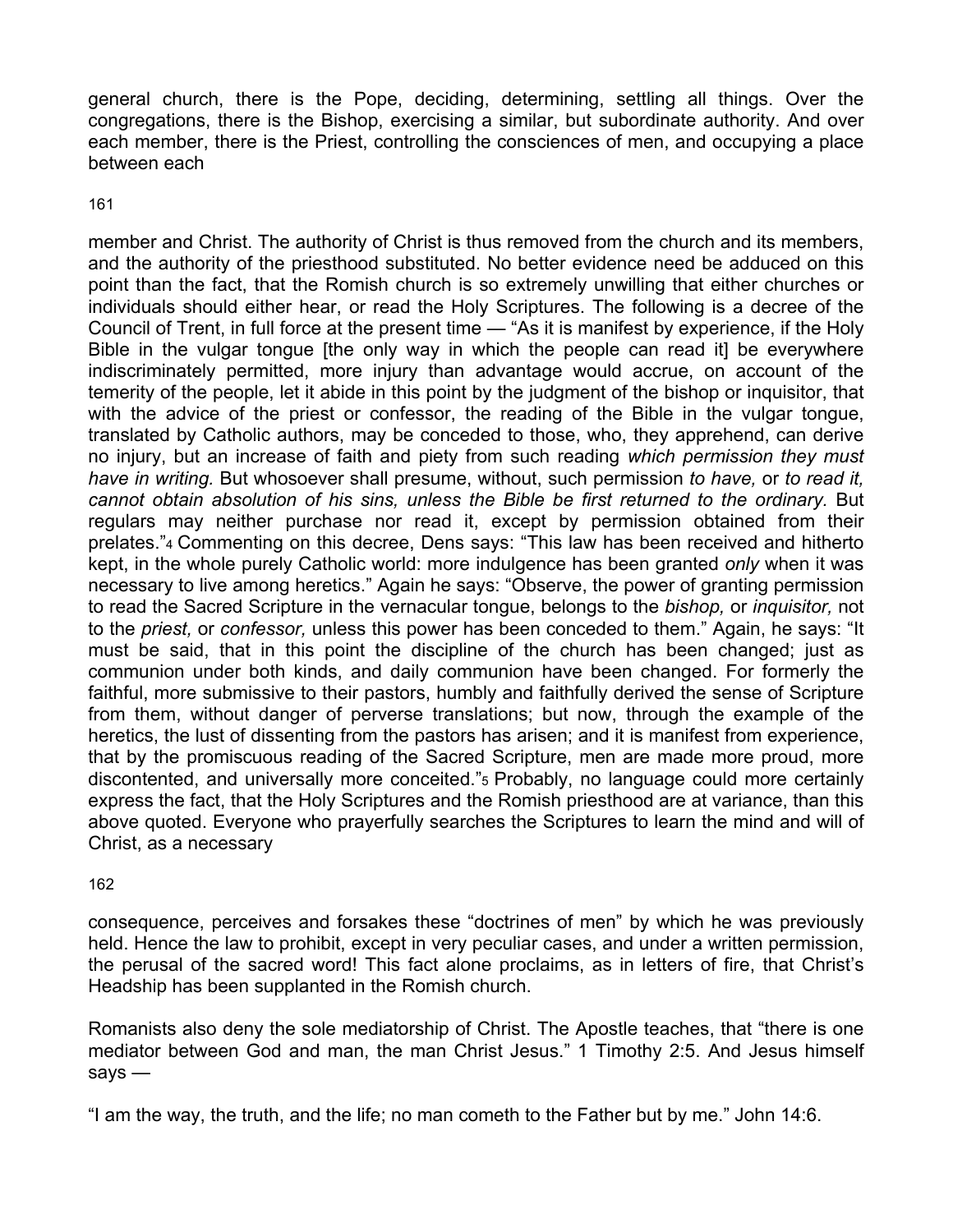It is also said of Christ —

"Because he continueth ever he hath an unchangeable priesthood; wherefore he is able also to save them to the uttermost that come unto God by him, seeing he ever liveth to make intercession for them." Hebrews 7:24,25.

The Scriptures universally represent Christ's mediation, as one, alone, and all-sufficient. The Romish doctrine, however, represents it as insufficient, and as needing auxiliary intercession. The annotator on the Doway Bible admits that "Christ is the only mediator of redemption;" and that "he stands in need of no other to recommend his petitions to the Father." At the same time however, he asserts "that this is not against our seeking the prayers and intercessions of the saints and angels in heaven, for obtaining mercy, grace and salvation through Jesus Christ!"6

The Council of Trent passed the following decree on this subject — "The holy council commands all bishops and others who have the care and charge of teaching, that they labor with diligent assiduity to instruct the faithful, concerning the invocation and intercession of the saints, teaching them that the saints, who reign together with Christ, offer their prayers to God for men; that it is a good and useful thing suppliantly to invoke them, and to flee to their prayers, help, and assistance."7 In reference to the nature of this worship, Dens says: "It is absolute, because it is exhibited on account of the excellence, intrinsic and peculiar to the saints; yet, it

### 163

may also be called respective, inasmuch as God is honored in the saints." Again he says: "But that we implore the clemency of God through the saints, is not through the defect of the power or mercy of God; but because God is willing to grant certain blessings only through the saints."<sup>8</sup> The practical effect of such a tenet may be learned from the following extract taken from the Catholic Manual used in the United States. "Holy Mary, pray for us. All ye holy angels and archangels, pray for us. St. Abel, all ye choirs of just souls, St. Abraham, St. John the Baptist, pray for us: St. Peter, St. Paul, St. John, pray for us. All ye holy disciples of our Lord, pray for us. St. Sylvester, St. Gregory, all ye holy monks and hermits, pray for us. All ye holy virgins and widows; all ye saints of God, make intercession for us."9

These extracts are enough to show that, in the doctrine and worship of Romanists, the creature is associated with the Creator, and the sole mediation of Christ is subverted through the invocation of saints. Papists are also in error on the subject of a sinner's justification before God. The following are decrees of the Council of Trent. "Whosoever shall affirm that the ungodly is justified by faith only, *(sola fide impium justificari,)* so that it is to be understood that nothing else is to be required, to cooperate therewith in order to obtain justification; and that it is on no account necessary that he should prepare and dispose himself by the effort of his own will, (*suae voluntatis motu)* let him be accursed, *(anathema sit.)* Again, "Whosoever shall affirm, that men are justified solely by the imputation of the righteousness of Christ, *(sola imputatione justitiae Christi;)* or, that the grace by which we are justified is only the favor of God *(esse tantum favorem Dei,)* let him be accursed." "Whosoever shall affirm, that justification received is not preserved, and even increased in the sight of God, by good works, *(per bona opera;)* let him be accursed," "Whosoever shall affirm, that he who has fallen after baptism, cannot by the grace of God rise again; or, that if he can, it is possible for him to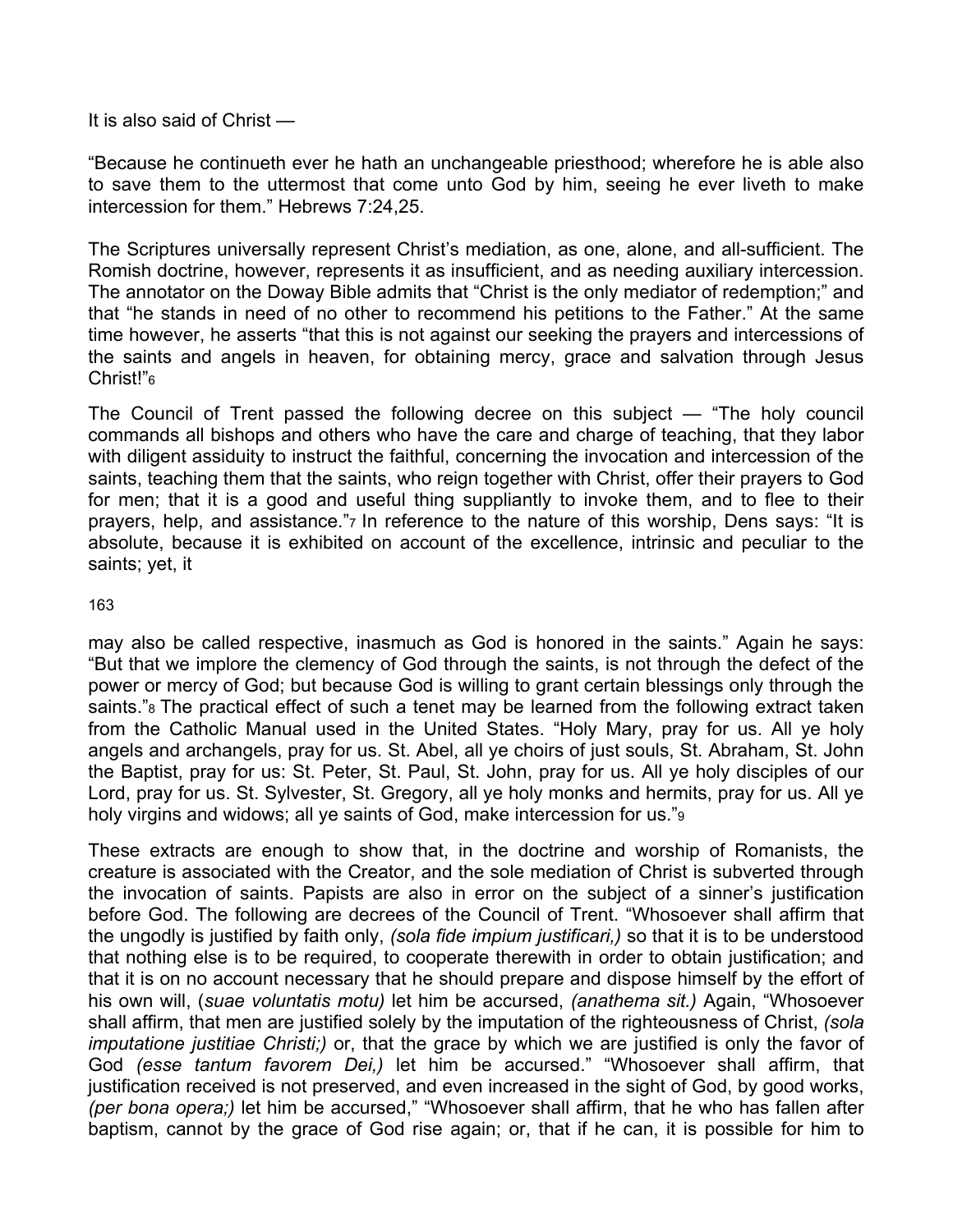recover his lost righteousness by faith only, without the sacrament of penance, let him be accursed." "Whosoever shall affirm, that when the grace of justification is received, the offense of the penitent sinner is so forgiven, and the sentence of eternal punishment reversed, that there remains no temporal punishment to be endured before his entrance

# 164

into the kingdom of heaven, either in this world, or in the future state in purgatory, *(vel in hoc seculo, vel in futuro, in purgatorio,)* let him be accursed." "Whosoever shall affirm, that the good works of a justified man, are in such sense the gifts of God, that they are not also the worthy merits of the justified person, *(ut non sint etiam bona ipsius jus-tificati merita;)* or, that he being justified by his good works, which are wrought by him through the grace of God, and the merits of Jesus Christ, of whom he is a living member, does not really deserve, *(non vere mereri,)* increase of grace, eternal life, the enjoyment of that eternal life if he dies in a state of grace, and even an increase of glory; let him be accursed."10 Any one acquainted with the Scriptures will readily perceive that these anathemas of the celebrated Council of Trent fall primarily upon the head of Christ and his Apostles! The doctrine of Paul is, that "a man is justified by faith without the deeds of the law."11 And Christ has taught us to say, after we have done all commanded us:

"We are unprofitable servants; we have done that which was our duty to do." Luke 17:10.

All ideas of human merit are entirely excluded by the teachings both of Christ and his Apostles.

"Where is boasting then?" asks an Apostle, "It is excluded. By what law? Of works? Nay, but by the law of faith." Romans 3. The anathema of Paul, then, and those of the Romanists, are hurled at precisely opposite persons. Romanists affirm, "If any man exclude works in our justification, let him be accursed." Paul declares, If any man put them in, let him be accursed.

"If any man preach any other gospel unto you, than that ye have received, let him be accursed." Galatians 1:9.

Whose anathema, then, are we most to dread, that of the Council, or that of Paul? Whose doctrine are we to receive, that of Christ? or, that of the Pope?

Romanism, then, denies that the word of God is the sole rule of faith and practice. It denies that Jesus Christ is the sole Head of the Church. It denies that the mediation of Christ is one and exclusive. It also denies the

165

justification of a sinner by faith only, and wholly on account of the righteousness of Christ. For these its denials of fundamental scriptural doctrines, it is, and must be apostate. Its teachings and those of Christ are at variance; its doctrines and those of the Apostles are directly opposite. Nor is this all. We hesitate not to affirm, that the papal system is *the apostasy,*  predicted by Paul; and that in it we will find all the facts, which the Apostle to the Gentiles so graphically places upon the inspired page. Here, then, is another mark by which the Papacy and Antichrist are proved to be identical. Antichrist was to be a great apostate; he was also to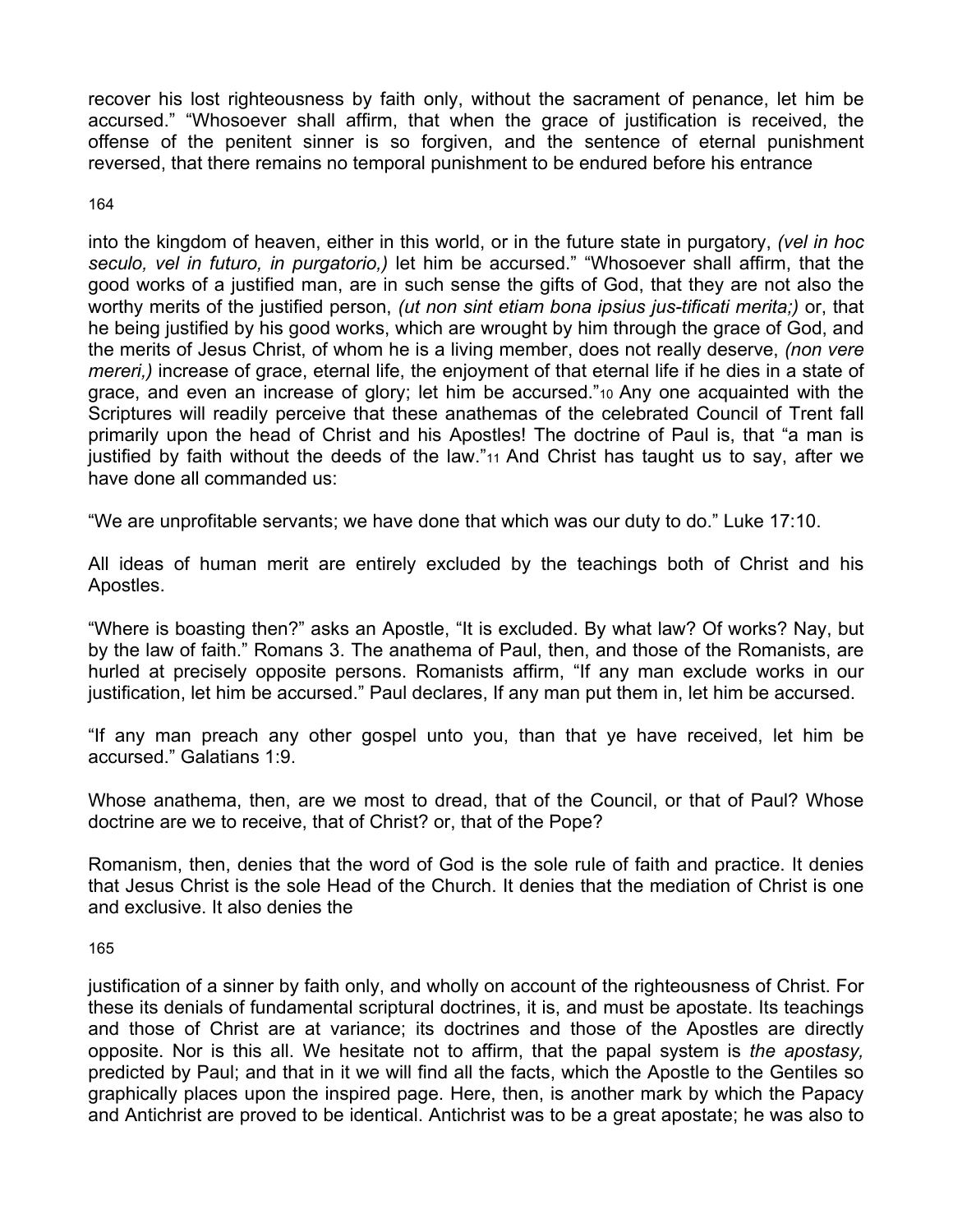preside over a great apostasy. The Pope is an apostate and he presides over an apostate church. His system excludes that of Christ, his doctrines subvert the doctrines of Christ. He is emphatically Antichrist, the opponent of Christ; and his system of doctrine is antichristianity, displacing absolutely and entirely, those doctrines of grace of which Jesus was the Herald and the Author.

166

# *CHAPTER 5 ANTICHRIST AN IDOLATER*

ANOTHER mark of Antichrist, is idolatry. "Now the Spirit speaketh expressly, that in the latter times, some shall depart from the faith, giving heed to seducing spirits, and doctrines of devils." 1 Timothy 4:1.

(didaskaliaiv daimoniwn.) That this passage is to be applied to Antichrist, or the Papacy, is evident from two facts. The persons, who are here represented as giving heed to "seducing spirits, and doctrines of devils," are those who have departed from the faith; that is, they are those who constitute the great apostasy already alluded to. The species, too, of idolatry here spoken of, is precisely that which Romanists practice; it is "the doctrines of demons;" that is, it is worship rendered to the souls of departed men.

A more explicit account, however, of this Romish idolatry, is given in the following text:

"And the rest of men, which were not killed by these plagues, yet repented not of the works of their hands, that they should not worship devils (demons, i.e. departed souls) and idols of gold, and silver, and brass, and stone, and of wood; which neither can see, nor hear nor walk." Revelation 9:20.

That the reference here is also to Rome, is evident. The fifth trumpet describes the rise and progress of Mohammedanism. The sixth, the incursions of the Turks upon countries nominally Christian. "The rest of the men, therefore, which were not killed by these plagues," must refer to those portions of nominal Christendom, which were not subdued by the followers of the Arabian prophet. These countries were precisely those occupied by the Papacy.

Other passages of Scripture, charging idolatry upon the Papacy, may be found in the 17th and 18th chapters of the book of Revelation. In these chapters, this apostate church is called, in reference to these idolatries,

167

"The great whore," "The mother of harlots;" and it is said of her, that "all nations have drunk of the wine of the wrath of her fornication." That whoredom and fornication refer to idolatry, any one, at all acquainted with the writings of the ancient prophets, must know. If, then, as we have already proven, these passages refer to modern Babylon, that is, to Rome, then is the sin of idolatry predicted, as one of the strongest marks by which Antichrist may be distinguished.

It is well known, that no charge brought against Papists, is more offensive, than that of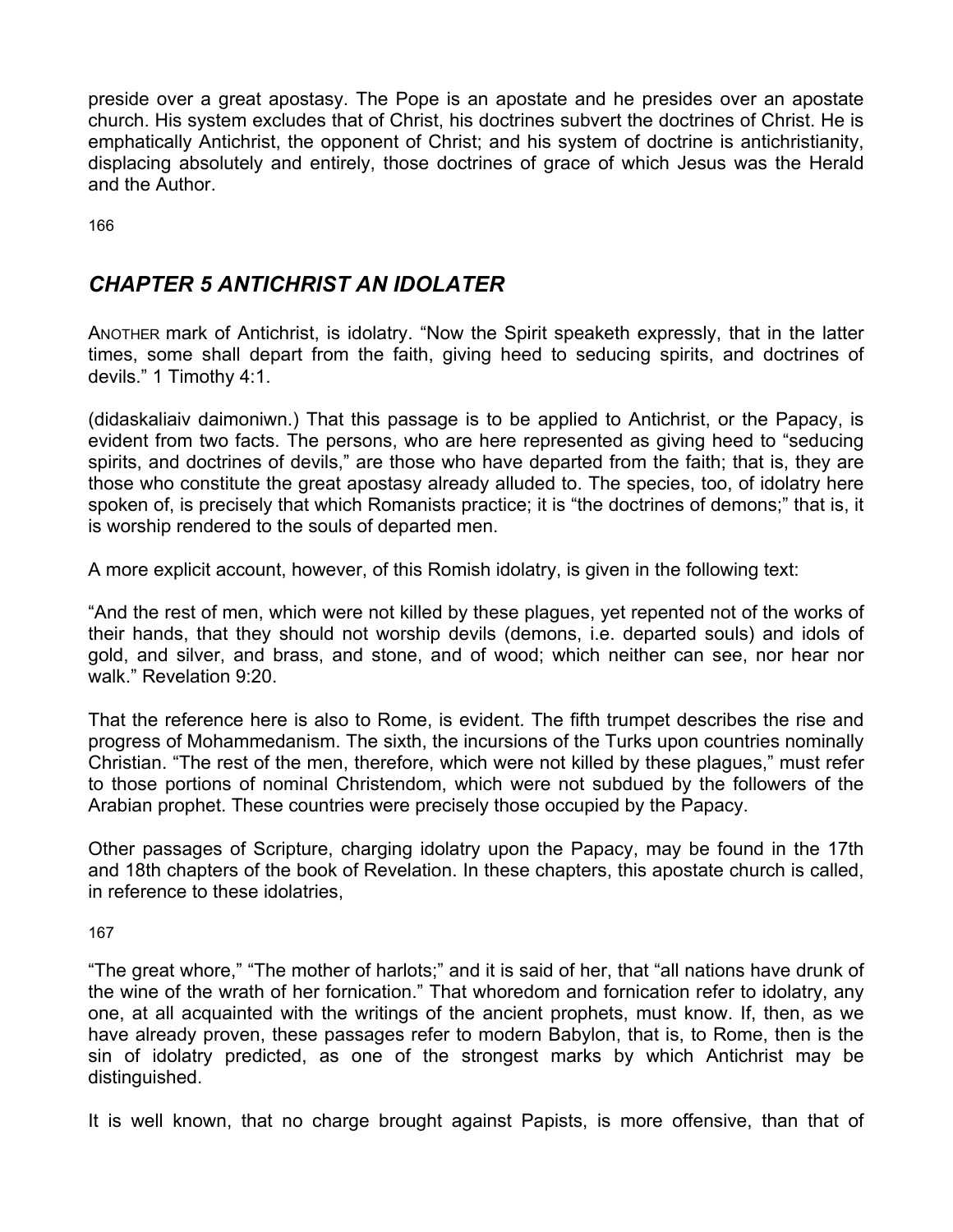idolatry. Gregory the Second, in his letter to the emperor Leo, in which he undertakes to repel the charge of idolatry, says, "The former idols were the fanciful representations of phantoms, or demons, at a time when the true God had not manifested his person in any visible likeness. The latter are the genuine forms of Christ, his mother, and his saints, who had approved, by a crowd of miracles, the innocence and merit of this relative worship."1 Here, this kind of worship is called relative; and is said to be both innocent and meritorious. The opponent, also, of McGavin, uses the following language: "No one is ignorant, that the heathens worshipped Diana and Venus with divine honors, as deities; but, to say that the Church of Rome pays the same adoration to the blessed Virgin Mary, is contrary to truth."2

Such statements as these, however, can deceive no one acquainted with either pagan or Jewish antiquity. It is entirely certain, that the ancient pagan idolaters uniformly recognized one Supreme Being. The gods, therefore, which they worshipped, were subordinate deities; indeed, they were, for the most part, the souls of departed sages and heroes. In speaking of the idolatry of the ancient Egyptians, from whom the Greeks borrowed most of their mythology, Shuckford says: "In time, they looked over the catalogue of their ancestors, and appointed a worship for such as had been more eminently famous in their generation; and having before this made pillars, statues, or images in memory of them, they paid their worship before these, and so introduced this sort of idolatry."3 The following is the language of that ancient Greek poet Hesiod: "After this generation (the primitive fathers of the human race) were dead, they were, by the will of great Jupiter, promoted to be demons, keepers of mortal men, observers of their good and evil works, clothed in air, always walking about the earth, givers of riches," etc.4 Plato also says, that "Hesiod and

168

many other poets speak excellently, who affirm, that when good men die, they attain great honor and dignity, and become demons;" (objects of worship and veneration.) This philosopher also teaches, that "all those who die valiantly in war, are of Hesiod's golden generation, and are made demons (gods) and that we ought for ever after to serve and adore their sepulchers as the sepulchers of demons."5

The following is Plato's explanation of what he means by demons: "Every demon is a middle being between God and mortals. God is not approached immediately by man, but all the commerce and intercourse between God and men is performed by the mediation of demons. Demons are reporters and carriers from men to the gods, and again from the gods to men, of the supplications and prayers of the one, and of the injunctions and rewards of devotion from the other."6

It is just as true, then, that the demons and idols of ancient paganism have a foundation in truth and reason, as that the saints (demons) and images of modern Rome have. The demons of Hesiod and Plato, and of the ancient world generally, were the souls of departed worthies. The images and statues, too, by which they were worshipped, were also the representations of these deceased heroes and sages. Their worship was also maintained to be respective — i.e. they were worshipped as mediators between the supreme God and mortal men. Pagan idolatry, therefore, can be defended upon the very same ground which is advocated for modern Romish idolatry. If, therefore, the one be condemned, the other cannot be justified.

Is it true then, that modern Rome maintains a worship of this kind? The following are some of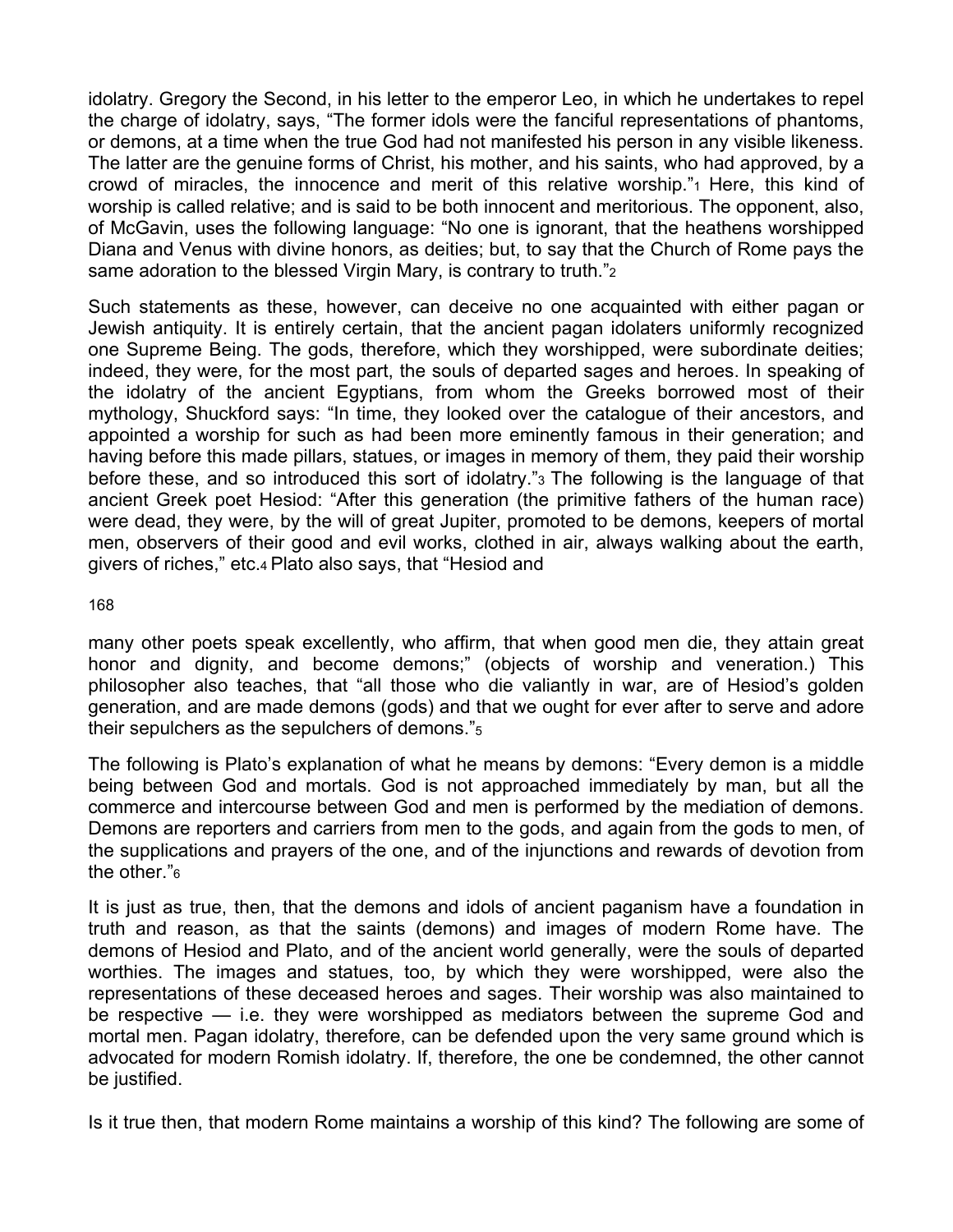the decrees of Trent on this subject. All Catholic bishops and priests are required to "instruct the faithful concerning the intercession and invocation of saints, the honor due to relics, and the lawful use of images, teaching that it is a good and useful thing suppliantly to invoke them, and to flee to their help, prayers and assistance." "Let them teach also, that the *holy* bodies of the holy martyrs and others living with Christ are to be venerated by the faithful, since by them God bestows many benefits upon men." "Moreover, let them teach, that the images of Christ, of the Virgin, mother of God, and of other saints, are to be had and retained, especially in churches, and due honor and veneration

# 169

rendered to them. The honor, however, with which they are regarded, is referred to those, who are represented by them; so that we adore Christ, and venerate the saints, whose likenesses these images bear, when we kiss them, and uncover our heads in their presence, and prostrate ourselves." "Quas osculamur, et coram quibus, caput aperimus, et procumbimus."7 This council proceeds however still farther; it authorizes representations or images of the invisible God! It gives however this caution, "that when the Deity is thus represented, it is not to be supposed, that the same can be seen by our bodily eyes, or that a likeness of God can be given in color or figure;" "non propterea Divinitatem figurari, quasi coloribus aut figuris exprimi possit." Strictly in accordance with this permission of the council, papists frequently represent God the Father as an old man, God the Son as a young man, on his right, and God the Spirit, as a dove hovering over them!!

The following is the language of Dens. "What is meant by an image?"

"A similitude or representation of some existing thing, expressed for that thing as a copy."

"How does it differ from an idol?"

"Because an idol is a likeness representing that, which either simply does not exist, or certainly is not such as that which is worshipped; but an image is a similitude of a thing which really exists, as of a man."

"Prove that the images of Christ and of the saints are to be worshipped."

"It is proven in the first place from the council of Trent." He afterwards asserts, "however this may be, it is sufficient for us against sectarians to state, that all Catholics teach and prove that the images of the saints are to be worshipped."

In speaking of the kind of worship to be rendered the saints, etc., Dens says, "the images of the saints are worshipped with the respective veneration of *dulia;* of the Divine Virgin, with the relative worship of *hyperdulia,* of Christ and of God, with the respective worship of *latria."* 

170

Besides, then, the decrees of Trent, which are binding upon all Catholics, here is one of their distinguished theologians, as composedly defending and illustrating the duty of image and saint-worship, as the sincerest Protestant would illustrate and enforce the duties of faith and repentance! The late Pope Gregory the XVI. in one of his encyclical letters uses the following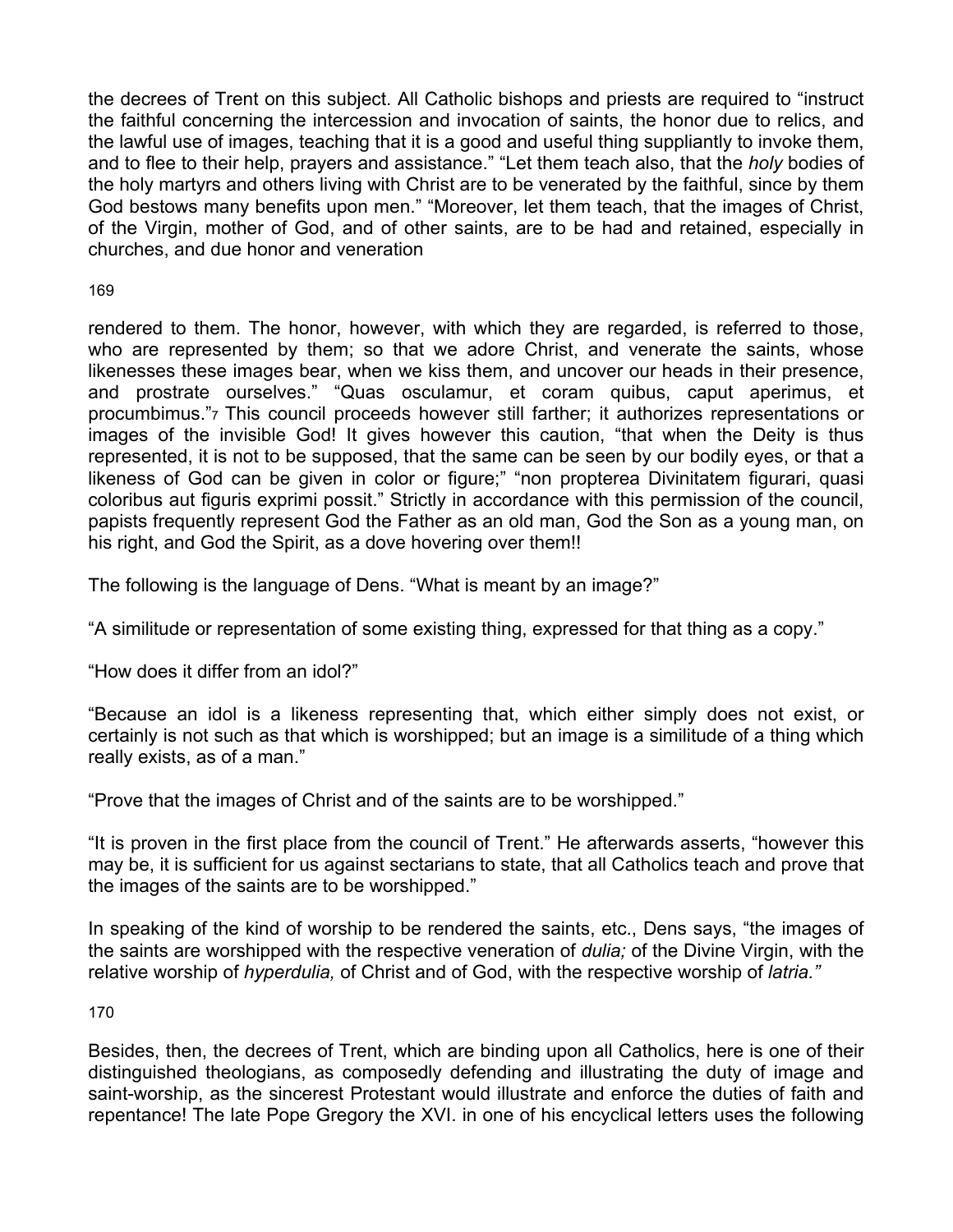language. "Now, that all these events may come to pass happily and successfully, let us lift up our eyes and our hands to the most holy Virgin Mary, who alone has destroyed all heresies, and is our greatest confidence, even the whole foundation of our hope!"8

When such sentiments are advocated and published by councils, doctors, and popes, it is not wonderful that the same idolatry should pervade the mass of the people. In the Ursuline Manual, designed "for forming youth to the practice of solid piety," and having the sanction of the "Right Rev. Bishop Hughes," among others are the following prayers, "A prayer to St. Augustine" — "O glorious St. Augustine! the light and oracle of the faithful! penetrated with veneration for thy virtues, I choose thee for my Father, my Protector, and my Advocate. I most humbly beseech thee to have compassion on my youth, and to protect me in those dangers which thou well knowest, are attendant on my inexperienced age," etc. Next follows, "A prayer to St. Angela, Foundress of the Ursuline order." "Most blessed St. Angela, who art now in possession of that eternal crown which is promised to those who instruct others unto justice, permit me to have recourse to thee, as to my glorious patroness, and to choose thee for my special advocate before the throne of God. In union with all those happy souls, who, under God, are indebted to thee, for the glory they now enjoy in heaven, I thank God for having raised thee up, to provide for millions the great blessings of religious instruction. O glorious patroness and mother of the weakest portion of Christ's flock, do not abandon thy charge, now, that thou seest more clearly than ever the dangers to which youth is exposed."9

The following are prayers extracted from the Catholic Manual, having the sanction of Archbishop Whitfield, and designed "for the use of Christians in every state of life." "Holy Mary, Virgin, Mother of God! I this day choose thee for my Mother, queen, Patroness and Advocate; and I firmly resolve never to depart, either by word or action from the duty I owe thee,

### 171

or suffer those committed to my charge to say or do anything against thy honor. Receive me therefore as thy servant forever, assist me in all the actions of my whole life, and forsake me not at the hour of my death." The following prayer is addressed to "the Monthly Patron."10 "O thou blessed inhabitant of the heavenly Jerusalem, who hast been appointed by the divine Goodness to be my patron during this month; defend me by thy intercession from all dangers of soul and body; obtain, that I may be a faithful imitator of thy virtues, and that the fire of divine love may be more and more kindled in my heart."11

Here then are manuals and prayer-books, putting into the lips of youth and Christians, direct addresses and supplications to mere creatures. The knee is bent, the lips opened, and petitions expressed to absent and distant saints! What is this? All, except papists, can see that it is not only idolatry, but idolatry in one of its worst forms.

It is sometimes attempted to justify this creature-worship, by comparing it with the petitions which believers offer for each other on earth. But nothing is more unlike. We may ask our friends to pray for us without idolatry, but we cannot pray to the saints without idolatry. In the former case we commune with creatures as creatures. In the latter, we ascribe to them divine attributes, and render to them divine homage. Hence, the opponent of McGavin does not hesitate to say: "I know that the saints in heaven are in a state of perfection and glory, and that they know what passes in the hearts of men upon earth; but how is not for me to inquire or explain."12 Here the attribute of Divine omniscence is affirmed as the property of creatures.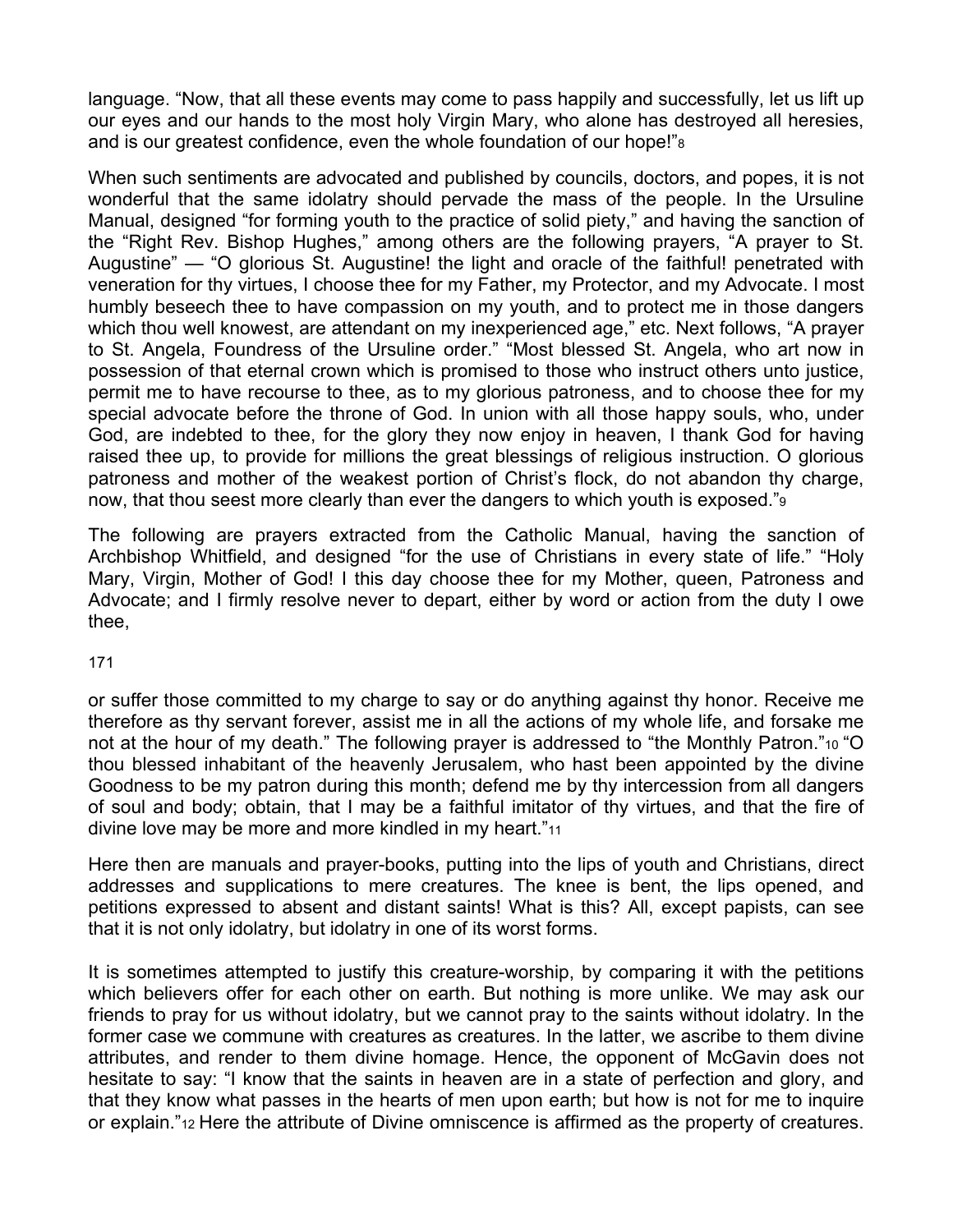And if such creatures possess one such perfection, of course they possess others. Hence they are even in the highest sense deified!

If then there ever has been, or can be, a system of idolatry or creatureworship on earth, the Romish system is such. True, we are to expect those men who are engaged in such practices to defend and maintain them. And inasmuch as they profess to be Christians, we must, of course, expect them so to alter, change, and interpret Scripture, as to make it consist in their view, with such modes of devotion and worship. In all this, however, Rome gives to the world the strongest possible proof of her judicial

172

blindness, and only works out and proves the theorem, that she is "Babylon the great, the mother of harlots and abominations of the earth." Another feature, therefore, of Antichrist is established upon Papal Rome. Antichrist was to be idolatrous. Papal Rome both is idolatrous, and has been for ages. Her system, of angel, saint, image, and relic-worship, exceeds even the grossest superstitions of ancient Greece or Rome.

173

# *CHAPTER 6 ANTICHRIST A BLASPHEMER*

ANOTHER mark of Antichrist is blasphemy. Blasphemy refers both to the speech and actions of men. Thus the reproaches, cast by the Gentiles upon the name and character of God, are termed by the Apostle Paul, "blasphemy." Romans 2:24. And so also Christ's assertion, that he was the Son of God, was considered by the Jews as blasphemy.

"For a good work," say they, "we stone thee not; but for blasphemy; and because that thou being a man makest thyself God." John 10:33.

Blasphemy is predicted of Antichrist in several passages of Scripture. It is said of the little horn, which is the symbol of Antichrist, "and he shall speak great words against the Most High." Daniel 7:25. The beast also which John saw, and which is also a symbol of Antichrist, had upon his seven heads "the names of blasphemy." Revelation 13:1. It is also said of this same beast —

"And there was given unto him a mouth speaking great things and blasphemies, and he opened his mouth in blasphemy against God, to blaspheme his name, and his tabernacle, and them that dwell in heaven." Revelation 13:5,6.

The Apostle Paul also gives us the following description of the same evil power:

"For that day shall not come except there come a falling away first, and that man of sin be revealed, the son of perdition, who opposeth and exalteth himself above all that is called God, or that is worshipped; so that he as God, sitteth in the temple of God, showing himself that he is God." 2 Thessalonians 2:3,4. Is there anything then in the actual state of the Papacy, corresponding to these predictions concerning the blasphemous character of Antichrist? To this I reply, first, that the very office of the Pope is blasphemous. What that office is, may be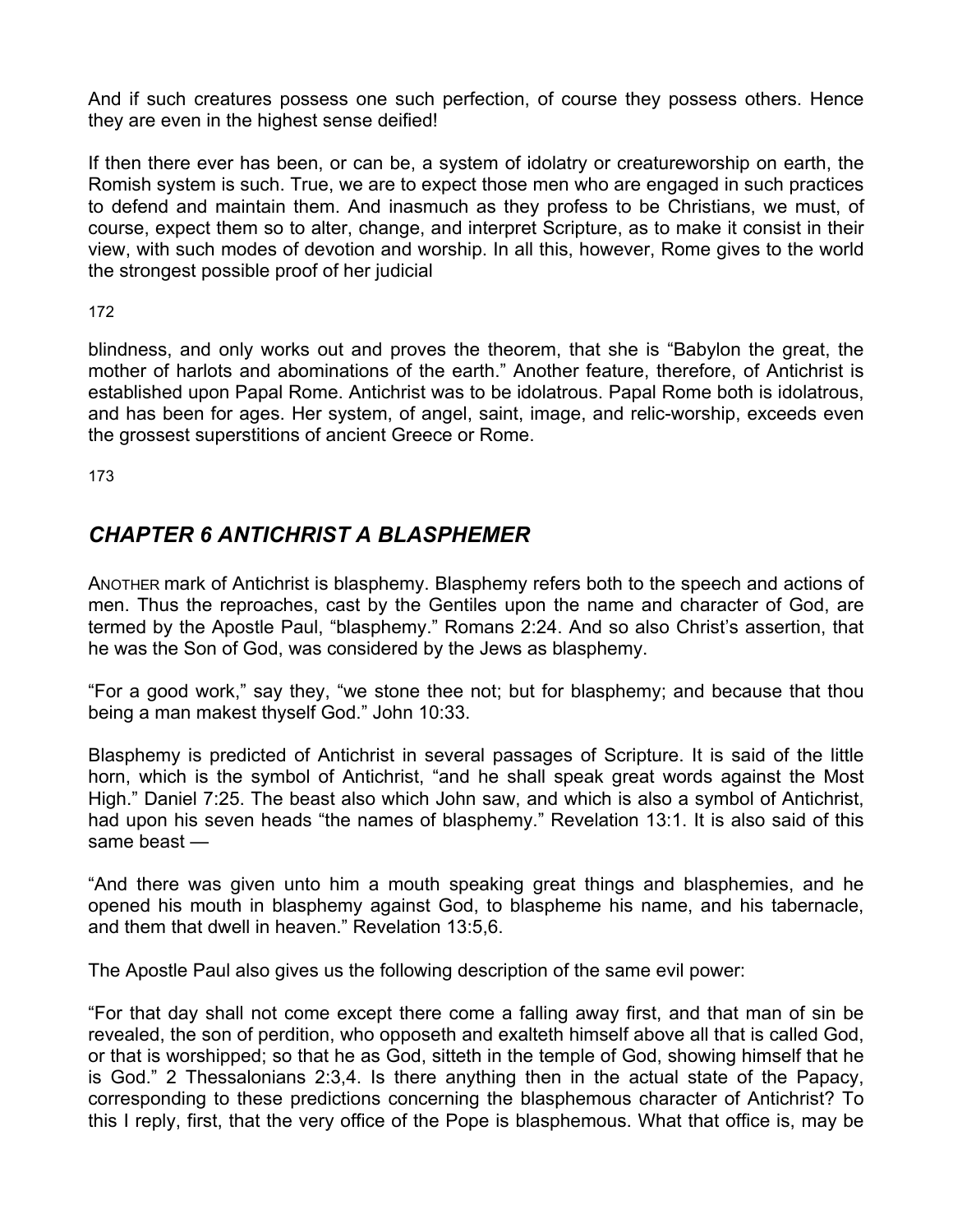## learned from the following Romish authorities. One

174

of the canons of the papal Church says: "The Pope, by the Lord's appointment, is the successor of the blessed Apostle Peter, and holds the place of the Redeemer himself upon the earth." (Ipsius Redemptoris locum in terris tenet.) Again, "The Roman pontiff bears the authority not of a mere man, but of the true God upon the earth:" (sed veri Dei vicem gerit in terris.) "Christ, the King of Kings, 'and Lord of Lords, gave to the Roman pontiff, in the person of Peter, the plenitude of power;" (plenitudinem potestatis.) Again; the Doway catechism asserts, that "he who is not in due connection and subordination to the Pope and general councils, must needs be dead, and cannot be accounted a member of the church, since from the Pope and general councils, under Christ, we have our spiritual life and motion as Christians." The following language is also used: "It was becoming, since the chief pontiff represents the person of Christ, that as, during Christ's earthly ministry, the Apostles stood around him, so the assembly of the cardinals, representing the apostolic college, should stand before the Pope." Again: "Whenever there is any question concerning the privileges of the apostolic chair, they are not to be judged of by others. The Pope alone knows how to determine doubts concerning the privileges of the apostolic seat."1

And who is the Pope? A man, a mere man; an uninspired man; often, an immoral and wicked man! And yet, such is his office, such his prerogatives, such his pretensions! Well has the Apostle said — "He, as God, sitteth in the temple of God, showing himself that he is God." Here is blasphemy, blasphemy of the blackest die. The attributes ascribed to the Pope in this office are also blasphemous. Among others, the Pope is considered as invested with the three following powers' inspiration, infallibility, and absolute authority. "The supreme pontiff," says Dells, "determining from the throne matters relating to faith or customs, is infallible; which infallibility proceeds from the special assistance of the Holy Spirit." 2 He also thus describes the authority of the Pope: "Hence it follows, that all the faithful, even bishops, and patriarchs, are obliged to obey the Roman pontiff; also that he must be obeyed in all things, which concern the Christian religion, and therefore, in faith and customs, in rites, ecclesiastical discipline, etc. Hence, the perverse device of the Quesnelites falls to the ground; namely, that the Pope is not to be obeyed, except in those things which he enjoins conformably to

175

Scripture!"3 Strictly in accordance with this teaching of the theologian, is the published doctrine of the late Pope Gregory XVI. — "Let all remember," says he, "that the principle of sound doctrine, with which the people are to be imbued, must emanate from, and that the rule and administration of the universal church belongs to, the Roman pontiff, to whom was given the full power of feeding, ruling, and governing the universal church by Christ our Lord."4

Here then is a frail, erring mortal, arrogating to himself, and that by virtue of office only, the attributes of the Deity! The Spirit of God is with him, infallibility is his; and he is to be obeyed, even where he enacts laws, and teaches doctrine contrary to Scripture! Surely this is blasphemy — this is "to speak great words against the Most High."

The homage rendered to the Pope is of the same blasphemous character. The following is the description of a scene, which took place a few years since at Rome, and which was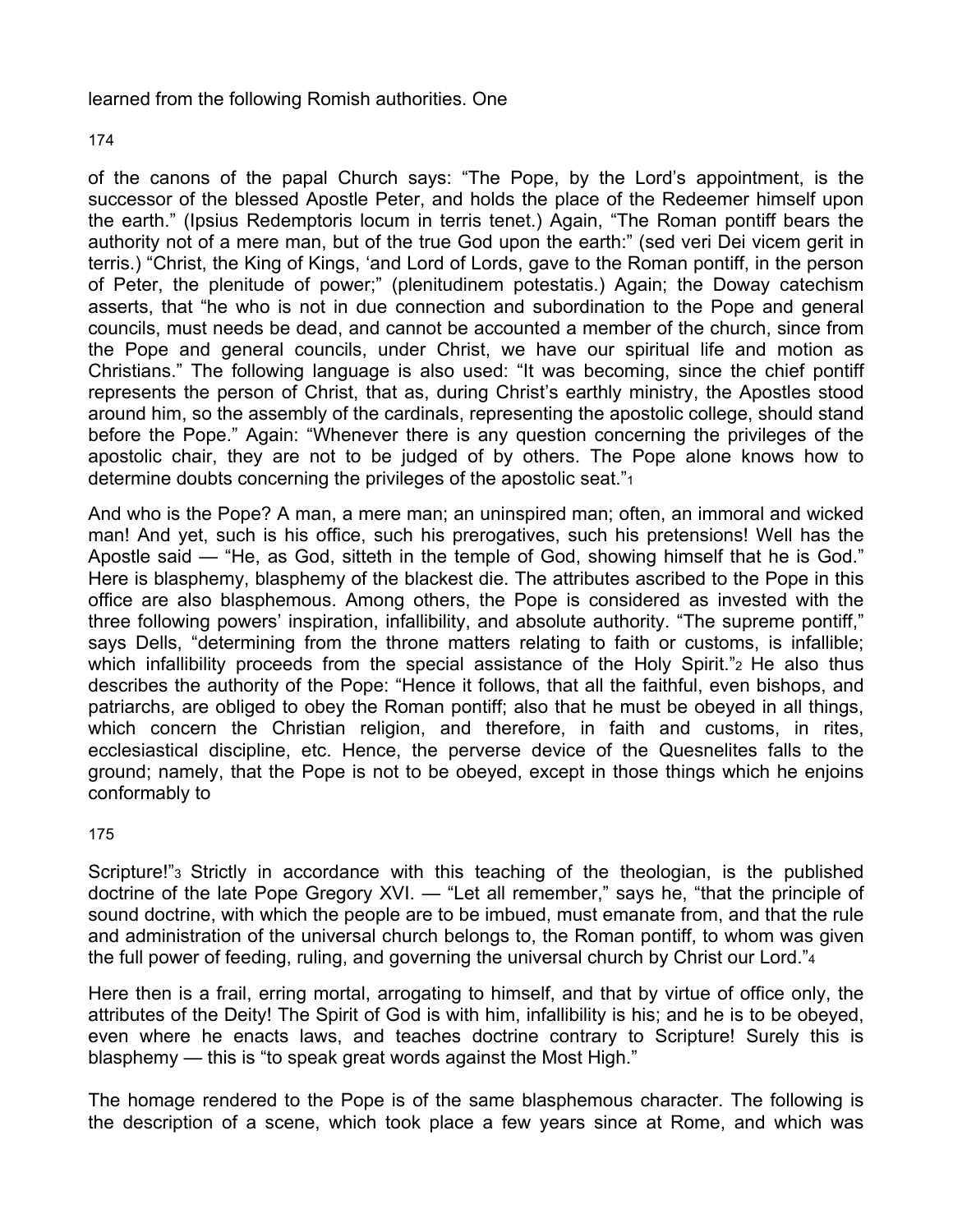witnessed by an American citizen. "A most superb procession took place on the morning of the festa of the annunciation, which I with thousands of others, ran to see. The Pope, riding on a white mule, (I suppose to imitate our Savior's entry into Jerusalem,) came, attended by his horse-guards, who rode before to clear the way, mounted on prancing black horses; and accompanied by such a flourish of trumpets and kettle-drums, as to wear far more the appearance of a martial parade, than of a religious ceremony. All were dressed in splendid full uniform, and in every cap waved a myrtle sprig, the sign of rejoicing. The cardinals followed, and the rear was brought up by a bareheaded priest on a mule, with the host in a golden cup, the sight of which operated like a talisman on every soul around me, for every knee bent. The Pope himself was clothed in robes of white and silver, and as he passed along the crowds of gazing people that lined the streets and filled the windows, he forgot not incessantly to repeat his benediction, a twirl of three fingers, typical of the Father, Son and Holy Ghost; the little finger representing the latter. Many tiresome ceremonies followed his entry into the church. He was seated on his throne; all the cardinals successively approached, kissed his hand, retired a step or two, gave three low nods, one to him in front, as personifying God the Father; one to the right, intended for the Son; and one to the left for the Holy Ghost!" Speaking of another procession on Palm Sunday, the same writer says: — "The Pope

#### 176

was clothed this time in scarlet and gold, and a most sumptuous figure he made. The cardinals were dressed in their morning robes, of a violet color, richly trimmed with antique lace, with mantles of ermine, and scarlet trains, but these were soon changed for garments of gold. The same round of ceremonies were performed as I related, on the festa of the annunciation. Two palm branches received the benediction of the Pope, after having passed through a cloud of incense. The procession then began to move off, two and two, beginning with the lowest clerical monk; and at last the Pope himself in his chair of state, under a crimson canopy, and borne on the shoulders of four men. Great pomp and splendor marked this parade. The crowns and miters of the bishops and patriarchs, white and crimson, glittering with jewels, and set with precious stones; their long, rich dresses, the slow and uniform march of the procession, and the gay crowds surrounding, presented quite an imposing appearance."5

And this is the vicar of Jesus Christ! this the successor of the laborious and self-denying Peter! One would think that the Pope much more resembles some image of the ancient Jupiter, than either Christ or his Apostle. But look at the worship rendered to the Pope on his throne! He is adored as the personification of the Holy Trinity! And this too, not by ignorant fanatics, but by illustrious cardinals! Nor does it occur privately, or occasionally; but in the most public assemblies, indeed before the world; and on all great and solemn occasions! And is not this blasphemy? What! shall a mortal, a sinner, thus receive the worship of Jehovah? Does a man pretend to be the representation of the Trinity? All this, however, but fulfills the extraordinary predictions of Paul, concerning this same wicked power: — "Who opposeth and exalteth himself above all that is called God, or that is worshipped."

The acts of the pontificate are of the same blasphemous character. Exalted as he is to the very acme of both temporal and spiritual jurisdiction, the Pope of Rome imagines himself to be a very god on earth. Bishops and kings are but his footstool, while even heaven and hell are locked or unlocked at his pleasure. The following are a few of the papal maxims ascribed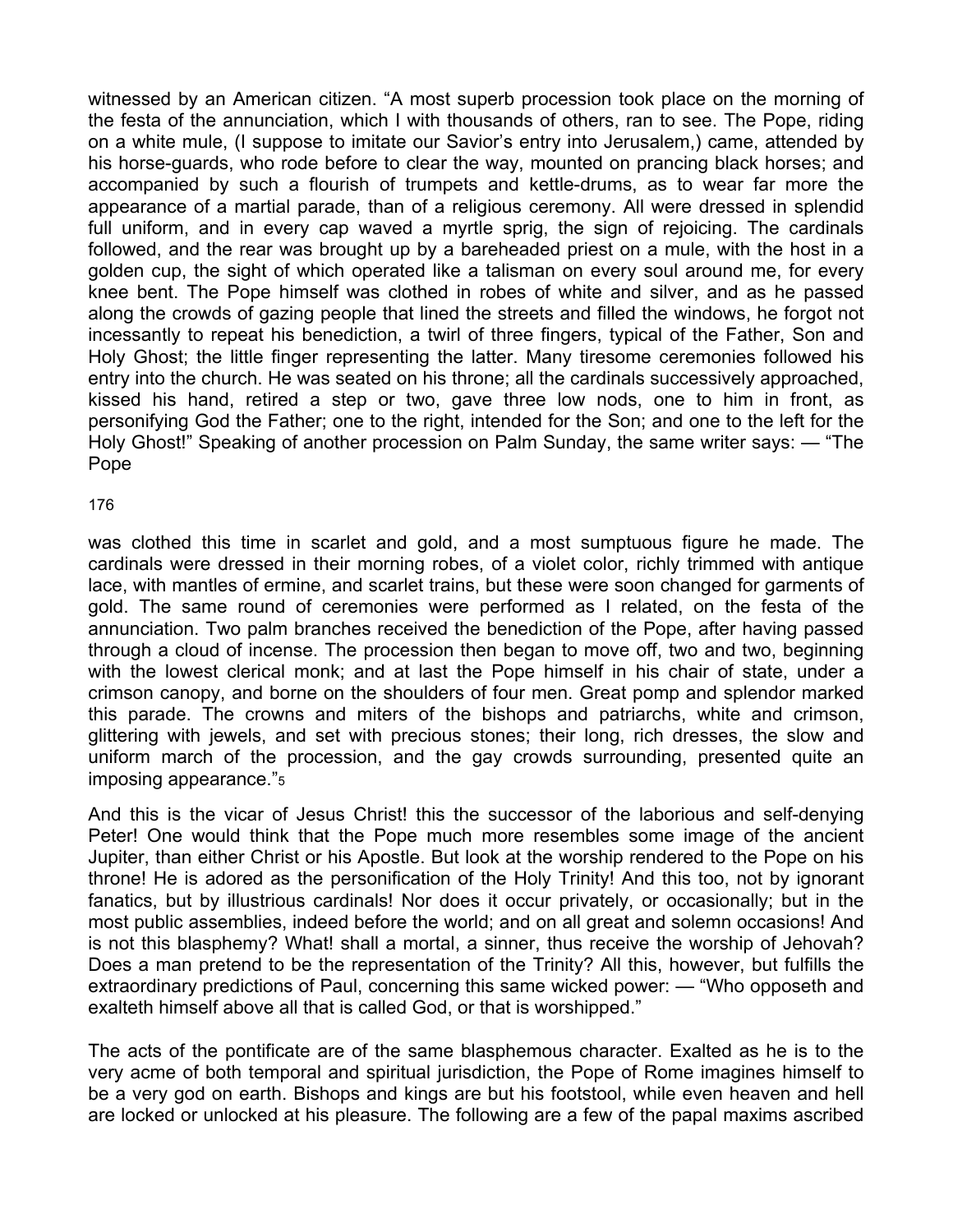originally to Gregory VII. "The Roman Church is the only one that God has founded, The title of universal, belongs to the Roman pontiff alone. He alone can depose and absolve bishops. He has a right to depose emperors. All princes must kiss his feet. No chapter, no book can be

177

reputed canonical without his authority. His name is the only one to be uttered in the churches. It is the only name in the world. He alone has the right to assume the attributes of empire."6 And in the exercise of these fearful prerogatives, see the Roman Pontiff, from his lofty balcony, pronouncing from year to year, the awful anathemas of the bull "In coena Domini." The following is one of these thundering curses: "We excommunicate and anathematize in the name of God Almighty, Father, Son and Holy Ghost, and by the authority of the blessed Apostles Peter and Paul, and by our own; all Hussites, Wickliffites, Lutherans, Zuinglians, Calvinists, Huguenots, Anabaptists, Trinitarians and apostates from the Christian faith, and all other heretics, by whatsoever name they are called, and of whatsoever sect they be; as also their adherents, receivers, favorers, and generally any defenders of them; together with all, who without our authority, as that of the apostolic see, knowingly read, keep, print, or in any wise, for any cause whatever, publicly or privately, on any pretext or color, defend their books, containing heresy or treating of religion; as also schismatics, and those who withdraw themselves, or recede obstinately from the obedience of us, or of the bishop of Rome for the time being."

An Apostle has said, "judge nothing before the time:" and again — "vengeance is mine, saith the Lord." Here, however, we see the Pope of Rome thundering his curses upon his enemies with a liberal hand; yea, "cursing, whom the Lord has not cursed." This, however, has been predicted of this blasphemous power. "And he opened his mouth in blasphemy against God, to blaspheme his name, and his tabernacle, and them that dwell therein."

Here, then, is the antitype of the beast which John saw rising out of the sea, "having seven heads and ten horns, and upon his horns ten crowns, and upon his heads, the names of blasphemy." Here is another deep and prophetic mark of the great Antichrist. The very chair of the Pope, his high pretensions, his arrogance and pride, his anathemas and curses, the worship he requires from his subjects, and the false doctrines and rules, which in the name of God, and as God, he enforces upon men, all these things prove him to be the blaspheming king, of which Daniel and Paul, and John, severally speak; all proclaim him Antichrist.

178

# *CHAPTER 7 ANTICHRIST AN INNOVATOR*

THE introduction of changes in divine institutions and laws, is another prophetic feature in Antichrist. Thus Daniel predicts of him; "and he shall think to change times and laws" — tdw ˆynmz hynçwhl rbsyw. The Seventy render the passage into Greek thus — kai uJponohsei tou alloiwsai kairouv kai nomouv. The Vulgate translates it into the following Latin: "Et putabit mutare tempera et legem." The following is the English of the Doway Bible — "And he shall think himself able to change times and laws." Daniel 7:25.

The character of these times and laws is not only to be inferred from the context, but is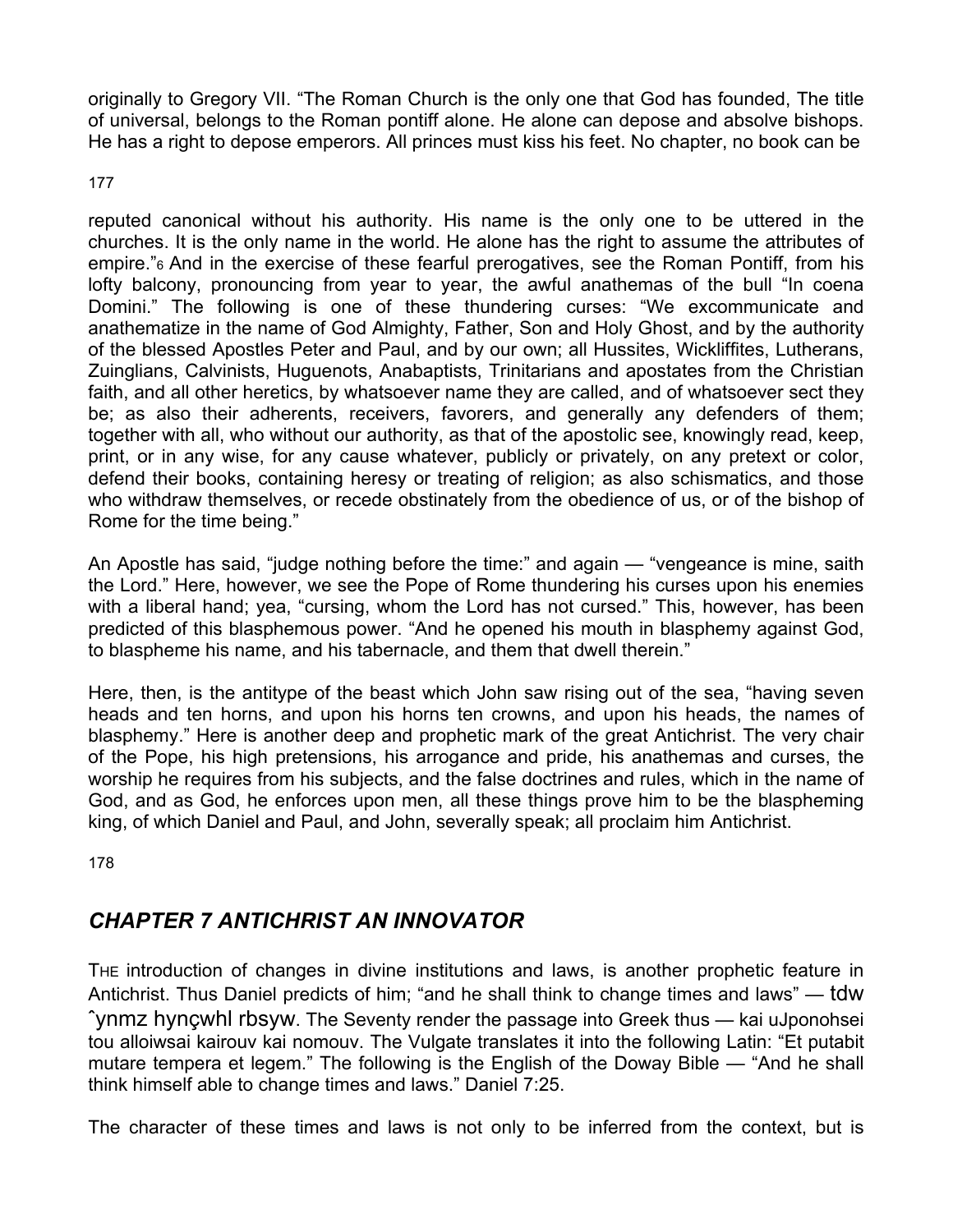distinctly taught us by the Apostle Paul.

"He, as God, sitteth in the temple of God, showing himself that he is God." 2 Thessalonians  $2:4.$ 

The meaning of this passage is, that Antichrist, arrogating to himself divine authority and honors, hesitates not to make those changes and alterations in the institutions of heaven, which God alone has the exclusive right either to establish or annul. Some of these changes are definitely expressed by the same Apostle —

"forbidding to marry, and commanding to abstain from meats, which God hath created to be received with thanksgiving of them which believe and know the truth." 1 Timothy 4:3.

These passages refer to Antichrist; and the latter teaches most clearly, who that Antichrist is. Who is it that forbids to marry? Who is it that commands a great variety of fasts and abstinences? It is the Church of Rome. While God has left both marrying and fasting as voluntary things to his people, and while the New Testament teaches that many of the Apostles, the brethren of the Lord, and even Peter (1 Corinthians 9:4,) had wives, the Papacy dares to step in between God and the consciences of men, and to interpose its authority as absolute and imperative! The following are some among the many changes which the Papacy has

## 179

introduced in divine ordinances and laws. We have already noticed its denial of the Scriptures as the sole rule of faith, its perversion of the doctrine of justification by faith, its virtual subversion of the sole mediatorship of Christ, and its utter destruction of the Christian liberties of God's people; we now proceed to increase the catalogue of alterations in the divine economy and law, which this wicked power has made, during the lapse of past centuries.

The Papacy has virtually abolished the obligation of the moral law. Not only is the second commandment made a part of the first, in the more systematic arrangement of doctrines in the Romish Church, and the tenth divided into two, to complete the number; but in their catechisms for the young, the second is entirely omitted! Their system too, of saint and image-worship, even where the literal law is retained, completely subverts its authority. The fourth commandment has shared a similar fate. True, it is retained verbally, but then its force and obligation are entirely destroyed. The multiplication of other holy days by this church, has caused the Sabbath as a divine institution, proportionably to sink in the estimation of all Catholic communities. Dens, in his treatise on theology, on the fourth commandment asks this question — "What is taught by this third (4th) precept in the new law?" The answer given is, "Principally these three things —

**1.** That certain specified days are to be kept holy. **2.** That they are to be kept holy by external divine worship, by hearing masses. **3.** That the same are to be kept holy by abstaining from servile labors." He next asks, "Which days are those appointed to be kept holy?" The answer is, "In the first place, are the Lord's days; next, festival days!" Here, saints' days and other set days appointed by the Church of Rome, are actually placed in the Decalogue as of Divine appointment! More than one hundred of these human Sabbaths are imposed upon the dupes of Rome, under the authority of Him who spake from Sinai, and who said, "Remember the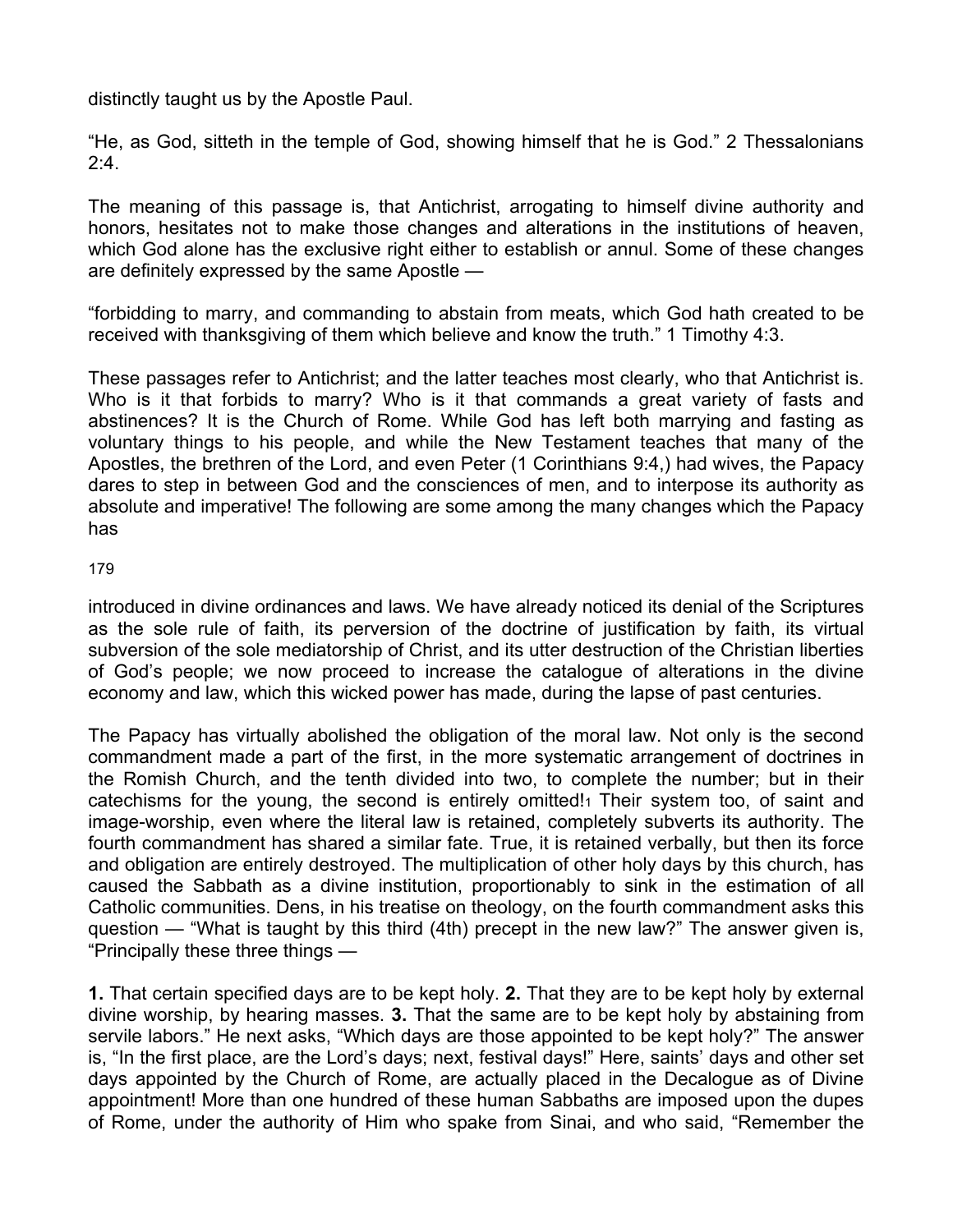Sabbath day to keep it holy." Hence the ever occurring interruptions to weekly labor in Catholic countries, hence the declension in national prosperity of all those countries. God's economy has been

180

abolished, and man's substituted. But this evil also operates against the sanctity of the weekly Sabbath. This day is put on a footing with the other holy days; it is devoted to plays and sports, by those who should be taught, "not to think their own thoughts, or to speak their own words on God's holy day." "As to hunting, says Dens, and fishing, unless accompanied with great noise or fatigue, they are lawful recreations on the Lord's day! Many suppose that it is not unlawful to fish with a reed, hook, or small nets, for the purpose of recreation; and they think the same of hunting on a small scale." — He also introduces two other authorities as advocating the selling of clothes, shoes, and. other things, to servants and laborers, on the Sabbath, and represents it as doubtful whether painting is not lawful on that day! If such be the teachings of sound Roman Catholic divines on the sanctity of the Sabbath, what shall be said of the practices of the people generally? Hence in all Catholic countries, after morning mass, and certain external forms of worship, the Sabbath is spent as a day of recreation and sport.2

The fifth commandment has been set aside by the Papacy in all those numerous cases in which children have been compelled by the church to inform against heretical parents, and in which parents have been constrained to turn the accusers of their own offspring. The following is tile testimony of one who was born a Roman Catholic, and long continued such.3 "Every year there is publicly read (in Spain) at church, a proclamation or bull from the Pope, commanding parents to accuse their children, children their parents, husbands their wives, and wives their husbands, of any words or actions against the Roman Catholic religion. They are told that whoever disobeys this command not only incurs damnation for his own soul, but is the cause of the same to those whom he wishes to spare. So that many have had for their accusers, their fathers and mothers, without knowing to whom they owed their sufferings under the Inquisitors; for the name of the informer is kept a most profound secret, and the accused is tried without ever seeing the witnesses against him."4

Here, then, according to papistical policy, the obligations of the fifth commandment are subverted by the tyrannical and interposed authority of the priesthood.

It need scarcely be affirmed, here, what effects the imposition of celibacy upon the clergy is likely to produce in reference to the seventh

181

commandment. When such celibacy is voluntary, there is but little danger; where, however, it is forced, there is always danger to the party upon whom it is thus laid. Even Christ said on this subject, "he that is able to receive it, let him receive it." Matthew 19:12. The Apostle Paul also gives the following advice: — "to avoid fornication, let every man have his own wife." 1 Corinthians 7:2. A single life, according to Scripture, should be voluntary, wherever adopted. Every man, in this particular, is to judge, for himself. But the Church of Rome forces celibacy upon her priesthood. Can any one believe, that this arbitrary law can extinguish the propensities of nature? or, that all who have professedly submitted to it, have really led chaste and virtuous lives? Impossible! And if the seventh commandment be violated by the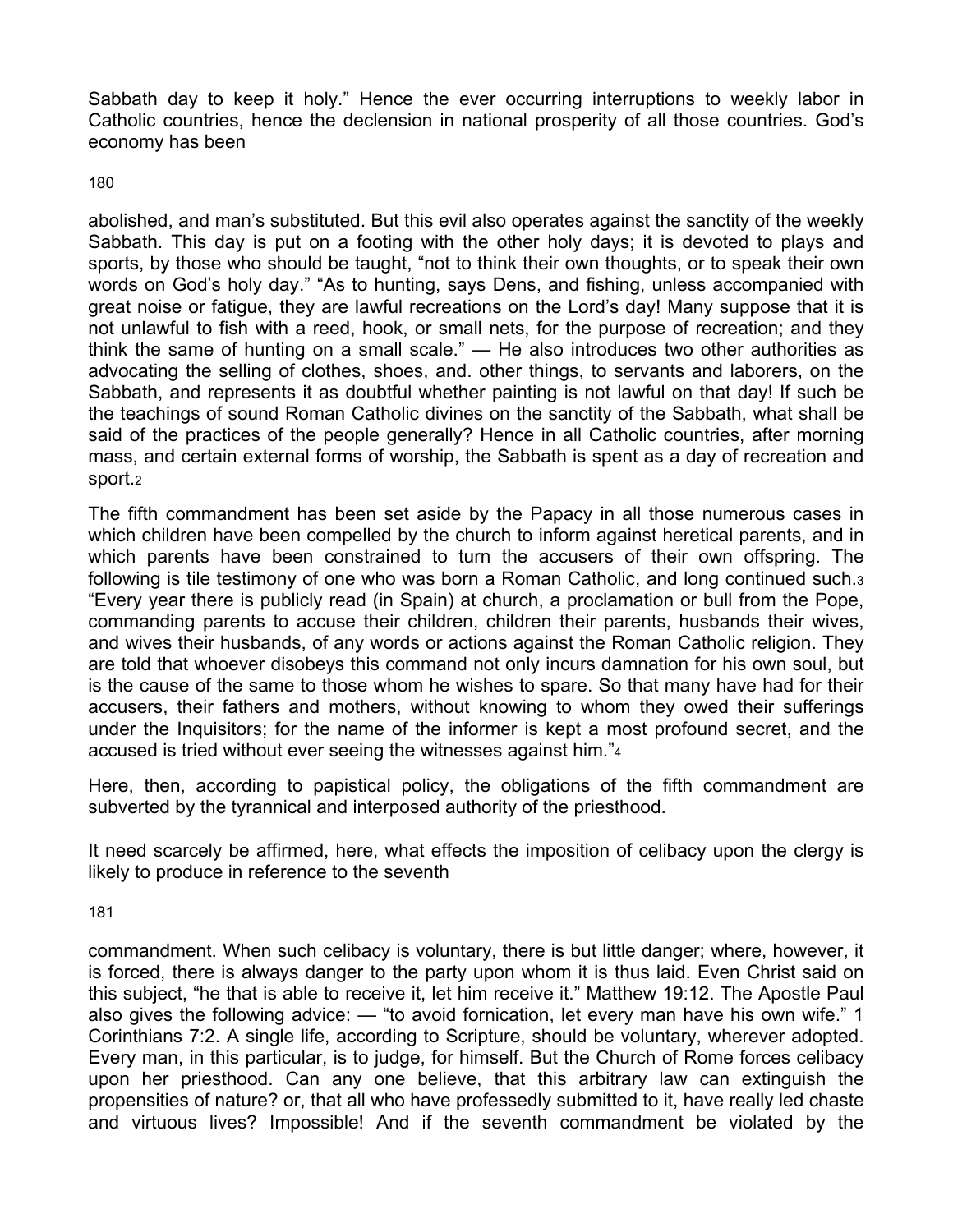priesthood, is it likely that it can have its proper influence among all the multitudes who constitute the entire Catholic community? At any rate, any one can see, that the tendency of this rule is to subvert the pure morality of the church.

The sixth and eighth commandments have both been trampled under foot by the Holy Inquisition. The great object of this court seems to be to enrich the church by murdering its enemies, or suspected friends. In Spain, this Holy Court directed its energies at first, principally against the Jews. "In one year," says McCrie, "five thousand Jews fell a sacrifice to popular fury."5 These Jews were immensely rich, and their property became the possession of their malignant persecutors. In the very year in which Luther made his appearance (1517), in Spain alone, there were 13,000 persons burnt alive, 8700 burnt in effigy, and 169,723 condemned to various penances.6 Is it possible to imagine that a body of men, who can, on slight pretexts, accuse, condemn, and burn worthy and industrious citizens, and then take possession of their property, can have any regard for either the sixth or the eighth commandment?

But this whole law is virtually abolished by the Tax-book of the Roman Chancery. Here crimes are reduced to a regular scale of pecuniary valuation. Of course, the idea that a transgressor has of the character of his sin, is the amount of money he has to pay for its pardon. The following are a few items from this Tax-Book: "Robbing a church, \$2.50. Perjury, forgery, and lying, \$2. Robbery, \$3. Burning a house, \$2.75. Eating meat in Lent, \$2.75. Killing a layman, \$1.75. Striking a priest, \$2.75. Procuring abortion, \$1.50. Priest to keep a concubine, \$2.25. Ravishing a virgin, \$2.

#### 182

Murder of father, mother, brother, sister or wife, \$2.50. Marrying on a forbidden day, \$10. All incest, rapes, adultery, and fornication, committed by a priest, with the joint pardon of the other parties concerned, \$10. Absolution of all crimes together, \$12."7 According to this scale of the Roman Chancery, not only are human laws made equal, and even superior to the divine, but crimes the most atrocious are represented as venial; a few dollars and cents cancel the account, and turn the transgressor forth to commit new depredations upon the law of God, and upon human society! Thus does the Papacy virtually abolish and set aside the moral law itself.

**2.** We notice next the interference of the Papacy with marriage; an institution appointed directly by God, older than any other, and one which lies at the basis of society, and which is essential to the purity of any community whatever. Every reader of church history will perceive an early tendency in the church to discountenance marriage in her clergy. This tendency was farther increased by the monastic life. It was afterwards converted into an ecclesiastical law, and marriage in a priest was considered a more heinous crime, than adultery in a layman.

That such an unnatural statute has no countenance in Scripture, is certain. God himself has said, "It is not good for man to be alone." Genesis 2:18. Even the high-priest among the Jews was expected to marry, "and he shall take a wife in her virginity." Leviticus 21:13. The Apostle Paul also says, "a bishop must be the husband of one wife." 1 Timothy 3:2. It is also manifest that Peter and several of the Apostles were married men. 1 Corinthians 9:4. True, Christ and Paul intimate, that under given circumstances it would be better for ministers not to marry. Neither, however, makes any law on the subject; but leaves it to the choice of ministers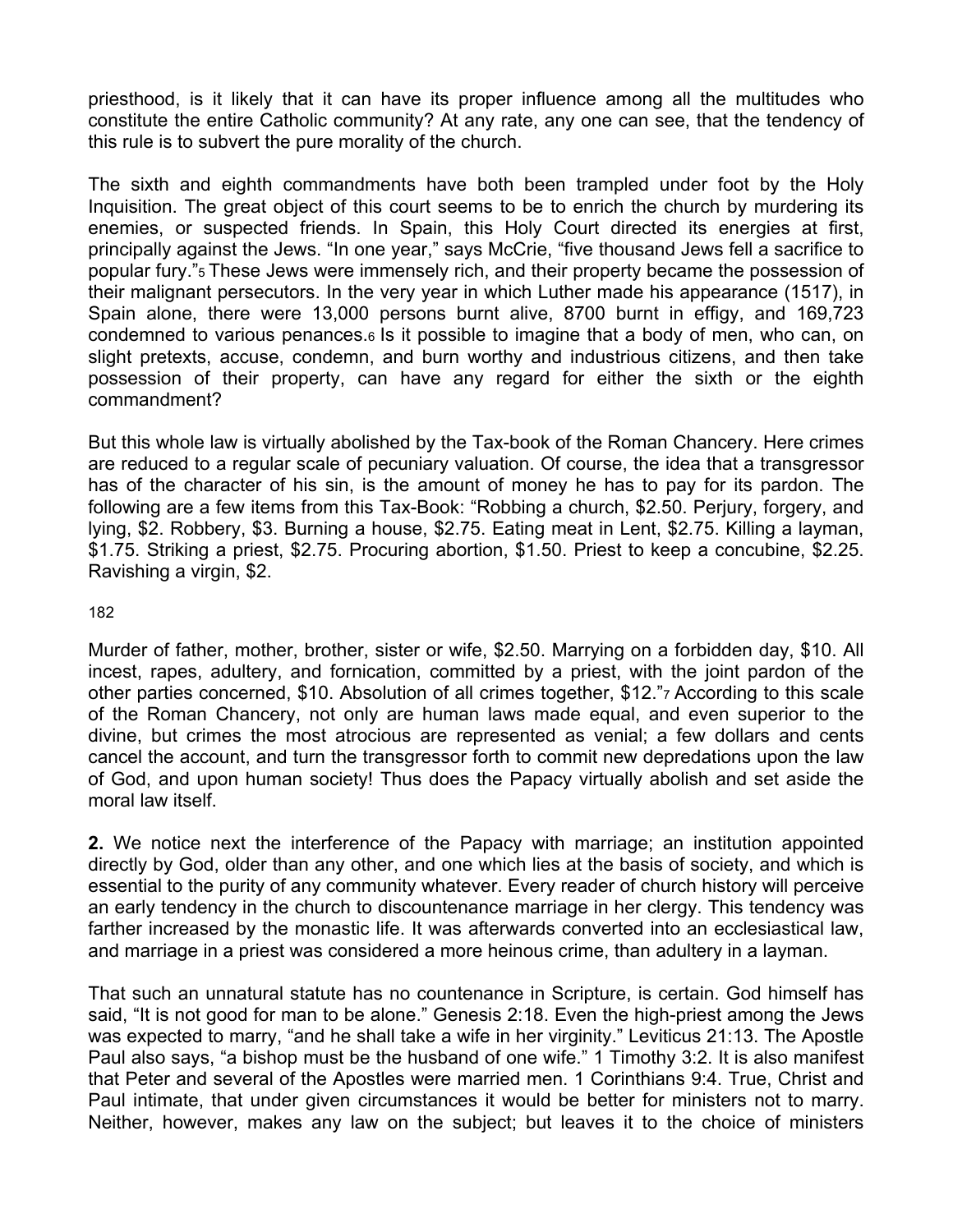themselves; the Papacy, however, "forbids to marry."

Pope Gregory VII. assembled an ecclesiastical council at Rome, in the year 1074. In this council "it was decreed," says Mosheim, "that the sacerdotal orders should abstain from marriage; and that such of them as had already wives or concubines, should immediately dismiss them, or quit the priestly office. These decrees were accompanied with circular letters, written by the pontiff to all European bishops, enjoining the strictest obedience to this solemn council, under the severest penalties." — "No sooner was the law concerning the celibacy of the clergy published,"

183

remarks the same historian, "than the priests in the several provinces of Europe, who lived in the bonds of marriage with lawful wives, complained loudly of the severity of this council, and excited the most dreadful tumults in the greatest part of the European provinces. Many of these ecclesiastics chose rather to abandon their spiritual dignities, and to quit their benefices, that they might cleave to their wives." He also remarks:

"The proceedings of Gregory appeared to the wiser part, even of those who approved of the celibacy of the clergy, unjust and criminal in two respects: first, in that his severity fell indiscriminately and with equal fury upon the virtuous husband and the licentious rake. Secondly, that instead of chastising the married priests with wisdom and moderation, he gave them over to the civil magistrate, to be punished as disobedient and unworthy subjects, with the loss of their substance, and with the most shocking marks of undeserved infamy and disgrace!"8 How powerless must have fallen upon the ear of such a Pope, the words of Christ —

"Whom God hath joined together, let not man put asunder." Matthew 19:6.

Here then we see the Papacy, true to the prophecy concerning it, but in direct violation of the laws of God and of society, among a large class of persons, annulling an institution, of which it is said, "marriage is honorable in all." The object of such a law is evident enough — it is to create the tools of papal power. By destroying all conjugal ties in her priesthood, by withering in the heart all domestic loves and affections, Rome seeks to ally to the chair of St. Peter, a vast number of willing minions, who will go at her bidding, and who shall seek in despite of all opposition, to establish her dominion over the nations of the earth. While, however, she thus seeks to increase her authority, she but exhibits her real character, and demonstrates to the world, that she is the Antichrist, predicted in the Holy Scriptures.

It has already been shown, in speaking of the apostasy of Rome, how the gospel, as a system of grace and salvation, has been corrupted by the Papacy. Rome has also perverted and changed every institution and ordinance connected with the gospel.

**3.** She has changed and corrupted the sacraments of the new dispensation. Any reader of the New Testament will readily perceive, that Christ

184

appointed but two such sacraments, Baptism, and the Lord's Supper. Rome, however, has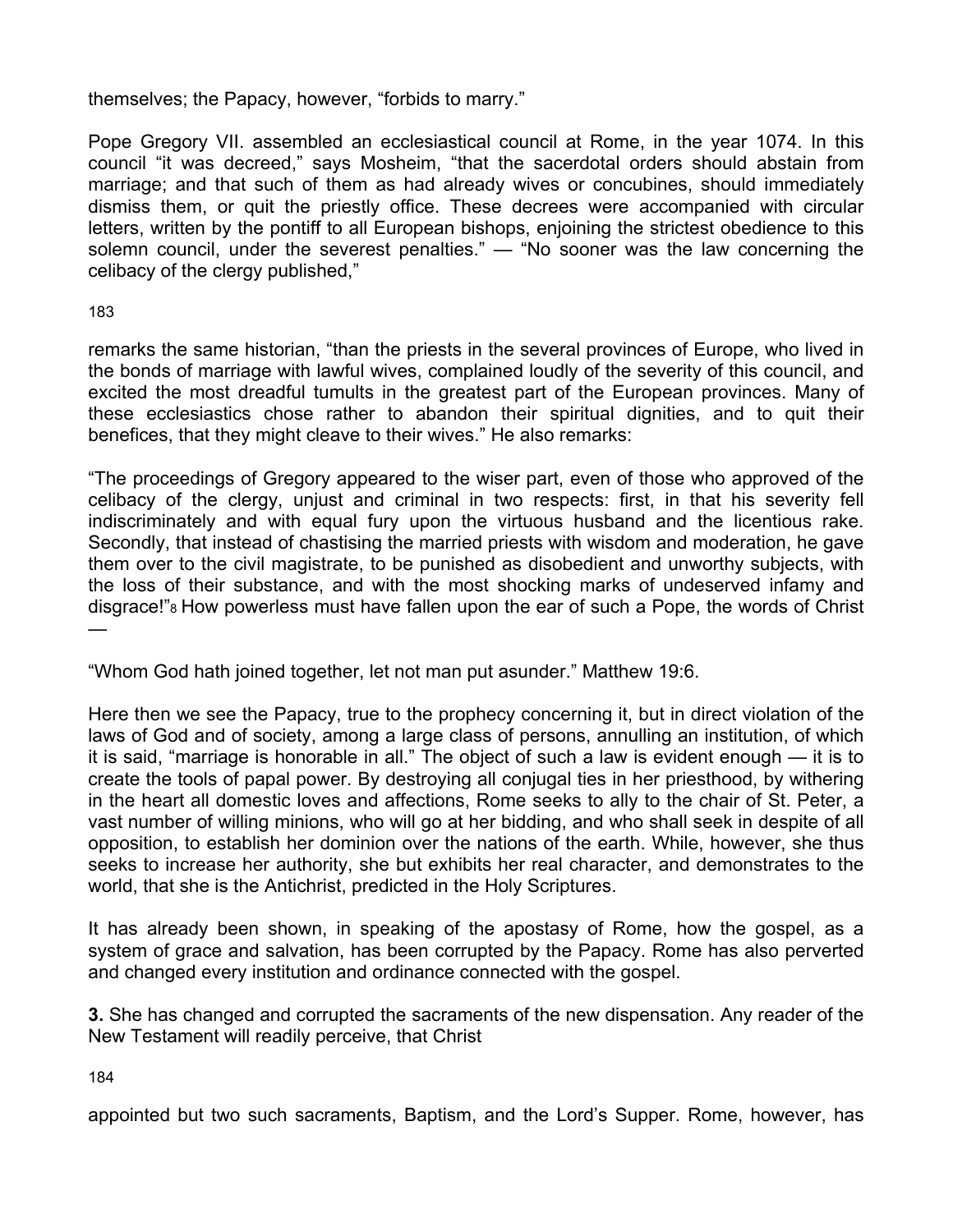ordained seven — Baptism, Confirmation, the Eucharist, Penance, Extreme Unction, Orders, and Matrimony. The authority in such sacraments is thus expressed by Dens: "The primary reason of this, is the Will of Christ, as made known by divine tradition! This number of seven is also insinuated in various passages of Scripture. Thus, Proverbs 9:1, it is said, 'Wisdom, which is Christ, has built a house for herself, that is the church, and she hath hewn out seven pillars,'

doubtless the seven sacraments, which, like so many pillars sustain the church! So in like manner, (Exodus 25,) by the seven lamps, which were on one candlestick, this is implied, for there are seven sacraments, just so many as there are lamps, which illumine the church."9 Such is the miserable foundation on which Rome rests her doctrine of seven sacraments!

But she has changed the design and character of a sacrament. The sacraments of the New Testament are but the external signs and seals of internal and spiritual grace. Rome, however, makes them the material causes of grace. The council of Florence uses the following language: "These our sacraments both contain and confer grace, upon such as worthily receive them." The council of Trent speaks in a similar manner — "If any one shall say, that grace is not conferred by the sacraments of the new law themselves by their own power — (per ipsa novae legis Sacramenta ex opere operato non conferri gratiam) — but that mere belief of the divine promise is sufficient to obtain grace; let him be accursed."10 Dens explains the mode in which grace is conferred by these sacraments. "Sacraments act in the manner of natural agents, whose effect is more or less, according to the greater or less capacity or disposition of the subject which disposition still has no efficiency; as it is plain in fire, which burns dry wood more effectually than green, although the dryness is merely the remover of a hindrance, or an indispensable requisite, and not the efficient cause of combustion."11 Here, it is distinctly stated, that upon the same principle that fire burns wood, sacraments confer grace! Grace is inherent in the sacrament; consequently, the application of the sacrament to the subject, as naturally sanctifies, as the application of fire to wood burns! Hence the same author says. "The power of regeneration is attributed not less to the water, than to the Holy Ghost!12

185

From the view thus taken by Rome, of the design of a sacrament, it is not wonderful that she considers the administration of her sacraments as essential to salvation. When his Jewish brethren placed the same false view upon circumcision, the Apostle to the gentiles exclaimed. "Circumcision is nothing, and uncircumcision is nothing, but the keeping of the commandments of God." 1 Corinthians 7:19.

And when this view began to be taken also by Christians, of baptism, the same Apostle said:

"I thank God, that I baptized none of you, but Crispus and Gaius." 1 Corinthians 1:14.

The plain and constant teaching of the New Testament is, that men are saved "by grace," and that the gift of this grace is not dependent upon human work or merit in any sense whatever. "The wind bloweth where it listeth," says Christ; and believers are said to be born, "not of blood, nor of the will of the flesh, nor of the will of man, but of God." John chapter three and chapter one. Rome, however, places the gift of grace in the hands of her priesthood, and not in the hands of a sovereign God. Nor is this all; the administration of her sacraments must be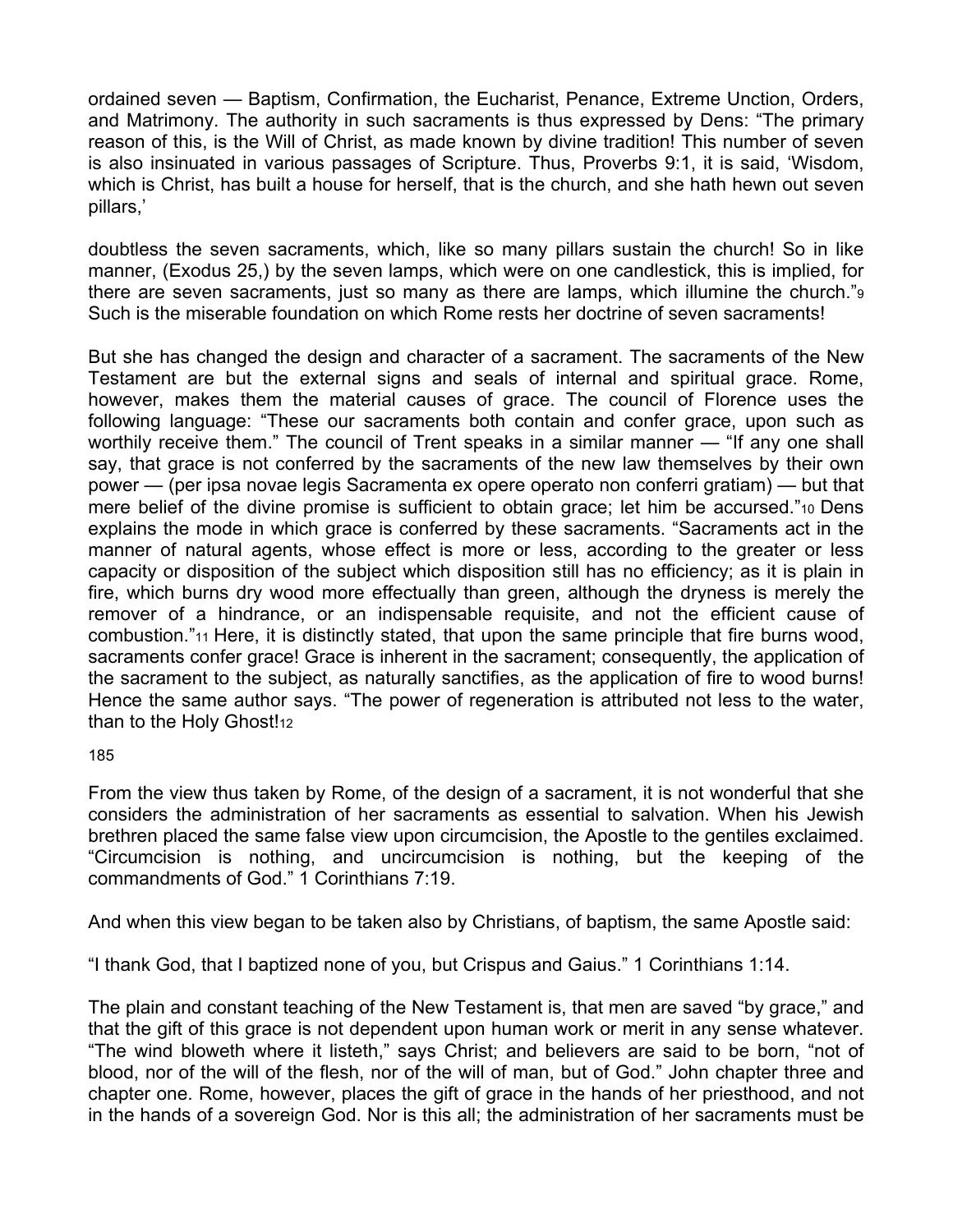accompanied with the intention of the priest, otherwise the sacrament itself becomes inefficacious. "The intention in the minister," says Dens, "consists in an act of his will, by which he wills the external performance of the sacraments, with the intention of doing what the church does." And Trent has decreed — "If any one shall say that the intention is not required in ministers, when they perform and confer sacraments, at least of doing what the church does, let him be accursed."13 This of course places salvation in the intention of a priest. Who can ascertain that intention? Who, but God, can read the heart of a Catholic priest? How then can a communicant have any evidence of pardon, but the word of the priest? And yet this sort of sacrament is essential to salvation! "The effect of this sacrament," (baptism,) says the Council of Florence, "is the remission of all original and actual guilt; also, of all punishment which is due for that guilt." Trent decrees, that, "Whosoever shall say that baptism is optional, that is, not necessary to salvation, let him be accursed."14 Hence the practice of this church, to allow midwives and others to baptize children in cases of emergency. Hence the directions given about baptizing children in

186

the womb, and of opening mothers, who die in child-birth, in order to baptize the living offspring! Hence, too, that heathenish practice of excluding from consecrated burying places, not only heretics and others, but the children of Roman Catholic parents, provided, they die before baptism can be administered!15

The same necessity is held as to the other sacraments. "Whether confirmation," says Dens, "is necessary to salvation, is a disputed point; but the more probable opinion is the affirmative."16 It is rather wonderful that an infallible church should be held in doubt as to a matter of this kind. As to the necessity of the eucharist, however, there is no doubt. "While the other sacraments," say the Decrees of Trent, "then first possess the power of sanctifying, when they are used by any one, the very Author of sanctity is in the eucharist before it is used."17This sacrament, thus changed into Christ himself, "is not," says the Roman Catholic catechism, "like bread and wine, changed into our substance, but in some measure changes us into its own nature." The same catechism affirms, that "it is an antidote against the contagion of sin;" and that "invigorated by the strengthening influence of this heavenly food, the recipient at death wings his way to the mansions of everlasting glory and never-ending bliss."18 "The sin of its omission," says Dens, "is mortal."19

The same necessity is placed upon penance and extreme unction. "Whosoever shall deny," says the Council of Florence, "that sacramental confession is necessary to salvation, let him be accursed."20 "Whosoever," says the same Council, "shall say that the sacred anointing of the sick does not confer grace, nor remit sins, nor raise up the sick, but that it has now ceased, let him be accursed."21 Thus, these Romish sacraments are considered, all of them, and in every' case, essential to salvation; a position contrary to Scripture, and which has no authority but the word of Rome.

The corruption which Rome has introduced into the simple, but significant ceremony of the Lord's Supper, deserves particular attention. Any plain and honest reader of the New Testament, must perceive at once, that the object of the Lord's Supper was to erect in the Church a memorial of that greatest of all events, the death of Christ upon the cross. That, as the feast of the passover was a memorial of the deliverance of the Israelites from the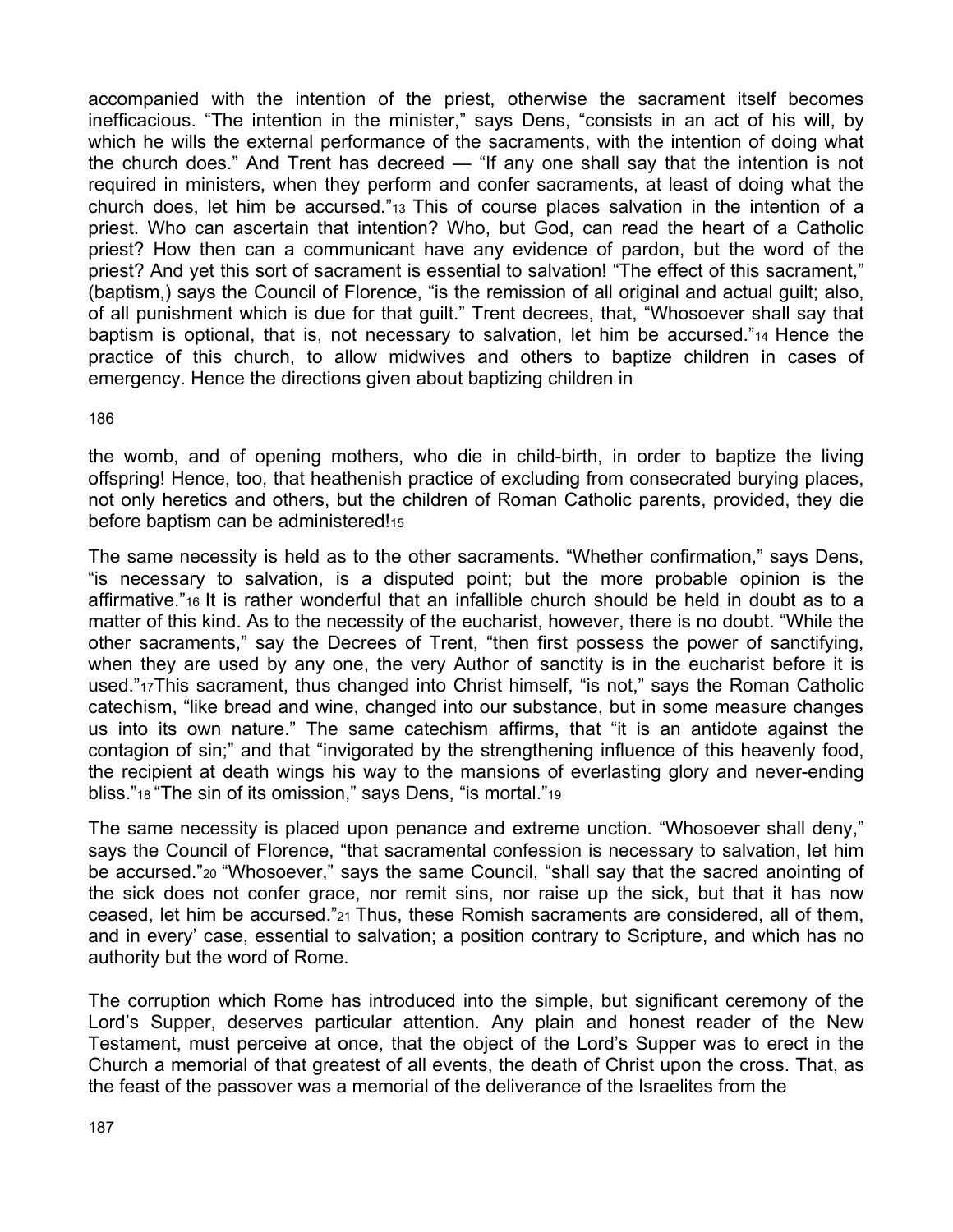bondage of Egypt, when the first-born were slain, so this institution was designed to be a perpetual memento, or commemorative ordinance, pointing to Calvary and Christ. This simple view of the subject however, has not suited the genius of Rome. To magnify her priesthood, (for this is the object,) she has converted it into something very different, and given to her priests a power in this ordinance, which is actually higher, so far as we know, than that possessed by God himself; certainly, a power so absurd that he never employed it. This power is, the conversion of the whole substance of the bread into the literal body of Christ, and of the whole substance of the wine into the literal blood of Christ; the accidents, that is, the shape, color, taste, etc., of the bread and wine remaining; not however inhering in their own substance, but in the substance of the body and blood of Christ! — "Whosoever shall deny," is the doctrine of Trent, "that in the most holy sacrament of the eucharist, there are truly, really, and substantially contained the body and blood of our Lord Jesus Christ, together with his soul and divinity, and consequently *Christ entire;* but shall affirm that he is present therein only in a sign or figure, or by his power, let him be accursed." — "Whoever shall deny that Christ entire, (totum Christum,) is contained in the venerable sacrament, under each species (sub unaquaque specie,) and under every part of each species, (et sub singulis cujusque speciei partibus,) when they are separated, (separatione facta,) let him be accursed."22 This is plain; it was designed to be plain. The whole Christ, the Son of God, the Savior of men, of whom it is said, "let all the angels of God worship him;" this glorious personage is actually converted by the words of a Roman priest, into the form and appearance of bread and wine! "Credat Judaeus Apella, non ego." Nor does the priest himself really believe it; for if poison be introduced into the wine, he will refuse to drink it.23

The first effect of this monstrous dogma, is what is called the adoration of the host, that is, the worship of the consecrated and transubstantiated bread and wine: "Whosoever shall affirm, that Christ the only begotten Son of God is not to be adored in the holy Eucharist with the external signs of that worship which is due to God, (cultu latrine) and, therefore, that the Eucharist is not to be honored with extraordinary festive celebration, nor solemnly carried about in processions, nor publicly presented to the people for their adoration, (populo proponendum ut

188

adorerut,) and that those who worship the same are idolaters; let him be accursed."24 Here, a God is not only made out of bread and wine, but actually received and worshipped as such!

Nor is this all — the wheaten and vinous Christ is next converted into a sacrifice, and offered by the blaspheming priest, as an atonement for the sins of the living and the dead! "Whoever shall affirm, that a true and proper sacrifice (rerum et proprium sacrificium) is not offered to God in the mass; or, that the offering is nothing else than giving Christ to us to eat; let him be accursed," — "Whosoever shall affirm, that the sacrifice of the mass is only a service of praise and thanksgiving, or a bare commemoration of the sacrifice made on the cross, and not a propitiatory offering; (non autem propitiatorium) or, that it only benefits him who receives it, and ought not to be offered for the living and the dead, (pro vivis et defunctis,) for sins, punishments, satisfactions, and other necessities, (pro peccatis, poenis, satisfactionibus, et aliis necessitatibus,) let him be accursed."25 On the same subject, Dens teaches that, "The sacrifice on the cross is altogether the same as to substance with the sacrifice of the mass; because the priest in both instances is the same! and the victim, Christ the Lord is the same!" Again he says, "Next to Christ, every priest legitimately ordained, is the true and proper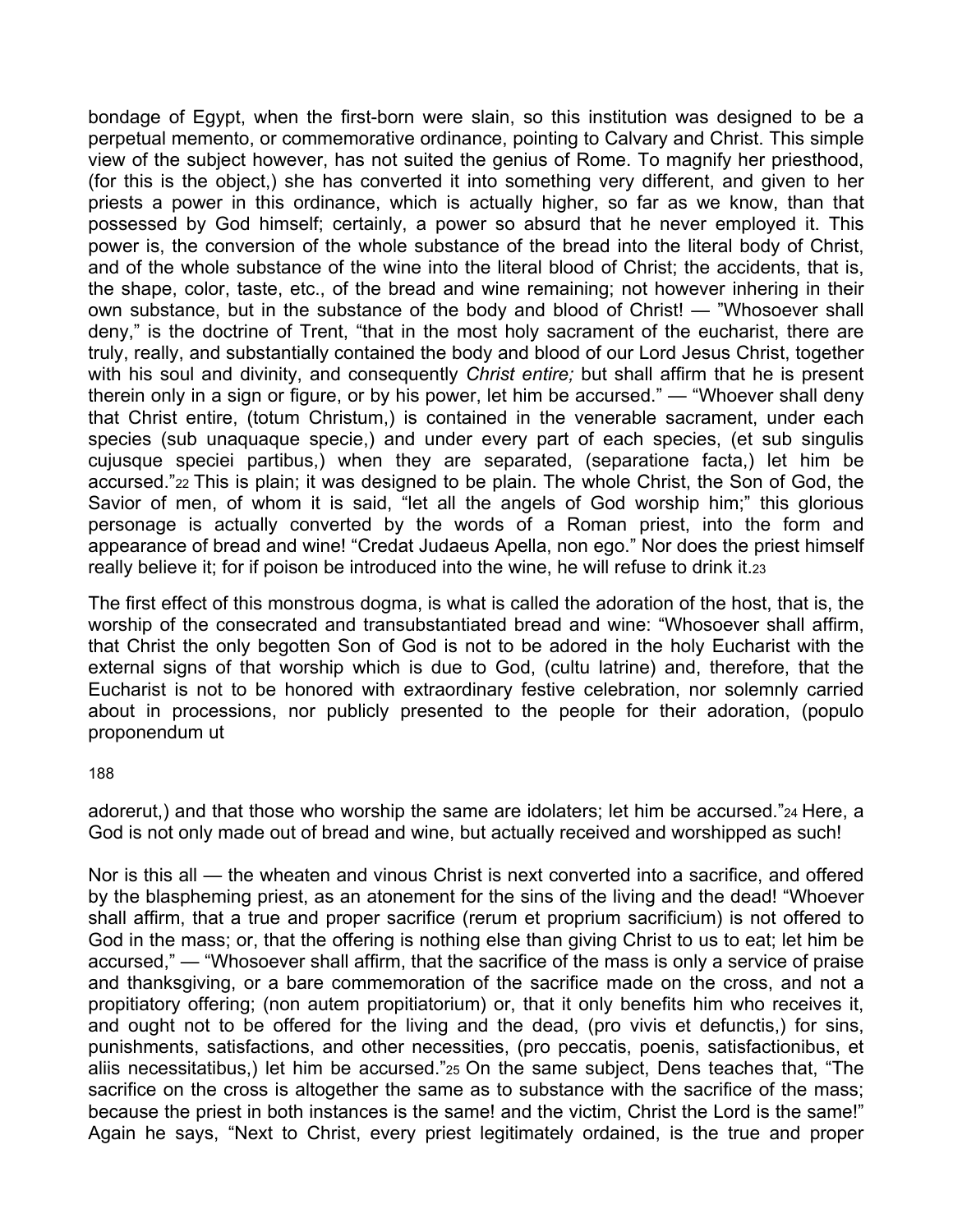minister of the sacrifice, because they only can perform this sacrifice, who have received supernatural power for this purpose." Again he says: "The value of the mass is infinite" and again, "The mass is infallibly efficacious." "It is proper," he says, "to receive pay for the celebration of the mass."

"Baptized heretics, he continues, are entirely excluded from all the direct benefits of the sacrifice of the mass." Still, however, "It is certain that the sacrifice of the mass, is infallibly of advantage to souls in purgatory, for the remission of the punishments remaining from guilt, at least as to a part."

Thus is the simple and sublime ordinance of the Holy Supper, converted from a purely commemorative ordinance, from being the means of cherishing the believer's faith in Christ, into a ceremony of superstition, absurdity and idolatry. Well might Christ say of such, "Ye blind guides, which strain at a gnat and swallow a camel." Matthew 23:24.

189

**4.** Upon all the changes which Rome has introduced into the church and kingdom of God, it is not necessary to dwell. Suffice it to say, that every doctrine, every ordinance, every institution, every mode of worship, every thing, has undergone, in one form or another, some change in passing through the hands of omnipotent Rome. The church has become a temporal kingdom, the ministry not only a priesthood, but a set of earthly princes; the Bible, not a revelation from God to man, but a revelation from the priest to man; baptism, not an obligation to Christ, but an obligation to the church; confession to man, has taken the place of confession to God; obedience is no longer the evidence of faith, but the meritorious cause of salvation. Purgatory has been invented to terrify the credulous; and contributions and fasts, instead of being left voluntary to individual believers, are matters of ecclesiastical law, and of positive requirement. A system of tyranny has been erected on the ruins of freedom; and error and superstition have risen up in the place of truth and simplicity. If Peter or Paul were sent back from the world of glory, to contemplate the church of Rome; and if they were told, that the Roman church was held as the model of the system, which they originally advocated, these holy men would scarcely recognize a principle or a thing in all Romanism, identical with the church and the Christianity which they left in the world. Yea, Paul would see his "man of sin," in all the perfection of maturity, in the awful spectacle presented before him, and misnamed *The Church.* Thus has Rome, lifting her hand. higher than that of the Almighty, and speaking with a voice more terrific than that of the Holy One, dared to pull down what God has erected, and to erect what God has forbidden. In all this, however, she demonstrates her true character, proves herself to be Antichrist, and awakens in the bosom of the true believer the hope, that her destruction is advancing, and that "according as she hath glorified herself, so much torment and sorrow" will an avenging God give her.

190

# *CHAPTER 8 ANTICHRIST A PERSECUTOR*

ANOTHER mark of Antichrist, furnished in the Scriptures, is his persecuting spirit. "I beheld," says Daniel, "and the same horn made war with the saints, and prevailed against them." Daniel 7:21. The same is expressed by John —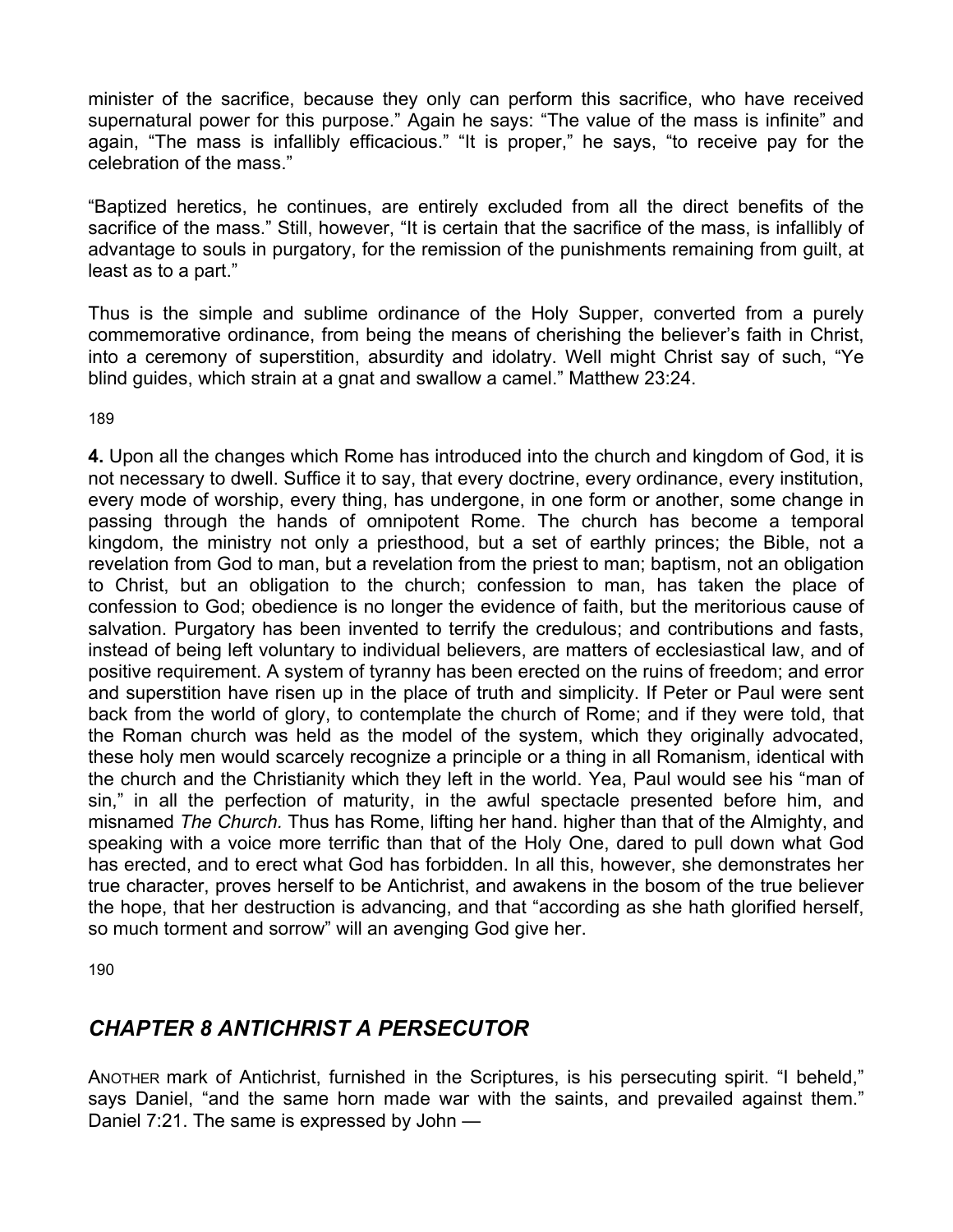"And it was given unto him to make war with the saints and to overcome them." Revelation 13:7.

But John is yet more explicit:

"And I saw the woman drunken with the blood of the saints; and with the blood of the martyrs of Jesus." Revelation 17:6.

Again,

"In her was found the blood of prophets, and of saints, and of all that were slain upon the earth." Revelation 18:24.

Persecution refers to those civil and temporal punishments which are inflicted upon men for opinion's sake. That such punishments were employed among the ancient Israelites, especially in relation to idolatry, is certain. Deuteronomy chapters thirteen, seventeen and eighteen. Was it designed by Christ, that they should also be used in the propagation of the Christian faith? Certainly not.

**1.** He has prescribed a different punishment for the rejecters of his gospel. "He that believeth not shall be damned." Mark 16:16. Eternal perdition is here denounced upon all who receive not Christ, after they shall have heard his gospel. Nor is this sentence to be executed by the minister; but simply proclaimed by him. Now if this is the punishment to be denounced against the rejecters of Christ's gospel, the substitution of temporal or civil penalties is both inappropriate and unlawful. Error is better removed by argument, and fear excited by the threatened vengeance of the Lord.

191

**2.** Christ instituted no union between church and state. For the most part, persecution has been the offspring of the union here alluded to. Ecclesiastical censure has been enforced by the civil magistrate. The doctrine of Jesus, however, on this subject is, "My kingdom is not of this world; if my kingdom were of this world, then would my servants fight; but now is my kingdom not from hence." Here all connection between church and state is expressly denied; and consequently persecution, as growing out of that connection.

**3.** The practice, too, both of Christ and his Apostles, utterly condemns all such methods of promoting the truth. When twelve legions of angels were ready at the call of Christ to execute vengeance upon his crucifiers, he invoked not their assistance. Matthew 26:53. And when John and James desired permission to call down fire from heaven upon a certain Samaritan village, the only response their Master gave them was, in the language of rebuke,

"Ye know not what manner of spirit ye are of; for the Son of Man is not come to destroy men's lives, but to save them." Luke 9:55. The Apostle Paul also asserts, "The weapons of our warfare are not carnal, but mighty through God." 1 Corinthians 10:4.

The rule, too, which he prescribes to Timothy, in all such cases, is of similar import.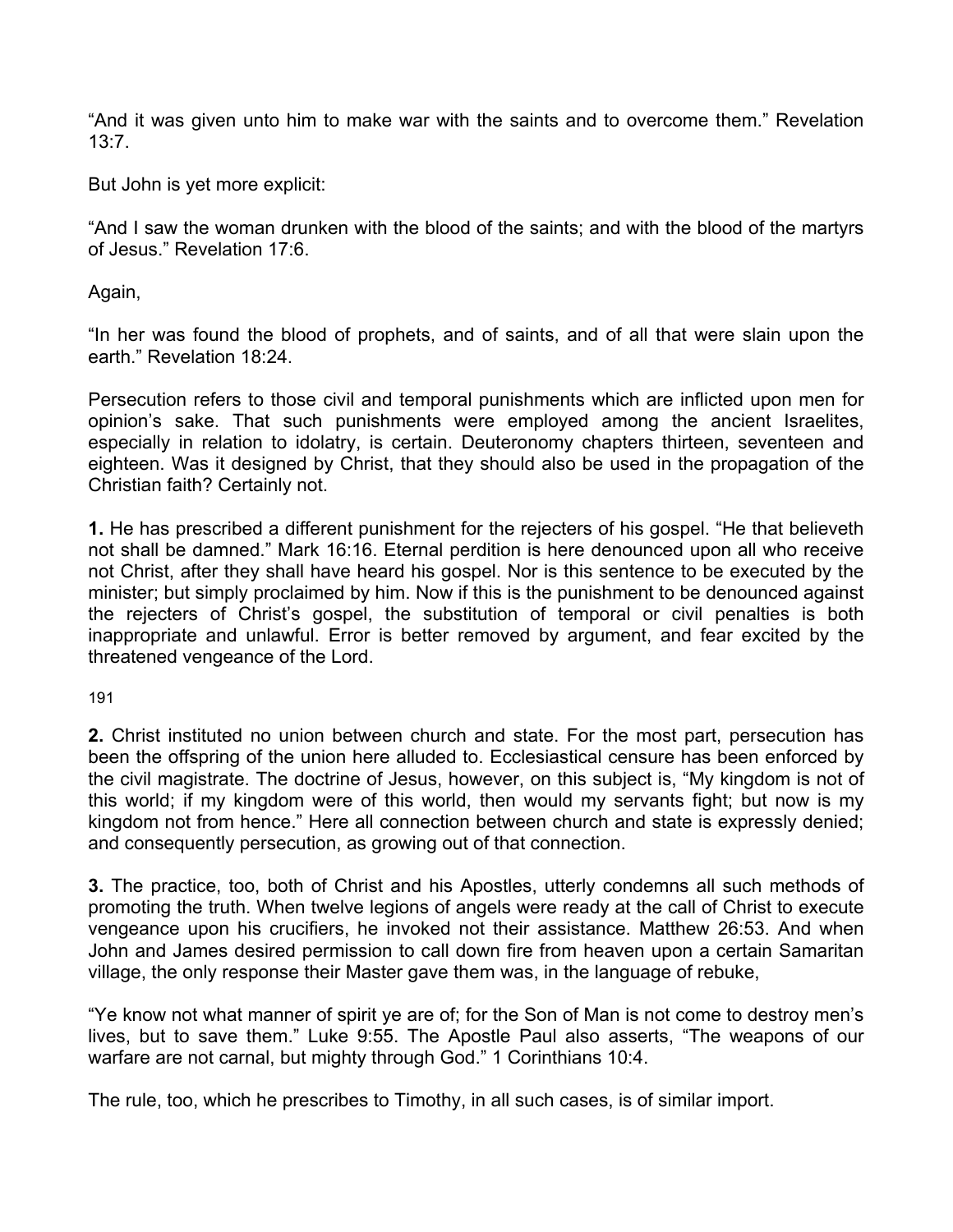"The servant of the Lord must not strive, but be gentle unto all men, apt to teach, patient, in meekness instructing those that oppose themselves; if God, peradventure, will give them repentance to the acknowledging of the truth." 2 Timothy 2:24,25.

It is true, that daring offenders were excluded from the communion of the church; and being so excluded, they were said to be "delivered unto Satan," 1 Timothy 1:20; or, "delivered unto Satan for the destruction of the flesh;" 1 Corinthians 5:5; but the church proceeded no farther. Exclusion from her communion was her *ultima poena;* the rest she left in the hands of God. It is true, that in that age of miracles, the sentence of the Apostles was sometimes followed by divine and miraculous interposition, as in the cases

192

of Ananias and Sapphira; but there were no physical punishments inflicted either by the church or the civil power. No such case can be found. If, then, Christ and his Apostles are to govern the Christian church, persecution, especially persecution followed by civil and executive punishments, so far from being agreeable to Christianity, is in direct violation both of its letter and spirit. Hence, during the first three centuries no such persecution existed in the Christian church. Christians then were persecuted, but did not persecute.

No sooner, however, was the unnatural alliance formed of church and state, than persecution began. "The administration of the church was divided," says Mosheim, "by Constantine himself, into an external and internal inspection. The latter was committed to bishops and councils; the former the emperor assumed to himself."1 Here the evil began. Church power being placed in the hands, or rather assumed by the hands of a civil officer, was exercised as all other civil prerogatives; and the emperor soon began to punish heretics as he would rebels and insurgents. "Two monstrous errors," says Mosheim, "were almost universally adopted in this century; first, that it was an act of virtue to deceive and lie, when by that means the interests of the church might be promoted; and second, that errors in religion, when maintained and adhered to, after proper admonition, were punishable with civil penalties and corporal tortures."2 These are truly a monstrous pair of twins; and if such was the first offspring of the connection between church and state, is it wonderful, that bloodier and more dreadful things have resulted from this unnatural alliance?

The Donatists were the first to realize the effects of this civil administration of church affairs. The Numidians, and Donatus at their head, opposed the consecration of Coecilianus as bishop of Carthage. For this they were opposed by the rest of the church, and ultimately by Constantine. And so far did the latter carry his opposition, that he not only deprived the Donatists of their churches, and sent their leaders into banishment, but actually put many of them to death! Here we have the lamentable example of a Christian prince, yea, the first Christian prince, putting his own Christian subjects to death for matters of conscience and religion! Nor did matters assume a quiet aspect until the battle of Bagnia,

193

under the reign of Constans, gave victory, the victory of the sword, to the imperial troops.

In the year 357, when the contest about Arianism was raging throughout the Roman empire, this same civil power in the administration of church affairs, interfered with the liberty of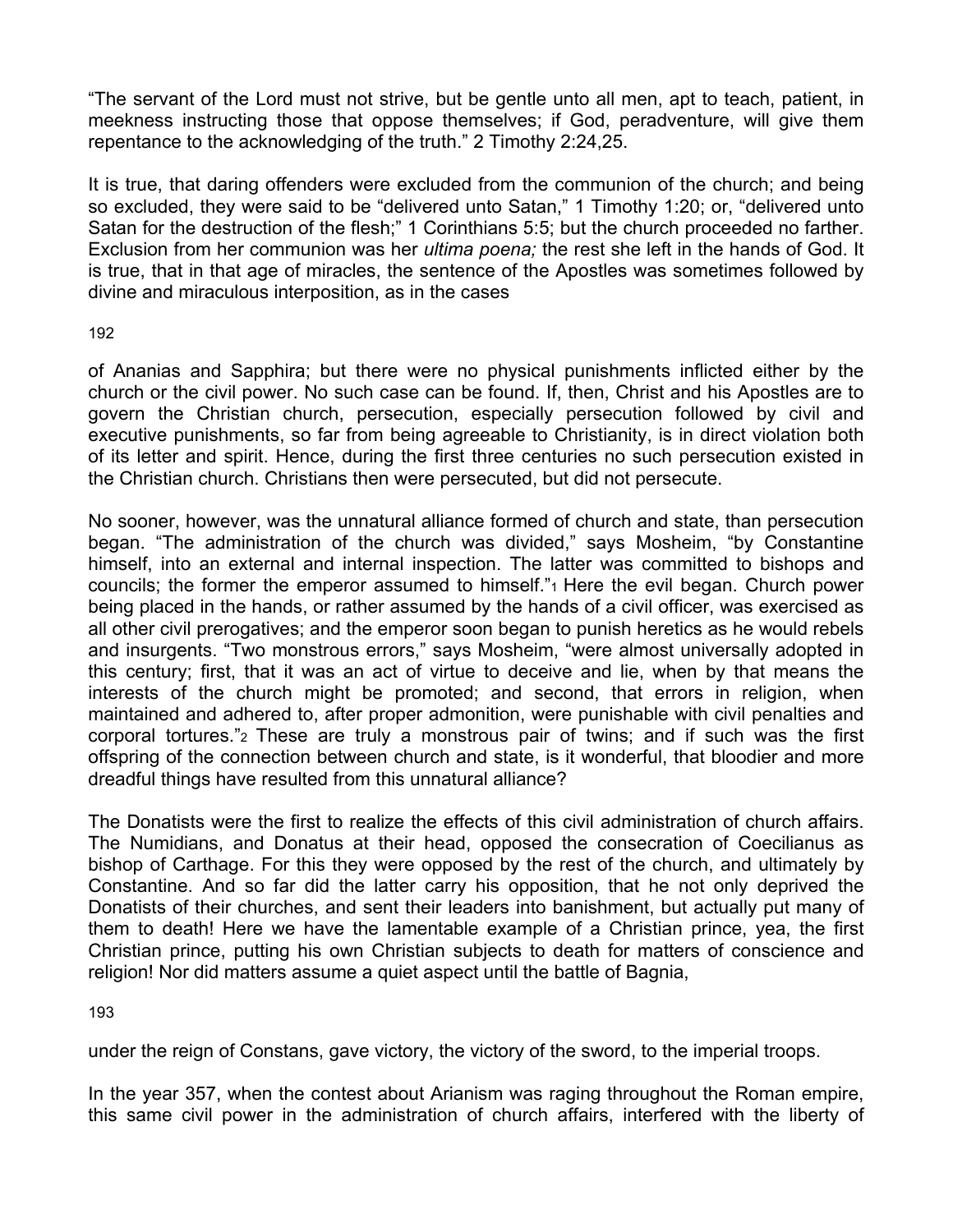conscience in the Roman pontiff himself. Liberius was compelled by Constantius to embrace the Arian heresy.3 Here, then, we see an instance in which the civil ruler makes the creed of one of the predecessors of those illustrious popes, who afterwards made emperors hold their stirrups, and bow in their presence. So generally did the sentiment prevail in this and the following century, that religious errors were to be removed by the authority of the state, that even Augustine coolly and deliberately advocates it. The following is his language: "If you suppose we ought to be moved because so many thousands die in this way, how much consolation do you suppose we ought to have, because far and incomparably more thousands are freed from such great madness of the Donatist party, where not only the error of the nefarious division, but even madness itself was the law."4

The same principle which began to produce such pernicious effects in the Roman empire, diffused itself also among those northern nations which subverted that empire. "The kings of the Vandals," says Mosheim, "particularly Genseric, and Huneric his son, pulled down the churches of those Christians who, acknowledged the divinity of Christ, sent their bishops into exile, and maimed and tormented in various ways such as were nobly firm and inflexible in the profession of their faith. They, however, declared that in using these severe and violent methods, they were authorized by the example of the emperors, who had enacted laws of the same rigorous nature against the Donatists, the Arians and other sects, who differed in opinion from the Christians of Constantinople."5 Charlemagne, too, in the eighth century, did not hesitate to wage a most determined war against the Saxons, principally with the design of converting them to Christianity.

Such where some of the early fruits of the pernicious principle, introduced under the reign of Constantine. Religion and the sword, the bishop and the sovereign, went hand in hand; and when piety could not attract, or argument convince, power was made to determine the controversy. No

194

wonder that slavery was the result; and that Europe for centuries was made to exhibit the humiliating spectacle of enslaved millions, under the tyrannical rule of domineering and despotic ecclesiastics.

It was left however, for Rome, the Babylon of the middle ages, and the seeds of whose existence had been sowing for centuries — it was left for Rome to finish the tragedy, and to show to the world the cruelty of man to man, when bigotry rules in his bosom, and charity has forsaken his heart, and the sword stands ready at his bidding. Other powers may have slain the saints, but Rome alone "has been drunk with their blood." It is this awful spectacle that we now proceed to unveil.

It may not be improper here to remark, that persecution, so far from being a mere accident upon the Romish system, is the direct result of the system itself. If Jesus Christ is "Lord of lords" and the Pope is his vicegerent on earth; if the spiritual power is either superior to the temporal, or in necessary union with it; if the Pope is the infallible interpreter of the word of God, and all men are bound to adopt his interpretations; if submission and not liberty is the duty of Christians; and if there is no salvation but in the Romish church — if these premises are admitted, then is persecution not only a result of Romanism, but a necessary result: it is the duty of the church to persecute; it would be unkind and disloyal to act otherwise. It is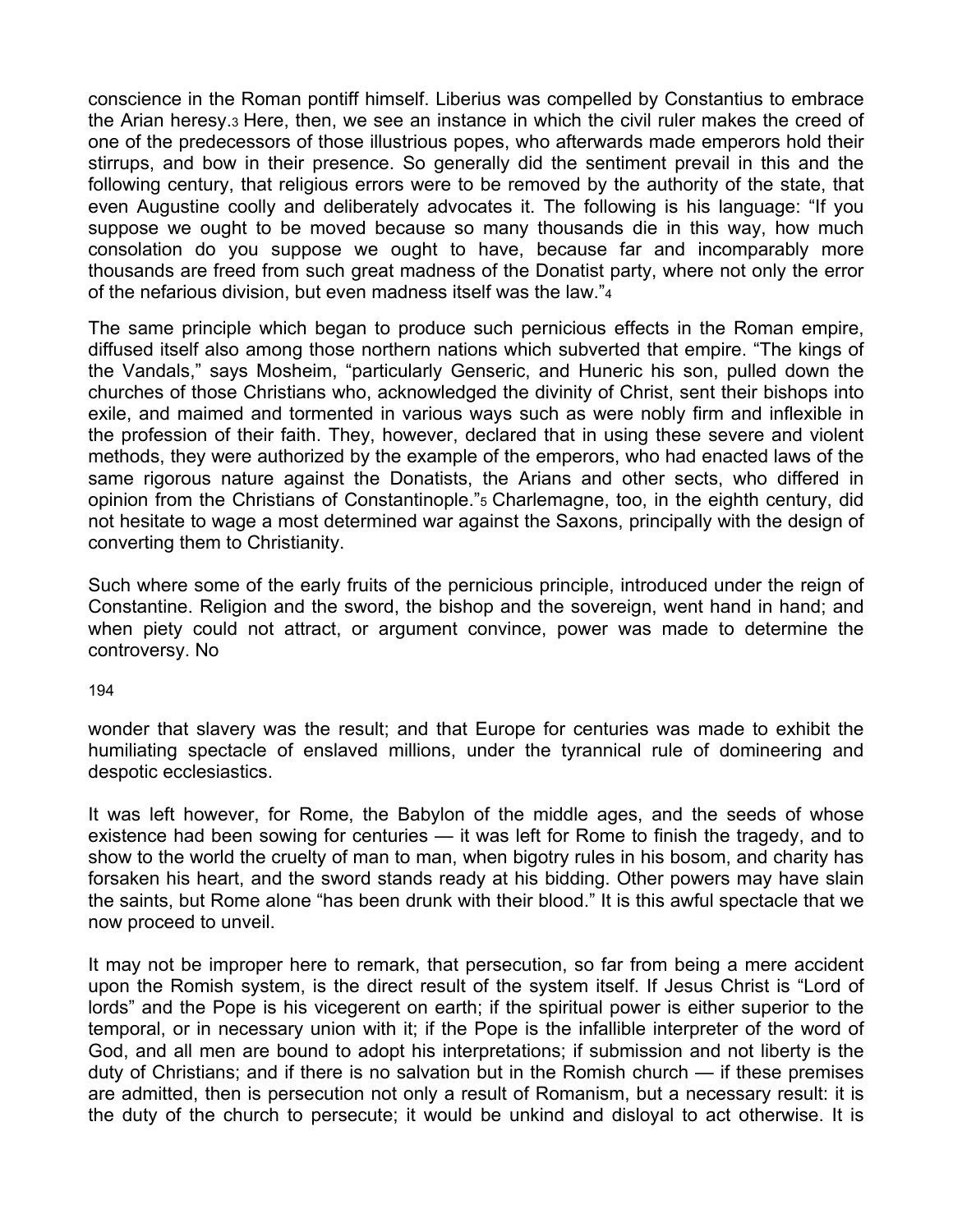sometimes alleged, that other Christian bodies besides Romanists, have persecuted. This is true. But these persecutions, few in number, and feeble for the most part in their effect have been excrescences upon such Christian bodies. They have been their deformities, not their glories. — their injury, not their advancement. The fundamental principles of Protestant Christianity are, that the Bible is the only infallible rule of faith, and that in examining the Scriptures and forming his conclusions, every man must be left to his own conscience. True, any particular body of men who substantially agree in these conclusions, may adopt the same symbol of faith, and may, if they deem it necessary, refuse communion with others, whom they may consider as putting an interpretation upon the word of God, radically erroneous and essentially different from their own. But here, save as to argument and moral influence, the matter ends; the former having no more right to force the latter to their conclusions, than the latter have to force the former to theirs. This leads of course to a

#### 195

separation between the two bodies; not, however, to a religious war, where the sword is made the umpire of Christian faith. It produces, if you please sects, not however crusades. It distributes the Christian Church into social combinations, formed upon the voluntary principle; it does not, however, drench Christian soil with Christian blood.

That this system, admitting as it does, of so many external varieties, is better, far better than the opposite one, no thinking man can deny. It places not only religion, but human nature itself upon the right basis. The acceptance of the gospel here, is what it always must be to be real, voluntary; and no one man, or set of men, are here allowed to lord it over others. We proceed, however, to consider the development of the contrary system — the system of oneness and of absolutism.

It will not be amiss to notice here the war of the Holy Crusades, as involving the general principle of persecution. In the latter part of the eleventh century, the Turks had taken possession of Jerusalem, and subjected Christian pilgrims to various oppressions. To repel these bitter enemies to Christians, Peter, a native of Amiens in France, and usually called the Hermit, aroused all Europe to engage in a holy war. Pope Urban the Second gave the scheme his most earnest support; the Council of Clermont decreed it. These crusades, therefore, had their origin in the church. Indeed, the Pope granted indulgences and dispensations to those who would engage in this enterprise. Of these crusades there were seven. Millions of lives were lost by them; the resources of nations were exhausted, and the greatest evils followed in their train. To justify them upon Christian principles is impossible. When Peter drew his sword in defense of his Master, the reply of that master was, "Put up again thy sword into his place; for all they that take the sword shall perish with the sword." Matthew 26:52.

If then, it was not lawful to defend Christ himself with the sword, it certainly was not lawful to defend his sepulcher with the sword. To understand however, in what spirit these mis-called *holy* wars were carried on, let us notice the conduct of the crusaders, upon the first conquest of Jerusalem. "On a Friday," says Gibbon, "at three in the afternoon, the day and hour of the passion, Godfrey of Bouillon, stood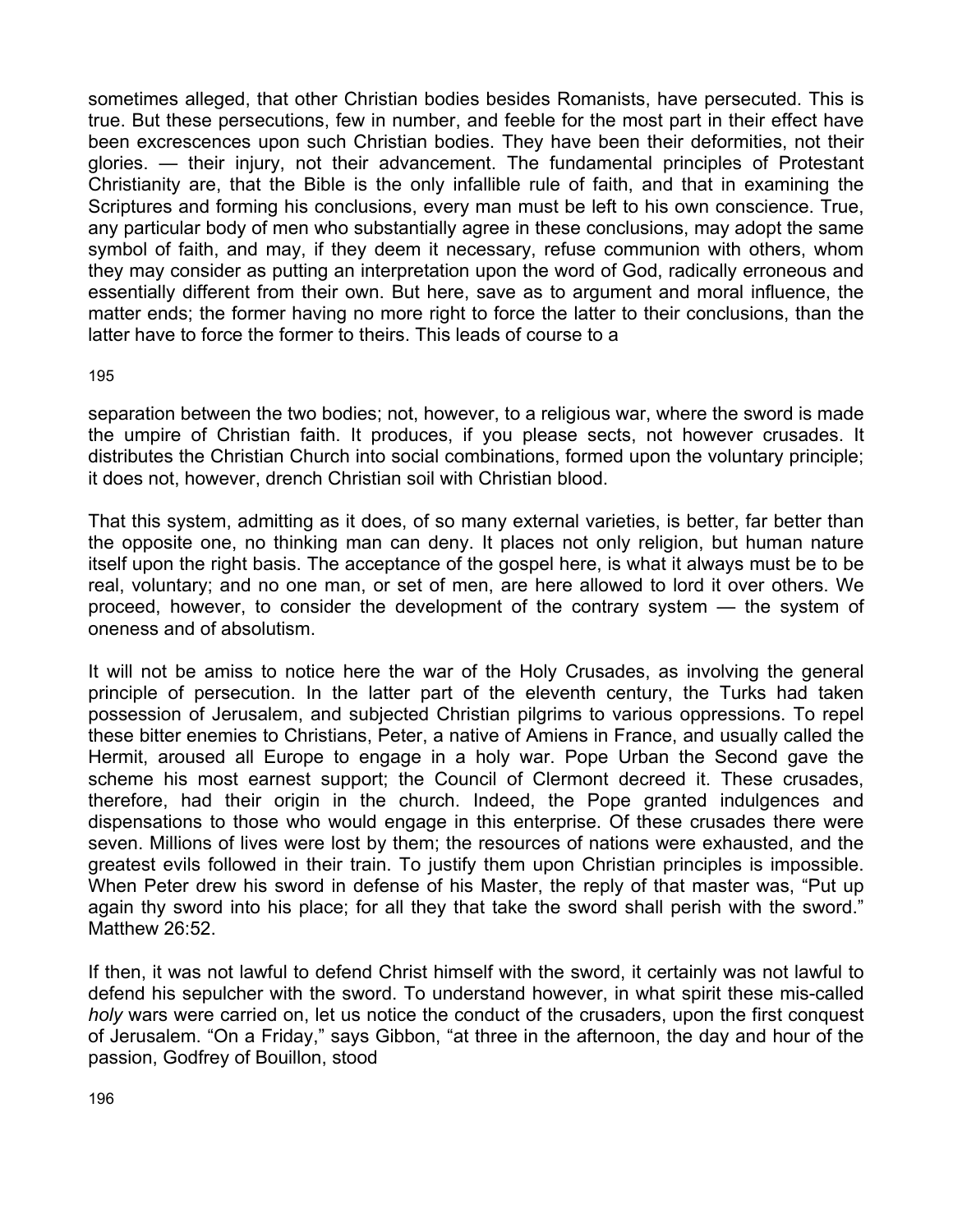victorious on the walls of Jerusalem. A bloody sacrifice was offered by these mistaken votaries to the God of the Christians: resistance might provoke, but neither age nor sex could mollify their implacable rage; they indulged themselves three days in a promiscuous massacre. After seventy thousand Moslems had been put to the sword, and the harmless Jews had been burnt in their synagogues, they could still reserve a multitude of captives whom interest or lassitude persuaded them to spare. Of these savage heroes of the cross, Tancred alone betrayed some sentiments of compassion. The holy sepulcher was now free; and the bloody victors prepared to accomplish their vow. Bareheaded and barefoot, with contrite hearts, and an humble posture, they ascended the hill of Calvary, amidst the loud anthems of the clergy; kissed the stone which had covered the Savior of the world, and bedewed with tears of joy and penitence the monument of their redemption."6

Can any one imagine, that the Apostles Paul and Peter would have promoted, as Pope Urban did, an enterprise of this kind? Can any one suppose, that Timothy, or Titus, or Luke, would have preached as the Hermit did, a war of such exterminating vengeance against the enemies of Christianity? Can any one conceive, that the primitive church would have mixed in a scene of blood like this, with anthems and praises? Is it even possible to suppose that the Prince of peace, the author and founder of the Christian system, could sanction such conduct in his professed disciples? By no means; darkness is not more unlike light, than such bloody wars are unlike the gospel of the Son of God.

This spirit of persecution, however, in the papal church, did not confine itself to Turks and Moslems, and to the rescue merely of the holy sepulcher. Professing Christians were also made to feel its severity. In the middle ages, there lived in the south of France, a people distinguished for their civilization, refinement and elegant language. The Catholic priesthood in this country was at the time exceedingly corrupt and ignorant. So much was this the case, that no situation in life was considered meaner than that of a priest. No wonder then, that a purer faith should be acceptable to the inhabitants of Languedoc, Provence, and Catalonia. This faith was preached among them, by a people usually called Albigenses. These Albigenses, who derived their name from Albigeois, a

197

district in France, of which the town Albi was the capital, were a set of dissentients from the Church of Rome. "They considered," says Shoberl, "the Scriptures as the only source of faith and religion, without regard to the authority of the Fathers and of tradition. They held the entire faith according to the doctrines of the Apostles' creed. They rejected all the external rites of the dominant church, excepting baptism and the Lord's supper — as temples, vestures, images, crosses, the worship of holy relics, and the rest of the sacraments. They rejected purgatory, and masses and prayers for the dead. They admitted no indulgences, or confessions of sin, with any of their consequences. They denied the corporeal presence of Christ in the sacrament. They held that monasticism was a putrid carcass, and vows the invention of men, and that the marriage of the clergy was lawful and necessary. Finally, they declared the Roman Church to be the whore of Babylon, refused obedience to the Pope and the bishops, and denied that the former had any authority over other churches, or the power of either the civil or the ecclesiastical sword."7

As to their lives, the Albigenses were above reproach. Even their enemies admitted, that "they observed irreproachable chastity, that in their zeal for truth, they never on any occasion resorted to a lie; and that such was their charity, that they were always ready to sacrifice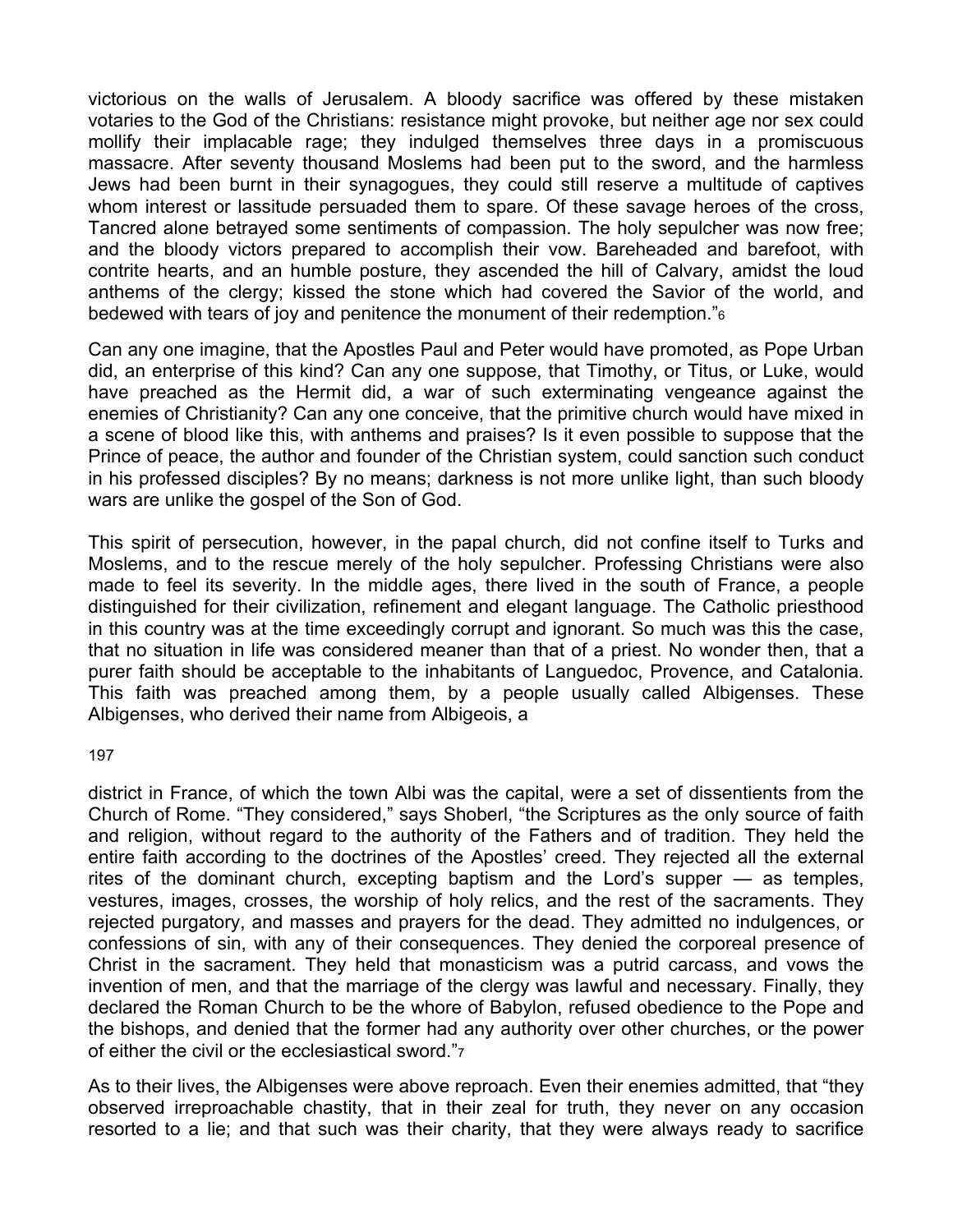themselves for others."8 When their Catholic neighbors were exhorted by the missionaries of Pope Innocent, to expel and exterminate them, their reply was, "We cannot, we have been brought up with them; we have relations among them; and we see what virtuous lives they lead."

It was to this class of heretics, that Pope Innocent III. turned his sacerdotal attention. At first he sent missionaries among them. Finding this measure too tardy and ineffectual, he next published a bull, requiring their princes and sovereigns to persecute them. These princes and sovereigns being rather tardy in executing such a bloody edict upon their own subjects, the Pope next excommunicates the princes, releases their subjects from allegiance to them, and even proceeded so far as to call for a general crusade against both princes and people. To induce other European powers and Christians to enter upon so bloody an enterprise, he publishes plenary indulgences to all soldiers and others, who would engage in this war, and offers to the princes of other countries, the vanquished territories of these heretical princes. Such offers coming from such a source, were not

198

likely to be despised. Consequently, in the early part of the thirteenth century, a general crusade was raised against the Count of Thoulouse, the Viscount of Beziers, Alby and Carcassonne, and the other princes, who had not, in every iota, complied with the bull of Pope Innocent. The Abbot of Citeaux, who was the Pope's Legate, was placed at the head of the crusade. The number of these crusaders is variously estimated from 50,000 to 500,000. They were actuated with the greatest fanaticism; and spread ruin and slaughter wherever they went.

Raymond VI., the Count of Thoulouse, who had previously patronized the Albigenses, upon the approach of this vast multitude, attempted by concessions and penances to obtain the forgiveness of the church. He was required to surrender seven of his strongest castles, to abide the decision of his judges as to the charges preferred against him, and to be scourged upon his naked back around the altar of St. Gilles, with a rope around his neck. Roger, Viscount of Beziers, resolved to defend his territories against the fanatical hordes of the invaders. Beziers, one of his strongest fortresses, was first taken. The terrified inhabitants took refuge in the churches. These however proved but poor refuges to the fury of the crusaders. When the knights consulted the Legate, as to the proper mode of distinguishing between the heretics and catholics, his reply was, "kill them all, the Lord will know his own." This sentence was rigidly executed; men, women, children, heretics and catholics, all being mixed in one general slaughter. In the church of the Magdalen seven thousand corpses were found; in the cathedral a greater number. "When the crusaders had slaughtered all, to the very last living creature, in Beziers," says Shoberl, "and had plundered the houses of every thing worth carrying away, they set fire to all the quarters at once; the city was but one vast conflagration; not an edifice remained standing, not a human being was left alive."9

When Carcassonne was captured, although the inhabitants generally escaped through a subterranean passage, yet four hundred persons were burnt alive, and fifty were hung upon gibbets. The same fate awaited the inhabitants of Lauraguais and Menerbais. When Brom was taken, Monfort "selected more than a hundred of the wretched inhabitants, and having torn out their eyes, and cut off their noses, sent them under the guidance of a one-eyed man to the castle of Cabaret, to intimate to the garrison of that fortress the fate which awaited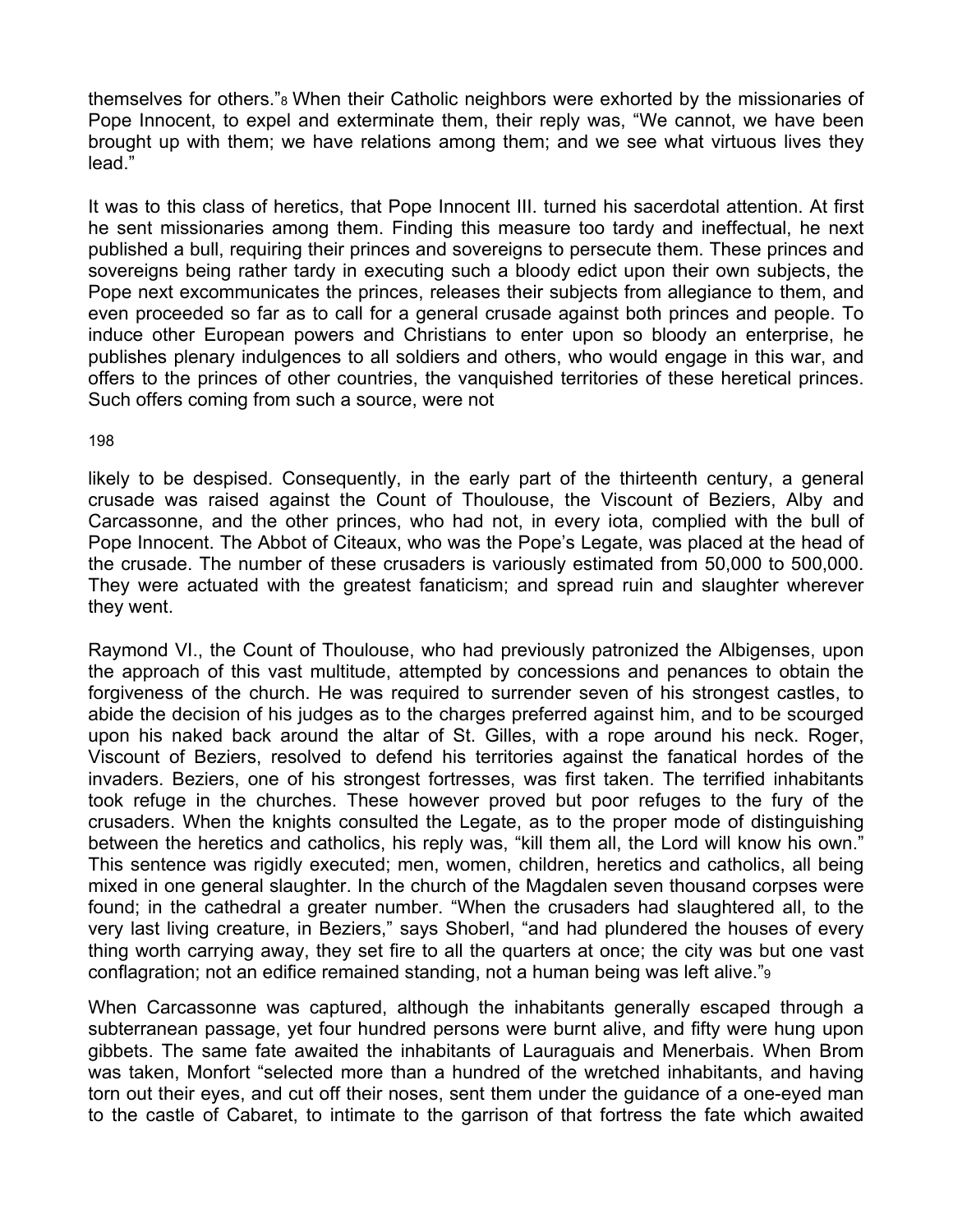## them."10 At the capture of Menerbe, one

### 199

hundred and forty persons were burnt alive; at that of Lavaur eighty were hanged on the gallows; and when Cassero was taken, sixty more were committed to the flames.

Such was the general character of this eight years' war against these unoffending disciples of Jesus. Princes were humbled, their cities were burnt, their fortresses destroyed, their subjects butchered, and their country wasted, to eradicate from the earth, doctrines which Apostles preached, and which the primitive church held with the strongest faith. "No calculation," says the same writer, "can ascertain with any precision, the waste of property, and the destruction of human life, which were the consequences of the crusade against the Albigenses." Nor let it be forgotten, that this crusade was summoned by the Pope, was conducted by his Legate, and was afterwards approved in the council of Lateran by an Assembly of Catholic divines.

In allusion to this crusade against the Albigenses, Daunou, himself a Catholic, remarks: "We do not intend to exculpate the Albigenses from all error. But to exterminate thousands of good men, because they have committed a self-delusion, and to dethrone him who governed them, because he did not persecute them enough, is rigor to excess, and reveals he character and manifests the power of Innocent III."<sup>11</sup> Hallam also remarks concerning this religious war — "It was prosecuted with every atrocious barbarity which superstition, the mother of crimes, could inspire, Languedoc, a country, for that age, flourishing and civilized, was laid waste by these desolaters, her cities burnt, her inhabitants swept away by fire and sword. And this was to punish a fanaticism ten thousand times more innocent than their own."12 Such was one of the first efforts of Rome to fill herself with the blood of the saints.

The holy wars against the Waldenses will next claim our attention. Some writers suppose that the Waldenses took their name and origin from Peter Waldo, a wealthy merchant of Lyons. Others, however, place their origin in a much more remote antiquity. The opinion of Beza was, that Peter of Lyons derived his name Waldo, or Valdo, from the Waldenses. "According to other writers," says Hallam, "the original Waldenses were a race of uncorrupted shepherds, who, in the valleys of the Alps, had shaken off, or perhaps never learned, the system of superstition on which the Catholic

### 200

church depended for its ascendency."13 Shoberl traces their origin to Claude, Bishop of Turin, who, when image-worship was introduced, in the beginning of the eighth century, made a bold stand against both this and several other corruptions of the Romish church. Here, amid the valleys of Piedmont, had these truly primitive and Christian people lived for centuries, separated by their locality from the rest of the world, and unobserved by even the eye of popish jealousy.

The character of the Waldenses and their doctrines may be learned from the following quotations. "All they aimed at," says Mosheim, "was, to reduce the form of ecclesiastical government, and the lives and manners both of the clergy and people, to that amiable simplicity, and that primitive sanctity, which characterized the apostolic ages, and which appear so strongly recommended in the precepts and injunctions of the divine Author of our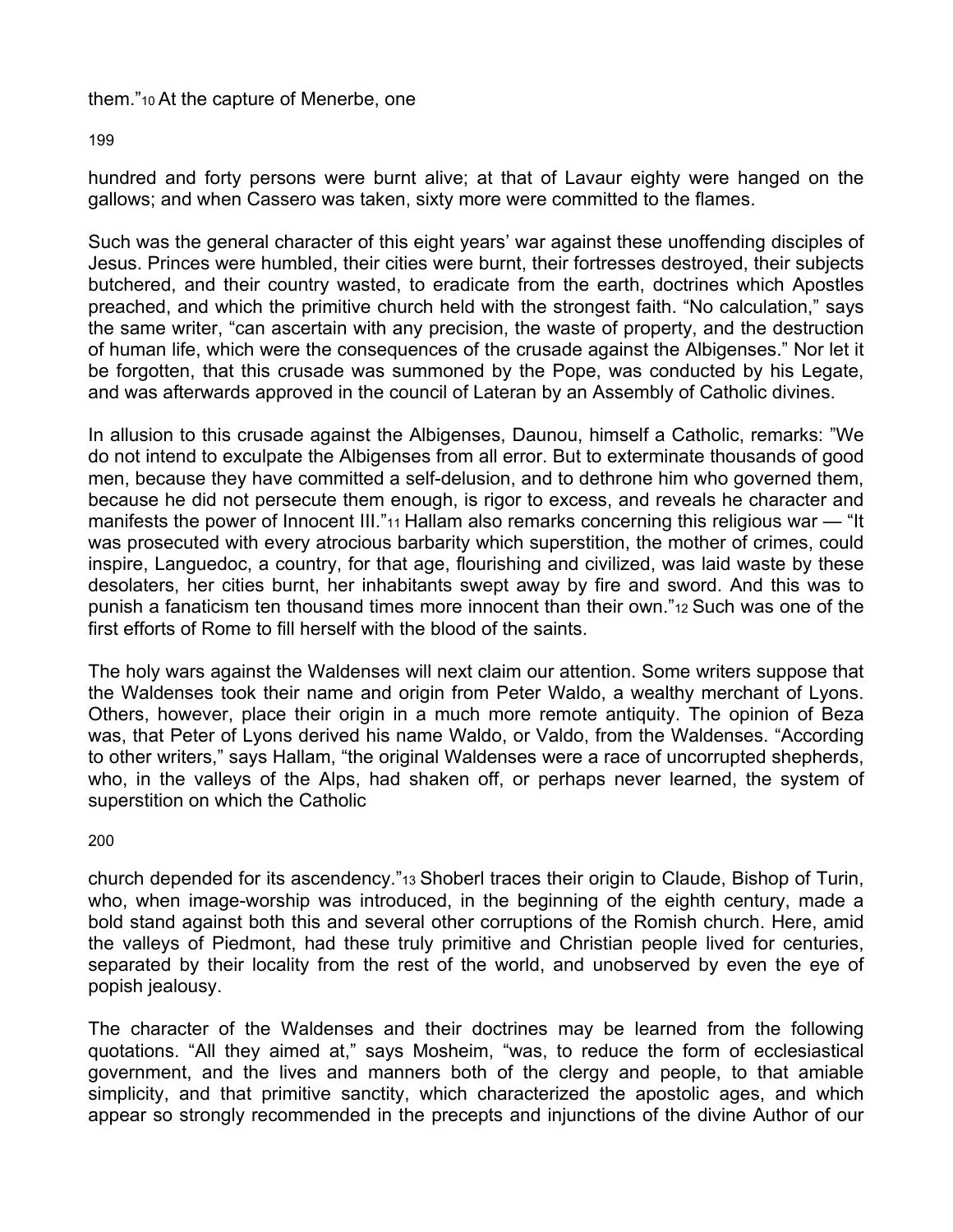holy religion."14 "These pious and innocent sectaries," says Hallam," of whom the very monkish historians speak well, appear to have nearly resembled the modern Moravians. They had ministers of their own appointment, and denied the lawfulness of oaths and of capital punishment. In other respects their opinions were not far removed from those usually called Protestant."15 Reinerus Sacco, an Italian Inquisitor, writes thus of them: "While all other sects disgust the public by their gross blasphemies against God, this, on the other hand, has a great appearance of piety. For those who belong to it, live justly among men, have a sound doctrine in all points respecting God, and believe in all the articles of the Apostles' creed, but they blaspheme the Romish church."16 Cassini, a Franciscan, thus speaks of them: "The errors of the Vaudois consist in their denial that the Romish is the holy mother church, and in their refusal to obey her traditions. In other points they recognize the church of Christ; and for my part, I cannot deny that they have always been members of his church."17 When Pope Innocent VIII. had urged Louis XII., king of France, to extirpate this sect from his kingdom, the monarch sent two commissioners, one of them a Dominican, and the royal confessor, to inquire into their character and views. These commissioners deposed upon oath, that "having visited the parishes and churches of the Vaudois, we find no images, no trace of the service of the mass, nor any paraphernalia, used in the ceremonies observed by Catholics. But having also made a strict inquiry into their manner of living, we cannot discover

#### 201

the least shadow of the crimes imputed to them. On the contrary, it appears that they piously observe the Sabbath, baptize their children after the manner of the primitive church, and are thoroughly instructed in the doctrine of the Apostles' creed and in the law of God."18 Notwithstanding, however, the purity of the doctrines and lives of the Waldenses, they erred in the vital point, they denied the supremacy of Rome, and rejected her numerous superstitions. This was enough, this alone, to render them obnoxious to papal wrath.

Besides some previous oppressions and slaughters to which this people were subject, in 1487, Innocent VIII. published a bull against them, "denouncing them as heretics, calling upon all the authorities, spiritual and temporal, to join in their extermination, threatening with extreme vengeance such as should refuse to take part in the crusade, promising remission of sins to those who engaged in it, and dissolving all contracts made with the offenders. Even the inquisitors and monks were exhorted to take arms against them, to crush them like poisonous adders, and to make all possible efforts for their holy extermination. This bull also granted to each true believer a right to seize the property of the victims without form or process."19 The result of this bull was, that the Vaudois were overrun and butchered for several months by a body of eighteen thousand troops, and a vast host of undisciplined attendants.

In 1540 an edict was published in France against a portion of the Waldenses to the following purport: "That every dissentient from the holy mother church should acknowledge his errors, and obtain reconciliation within a stated period, under the severest penalties in case of disobedience; and because Merindal was considered as the principal seat of the heresy, that devoted town was ordered to be razed to the ground; all the caverns, hiding-places, cellars, and vaults, in the vicinity of the town, were to be carefully examined and destroyed; the woods were to be cut down, the gardens and orchards laid waste, and none who had ever possessed a house or property in the town, should ever occupy it again, either in his own person or in that of any of his name or family, in order that the memory of the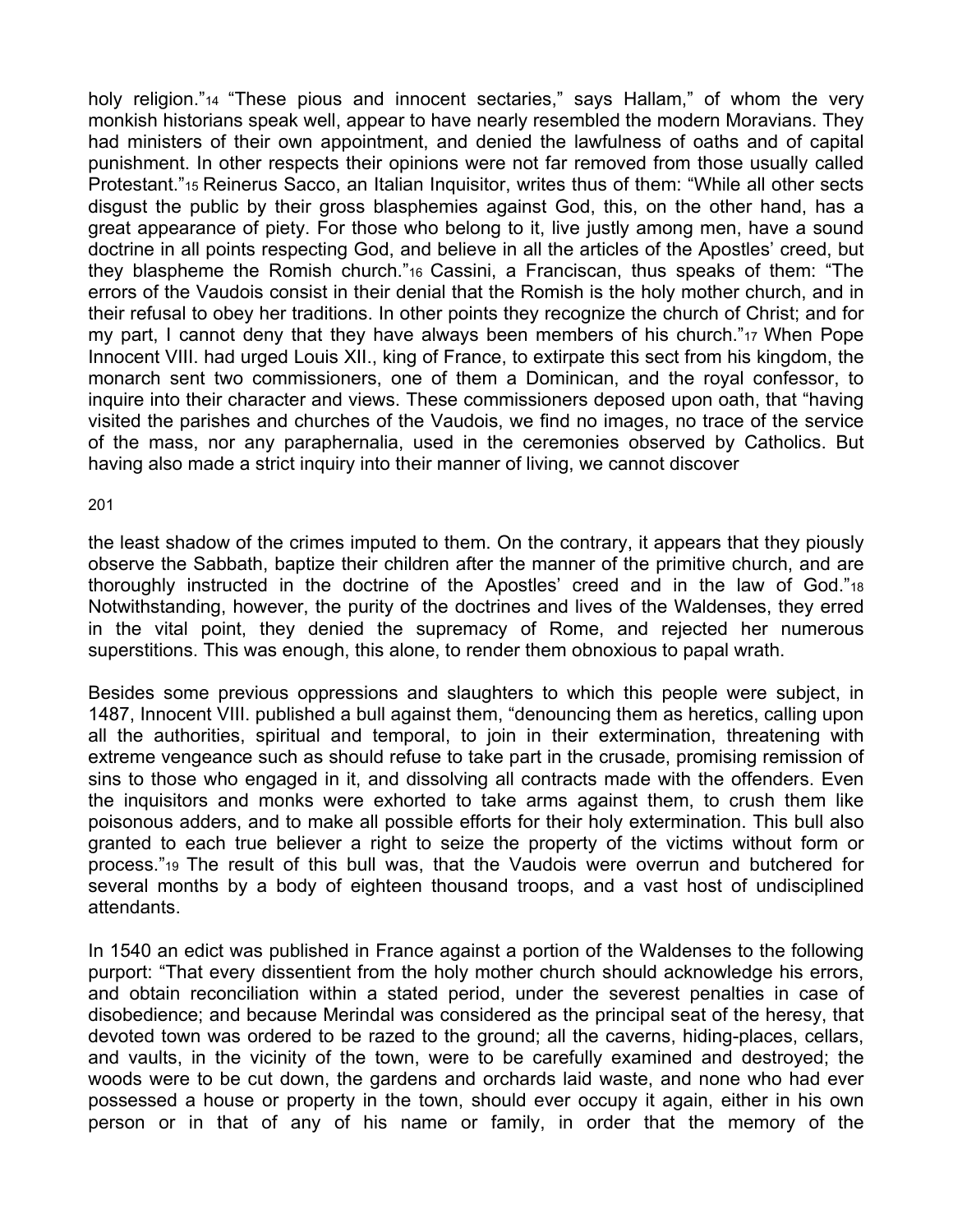excommunicated sect, might be utterly wiped away from the province, and the place be made a desert."20

### 202

In what manner this decree was executed, is related by Anquetil, a Catholic writer: — "Twenty-two towns or villages were burned or pillaged with an inhumanity of which the history of the most barbarous nations scarcely affords an example. The wretched inhabitants, surprised in the night, and hunted from rock to rock by the light of the flames which consumed their habitations, frequently escaped one snare only to fall into another. The pitiful cries of the aged, the women, and the children, instead of softening the hearts of the soldiers, maddened with rage like their leaders, only served to quide them in pursuit of the fugitives. Voluntary surrender did not exempt the men from slaughter, nor the women from brutal outrages at which nature revolts. It was forbidden under pain of death to afford them harbor or succor. At Cabrieres, more than seven hundred men were butchered in cold blood; and the women, who had remained in their houses, were shut up in a barn containing a great quantity of straw, which was set on fire, and those who endeavored to escape by the windows were driven back with swords and pikes."

In 1655, Charles Emanuel, Duke of Savoy, issued what is called "the bloody ordinance of Gastaldo." This ordinance decreed, "that such of the Vaudois as would not embrace the Catholic faith, or sell their possessions to those who professed it, must within a few days quit their native valleys." To enforce this decree, the Marquis of Pianezza entered the valleys with an army of fifteen thousand men. One of the commanders in that expedition gives the following as a specimen of its general character: — "I was witness," says he, "to many great violences and cruelties exercised by the banditti and soldiers of Piedmont, upon all of every age, sex and condition, whom I myself saw massacred, dismembered, and ravished, with many horrid circumstances of barbarity." Such was the cruelty of this holy war, that all Protestant Europe was excited by it. The following are extracts of a letter written by the immortal Milton, then secretary to Cromwell, to the Duke of Savoy, remonstrating with him for such barbarities. "His serene Highness, the Protector, has been informed that part of these most miserable people have been cruelly massacred by your forces, part driven out by violence, and so without house or shelter, poor and destitute of all relief, to wander up and down with their wives and children, in craggy and uninhabitable places, and mountains covered with snow. Oh the fired houses which are yet smoking, the torn limbs and

### 203

ground defiled with blood! Some men decrepit with age and bedridden, have been burned in their beds. Some infants have been dashed against the rocks; others have had their throats cut, whose brains have, with more than Cyclopean cruelty, been boiled and eaten by the murderers. If all the tyrants of all times and ages were alive again, certainly they would be ashamed, when they should find that they had contrived nothing in comparison with these things, that might be reputed barbarous and inhuman."

Such has been the character of this unnatural war, which Popery has been waging for centuries upon these inoffensive and feeble disciples of the Savior. But for the interference of Protestant states, the very name of the Waldenses had been long since blotted out from the face of the earth. And even to the present time are they persecuted and oppressed by the same unrelenting foe; their privileges being curtailed, and their territory rendered smaller and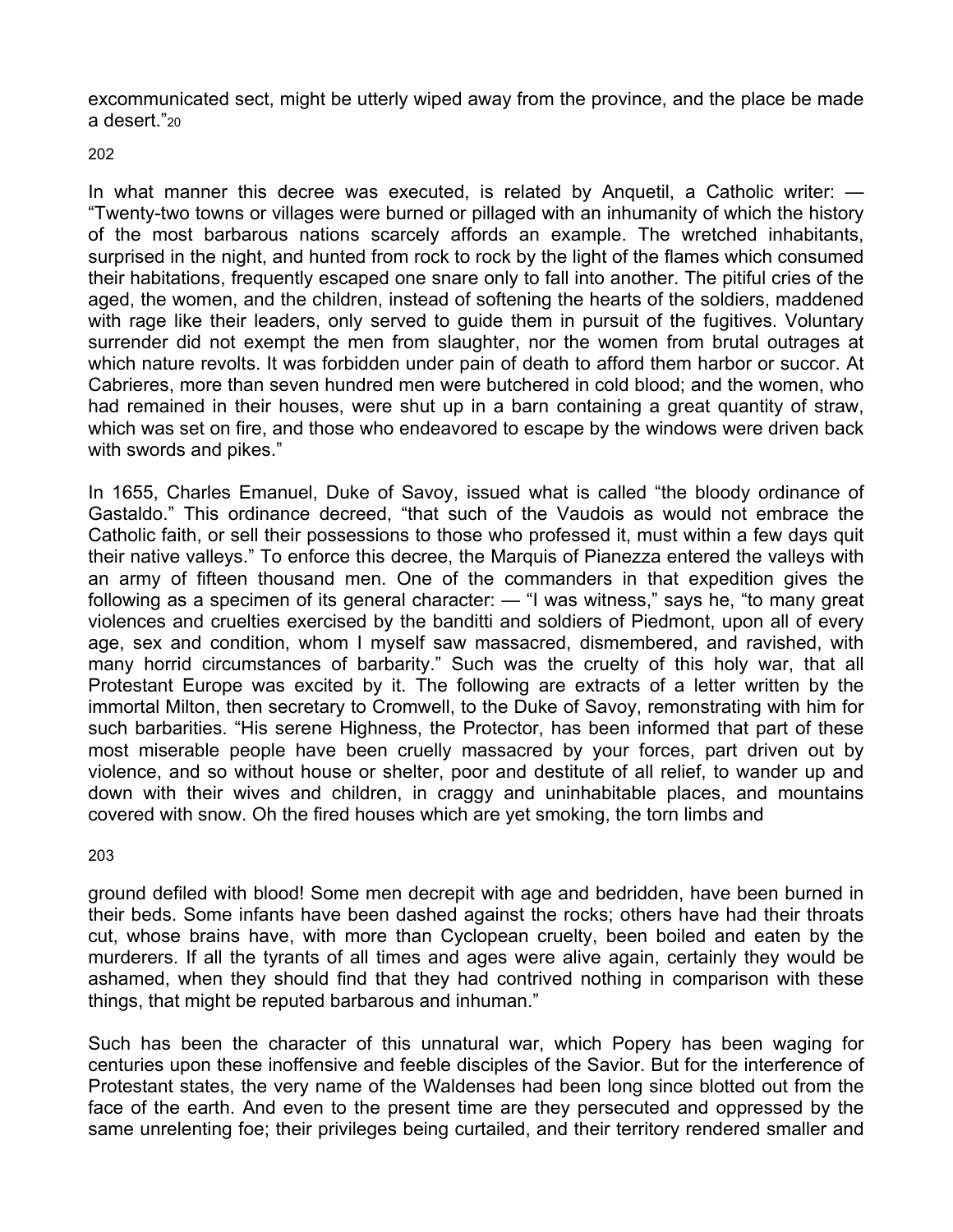smaller by the constant aggressions of their enemies.

Let us now turn to the persecutions waged by Popery upon the French Protestants, or Huguenots. D'Aubigne not only affirms, that the Reformation in France was independent, in a measure, of that in Germany and Switzerland, but also that it was antecedent to both. "The Reformation was not, therefore, in France, an importation from strangers; it took its birth on the French territory. Its seed germinated in Paris; its earliest shoots were struck in the university itself, that ranked second in power in Romanized Christendom. God deposited the first principles of the work in the kindly hearts of some inhabitants of Picardy and Dauphiny, before it had begun in any other country of the globe."21 The means by which the gospel made its early progress in the French kingdom were principally these three: the translation of the Scriptures into French by Olivetan, the uncle of Calvin; the conversion of the Psalms into meter by a popular poet; and the earnest and constant preaching of the reformed pastors. "The holy word of God," says Quick, "is duly, truly, and powerfully preached in churches and fields, in ships and houses, in vaults and cellars, in all places where the gospel ministers can have admission and conveniency, and with singular success. Multitudes are convinced and converted, established and edified. The Popish churches are drained, the Protestant temples are filled. The priests complain that their altars are neglected, their masses are now indeed solitary. Dagon cannot stand before

204

God's ark." These reformers also made great use of singing, employing it not only in their churches, but also in family worship, and even at their tables.

Such a state of things was not likely to exist long without opposition from the priesthood. Hence, of all Protestant churches, that in France has been chiefly drenched in blood. "No where," says D'Aubigne, "did the reformed religion so often have its dwelling in dungeons, or bear so marked a resemblance to the Christianity of the first ages, in faith and love, and in the number of its martyrs. If elsewhere it might point to more thrones and council-chambers, here it could appeal to more scaffolds and hill-side meetings."22

The reason why the French church has suffered more than others, is to be found in the degree to which the reformed opinions spread in France. These opinions were not extensive enough to be universal, nor were they limited enough to be inconsiderable. In England, Scotland, Germany, and some other kingdoms, the Reformation became the dominant religion. In Spain, Italy, Portugal, and some other states, it was too feeble to endanger many lives. But France occupied a middle ground. Though whole provinces became Protestant, yet the kingdom was Catholic; and though many of the princes and nobility were numbered among the reformed, yet the government was popish. This state of things placed the French church in a situation peculiarly critical, and caused her to suffer far more than sister churches of more favored countries.

The term Huguenot, usually applied to these French Protestants, is supposed to have been derived from the circumstance, that under their persecutions many of: these godly people used to meet at night for religious worship in private places, near the town of Hugon, in Tours. From these few, the whole class were called, by way of derision, Huguenots.

Persecution to blood, commenced against the Huguenots, as early as the year 1524, and it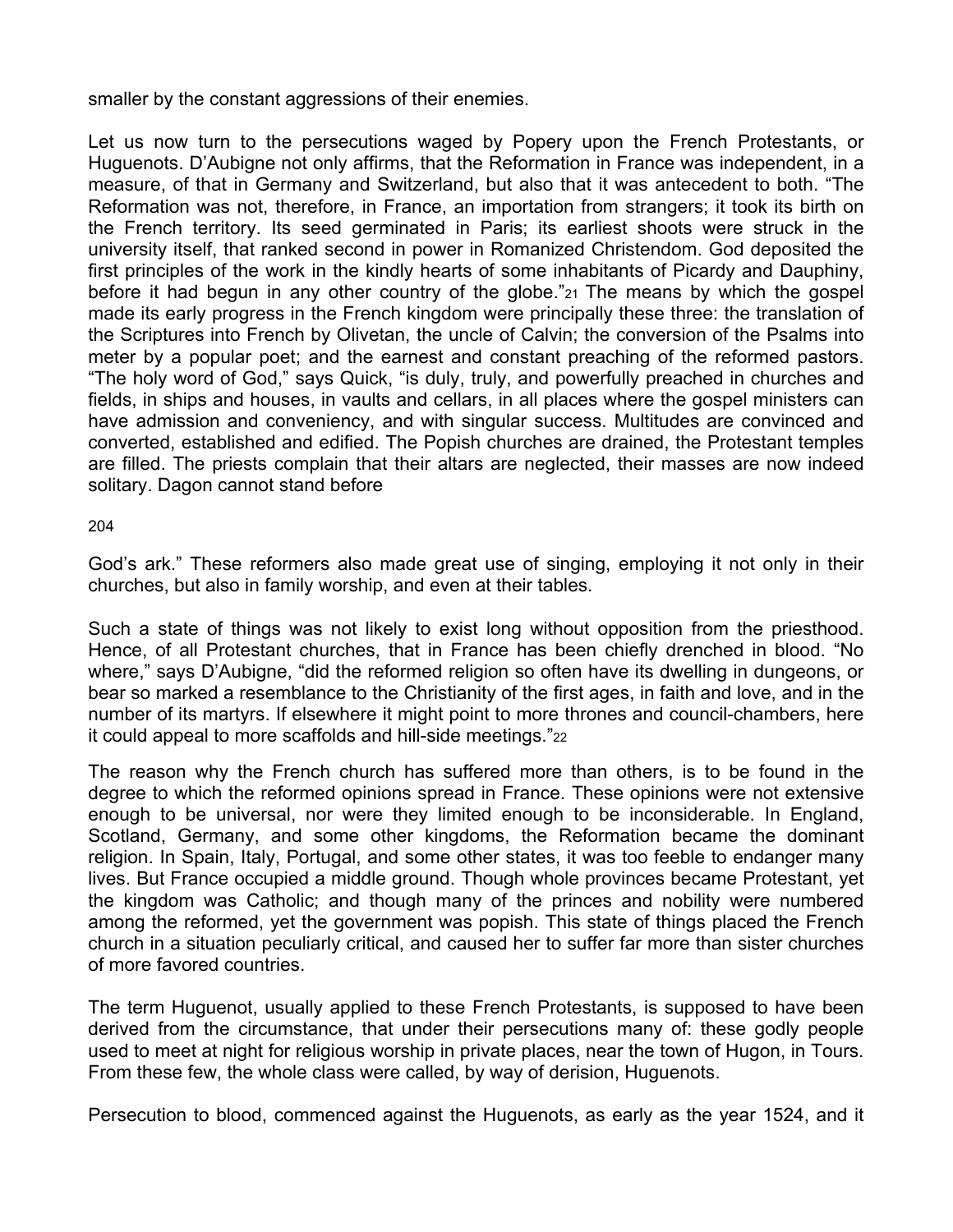lasted, in one form or another, till 1815. Napoleon granted them toleration and equal privileges with the Catholics. But, upon the restoration of the Bourbons, popular frenzy rose so high in the province of Gard, that several hundred Protestants lost their lives. Thus, for a period of two hundred and ninety-one years, has France dyed herself

205

in the blood of some of her best and most loyal subjects, simply because they rejected the religion of the Pope. Indeed, even to the present time, there is a species of persecution kept up against the religion of Protestants in that country.

Previously to the year 1559, when a French General Assembly was organized, there had been one hundred martyrdoms among the French Calvinists. After this event matters became much worse. Troops were sent among them, and not less than forty towns, where Protestantism prevailed, were subject to their ravages. The Protestants were burned or killed in other ways, by the hundred, five hundred, and in one instance twelve hundred are said to have suffered at one time. It was at this period that the Huguenots fled to arms. They resolved to defend their religion and their rights by the sword. This movement, be it remembered, was not ecclesiastical, but civil. Protestants composed a considerable portion of the French population. They had rights as well as others. Many of them were of the nobility and the aristocracy of the country. When, therefore, the French government, instead of defending those rights, sought to invade and overthrow them, was it not the duty of the Protestants to defend them? How could men see their property confiscated, their wives and daughters insulted, and themselves murdered, and not resist? Self-defense is always lawful; and not even the religion of Jesus was designed to annihilate its impulses. And when a lawful selfdefense was impossible, it was the duty of French citizens to protect themselves by the means that Providence had put into their hands. Petitions to the king and parliament were of no avail; the courts gave them no protection; their fellow citizens were seeking their lives and property. What could they do? Resistance was the only alternative — and they did resist. In many battles, too, they were victorious. This course brought the government to pause. Peace was made with the Huguenots, and they were allowed certain rights and privileges. The fatal doctrine, however, that leagues and promises with heretics, are not binding, caused such treaties to be several times violated and renewed. Three civil wars preceded the massacre of St. Bartholomew's. At length, Charles and the Catholic party, instigated by Catharine de Medicis, the queen-mother, plotted the secret destruction of those who had been found too strong upon the field of battle. Margaret, the sister of Charles, was to be married to the young King of Navarre, who was one of the Protestant

206

leaders. For a time the Protestants were loaded with favors and caresses. To the marriage all their principal men were invited. During the week after that event, they were diverted by various entertainments and shows. The marriage took place on Sabbath, the 17th August, 1572; the massacre was decreed to take place on the following Sabbath, being St. Bartholomew's day. An attempt was first made to assassinate Coligni, the leader of the Protestant party. He was wounded, but not killed. While this illustrious man lay in bed of his wounds, and while the Protestants were all asleep, the bell of St. Germain, the appointed signal, was rung. The house-doors of the Protestants had all been marked during the night, with a white cross. Upon the sounding of the bell, the streets were all illuminated with lights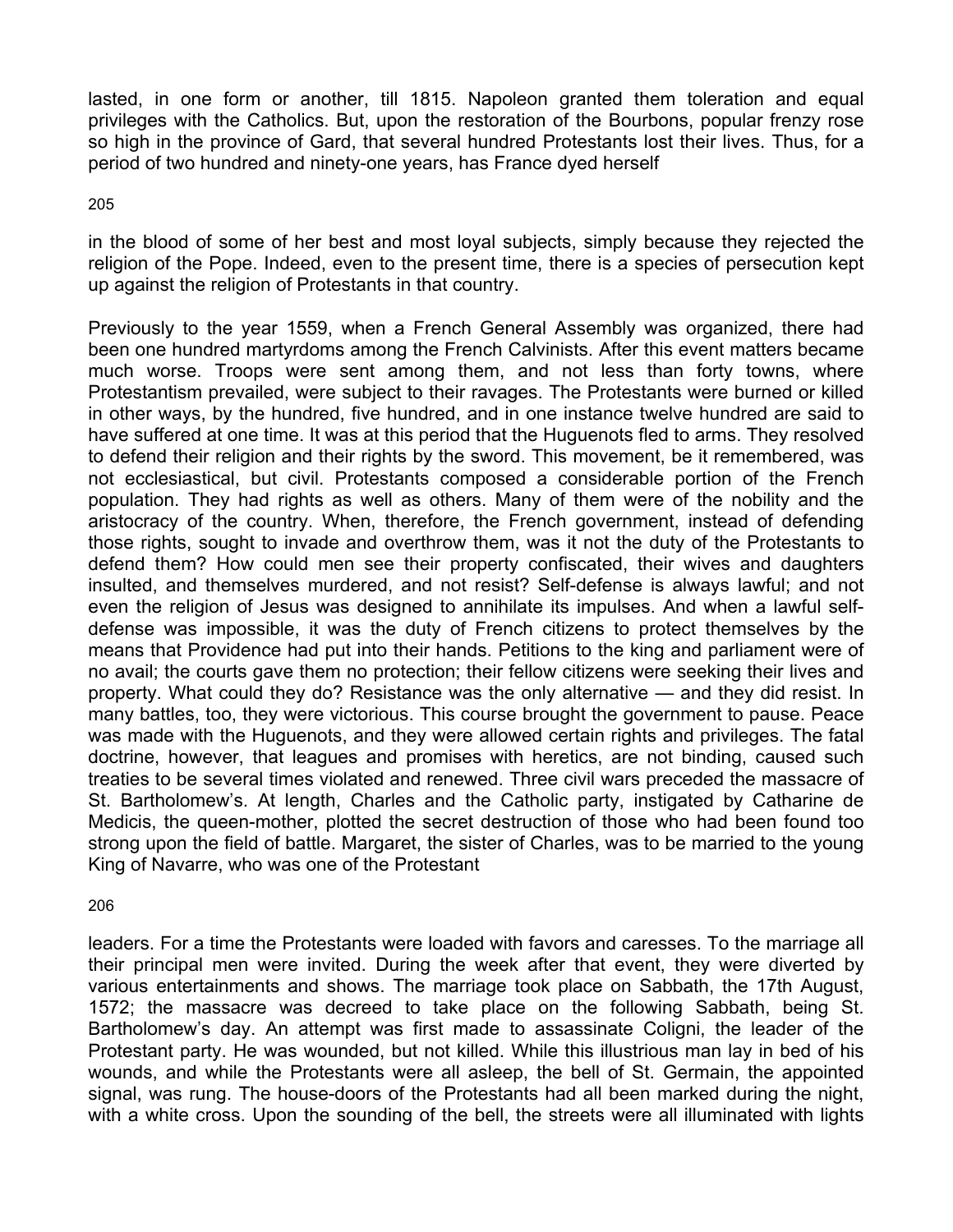from the windows of the Catholics, and the soldiers and citizens rushed forth, sword in hand, to destroy the Protestants. The scene which followed is indescribable. Men, women, children, the noble, the vulgar, were massacred as fast as found. Some were murdered in their beds, some in their parlors, some in their doors, some in the streets, and some on the tops of their houses. Multitudes were drowned or killed in crossing the Seine. "The rising sun," says Shoberl, "never beheld a scene of more thrilling horror than Paris presented on the morning of Sunday, the 24th of August, 1572. Blood stained the doors of houses, the interior of the apartments, the walls of the churches, the streets, the public gardens. At every step corpses, mangled fragments of human flesh, lamentations and cries of anguish, the last groans of agony, the spoils of the vanquished, traces of the passages of the conquerors, exhibited all the appearances of a town taken by storm." This terrible scene continued the greater part of the week following. It is estimated that ten thousand Protestants, including the flower of the party, perished on this occasion. The greatest possible barbarity was exhibited in this dreadful massacre. The body of the admiral, who was killed with the rest, was treated with the greatest indignity. Its members were cut off, and the mangled trunk drawn through the streets for three days, amid the mockery and insults of the populace, after which it was suspended from a gallows. The murderers also placed themselves upon piles of the murdered, and auctioned off to their afflicted relatives the bodies of husbands, brothers, and sons!

Nor was it alone at Paris that the massacre occurred. The command of Charles was sent to every part of the kingdom, to destroy in a similar

207

manner and at the same time, all the Protestants. "At Meaux, Orleans, Troyes, Lyons, Bourges, Rouen, Toulouse, and many other places, says a historian, "the cruelty of the Parisians was emulated, and thirty thousand persons were murdered in cold blood."23

The question now arises, what part had the Church, or rather the Pope, in these transactions? The proper answer is, every part. Charles was a Catholic, his court were Catholic, and the massacre was designed to defend Catholic principles. But more than this is true. In a letter addressed to Catharine, just after the battle of Jarnac, Pius V. "assures her, that the assistance of God will not be wanting, if she pursues the enemies of the Catholic religion, until they are all massacred, for it is only by the entire extermination of the heretics, that the Catholic worship can be restored." It also appears, from what M. Daunou affirms, that the Pope furnished money for the destruction of these heretics. His language is, "Catherine de Medicis boasted of the devotion of her son Charles to the holy church; and she asked money, a great deal of money, because the war against heresy could not be waged without money."24 In a letter to Charles in 1570, and just after the battle of Montcontour, the Pope urges upon the king the entire destruction of all dissenters from the Catholic faith. "The fruits," says he, "which your victory ought to produce, are, the extermination of those infamous heretics, our common enemies. If your majesty wishes to restore the ancient splendor, power and dignity of France, you must strive most especially to make all who are subject to your dominion, profess the Catholic faith alone." Such were the exhortations of Pope Pius V., to the immediate instruments of this massacre, just two years before it occurred.

This Pope, however, died a few months before the event occurred for which he had been preparing the minds of Catharine and Charles. How the consummation of the matter affected Gregory XIII., his successor, may be learned from the following facts. When he heard of the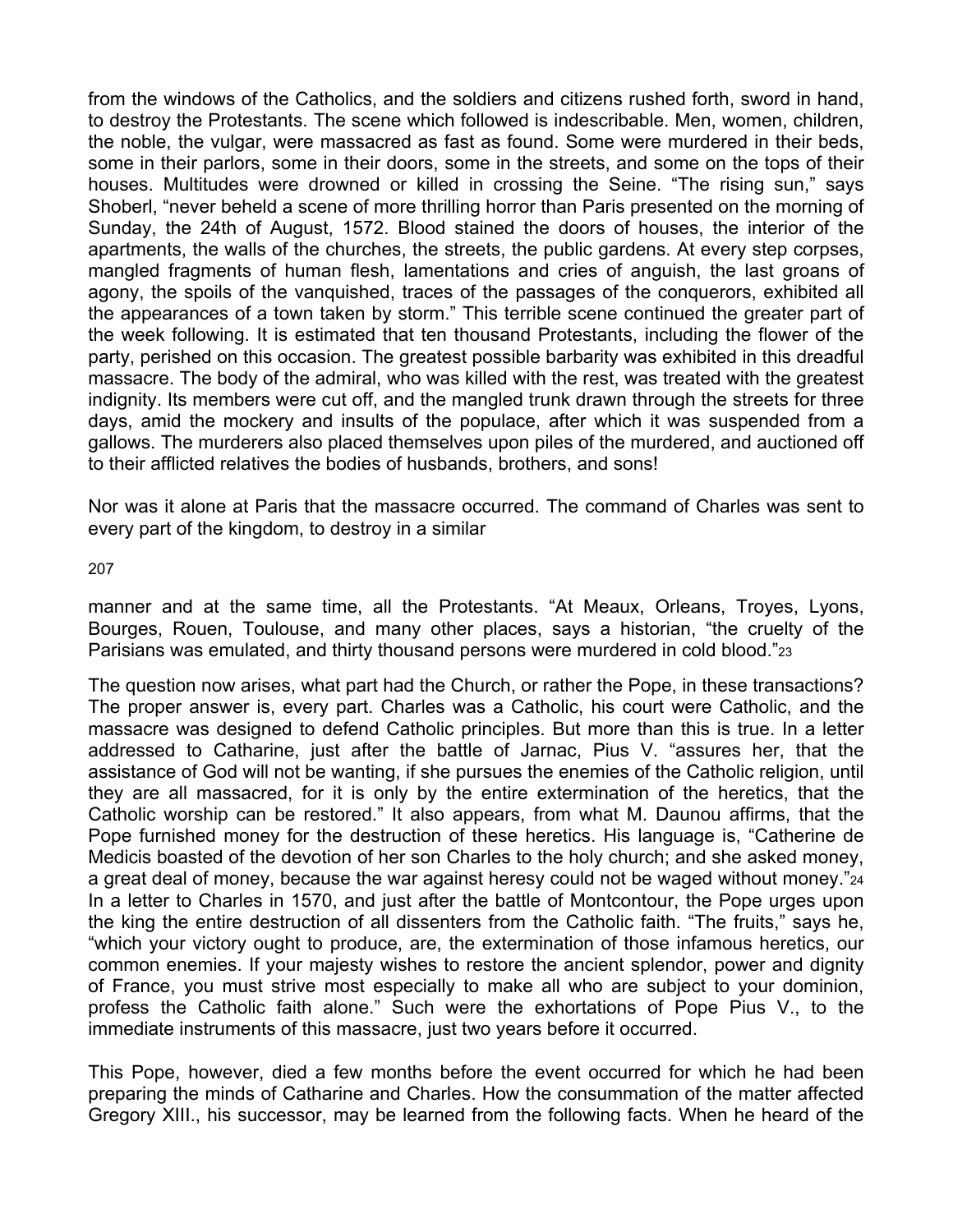massacre, he exclaimed — "good news, good news, all the Lutherans are massacred except the Vendomets (King of Navarre and Prince of Conde,) whom the king has spared for his sister's sake." The same night the event was celebrated by bonfires and the firing of cannon in the Castle of St. Angelo. "Gregory also ordered a jubilee and a solemn procession, which he accompanied himself, to thank God for the glorious success."25 "History speaks of a painting," says Daunou, "which attests the formal

### 208

approbation which the Pontiff gave to the assassins of Coligni, containing the following inscription: 'Pontifex Colignii necem probat.'"26 "To this day (1790)" says Brizard, "the French, who visit Italy, behold not without indignation, this picture, which though half effaced, still portrays but too faithfully our calamities and the excesses of Rome." Nor was this all; medals were struck at Rome having on one side an image of the Pope; on the other, the destroying angel, holding a cross in one hand, and slaughtering the Huguenots by a sword with the other; bearing also the inscription, "Hugonotorum strages."

This whole work then of slaughter and death is to be ascribed to the Papacy, to the Roman Pontiff and his colleagues. Roman principles, Roman craft, Roman hate, and Roman instruments, produced this whole scene of woe and desolation. The cry of all this blood is against Rome, against Rome chiefly. And it is a cry, which will in time, be heard; for this city not only has in her "the blood of saints and of all that were slain upon earth;" but we are expressly told, that, in the day of wrath, that blood will be "found."

The massacre of St. Barthlomew's, although it destroyed, according to different estimates, from forty to one hundred thousand Protestants, yet did not annihilate the party. Many Catholics, too, shocked with the wickedness of the government and the Pope, united with them. Henry III., the brother of Charles, formed an alliance with them against the Catholic party', called the Holy League. The successor of Henry III., was Henry IV., the King of Navarre, who had been educated a Protestant. Although Henry became a professed Catholic from political motives, yet, he did not forget the interests of his Protestant subjects. It was this sovereign, who published in their behalf, the famous Edict of Nantes. According to this edict, which was published in 1594, the government allowed to the Reformed "all the favors in which they had been indulged by former princes, and added, a free admission to all employments of trust, profit and honor; also an establishment of chambers of justice in which the members of the two religions were equal in number; and permission to educate their children in any of the universities without restraint." Under the influence of this edict, which continued in force for ninety-one years, the Protestants enjoyed considerable prosperity. Urged however, by his Catholic subjects, and especially by the Jesuits, Louis XIV., revoked this

209

wise and Christian Edict, on the 8th October, 1685. The removal of this protection exposed the Protestants again to all the evils, losses, insults and persecutions of the Catholic priesthood. Their churches were demolished, their preachers were banished, and their children were taken from them at an early age to be educated as Catholics. It was at this time, that from five hundred to eight hundred thousand Huguenots emigrated from France to other countries, where they could enjoy the free exercise of their religion. Even this relief, however, was soon taken from them, emigration being forbidden upon pain of death. The sufferings of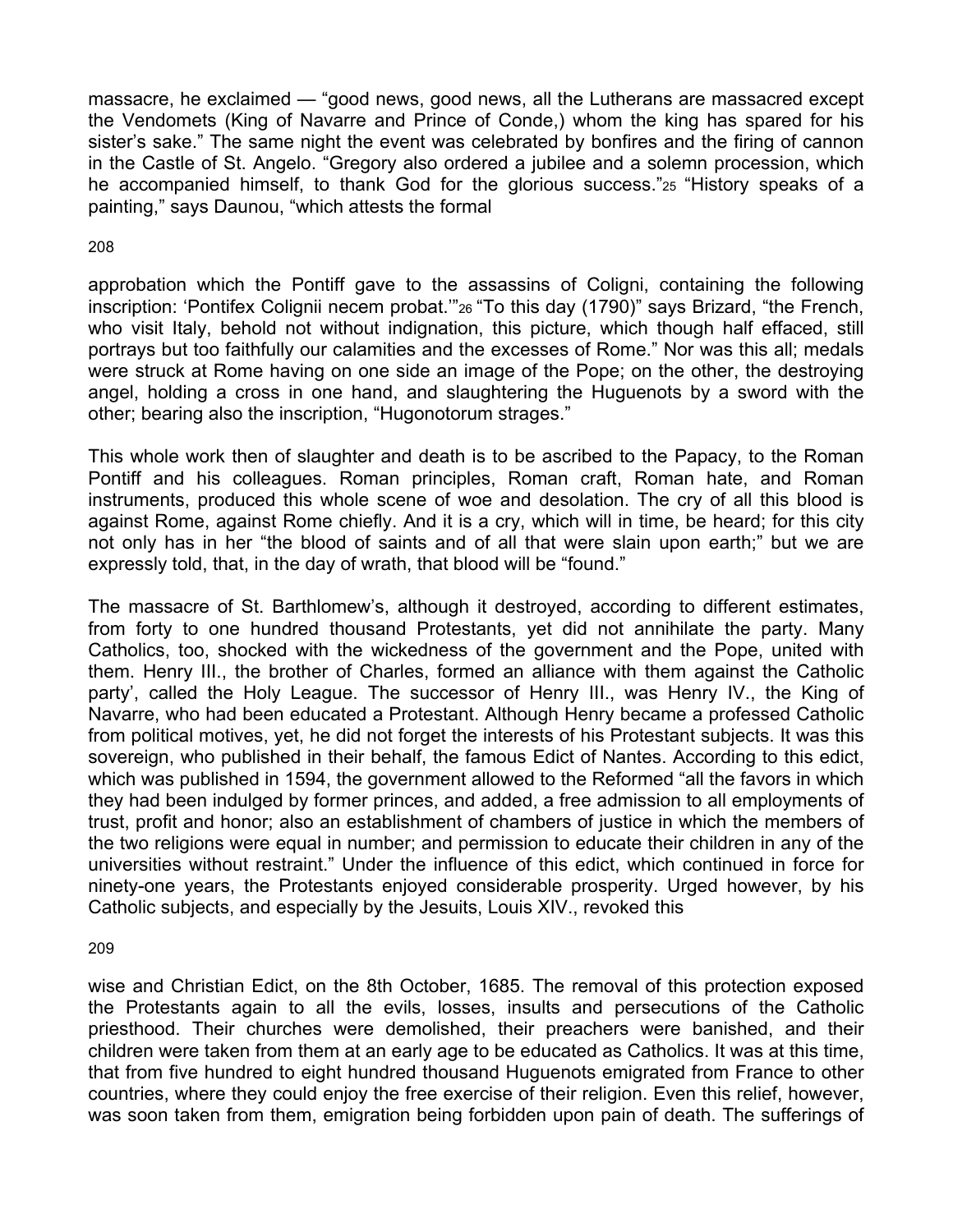the Protestants at this time are inconceivable.

Bishop Burnet, who was at that time traveling in France, gives the following account of this persecution. Writing from Nimmegen he says — "I have a strong inclination to say somewhat concerning the persecution which I saw in its rage and utmost fury, and of which I could give you many instances, that are so much beyond all the common measures of barbarity and cruelty, that I confess they ought not to be believed, unless I could give more positive proofs of them than are fitted now to be brought forth. In short, I do not think that in any age, there ever was such a violation of all that is sacred, either with relation to God or man. Men and women of all ages who would not yield, were not only stripped of all they had, but kept long from sleep, drawn about from place to place, and hunted out of their retirements. The women were carried into nunneries, in many of which they were almost starved, whipped and barbarously treated. I went over a great part of France, from Marseilles to Montpelier, and from thence to Lyons, and so to Geneva. In all the towns through which I passed, I heard the most dismal account of things possible. To complete the cruelty, orders were given that such of the new converts as did not at their death receive the sacrament, should be denied burial, and that their bodies should be left, where other dead carcasses were cast out to be devoured by wolves and dogs. The applauses that the whole clergy give to this fray of proceeding, the many panegyrics that are already writ upon it, and the sermons, that are all flights of flattery upon this subject, are such evident demonstrations of their sense of this matter, that what is now on foot may well be termed the acts

210

of the whole clergy of France, who have yet been esteemed the most moderate part of the Roman communion."

The above was written but eighteen months after the revocation of the Edict of Nantes. But matters became much worse. The following is the account of Quick, the statistical historian of the French church, and whose work was published in London in 1692.

"Afterwards," says he, "they fell upon the persons of the Protestants, and there was no wickedness, though ever so horrid, which they did not put in practice, that they might force them to change their religion. Amidst a thousand hideous cries and blasphemies, they hung up men and women by the hair or feet to the roofs of the chambers, or hooks of chimneys, and smoked them with wisps of wet hay till they were no longer able to bear it; and when they had taken them down, if they would not sign an abjuration of their pretended heresies, they then trussed them up again immediately. Some they threw into great fires, kindled on purpose, and would not take them out till they were half roasted. They tied ropes under their arms, and plunged them into deep wells, from whence they would not draw them till they had promised to change their religion. They bound them as criminals are when put to the rack, and in that posture, putting a funnel into their mouths, they poured wine down their throats, till its fumes had deprived them of their reason, and they had in that condition made them consent to become Catholics. Some they stripped stark naked, and after they had offered them a thousand indignities, they stuck them with pins from head to foot; they cut them with penknives, tore them by the noses with red hot pincers, and dragged them about the rooms till they promised to become Roman Catholics, or that the doleful cries of these poor tormented creatures, calling upon God for mercy, constrained them to let them go. They beat them with staves, and dragged them all bruised to the Popish churches, where their enforced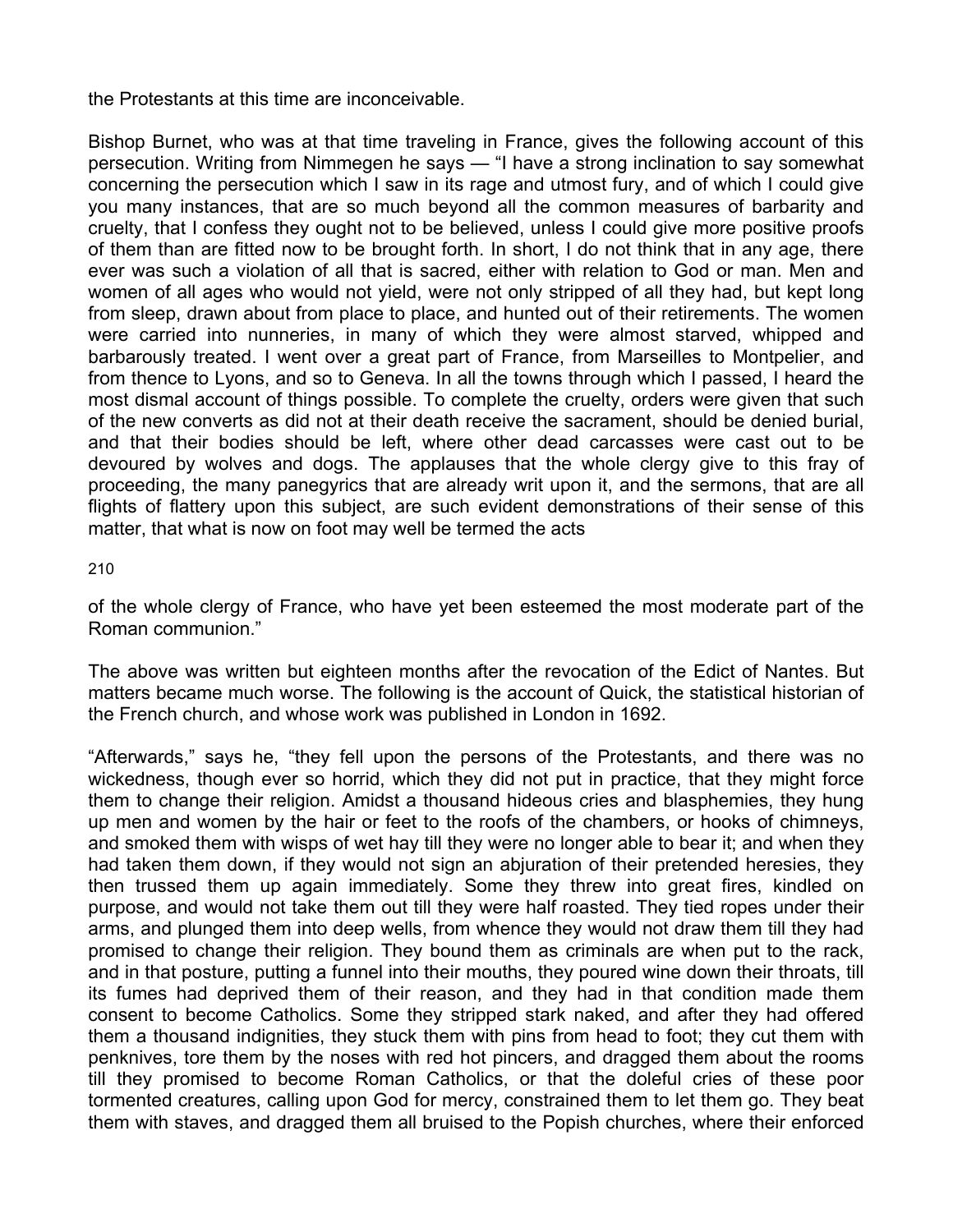presence is reputed for an abjuration. They kept them waking seven or eight days together, relieving one another by turns, that they might not get a wink of sleep or rest. In case they began to nod they threw buckets of water in their faces, or holding kettles over their heads, they beat

211

on them with such a continual noise, that those poor wretches lost their senses. If they found any sick who kept their beds, men or women, they were so cruel, as to beat up all alarm with twelve drums about their heads for a whole week together, without intermission, till they had promised to change. In some places they tied fathers and husbands to the bed-posts, and ravished their wives and daughters before their eyes. And in another place rapes were publicly and generally permitted for many hours together. From others they plucked off the nails from their hands and toes. They burnt the feet of others. They blew up men and women with bellows till they were ready to burst in pieces. If these horrid usages could not prevail upon them to violate their consciences, and abandon their religion, they did then imprison them in close and noisome dungeons, in which they exercised all manner of inhumanities upon them. They demolished their houses, desolated their lands, cut down their woods, seized upon their wives and children and shut them up in monasteries. When the soldiers had devoured all the goods of a house, then the farmers and tenants of these poor, persecuted wretches, must supply them with new fuels for their lusts, and bring in more substance to them. If any endeavored to flee away, they were pursued and hunted in the fields and woods, and shot at as so many wild beasts."

The numbers who perished in this persecution will not be known till that day when the "books shall be opened." Multitudes perished by torture, multitudes in the galleys and in dungeons, and multitudes by the sword. For the accomplishment of this work of inhumanity and blood, Pope Innocent XI. thus addresses Louis XIV. "The Catholic church shall most assuredly record in her sacred annals a work of such devotion towards her, and celebrate your name with never dying praises; but above all, you may most assuredly promise to yourself, an ample remuneration from the Divine goodness for this most excellent undertaking, and may rest assured, that we shall never cease to pour forth our most earnest prayers to that Divine goodness for this intent and purpose."27

We have thus noticed popish persecutions in but one of the many European kingdoms. What if we could give the exact statistics of this

212

persecution in all the rest? What if Germany, if the Netherlands, if Spain, if Italy, if Portugal, if Switzerland, if Scotland, if Ireland, if England, should all exhibit their bloody books? Surely, we might say with John, "the world itself could not contain the books that would be written." These books, however, would not contain the history of the benevolent deeds of Christ, but accounts of the malignity and blood-thirstiness of Antichrist.

Mede has calculated from good authorities, "that in the war with the Albigenses and Waldenses there perished of these people, in France alone, 1,000,000. From the first institution of the Jesuits to the year 1580, a little more than thirty years, 900,000 orthodox Christians were slain. In the Netherlands alone, the Duke of Alva boasted, that within a few years he had. dispatched to the amount of 36,000 souls, and those all by the hand of the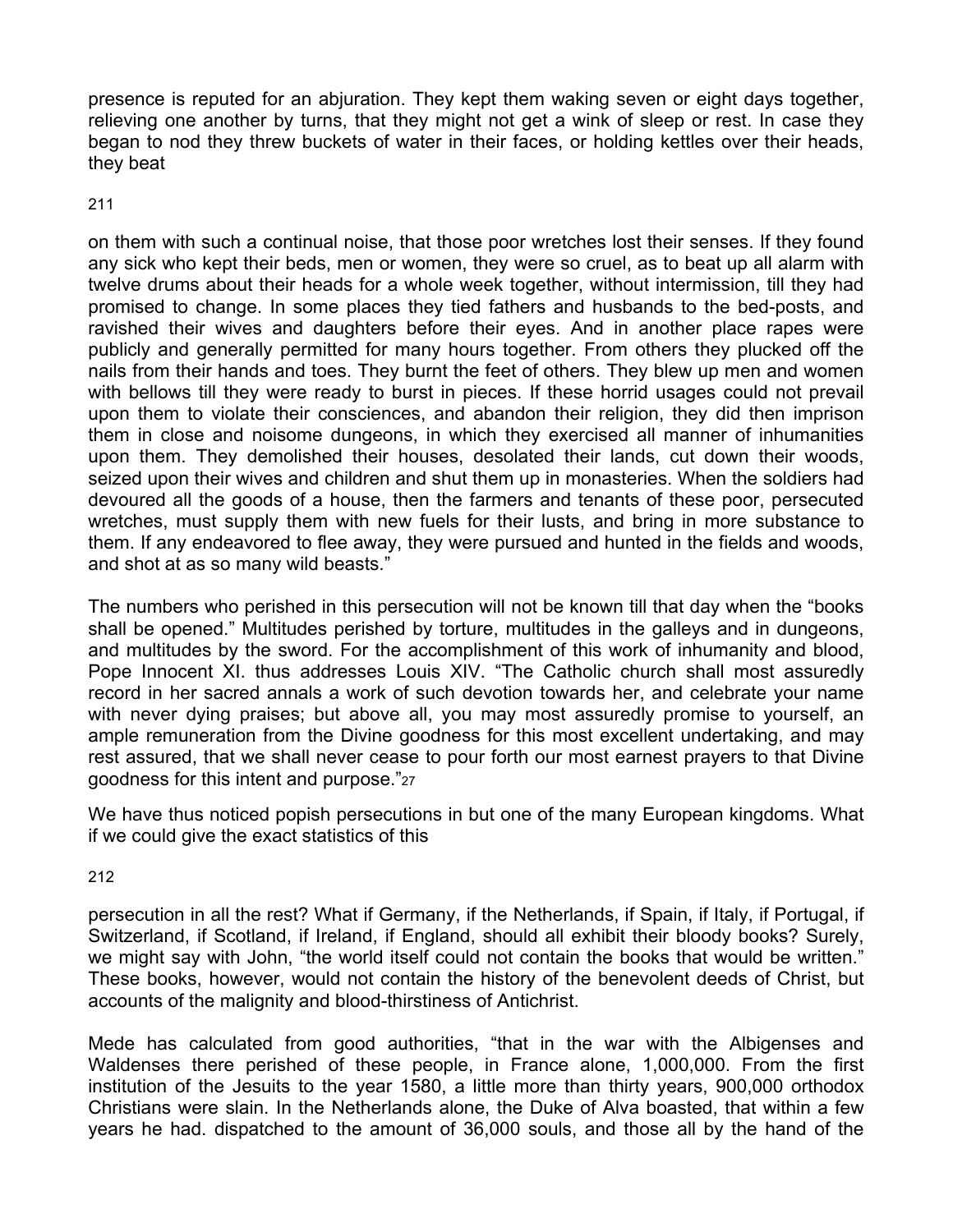common executioner. In the space of scarce thirty years, the Inquisition destroyed by various kinds of torture, 150,009 Christians." Gibbon states it as a fact, though a melancholy one, that Papal Rome has shed immensely more Christian blood, than Pagan Rome had ever done. He gives but one illustration; that, however, a fearful one. "In the Netherlands alone," says he, "more than 100,000 of the subjects of Charles V., are said to have suffered by the hands of the executioner."28

Nor let it be said, that much of this bloodshed is to be ascribed to European princes' and magistrates. With equal justice might the Jew affirm, that Jesus of Nazareth was condemned by Pilate, and executed by Roman soldiers. God, however, has charged the blood of his Son upon the Jews, by whose malignity and devisings Christ was crucified. Much more then, are the torrents of blood shed in Europe to be ascribed to the Papacy, to the Catholic church. These princes and magistrates were Catholic subjects, and they only executed the mind and will of the church. They were instigated by priests, yea, by the Pope himself. They were often complained of as being too tardy and too merciful; yea, some of them were involved in ruin, along with their heretical subjects, for their forbearance. Those of them too, who were most ferocious, who effected most brutally the work of ruin, received from Catholic dignitaries, and even from the Pope, the greatest amount of commendation. Thus Monfort, Catharine de Medicis, Charles IX., (whose remorse before death caused the blood to ooze from the pores of his body!) Louis XIV., etc., were

213

congratulated by the Gregories, and innocents of their times, as faithful and zealous sons of the church, and as worthy the peculiar favor of heaven. This alliance, however, or rather identity, between the Papacy and policy of Europe in persecuting the saints, is matter of express and repeated prophecies. "These have one mind," says John, "and shall give their power and strength unto the beast." Again, "For God has put it into their hearts, to fulfill his will, and to agree and give their kingdom unto the beast, until the words of God shall be fulfilled." Revelation 17.

Whether, then, the Papacy be, or be not the subject of the prophecies alluded to in the first part of this chapter, let each one judge for Himself. Was the power predicted, "to make war with the saints and overcome them?" This Rome has done. Was it to "be drunken with the blood of the saints and with the blood of the martyrs of Jesus?" No other kingdom nor power has drunken so deeply of this blood, as Papal Rome. Was the blood of all that were slain upon the earth to be found in the subject of these prophecies? Rome has been, either directly the originator, or indirectly the associate, of nearly all the wars which have desolated Europe for a thousand years past. Thus, as streams may be traced to the fountain, and rays of light to the sun, so may these prophecies be traced to the Papacy, and applied only to it. This is the "beast that made war with the saints,"  $-$  this "the woman in scarlet, drunk with their blood,"  $$ this is ANTICHRIST.

214

# *CHAPTER 9 ANTICHRIST THE POSSESSOR OF GREAT RICHES*

ANOTHER scriptural mark of Antichrist is, the possession of great riches. "And the woman was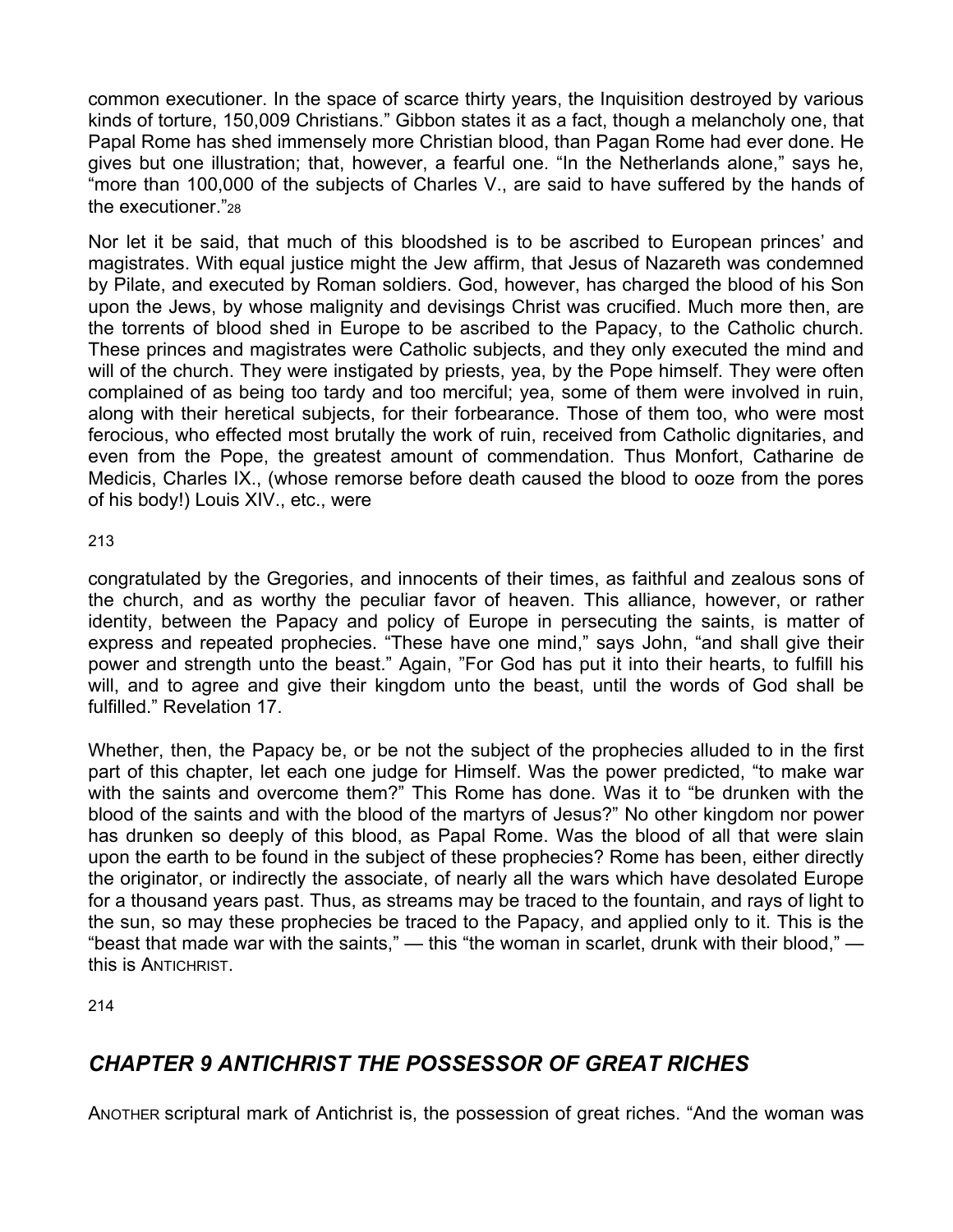arrayed in purple and scarlet color, and decked with gold and precious stones and pearls, having a golden cup in her hand full of abominations and filthiness of her fornications." Revelation 17:4.

Again in chapter 18, verses 16, 17, John represents her merchants as exclaiming, upon her destruction, "Alas, alas, that great city, that was clothed in fine linen, and purple, and scarlet, and decked with gold and precious stones, and pearls, for, in one hour, so great riches is come to naught." Bloomfield and Stuart apply the symbols in these chapters to pagan Rome; so, also, does the commentator on the Doway Bible. "By Babylon," says this Roman Catholic interpreter, "is meant, either the city of the devil in general; or, if this place be to be understood of any particular city, pagan Rome, which then, and for three hundred years persecuted the church, and was the principal seat both of empire and idolatry." Even this popish annotator, however, suggests another meaning: "The beast which supports Babylon," says he, "may signify the power of the devil, which was and is not, being much limited by the coming of Christ, but shall again exert itself under Antichrist." This is certainly preferable to the following: "The beast means the Roman emperors, specially Nero, of whom the report spread throughout the empire is, that he will revive, after being apparently slain, and will come as it were from the abyss, or hades."
I This is certainly jejune and far-fetched enough! and I am sorry to say, that many of the interpretations of this learned expositor, are of a similar character.

That papal Rome is chiefly intended in each of these chapters, is almost absolutely certain. The whole prophecy is strikingly applicable to papal Rome, while but little of it can have any application to pagan Rome. The

215

prophecy ends with a particular description of the entire destruction of the city spoken of: "The voice of harpers, and musicians, and of pipers and trumpeters, was to be heard no more at all in her; the light of the candle was to shine no more at all in her; and the voice of the bridegroom and of the bride was to be heard no more at all in her." But the city of Rome has never to this day, been thus entirely destroyed. Similar prophecies are used in the Old Testament in reference to Nineveh, Babylon, Tyre, and other cities. But such prophecies have been literally fulfilled. Where is Babylon? where is Nineveh? Their very sites can scarcely be found. But Rome still has music, and dancing, and the light of the candle, and the voice of the bride! These prophecies, then, have not all of them been fulfilled. But, if ever fulfilled, they must be in papal, and not in pagan Rome.

If, then, papal Rome be here meant, she is described as exceedingly rich. And that this part of the prophecy is as applicable to the Papacy, and has been as literally fulfilled as any other, we shall presently show. That the ministers of religion should be supported by those for whom they minister, is a dictate of common justice. If religion be without any foundation in truth, if indeed there be "no God," then should the whole system be abolished as unnecessary and pernicious. If, however, there is a God, and if it is the duty of all men to worship and serve him, then ought the principles of religion to be taught, and its teachers, like all other citizens, should derive their support from the business to which they are devoted. Hence, among all nations, provisions have been made either by the state or by independent societies, for the support of the ministers of religion.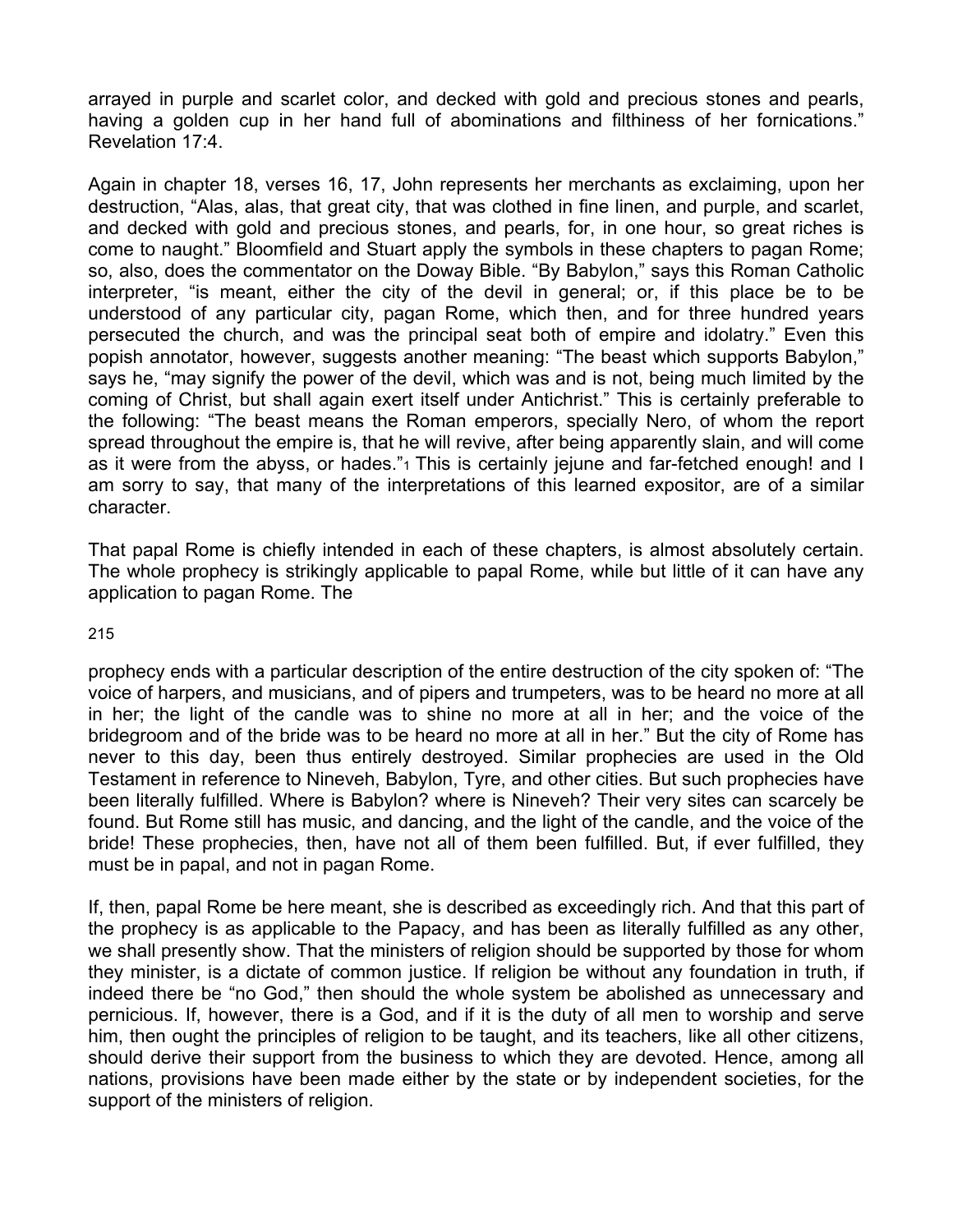This principle was incorporated into the Jewish law, and has also been sanctioned by Christ and his Apostles.

"Even so," says Paul, "hath the Lord ordained, that they which preach the gospel should live of the gospel." 1 Corinthians 9:14. The Catholic priesthood, however, have turned the Christian ministry into the means of acquiring wealth. Originally, its object was to instruct and save men; support was only incidental to it. It was so among the Israelites; it was particularly so among the Apostles and ministers of Christ. Who

216

has ever heard, that Peter or Paul, Timothy or Luke, was enriched by preaching the gospel? The first Christians

"took joyfully the spoiling of their goods, knowing that they had in heaven a better and an enduring substance." Hebrews 10:34.

In those days, a profession of Christianity subjected men to the loss of their goods, and its official publication was attended with poverty, persecution, and even death. "At first," says Neander, "it is highly probable, that those who undertook the church offices in various congregations, continued their former calling, and maintained themselves and their families by it afterwards, as they had done before. But when the members of the churches became more numerous, and the duties of the church officers were increased, it was often no longer possible for them to provide at the same time for their own support. From the church fund, which was formed by the voluntary contributions of every member of the church, at every Sunday service, or, as in the north African church, on the first Sunday of every month, a part was used for the pay of the spiritual order." a Such was the simple and moderate way in which the first ministers of the Christian religion gained their maintenance. Splendid endowments, large estates, vast incomes, were then not even thought of, as a compensation for ministerial labors. A support was all the spiritual teacher asked; it was all that the congregation provided. In after times, However, matters were reversed, and, by the indefinite multiplication of the ceremonies of Christianity, the means of wealth to the clergy became proportionally increased: the people thus became poor, and the clergy rich.

This change in the original economy of the church, began in the third century, when the church was united to the state by Constantine. "The bishops," says Mosheim, "assumed in many places a princely authority. They appropriated to their evangelical function the splendid ensigns of temporal majesty. A throne, surrounded with ministers, exalted above their equals the servants of the meek and humble Jesus, and sumptuous garments dazzled the eyes of the multitude into an ignorant veneration for their arrogated authority*.*"3 "From the year 321," says Daunou, "Constantine permitted the churches to acquire landed property, and he allowed individuals to enrich them by legacies."4 Here was the

217

commencement of that wealth which afterwards drained the resources of nations, and was one principal means of both power and corruption in the Christian church.

Monastic establishments were also another source of wealth to the papal church. These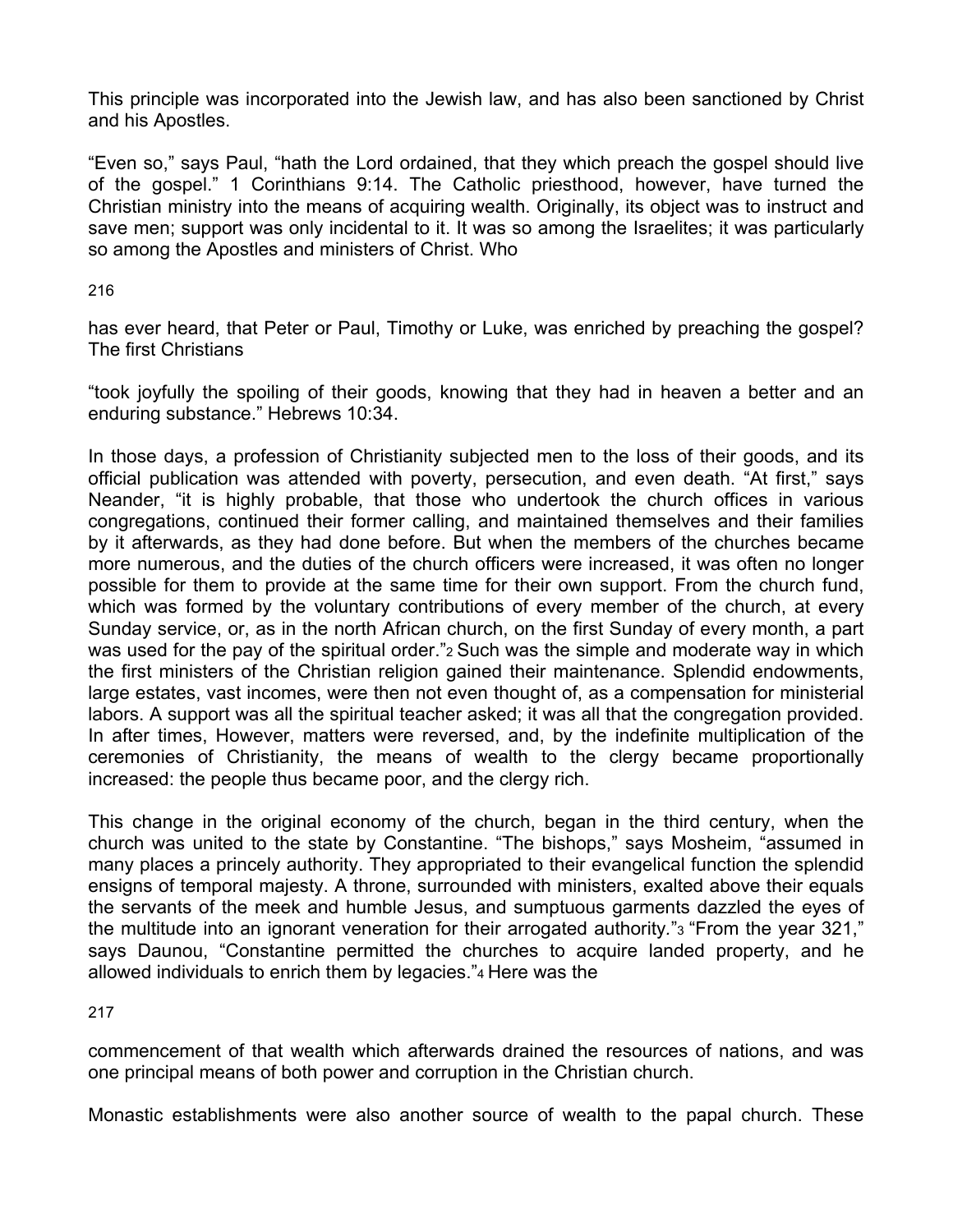institutions were originally designed as sacred retreats from the fashions and pomp of the world; they soon, however, degenerated into the abodes of vice and crime, and became the banking-houses of all Catholic Europe. The novice was required to surrender, not simply himself, but also his possessions to the care of the holy brethren. Great sums were appropriated to them by the wealthy, and even governments assisted in annexing to them rich domains of landed properly. "Time," says Gibbon, "continually increased, and accidents could seldom diminish, the estates of the popular monasteries; and in the first century of their institution, the infidel Zosimus has maliciously observed, that for the benefit of the poor, the Christian monks had reduced a great part of mankind to a state of beggary." And yet he adds in a note, "the wealth of the eastern monks (of whom the above remark was made) was far surpassed by the princely greatness of the Benedictines."5

State patronage, however, and monasteries, will by no means account for the vast wealth of the Roman Catholic communion. To ascertain this, we must descend into the deep caverns of superstition — we must follow all the windings of papal fraud and imposition — we must dig into her mines of relics — we must descend into purgatory, and look amid its fires; and, as if this were not enough, we must ascend up into heaven, and there, from amid the thrones of saints and intercessors, we must follow the golden streams that issue forth, and which, by means of priestcraft, are poured into the coffers of the Papacy; yes, heaven, earth and hell, are all laid under contributions by the inventions of this tyrannical religion, to sustain the power and increase the wealth of the hierarchy.

The following is the testimony of one who had for years been a Roman Catholic priest. "Look," says he, "at all the Roman institutions; from its chief tenets, the real presence of God in the eucharist, and the infallibility of the church, down to the holy water and the wax-taper, and there is not one of them which is not either a means of grasping money, or power, or of entrapping the female sex! Ask," continues he, "of popery, who

#### 218

instituted the belief of the real presence of God in the wafer? He will answer, Christ himself, when he said in the last supper — 'hoc est corpus meum.' Popery knows well the falsity of this answer; but in accordance with this creed, it has established the mass, which produces immense sums of money to the whole priesthood. Why has popery established indulgences? In appearance, it is a means of atoning for one's sins; but in reality, it is to coin money from the sins of men. Why has popery instituted those thousand corporeal mortifications? In appearance, to show a great aversion to earthly pleasures; but in reality, to have an occasion for selling dispensations to many people, who have neither the courage nor desire to practice mortifications. Why has popery established those intimate relations between saints and men upon the earth, through relics, images, adorations, and a thousand other superstitions? In appearance, to help us in the great work of our salvation; but in reality, to place itself as an intermediate between saints and men, and to sell their intercession; to make money with all these practices and beliefs, and root more deeply its power in each mind."6 Nor are facts like these supported by the testimony of a single priest — it is the testimony of all history. "Many of the peculiar and prominent characteristics in the faith and discipline of those ages," says Hallam, "appear to have been either introduced, or sedulously promoted, for the purposes of sordid fraud. To those purposes conspired the veneration for relics, the worship of images, the idolatry of saints and martyrs, the religious inviolability of sanctuaries, the consecration of cemeteries — but above all, the doctrine of purgatory, and masses for the relief of the dead. A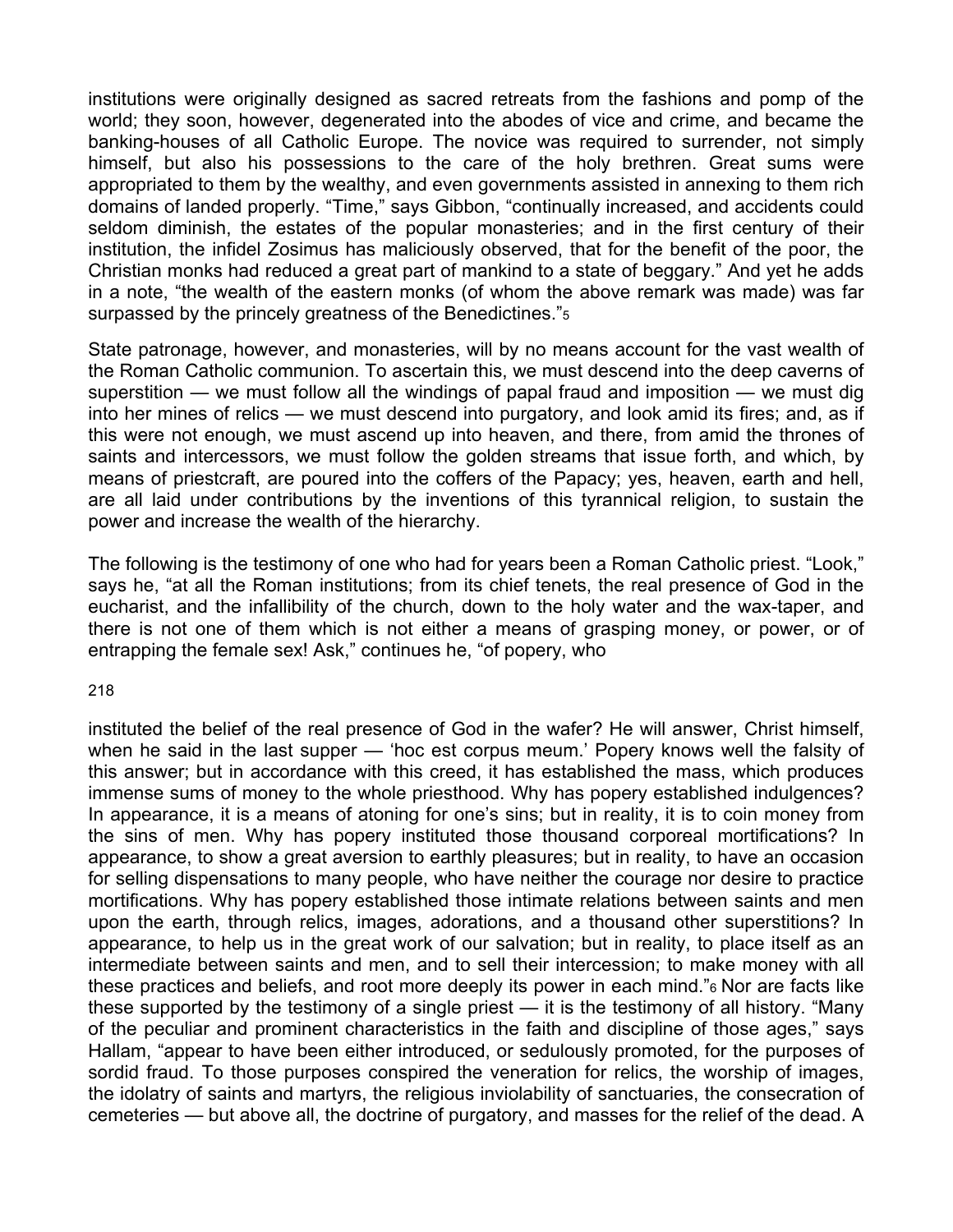creed thus continued, operating upon the minds of barbarians, lavish though rapacious, and devout though dissolute, naturally caused a torrent of opulence to pour in upon the church. Donations of lands were continually made to the bishops, and still, in more ample proportions, to the monastic foundations. Large private estates, or, as they were termed, patrimonies, not only within their dioceses, but sometimes in distant countries, sustained the dignity of the principal sees, and especially that of Rome. The French monarchs of the first dynasty, the Carlovingian family and their great chief, the Saxon line of emperors, the kings of England and Leon, set hardly any bounds to their liberality, as numerous charters still extant in diplomatic collections attest. Many churches possessed seven or eight thousand mansi*:* one with only two thousand, passed for only indifferently rich. And, as if all these

#### 219

methods for accumulating what they could not legitimately enjoy, were insufficient, the monks prostituted their knowledge of writing to the purpose of forging charters in their own favor! If it had not been," says the same author, "for certain drawbacks, the clergy must one would imagine, have almost acquired the exclusive property of the soil. They did enjoy nearly one half of England, and, I believe, a greater proportion in some countries of Europe." In a note he also states, that "according to a calculation founded on a passage in Knyghton, the revenue of the English church in 1337, amounted to seven hundred and seventy thousand marks per annum;"7 that is, according to the estimate of the same author, about fifty-three million nine hundred thousand dollars! Nor is this all: the Pope came in for his share of the spoils. Besides tithes, Peter-pence, etc., which he usually received from the English church and government, in his war with the Emperor Frederic, he laid a special tax upon the church of England. "The usurers of Cahors and Lombardy," says Hallam, "residing in London, took up the trade of agency for the Pope; and in a few years, he is said partly by levies of money, partly by the revenues of benefices, to have plundered the kingdom of nine hundred and fifty thousand marks; a sum, equivalent, I think, to not less than fifteen millions sterling at present."

But let us adduce other testimony. Hume, in his History of England, states, that "among their other inventions to obtain money, the clergy had inculcated the necessity of penance, as an atonement for sin; and having again introduced the practice of paying them large sums, as a commutation, or species of atonement for the remission of those penances, the sins of the people by these means had become a revenue to the priests; and the king computed, that by this invention alone, they levied more money upon his subjects, than flowed by all the funds and taxes into the royal exchequer."8 The same author states, that during the reign of Edward III., A.D., 1253-55, Otho, the Pope's legate, "carried more money out of the kingdom than he left in it." About this time, the chief benefices in England were conferred upon Italians, most of whom were non-residents. A complaint was consequently entered by the king and nobility before the Pope, at a general council held at Lyons, "that the benefices of the Italian clergy in England, had been estimated, and were found to amount to sixty thousand marks a year, a sum which exceeded the annual revenue of the

220

crown itself." Instead, however, of this complaint arresting the rapacity of the Pope, "Innocent exacted the revenues of all vacant benefices; the twentieth of all ecclesiastical revenues without exception, the third of such as exceeded a hundred marks a year, and the half of such as were possessed by non-residents. He claimed the goods of all intestate clergymen; he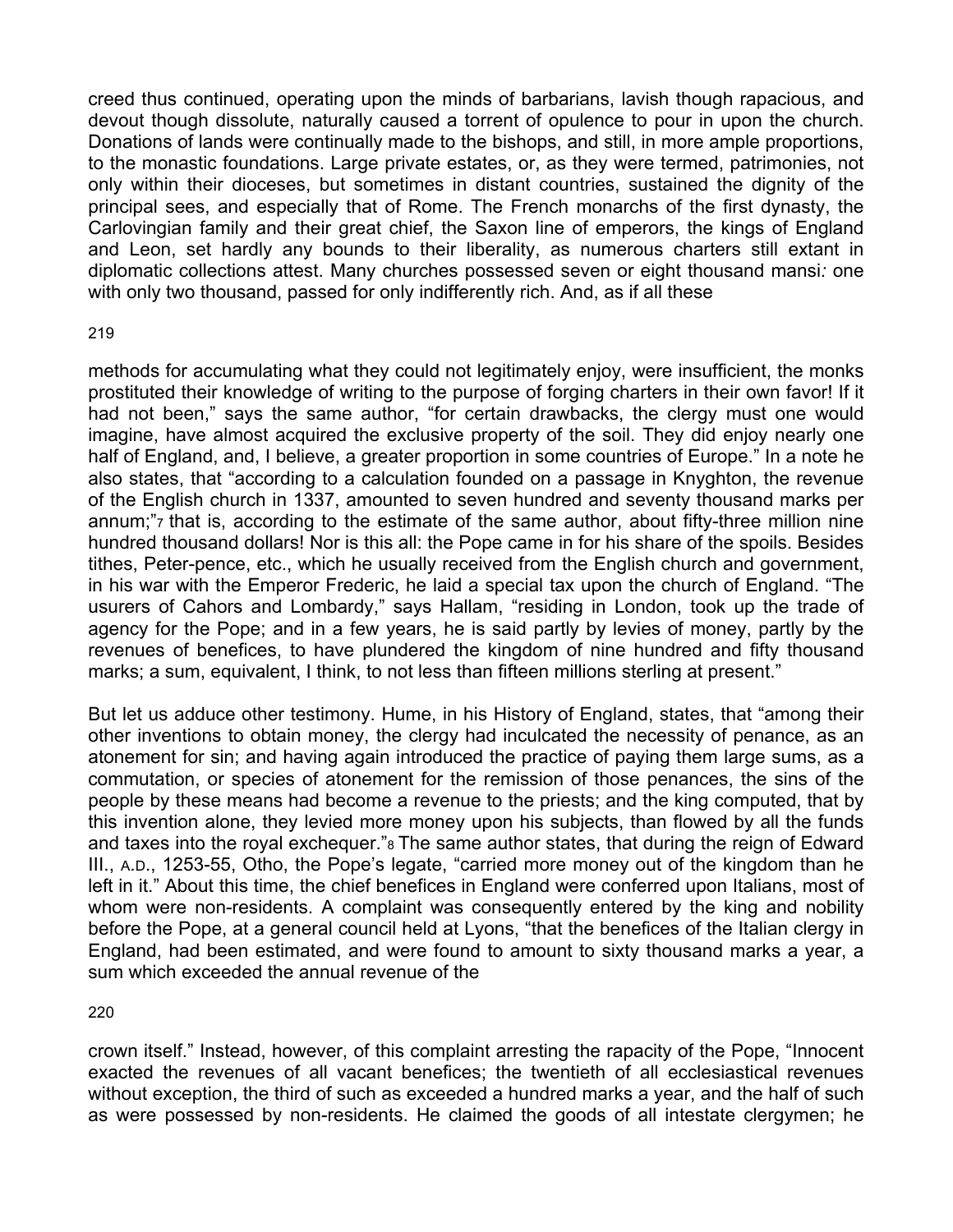pretended a title to inherit all money gotten by usury; he levied benevolences upon the people; and when the king prohibited these exactions, he threatened to pronounce upon him the same censures, which he had emitted against the Emperor Frederic."9

During the reign of Henry IV., A.D., 1413, "the Commons," says the same author, "made a calculation of the ecclesiastical revenues, which, by their account, amounted to four hundred and eighty-five thousand marks a year, (about thirty-three millions nine hundred and fifty thousand dollars,) and contained eighteen thousand four hundred ploughs of land. They proposed to divide this property among fifteen new earls, one thousand five hundred knights, six thousand esquires, and a hundred hospitals; besides twenty thousand pounds a year which the king might take for his own use. and they insisted, that the clerical functions would be better performed than at present, by fifteen thousand parish priests, paid at the rate of seven marks a piece of yearly stipend." According to this estimate of the House of Commons, the Roman Catholic religion taxed the English public in the reign of Henry IV., about twentysix millions six hundred thousand dollars of our money more than the support of the gospel in that kingdom required! This is also exclusive of the proceeds from the lands! Can any one imagine a greater oppression? Can any one conceive of a wider departure from the simple and unpretending religion of Jesus? And to make the picture still more dark, all this went to a priesthood, who, for the greater part, led vicious and dissolute lives.

The fiscal condition of the Catholic church in England during the reign of Henry VIII., and in the year 1538, when the monasteries and other religious institutions were suppressed, may be learned from a work in the British Museum, published in 1717. This work is termed, "A summary of all the religious houses in England and Wales, with their titles and valuations at the time of their dissolution." The number of such houses "is stated to be one thousand and forty-one; the aggregate annual valuation of them at the same period was 273,106 pounds, reckoning only the rent of

#### 221

the manors and produce of the demesnes, and excluding fines, heriots, renewals, dividends, etc. This sum would be represented in 1717, a little less than two hundred years afterwards, as stated by the same authority, by 3,277,282 pounds, as a consequence of the decrease in the value of money. Assuming that the decrease has been the same in the last century, it would now be represented by about 20,000,000 pounds; or \$96,000,000.

"The proportion of the land of the country, held by the church at that time and of which the monks were lords, is stated at fourteen parts in twenty. In 1815, the annual assessed value of the real property of England and Wales, as stated in parliamentary records was 51,874,490 pounds. Fourteen twentieths of this sum, being the ancient proportion of the church revenues, would be about 34,500,000 pounds, or, \$166,987,168! a sum, three fourths as large as the present annual revenue of the government of Great Britain, from all its sources and for all its purposes. Besides, too, this amazing absorption of the public wealth by the regular orders of the priesthood, there were four orders of mendicant monks, who not only lived on the residue of the property of the country, but abstracted large sums for their pious purposes. It is also stated by the same authority, that the Grand Duke of Tuscany — which is a district of Italy one hundred and fifty miles by one hundred — once ascertained and published, that the Church of Rome absorbed seventeen parts in twenty of the revenue of the land within his jurisdiction"!10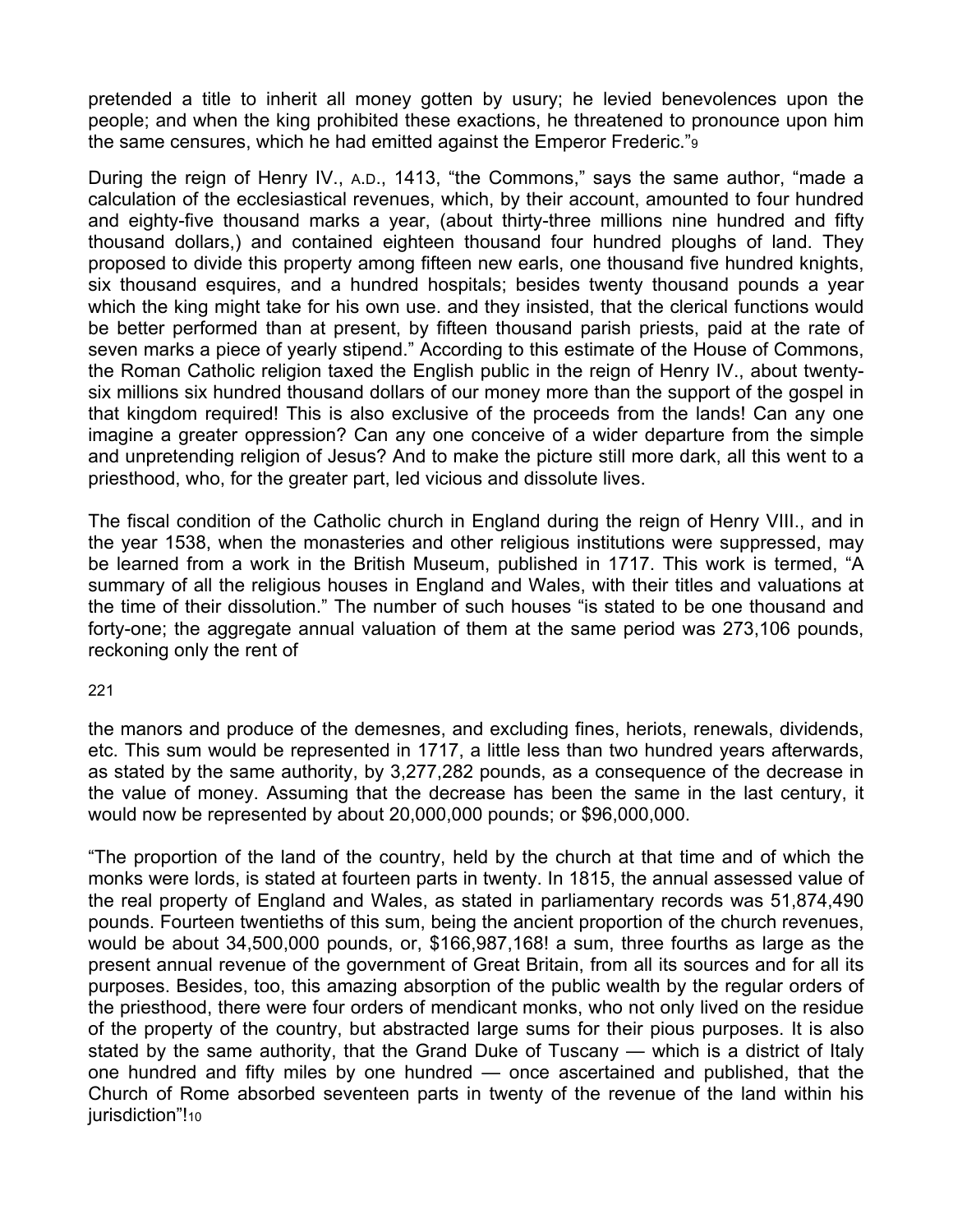Here then, is the state of things, at the time of the Reformation. Was ever an event more needed than that Reformation? Here we see the professed ministers of Christ, who himself "had not where to lay his head," not only lording it over princes in power and authority, but actually undermining their thrones and all national prosperity, by an accumulation of wealth truly fearful.

But it is alleged, that Popery has changed, that it is not now so exorbitant. Let us see. "In France," says the same author, "under the old regime in 1789, the annual revenues of the church were 405,000,000 francs; or, 16,200,000 pounds; or, \$77,760,000. Under the present system it is but \$6,182,400, and divided among Catholics and Protestants according to their numbers." That is, when the Catholic church in France had full sway,

## 222

and only as late as 1787, that church levied upon the country, 71,577,600 dollars, beyond the sum which is appropriated at present for the support of religion in France.

The state of things is no better in Spain. "The sum which the church property of Spain would yield, after providing for the decent maintenance of the clergy, was calculated by the Cortes of 1822, when joined to certain royal domains, lying useless to the state, to amount to 92,00,000 pounds; or, \$441,600,000! The present entire annual revenue of the Spanish church, is 10,514,000 pounds; that of the state as lately reported by Count de Toreno, is about 5,000,000 pounds;"11 that is, the Spanish church absorbs twice the income of the kingdom of Spain! The question naturally rises here, what becomes of so much money? The proper answer, no doubt is, that it requires all this capital to forge the bolts and bars, and to weld the chains, by which 200,000,000 of people are kept subject to a system of priestcraft and superstition, the most monstrous and terrific that has ever existed upon the earth. There is probably not a country on the globe, where the power of such capital is not felt. See at present, even in these United States, what European and priestly-gotten wealth is accomplishing! See the splendid cathedrals, the noble churches, the costly buildings, which these hidden streams of money are starting up among us!

Besides this general use of such funds, it requires vast resources to support Popery. Superstition is always an expensive system. Truth is simple; and requires but small means. Error, however, is complex and involved, and demands the glitter of much gold and silver to sustain it. The number of ecclesiastics in Spain as estimated within a few years past, is 160,043. Besides these, there are lay-assistants to the amount of 90,346; making a total to be provided for of 206,002. When the population of Spain is divided by this sum, it will give one ecclesiastic or lay-assistant, to about every sixty-seven persons. Now, how is it possible for sixty seven persons, large and small, either to take up the whole time of a religious teacher, or to render him a support? Add to this the princely mode of living among bishops, archbishops, cardinals, and popes, and we shall soon see, that the popish system is and must be, not only the most tyrannical system on the globe, but also, the most expensive.

223

But let us go to Rome itself. See there the successor of St. Peter occupying the throne of the Caesars — not only the king and sovereign of the States of the Church, but the emperor over far and distant nations. Look at the Vatican, look at St. Peter's! What wealth, what immense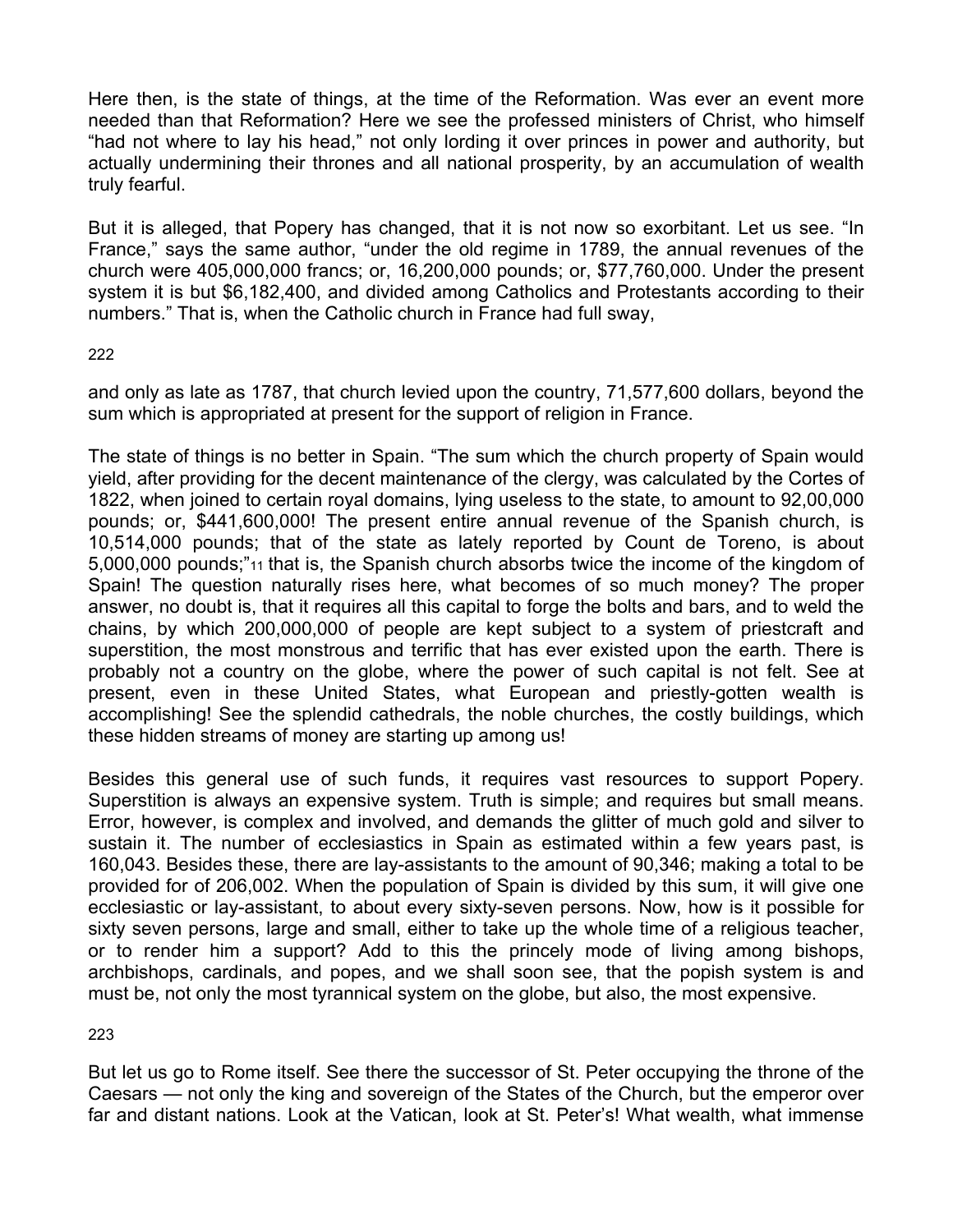wealth exhibits itself around the very seat of him, who styles himself, the vicegerent of Christ on earth! Nor is this all; all kinds of superstitions are practiced in Rome for the sake of getting money. "I thought," says, Dr. Sturtevant, writing from Rome, "when I last wrote to you, that I had some faint glimpse of the deceits and delusions practiced on the followers of popery. I could see depths, frightful and immense, of treasures of gold and silver, which papal imposition had extorted from the ignorant and superstitious, to pamper and uphold the dominion of the prince of darkness; but I had not fathomed the greatest reservoir of all, I mean indulgences. No measures also are untried, that crafty policy suggests, to solicit contributions for the relief of suffering souls in purgatory. Agents bearing lanterns with a painted glass, representing naked persons enveloped in flames, parade the streets and enter houses with tales that alarm, and appeals that excite the compassion of these holy souls. So great is the dread of purgatory, that besides the satisfactions they make in their lifetime, many deluded souls leave large legacies to the church to procure masses daily, weekly, monthly, and yearly, as far as their money will go. Many would rather starve their surviving families, than neglect the souls of the departed. This doctrine is a mine as profitable to the church as the Indies to Spain."12 All this takes place under the eye, and by the authority of the Pope; yea, he himself is the chief tradesman in such things. The same writer speaks of the Pope himself, as at one time clothed "in robes of white and silver;" at another as decked "in scarlet and gold." The crowns and miters of the bishops and cardinals who attended his Holiness, were also "glittering with jewels and set with precious stones." Surely, we have here almost the exact counterpart of what John predicts — "And the woman was arrayed in purple, and scarlet color, and decked with gold and precious stones and pearls." And if we consider the vast treasures of the Roman Catholic priesthood in all countries, and the wonderful resources of Roman Catholic institutions, the exclamation "so great riches!" used by the inspired writer, will not be found inappropriate.

### 224

Thus have we ascertained another coincidence between Antichrist and the Papacy. Antichrist was to revel in wealth, and glitter in jewelry and pearls. He was to possess the riches of the nations. Rome has enjoyed all these for centuries. Seated as a queen, this idolatrous church has decorated herself for the espousals of all the kings and princes of Europe, and of the world. She has had no mean lovers; for the great and the noble, conquerors and sovereigns, have all bent at her feet and reveled in her smiles. But this very glory in which she arrays herself, these meretricious ornaments in which she displays herself before the nations, only proclaim with the tongue of living thunder, that she is not the spouse of Christ; and that the day of her doom is approaching, when "the voice of the bride will no longer at all be heard in her; and when the light of a candle shall no longer at all shine in her." Hasten it, O Lord, in its time, and let all the powers of Antichrist fall before thy victorious truth! 225

## *CHAPTER 10 ANTICHRIST THE POSSESSOR OF GREAT POWER*

A LARGE number of scriptural predictions concerning Antichrist, refer to the extent and greatness of his dominion. Daniel asserts that "his look was more stout than his fellows:" that is, that the evil power spoken of, should be an object of greater notoriety, than the other ten kingdoms, with which it was to be associated. The saints of the Most High were also to be "given into his hand," for a period of twelve hundred and sixty years; and even then, were to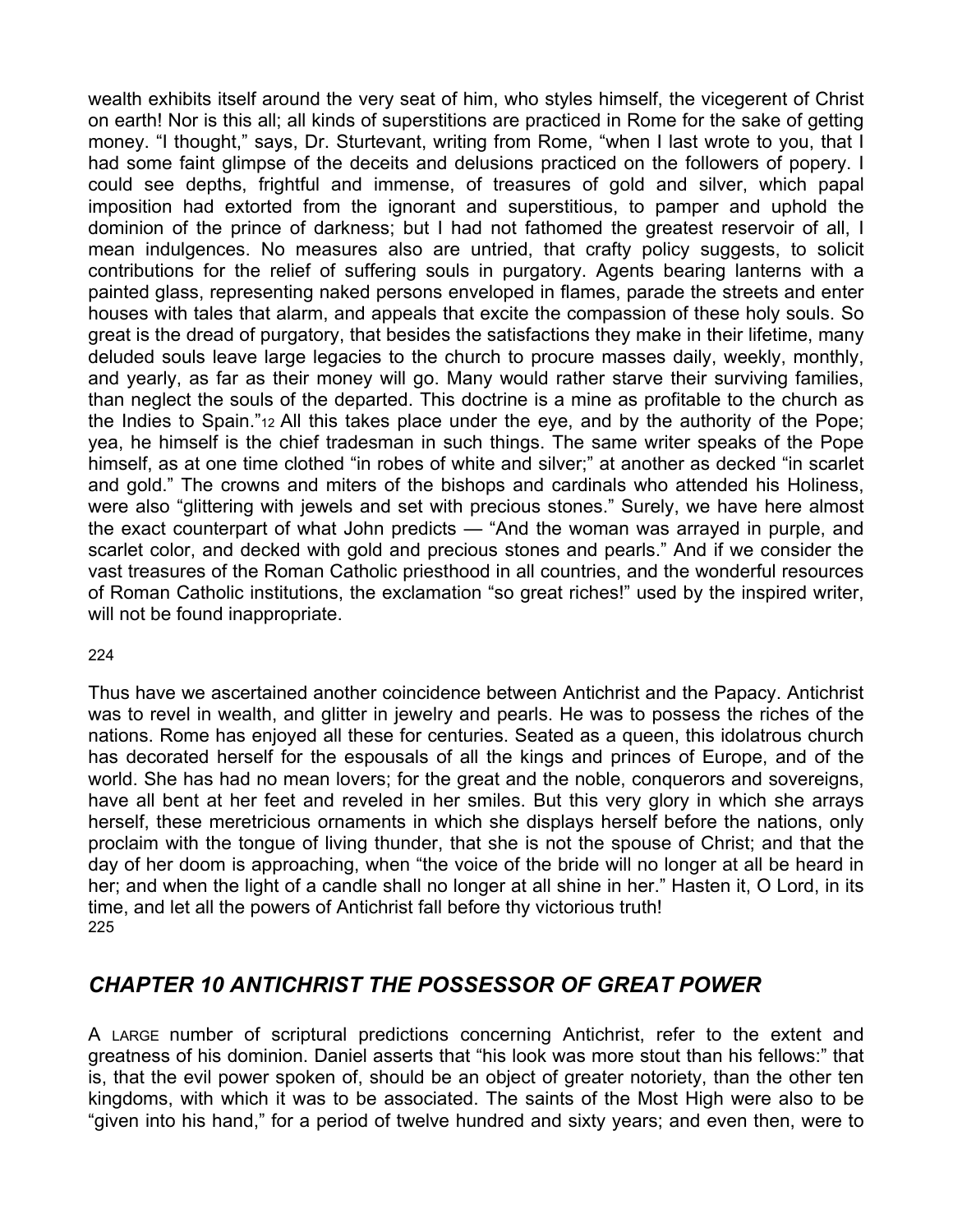be delivered from his hand only by some remarkable interpositions of God himself. Daniel 7.

The Apostle Paul describes the same wicked king, as "opposing and exalting himself above all that is called God, or that is worshipped," 2 Thessalonians 2:4: that is, as elevating himself to the very pinnacle of power both in church and state. The Apostle John, however, is more explicit in his description. In reference to this same evil king, or Antichrist, represented as a beast rising out of the sea, he says: "And the dragon gave him his power, and his seat and great authority." The dragon here referred to, is pagan Imperial Rome. Antichrist, therefore, occupying the very metropolis of the old Roman Empire, was to possess both its authority and power. But this is not all; "power was given him," says John, "over all kingdoms, and tongues and nations." Since the previous description represented the power of Antichrist, as coextensive with that of the Roman Empire, it is probable, that the "kindreds, and tongues and nations," here spoken of, were such as were previously subject to Roman authority. But the direct power of Antichrist was to be as absolute as his dominion was extensive. "And he causeth all, both small and great, rich and poor, free and bond, to receive a mark in their right hand or in their foreheads; and that no man might buy or sell, save he that had the mark, or the name of the beast, or the number of his name." All the offices and privileges of society, were to be interdicted to all, be they sovereigns or subjects, high or low, who should not yield implicit obedience to this tyrannizing power. The means, too, by which this evil king was to exercise such dominion is also foretold.

226

"The ten horns which thou sawest are ten kings; these have one mind, and shall give their power and strength to the beast." Revelation 13:17.

Antichrist is himself but "a little horn," — his regal power is small; but, by means of the ten greater horns, or kingdoms, which with himself arose out of the ruins of old Rome, he exercises an absolute sovereignty over the earth. Such are some of the many predictions concerning the power and dominion of Antichrist. Nor can one well avoid exclaiming while reading such prophecies, Surely John must be the historian and not the prophet, of modern Europe! But the infatuation of the human mind, when under the influence of error, is amazing. The Jews, even while crucifying the true Messiah, were looking for a messiah to come and Papists, while exhibiting in their own system, and especially in their head, all the full-drawn features of the scriptural Antichrist, are yet speaking of Antichrist as something future.

We are now prepared to meet the Papist on his own ground. He boasts of antiquity, of universality, of authority, and of unity. All these in a certain sense we grant him. But, then, these very things are the evidences of the antichristian character of his whole system. They are the marks of "the beast," they are the boastings of the "little horn;" they are the exaltations of "the man of sin;" they are the divinely inspired criteria, by which the people of God are to know and avoid Antichrist.

That Jesus Christ did not lodge either supreme spiritual, or supreme temporal power, in the hands of any one man, must appear evident to every candid reader of the New Testament. It is true, that during the lifetime of our Lord, and for some time afterwards, Peter, because more bold and fervid, and because he was older probably than the other Apostles, acted a more conspicuous part than his brethren. Equally true, however, it is, that the Apostle Paul, because yet bolder and more daring than even Peter, and possibly more endued from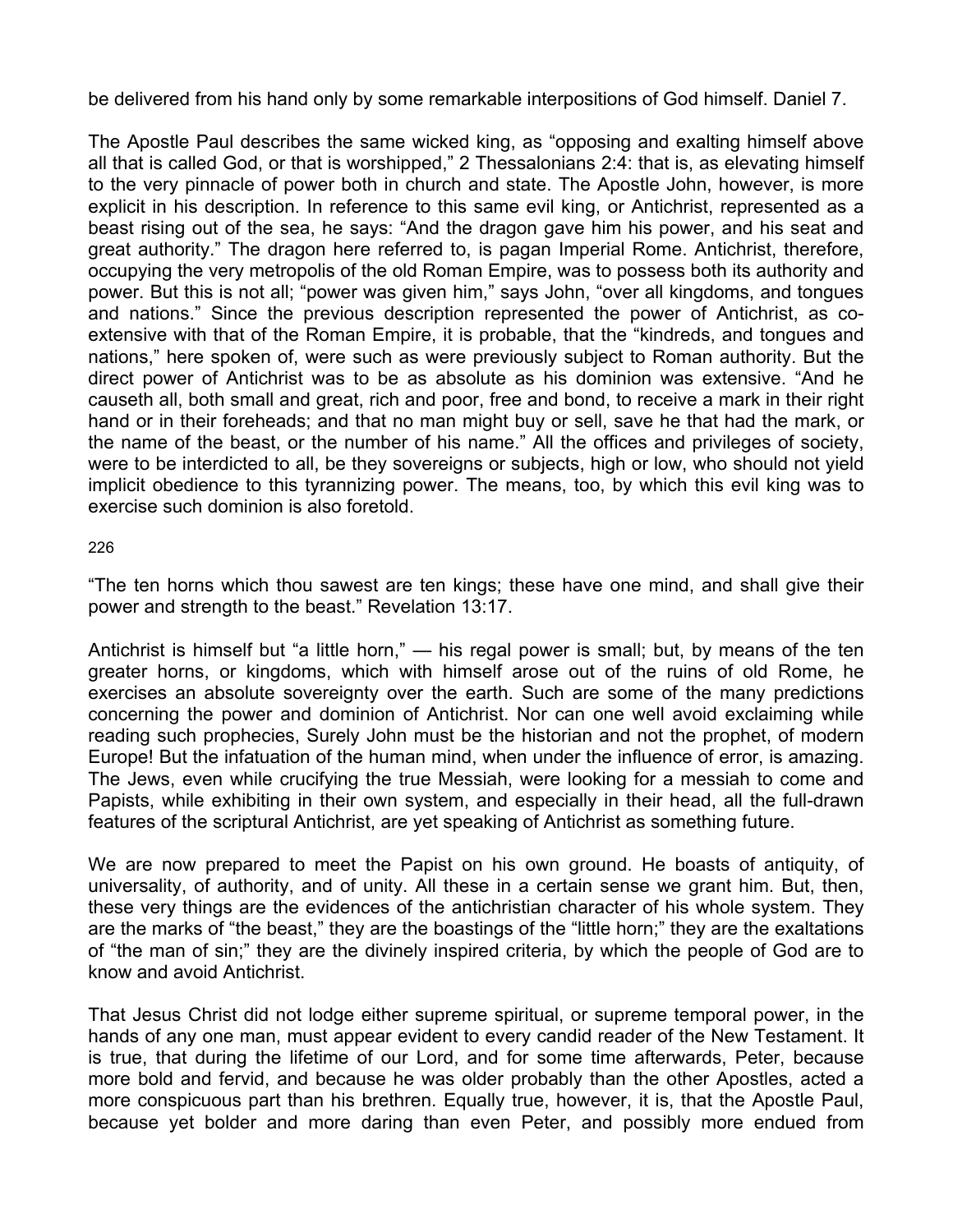heaven, is represented in the later periods of the inspired history, as taking the lead of all the Apostles in the Christian ministry. But neither of these Apostles is spoken of as being the head over the other. Nor were they, or either of them, promoted in the apostolic office, above their fellow Apostles. As witnesses of the life, character, doctrines, death and resurrection of their

227

common Master, the Apostles were all on an exact equality. As publishers of his gospel to mankind, they had all received, not a similar, but the same commission. As sharers in the influences and gifts of the Holy Spirit, they had all partaken of one common baptism. And as planters of churches, and overseers, of the flock of Christ, they were all equally interested, equally esteemed. No disparity is there among them, except in gifts and natural endowments, except in grace and its manifold operations. In office they were one, in honor one, in love one. They were one family, one brotherhood, one Apostolate.

Much less did Jesus entrust to the hands of any one, or even all of his Apostles, supreme temporal authority. He taught them, that "his kingdom was not of this world," and "to render unto Caesar the things that were Caesar's." The Apostles, too, following the instructions of their Master, enjoined it upon their disciples, "to be subject to the higher powers," assuring them, that "the powers that be are ordained of God," and were therefore entitled to obedience and respect from all Christians. Romans 13. "Whoever has read the gospel," says a Catholic writer, "knows, that Jesus Christ founded no temporal government, no political sovereignty. St. Peter and his colleagues were sent, not to govern, but to teach; and the authority with which they were invested, consisted only in the light and benefits which they had to diffuse. Every one knows, he continues, that before Constantine, the Christian churches were only particular associations, too often proscribed, and always strangers to the political system. The popes (bishops) in those times of persecution, and of fervor, certainly did not aspire to the government of provinces. It was enough for them to have the power of being virtuous with impunity. They obtained on earth no crown, but that of martyrdom."<sup>1</sup>

Such was the state of original Christianity. No supreme spiritual, or supreme temporal power, was placed in the hands of any one man. The Apostles, as such, were on a perfect equality. The same equality was maintained among the ministers who succeeded them. The churches were separate associations, each possessing its own local officers, and each independent of the rest. Nor was Christianity united to the state; it was enough, that it was tolerated by the civil authority.

228

It is a singular phenomenon, however, in the history of the world, that the system of religion which Jesus taught, of which he was himself the pattern, and which he left to mankind as a rich legacy — that a religion so pure, so unostentatious, so separated from the insignia of power, that such a religion should have been so perverted in the hands of wicked men, as to become the greatest engine of power, the world has ever known; that its very doctrines, and promises, and revelations, its officers and organization, its rewards and its hopes — that all these, so full of grace, so redolent of heaven, should be formed into a great system of terror, in which the powers of three worlds are made to rest in fearful suspense upon the consciences of mankind! This transformation, we say, is wonderful, is wonderful indeed. And yet it is a transformation which has actually taken place; yea, upon which the eyes of men for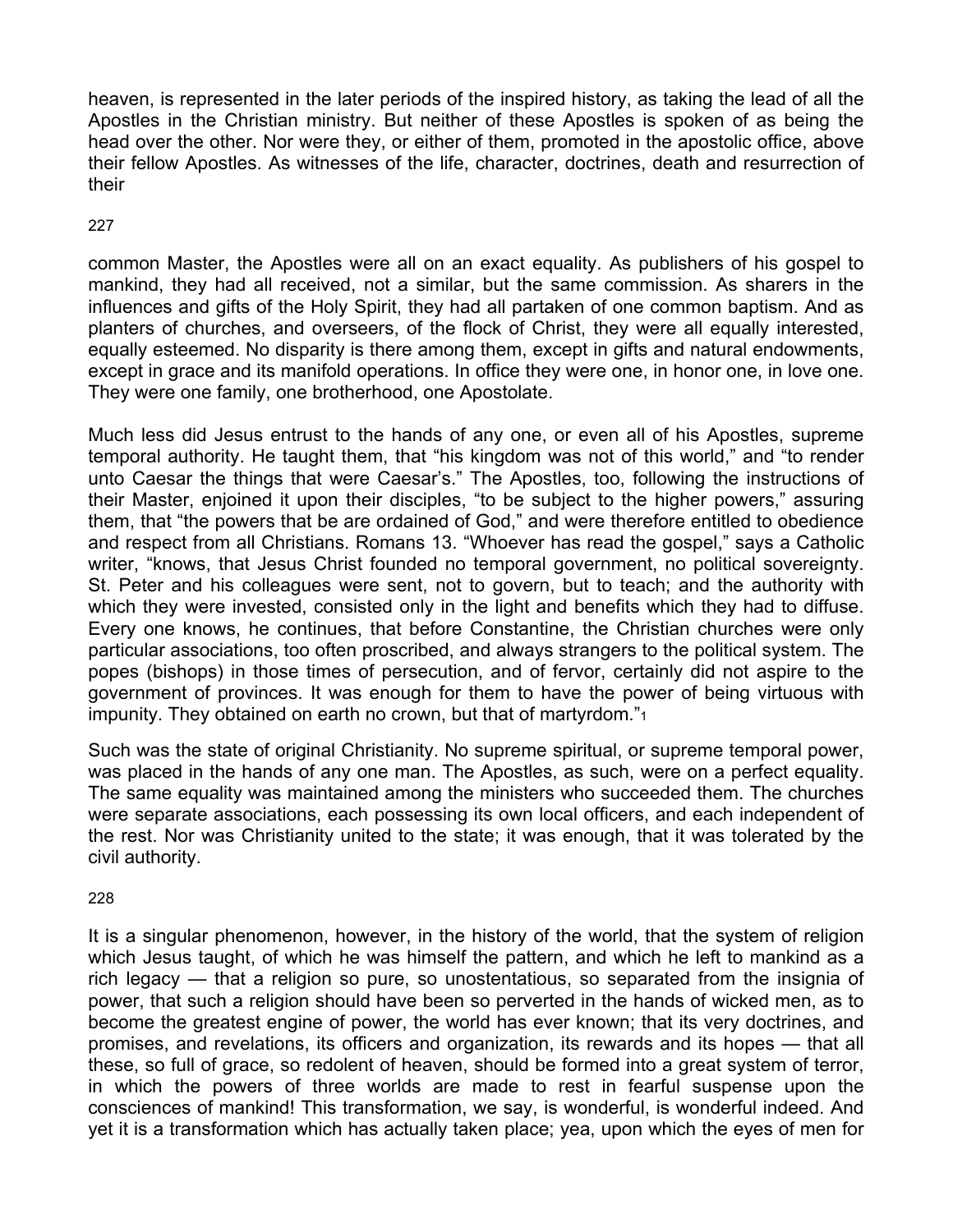more than ten centuries have been quietly gazing.

The power of the Papacy is three-fold, indicated, as some say, by the triple crown, which the Pope wears as the badge of his dominion. The first of these is regal, or that which he wields over the "states of the church." The second is pontifical; or that which he exercises as supreme head of the church. The third is imperial, or that which he would exercise over the nations of the earth.

It is not intended to dwell upon the first of these powers. According to most historians, the Pope became a temporal prince in the year 754, by a grant from Pepin, king of France. This temporal dominion, the Pope has possessed ever since. In itself it may be considered a small matter; the prince of a petty state, is not likely to exert any great influence any way, upon the history and destiny of nations. Even this fact, however, has in it a remarkable fulfillment of prophecy. "I considered the horns," says Daniel, "and behold there came up among them another little horn; before whom there were three of the first horns plucked up by the roots." This prediction accurately describes the Papacy as a temporal sovereignty. It came up among, or as some say, behind, or according to others after, the first ten horns upon the Roman beast. The Pope as a temporal prince, is located on the very apex, if we may so say, of the head of the beast, he is the central power. He came up too, later than the rest; the ten Gothic kingdoms, having been previously formed. He also arose imperceptibly into this condition. Even to this day is it debated, precisely when the Pope

229

became a temporal prince. The fact then, that the chief pontiff of Christendom is the sovereign also of a petty kingdom, though in itself unimportant, yet is essential to the scriptural evidence, that the Papacy is Antichrist. It is one of those personal and smaller matters, which as strongly as any thing else, indicate the fulfillment of a particular prophecy. It is, however, the possession by the Papacy of the supreme spiritual, and the supreme temporal power, which must chiefly engage our attention. We are to survey the Pope, not as a petty Italian prince, but as the chief pontiff and the august emperor of Christendom. It is in the occupancy and exercise of these two offices, that the Papacy has disturbed, or rather molded, all the political and religious systems of Europe; and it is in its assumption of these fearful powers, that its antichristian character is most discernible.

The spiritual government at Rome may be divided into four periods — the congregational and presbyterial, the episcopal, the patriarchal, and the papal.

The original church government at Rome was congregational and presbyterial. The supreme power was in the church, or body of believers; the officers of the church were presbyters and deacons. The Epistle to the Romans is addressed by Paul "to all that be in Rome, beloved of God, called to be saints." Romans 1:7. Again the Epistle of Clement to the Corinthians is from "the church of God which is at Rome."2 If then, Paul wrote not to one man, or to a body of men, but to the church generally; and if Clement wrote not in his own name, but in the name of the church at Rome, it is evident, that at that time, the supreme spiritual power at Rome, was in the Roman church; that is, in the body of believers in that city.

The church at Rome, however, was organized as other apostolic churches, with bishops, or elders, and deacons. First, there is no good reason, why this church should be organized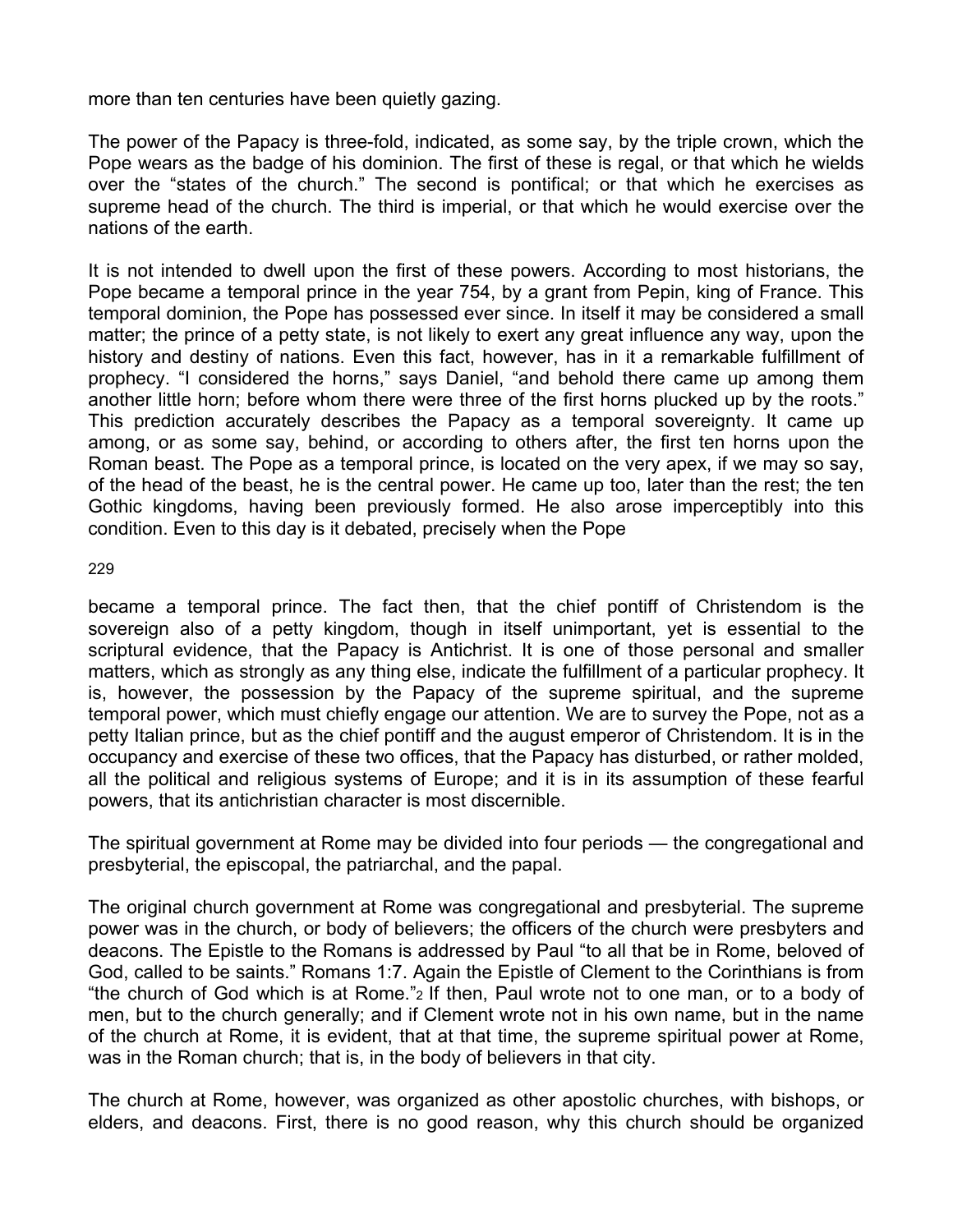differently, and we know that other churches were so constituted. Philippians 1:1. Acts 20; 1 Timothy 3. Secondly; we have the testimony of Clement that this was the case. "The Apostles thus preaching," says he, "through countries and cities, they appointed the first fruits of their conversions to be bishops and ministers (elders and deacons) over such as should afterwards believe, having first

230

proved them by the Spirit." This however was done by the vote of the brotherhood. "Wherefore," continues Clement, "we cannot think that those can justly be thrown out of their ministry, who were either appointed by them, (the Apostles) or afterwards chosen by other eminent men, with the consent of the whole church. But we see how you (the Corinthians) have put out some from the ministry, which by their innocence they had adorned."3 The original ecclesiastical government then at Rome, as in all the early churches, was congregational and presbyterial; that is, the power was in the people, but was ordinarily exercised by presbyters or elders.

The next form of this government was episcopal. It is evident, that between the close of the first century and the beginning of the fourth, most, if not all, of the early churches assumed the episcopal form. Some one of the congregational presbytery had been made permanent moderator, or sole head over the rest. As proof of this, let the following testimony of Jerome be considered: we quote from Bishop Hopkins's "Church of Rome in her primitive purity." "With the ancients," says this learned father, "presbyters and bishops were the same; but, by degrees, in order that the plants of dissension might be rooted up, the care of government was committed to one. Therefore, as the presbyters know themselves, by the custom of the church, to be subject to him who may be set over them, so should the bishops know, that they are superior to the presbyters, more by custom, than by the truth of out Lord's disposition; (magis consuetudine quam dispositionis dominicae veritate) and that they ought to govern the church in common:" (et in commune debere ecclesiam regere.)4

The fourth form of the spiritual government at Rome, was patriarchal. Constantine, wishing to adapt the ecclesiastical to the civil polity, introduced a new arrangement in ecclesiastical government. This gave rise to the appointment, throughout the Roman empire, of bishops, archbishops, metropolitans, exarchs, and patriarchs. Under this new economy, Antioch, Alexandria, Rome, and afterwards Constantinople, became each the seat of a patriarch. Between these patriarchs, there arose of course some rivalry. The Roman patriarch, however, was generally superior, chiefly because he lived at the capital of the empire. When, however, ancient Byzantium, under the new name of Constantinople,

231

became also the seat of civil authority, the two patriarchates of the two capitals of the empire, soon overshadowed those of Alexandria and Antioch. Rome, then, had but one rival, the patriarch of the eastern empire. As that patriarch was powerfully supported by the eastern court, it was far more difficult to gain ascendency over him, than it had been over other rivals. Power between these two ecclesiastical potentates was well nigh balanced for several centuries. At length, however, in the ninth century, a rupture took place between them, which divided Christendom into the eastern or Greek, and the western or Latin church.

Besides the rivalry here alluded to, the Roman patriarch had other obstructions to his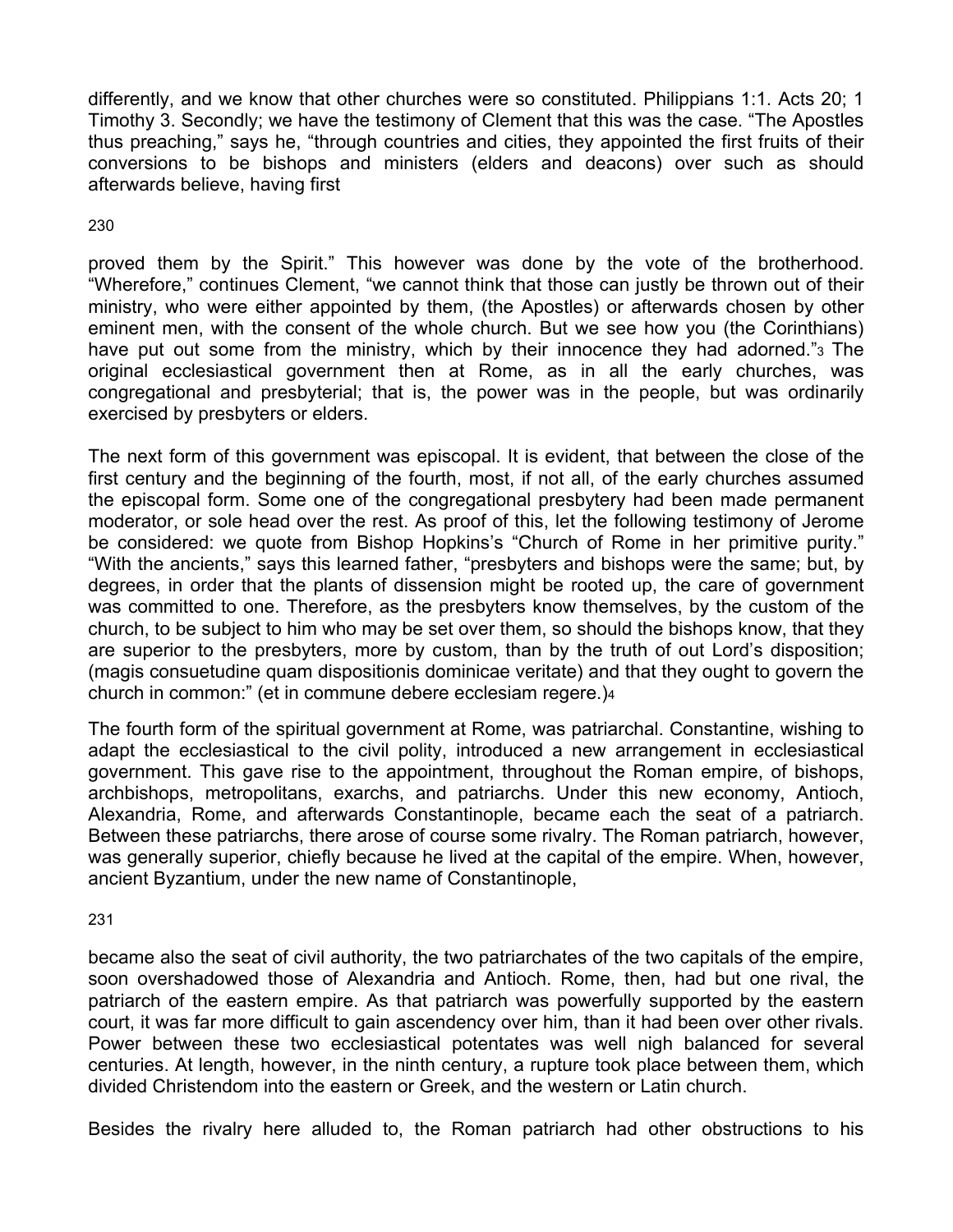absolute headship over even the western church. These obstructions were found in the rights of metropolitans, and other subordinate presiding church officers. Each bishop and archbishop had his prerogatives: each state claimed for the church established in it, certain privileges. All these must be removed before the Roman bishop could become the absolute autocrat of the Latin church. "Their first encroachment of this kind," says Hallam, "was in the province of Illyricum, which they annexed in a manner to their own patriarchate, by not permitting any bishops to be consecrated without their consent. This was before the end of the fourth century. Their subsequent advances, however, were very gradual. About the middle of the sixth century, we find them confirming the elections of the archbishops of Milan. They came by degrees to exercise, though not always successfully, and seldom without opposition, an appellate jurisdiction over the causes of bishops, deposed or censured in provincial synods. Valentinian III., influenced by Leo the Great, one of the most ambitious of pontiffs, went a great deal farther, and established almost an absolute judicial supremacy in the Holy See. 'We decree this,' says the emperor, 'by' a perpetual sanction, that it is lawful for French bishops, as well as for those of other provinces, in violation of an ancient custom, to attempt nothing, without the authority of that venerable man, the Pope of the eternal city; but, let whatever the Apostolic Seat has sanctioned, or may have sanctioned, be to them all for law.'"5 This occurred in the year 455; and although there was resistance to this imperial decree, yet it shows what the designs both of the Emperor and the Pope were.

232

Gregory I. greatly increased the power of the Roman See. "He dwelt," says Hallam, "more than his predecessors, upon the power of the keys, as exclusively, or at least principally, committed to St. Peter. In a letter to the Spanish churches, he uses the following language. — "a sede apostolica, quae omnium ecclesiarum caput est" — "from the apostolic seat, which is the head of all the churches." This was at the close of the fifth century. The celebrated edict of Phocas, in 606, constituting the Roman bishop the head of the church, is well known. In that decree it is asserted, that "the name of universal becomes only the Roman church, as that which is the head of all the churches, and is appropriate to none but the Roman pontiff.<sup>"</sup><sub>6</sub>

It is strange to observe here, that the very supremacy which emperors and popes were pressing upon metropolitans and other bishops, those bishops were themselves inviting, In a synod of French and German bishops held at Frankfort, in 742, it was decreed, that as a token of their subjection to the See of Rome, all metropolitans should receive from the hands of the Pope, the pallium, as a badge of office — "metropolitanos pallia ab illa sede quaerere, et per omnia praecepta S. Petri canonice sequi." It was in the latter part of this century, that one Isidore Mercator, or Peccator, who was either a sycophant of the Pope, or the rival, possibly, of some metropolitan or other church dignitary, issued the Decretals of the early popes or bishops of Rome. These Decretals were a summary of the pretended decrees which Anaclet, Clement, Euaristus, and other popes, to the time of St. Sylvester, had passed. They were all fabrications of the grossest kind. In them, however, the greatest possible amount of power was conceded to the popes of Rome. "Every bishop was amenable only to the immediate tribunal of the Pope. Every accused person might appeal directly to the chief pontiff. New sees were not to be erected, nor bishops translated from one see to another, without the sanction of the Pope." "They also forbid the holding of any council, even a provincial council, without the permission of the Pope."7 "Upon the so spurious decretals," says Hallam, "was built the great fabric of papal supremacy, over the different national churches; a fabric which has stood after its foundations crumbled beneath it." It is evident,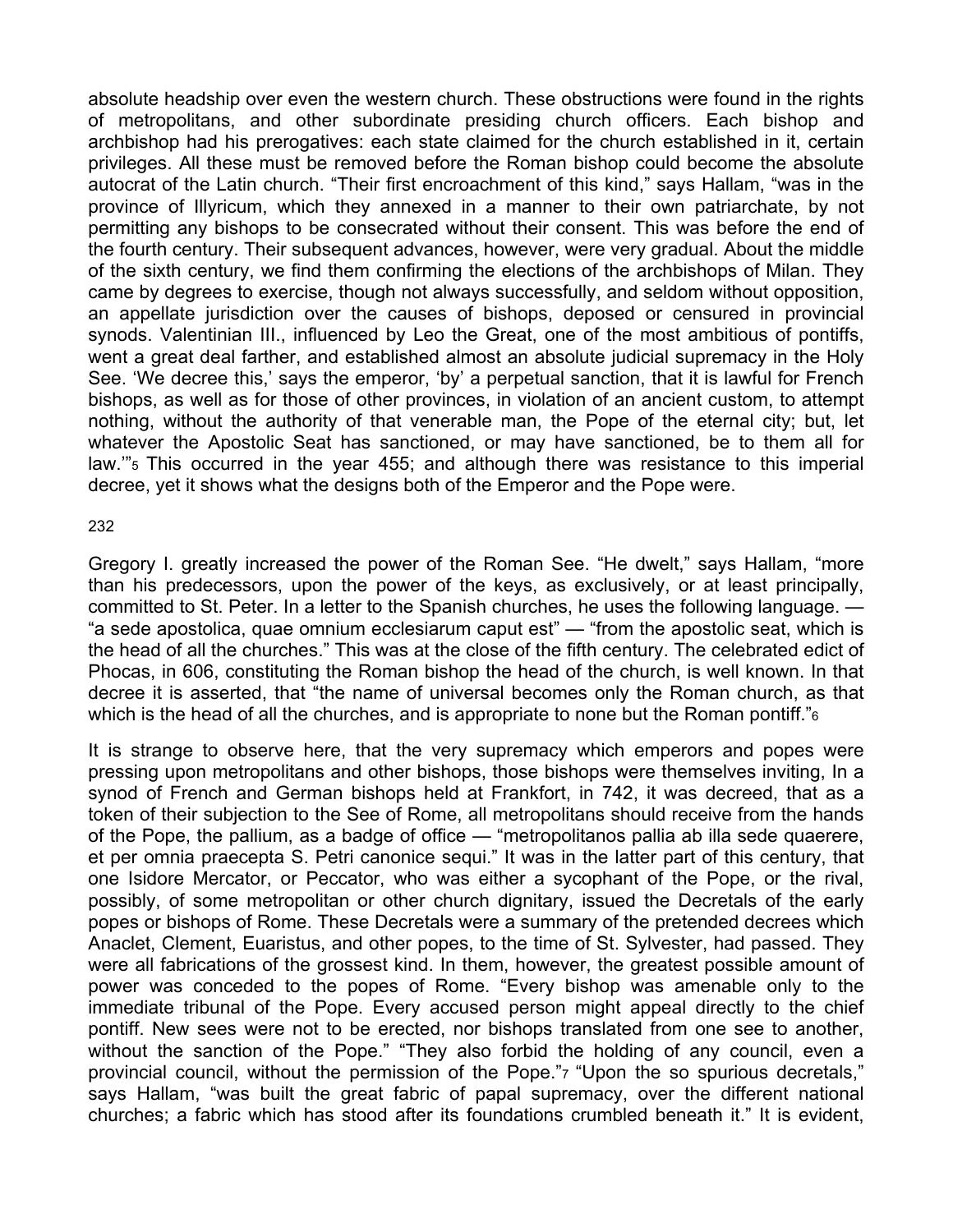however, that the churches of Europe must have been previously prepared for the yoke, or such gross

#### 233

fabrications never could have been made the means of enforcing such bondage.

But one more step was needed to complete the spiritual ascendency of the Roman hierarch; he needed agents, amenable only to himself, and who should go or come according to his will. These he found in several monastic orders, whom he freed from all subjection to metropolitans and bishops, but held in entire subserviency to himself as sole head of the church. These were his most faithful and devoted allies; and as many of them had great power over the people, and even over kings, the authority of the Roman prelate became supreme throughout Christendom. Thus did the little church planted in apostolic days beside the throne of the Caesars, struggling itself through centuries for a bare existence, watered by the tears and cemented by the blood of martyrs — thus did this little church, prostrate at first before the imperial throne, climbing up afterwards around that throne, and subsequently occupying the seat of that throne, thus did it become mistress of Christendom, and its pastor, monarch of the world! How little did the first band of Christian disciples at Rome, meeting, it may be, in a garret, or a retired chamber, how little did they anticipate a result like this! How little did they desire it! Their form of government was entirely different. With them, power, (if it deserved the name) was in the hands of the brotherhood. The church as composed of individual members, was supreme. Their discipline was exercised by faithful presbyters; men chosen by themselves, and under whose teachings and control, they enjoyed both liberty and order. With them, there was no pomp, no show. No St. Peter's excited the wonder of travelers; no Vatican received their humble pastors. The crown was on no head, the sword in the hand of none. Nor did they boast of supremacy over their brethren; they were satisfied to be themselves Christians. Such was the Roman church in her infancy; such in her purest, and really apostolic days. With this church, we claim fraternity; and although Rome to us is no more a veneration, than Ephesus or Antioch, or any other of the early churches; yet, amid all the rubbish of the Papacy, and the solemn mockeries of Antichrist, yea, beneath, it may be, the very chair of St. Peter, there is dust, forgotten dust, that we do esteem. It is the dust of those tried and worthy men, who planted the Roman church; who were living examples of Christian doctrine and practice in that church; who studied the Scriptures

#### 234

daily, and met each night for prayer; who despised tyranny, but rejoiced in the freedom of the gospel; who lived in love and fellowship with Christ; such men, we repeat it, we love; their principles we love; their names we venerate. But, with Rome as she now is, with Rome as she has been for more than a thousand years, we can have no sympathy, no fellowship, no common interest. Our prayer is, that she may be overthrown, and that her arm of iron may be removed from oppressed Christianity.

We are now to consider the imperial, or supreme political power of the Papacy. This power was the result chiefly of the spiritual headship of the Papacy over Christendom. Had the popes been but the temporal lords of their own small territory, or but the metropolitans of a particular district, their authority would have been limited. As temporal princes, they could have claimed obedience only from their own subjects; and as the occupants of an episcopal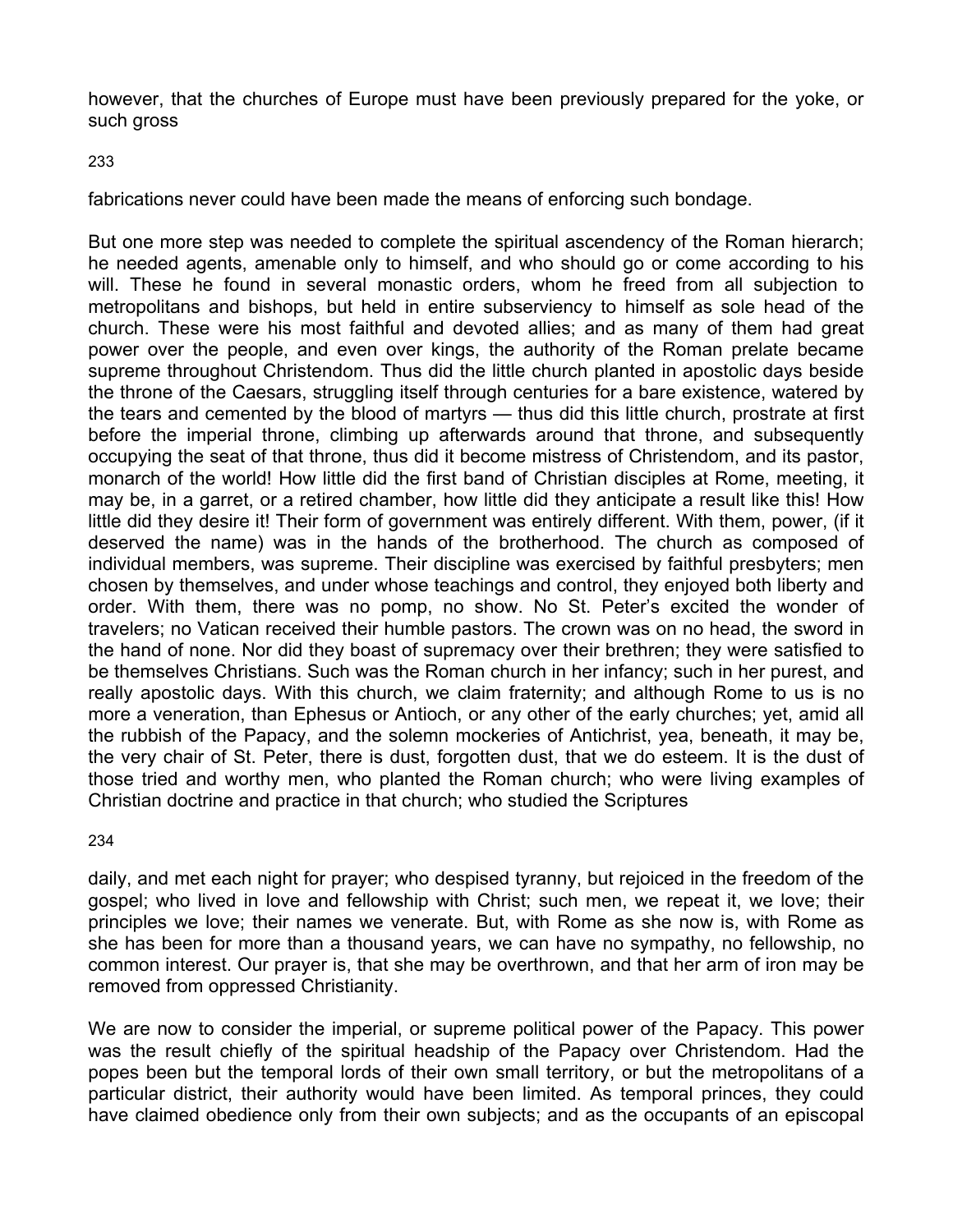see their supervision could have extended over none but the churches of their own diocese. But when the Pope was constituted supreme pontiff, especially when he was considered as the Vicar of Christ upon earth, and his decisions regarded as final and infallible, a supremacy over thrones and kings was the inevitable result. Politics and religion cannot be kept entirely separate. There are many points at which the state must touch the church, and there are many moral questions which must relate to princes and cabinets. Even were the church and state entirely distinct in their general administrations, one infallible and supreme head of the church, would be at least liable to interfere with the free and regular exercise of the civil government. In cases, however, where church and state are united, the interference is inevitable, and must be frequent. Now in Europe, from the days of Constantine, there was the closest union between religion and politics. Long before the downfall of the Roman Empire, this system was adopted. And when that empire sunk, and the modern kingdoms of Europe arose on its ruins, neither prince nor bishop thought of a separation between these two systems. A national, or rather an imperial religion, every where existed. The consequence of this was, that while popes and bishops were in a certain sense, held as the subjects of kings and princes, the latter were also considered spiritually as the subjects of the former. Possibly, some might imagine, that such mutual subjection might be maintained without detriment to the peace of society. Such, however, the history of Europe has proved, is not likely to be the

#### 235

case. Especially is it not likely to succeed on such a magnificent scale, as was attempted in Catholic Europe. There are too many national interests and prejudices, too many kings and bishops, too many passions and motives to ambition, for a scheme like this to exist without agitation, without tyranny and rebellion. Hence, the history of Europe throughout the papal supremacy, exhibits not the smoothness of a lake unruffled by the passing breeze, but the turbidness of a sea, dashed and tossed by conflicting winds. Papal unity in these times was but one perpetual struggle; and papal harmony, but the symphony of uninterrupted discords. The result, however, of such struggles and agitations, at least for centuries, was the gradual but complete ascendency of papal power over the sovereigns of Europe.

Nor was the high political power of the Pope, the result alone of his pontifical station; that station itself was made the abode of certain divine attributes. The popular idea was, that God and St. Peter were ecclesiastically one. The Pope, personally, might be but a man; he might have faults, yea great faults; yet, as Pope, he was God's representative, Christ's vicar; he could not err; and his will was supreme in heaven, as well as on earth. His anathema was held in the utmost dread; and his interdict subjected even the greatest princes to the deepest humiliations. At his command all the services of religion were arrested; marriages, masses, and even burials were prevented. Subjects were freed from their allegiance to their lawful sovereigns, and even the assassination of the prince was considered a virtue.

Among the proximate causes which advanced the power of the Pope, Daunou, mentions the following. "The political revolutions which followed the dethronement of Augustulus, the accession of Pepin to the throne of France, and of Charlemagne to the Empire; the weakness of Louis le Debonnaire, the division of his states among his children, the imprudence of some of the kings who invoked the thunders of the Holy See against each other; the fabrication of the Decretals, the propagation of a canonical jurisprudence, quite contrary to the ancient laws of the church; the rivalries between the two houses of Germany, the projects of independence conceived by several of the Italian cities, the crusades, the inquisition, and the innumerable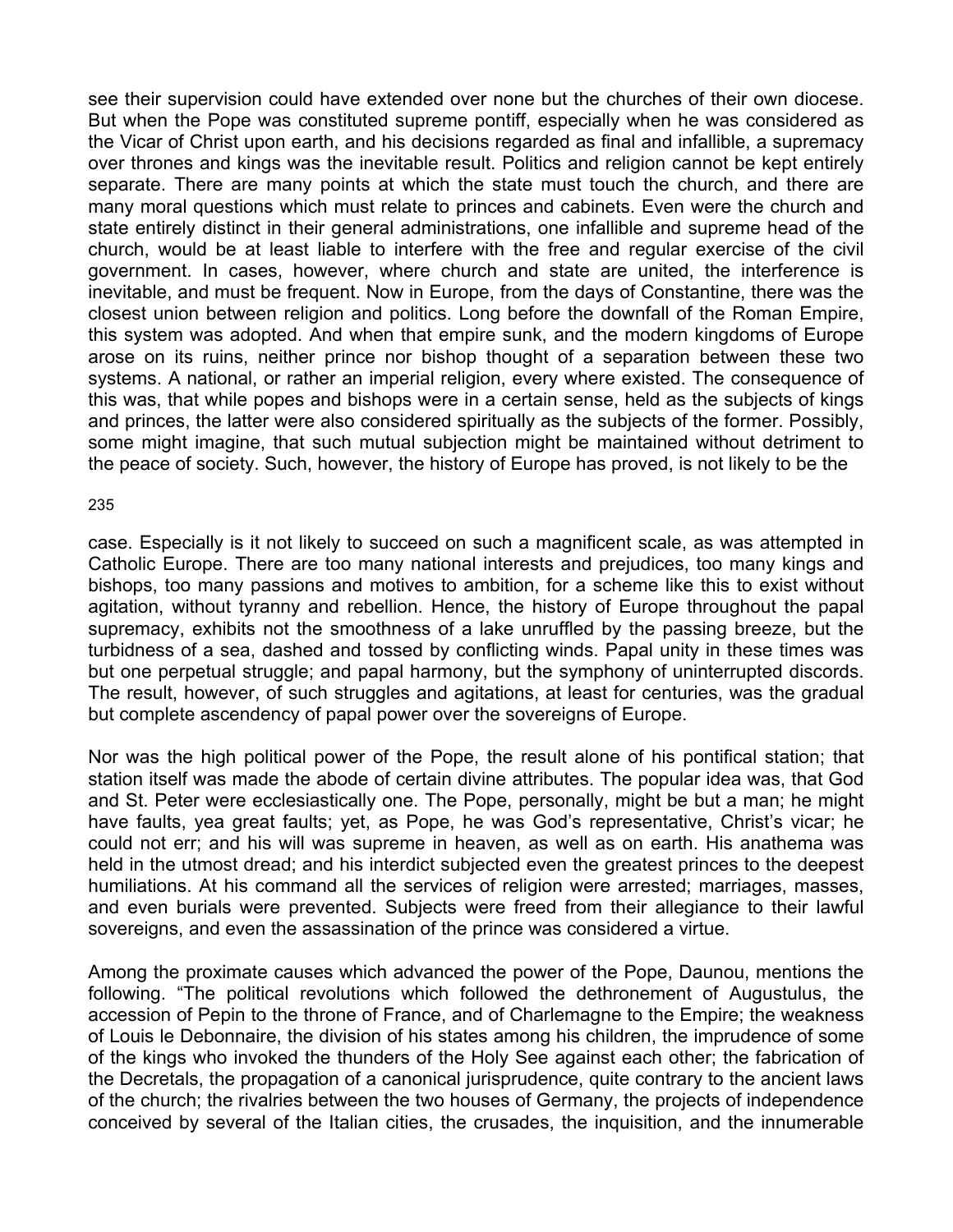multitude of monastic establishments; these," says this Catholic authority, "are the causes which brought on,

236

established, aggrandized, and so long sustained the temporal power of the Popes, and facilitated the abuse of their spiritual functions."8 Thus did the state of things both without and within the church, the agitations of the political system, and the doctrines of the religious, unite in the elevation of the Papal See above the capitals of Europe. Nor should we omit in this catalogue of causes, the ambition of the Roman Pontiffs themselves. Gregory VII., Innocent III., Julius II., and Boniface VIII., were as ambitious of power, as all Alexander, a Caesar, or a Napoleon. Their desire was, not simply supremacy in the church, or even in Europe, but supremacy throughout the world.

The gradual development of this wonderful system of power, will now be considered. From the days of Constantine, Christian bishops, and especially Roman bishops, exerted more or less influence upon the policy of the country. "Even under the Roman Emperors," says Hallam, "they had found their way into palaces; they were sometimes ministers, more often secret counselors, always necessary but formidable allies, whose support was to be conciliated, and interference respected."9

After the fall of the throne of the Caesars, the civil obedience of the bishop of Rome became after a short interval, subject to the eastern Emperor, and to the Exarch of Ravenna, as his lieutenant. The veneration, however, of the new Gothic kingdoms for their spiritual head, and the ancient habit of the west in rallying around a western political center, together with some difference of doctrine between Rome and Constantinople, well nigh counterbalanced the authority of the successors of Constantine; and while they exalted the Pope, made his subjection to a distant sovereign, rather tacit, than efficient. Hence the readiness of the Papal See to constitute a western emperor in the person of Charlemagne; and hence the haughty language it sometimes employed toward the eastern court. The following is an extract of a letter to Leo III., from Gregory II., whom Gibbon styles, "the founder of the papal monarchy," and whom also Catholic writers are in the habit of representing as a mode of patience and loyalty. "You now accuse," says Gregory, "the Catholics of idolatry; and by the accusation you betray your own impiety and ignorance. To this ignorance we are compelled to adopt the grossness of our style and arguments. The first elements of holy letters are sufficient for your confusion; and were you to enter a grammar school, and avow yourself the enemy of our worship, the

237

simple and pious children would be provoked to cast their hornbooks at your head. You assault us, O tyrant, with a carnal and military hand; unarmed and naked, we can only implore Christ, the Prince of the heavenly host, that he will send unto you a devil, for the destruction of your body and the salvation of your soul. Abandon your rash and fatal enterprise, reflect, tremble, repent. If you persist, we are innocent of the blood that will be spilt in the contest; may it fall on your own head."10 Such was the language of Gregory II. to the greatest emperor of Christendom, and also his own lawful sovereign. Gregory III. his immediate successor, went still further, and excommunicated the whole sect of the Iconoclasts, and Leo among them.11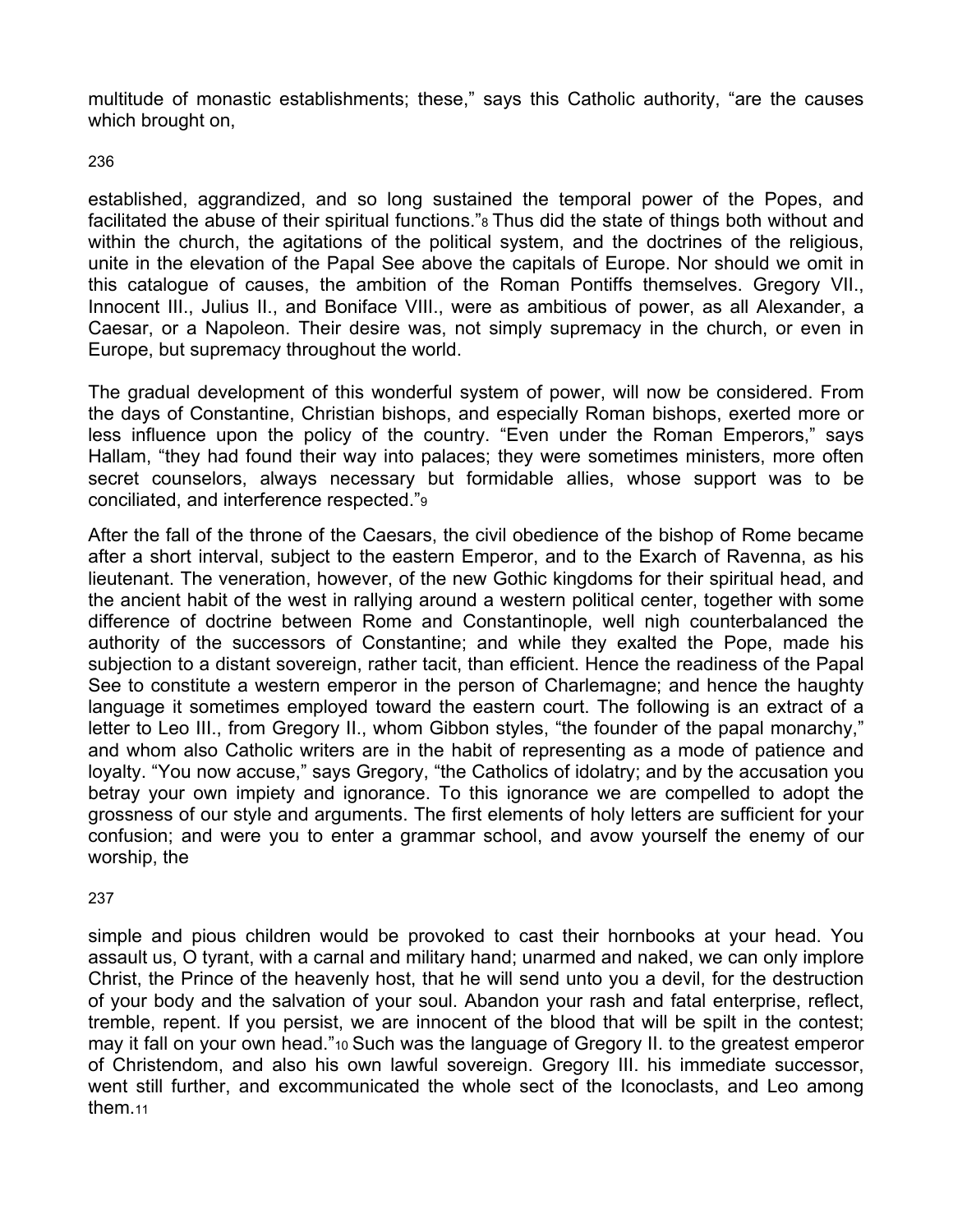The authority of the popes over the new kingdoms was of a more decisive character. The first remarkable interference of this authority in political matters occurred in France. Pepin, the son of the celebrated Charles Martel, was exercising the authority, but durst not usurp the name, of king. This name belonged to Childeric, a regular descendant from Clovis, who had established the French monarchy. The case was referred to Pope Zacharias. He decided that Childeric, the lawful sovereign, should be shorn and placed in a convent; and that Pepin should assume both the name and the insignia of royalty. True, the decision in this ease was but that of a supreme judge, giving his opinion in a question of doubt and perplexity.

But what right had a Christian pastor to decide who should reign over a political kingdom? If the reference was a matter of policy on the part of Pepin, and of conscience on the part of the French, it was also one of power in the hands of the Pope. His sentence was authoritative, and it was final. Hence Eginhard, the biographer of Charlemagne, says that Pepin was made king — "jussu et auetoritate Pontificis Romani" — "by the command and authority of the Roman Pontifex." This occurred about the middle of the eighth century.

Fifty years after the important decision above alluded to, that is, on Christmas day, A.D. 800, Pope Leo III. crowned Charlemagne, the son of Pepin, Emperor of the West. Daunou affirms that this was done, not by the Pope, alone, but by "all assembly of the clergy, of the nobility, and of the people of Rome."12 Anastasius, however, affirms, that Charles was made emperor — "Dei nutu atque B. Petri clavigeri regni coelorum" — "by the will of God and of the blessed Peter, the keys-bearer of the

238

kingdom of heaven." "On Christmas day," says Grimshaw, "when the monarch was attending mass in St. Peter's church, at Rome, the supreme Pontiff advanced, and placed upon his head an imperial crown; and having conducted him to an imperial throne, declared, that he should thenceforth be styled Emperor and Augustus."13

As the chair of St. Peter had virtually made both a king for France, and an emperor for the west, the subsequent subjection of these thrones to the dictation of the Pope, would seem to be a matter of course. The son and successor of the late emperor, was the first to experience evils of this kind. Louis I., surnamed Le Debonnaire, divided his kingdom among his three sons, Lothaire, Pepin, and Louis. The birth of a fourth son, by a second marriage, Charles the Bald, was the means of associating the three first against their father and the last. In these royal controversies, not only the prelates of France, but the Pope also took a prominent part. Gregory IV. allied himself to the three rebellious sons. He entered France in person, and without the permission of Louis. He caused the army of Louis to desert him, and became thus the means and instigation of the dethronement of the son of Charlemagne. It was at this time, that in a letter to the bishops, he uses the following insolent language: — "Know ye that my chair is above the throne of Louis." "It would be painful" says Daunou, "to trace the details of the well known humiliations of Louis I. How Hebo, his creature, and other bishops condemned him to a public penance; how upon his knees before these prelates he recited publicly a confession of his crimes, among which he enumerates the march of his troops during the carnival, and the convocation of a parliament on holy Thursday; how, dragged from cloister to cloister, to Compeigne, to Soissons, to Aix-la-Chapelle, to Paris, to St. Denis, he seemed destined there to terminate his days." Such was the son of Charlemagne in the hands of the ecclesiastics, who had aspired to control the throne of France and of the empire.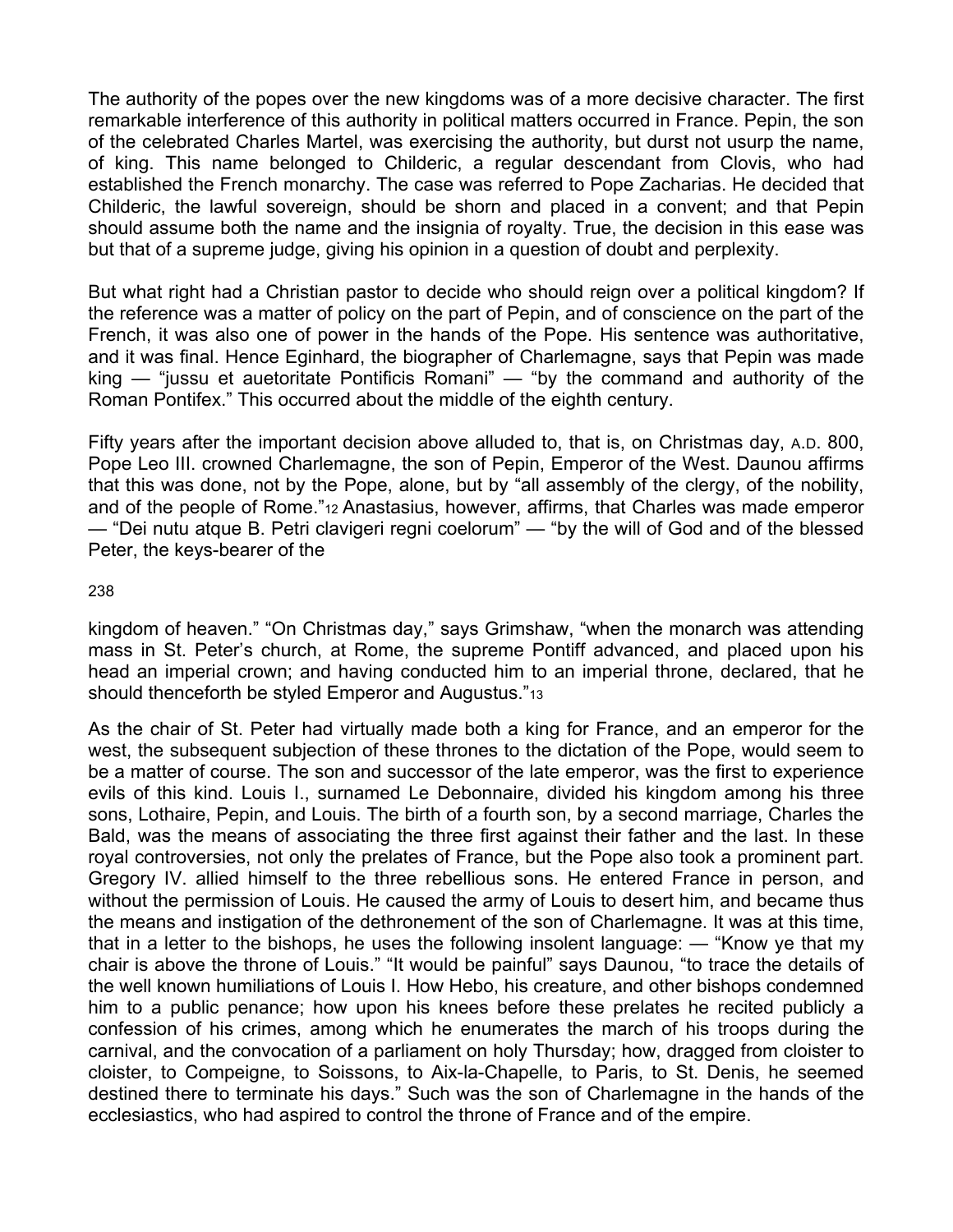Louis II. was equally subservient to the power of the Pope. "He went on foot before the pontiff, served him as an esquire, and led his horse by the bridle!" Charles the Bald, in a submissive letter to the clergy, affirmed, that, "the bishops are the throne where God sits to render his decrees!" The power of the Pope, however, was far superior at this time to that of either bishops or kings. An experiment was made of that power. Lothaire, king of Lorraine, and great grandson of Charlemagne, had repudiated his

## 239

wife, Theutberge. This repudiation had occurred after a lawful examination before a council of bishops. The Pope, however, Nicholas I., thought proper to annul the whole proceedings. He ordered the king to take back the wife from whom he was lawfully divorced; threatened him with excommunication if he refused; sent a legate to compel compliance with his mandate; and even proceeded so far as to depose two of the bishops, who sat in one of the councils by which the divorce was granted. Lothaire was forced into obedience, although ably defended by his brother, the Emperor Louis. Thus did the arbitrary will of the new sovereign of the Seven Hills, control at once, emperors and kings, councils and bishops! This occurred about the year 863.

Under the Pontificate of John VIII., Charles the Bald was made emperor, when his brother, the king of Germany had superior claims to that office. The language used by the pontiff on the occasion, is significant: "We have judged him worthy of the imperial scepter — we have elevated him to the dignity and power of the empire — we have decorated him with the title of Augustus."14 In a council at Troyes, in France, over which this same pope presided, besides various excommunications against persons of distinction, it was decreed, "that bishops shall be treated with respect by the secular powers, and that none shall be so bold as to sit in their presence, unless they shall be directed to do so."

Such were the perpetual collisions between the civil and ecclesiastical powers in France, during the Carlovingian race of kings. The officers of the church, instead of being subject to civil rulers, arrogated to themselves a vigilant supervision over those rulers, crowns were conferred by popes; and thrones made vacant by their simple volition. No doubt, the contests between the descendants of Charlemagne had a powerful tendency to promote the frequent exercise and gradual ascendency of ecclesiastical power. There were many other causes, however, conspiring to the same result. The general ignorance that prevailed, the gross superstitions that were practiced, the erroneous notions entertained of the office and prerogatives of church-officers — especially the almost divine homage paid to the Pope — all these tended to lower the civil and exalt the ecclesiastical authority. The Papacy had not as yet, however, reached its full grown stature. Other centuries were required for this.

### 240

Before we trace its fuller developments, however, through these centuries, it will be proper to notice an event which powerfully accelerated its advancement. This event was the fabrication of two documents, the objects of which were to elevate the power of the Pope to the highest possible pitch. The Decretals and the Donation of Constantine were both invented, it is thought, in the eighth century. The former, which we have already noticed, was designed to establish the absolute supremacy of the Pope in the church, the latter to give him supreme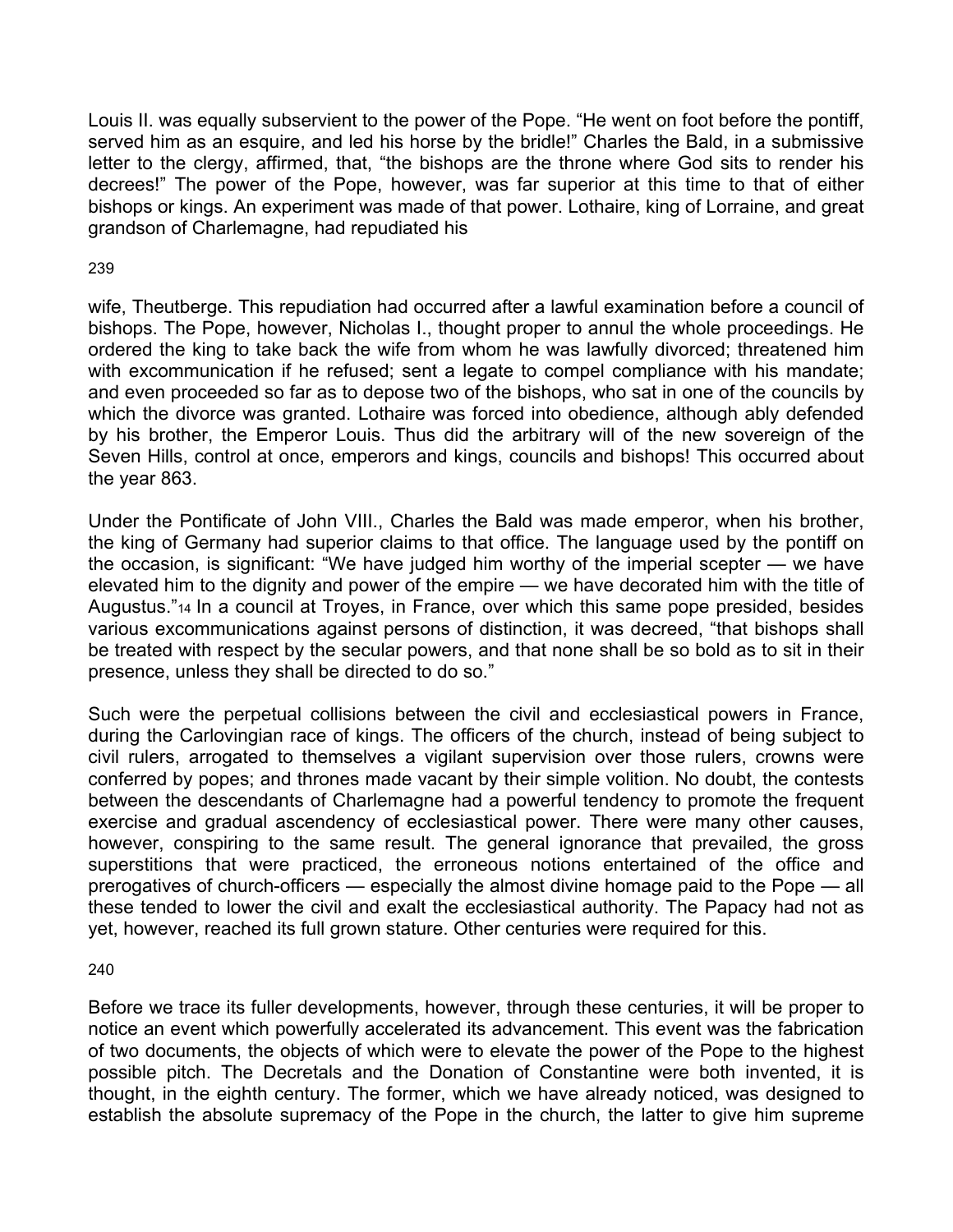control in the state. The following is a quotation from the latter document. It employs the language of Constantine the Great. "We ascribe to the See of St. Peter, all dignity — all power — all imperial power. Besides, we give to Sylvester and his successors our palace of Lateran — we give him our crown, our miter, our diadem, and all our imperial vestments we remit to him the imperial dignity. We give, as a pure gift, to the holy pontiff, the city of Rome, and all the western cities of Italy, as well as the western cities of other countries. In order to give place to him, we yield our dominion over all these provinces, by removing the seat of our empire to Byzantium, considering that it is not right that a terrestrial emperor should presume the least power, where God has established the head of religion."15 This document is admitted, by all Catholic writers at the present time, to be a mere forgery; and yet, so ignorant were men in the middle ages, and so blinded by papal authority, that it was universally received as authentic. "This donation," says Daunou, "obtained belief so long, that in 1478, Christians were burnt at Strasburg for having dared to doubt its authenticity!" It is easy to see what an exaltation of papal power, what a stretch of papal ambition, would naturally arise from a popular and general belief like this.

In the tenth century, we have another most painful instance of the deep humiliations to which the throne of France was again subjected by the Pope of Rome. Hugh Capet had supplanted the Carlovingian line of kings, and established the Capuriah — that which continues to the present time. His son and successor, Robert, had married Bertha, his cousin of the fourth degree, to whose son also, by a previous husband, he had stood as god-father. The validity of this marriage, although authorized by seven bishops, was denied by the Pope. As the king was unwilling to put away his wife, he incurred from the holy see the sentence of excommunication,

#### 241

and his kingdom was laid under an interdict. "It was the first time," says Daunou, "that the church of France saw herself under an interdict, or received the injunction to suspend the celebration of divine offices — the administration of the sacraments to adults — the religious burial of the dead." Such was the effect of this sentence of excommunication, that the king of France was deserted by all his attendants and domestics, save two servants, who are said, on the authority of a cardinal,16 to have cast to the dogs what provisions were left from the royal table, and also to have purified by fire every vessel the excommunicated monarch touched! Humbled by such rigorous treatment, Robert was compelled to yield, and Gregory V. had the satisfaction to see both bishops and king subservient to his pontifical mandate.

Thus were matters preparing for a universal Theocracy. The full conception of that theocracy, and its partial completion, was the work of the celebrated Hildebrand. "The idea," says Daunou, "of a universal theocracy, had taken in his ardent and severe mind, the character of a passion. His whole life was consecrated to this enterprise."17

To accomplish this vast scheme, Hildebrand attempted, first, to make the church independent of the state, and next to extend the power of the church gradually, but universally over the state. To render the church less dependent upon civil authority, he virtually abolished the right of layinvestiture required every bishop to come to Rome for consecration, and. established a new mode of electing the Pope. The power of nominating a successor in the chair of St. Peter was at this time in the emperors of Germany. According to the decree however, of Nicholas II., of which Hildebrand was the real author, "the cardinal bishops were to choose the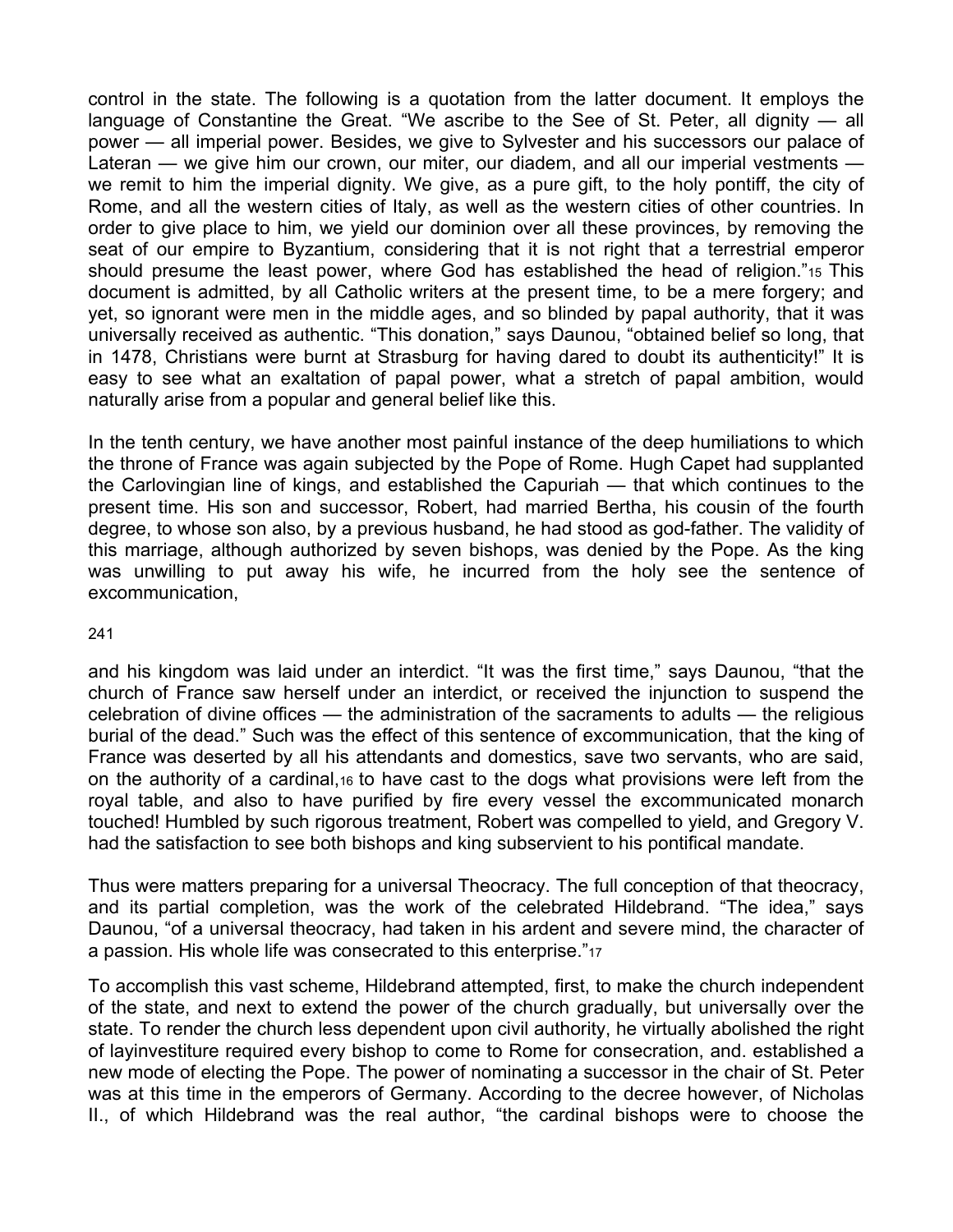supreme Pontiff, with the concurrence, first of the cardinal priests and deacons, and afterward of the (Roman) laity. Thus elected, the new Pope was to be presented to Henry, and to such of his successors, as should personally obtain that privilege."18 To render his authority yet more efficient, Gregory had a special legate or representative, clothed with extraordinary powers, in each country of Europe. These legates collected taxes, intimidated bishops, and kept even kings in awe. They were ready at any moment, either to report misconduct to Rome or to fulminate from their own seats, in the name of the Pope, the anathemas of the Holy See.

### 242

There are twenty-seven maxims, ascribed to Gregory VII., from which the character of his administration may fairly be inferred. The following are a few of them: —

"That the Pope has the right to depose all princes, to dispose of all crowns, to reform all laws. That he can never err, that he alone can nominate bishops, convoke councils, preside at them, dissolve them: that princes must kiss his feet, that by him subjects are absolved from their oath of allegiance; in a word, that there is but one name or power in the world, viz., the Pope."

Nor did Gregory simply write maxims. His acts corresponded with his creed. "It would be necessary," says Daunou, "to enumerate all the princes who reigned during the time of this Pope, in order to furnish the list of those, who were smitten, or menaced by him with excommunication. Sardinia and Dalmatia, he considered only as fiefs, dependent on the tiara. To Demetrius of Russia, he wrote: "We have given your crown to your son." Nicephorus Botiniares, the Greek emperor, he commanded to abdicate his throne. Boleslas, king of Poland, he declared fallen, adding that Poland should no longer be a kingdom. Solomon, king of Hungary, he bid go to the Hungarian old men and learn, that their country belonged to the Roman Church. To the Spanish princes he wrote, that St. Peter was their lord paramount, having the right to the revenues of all their little states. Robert Guiscard he punished by anathemas. From the Duke of Bohemia, he exacted the tribute of a hundred marks of silver. Philip I. of France he denounced as a tyrant, plunged in crime and infamy; and upon William the Conqueror, he enjoined it as a duty, to render homage for his kingdom, to the Apostolic See. The greatest trophy, however, of the ambition of Gregory, was the Emperor Henry IV. Contrary to the new doctrines of Papacy, Henry had made some investitures; this was a capital offense. Gregory dispatches two legates to Germany, to summon the emperor to appear at Rome, to answer in person to the Pope, for the crimes alleged against him. The emperor refused. This refusal led to a rupture between the two potentates, in which Henry was excommunicated by the Pope in the following words: —

"On the part of God Omnipotent, and by my plenary, authority, I forbid Henry, the son of Henry, to govern the Teutonic kingdom,

243

and Italy. I absolve all Christians from the oaths which they have made to him, or which they shall make to him. It is forbidden to every person to render him any service as to a king."

The humiliations of Henry, consequent upon this sentence of excommunication, are thus described by Hallam. "Gregory was at Canossa, a fortress near Reggio, belonging to his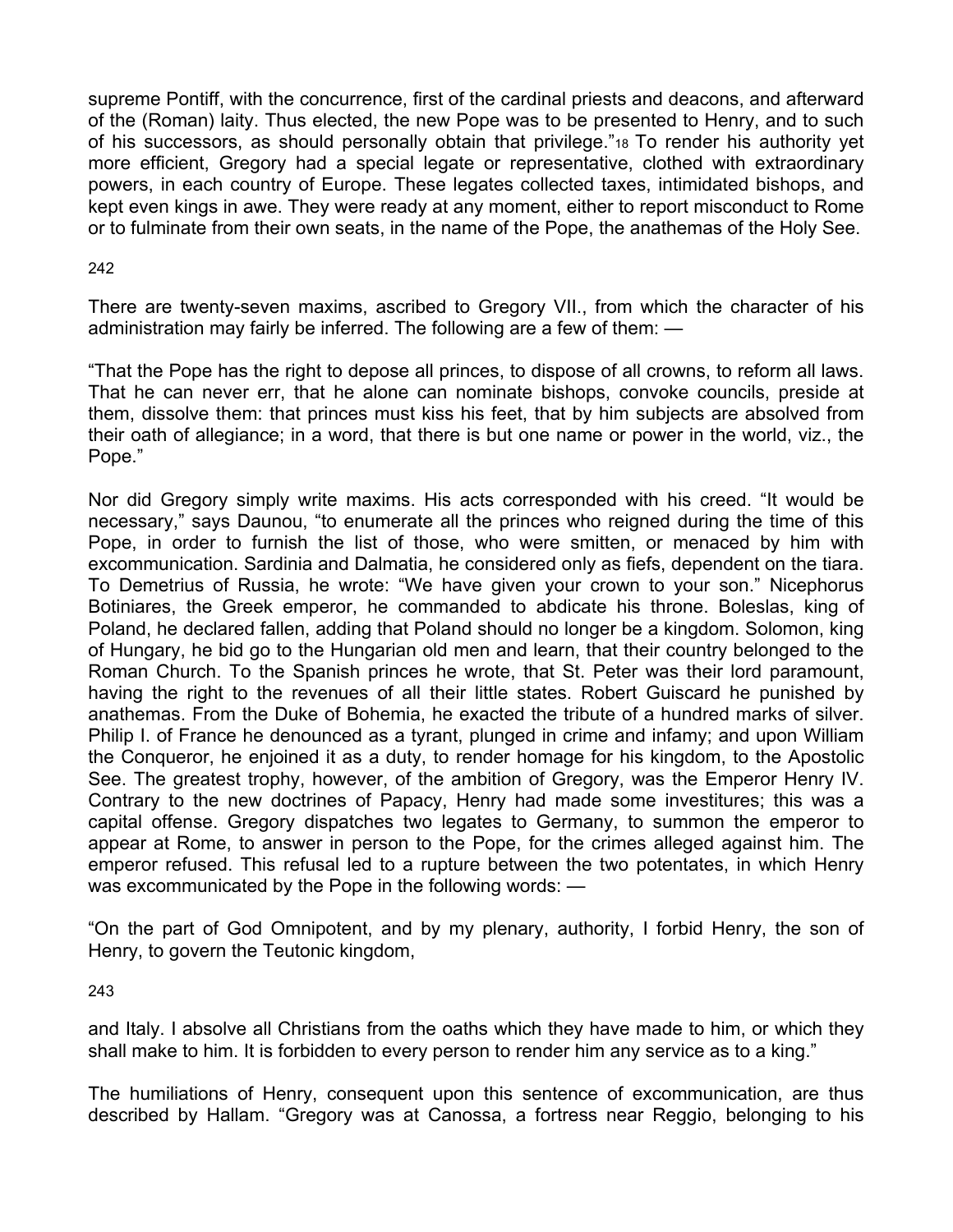faithful adherent, the Countess Matilda. It was in a winter of unusual severity. The emperor was admitted, without his guards, into an outer court of the castle, and three successive days remained from morning till evening, in a woolen shirt, and with naked feet, while Gregory, shut up with the countess, refused to admit him to his presence. On the fourth day he obtained absolution, but only upon condition of appearing on a certain day, to learn the Pope's decision, whether or no he should be restored to his kingdom, until which time he promised not to assume the ensigns of royalty."19 Such was the height of power, to which the Papal See had advanced, towards the close of the eleventh century. Gregory VII. however, only drew the outlines of a dominion, which his successors, and especially Innocent III., were to establish and complete. We have already noticed how the Donation of Constantine and the Decretals of Isidore tended to augment papal power. We must now notice another instrument of the same kind. This instrument is "the Digest of Gratian." This Digest consists of a compilation of various canons for the regulation of ecclesiastical polity. It was divided into three parts, the first treating of ecclesiastical persons, the second of judgments, and the third of sacred things. Its popularity and influence were wonderful. "It was explained," says Daunau, "in the schools, cited in the tribunals, and invoked in treaties. It had almost become the public law of Europe, when the return of light dissipated, by slow degrees, the gross imposture." The character and design of this celebrated Digest may be learned from the following.

"By it," continues the same author, "the clergy were held not to be amenable to answer in the secular tribunals: the civil powers were subjected to ecclesiastical supremacy: the state of persons, and the acts which determine it, were regulated, validated, or annulled, by the canons and the clergy; the papal power was enfranchised from all restrictions; the sanction of all laws of the church was ascribed to the Holy See, that See itself being independent of the laws published and confirmed by itself."

#### 244

Such was the jurisprudence, by which papal authority was carried to its summit, throughout Europe, a jurisprudence, whose origin was fraud, whose popularity was based upon ignorance and superstition, by which all civil rights were trampled in the dust; and whose sole object was, the independent establishment of one vast papal monarchy. This new system of law was first published by a Benedictine monk, in the year 1152. Pope Eugene III. gave it at once his pontifical sanction, and thus constituted it the law of the church; and virtually the law of Europe.

We are now about to stand upon the summit of papal ascendency. For nearly nine hundred years, that is, from Constantine the Great, to Pope Innocent III., the bishop of Rome had regularly been rising in influence and power. For about six hundred years, that is, from the grant of Pepin to the same pontificate, had this bishop not only been a temporal prince, but had been gradually establishing his authority over the thrones and crowns of all other temporal princes. At that period, when other kingdoms have usually begun to wane, and to feel the decrepitude of age, the papal power was only in its strength, exhibiting a healthfulness which indicated the absence of decay, and wielding an influence at once absolute and formidable to the kings of the earth. "The noonday of papal dominion," says Hallam, "extends from the pontificate of Innocent III. inclusively, to that of Boniface VIII.; or in other words, through the thirteenth century. Rome inspired during this age all the terror of her ancient name. She was once more the mistress of the world, and kings were her vassals."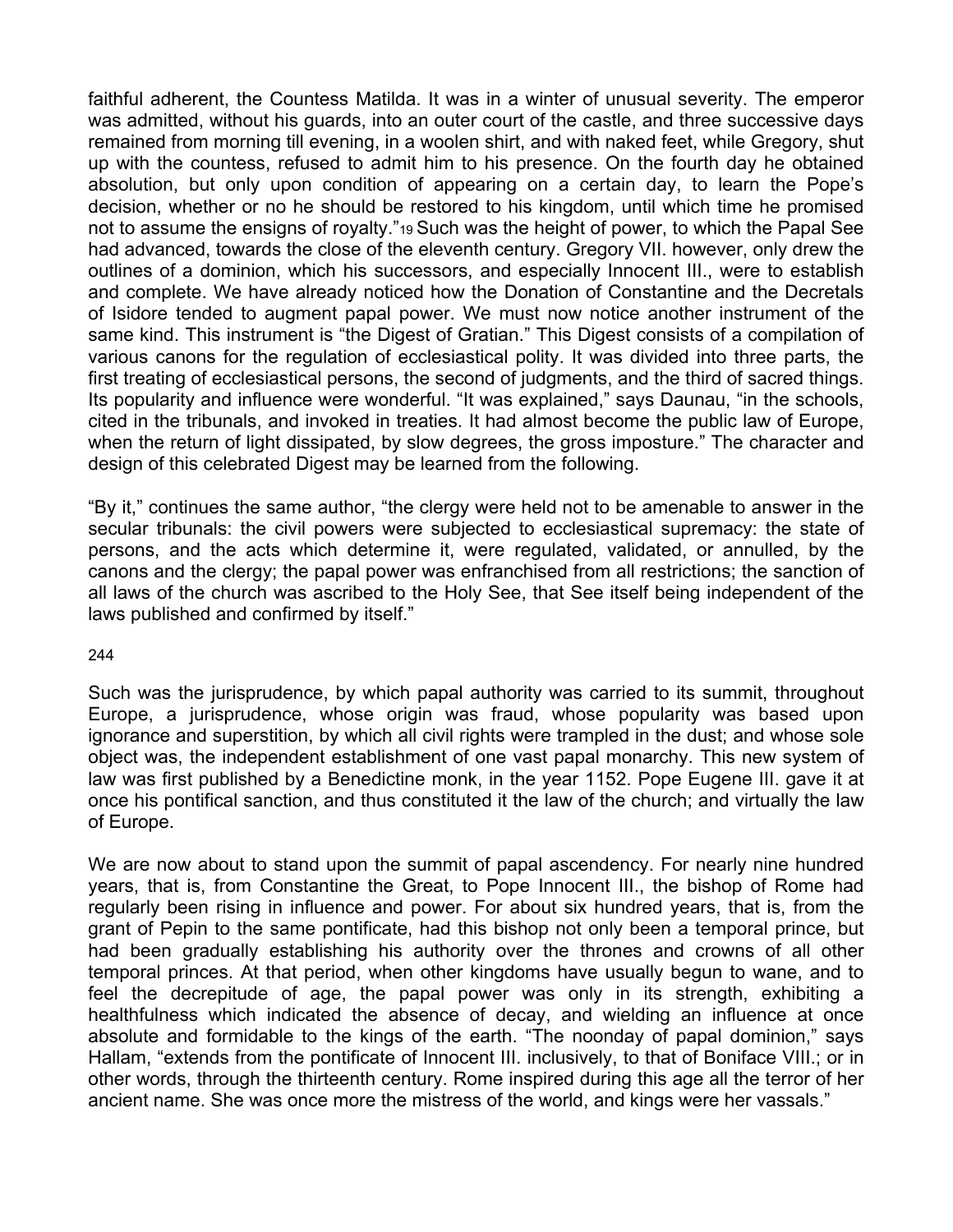The empire of Innocent III. and of the popes of the thirteenth century, was as great, if not greater, than that of the old Romans under Trajan and Adrian. By the conquest of Constantinople, the east had been brought into subjection to the Pope. Nations farther north than ever acknowledged an emperor or a consul, bowed to the chair of St. Peter; while westward, the broad Atlantic only was the boundary of the Pope's dominion. Africa was in possession of the infidels, but even here the crusaders took several of their strong holds.

But the dominion of the popes was as powerful as it was extensive. Innocent established himself in Italy more firmly than his predecessors. "He abolished the consulate, and arrogating to himself imperial rights, he invested the prefect with his powers. He installed public officers, and

#### 245

received the oaths of the senators. Out of Rome also, Orbitello, Viterbia, Ombria, Romagna and the Marche d'Ancona, acknowledged Innocent III. as their sovereign. Reigning thus from sea to sea, he conceived the hope of conquering Ravenna, of getting fully the inheritance of Matilda, and of getting more in subjection to him the two Sicilies."20

The authority of Innocent, however, extended beyond Italy. "In one year" says Daunou, "Innocent III. gave three crowns, that of Wallachia, of Bohemia and of Arragon. He also conferred that of Armenia."

The power of this pontiff, however, was more felt in abasing than in giving crowns. The three most powerful sovereigns during the pontificate of Innocent, were Otho IV. Emperor of Germany, Philip Augustus, king of France, and John, king of England. Otho he excommunicated, Philip he not only excommunicated, but laid his kingdom under an interdict; and John he brought to the deepest possible humiliation. The crime of John was his opposition to an appointment, which the Pope had made, of an archbishop of Canterbury. The pontiff first laid an interdict upon the kingdom of John; he next excommunicated the monarch, delivering him over to the wrath of God; he then deposed him, as no more fit to occupy the throne of England. And as if this were not enough, he even ventured to cede to his rival Philip, the entire dominion of the English monarch. The Pope however, had in England one of his "legates." Pandolph undertook to effect a reconciliation between the pontiff and the king. He advised John to receive from the Pope as a pure gratuity and in the most humble manner, the kingdom from which he had been deposed. The following is the account which Daunou gives of this affair. "John upon his knees before Pandolph, put his hands between those of this priest, and pronounced, in the presence of the bishops and lords of his kingdom, the following words: "I, John, by the grace of God, king of England, and lord of Ireland, for the expiation of my sins, of my free will, and with the advice of my barons, give to the Roman church, to the Pope Innocent and his successors, the kingdom of England and the kingdom of Ireland, with all the rights attached to the one and to the other. I will hold them hereafter of the Holy See, of whom I will be a faithful vassal, faithful to God and to the Church of Rome, to the sovereign Pontiff, my lord, and to his successors lawfully elected. I bind myself to pay every year a rent of a

### 246

thousand marks of silver (about sixty three thousand dollars,) that is. to say, seven hundred for England and three hundred for Ireland."21 The money was immediately paid. The legate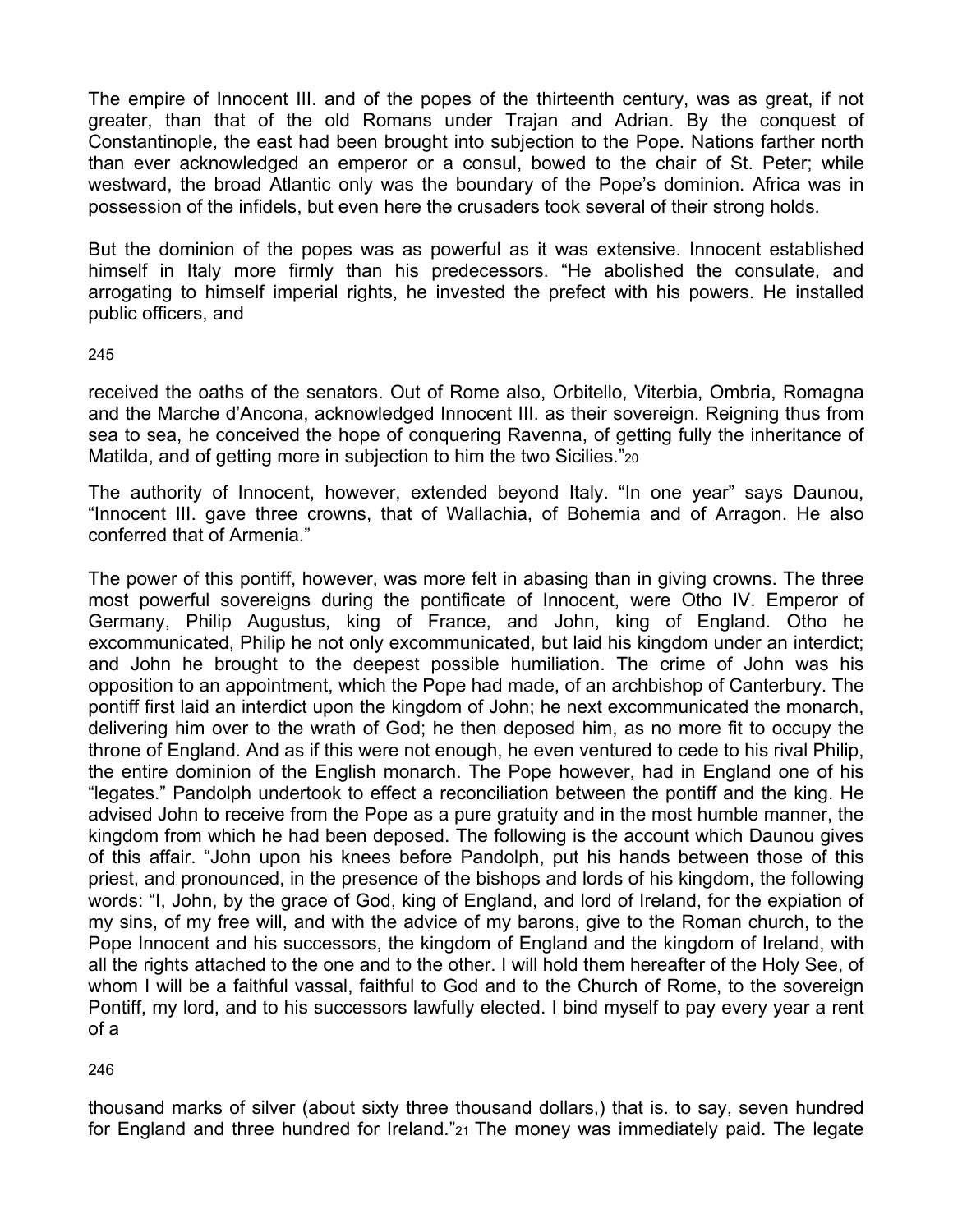having kept the scepter and crown of the monarch five days, returned them as a pure gift. He then left England, and entering France, forbade Philip to wage war upon England, as now a fief of the papal autocrat.

But Innocent went further. As if the powers of excommunication and interdict, were not adequate to his purposes, he employed two other modes of executing his will. These were, crusades and the inquisition. The crusades had hitherto been employed only against Mohammedans. Innocent turned them against Christians. The Greek church was the first to experience the dreadful effects of this mode of conversion. Constantinople was taken, its palace rifled of its treasures, French emperors appointed, while Innocent congratulated himself by saying — "God, wishing to console the church by the union of the schismatics, has caused the empire to pass from the proud, superstitious, and disobedient Greeks, to the humble and submissive Latins."

The Albigenses were the next class of Christians to experience the vengeance of a crusade. Innocent ravaged their country, transferred the territory of Raymond, their protector, to Monfort, and reduced to desolation and ruin, these once flourishing provinces. Nor was this all. Whatever Christian prince now began to prove refractory, was threatened, not simply with excommunication and an interdict, but with a crusade. Thus did this Pope ingeniously turn toward the household of faith, that tremendous power, which had hitherto been directed only against the infidels of Asia.

But there was another instrument wielded, indeed originated, by this sagacious pontiff — the Inquisition. The object of this barbarous tribunal, was not simply to ascertain heresy, but to eradicate it from the conscience and heart. For accomplishing this work, the Apostles had depended upon truth accompanied by the Spirit of God. Not so Pope Innocent and his illustrious successors. They resorted to torture, and to torture of the most dreadful character. The suspected person was confined to a most loathsome dungeon, from which the light was excluded. He was subjected to the most rigorous treatment. He was frequently brought before his

### 247

spiritual judges, and every effort was made to force him to the confession of his heresy. If obstinate, he was tied, suspended by a pulley and suddenly dropped down, often to the dislocation of his bones, or the fracture of his limbs. He was compelled to drink great quantities of water, until unnaturally distended, when an iron bar was placed across his stomach and pressed by great weights. Or, if this kind of torture did not answer, he was gradually roasted before slow fires. These tortures were varied, according to circumstances, and they were also protracted more or less according to the perseverance or timidity of the subject. In all cases however, they were horrible and excruciating to the last degree. Multitudes perished under them, and multitudes who endured them, were only transferred from this dreadful court, to meet a yet more terrible death. Innocent was the author of this institution. "The friars Raynier, and Guy, and the arch-deacon Peter of Castelnau, are the first inquisitors," says Daunau, "known in history. Innocent enjoined it upon princes and people to obey them; upon princes to proceed against the heretics denounced by these missionaries; upon the people to arm themselves against princes who were indocile, or had too little zeal."22 The first inquisitorial commission was sent by Innocent into Languedoc,: o extirpate the heresy of the Albigenses. Proving useful here, it was subsequently introduced into all the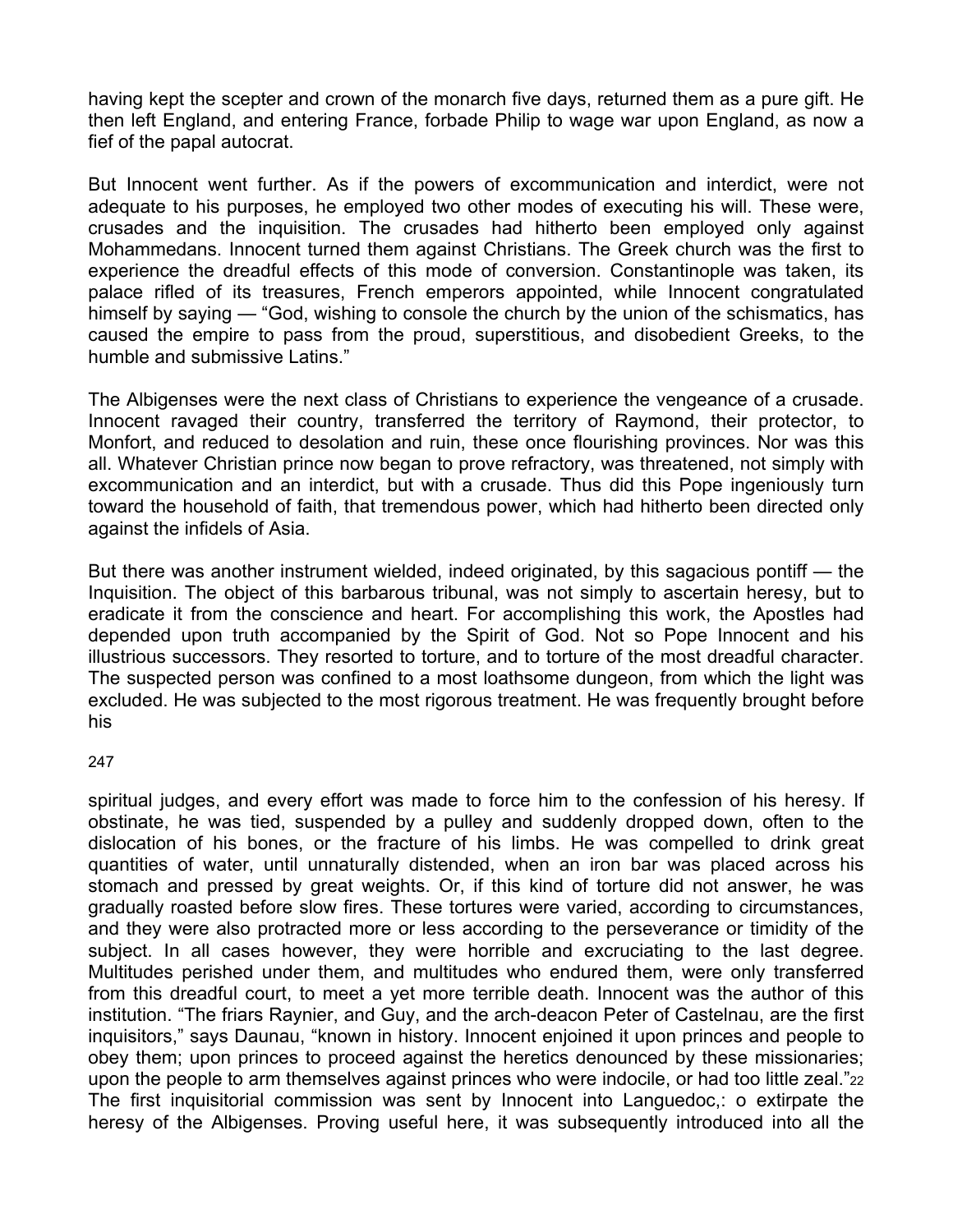countries of Italy, except Naples; into the kingdoms also of Spain and Portugal, and attempts were made to erect it in all the other kingdoms of Europe.

Such was the pontificate of Innocent III., the haughtiest, and probably the most successful of the popes. "A pope," said he, "a vicar of Christ, is superior to man, if he is inferior to God. He is the light of day; the civil authority is but the fading star of night."

We cannot here pursue a minute history of the popes, or point out the almost innumerable instances in which they domineered over the princes of the earth. We refer the reader on this subject to the standard histories on modern Europe, and to authors who have made it their business to delineate the usurpations and blasphemies of this proud and insatiable power. Let us, however, notice some of the doctrines taught by those famous instruments called papal bulls.

## 248

In a bull of Boniface VIII., against Philip IV., is the following language. "God has established me over the empires to pluck up, to destroy, to ruin, to dissipate, to edify, to plant." In another, called Unam Sanctum, Boniface thus expresses himself: "The temporal sword ought to be employed by kings and warriors for the church, according to the order and permission of the Pope. The temporal power is subjected to the spiritual power, which institutes it, and judges it, and which God alone can judge. To resist the spiritual power, then, is to resist God, unless we admit the two principles of the Manicheans."23 Pope Pius V., in the bull in which he excommunicated Queen Elizabeth, expresses himself thus: "He that reigneth on high hath constituted one (the Pope) prince over all nations, and all kingdoms, that he might pluck up, destroy, dissipate, ruinate, plant, and build."24 Sixtus V. also, in the bull in which he excommunicated the King of Navarre, and the Prince of Conde, asserts, that "the authority given to St. Peter and his successors, excels all 'the powers of earthier kings and princes."25

Such have been the gradual development, and the ultimate height, of the papal empire. Presiding at first, but as a Christian pastor, over a small congregation, the Roman bishop rose by degrees, and under a great change of circumstances, became the supreme political, as well as the supreme spiritual, head of Christendom. Indeed, much more than this is true; as vicar of Christ, as the sole and supreme representative of the Eternal, the Pope has arrogated to himself honors and prerogatives not less than divine.

Were this system carried out, the world would be subject to one man, and that one man would become the universal object, not only of civil and ecclesiastical, but also of religious homage. Every throne on earth would be extinguished but that of the Pope; every capital would be destroyed but that of the Pope; every system of religion would be annihilated but that of the Pope. It is impossible that a system of this kind should always exist. Man could not bear, God would not suffer, its perpetual continuance. Such a system is monstrous, is unnatural, is contrary to every political, social, moral, and religious interest of mankind. It withers the heart, it paralyzes society, it degrades man, it insults God. Hence, about the beginning of the fourteenth century, causes began to work, whose tendency was the gradual, but ultimate overthrow of this whole system. These causes began in politics, began in education, began in religion, began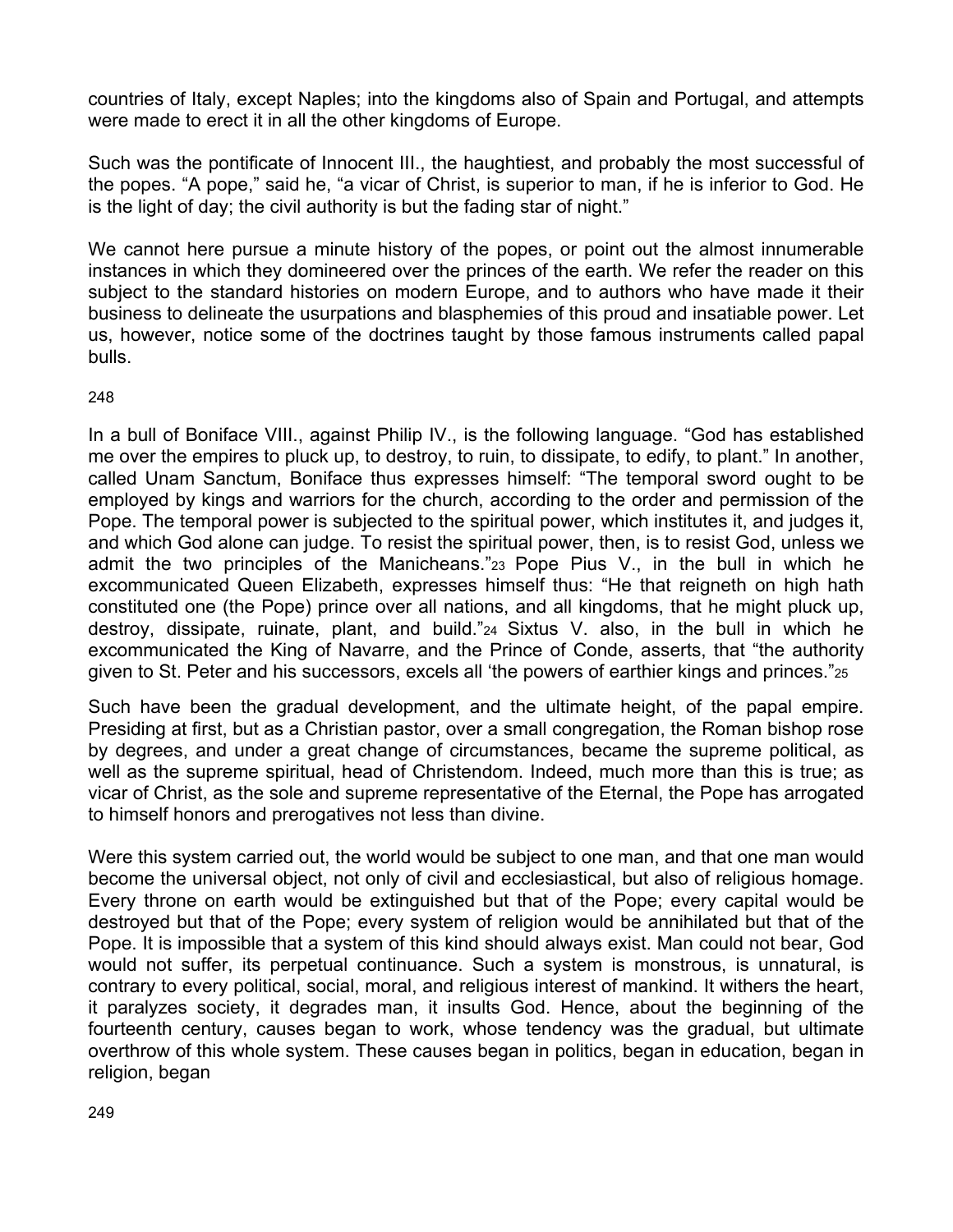in everything. Public sentiment, that had long favored the Papacy, had come to its flood, and an ebb of human opinion began, adverse to the whole system of spiritual despotism. These causes, with great and powerful auxiliaries, are still at work; and although there have been obstructions in their way, still are they destined to operate till the entire papal fabric shall only be among the legends of the past. Cold, and long, and dreary, it is true, has been the winter, through which the church and society have passed. But the spring has dawned, the summer is approaching, the warming sunbeams are falling, the earth is relaxing, the fields are smiling, and no power of man can prevent the rich harvest of blessings, that God is about to bestow on a ransomed and love-lit world. True, the papist would still carry us back to his dreary Decembers — to his dark and gloomy winters; he would still surround us with snow, and frost, and death. But no, the voice of God has gone forth; the Spirit of the Eternal is moving on the hearts of men, and retrogression is impossible. Onward is the watchword, and onward all things will go; the Papacy to destruction, the church and society to liberty, salvation.

But let us now apply to our subject the facts we have here contemplated. The book of God foretells, that after the apostolic days, somewhere in the approaching future, a great power should arise, arrogating to itself divine honors, "exalting itself above all that is called God, or that is worshipped," possessing "great authority," having "power over all kindreds, and tongues and nations; and causing all, both small and great, to receive a mark in their right hands or in their foreheads; and that no man might buy or sell, save he that had the mark." This power was also to have its seat at Rome; it was to be a nominally Christian power, for it was "to depart from the faith." It was to be in itself a small power, "a little horn." but to derive its strength from the kingdoms around it; "these kingdoms having one mind to give their power and strength to the beast." Such are the predictions; but where shall we find the facts? We cannot find them in imperial Rome; for this power was to arise upon the ruins of the empire, and it was to continue in existence twelve hundred and sixty years, which the Roman empire did not. We cannot find them in any one, or even in all the kingdoms of Europe; we cannot find them among the Lutherans or the Calvinists. Hence Romanists, dissatisfied with all applications of these prophecies to the past, refer them to the future. They speak of Antichrist

250

as yet to come. But, then, they forsake the prophecy; for it is certain that Antichrist was directly to succeed the downfall of the Roman empire. Where, then, is Antichrist? Let facts speak; let Europe, which has been down-trodden so long by papal power, testify. Let prostrated crowns, and abased monarchs, bear witness. Let the blood of martyrdom be heard — all these declare, that if there can be an Antichrist, the papal autocrat is he.

251

## *CHAPTER 11 ANTICHRIST DISTINGUISHED FOR CRAFT AND PRETENDED MIRACLES.*

IN the "little horn" upon the head of the fourth beast in Daniel's vision, were "eyes like the eyes of man." This peculiarity was seen by the prophet in none of the other ten horns. These eyes were the symbols of knowledge and sagacity. And as the "little horn" indicated not a good, but a wicked power, they were designed to express the cunning and craft, which such wicked power would employ, in persecuting the saints and in opposing God. The Apostle Paul gives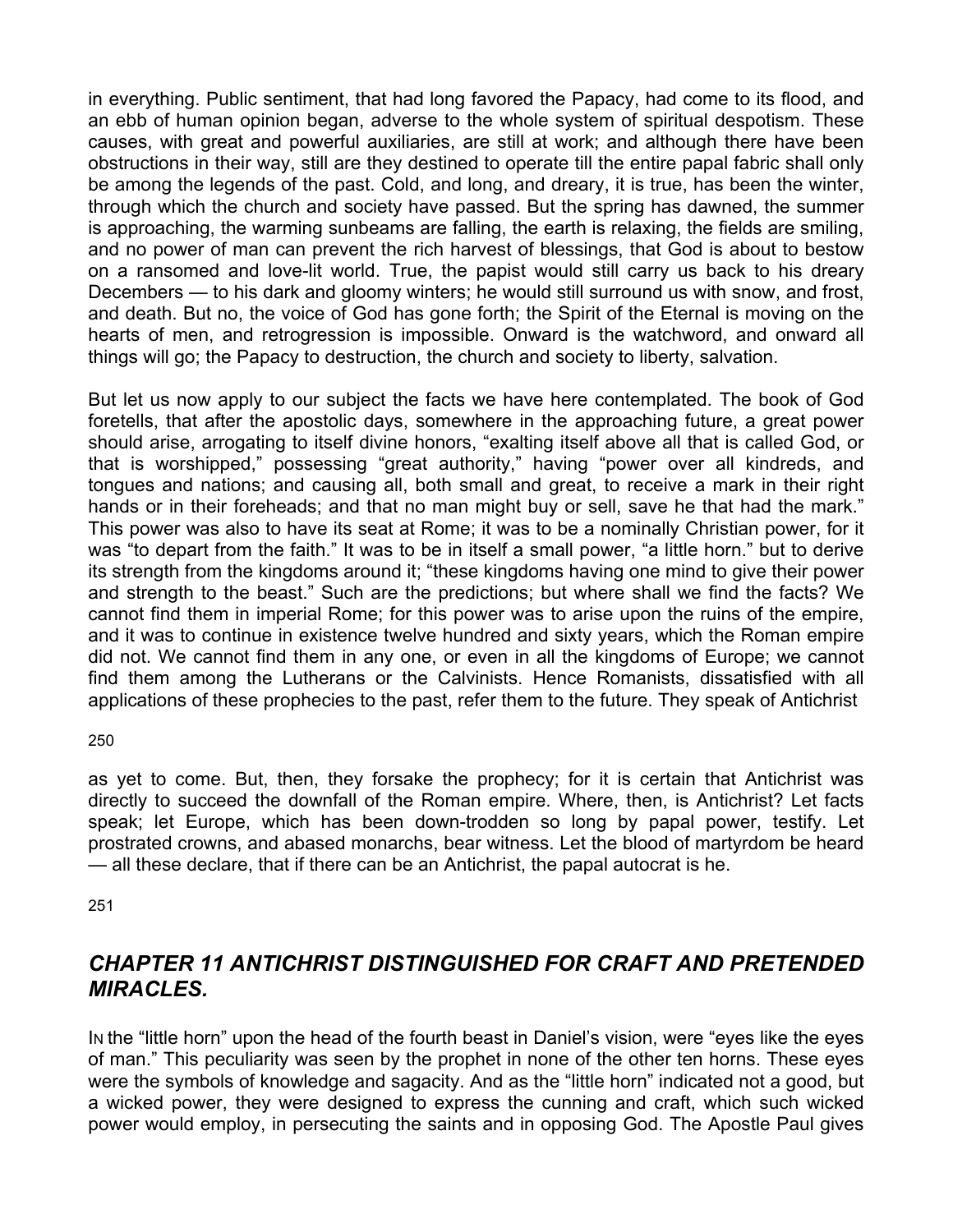us the idea more literally. He describes the man of sin as coming "with all deceivableness of unrighteousness" (en pash spath thv adikiav), and as "speaking lies in hypocrisy, (en uJpokpisei yeudologwn.)

That these passages refer to Antichrist, even Romanists themselves admit. "The little horn," says the Commentator on the Doway Bible, "is commonly understood of Antichrist." The same authority says, "The man of sin agrees to the wicked and great Antichrist, who will come before the end of the world." The difference between this commentator and ourselves is, that, while he considers Antichrist as yet to come, we affirm, that he is even now in the world."

If then, these passages refer to Antichrist, they teach, that cunning and craft are to be among his chief characteristics. That these traits are more notorious in the papal church, than in any other establishment ever known among mankind, needs scarcely to be affirmed. The evidences of their existence have filled its history for more than a thousand years.

The first instance we notice of the craft of this church is, in its mode of interpreting the holy Scriptures. That the Scriptures are to be interpreted like all other books, is evident. Although the truth in them is inspired, that is, delivered from heaven, yet the language is human. The very object of this volume is, to make known to man, in his own modes of speech, the will of God for his direction and salvation. The Papacy, however, considers this book of such difficult interpretation, that, withholding it

### 252

from the people generally, it only furnishes such portions as its forced, though *infallible*  interpretations, have so far glossed, that the original meaning is entirely concealed.

We shall notice only two of the unnumbered perversions of this kind. In Matthew 16:18, Christ addresses Peter in the following language: "And I say unto thee, that thou art Peter, and upon this rock I will build my church, and the gates of hell shall not prevail against it." This text has been used by Catholic writers as the very foundation of their papal system. "It is proved," says Dens, "that Peter received supremacy from Christ above the other Apostles from Matthew 16:18, where the supremacy is promised, and John 21 where it is conferred."1 The passage referred to in John is the following: "Then said Jesus unto them again, Peace be unto you; as my Father hath sent me, even so send I you. Whosoever sins ye remit, they are remitted unto them, and whosoever sins ye retain, they are retained unto them." This latter passage, in which Christ addresses the apostles in a body, and in which he conferred upon them, if anything, equal authority, is said to teach Peter's supremacy above his brethren. Surely, if this was the time, when Peter had conferred upon him the supremacy previously promised, he never received it at all. And as the text quoted to prove that Peter received the supremacy has failed, so, no doubt, will the text said to contain the promise of supremacy, also fail.

**1.** This supremacy is not contained in the words of this text. There is evidently a wide distinction between the word Peter (Petrov) and the two words, "this rock (tauth th petra) used in this verse. They are not the same, either in our English version, or in the original Greek.2 The nearest that these words can approximate to identity, is in the following version of the text — 'Thou art a stone, and upon this rock I will build my church.' Now it is certain, that if Christ had intended to say, that his church should be built upon a stone, he would have used the same word in both parts of the sentence. But he affirms that his church shall be built, not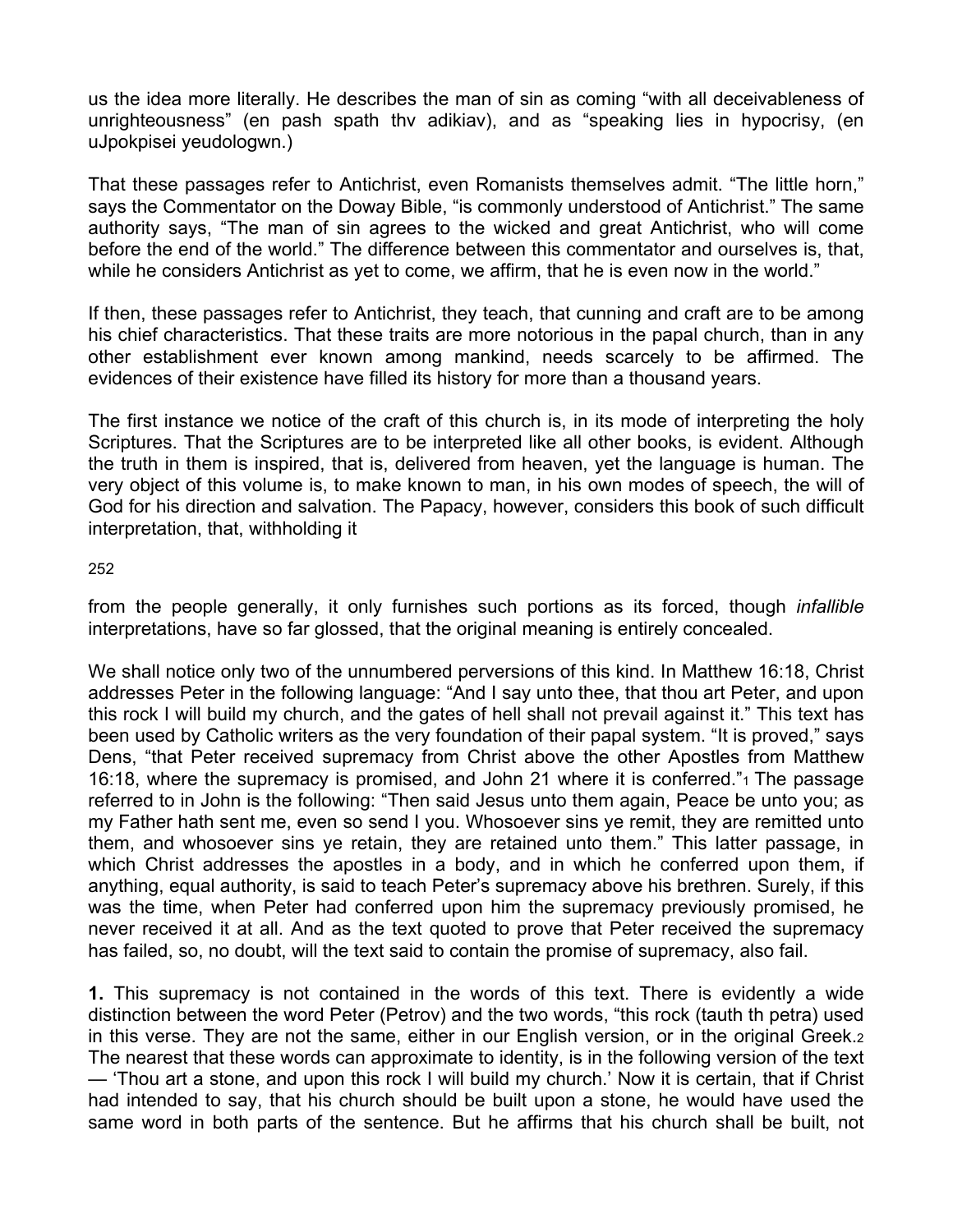upon a stone, but upon a particular rock. Nor is this all — the word Peter here is evidently used as a proper name, and not as a collective noun. If then Christ had intended to affirm, that he would build his church upon the apostle he would have used the following mode of address: 'Thou art Peter, and upon thee will I build my church.' Where that apostle is meant in the next verse, this is the mode of expression: "I will give to thee the

### 253

keys, etc." Besides the fact, too, that these words are really different in themselves, the sense of the passage requires, that they should be different. Suppose them identical; then Christ is made to say, that his Church shall be built on Peter. Now, besides the positive falsehood, if not blasphemy, of such a declaration, there is absurdity in the very idea. How can a church, or government of any kind, be built upon a man? Romulus, though the first king, was not the foundation of the Roman government.

Nor are the kings of England or France the foundation of the respective monarchies in those countries. The foundation of a government is its constitutional laws; the foundation of a church is its fundamental doctrines. It is absurd to speak of any man as the foundation of either church or state; a man may be a founder, or a builder, or a ruler, but never a foundation. But admit this absurdity; place Peter as the foundation of the church; then we deny that he can be its ruler. There certainly is some difference between the foundation of a house, and its master. If Peter therefore be at the foundation, he cannot also be at the head of the church. The very ground therefore, which these critics take, defeats their object, and renders Peter's primacy, as contained in this text, impossible.

**2.** Nor does the context show that the primacy of Peter is contained in these words. The following verse has been quoted with this intention: "And I will give unto thee the keys of the kingdom of heaven." Now, there certainly must be a wide difference between occupying the foundation of a house, and carrying its keys. The two offices cannot be performed by the same person;<sup>3</sup> if Peter therefore be the foundation, he cannot be the keys carrier, and if he be the keys-carrier, he cannot be the foundation. To suppose therefore, that our Lord intended to convey the same idea, by two such different and opposite figures, is to suppose him ignorant of the meaning of language. Nor can such supremacy be inferred from the preceding verses. Christ had asked the question — "Who do men say, that I, the Son of man, am?" The reply of the apostles was, "some, John the Baptist, some, Elias, and others Jeremiah, or one of the prophets." He then asked the apostles themselves, as to their belief in the matter, — "But who say ye that I am?" Peter, more promptly than the rest, exclaimed: "Thou art the Christ, the Son of the living God." — "Blessed art thou, Simon Bar-jona;" says Jesus, "for flesh and blood hath not revealed it (viz. that I am the Christ, the Son of the living God) unto thee,

### 254

but my Father, which is in heaven. And I say unto thee, thou art Peter, (that is, by this confession, thou well deservest the name I have given thee) and upon this rock (the truth which thou hast confessed, that I am the Christ) I will build my church, and the gates of hell shall not prevail against it." Such is evidently the meaning of the passage. Hence at the conclusion of the conversation, Jesus charged his disciples, that "they should tell no man that he was Jesus, the Christ." This was the truth after which the Savior was inquiring; it was the truth which Peter confessed; it was the truth which Christ affirmed had been revealed to him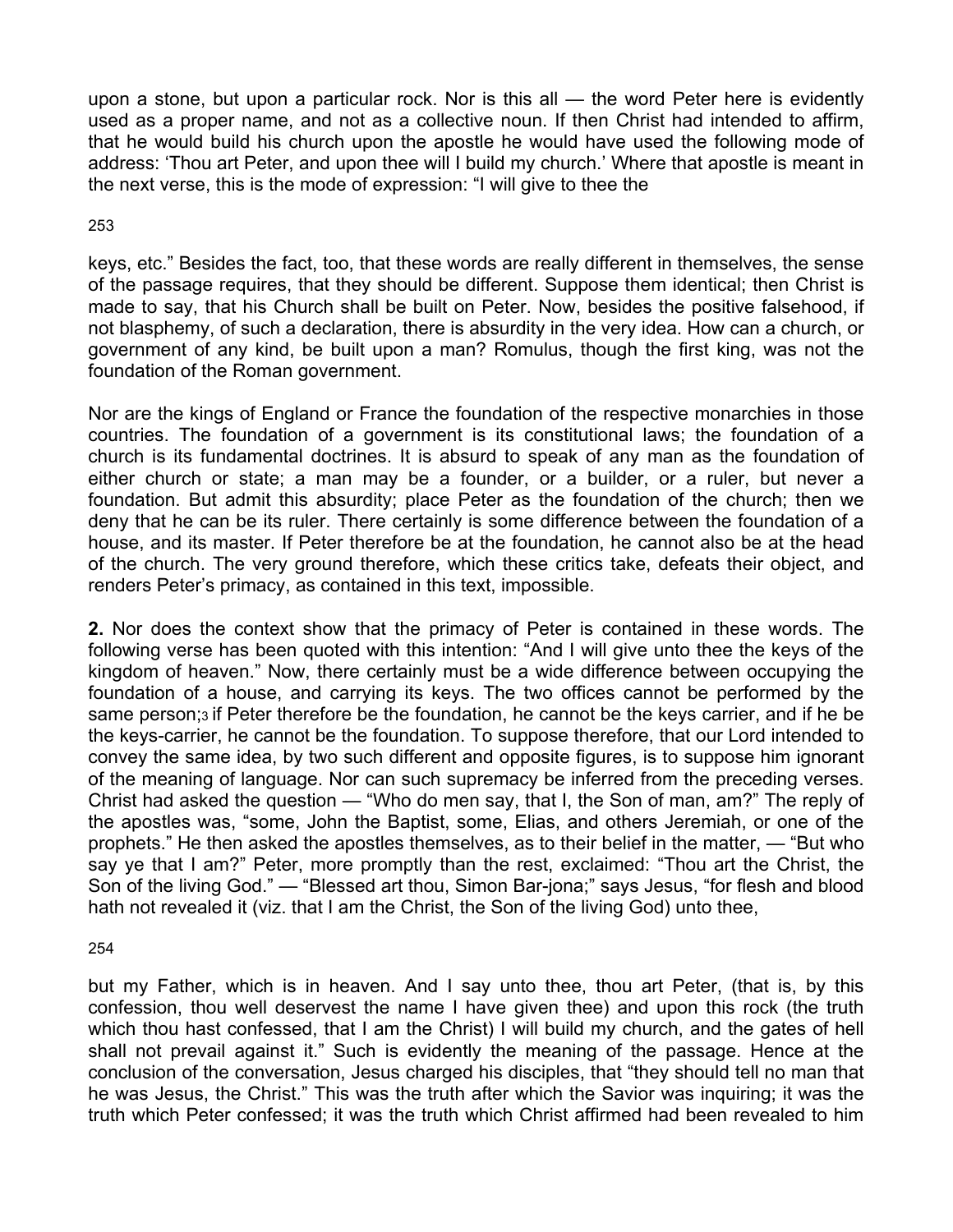by his Father; it was the truth which he wished, for the present, to be kept secret; — and it is the truth upon which the Christian church, both was to be, and is founded.

Roman Catholic writers tell us, that Christ used the Syriac word, *Cephas,* which has no variety of gender. Admit it. They still have to prove, that by the use of the word *Cephas* in the second instance, Christ did not mean a rock, but the apostle of that name. Matthew, however, must have understood the Syriac. He was also inspired in writing the Greek. Why, then, does he render the second Cephas by *petra,* and not *by petron?* If he believed his Master meant the same thing, in the twofold use of the term *Cephas,* why did he use, in the second instance, a word which always signifies a rock, but never the apostle Peter? This supposition makes even this inspired writer to err, worse than a mere tyro in the use of language. Thus, it is impossible, upon any rational mode of criticism, to wrest out of this passage the primacy of the apostle Peter. It is not there, nor the promise of it.

**3.** Nor can such primacy be educed from this passage through the analogy of Christian doctrine. Were the primacy of Peter of the importance ascribed to it by Papists, then might we expect to find it so interwoven with Christian doctrine in the Holy Scriptures, as to leave no doubt of its reality. We find it, however, not even hinted at in the doctrinal portions of the New Testament. "Other foundation," says Paul, "can no man lay than that is laid, which is Jesus Christ." 1 Corinthians 3:11. In the book of Revelation, too, where John speaks of the twelve foundations of the holy city, he does not represent the name of Peter as the only one written on those foundations; but "the names of the twelve apostles of the Lamb."

255

Revelation 21:14. The apostle Paul also represents converted gentiles, as being built, not upon Peter, but

"upon the foundation of the apostles and prophets, Jesus Christ himself being the chief cornerstone." Ephesians 2:20.

Let it be observed here, too, that neither John nor Paul represents the apostles, or the apostles and prophets, as the foundation either of the church or holy city. John speaks of the names of the apostles only as being written on the twelve foundations. And Paul draws, in 1 Corinthians 3, a very broad distinction between the foundation, which all apostle lays, and an apostle himself. The primacy of Peter, then, is no such article of Christian faith, that one must infer it from Matthew 16:18, because, by a great perversion of language, it may be inferred from that passage.

**4.** Nor can the primacy of Peter be inferred from this passage, from any thing afterwards recorded, either in the life of this apostle, or in the history of the early church. What sovereignty did Peter exercise, either at Jerusalem, at Antioch, or anywhere else? Was he a very Pope, and were the other apostles but cardinals around him? Every one knows the entire falsehood of such a supposition. The apostle Paul declares, that "he was not a whir behind the very chiefest of the apostles." 2 Corinthians 11:5. And in enumerating church officers, he places at the head of the list, not Peter, but the "apostles" jointly. "And God hath set some in the church, first apostles." 1 Corinthians 12:28.

Thus have we shown, from the words themselves, from the context, from the analogy of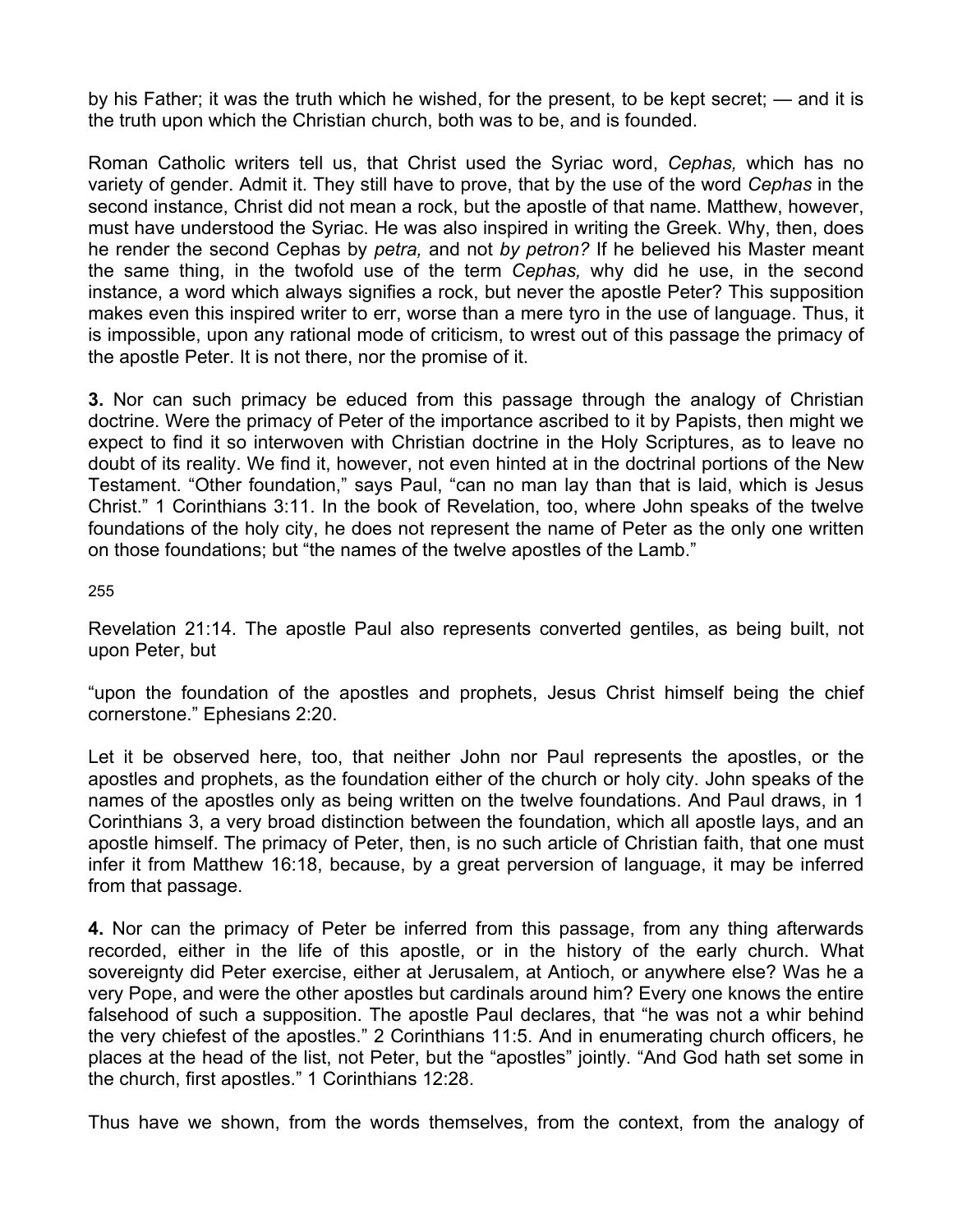Scripture doctrine, and from subsequent facts, that the primacy of Peter is neither contained nor promised in this text. Yet, Papists deduce from it the three following conclusions: — that Peter was constituted head of the church, that this supremacy was set up at Rome, and that it has been left in that city as a legacy to all succeeding  $-1$  know not whether to say  $$ apostles, bishops, or popes!

The other passage of Scripture which Papists have forced into their service, is that contained in Matthew 26:26-28.

"And as they were eating, Jesus took bread and blessed it, and brake it, and gave it to the disciples, and said, Take, eat; this is my body. And he took the cup and gave thanks, and gave it to them

### 256

saying, Drink ye all of it; for this is my blood of the new testament, which is shed for many for the remission of sins." To most readers this passage is perfectly simple and of easy comprehension. No one but a Papist would ever imagine, that by the expressions, *this is my body,* (touto esti to swma mou,) — *this is my blood,* (touto gar esti to aiJma mou) — that Christ meant his literal body and blood. The body of Christ was then before the very eyes of the disciples unbroken; his blood was in his veins unshed. It must therefore, have been perfectly manifest to the apostles that their Master was speaking figuratively, and not literally. But, upon this simple language, have Romanists founded the monstrous doctrine of *transubstantiation!* The following is a decree of the Council of Trent: "Whosoever shall deny that in the sacrament of the most holy eucharist are contained truly, really, and substantially the body and blood, together with the soul and divinity of our Lord Jesus Christ, and therefore the entire Christ, but shall say that he is in it only as in a sign, or figure, or virtue; let him be accursed."4 Here, not only are the words of Christ literalized, which they were not intended to be, but they are transcended. The most rigid interpretation that can be adopted, would only require that the bread should be the body, and the wine the blood of Christ. But even this literalism did not satisfy Rome. She must have also the "soul" and "divinity" of our Lord yea, the *"entire Christ."* Nor is this all: the entire Christ, she teaches, is contained in each fragment of the bread, and in each drop of the wine. Nor is even this all; the bread and wine, thus converted into the entire Christ, even in their minutest particles, are offered to the people to be adored with the worship of *latria,* that which is paid to God only! Nor is even this all. The sacrifice of the mass is next offered, for the living and the dead. Here is certainly one of the most extraordinary bundles of absurdities, which ever entered into the head of mortal. Bread and wine, converted by a priest into something like a thousand Christs at a time! And as this is a daily. service, performed in many places over the earth, and also in past generations, many millions of times, almost as many Christs have thus been formed, as there are particles of sand on the banks of the Tiber! How shocking to common sense is such a doctrine! And yet, this is the Papal mode of interpreting Scripture! No wonder that Papists prohibit the common reading of the word of God; for even the most superficial acquaintance

257

with this holy volume, would be sufficient to overthrow their entire System.

The two texts of Scripture we have been considering, through the gross perversions of their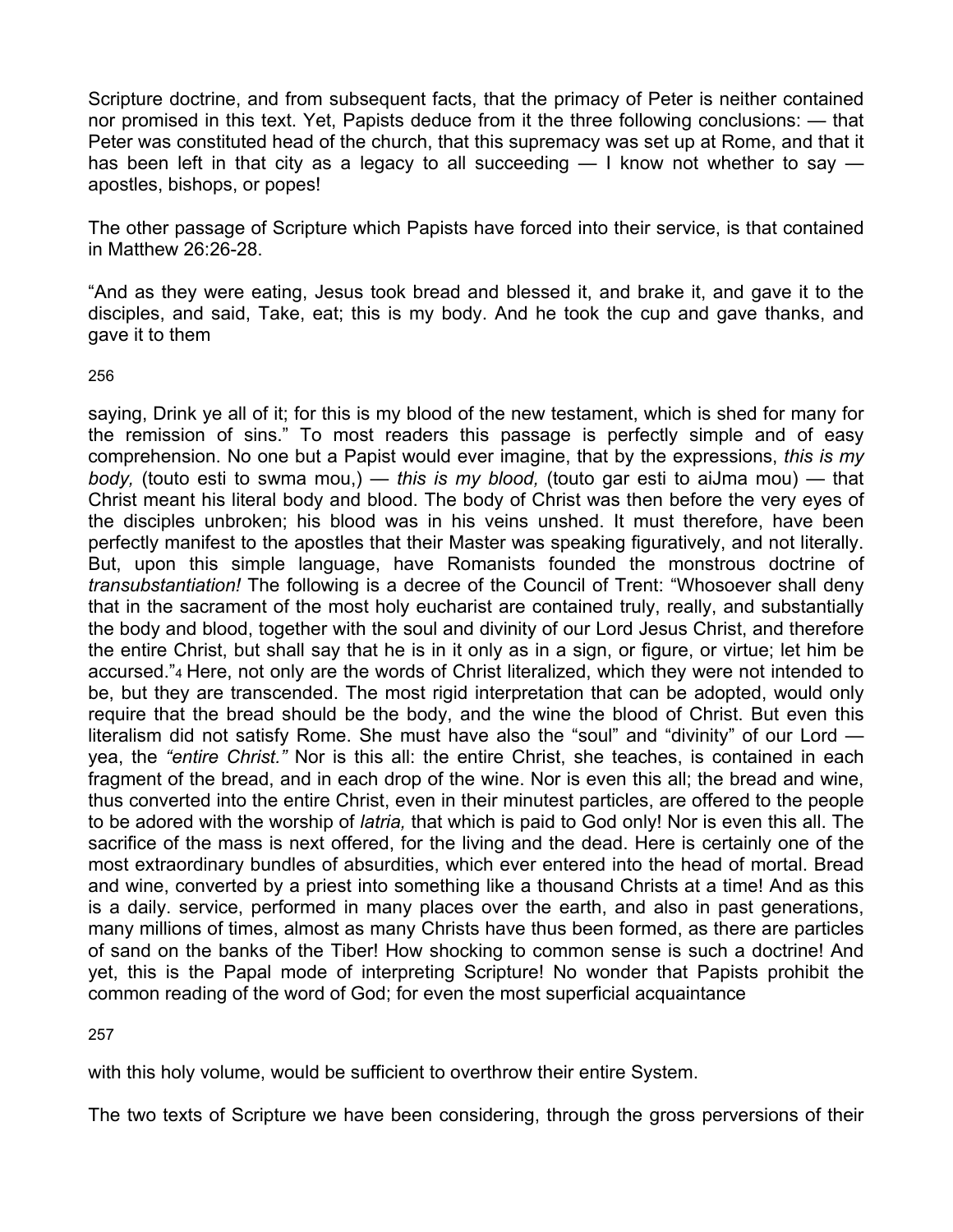meaning by Papists, have given rise to the *Pope* and the *Mass,* those tremendous agents of papal power and papal superstition. The same mode of interpretation is pursued, in deducing from the oracles of God, scriptural authority for all their various inventions and superstitions. Thus it is coolly affirmed; by Dens, that since the candlestick in the Jewish tabernacle had seven branches, therefore, there are seven sacraments; and that since Peter alone of all the apostles walked with Christ on the water, therefore, we may infer his primacy.

A second instance of the craft of the Papacy, may be found in its use of tradition as a divine rule of faith. One would imagine, that its convenient mode of interpreting Scripture would answer all its purposes. But no, the Bible, even when eclipsed and surrounded by papal interpretations, still emits too much light upon the consciences of these crafty men, to allow all their gross departures from its teachings. They need, therefore, another and a yet more flexible rule of faith. Hence, tradition is placed upon equal footing with Scripture in matters of faith and practice. But even tradition, and especially early tradition, is too inflexible for them. They must, therefore, invent some method to divest it of its power of reproof. What is that method? Peter Dens shall inform us: "Whatever the Catholic church holds, or decrees as such, is to be regarded as tradition."<sub>5</sub> This is perfectly legitimate; for if the church has the right to make tradition its rule of faith, instead of the Scriptures, it certainly must have the right also, to mold and fashion that tradition as it pleases. Here then is another abyss of papal fraud. This crafty power passes off to hundreds of thousands of men, its own fabricated traditions, as containing that will of God, which they are bound to obey! Here are the eyes of "the little horn," where "the man of sin," coming in "all deceivableness of unrighteousness."

But neither perverted Scripture, nor perverted tradition could give to this wicked power sufficient liberty. It had recourse, therefore, to positive and barefaced forgeries. The chief pillars of papal usurpations in the middle ages were the false Decretals, and the Donation of Constantine. These two instruments gave to the Pope unlimited power, in both church and state;

### 258

and yet, they were both mere fabrications! "No one," says Hallam, "has pretended to deny for the last two centuries, that the imposture of the Decretals is too palpable for any but the most ignorant ages to credit."6 "The falsity of the Donation," says Daunou," according to Fleury, is more generally admitted, than that of the Decretals of Isidore; and if the Donation of Constantine should yet obtain any credit, it would be sufficient to transcribe it, in order to show it to be unworthy of belief.", Here, then, are two celebrated forgeries, known to be such by the papal hierarchy, and yet for centuries appealed to, for the support and extension of papal authority over the liberties both of church and state!

Bat the power of the Pope needs to be extended in another direction. It is not enough to annihilate the independence of thrones, and the freedom of the people of God; the infernal regions must be entered, and the fires of purgatory kindled. "Purgatory," according to Beilarmine, "is situated in the center of the earth; it forms one of the four compartments into which the infernal regions are divided. In the first of these the damned are placed; the second is purgatory; in the third reside the spirits of infants who died without baptism; the fourth is *limbus,* the abode of the pious who departed this life before the birth of Christ, and were delivered by him when he descended into hell. The pains of purgatory are so horribly severe that no sufferings ever borne in this world can be compared with them. How long they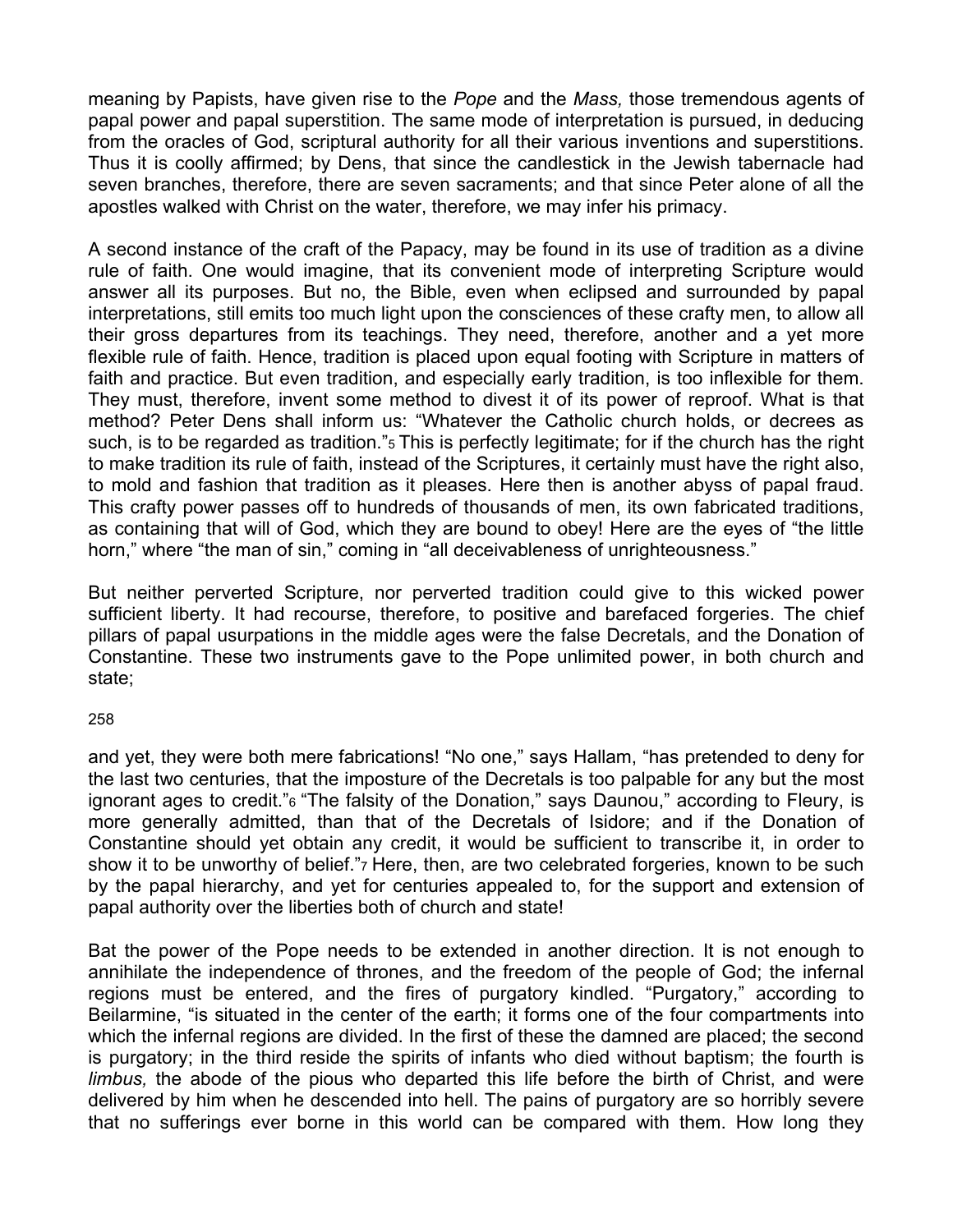continue is not known; but it is thought that the process of purification is very gradual, and that some will not be thoroughly cleansed till the day of judgment."

This is the doctrine which the Council of Trent enjoins, shall be "everywhere taught and preached" (doceri et ubique praedicari). But no such doctrine as this, is contained in the word of God. The blood of Christ, we are there assured, "cleanseth us from all sin." 1 John 1:7. The apostle Paul also teaches that "there is no condemnation to them that are in Christ Jesus." Romans 8:1. He also asserts that for such "to be absent from the body, is to be present with the Lord." 2 Corinthians 5:8. A wonderful salvation would that of Christ be, indeed, if after souls had taken refuge in him as their Savior, they must still be sent down to the infernal regions, to suffer in the fires of purgatory, the expiation of their offenses! Such a doctrine is a reproach upon Christ, is contrary to the whole teaching of the Scriptures, is calculated to enslave even those who

#### 259

are pardoned, and is, moreover, subversive of the entire scheme of salvation by grace. There is no grace in it, as certainly there is no truth. Why then such an invention? Simply to increase the power and wealth of tile Roman priesthood. These are the motives; and if these could cease to operate, the fires of purgatory mold long since have been extinguished. Look next at the long catalogue of sacred relics. The apostle Paul taught, that in his day, as now, "the fashion of this world passeth away." And Isaiah had affirmed even before Paul, that "all flesh is grass, and all the goodliness thereof as the flower of the field." Moses too had declared earlier still, "dust thou art and to dust thou shalt return." These physical laws, however, seem to have had no application to the bones of saints, the wood of the Savior's cross, or even to his coat. All these, and tell thousand others like them, are carefully preserved by pious Roman Catholics, as mementos of ancient piety, and objects of religious homage! "They show at Rome," says a modern traveler," the heads of St. Peter and St. Paul encased in silver busts and set with jewels; a lock of the virgin Mary's hair, a vial of her tears, and piece of her green petticoat; a robe of Jesus Christ sprinkled with his blood, some drops of his blood in a bottle, some of the water which flowed out of the wound in his side, some of the sponge, a large piece of the cross, all the nails used in the crucifixion; a piece of the stone of the sepulcher on which the angel sat; the identical porphyry pillar on which the cock perched when he crowed, after Peter denied Christ; the rods of Moses and Aaron, and two pieces of the wood of the real ark of the covenant."8 Now can anyone imagine, that Papists who have the least intelligence can possibly believe that these are *bona fide* relics! They know that they are not. Why then are they employed as objects of religious veneration? To delude the vulgar, to extort money from them, and to deepen the shades of that already too dark superstition, in which Catholic ecclesiastics are made to move, as supernatural beings! O Popery! Popery! Thou hast an awful doom before thee, when the Judge of all shall tear off thy mask, and reveal thy nakedness to an abhorring world! These are only a few of the many "lies spoken in hypocrisy" by which this unnatural and wicked system is sustained. This whole papal fabric is based in fraud, is pillared on falsehood, is defended by deceit, and propagated by hypocrisy.

260

We now proceed to consider the miracles performed by the Papacy, as proof of its antichristian character. The Apostle Paul represents Antichrist as coming "after the working of Satan, with all power, and signs and lying wonders." — (shmeioiv, kai perasi yeudouv.)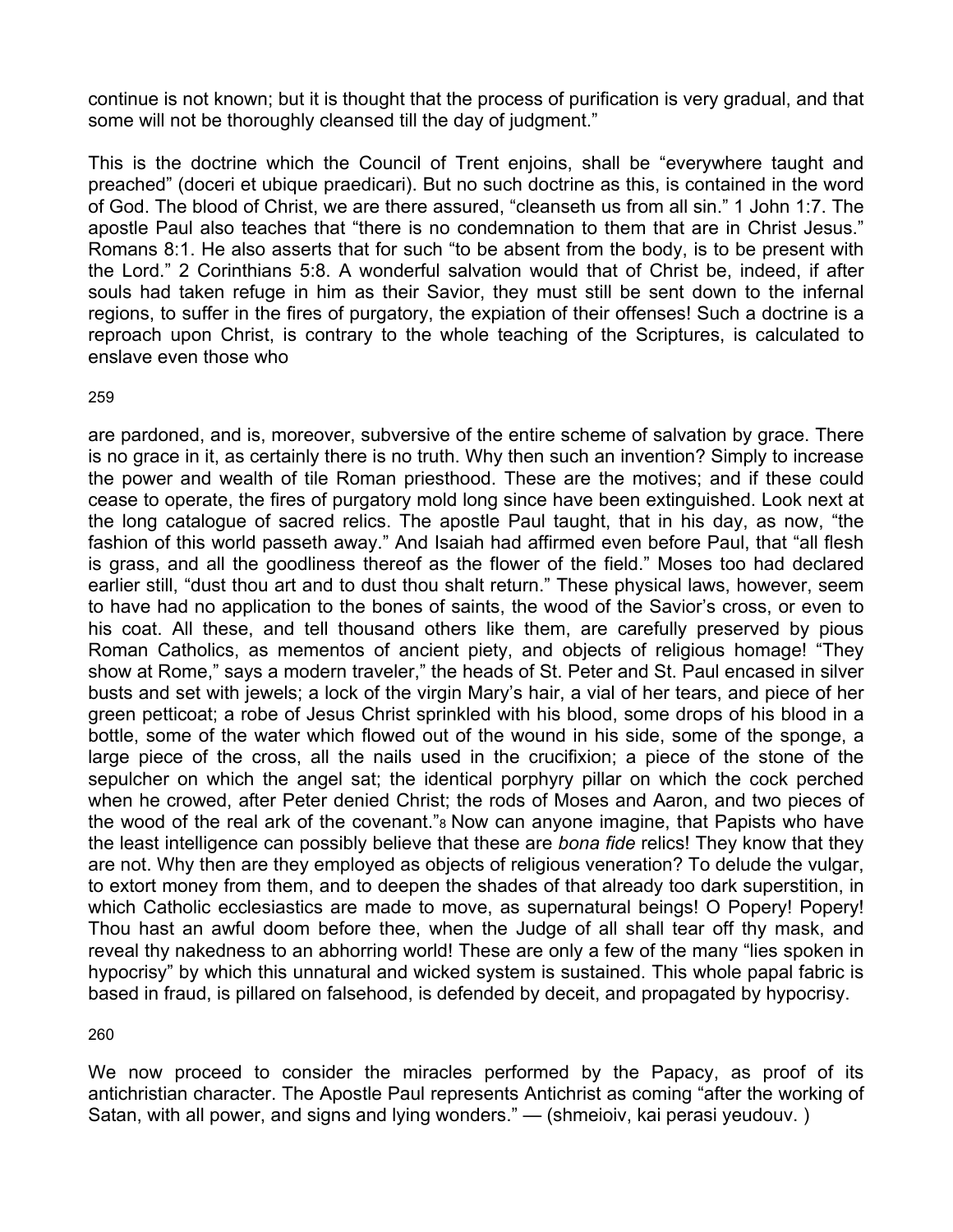It is a remarkable fact, that while all other sects and religious parties believe that miracles have long since ceased, the ends having been answered for which they were appointed, papists still pretend, that miracles are performed in their communion. Were such miracles real and not pretended, and were they, moreover, performed by holy men, and in the cause of truth, the Romish church would stand out before the world, as a divinely constituted body, and as having the indwelling of the Holy Ghost. But, if these miracles are base impostures, and if they are performed by wicked men in defense of error, then do they proclaim with the voice of thunder, that the Papacy is Antichrist, and that the Roman church is but marking herself with the signs of the beast.

That the Papacy sanctions modern miracles is certain. What is the doctrine of transubstantiation, but a standing recognition of miraculous power in the Romish priesthood? Can we imagine a greater miracle, than the formation of a "whole Christ," from a piece of bread? Neither Moses, nor Elijah, nor Peter, nor Jesus, performed so wonderful a miracle as this. Extreme unction is also attended with miraculous effect. "Whosoever shall alarm," says Trent, "that the sacred unction of the sick does not confer grace, nor forgive sins, nor relieve the sick, *(nec alleviare infirmos,)* but that its power has ceased, as if the gift of healing existed only in past ages; let him be accursed." Every saint, too, who is canonized at Rome, must have performed miracles, previously to his being admitted to such exalted honor. "Before a beatified person is canonized, the qualifications," says Buck, "of the candidate are strictly examined into, in some consistories held for that purpose; after which one of the consistorial advocates, in the presence of the Pope and cardinals, makes the panegyric of the person who is to be proclaimed a saint, and gives a particular detail of his life and miracles; which being done, the holy father decrees his canonization, and appoints the day."9 Such canonization, however, cannot take place until fifty years after the candidate's death; when, as one would think, it must be a pretty difficult task, either to establish or disprove the reality of his miracles.

### 261

As specimens of the miracles performed in the papal church, we give the following. "At Hales," says Hume, "in the county of Gloucester, there had been shown, during several ages, the blood of Christ brought from Jerusalem; and it is easy to imagine the veneration with which such a relic was regarded. A miraculous circumstance also attended this miraculous relic; the sacred blood was not visible to any one in mortal sin, even when set before him; and till he had performed good works, sufficient for his absolution, it would not deign to discover itself to him. At the dissolution of the monastery, the whole contrivance was detected. Two of the monks, who were let into the secret, had taken the blood of a duck, which they renewed every week: they put it into a vial, one side of which consisted of thin and transparent crystal, the other of thick and opaque. When any rich pilgrim arrived, they were sure to show him the dark side of the vial, till masses and offerings had expiated his offenses; and then finding his moneys or patience, or faith nearly exhausted, they made him happy by turning the vial."

This is a specimen of a *bona fide* Roman Catholic miracle! For several generations, had our English ancestors paid their homage at this celebrated monastery. They revered the very earth on which such a holy building stood. They venerated the monks resident here, as men of peculiar sanctity, and as the intimate friends of the Deity. They especially worshipped the holy relic, and felt, whenever they saw the precious blood, that their sins were all forgiven.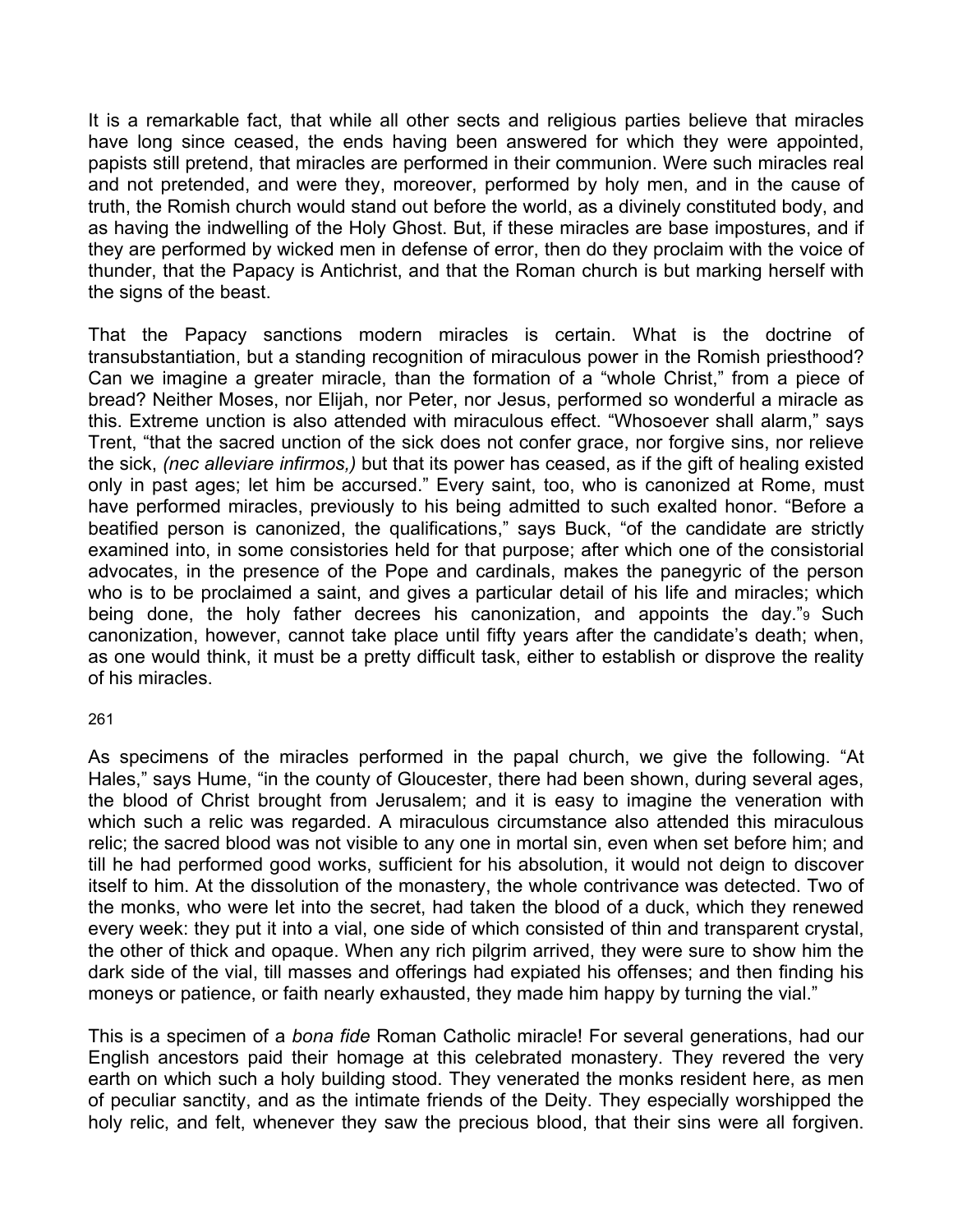They left their offerings and gifts with a cheerful heart, and returned to their homes, not only to tell the glad story, but also to forward other pilgrims to the holy spot. And what does the whole turn out to be? The blood of a duck every week renewed! A base trick of designing and covetous monks! Surely, we must blush for humanity at a scene like this. All this is done, too, under the holy sanctions of religion, and as carrying palpable evidence to the heart of every beholder, of the truth of the gospel, and the authority of the papal church.

The same historian furnishes another example of the same kind of miracles. "A miraculous crucifix," says he, "had been kept at Boxley in Kent, and bore the appellation of the 'rood of grace.' The lips, and eyes, and head of the image, moved on the approach of its rotaries. Hilsey, bishop of Rochester, broke the crucifix, at St. Paul's cross, and showed to the whole

### 262

people, the springs and wheels by which it had been secretly moved."10 Here was another papal wonder. Multitudes had worshipped this crucifix, as they would Christ himself. They had felt all the emotions of joy and astonishment while gazing upon it. They had enriched its keepers, and blessed their own consciences with the tokens of pardon and salvation. And what is this great wonder? The mere mechanism of Romish priests, to enforce superstition, to exalt themselves, and to enrich their fraternity. And yet these are the proofs incontrovertible — the miracles which papists boast as affording divine testimony to the purity and authority of their system! From the benefits of such miracles, may God ever deliver his church and people!

The two following miracles are taken from the Roman Breviary. "St. Francis Xavier turned a sufficient quantity of salt water into fresh, to save the lives of five hundred travelers, who were dying of thirst, enough being left to allow a large exportation to different parts of the world, where it performed astonishing cures! St. Raymond de Pennafort laid his cloak on the sea, and sailed thereon from Majorca to Barcelona, a distance of a hundred and sixty miles, in six hours!"<sub>11</sub>

These are but a few of the myriads of similar miracles which Popery tolerates, which Popery practices, and of which Popery boasts! That they are incredible, every one can at once perceive — that they are not only superstitious, but fraudulent, none can doubt. Why then their existence? Why, they were invented, ages past, to support the church and to make gain. They are a part of the transmitted commerce of mystical Babylon. But for such miracles, much of the trading capital of Rome would be left in the market. The business, therefore, must be kept up; and as long as there are devotees simple enough to credit such things, there will, of course, be found priests wicked enough to defend and practice them. And there is another reason: — Rome must fulfill her destiny; she must correspond to every prophecy concerning her; and one of these prophecies is, that she will practice, through the working of Satan, "signs and lying wonders." Here, then, we have two additional marks of Antichrist most strangely meeting in the Papacy. Antichrist was to practice craft and deceit, above all other powers. For these things Rome has been unrivaled in the history of human governments. Antichrist was also to perform "lying wonders,"

263

and "signs;" he was to be notorious for false miracles. Such miracles are every where characteristic of the Romish communion. If, then, scriptural predictions are expected to have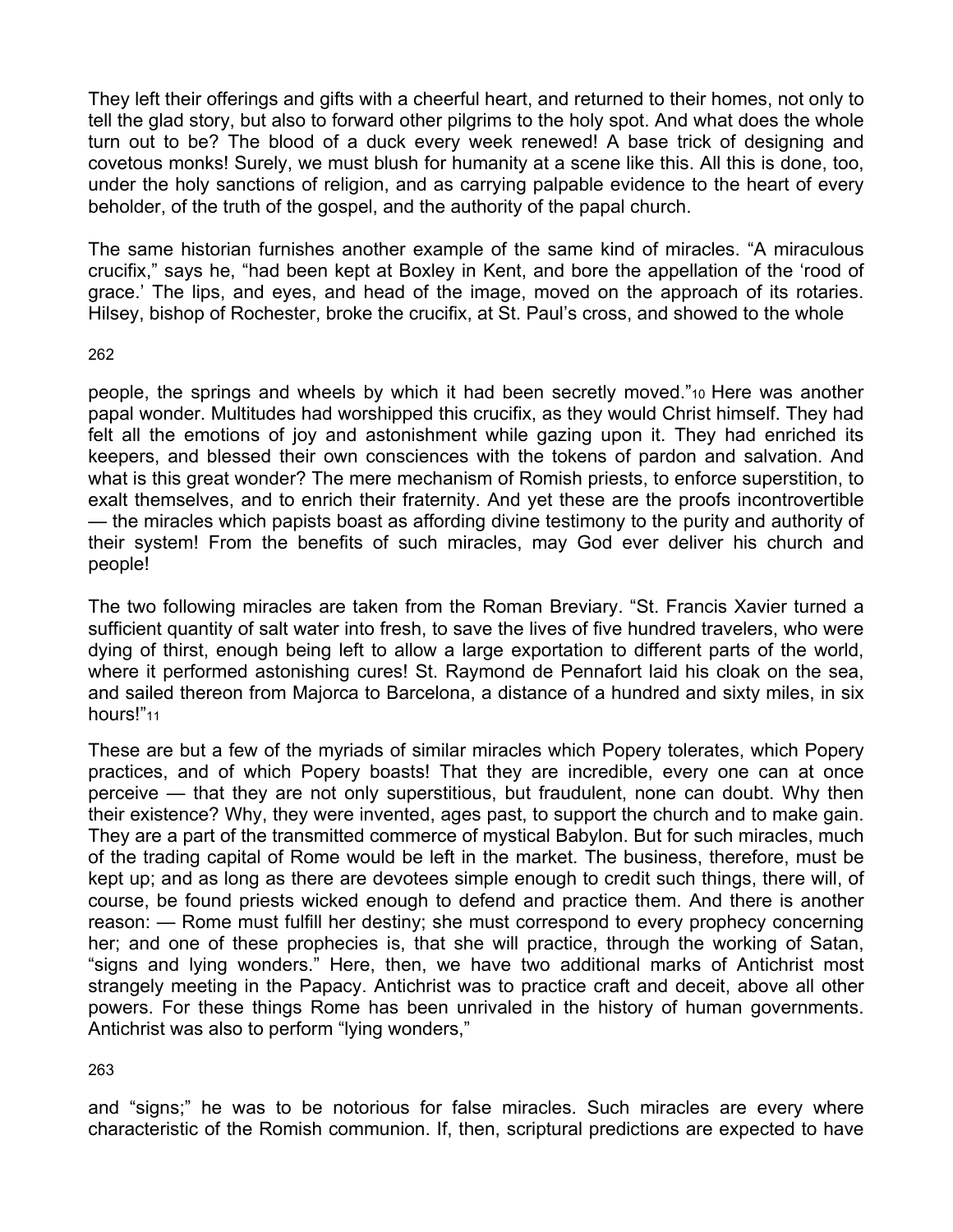their fulfillment in corresponding facts, what set of facts can more clearly indicate the fulfillment of prophecy, than these to which we have alluded? Strange, strange indeed, must it be, that all the prophecies concerning Antichrist, should point directly to Rome, and yet Antichrist not be at Rome! But these prophecies do not lie; nor can we well be mistaken in their application. They refer to the Papacy — they proclaim the Pope as Antichrist. The conclusion may be personal, it may appear invidious, but it is inevitable: the Pope is as truly Antichrist, as Jesus of Nazareth is the Christ.

264

# *CHAPTER 12 ANTICHRIST A REPROBATE*

By reprobation, we mean that judgment of God whereby some men, on account of their sin, are given up to a course of presumptuous wickedness and to final destruction. Reprobation refers both to individuals, and to whole classes of men. Pharaoh was a reprobate; for this is what is meant by God's "hardening his heart." Exodus 14:4. Judas was also a reprobate; hence he is called by Christ, "the son of perdition." John 17:12. The Canaanites were reprobates; hence they were doomed by God to utter destruction. Deuteronomy 7. The apostle Paul also represents the gentile world generally, as in a state of reprobation. Romans 1. He also speaks of the unbelieving Jews as in a similar condition. Romans 11. Reprobation, however, as applied to the Jews and gentiles in these passages, refers not to races, but to generations of men. The gentile world was ultimately brought under the light of the gospel, and multitudes of them became the children of God. The Jews are also to be reclaimed; for blindness has happened to them only "in part;" that is, for a certain fixed period. The reprobation, however, of Antichrist is of a worse character. Like Pharaoh, like Judas, like the ancient Canaanites, his reprobation is unto perdition. Hence he is called "the son of perdition," 2 Thessalonians 2:3; and is said to "go into perdition." Revelation 17:11. We are not to understand by this, that all the individuals attached to this Antichristian system will perish. By no means. As the apostle Paul said of his Jewish brethren, even so say we of Papists, that "there is a remnant among them according to the election of grace." Romans 11:5. "The apostle," says Dr. Hill, "is not to be understood as meaning, by the strong expressions he has subjoined to this prophecy, that all who ever believed the errors of Popery are certainly damned. We believe that many worthy, pious men, by the prejudices of education and custom, have been so confirmed in doctrines, which we know to be erroneous, as to be unable to extricate themselves."1 Still, however, the errors of Antichrist are so radically subversive of the gospel, the whole system is so extravagant and enormous, that the great body of its adherents are not only given up of God now, but will hereafter suffer his severe wrath. This is a matter of express and positive prediction —

265

"and for this cause God shall send them strong delusion, that they should believe a lie; that they all may be damned, who believed not the truth, but had pleasure in unrighteousness." 2 Thessalonians 2:11,12.

Reprobation, so far as it is accomplished in this life, relates to the mind, the heart, the will, the conscience and the actions of men. In his description of it in Romans 1, the Apostle represents God as giving men up to "a reprobate mind;" to "vile affections;" and to "do those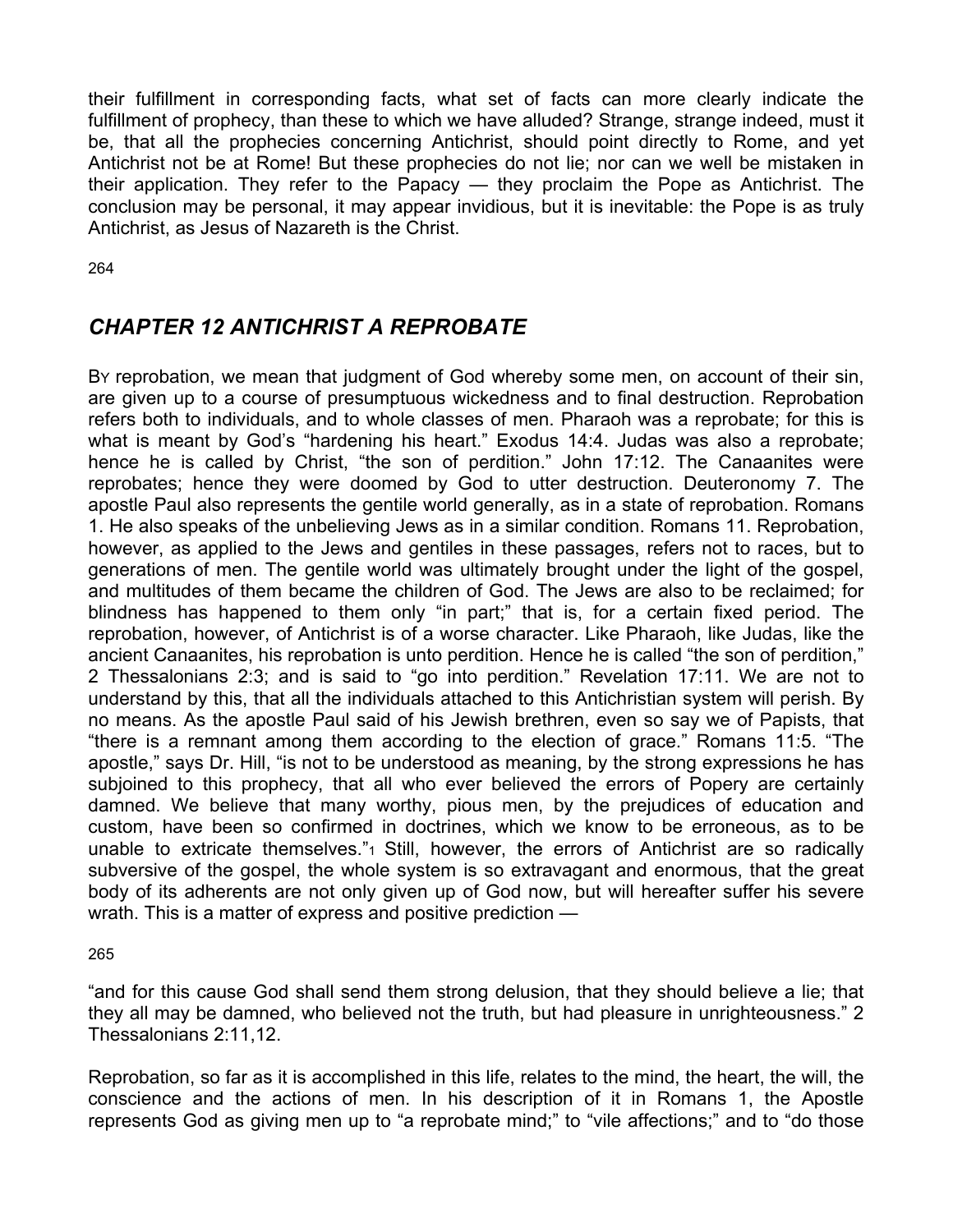things which are not convenient." In 1 Timothy 4:2, he also includes in reprobation, "a seared conscience;" and in Romans 9:l8, a hardened heart, of powerful self-will. These are apt, all of them, to follow each other in regular order. Where the mind is "reprobate," the affections will be "vile;" where the conscience is "seared," the will will be stubborn; and where all these exist, the actions will be wicked. What a catalogue of crimes arises from a fountain like this, any one may learn, by reading the latter part of the first chapter of the Epistle to the Romans.

The reprobation of Antichrist is contained in these words — "and for this cause, God shall send them strong delusion (energeian planhv) that they should believe a lie." Macknight renders the passage thus: "And for this cause God will send to them the strongworking of error to their believing a lie." Doddridge paraphrases it thus — "God will in righteous judgment give them up to a reprobate and insensible mind, and will send upon them the energy of deceit; he will suffer them to deceive others, till they are themselves deceived, so that they shall believe the lie they have so long taught." The expression is remarkably strong; and it teaches, that those who are involved in this judicial sentence of God, will be buried in an almost hopeless delusion.

We have already shown that the previous part of these predictions refers to the Papacy. Of course then this passage must have the same application. Nor will it be found upon examination, that other features in this system of evil have been better described by the apostle than that of its actual reprobation. God has sent upon the champion, and abettors of this system "strong delusion," and there can be but little doubt, that they have been permitted to believe "a lie."

### 266

**1.** The first mark of reprobation is, a darkened or reprobate mind. The evidence which the apostle gives of the existence of such a state of mind, is idolatry. "Professing themselves to be wise, they changed the glory of the incorruptible God into an image made like to corruptible man." Now whatever plea Papists may employ for using in their acts of worship images of the saints, and even of Christ, there certainly can be no apology for representations of the "incorruptible God." But they do make and tolerate such images even of the Deity himself. "When the Deity is thus represented," says a decree of Trent, "it is not to be supposed that the same can be seen by our bodily eyes, or that a likeness of God can be given in color or figure."2 The catechism uses the following language:- — "To represent the persons of the Holy Trinity by certain forms, under which, as we read in the Old and New Testaments, they deigned to appear, is not to be deemed contrary to religion or the law of God."3 Peter Dens also asks the following question: "Are images of God, and of the most Holy Trinity, proper?" The answer given is — "Yes: although this is not so certain as concerning the images of Christ and the saints; as this was determined at a later period."4 Here then, are three respectable witnesses, yea, standard authorities, proving that the church of Rome does "change the glory of the incorruptible God into an image made like to corruptible man." Now, Paul declares, that such conduct is evidence of a darkened mind, and that it is a characteristic feature in God's judicial reprobation. As certain then, as that Rome sanctions this gross idolatry, is it that she is reprobate in mind.

**2.** Another mark of reprobation is vile affections. "Wherefore God also gave them up to uncleanness, through the lusts of their own hearts, to dishonor their own bodies." Probably no three causes have ever led to more fearful scenes of licentiousness, than monasticism,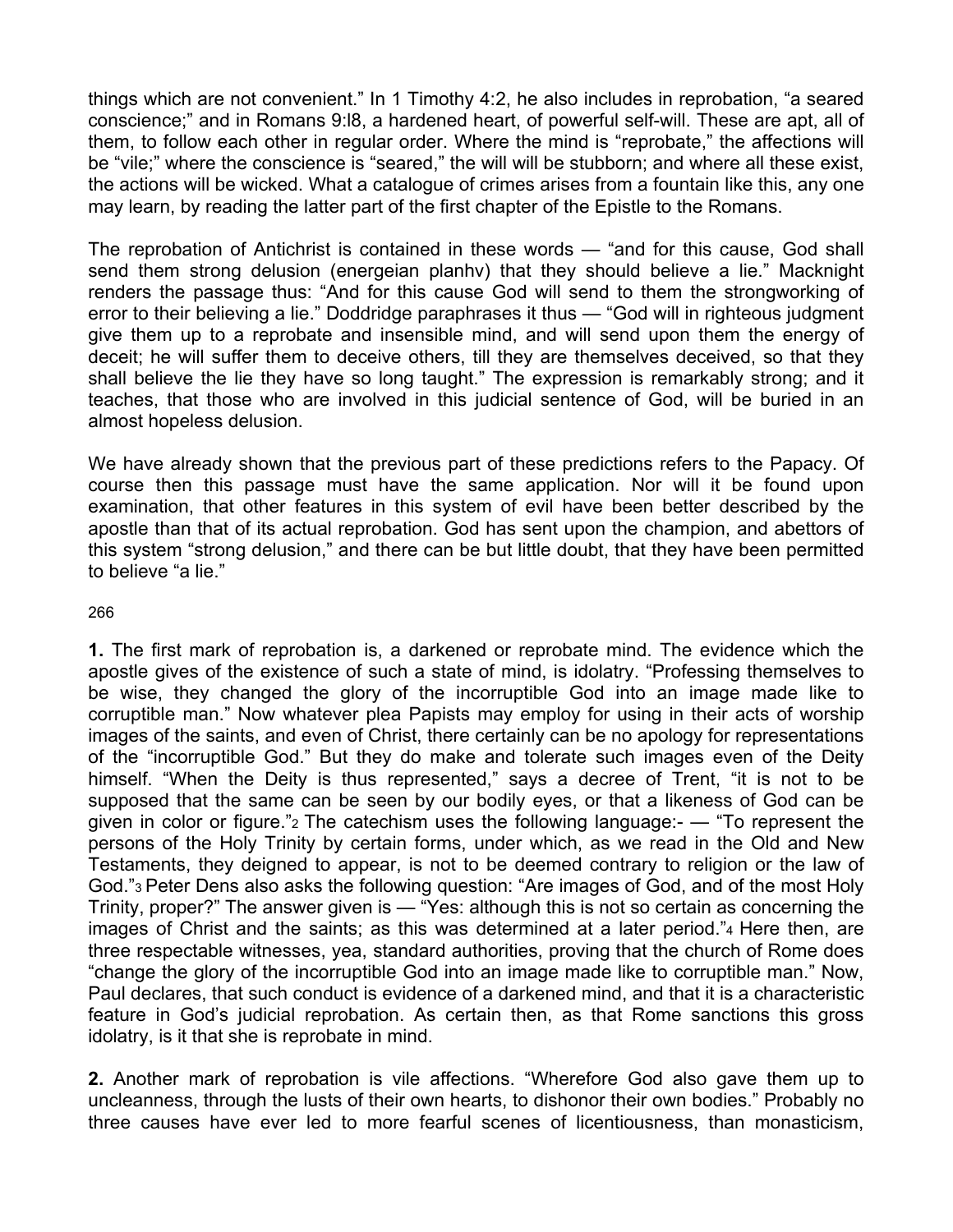nunneries, and the celibacy of the Roman clergy. And if to these causes we add the virtual subversion of the law of God by the Papacy, and the facilities of absolution, and even of indulgences, we shall at least see a machinery at work, which under ordinary circumstances, would inevitably lead to fearful results; and if we are to credit history, and especially the testimonies of many, who have themselves been behind the curtains, our inferences will scarcely reach the realities that occur under this dreadful system of delusion. Those who may wish to know more on these subjects,

### 267

we refer to Peter Dens, "De Pollutione," etc., to the narratives of Gavin, "the Confessions of a Catholic priest;" and other works of a like nature. They will here find specimens of "vile affections," strong enough certainly, to show that this feature of reprobation is not wanting in the papal system.

**3.** A third mark of reprobation is great perversity of which an invincible adherence to error. This is the cardinal feature, in the reprobation, predicted of Antichrist. "And for this cause, God shall send them strong delusion, that they should believe a lie." Nor can there be found on earth, a people more fixedly set in their errors and superstitions, than papists. This is the boast of their church. And even, when contradicted by innumerable facts, they still repeat in triumph the adage, "Once a Catholic, always a Catholic." To any one who considers the papal system, and who reflects upon the mode of education employed by Romanists, such rigid adherence to their system can be readily accounted for. indeed, it is wonderful, that any of them are ever converted. They are born and raised behind walls of error heaven-high. How then are they to escape? This very boast however, of papists, is but another indelible feature of their judicial reprobation. If their system held them with a less grasp — if there were only a little liberty granted, there might be some hope. But "the strong delusion" is upon them; and God only can so far remove it, as to call some of his elect even from these iron walls of Satan.

**4.** A fourth sign of reprobation is a seared conscience — "Having their conscience seared with a hot iron." Conscience has more or less restraint upon most men. It often makes even the daring transgressor quail beneath its just and retributive scourges. But human nature may proceed to that degree of wickedness, that even conscience will neither upbraid nor admonish. This is always the case under God's fearful sentence of judicial reprobation. A long course of sin, like iron, heated seven times, sears the sensibilities of this inward monitor, and destroys its power of vital action. No condition of the soul is worse than this; yet, this is the predicted state of conscience in Antichrist. And what conscience, pray, have the leading actors of the Papacy had, for centuries on centuries past? Can there be any conscience in men who openly set aside the revealed authority of Jehovah? Any conscience, where a mere man is made to exercise the prerogatives of the Son of God? Any conscience, where the most barefaced idolatry is set

268

up under the sanctions of Christianity? Any conscience, where every sort of fraud is used to obtain the money of poor deluded mortals? Any conscience, where men are deliberately seized, and tortured, and killed, in the name of Christ! Any conscience, where crimes of the blackest dye are perpetrated under covert of oaths, and vows, and the mask of religion? Surely, if ever conscience were "seared with a hot iron" — if it were ever destroyed, it must be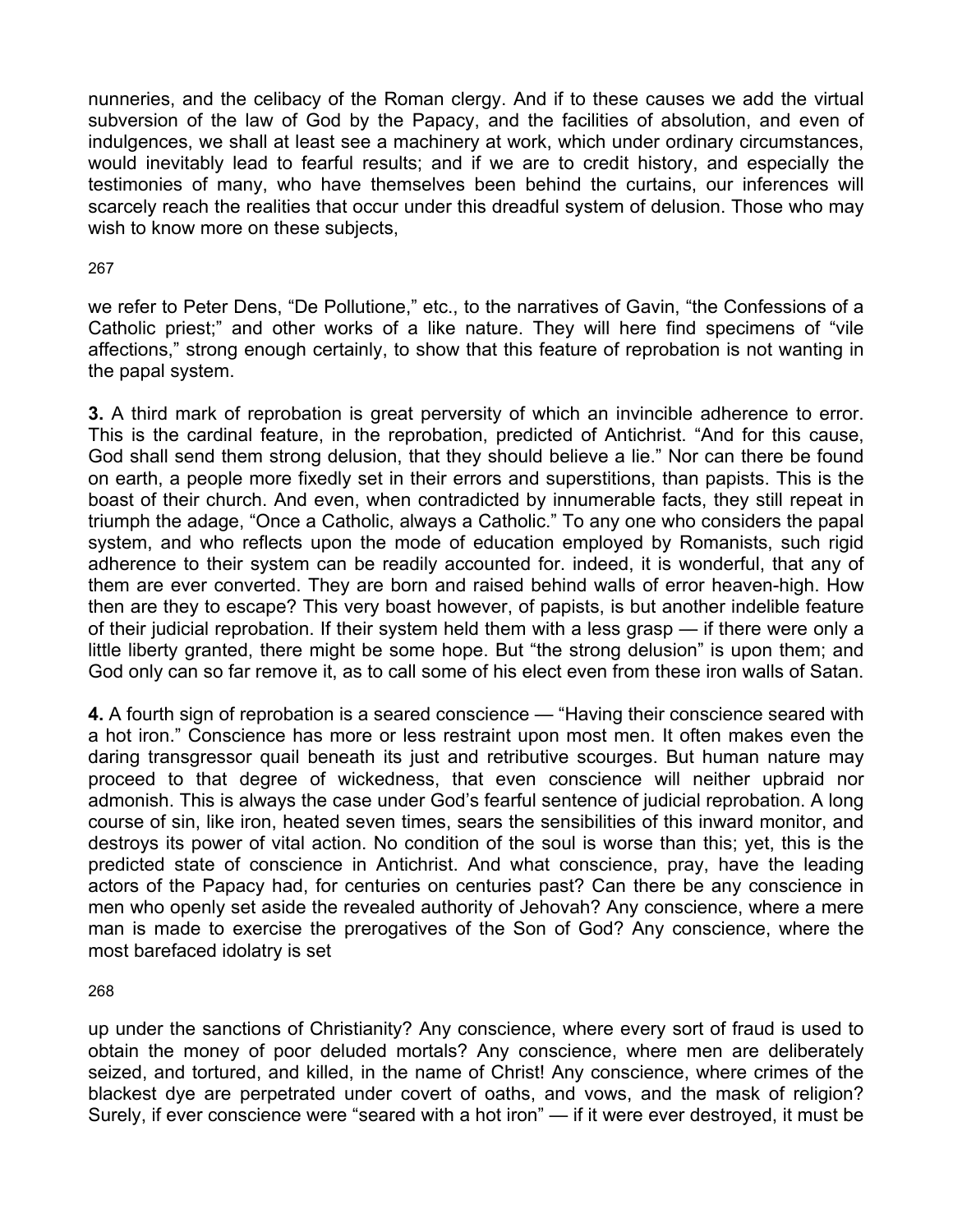in the breasts of such men.

**5.** A fifth mark of reprobation as given in the Scriptures, is depraved and wicked actions. The following is a list of those actions as furnished by the Apostle Paul. "Being filled with all unrighteousness, fornication, wickedness, covetousness, maliciousness; full of envy, murder, debate, deceit, malignity, whisperers, backbiters, haters of God, despiteful, proud, boasters, inventors of evil things, disobedient to parents; with. out understanding, covenant-breakers, without natural affection, implacable, unmerciful." How far the crimes, here specified by the Apostle, are to be found amid papal influences and institutions, let those judge who are best acquainted with this system of priestcraft and oppression. Some of these crimes are written upon the front of Popery in bold relief. Among these are the following — covetousness, malignity, murder, deceit, boasting, inventing of evil things, disobedience to parents, covenant-breaking, and unmercifulness. With these sins the history of the Papacy abounds. Thus have we discovered in the Papacy, all the marks of God's judicial reprobation. The understanding has here been darkened, the heart given up to vile affections, the will has been rendered stubborn, the conscience has been seared, and the life filled with unrighteous deeds. But is this reprobation to be final? Is there to be no reformation, no return to right principles? The prophecies answer these questions in the negative. Antichrist is "the son of perdition" — the "Lord is to consume him with the spirit of his mouth, and to destroy him with the brightness of his coming." When too, we consider the actual state of Popery, we discover in it those fixed elements which at once render the hope of reformation fruitless, and ultimate destruction inevitable. Popery itself, as well as prophecy concerning it, declares, that it is to be destroyed, not reformed.

269

If Popery be ever reformed, such reformation must arise from one of three sources — it must either originate in the system itself, or it must arise from without that system, or it must come from heaven.

**1.** Such reformation cannot arise from within the system of Popery itself. The principles, the very frame-work of this system are such, that its reformation is utterly impossible. True, Papists may be more moral in one age than in another, they may be less superstitious in some countries than in others, and there may be made some external and unimportant changes in some of its ceremonies and customs; but a radical and thorough reformation, such as the word of God requires, never can be made in it, without the abandonment of the whole system. Take its fundamental doctrine, that the Pope is the vicar of Christ on earth. How can this article be changed, so as to agree with Scripture, without destroying the very fulcrum of the papal system? Take the doctrine of transubstantiation. How can this creed be reformed, but by denying the doctrine itself? Look at the doctrines of purgatory, of absolutions, of indulgences. What reformation can be made with respect to these, but to renounce them? Consider the whole system of saint and image worship. How can this be reformed? In no manner whatever. It can only be abandoned. What are we to say, too, of its traditions and seven sacraments? How are they to be reformed? They cannot be. What is here needed is a forsaking of the ground taken by Romanists. And so throughout. The position assumed by the church of Rome, ensures the destruction of that church, in one or the other of two ways. Either its advocates, as Luther and the Reformers, must forsake the establishment and thus let it perish, by desertion, or they must adhere to it, till God shall vindicate the rights of his own truth and name. Many, no doubt, will pursue the former method; but the body will perish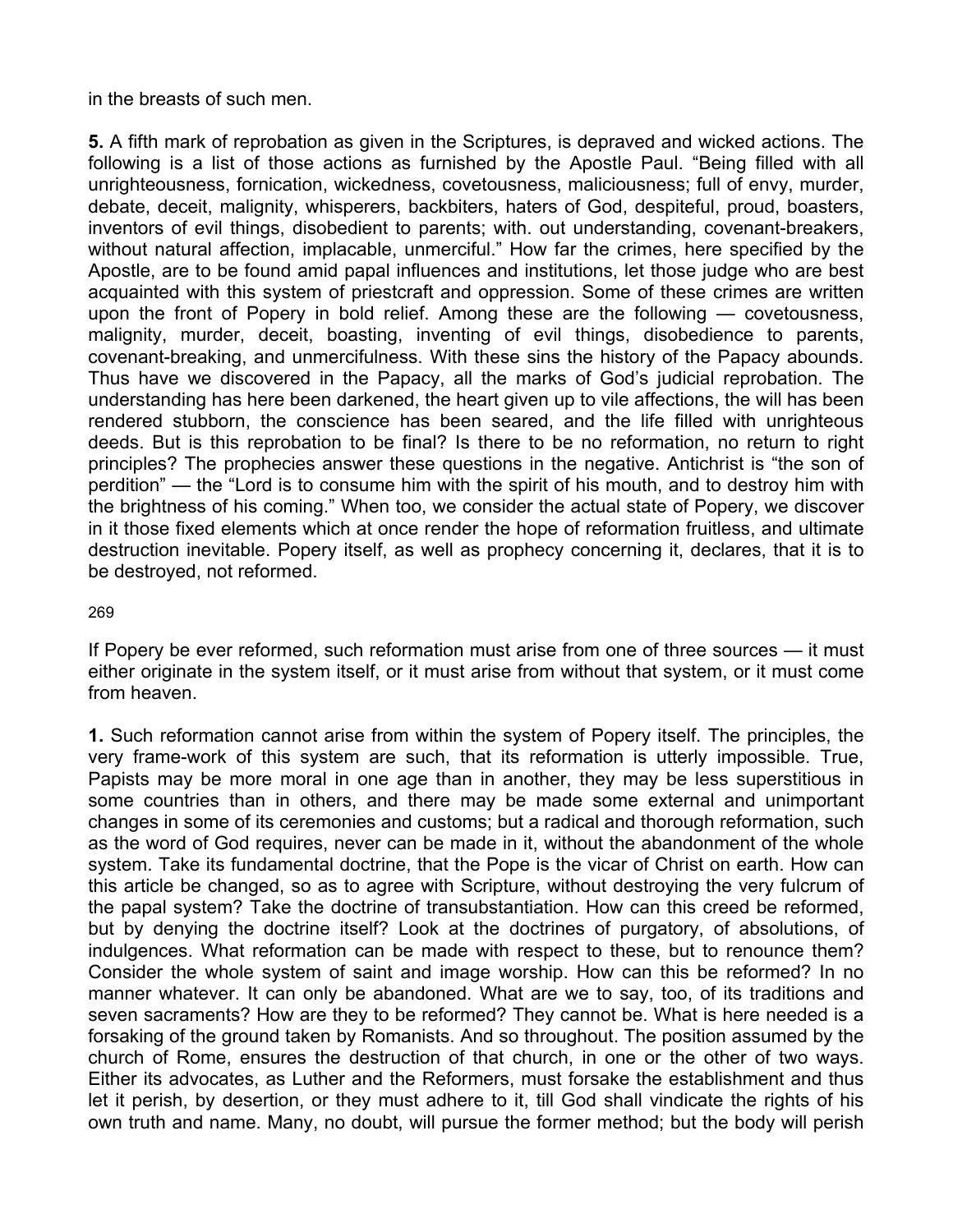with the system.

**2.** Nor can the Papacy be reformed from any thing without itself, Even in the freest countries on the globe, the Papacy is a consolidated and isolated system. Its arms of iron grasp all its own interests within itself, and it seeks seclusion from all others. Civil governments can have but little influence in changing its character. Older than all modern systems of civil polity, compactly framed together, claiming even superiority above the state, Popery receives upon its indurated exterior the influences of civil government, as the massy rock does the passing stream: such waves come,

## 270

meet, are broken to pieces and fall backward, leaving the unmoved rock still cold and fixed on its original basis. Nor can Popery be reformed from the influence of Protestant churches. There is literally "a great gulf fixed" between it and them. It is not only forbidden to other ministers to enter a popish pulpit, but even their members are forbidden to enter the doors of other churches. Nor can Popery be reformed by the Bible; — that word is itself a prisoner within the iron walls of this dreadful system. Nor can Popery be reformed by' the circulation of tracts and books; — all tracts and books, containing any thing contrary to its own system, are strictly forbidden in their Index Expurgatorius. When a pope can say, even in relation to the circulation of the Holy Scriptures: "Bible societies fill me with horror; they tend to overthrow the Christian religion; they are a pest which must be destroyed by all possible means:"5 when even a pope can speak thus, and speak thus of the Bible, what hope can we have for Papists in the circulation of books? True, individuals may thus be converted; but the Papacy will remain unchanged. Nor can philosophy and science reform the Papacy; if so, the doctrine of transubstantiation had long ago been renounced as unphilosophical and absurd. Nor can the general intercourse of other Christians, and of citizens generally, reform the papal system. All this is counteracted by the confessional, whose province it is to guard the entrance-doors of heresy and change. Thus is there no external source, from which influences may come to reform this monstrous system of error and tyranny. A stone may now and then be removed from its place in this great temple of error; occasionally a pillar may fall; but the old building stands, sunk, like the pyramids of Egypt, in the sands of its own superstitions, venerable for age, a monument of oppression and of pride; the gray relic of the past, the wonder of the present, and the prophet of the future; there it stands, and will stand, till God shall shake the earth, and thus, by his power dash it to pieces.

**3.** Nor will the Papacy be reformed from heaven. The conversion of the gentiles to Christianity, took place, according to the previous decree and promise of God. Long before Peter preached to Cornelius, had the Spirit of God said concerning the Messiah, "I will give thee for a covenant of the people, for a light of the gentiles." Isaiah 12:6. And the ingathering of Israel to the same Messiah, which is yet to take place, is also included in

271

the purposes of God. Romans 11. But the decrees and purposes of God, concerning Antichrist, have no such promises of grace and mercy. Here the cloud is without a bow, the night without a star.

"And a mighty angel took up a stone like a great mill-stone, and cast it into the sea, saying,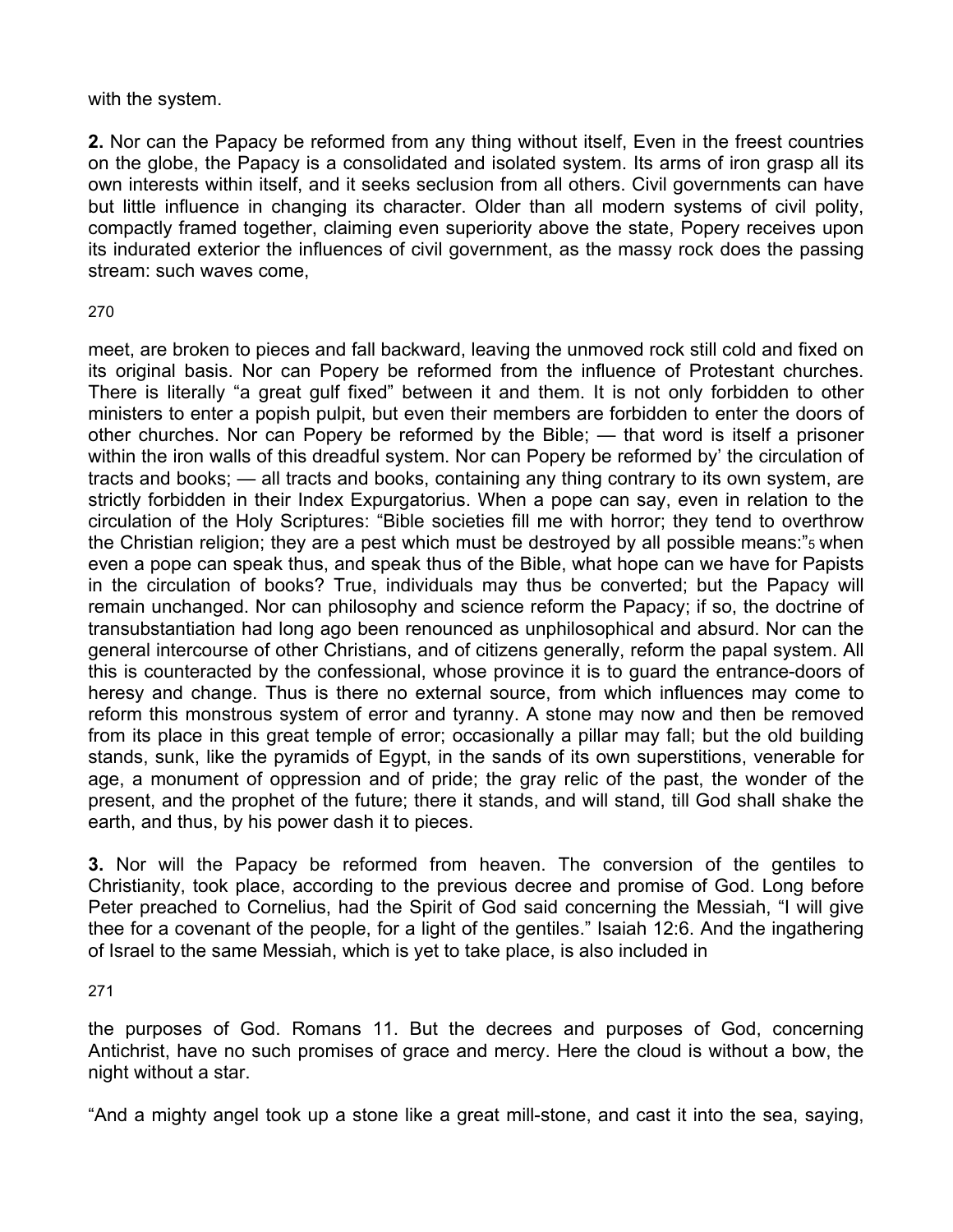Thus with violence shall that great city Babylon be thrown down, and shall be found no more at all." Revelation 18:21

Utter destruction is to be the end of this system, and of all who adhere to it. As Sodom and Gomorra, the old world and the Canaanites, were all made so many examples of the righteous judgments of God, so will it be with Rome. Unreformed, and unreformable, she will go "into destruction," to meet the solemn doom from that righteous Judge, whose truth she has despised, whose name and authority she has trampled under foot, and whose "glorious gospel" she has made but the theater of her pride, her avarice, and her various abominations.

Here, then, is another mark of Antichrist, deeply branded upon the forehead of the Papacy. Antichrist was to be a reprobate, given up of God to a course of the most presumptuous wickedness, and doomed to ultimate destruction. The Papacy, we have seen, is reprobate, and its advocates are under "strong delusion;" they believe "a lie," and seem to be left of God to wander in the mazes of superstition and error, to that fearful doom which is before them. From that doom, with which the *body* is to meet, may God by his grace, avert the wandering feet of many a poor, benighted victim of this unnatural and unchristian system!

272

## *CHAPTER 13 THE DOWNFALL OF ANTICHRIST*

PROPHECY never leaves the church in despair. Whatever evils it may foretell, it always represents them as in the hand of God, and as overruled by him to ultimate good. Hence, it predicts not only the rise and character of evil powers, but also their overthrow. This rule has special application to Antichrist. The holy prophets of old saw this power arise; they saw it arrogating to itself all dominion and rule; they saw it trampling upon the earth, and destroying the saints; they saw it arrayed in purple and enriched with jewels. But the Spirit carried their minds further, and revealed to them its utter destruction, and the subsequent triumph of the glorious kingdom of the Son of God. Indeed, the prophets, like ancient Israel, seem to have been traveling through a dreary wilderness, while wandering over the domains of the man of sin, only, that they might rest themselves, and teach the church to rest in that promised country — that Immanuel's land — which lay beyond those barren wastes. Their prophecies ultimately terminate in Christ, and are lost only in the blaze of his everlasting reign.

**1.** In predicting the downfall of Antichrist, the sacred prophets teach us, first, who is to be its author. This is the Lord Jesus Christ. "Whom," says Paul, "the Lord shall consume with the Spirit of his mouth, and shall destroy with the brightness of his coming." John also declares — "These (the beast and his allies) shall make war with the Lamb, and the Lamb shall overcome them, for he is Lord of lords and King of kings; and they that are with him, are called, and chosen, and faithful." Revelation 17:14.

Daniel also refers to the same thing, when he speaks of "one like the Son of man," receiving at the overthrow of the "little horn," dominion, and glory, and a kingdom, that all people, nations, and languages should serve him. Daniel 7:14. The great adversary, then, of Antichrist is Christ himself. True, the Son of God, for wise purposes, has permitted Antichrist to usurp great authority; he has suffered him, for a long period, to trample upon his truth, and to persecute his church. But the day of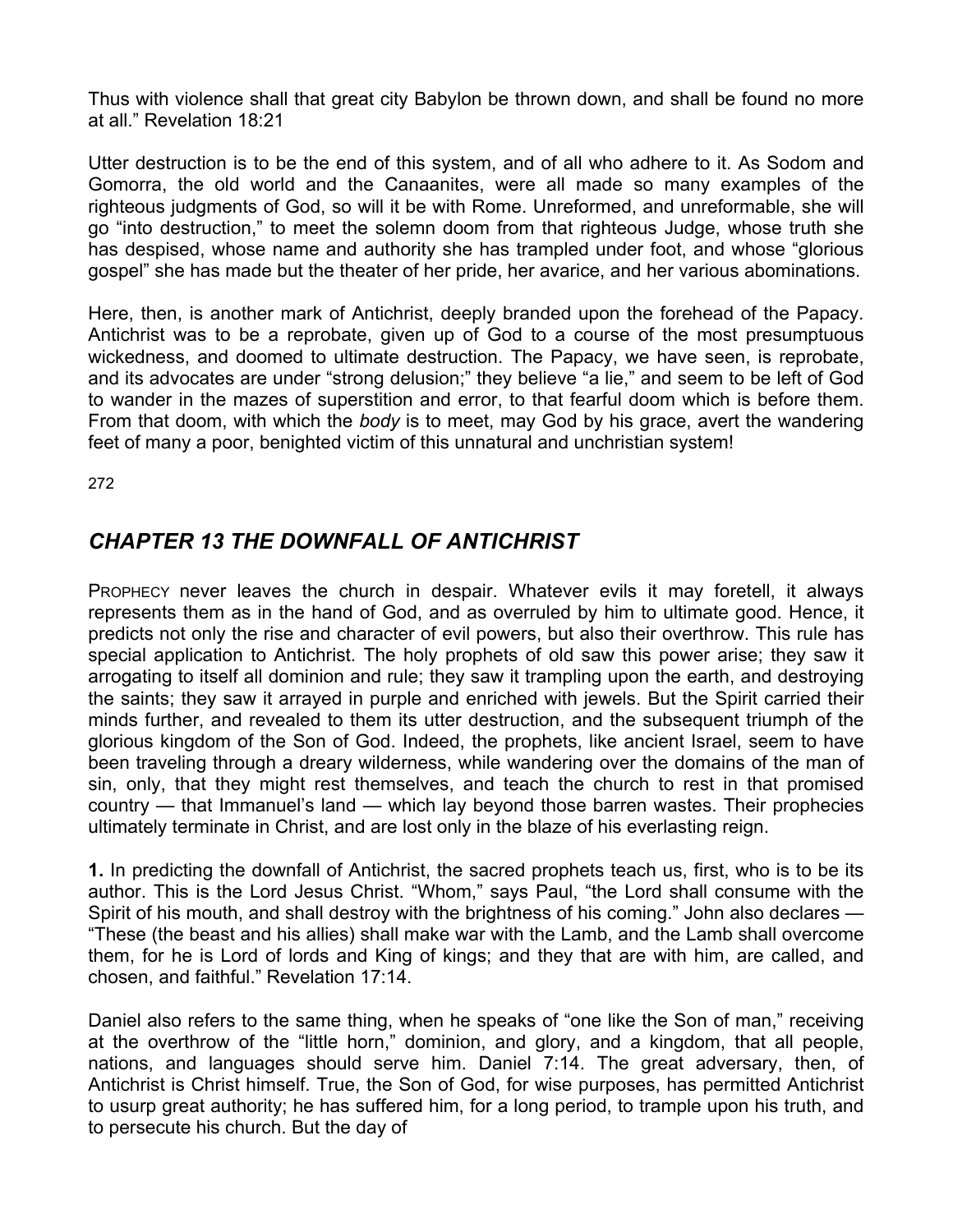vengeance will come at last, when he shall receive double for all his pride and wickedness, and when the insulted Redeemer will pour upon him the just retaliation of that wrath, with which he has been anathematizing the saints of the Most High.

**1** While, however, the Lord Jesus Christ is to be the immediate author of the overthrow of Antichrist, still here, as elsewhere, he will employ various instruments for that purpose. The first of these instruments will be his own glorious gospel. "Whom the Lord shall consume with the spirit of his mouth" — (tw pneumati tou stomatov autou) Macknight renders the passage thus — "Him the Lord will consume by the breath of his mouth;" and remarks, "so pneuma should be translated in this passage, where the preaching of true doctrine, and its efficacy in destroying the man of sin, are predicted."

The errors of Popery arose, for the most part, in times of great ignorance. And as from their very nature they could not stand the light, it became the settled policy of Romish ecclesiastics, to exclude that light as much as possible from the minds of men. The conversion of the preacher into the priest, the saying of mass in the stead of proclaiming salvation, the invention of numerous and burdensome ceremonies, the introduction of saint and image worship, and especially the interdicts placed upon the reading of the Scriptures; all these were so many means invented by crafty men, to shut out the light of the gospel from the dupes of this dreadful delusion hour, the remedy, and the only remedy for evils of this nature, is the general diffusion of the Holy Scriptures and their glorious doctrines, through all those countries where these delusions exist. This is the first step; and it is that which God usually employs first in the overturning of the kingdom of darkness. Previous to the overthrow of Judaism, as a system of error, an unusual amount of light was poured upon the national mind. John, Christ, the apostles, all labored, and the most of them died in this work. A chosen number were thus called out, from the great body of the nation, in whom the succession of truth was to continue, and a fuller vindication was thus given to the providence of God, in the overthrow and dispersion of the rest. Christ could thus say, without the possibility of contradiction, "This is the condemnation, that light has come into the world, and men loved darkness rather than light because their deeds were evil."

274

It was, too, by this means primarily and chiefly, that the Reformation from Popery in the sixteenth century occurred. A few individuals, by the Spirit of God became experimentally acquainted with the truth of God's word. This truth they began to proclaim to others. This truth, by the translation of the Scriptures into the language of each nation, they placed in the hands of others. This truth, in every possible way, they defended and maintained; and for it many of them were carried to the stake, or perished in dungeons.

There can be but little doubt, therefore, that in the final overthrow of the Papacy, the word of God will precede all other agents. And is not this word going forth at the present time? Are not Bible Societies and their agents, missionaries and their assistants, publishing and scattering the word even within the dominions of the Pope? Is not this word, too, producing its effects? Like its Author, has it not already begun to "purge the papal floor, gathering the wheat into the garner, and preparing the chaff to be burnt with unquenchable fire?" Go forth, thou mighty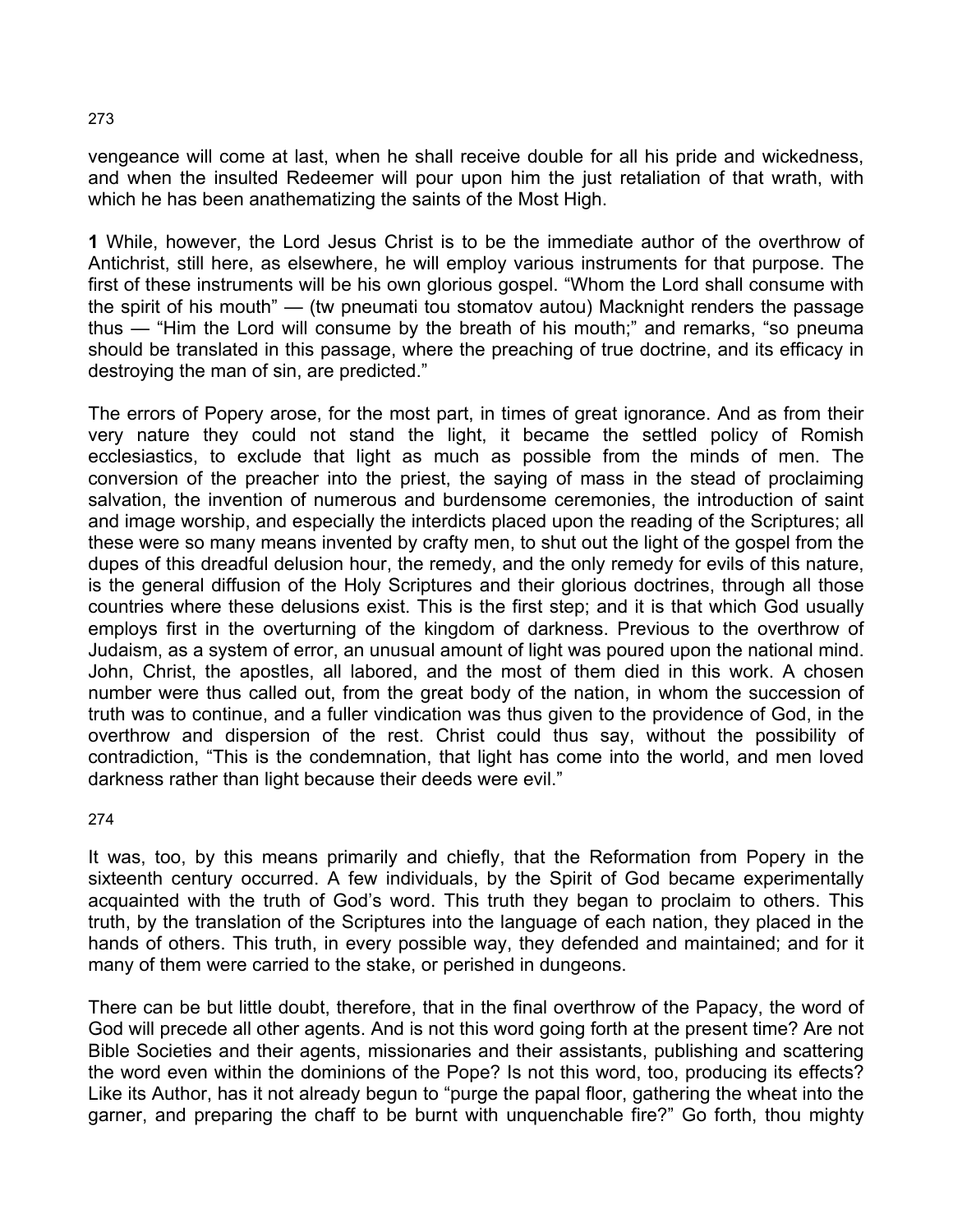instrument of the Lord, thou forerunner of his power, thou leveler of the nations; go forth, and accomplish thine own most glorious work!

It is evident, however, that the Lord Jesus will employ other, and more coercive instruments in the overthrow of Popery. The Romans were employed to disperse the Jews; Constantine was called forth to uproot paganism; Frederick, the Elector of Saxony, the Landgrave of Hesse, Henry VIII., and other European princes, were also employed to protect and extend the great Reformation. Thus is fulfilled the word of Isaiah, "kings shall be thy nursing fathers, and queens thy nursing mothers." Indeed, it would seem but a just retaliation, that as Antichrist has employed the civil powers to persecute and destroy the Church, so God, in his providence, should also use the same instruments to afflict and overturn his unrighteous administration.

We are, however, not left, to conjecture on this subject. "But the judgment shall sit," says Daniel, "and they shall take away his dominion, to consume and destroy it unto the end." (7:26.)

## 275

Gesenius understands by the word anyd (dhinaa), not judgment, but judges; "but the judges shall sit." The reference evidently is to those cabinets or councils, which European princes were to assemble in opposition to the pretensions of the Pope. Some such councils have already been held, and by means of them, several states originally papal, are now protestant, and seem destined so to remain. But others will yet be held, whose results will be still more decisive and overpowering to the dominions of the Man of Sin; for Daniel declares that his dominion will thus be "consumed and destroyed to the end."

If, however, any doubt should remain, as to the agency of European princes in the destruction of the Papacy, it will be enough to remove such doubt, to refer to the testimony of John: —

"And the ten horns which thou sawest upon the beast, these shall hate the whore, and shall make her desolate and naked, and shall eat her flesh and burn her with fire." Revelation 17:16.

The beast here alluded to, is papal, or rather political Europe; its horns the sovereigns of the several European states; and the whore, the Romish church, which by forsaking Christ and worshipping idols, has become like an adulterous woman, who has departed from her own husband to seek other lovers. These horns, says John, that is, these kings, shall hate the whore, that is the papal church, and shall make her desolate.

It is then among the decrees of heaven, that the princes of Europe are to be the agents whom God will employ in overturning and utterly destroying the papal power. A sort of friendship may be maintained between these princes and the Autocrat of Rome; toleration may for a time be given to papal doctrines, the armistice of centuries may continue a little longer. But when "the words of God are fulfilled," that is, when the prophetic period of twelve hundred and sixty years shall have expired, there will be a crisis, a tremendous crisis. Antichrist will then put on all the remainder of his strength; he will call to his aid those that are still devoted to his cause; he will use stratagem and deceit. But all in vain; for tile battle will be the Lord's; and the triumph of Antichrist will be forever destroyed. It is supposed by many expositors, that it is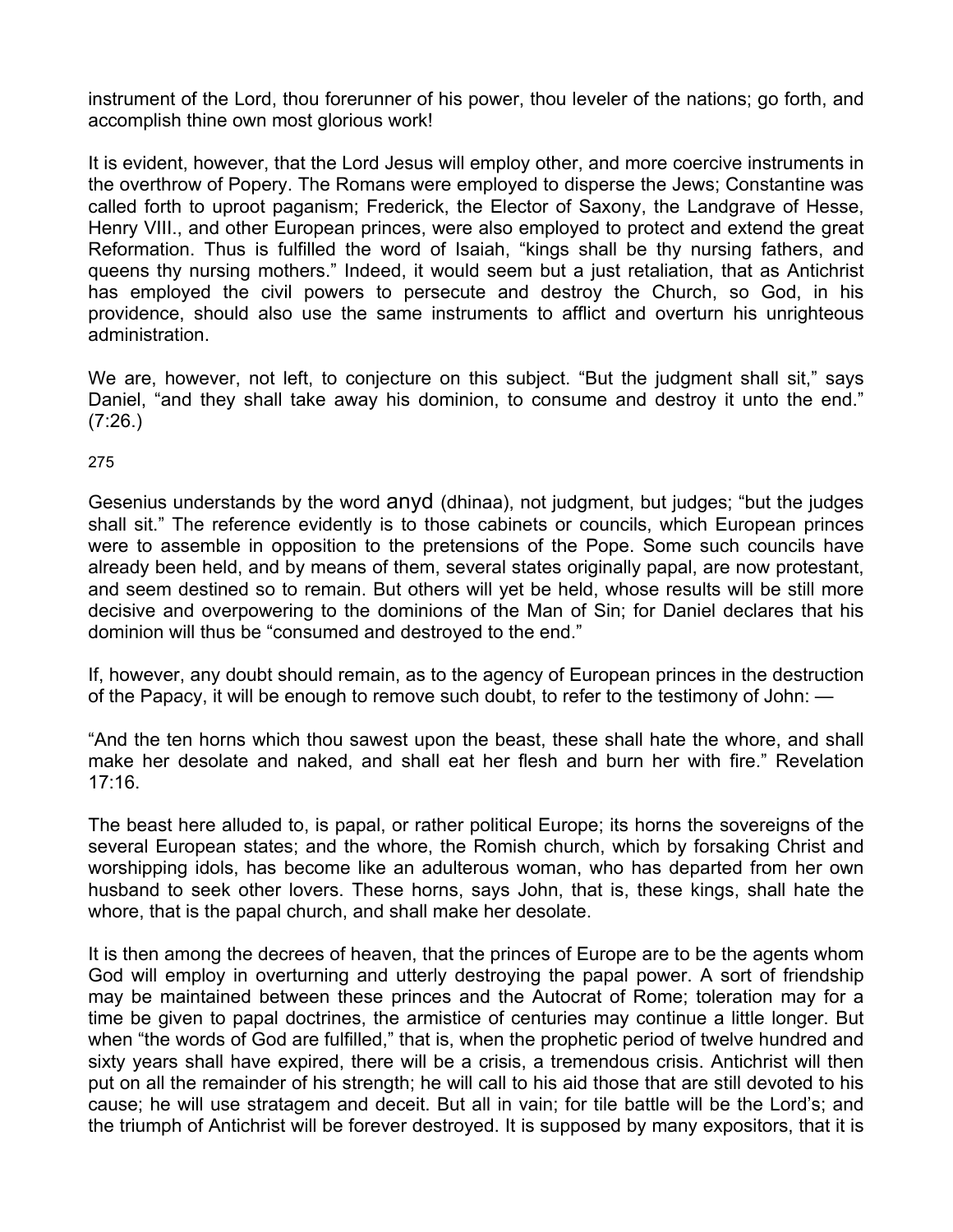this scene which is described in Revelation 14:19,20: "And the angel thrust in his sickle into the earth, and

276

gathered the vine of the earth, and cast it into the great wine-press of the wrath of God. And the wine-press was trodden without the city, and blood came out of the winepress, even unto the horses' bridles, by the space of a thousand six hundred furlongs." When God overthrew the Jews, it so happened, that they were for the most part, within their capital. The destruction was thus more complete and sudden. So will it be with Antichrist, only a far more dreadful scene will follow. Driven probably, from post to post, the deluded advocates of this system, will, at last, plant themselves upon the strictly papal territory. Rome will be their headquarters. That city, however, will not only be captured but burnt, while a scene of slaughter will follow, truly dreadful to behold. It was not easily, that the bigoted son of Abraham yielded to the Roman arm; and it certainly will not be easily, that the proud vicegerent of Christ, the successor of apostles, the head of the church, the sovereign of kings — it will not be easily, that he and his followers will resign their high pretensions. Resign them, however, they must and will — "for strong is the Lord God who will judge them."

**3.** The Scriptures also teach the manner in which Antichrist shall fall. He is to fall gradually, but utterly. "And they shall take away his dominion," says Daniel, "to consume, and to destroy it unto the end." The Vulgate renders the latter part of the passage thus, "ad delendum et ad perdendum usque in finem" — "for consuming and destroying it even to the end." The two cardinal ideas in the passage are, that the power of Antichrist is to be destroyed by successive blows, and that that destruction will be in the end complete. The destroying agents are to proceed from destruction to destruction, from uprooting his power at one post, to uprooting it at another, and they are to continue till the work shall have been finished. The apostle Paul also, in the passage already cited, expresses himself in a similar manner. "The word, analwsei (consume)" says Chandler, "is used to denote a lingering, gradual destruction; being applied to the waste of time, the dissipation of an estate, and to the slow death of being eaten up of worms." "If St. John and St. Paul," says Benson, "have prophesied of the same corruptions, it should seem, that the head of the apostasy will be destroyed by some signal judgment, after its influence or dominion hath, in a gradual manner, been destroyed by the force of truth."<sup>1</sup> In the sixteenth chapter of the Apocalypse we have, in the pouring out of the

277

seven vials, seven periods, or gradations, in this progressive destruction of Antichrist.

And how remarkably have these predictions, so far, accorded with the facts! The papal power was at its zenith in the thirteenth century. Every event almost that has occurred since that period, has tended to its gradual subversion. Among the causes of its decline, Daunou mentions the following. "The praiseworthy resistance of Louis IX., the firmness of Philip-le-Bel, the madness of Boniface VIII., the vices of the court of Avignon, the schism of the west, the pragmatic sanction of Charles VII., the revival of learning, the invention of printing, the nepotism of the popes of the fifteenth century, the bold attacks of Sixtus IV., the crimes of Alexander VI., the ascendency of Charles V., the progress of heresyz in Germany, in England, and other countries, the troubles of France under Henry II., the wise administration of Henry IV., the Edict of Nantes, the Four Articles of 1682, the dissensions which grew out of the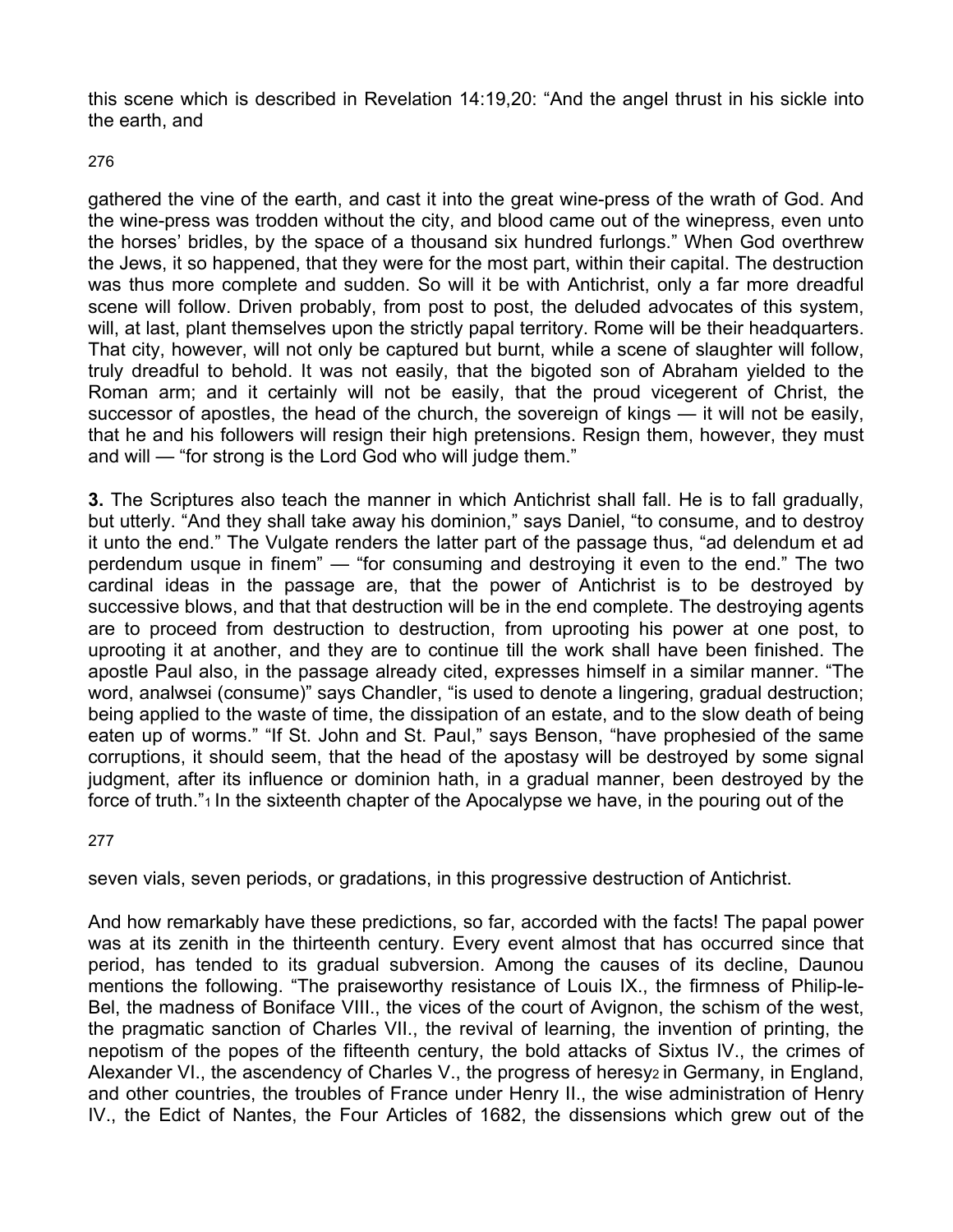formulary of Alexander VII., and of the bull, Unigenitus, of Clement XI.; finally, the senseless enterprises of such popes as Benedict XIII., Clement XIII., and some other pontiffs of the eighteenth century." The same author adds: "The papal power cannot survive such shame: its hour is come, and it remains to the popes only to become, as they were during the first seven centuries, humble pastors, edifying apostles. It is a dignity sufficiently honorable."3 Remarks similar to these last, were made by' Machiavelli as early as the sixteenth century. "We shall see," says he, in allusion to his history, "how the popes, first by their ecclesiastical censures, then by the union of temporal and. spiritual power, and lastly by indulgences, contrived to excite the veneration and terror of mankind: we shall also see, how, by making an ill use of that terror and reverence, they have entirely lost the one, and lie at the discretion of the world for the other."4 There can be but little doubt, that this celebrated historian has specified the primary cause of the overthrow of papal tyranny. That tyranny became itself so burdensome, that a change was demanded for the security, if not for the very existence of society.

In the latter part of the fourteenth century, Wickliffe, commenced his opposition to the Pope. In the early part of the fifteenth century, John Hues and Jerome of Prague were put to death for advocating his sentiments. A century after, Luther began his great work; and from that

278

period till now, a uniform and constant resistance has been given by several nations of Europe to papal power. It is true, that some things have happened favorable to its temporary advancement. The organization of the society of Loyola may be specified as the principal one. But even this society, by its dangerous operation, by its pliable morality, by its very prevalence — yea, by its crimes, has only made Popery more odious in the eyes of mankind. Even the infidelity of France, the French revolution, and the wars of Napoleon, have all tended to the downfall of the Papacy. Thus have the moral and political movements in Europe, for five centuries past, proceeded *ad delendura et ad perdendum,* to the gradual overthrow of the papal power. And although matters have not as yet reached, *usque in finem,*  to its entire subversion; yet that result cannot be very far distant.

**4.** The precise period of the final overthrow of Antichrist, is predicted in the Scriptures in such a manner, as to leave the calculations of even the best qualified persons in some doubt. There can be no question, but that in the Divine mind, the period is accurately fixed; but its revelation is partially obscure, as all such revelations usually are in the holy volume. If prophecy were perfectly plain in all its parts, it would rather be history than prophecy. If therefore our minds cannot know precisely "the times which the Father hath put in his own power," we should rejoice, that even an approximation to those times may be reached by us. In the mean time, we should patiently wait and hope for the coming of the Son of Man.

In Daniel 7:25, it is said, the saints shall be given into the hand of the "little horn," until "a time and times and the dividing of time." In chapter twelve of the same prophecy, the wonders seen by Daniel, were to end at the expiration of "a time, times and an half, and when he shall have accomplished to scatter the power of the holy people, all these things shall be finished." John teaches us also, that "the holy city shall be trodden under foot by the gentiles forty and two months." (Revelation 11:2.,) that the two witnesses were to prophesy clothed in sackcloth, "a thousand two-hundred and three-score days," (verse 3); the woman also who fled into the wilderness, was to be nourished there, "a thousand two-hundred and threescore clays," (12:6;) or for "a time, times and half a time," (verse 14.) The beast also was to continue "forty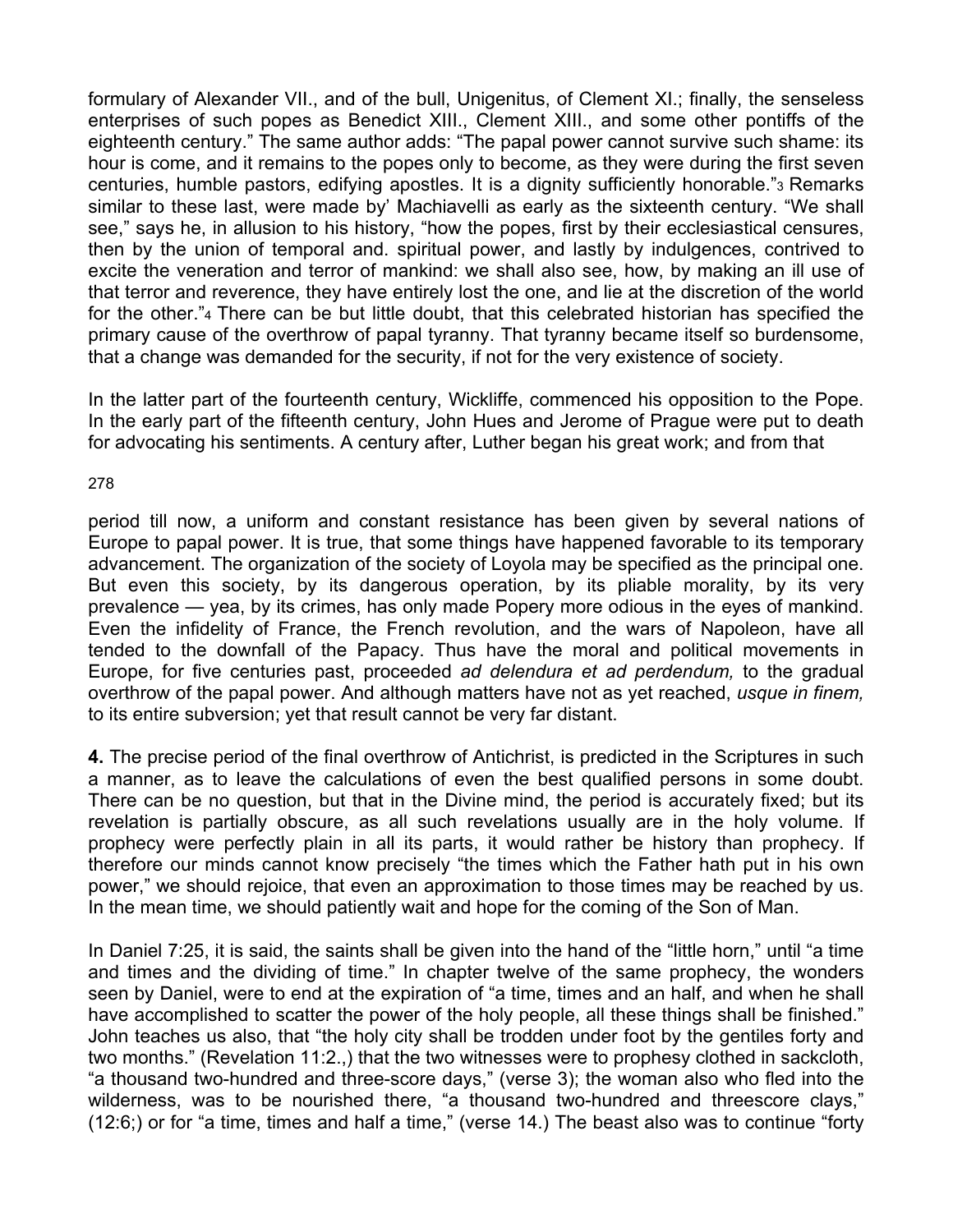and two months," (13:5.) Here are no less than seven times, in which the same number is used, and applied substantially to the same event. The period noted in these

279

prophecies is 1260 prophetic days, that is 1260 years. Now, if we could only ascertain the precise point at which these 1260 years began, there would be no difficulty in ascertaining the date of their termination. Writers of prophecy, however, beginning at different periods, end also at different periods. On this subject we refer to the second chapter of this work. There we have ventured the opinion, that between the years 730 and 754 — that is, between the overthrow of the Exarchate and the grant of Pepin, we are to date the rise of the Papacy, as a political power. Daunou fixes it in the year 800; he admits however, that before this, the Popes did exercise a power that was at least "efficient," if not "independent." Machiavelli dates the papal power from the subversion of the Exarchate; or at least, from the time that the Exarchate fell into the possession of the Popes. His language is — "No more Exarchs were sent from Constantinople to Ravenna, which was afterwards governed by tile will of the Pope."<sub>5</sub>

According to this calculation, the final overthrow of the papal power will take place in the latter part of the next century. The author however, does not insist upon these dates as correct. It may occur sooner, it will scarcely be delayed later. It is enough to know, that the work of gradual subversion is now in progress; and that the final catastrophe, will take place ere long. "Amen, even so, come Lord Jesus."

**5.** The result of the overthrow of Antichrist will be, the establishment upon earth of the glorious kingdom of Christ.

"And the kingdom and dominion, and the greatness of the kingdom under the whole heaven, shall be given to the people of the saints of the Most High; whose kingdom is an everlasting kingdom, and all dominions shall serve and obey him." Daniel 7:27.

As the destruction of the Jewish temple and the dispersion of the Jewish nation, were to precede the universal spread of the gospel, and seemed necessary to its general reception, so the overturning of this nominally Christian, but really antichristian power, appears to be demanded in the providence of God, to the general enlightenment of the world. Nothing, too, especially in Europe, can possibly be conceived of, more favorable to the universal triumphs of truth, than such an event. Were the Pope displaced, were Romanism destroyed, were the worship of saints and relics discontinued, were priestcraft abolished, how rapid, how glorious

280

would be the flight of the true gospel! How would the nations welcome it! How would a liberated world bask in its sun-beams! There can, too, be but little doubt, that the manner in which the Papacy will be overthrown, will give the nations a greater relish for pure doctrines. This power is yet to exhibit some dreadful deeds of oppression. Its iron yoke will yet gall more deeply, its prisons yet groan more dreadfully. And when too, God, in a way remarkably providential — in a way to be seen and known of all, shall so interpose, as to deliver mankind from these, the last struggles, the dying efforts of an old tyranny; how sweet upon the ear will fall the notes of gospel truth! How precious to the heart will be the influences of gospel grace! What countless multitudes will then crowd the temples of salvation, and what marshaling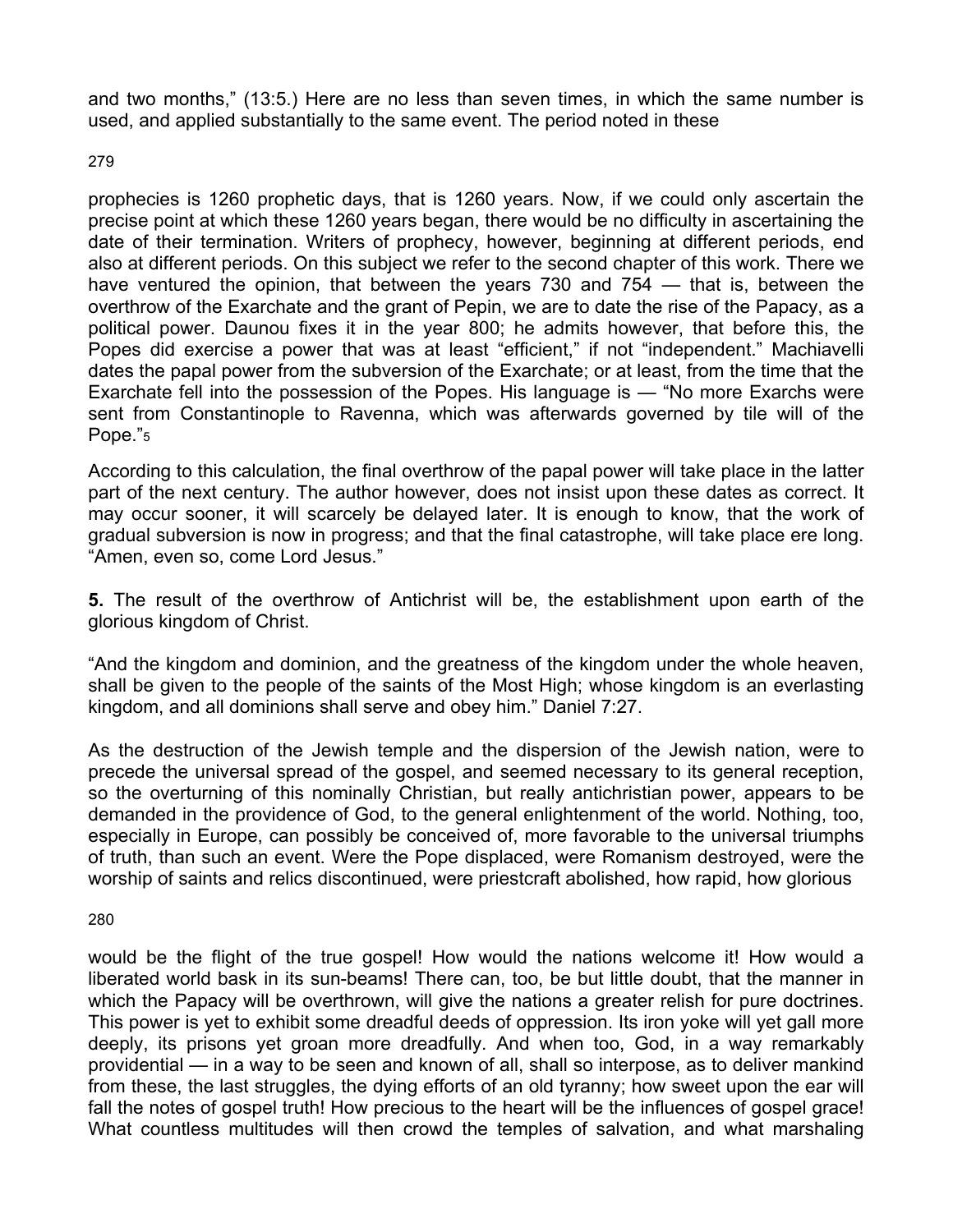millions will then bend before Him, who is "the Lord of lords, and King of kings."

Thus will the downfall of Popery be the signal for the universal triumph of pure Christianity. "The man of sin," will thus yield to the Man of grace, even Christ our Lord, and the long reign of wickedness be supplanted by the peaceable and righteous kingdom of the Son of God. Scattered Israel will, in the mean time, be regathered, and Jew and gentile, yea, a ransomed world, will rejoice in him, who is the "Alpha and the Omega, the First and the Last."

Thus have we attempted to prove, from its location at Rome, from the time of its rise, front the peculiarity of its character, from its apostasy, from its idolatry, from its blasphemy, from its innovations, from its persecutions, from its riches, from its power, from its craft and pretended miracles, from its reprobation, and even from its begun downfall, that the Papacy is the Antichrist predicted in the word of God. The very same kind of evidence, derived too from the same source, which proves that Jesus of Nazareth is the Christ, also demonstrates that the Papacy is the Antichrist. The two sets of testimonies stand or fall together. The prophecies that are fulfilled in Jesus are scarcely more numerous, as they are not more explicit, than those fulfilled in the Roman hierarchy. The light of heaven marks out the Roman High Priest as Antichrist; it converges there, and if it finds not there its object and completion, it is difficult, if not impossible to prove the actual fulfillment of any set of predictions whatever. We do not affirm that every individual pope either has been or will be lost. Much less would we affirm, that all who are attached to this

281

dreadful system must perish. We leave individual men in the hands of a just and righteous Judge. He knows their hearts, and will reward them according to their works. It is possible, that even in Rome itself, there may be a "remnant according to the election of grace." The Spirit of God may pluck souls from perdition, even under the hands of Antichrist. Many too, no doubt there are many in America, many in most papal countries, who are ignorant of the real nature of Popery. They see only its exterior; they have not examined its principles. The condition of such we sincerely pity; and we earnestly pray, that the God of grace may bring them to the light. It is, however, the papacy, the hierarchy, the priesthood of this system, that we designate as Antichrist — that we have proven from the Scriptures to be Antichrist. Just so far as this hierarchical influence extends, just to the degree to which its essential principles go, does Antichrist reign. May that influence be destroyed; may those principles perish; especially, may our free country be resettled from a system, whose dilapidated tyranny in the old world, is seeking its repairs in the new.

282

# **NOTES**

# *NOTE A*

MANY critics suppose, that what is indicated in Daniel's vision, by the ten horns on the head of the fourth beast, is also signified by the ten toes on the feet of the image seen by Nebuchadnezzar. These ten toes were seen in the vision to be "part of iron and part of clay;" which was interpreted to mean, that the ten kingdoms, indicated by the ten toes, should be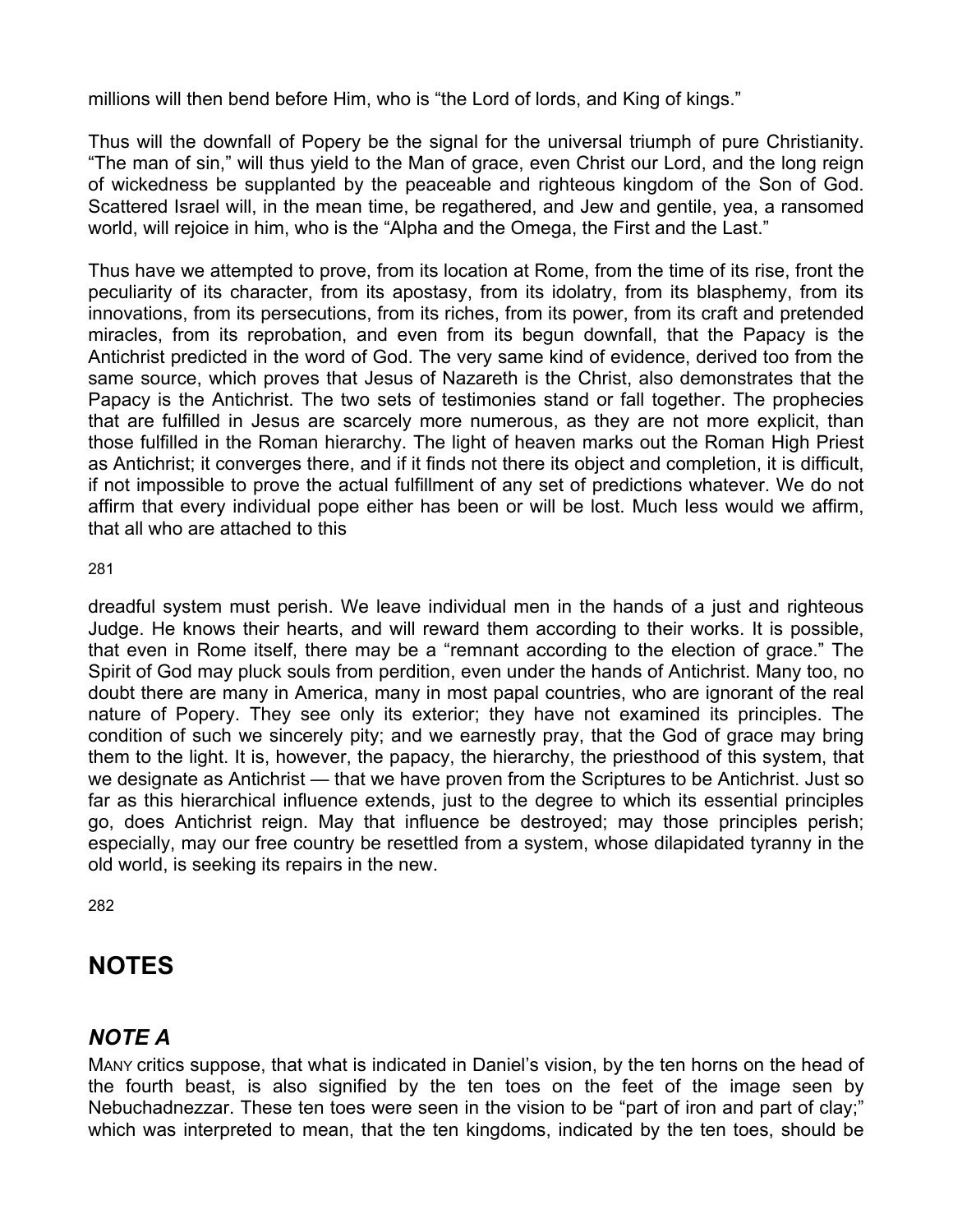"part strong and part broken." Some of these ten kingdoms were to possess the Roman iron, but others were to be like "potter's clay." The following statements of Daunou, will cast some light upon this subject. "It was," says he, "in the eighth century, that we perceive the first symptoms of the temporal power of the Roman prelates. The different causes which were to terminate in this result, then began to be perceptible." Among these causes he specifies the weakness of many of the new governments. "In the mean time, the new thrones which had here and there been erected by some conquering barbarians, began already to totter under their successors, whose ignorance, often equal to that of their people, seemed to invite the enterprises of the clergy." $1$  Here seems to be the clay alluded to in the vision. The firm principles of old Roman character, and the ignorance and impetuosity of the new invaders, constituted, when mixed together, a medley, "part strong and part weak," which was exceedingly favorable to the triumphs of clerical ambition.

## *NOTE B*

Romanists pretend to make a wide distinction between the homage they pay to God, and that they render to images, relics, saints, etc. They call the one *latria,* the other *doulia.* They have also invented an intermediate degree, which they render to the Virgin, called *hyperdoulia.*  These again are divided into absolute, respective, etc. It is evident, however, that such distinctions as these can better be recorded in a theological treatise than observed in daily practice. The heart is deceitful, is fickle. And when the worshipper bows to the cross or an image, or prays to a saint, it is not likely that the nicely distinguished ideas, contained under the words *doulia* 

283

and *latria,* can be very strongly apprehended by him. At any rate, such words, being also in a foreign language, must constitute a very thin veil between him and idolatry.

But the distinction here drawn between *doulia* and *latria,* is not tenable. The same Hebrew word db[ which means to serve or worship, is rendered both by *latreuo* and *doulevo.* And in the New Testament these words are both applied to the service or worship which is rendered to God. In Matthew 6:24; Romans 7:6; Galatians 4:8; 1 Thessalonians 1:9; are instances in which *douleuo* is employed to express the homage which is to be rendered to the supreme Being. The words are very nearly synonymous, both in their derivation and meaning. *Latreuo,*  from which *latria* is derived, according to Wahl and others, has its root, *latria,* which means a hired servant. *Douleuo,* from which *doulia* is derived, has *doulos, a* slave, as its root. If then, there be any difference between them, *douleuo* and *doulia* are certainly words of stronger import than *latreuo* and *latria.* Surely a system must be straitened for authority, when it establishes the worship of images upon a basis of this kind. This is the predicament of men, who violate, and teach others to violate, the express law of Jehovah "Thou shalt not bow down thyself to them nor serve them."

# *NOTE C*

Professor Stuart in his late work on the Apocalypse, gives a very singular interpretation to this whole subject. According to him, "the beast that was and is not" refers to Nero; the woman in scarlet is pagan Rome; and the ten horns are ten dependent kings, the subjects of Nero's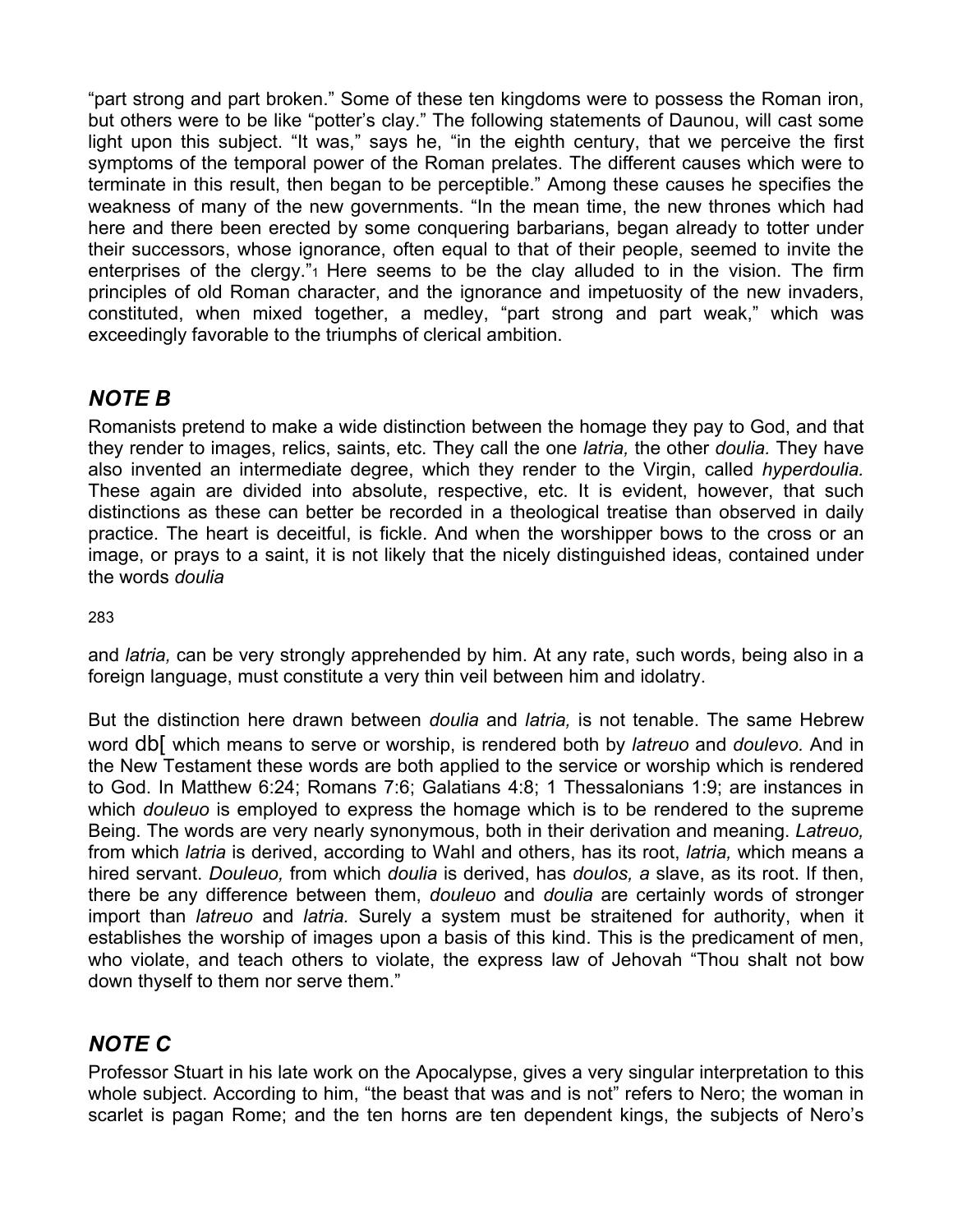authority. He supposes the expression, "the beast that was and is not," to be an ingenious method employed by John to indicate Nero; and he gives a very learned Excursus to show, how prevalent was the report, that alter the death of this Emperor, he would revive again. It is very probable, to say the least, and notwithstanding all that the learned Professor has advanced to the contrary, that the banishment of John took place under Domitian, and not under Nero. If so, of course there can be no prophetic allusion at all to the latter emperor in the visions of John. But, admitting that the Apocalypse was given under Nero, is it probable that a reigning emperor would constitute so important a figure in

#### 284

a prophecy evidently designed for future ages? As to the report about Nero's resurrection, is it not much more natural to suppose that a misunderstanding of the prophecy originated the report, than that the report suggested the prophecy? But there are other and stronger objections to this interpretation. Some no doubt will object to it, because it departs so widely from the interpretations given of this vision by English expositors for many centuries past. This, however, we will not urge. The learned professor in his very great zeal to make Nero the hero of these prophecies, makes not only the beast, but one of his heads also, to symbolize him! On verse 8th chapter 17, he says, "Plainly here the reigning Emperor is characterized. The well known hariolation respecting Nero, that he would be assassinated and disappear for a while, and then make his appearance again to the confusion of all his enemies, solves the apparent enigma before us." Here he makes the beast, the symbol of Nero. The symbol, however, is changed in his commentary on verse 10th. "Five are fallen viz.: Julius Caesar, Augustus, Tiberius, Caligula, Claudius; Nero is the sixth!" Here is certainly a strange confusion of prophetic imagery. The beast represents Nero, and yet his sixth head, also represents him! Nor is the commentary any more satisfactory, where he explains the import of the ten horns. These he affirms are symbols of "ten contemporaneous kings, the dependents of Nero." When, however, he attempts to reconcile with this explanation what is said of the ten horns in verse 16, he appears to be greatly at a loss. "And the ten horns which thou sawest upon the beast, these shall hate the whore and shall make her desolate and naked, and shall eat her flesh, and burn her with fire." In commenting on this verse, the Professor, and possibly for good reasons, adopts the text of Scholtz and Griesbach. This text represents the horns and beast, as confederate against the woman. And the ten horns and the beast — kai qhrion. The common text is, and the ten horns upon the beast — epi qhrion. The common text is that which has been followed by Wickliffe, Tyndale, and Cranmer; and which is also adopted by the versions of Geneva, Rheims and King James. We pass this by, however. That this prophecy foretells the utter destruction of Rome is conceded. "At all events," says he, "heathen and persecuting Rome is to be utterly destroyed." It is evident, however, that neither Nero nor his "contemporaneous kings," utterly destroyed Rome. How is the difficulty

#### 285

to be gotten over? First, an interpretation by Ewald is supposed to be satisfactory. This writer presumes that verse 16 refers "to the predicted return of Nero from the east, after his exile thither and his reunion with the confederate kings of that region, in order to invade Italy, and destroy its capital, where he was assassinated!" With this worse than mythological interpretation, however, the Professor is not altogether satisfied. He, therefore, gives one which he considers better. "The sentiment seems to be, that tyrants like Nero, and persecutors such as his confederates, would occasion wasting and desolation to Rome even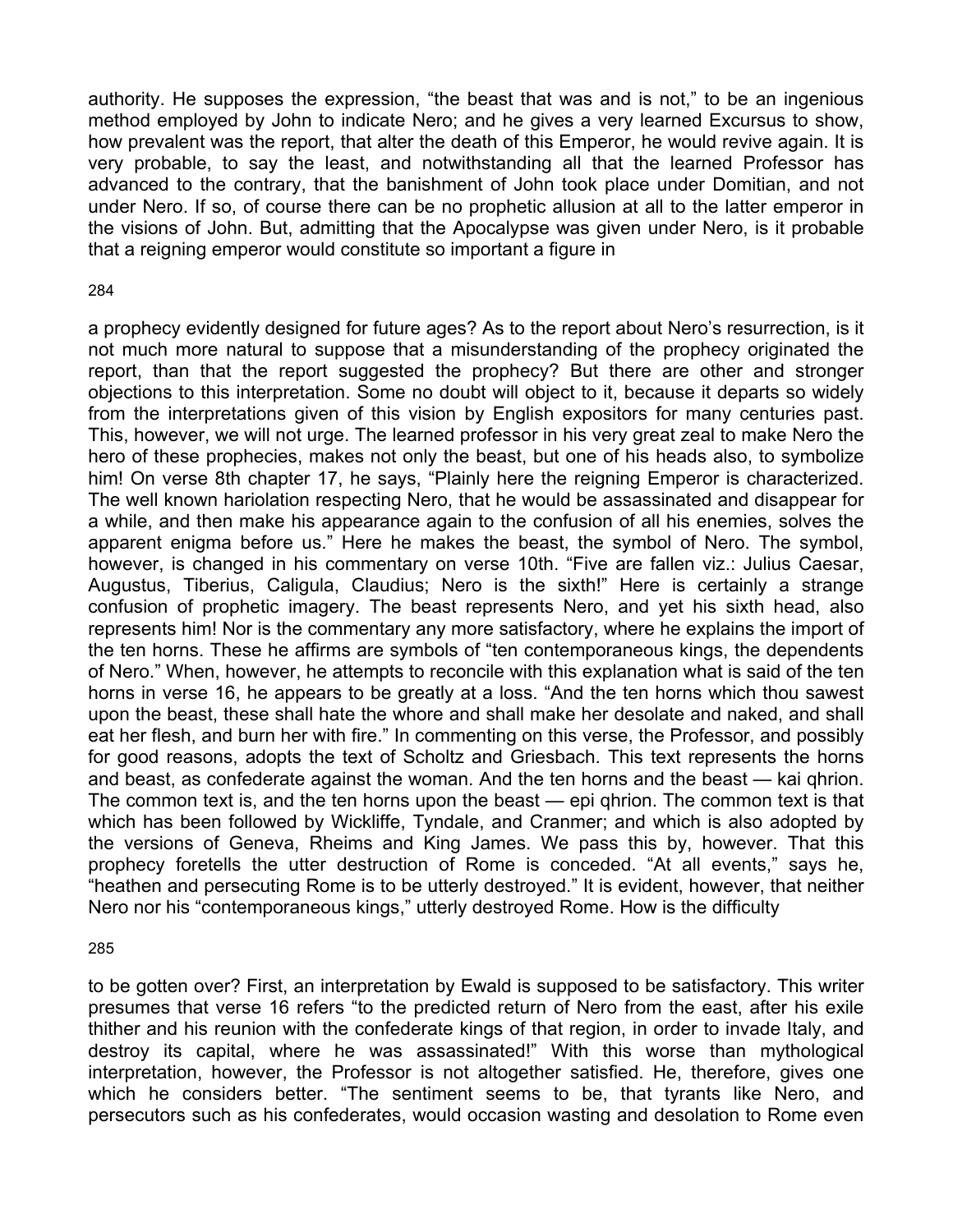like to that already inflicted by Nero, who had set Rome on fire and consumed a large portion of it? Rome is to be utterly destroyed. The ten horns and the beast, that is, the confederated kings and Nero, were to be the authors of this destruction. When, however, we ascertain the facts, it is tyrants like Nero, and persecutors such as his confederates, who are to accomplish this destruction. Surely, after such an expenditure of learning and pains, one is at least disappointed in a result like this. But even this is not true. What tyrants or persecutors destroyed pagan Rome? If any, they must have been Constantine and Christian bishops! So that, this interpretation fails at every point.

There is another inconsistency into which this learned author falls. In his preface he tells us, that a right interpretation, the Apocalypse can never be given so long as this book is considered as an "epitome of civil and ecclesiastical history." But in his commentary on chapter seven he says, "if we adopt the explanation made out by appeal to historical ground, then all is plain and easy." While thus the Prosessot condemns in others the explanation of these prophecies by an appeal to history, he still makes the same appeal himself, and considers it the only method of arriving at certainty.

## *NOTE D*

The Following is a list of the commandments as used at the confessional. **"I.** Thou shalt love God above all things. **II.** Thou shalt not swear. **III.** Thou shalt sanctify the holy days.

286

**IV.** Thou shalt honor thy father and mother. **V.** Thou shalt not kill. **VI.** Thou shalt not commit fornication. **VII.** Thou shalt not steal. **VIII.** Thou shalt not bear false witness, nor lie. **IX.** Thou shalt not covet thy neighbor's wife. **X.** Thou shalt not covet the things which are another's."2 The fact that the second commandment is left out in this list, would seem to indicate, that the Romish priesthood are self-conscious that the practices of the church are contrary to the express law of God.

## *NOTE E*

The following particulars are given by a traveler, as to the manner of spending a Sabbath in the city of Mexico. "At a corner of the great square are suspended huge placards, on which the nature of the day's amusements is depicted in every variety of color. Here is a pictorial illustration of the most prominent attractions of the great theater, which, in common with all the rest, is open twice on this day. A little further on is a full length figure of Figaro, which draws your attention to the fascinating allurements of the opera. The bull-fights next solicit your notice, announcing the most terrific particulars. Endless varieties of other, exhibitions put forth their claims. A balloon ascension is advertised for the afternoon. One would suppose, too, that the old Roman gladiatorial shows were revived; for at one spectacle is a contest between a man and a bear. Cock-fights, dog-fights, and fandangoes are announced in every part of the city. Horse-racing, the circus, jugglers, posture-masters, turn-biers, fireeaters, concerts, fencing matches, pigeon shooting, gymnastic exercises, country excursions, balls graduated to every pocket, form but a fraction of the entertainments to which this day is devoted. The finale of the day is generally wound up by a splendid display of fire-works, and thus ends a Mexican Sabbath!" And yet the same writer speaks of a "crowded cathedral," and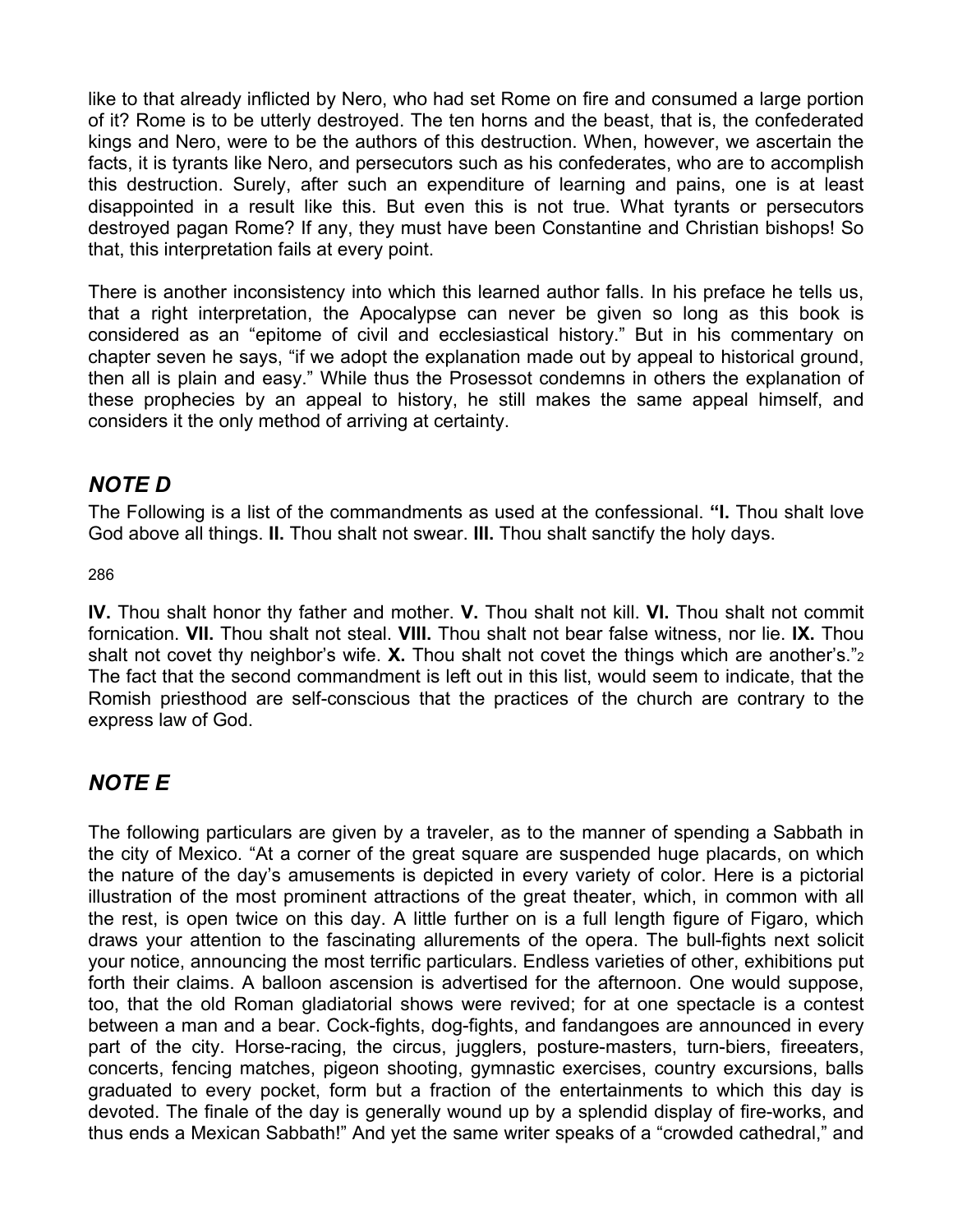of "unaffected attitudes of devotion!" Jupiter or Mars might be worshipped in this way, but not the God of heaven.

287

# *NOTE F*

Schleusner defines the literal meaning of petrov *(petros),* to be, "Lapidem qui e loco in locum moveri potest" — "a stone which can be moved from place to place." In this sense the word is not used in the New Testament. The only sense in which it is here employed is, as an appellative, or proper name. In this sense it is always and exclusively applied to the Apostle Peter.

The word petra *(petra,)*on the contrary, is in no case whatever used as a person's name. To suppose, therefore, that in Matthew 16:18, it refers to the apostle, is to give it an application which it never has, and of which, considering the gender, it is incapable. In Mark 15:46, this word expresses the rock out of which Joseph's tomb had been hewn. In Luke 8:6, it expresses the rock on which a part of the seed fell. In Matthew 7:24,25, it is used to denote the rock on which the wise man built his house. In Romans 9:33, and 1 Corinthian 10:4, it is put for Christ himself. It is here, however, not used as a proper name, but as a figure, and applies more to the divinity than to the humanity of Christ. Schleusner says, it is used here "metaphorice et modo plane singulari" — "metaphorically and in a sense evidently peculiar." Not a solitary instance can be found in which it refers to the apostle Peter, not one.

## *NOTE G*

This position may seem to be contradicted by comparing 1 Corinthians 3:11, with Revelation 1:18, This contradiction however is only apparent. In the first place, it is evident, that many things may be said of Christ, which could be applicable to no other being in the universe. He is divine, yet human — was dead, yet lives; exercises the highest prerogatives, yet has endured the greatest humiliations. Language therefore, which the Scriptures uniformly apply to him, they never apply to another. It is also evident, that the two texts under consideration, apply exclusively to Christ. The first refers chiefly to his atoning sacrifice for sin, the latter to his regal authority in heaven. When the Apostle too, says, "Other foundation (qemelion) can no man lay than that is laid, which is Jesus Christ," he evidently refers to the doctrines and work of Christ, and not to Christ personally. It was by his preaching that he laid the foundation of

288

Christianity at Corinth. That preaching however referred to facts and truths. It was therefore, these facts and truths, all of which related to Christ, that he calls "foundation already laid." Henry explains this language as applicable to "the doctrines of our Savior and his mediation." Scott refers the phrase to "the person, mediatorial office, righteousness, atonement, intercession and grace of the Lord Jesus Christ." Bloomfield says, "The sense of Jesus Christ here is," as the best commentators have said, "the history of Jesus Christ, comprehending the doctrines and precepts, the promises and threatenings of the gospel."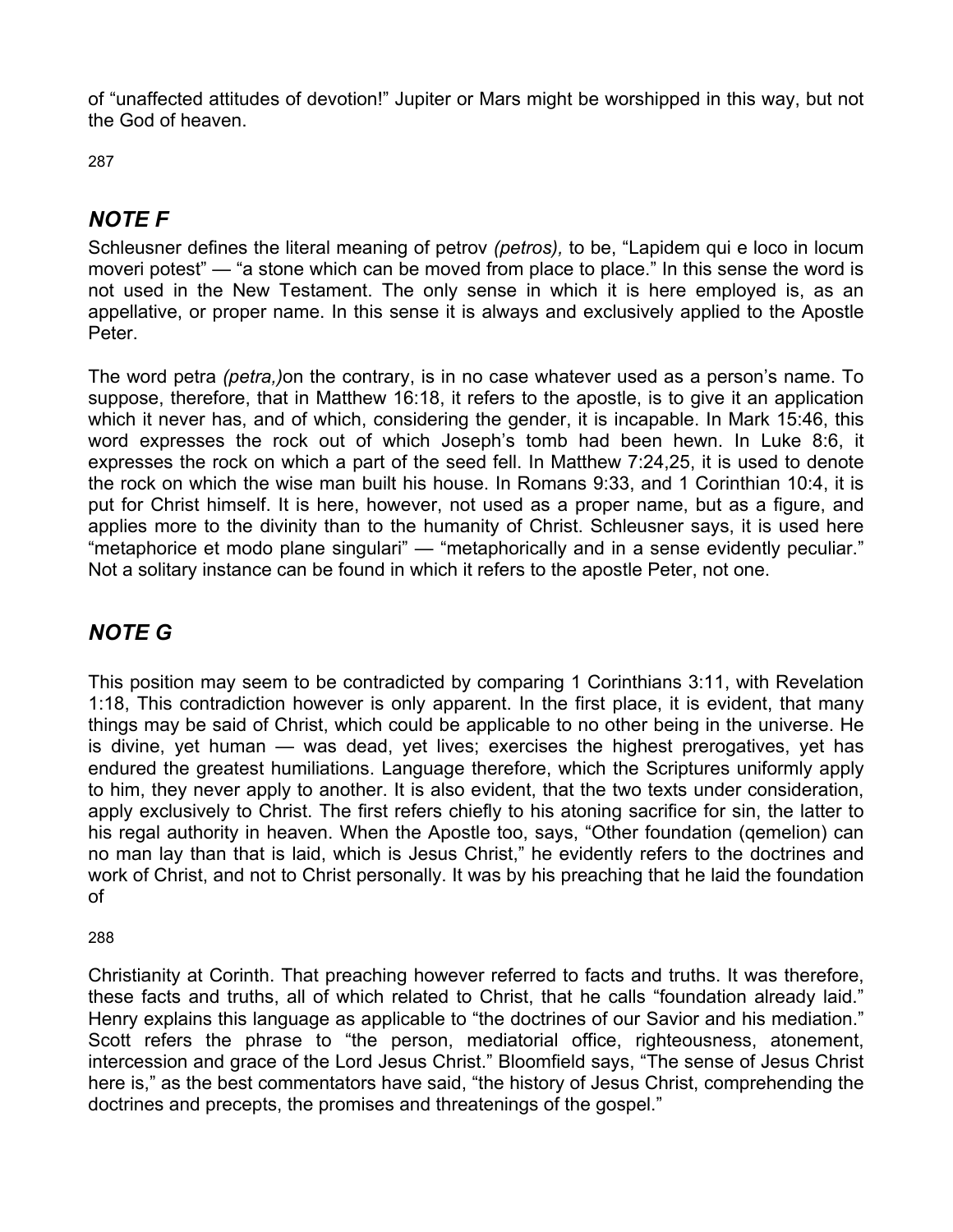These texts therefore present no objection to the general truth we have here laid down. It certainly is an incorrect mode of speaking, to affirm, that a man is the foundation of a society and yet its ruler. Nor do we recollect, either in common parlance, or in books, to have heard or read a solitary expression of this sort.

#### **THE END**

289

# **FOOTNOTES**

PART 1 **INTRODUCTION**  1 In verbo. 2 De Resurrecttone Carnts, ch. 24. 3 Cat. 15. 5. 4 Algasiae, Ques. it. 5 De Civitate Dei. i., 20,19. 6 i. 6 Epis. 30. 7 In verbo **CHAPTER 1**  1 Chris. in loco. 2 Lex. in loco. 3 In loco. 4 Notes on Matthew 5 Notes on Luke. **CHAPTER 2**  1 In loco. 2 On Isaiah. 3 Com. on Matthew 4 Heb. Lex. in verbo. 5 On Isaiah. 6 In loco. 290 **CHAPTER 4**  1 Connexions, Part I. 2 Cruden on "weeks," **CHAPTER 6**  1 In loco. 2 In loco. **CHAPTER 8**  1 Cruden in verbo. **CHAPTER 9**  1 Tusculan Questions. 2 Macaulay — Life of Lord Bacon. 3 Macaulay — Johnson. 4 Macaulay — Pitt. 5 Tusculan Questions. — Happiness. 6 Rousseau, Works, Vol. V. pp. 215-218. **CHAPTER 10**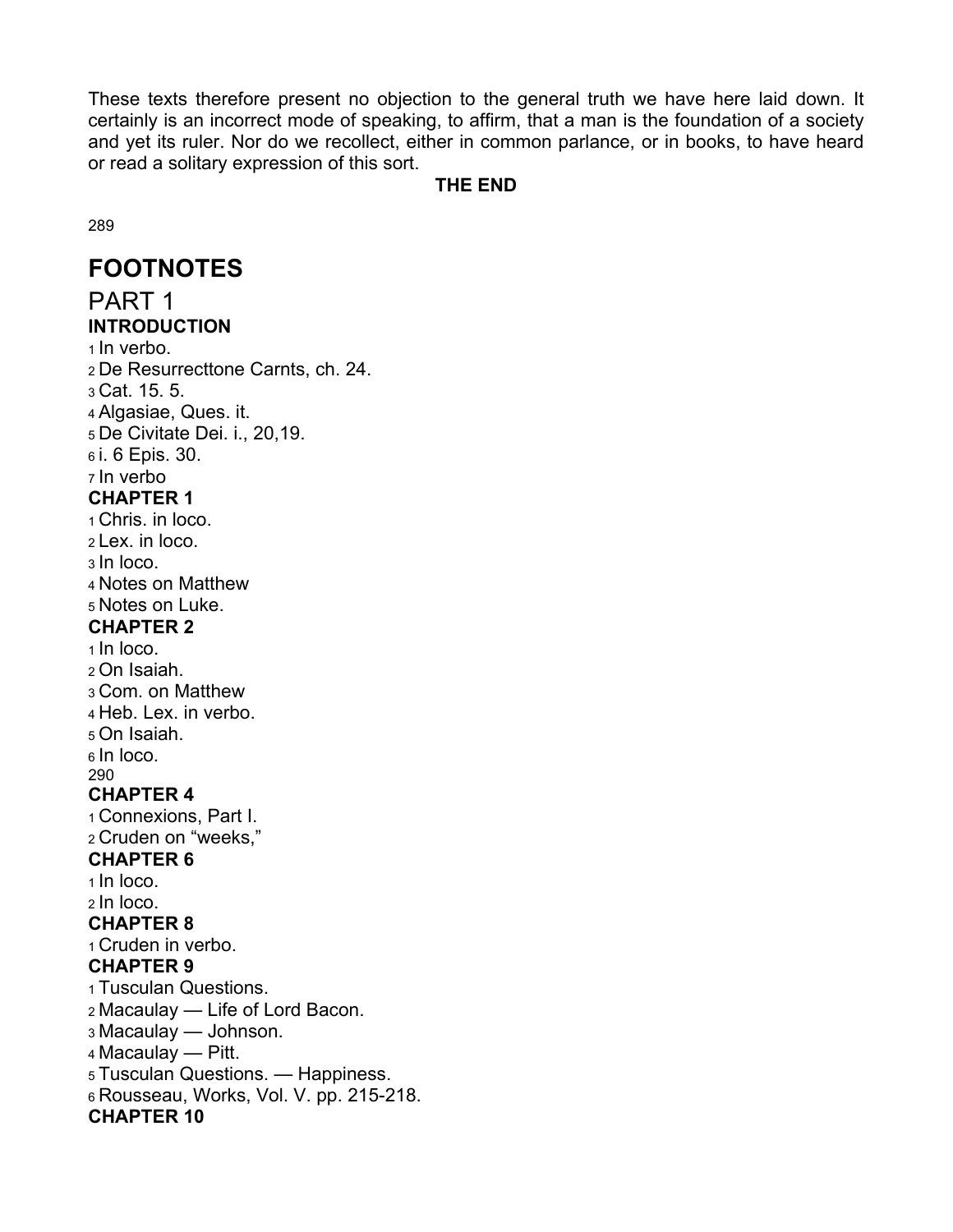1 Great Teacher, by Harrim, p. 81. **CHAPTER 11**  1 Livy, B. I. c.

vi. 2 Magee, I. 200. 3 In loco. 4 In loco. 5 In loco. 6 Chris. i. 132. 7 Chris. i. 541. 8 Notes on Isaiah. 291 9 Rabbi Joseph Crooll. Scott's Works, vol. ix. 10 Chris. I. 108.

## **CHAPTER 12**

1 The opinion seems generally to prevail, that circumcision as a Jewish seal was abolished by Christ. Besides, however, the spiritual blessings embraced in the Abrahamic covenant for the world at largo, were there not certain peculiar blessings designed for the Israelites as a people? Certainly, all those who consider them at present as in any sense God's peculiar people, must so understand this covenant. Why are they still a distinct people? Why are they to be converted *as a nation?* How is it, that so many believe in their literal restoration to Canaan? All these views seem to rest upon some Jewish peculiar. ity in the Abrahamic covenant. And if such a feature still exist in that covenant, why is not circumcision still a seal to Israel? The author was apprehensive that he would be almost alone in his opinion. Upon examination, however, he finds himself sustained by several judicious and eminent critics. Grotius and Michaelis, as quoted by Bloomfield, use the following language: "The Jews (i.e. in the days of the Apostles) might adopt circumcision as a national rite; but the Gentiles having no such political reason, could only use it as necessary to justification; which would make void faith and grace, and is therefore strictly forbidden:" (on Galatians 5:2.) Macknight, on the same passage, says: "As the preservation (i.e. after Christ) of Abraham's posterity as a distinct people from the rest of mankind answered many important purposes in the Divine government, their observance of the rite of circumcision, declared by God himself to be the seal of his covenant with Abraham, was necessary to mark them as his descendants, as long as it was determined that they should be continued a distinct people." Dr. Doddridge also expresses a similar sentiment. 2 Barrow, 327. 292

3 See Mezeray, Abrege de l'Histoire de France, (Volume 1 page 41, A.D.

400, to A.D. 500,) who expounds the words *vox populi vox Dei* to

signify the election of bishops by the people. After alleging that

bishops, during this period, were elected by the people, he adds, "La

voix du peuple passoit en cela, pour une vocation do Dieu." — [*Ed.* 

#### *Presb. Bd. of Pub.*

4 Hist. Christian Religion and Church.

5 At the close of the first six centuries, the change, though great in some particulars, was small compared with that which followed. See Fleury's Second Discourse on Ecclesiastical History, Art. V. "The bishops," he says," did not give great attention to the *temporel* of their church, but left the care of it to deacons and stewards, but they did not discharge themselves of the *spirituel* upon any body. Their occupation was prayer, instruction, and correction. They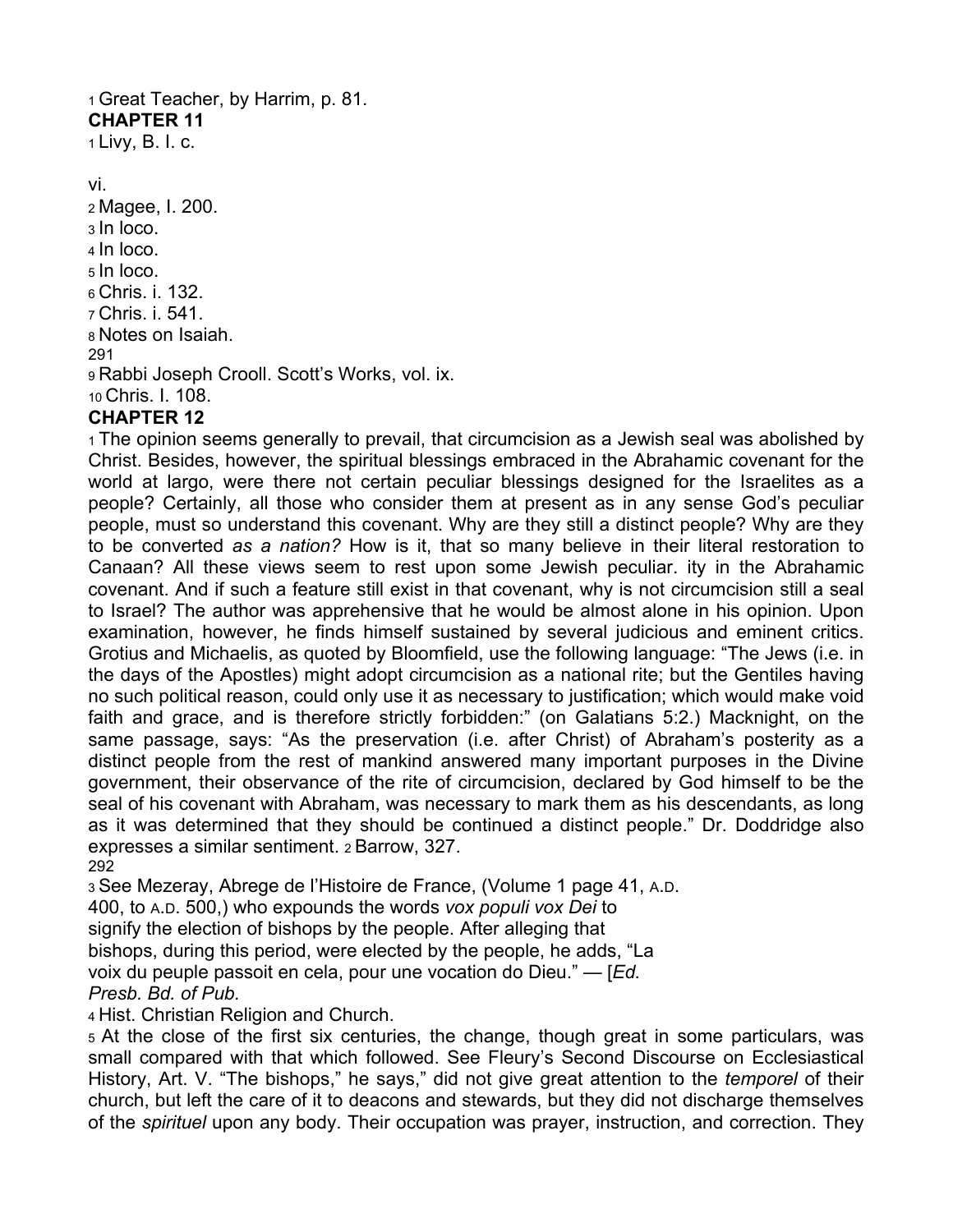entered into every possible detail, and it was for this reason that the dioceses were so small, that one single man might suffice for them, and by himself know the whole of his flock. There would be no need for more than one bishop, to do every thing by another and from a distance. It is true, they had priests to relieve them in the *spirituel,* to preside at prayers, and to celebrate the holy sacrifice in case of the absence or sickness of the bishop, to baptize or give penance in case of necessity. Sometimes the bishop even confided to them the ministry of the word; for regularly there was only the bishop who preached. The priests were his council and the senate of the church, elevated to this rank for their ecclesiastical knowledge, their wisdom, their experience." Abating some of this author's ecclesiastical technicalities, (such as holy sacrifice, penance, etc.) we may see more of the Presbyterian than of the Palpal organization in these churches. Such small dioceses remind one of parishes; such minute primeval oversight of the flock, strongly resembles the duties of a parish clergyman. Priests who do not preach, but serve as a council for the bishop, are not very unlike the eldership of Presbyterian churches. And the practice of confining the duty of preaching to bishops exclusively, would tend to multiply them so that each congregation might have one. — [Ed, *of Presb. Bd. of Pub.* 293

6 Mezeray, speaking of the Church in France, under the reign of Clovis, says, "The titles, *Pope, Futher of the Church, Beatitude, Mbst Blessed, Holiness, Sovereign Pontiff, Servant of the Servants of God,* 

*Apostolical,* were common to all bishops." Abrege Chronologique de l'Histoire de France, Volume 1 page 41. A.D. 400 to A.D. 500. The appropriation of these titles to the bishop of Rome exclusively, was the fruit of the ambition of the bishops of that city, which appeared at a later age. — [Ed. *Presb. Board of Pub.* 

### **CHAPTER 13**

1 Christology, Volume 1. p. 123.

#### 2 Chris. i. 124.

#### **CHAPTER 14**

1 Chris. i. 59.

# PART 2

## **CHAPTER 1**

1 See Appendix, Note A. 2 His. Flor. i. 1. 3 On Proph.568. 4 Sec Appendix, Note B. 5 On Proph. 571. 6 Barrow. 7 P. 155.

### 8 Theol. c.

## i,v.

## **CHAPTER 2**

1 Iren. 1, 5. 2 Cyrilli Hieros Catech. 15, c. 6. 3 Observations on Daniel. 294 4 Gibbon's Rome. 5 Newton on Proph., Dis. xiv. 6 On Proph. Dis.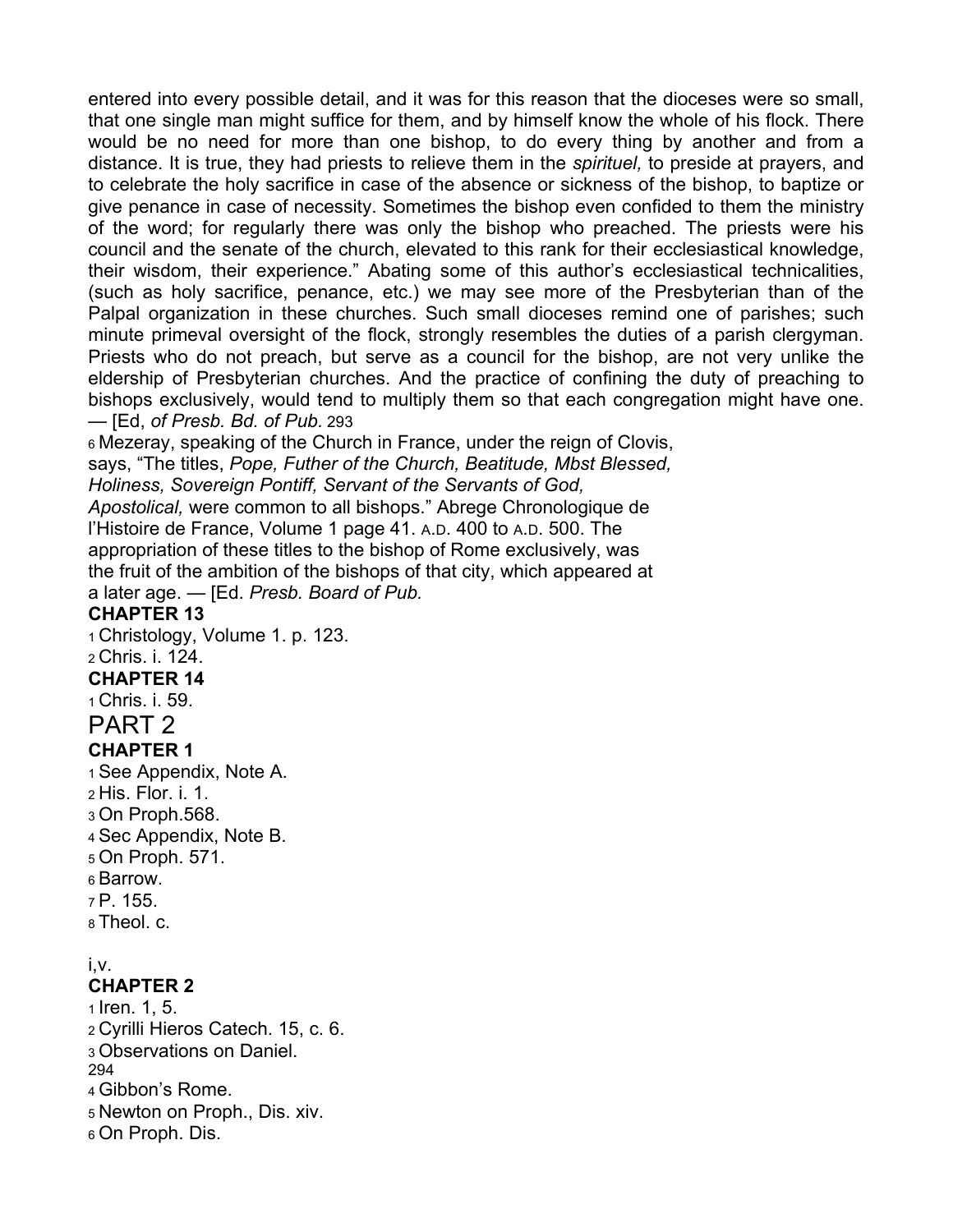*v.* 

7 Tacitus i. 1. 8 Gibb. xlix. 9 Gib. xlix. 10 Ibidem. 11 See Appendix, Note C. 12 Geneva and Rome. 13 Court of Rome, 1. 14 Court of Rome. 15 Rome, ch. xlix. 16 Eccle. An. Anne 606. 17 Middle Ages, xvii. 18 Con. viii. **CHAPTER 3**  1 Barrow. 2 Idem. 3 Geneva and Rome.

4 Barrow.

5 Some may suppose that the former pretensions of the occupants of the chair of St. Peter, have been relinquished by his more modern successors. Such, however, is by no means the case. In a letter to his brothers, Counts Gabriel, Joseph, and Gaetano Mastai Feretti, dated Rome, June 16, 1846, the recently elected Pope, *Pius* IX., uses the following language — "The blessed God, who humbles and exalts, has beep pleased to raise me from insignificance to the most sublime dignity on earth." It is evident, therefore, that however weak the more modern Popes are in reality, their opinions as to the exalted dignity of their Stations, are perfectly coincident with the views of 6 Gregory VII. or Innocent III. 295

7 Barrow.

8 Church of Rome compared, p. 29. 9 Supremacy, 17. 10 Le Plat. quoted by Cramp, 341. 11 Letters from Rome. 12 Theol., chap. xl. 13 Theol., ch.

## iv.

## **CHAPTER 4**

1 On the Prophecies, Diss.

## ii.

2 Council of Trent, Sess. iv. 3 Theol., chap. xviii. 4 Decrees of Trent. 5 Moral Theol. 140-142. 6 On 1 Timothy 2:5.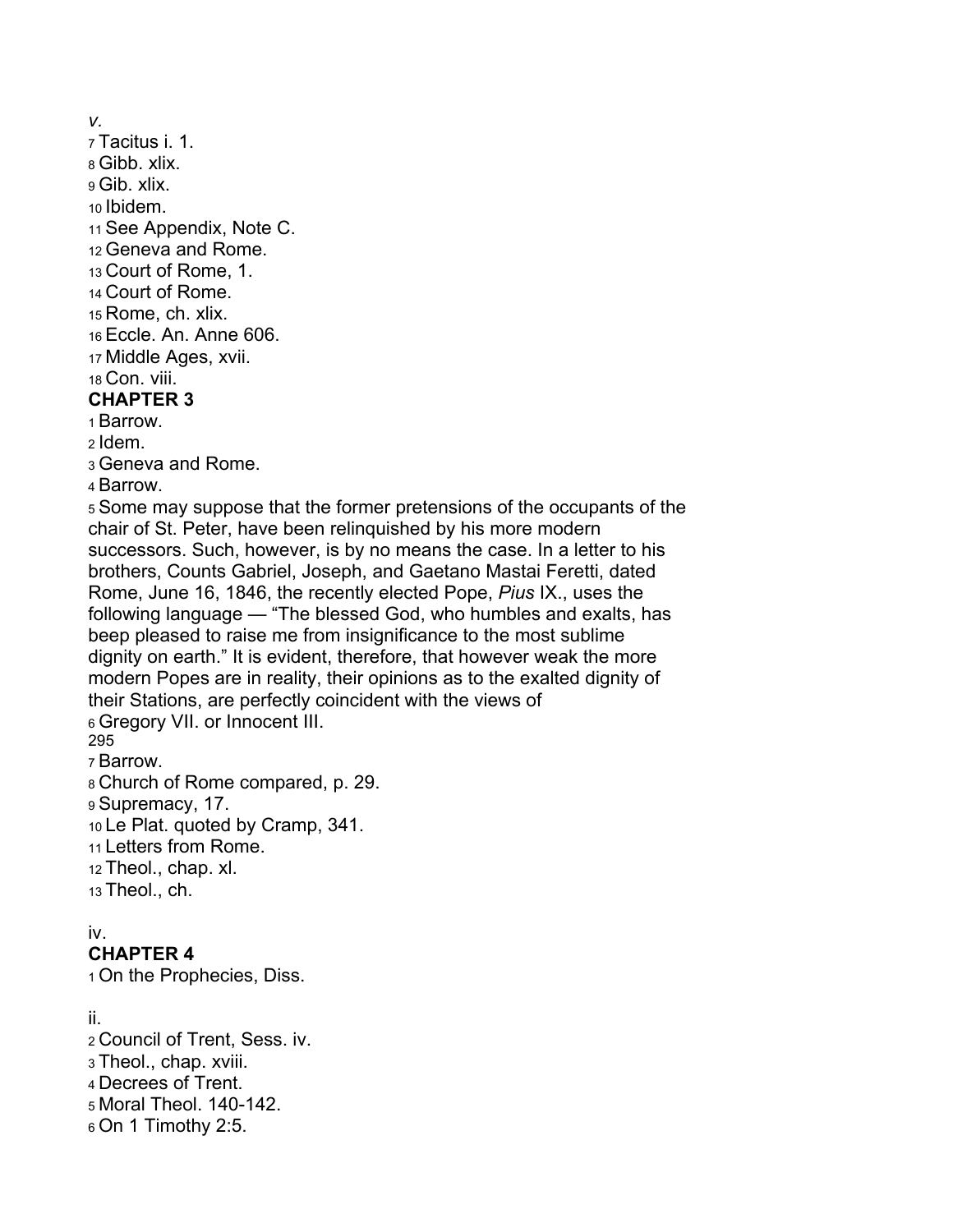7 De Invocatione. 8 Moral Theol. c. xiii. 9 Ib. page 276. 10 De Justificationc. 11 Romans 3:28, **CHAPTER 5**  1 Gibbon's Rome, ch. xlix. 2 Protestant, vol. ii. ch. clix. 3 Vol. i. B. V. Refer. to Diod. Sie. I. see. 11. 4 Parkhurst's Lexicon in verbo. 5 Idem. 6 Ibidem. 7 Scssio v. De Invocatione, etc. 8 Papal Rome as it is, page 136. 296 9 Ursuline Manual, pp. 350, 351. 10 Ursuline Manual, p. *258.*  11 Ib. p. 273. 12 Prot. ii., clix. **CHAPTER 6**  1 Bishop Hopkins's "Church of Rome," chap. iii. 2 Mor. Theel. on Priinacy. 3 Ibidcm. 4 Voice from Rome, p. 14. 5 Dr. Sturtevant. 6 Court of Rome — Persecutions of Popery. **CHAPTER 7**  1 See Appendix, Note D. 2 See Appendix, Note E. 3 Rev. Joseph Blanco White, 4 Preservative against Popery, p. 5. 5 Reformation in Spain, 71. 6 Text-Book of Popery, p. 263. 7 Idem. p. 83. 8 Century xi. Part 2. Section 2. 9 Dens's Theol. chapter 34, 10 De Sacramentis in genere. 11 Theol. chapter 34, 12 Ibidem. 13 Dens' Theol. chapter 34. 14 Dens' Theol. ibidem. 15 Dens, ibidem. 16 Dens, chapter 36. 297 17 Text Book, 163.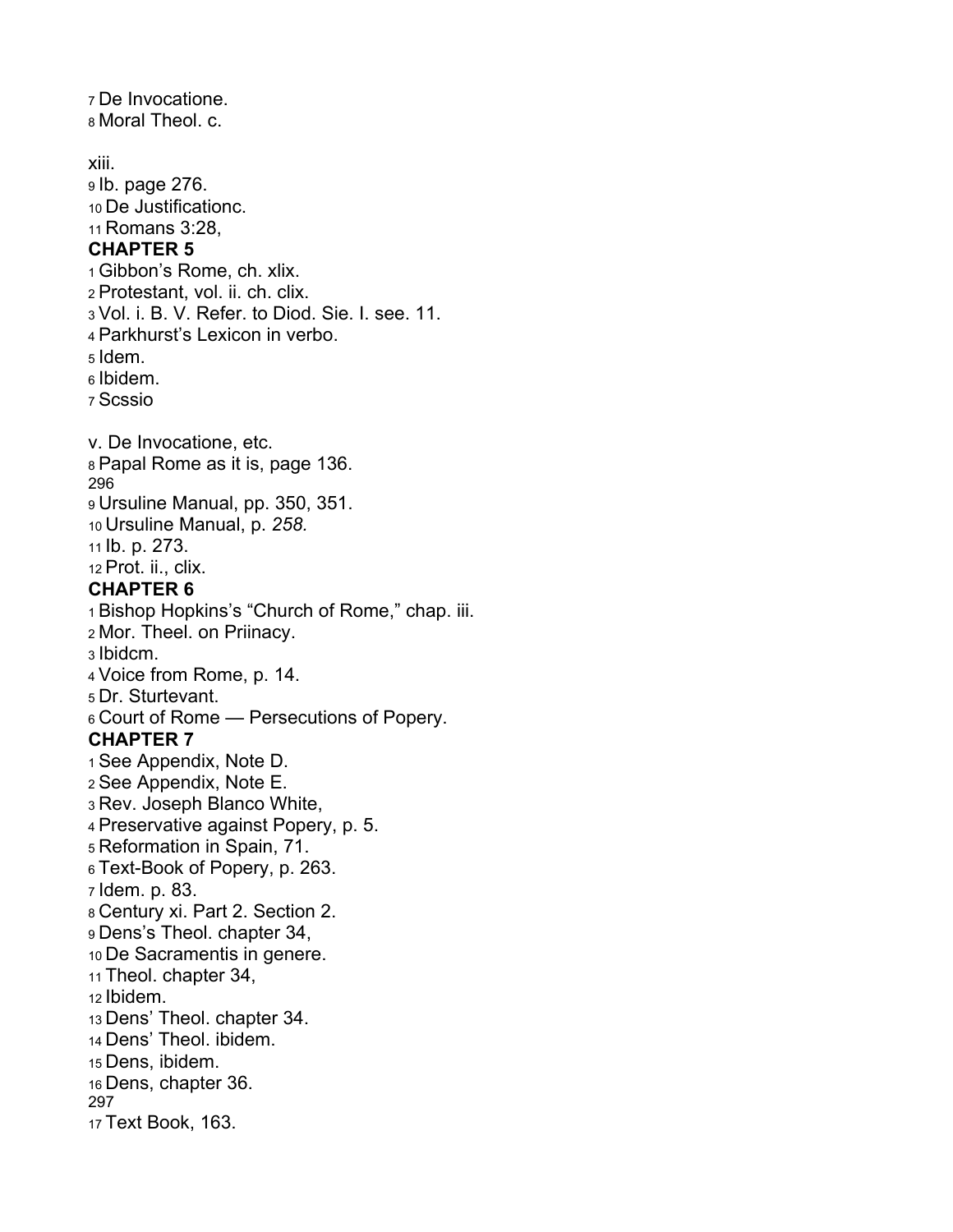18 Idem. 19 Chapter 38. 20 Dens, chapter 39. 21 Dens, chapter 41. 22 De sacro-sancto eucharistiae Sacramento. 23 Dens' Theol. 39. 24 Decrees of Trent, ibidem, 25 De sacrificio missae. **CHAPTER 8**  1 Century iv. 2 Cent. iv., chapter 3. 3 Mosheim, i. 329. 4 Contra Gaudentium, Ep. i. 5 Century v., chapter 5. 6 Rome, chapter 58. 7 Persecutions of Popery, p. 20. 8 lbidem. 9 Persecutions of Popery, p. 20. 10 Idem. 11 Court of Rome, p. 129. 12 Middle Ages, chapter 1, part 1. 13 Middle Ages, chapter 9, part 2. 14 Ecclesiastical Hist. Cent. 13. 15 Shoberl, p. 60. 16 Middle Ages, ix. 11. 17 Ibidem. 18 Shoberl, p. 60. 19 Ibidem. 298 20 Shoberl. 21 History of the Reformation, Book xii. 22 History of the Rcformation. 23 Grimshaw. 24 Court of Rome, p. 209. 25 Court of Rome, p. 210. 26 Shoberl. 27 Lorimer's Protestant Church of France, p. 242. 28 Rome, chapter 16. **CHAPTER 9**  1 Stuart. 2 Church Hist., part 2. sect. 2. 3 Century iii. 4 Court of Rome, p. 3. 5 Rome, chapter 37. 6 Con. Cath. Priest, pages 5-7. 7 Middle Ages, chapter 7. 8 Henry II., A.D. 1163. 9 Henry III. 10 Colton's Four Years, ii. 113.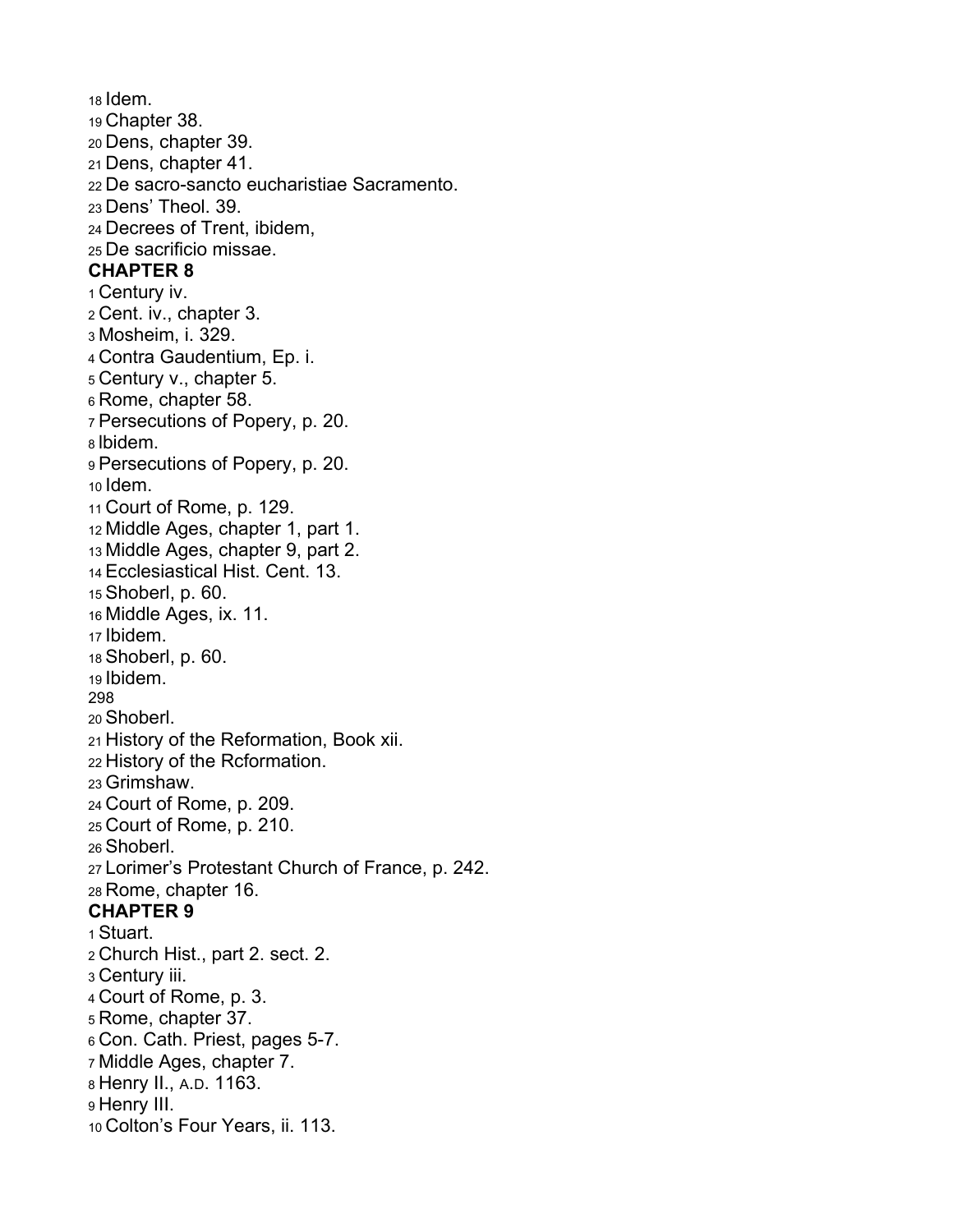11 Colton's Four Years, p. 115. 12 Letters from Rome. **CHAPTER 10**  1 Daunou, p. 1-3. 2 Epis. Ciera. 3 Epist. to Cor. 4 Page 305. 5 Middlo Ages, chap. vii. 299 6Baronius. 7 Daunou, p. 97. 8 Court of Rome, 253. 9 Middle Ages, chapter 7. 10 Rome, xlix. 11 Daunou, p. 13. 12 Court of Rome, 24. 13 Hist. France, 31. 14 Court of Rome, 47. 15Court of Rome, 4. 16 Peter Damiere. 17 Court of Rome, 77. 18 Hallam. — Under Alexander III., the laity were excluded, and tho consent of the sovereign not required in the election of a Pope. Two thirds of the college of cardinals decided the choice. This is the present mode of electing the Pope. 19Middle Ages. 20 Court of Rome, 125. 21 Court of Rome, 123. 22 Court of Rome, 130. 23Court of Rome, 149. 24 Barrow, 19. 25 Ibid. 18. **CHAPTER 11**  1 Theol. iii. 2 See Appendix, Note F. 3 See Appendix, Note G. 4 De sacro-sancto eucharistira Sacramento. 5 Theol. chapter 18. 300 6 Court of Rome, 3. 7 Middle Ages, chapter 7. 8 Cramp. 361. 9 Hist. Eng., chapter 31. 10 Hist. of Eng., chapter 31. 11 Cramp. 365. **CHAPTER 12**  1 Divinity, 716.